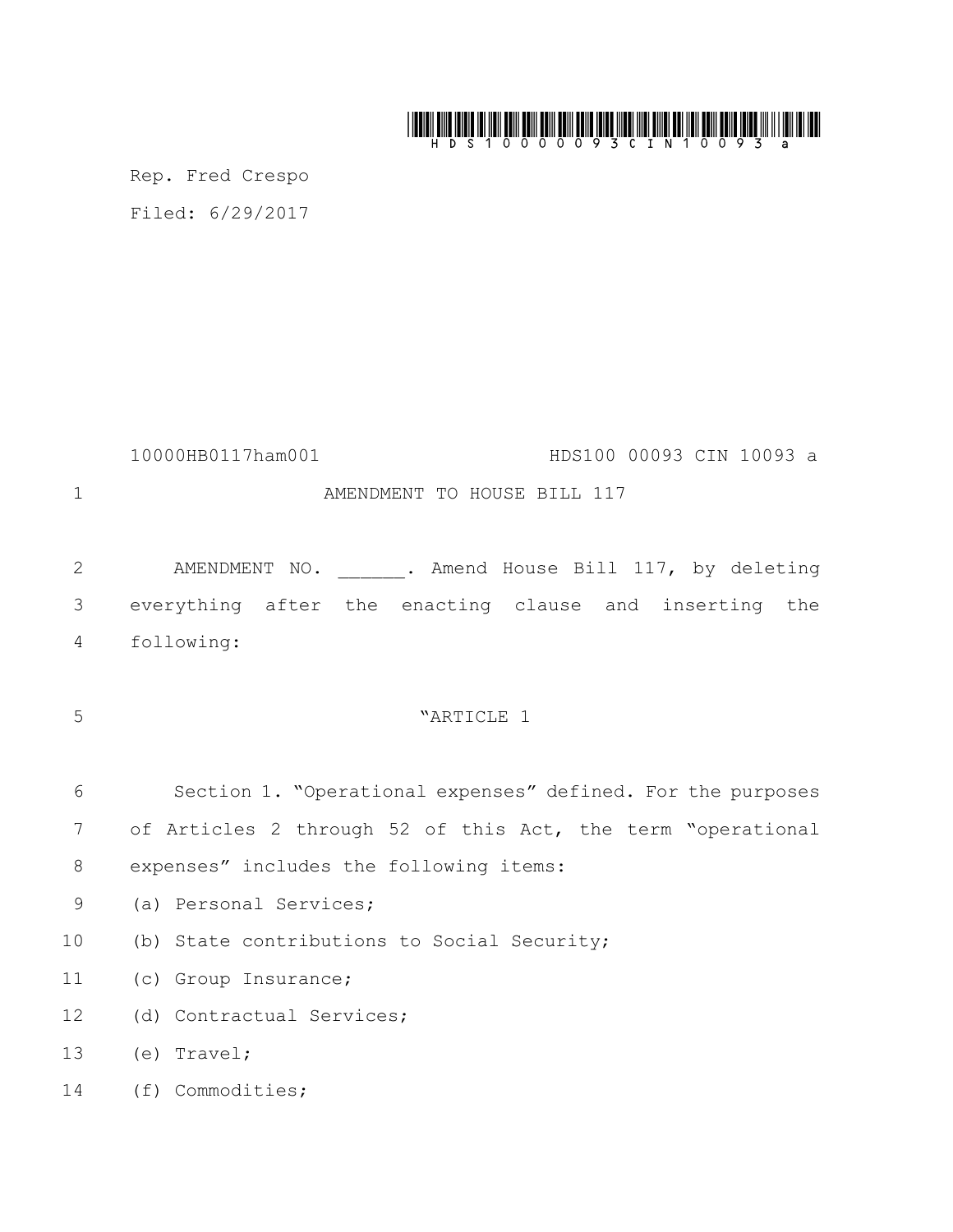- (g) Printing;
- (h) Equipment;
- (i) Electronic data processing;
- (j) Telecommunications services;
- (k) Operation of automotive equipment;
- (l) Refunds;
- (m) Employee retirement contributions paid by the employer;
- 8 (n) Permanent improvements;
- (o) Deposits to other funds.

## ARTICLE 2

 Section 5. In addition to other amounts appropriated, the amount of \$37,495,400, or so much thereof as may be necessary, is appropriated from the General Revenue Fund to the Department of Natural Resources for operational expenses of the fiscal year ending June 30, 2018.

 Section 10. The following named sums, or so much thereof 17 as may be necessary, respectively, for the objects and purposes hereinafter named, are appropriated to meet the ordinary and contingent expenses of the Department of Natural Resources: GENERAL OFFICE Payable from the State Boating Act Fund: For Personal Services ....................................0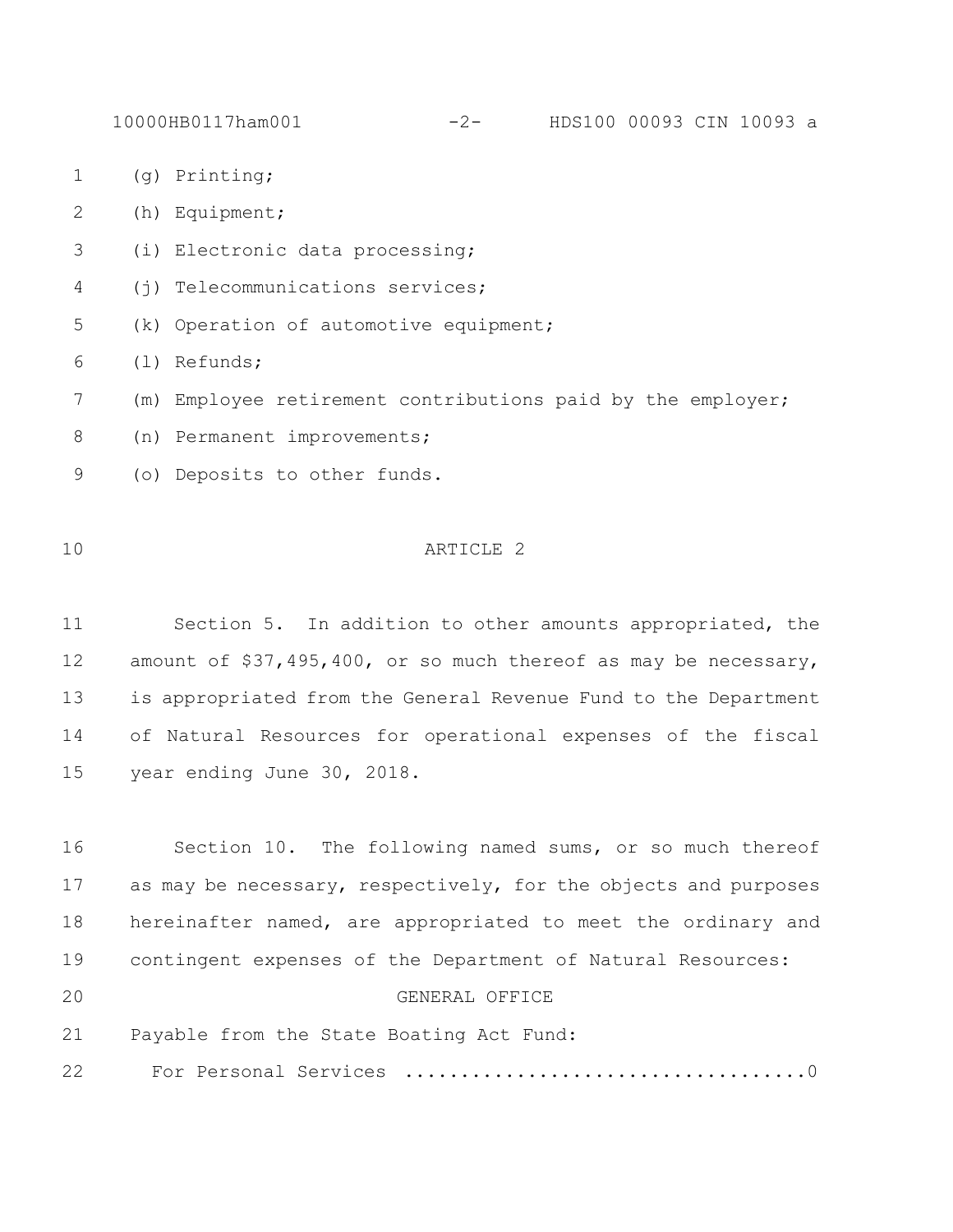|                | $-3$ - HDS100 00093 CIN 10093 a<br>10000HB0117ham001 |
|----------------|------------------------------------------------------|
| $\mathbf 1$    | For State Contributions to State                     |
| 2              | Employees' Retirement System 0                       |
| 3              | For State Contributions to                           |
| $\overline{4}$ |                                                      |
| 5              |                                                      |
| 6              | Payable from the Wildlife and Fish Fund:             |
| 7              | For Personal Services 150,000                        |
| 8              | For State Contributions to State                     |
| 9              | Employees' Retirement System 81,100                  |
| 10             | For State Contributions to                           |
| 11             |                                                      |
| 12             |                                                      |
| 13             |                                                      |
| 14             |                                                      |
| 15             | Payable from Plugging and Restoration Fund:          |
| 16             | For Contractual Services 32,800                      |
| 17             | Payable from the Aggregate Operations                |
| 18             | Regulatory Fund:                                     |
| 19             |                                                      |
| 20             | Payable from Underground Resources                   |
| 21             | Conservation Enforcement Fund:                       |
| 22             |                                                      |
| 23             | For Ordinary and Contingent Expenses 68,000          |
| 24             | Payable from Federal Surface Mining Control          |
| 25             | and Reclamation Fund:                                |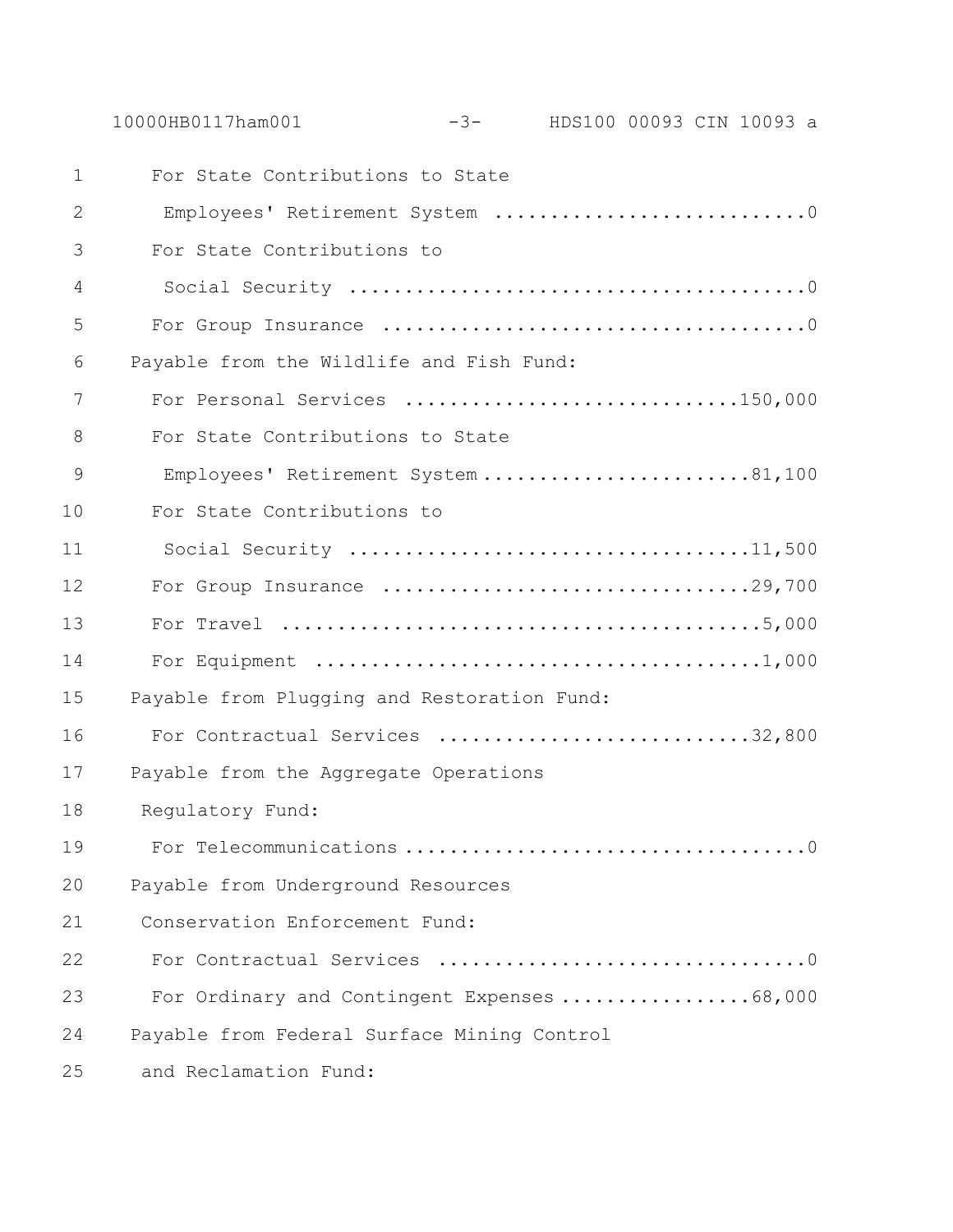|             | 10000HB0117ham001                              | $-4-$ HDS100 00093 CIN 10093 a |  |  |
|-------------|------------------------------------------------|--------------------------------|--|--|
| $\mathbf 1$ |                                                |                                |  |  |
| 2           | For State Contributions to State               |                                |  |  |
| 3           |                                                |                                |  |  |
| 4           | For State Contributions to                     |                                |  |  |
| 5           |                                                |                                |  |  |
| 6           |                                                |                                |  |  |
| 7           | For Contractual Services 24,000                |                                |  |  |
| 8           | Payable from Natural Areas Acquisition Fund:   |                                |  |  |
| 9           | For Ordinary and Contingent Expenses 65,000    |                                |  |  |
| 10          | Payable from Park and Conservation Fund:       |                                |  |  |
| 11          | For Contractual Services 587,900               |                                |  |  |
| 12          | For expenses of the Park and                   |                                |  |  |
| 13          | Conservation Program2,200,000                  |                                |  |  |
| 14          | Payable from Abandoned Mined Lands Reclamation |                                |  |  |
| 15          | Council Federal Trust Fund:                    |                                |  |  |
| 16          | For Personal Services 45,000                   |                                |  |  |
| 17          | For State Contributions to State               |                                |  |  |
| 18          | Employees' Retirement System 24,400            |                                |  |  |
| 19          | For State Contributions to                     |                                |  |  |
| 20          |                                                |                                |  |  |
| 21          |                                                |                                |  |  |
| 22          | For Contractual Services 17,000                |                                |  |  |
|             |                                                |                                |  |  |

 Section 11. The sum of \$398,000, or so much thereof as may be necessary, is appropriated from the Abandoned Mined Lands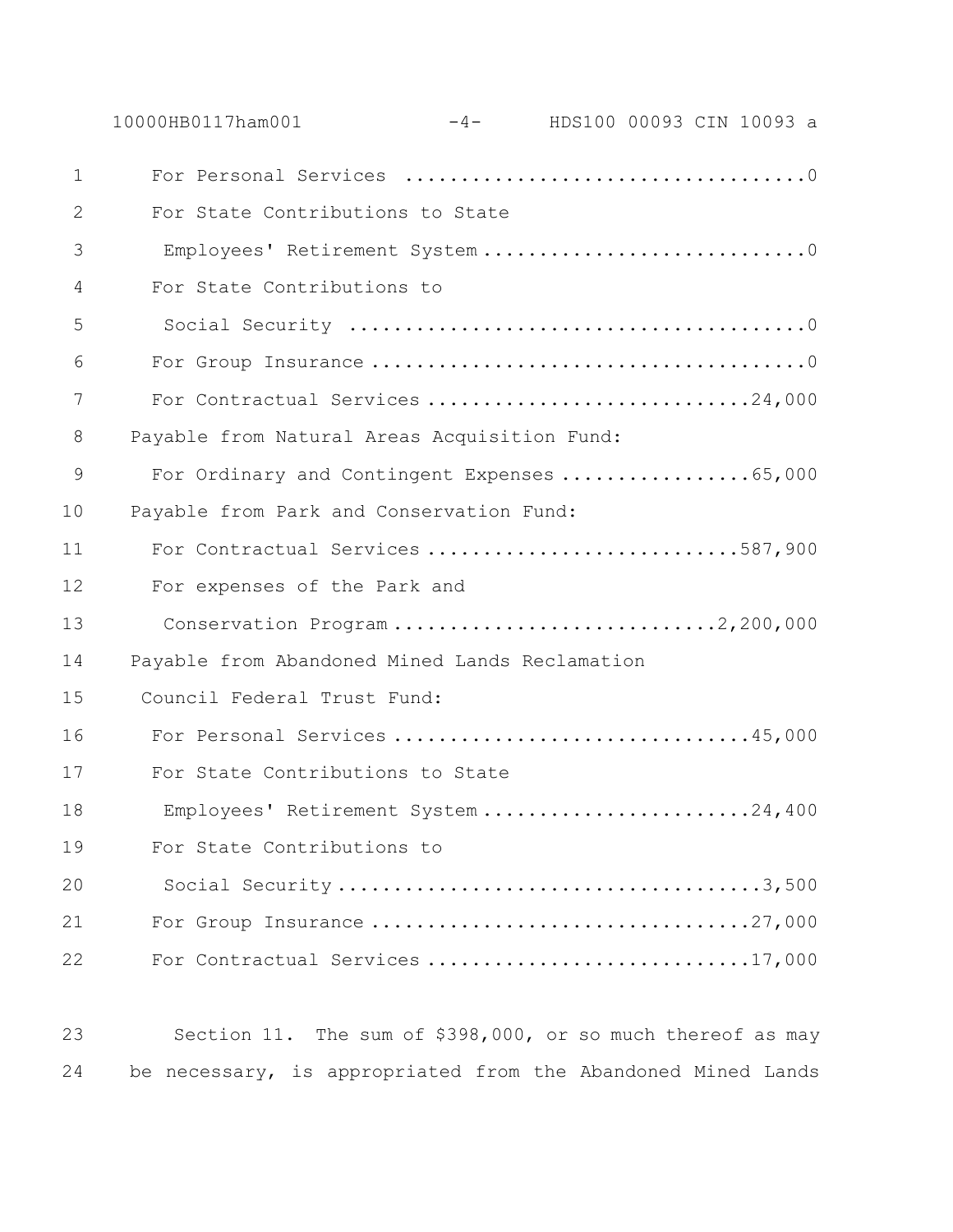10000HB0117ham001 -5- HDS100 00093 CIN 10093 a Reclamation Council Federal Trust Fund to the Department of Natural Resources for ordinary and contingent expenses for the support of the Abandoned Mined Lands program.

 Section 12. The sum of \$529,000, or so much thereof as may be necessary, is appropriated from the Federal Surface Mining Control and Reclamation Fund to the Department of Natural Resources for ordinary and contingent expenses for the support of the Land Reclamation program.

 Section 15. The following named sums, or so much thereof 10 as may be necessary, respectively, for the objects and purposes hereinafter named, are appropriated to meet the ordinary and contingent expenses of the Department of Natural Resources: OFFICE OF REALTY AND CAPITAL PLANNING

 Payable from the State Boating Act Fund: For Personal Services ....................................0 For State Contributions to State 17 Employees' Retirement System ................................0 For State Contributions to 19 Social Security .........................................0 For Group Insurance ......................................0 For expenses of the Heavy Equipment 22 Dredging Crew. .....................................497,300 23 For expenses of the Office of Realty and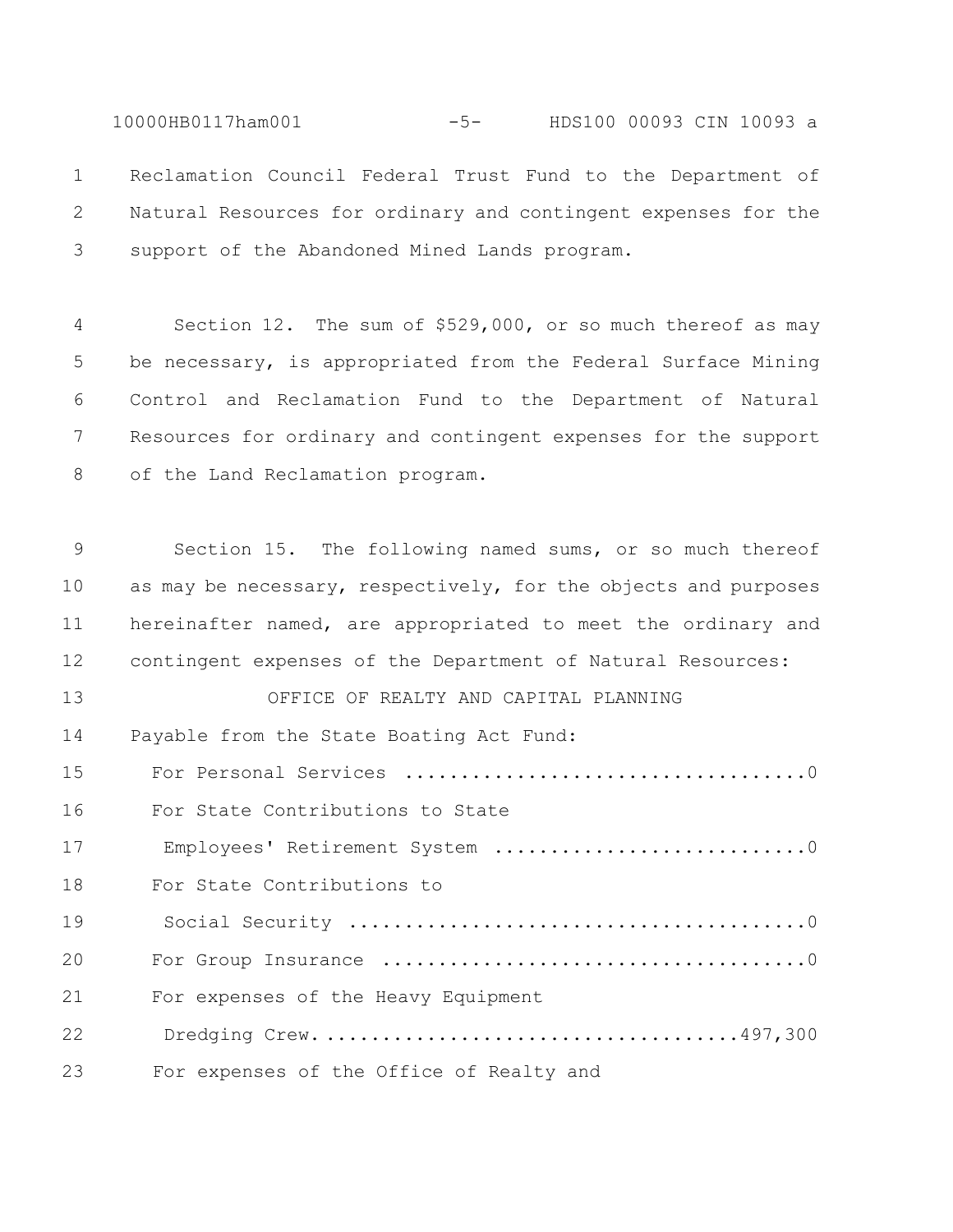|                | -6- HDS100 00093 CIN 10093 a<br>10000HB0117ham001                                       |
|----------------|-----------------------------------------------------------------------------------------|
| $\mathbf 1$    |                                                                                         |
| 2              | Payable from the State Parks Fund:                                                      |
| 3              |                                                                                         |
| $\overline{4}$ |                                                                                         |
| 5              | For expenses of the Office of Realty and                                                |
| 6              |                                                                                         |
| 7              | Payable from Wildlife and Fish Fund:                                                    |
| 8              | For Personal Services 198,000                                                           |
| 9              | For State Contributions to State                                                        |
| 10             | Employees' Retirement System 103,000                                                    |
| 11             | For State Contributions to                                                              |
| 12             |                                                                                         |
| 13             | For Group Insurance 48,000                                                              |
| 14             |                                                                                         |
| 15             | For Equipment $\dots\dots\dots\dots\dots\dots\dots\dots\dots\dots\dots\dots\dots15,000$ |
| 16             | For expenses of the Heavy Equipment                                                     |
| 17             |                                                                                         |
| 18             | For expenses of the Office of Realty and                                                |
| 19             |                                                                                         |
| 20             | Payable from the Natural Areas Acquisition Fund:                                        |
| 21             | For expenses of Natural Areas Execution 207,800                                         |
| 22             | Payable from Open Space Lands Acquisition                                               |
| 23             | and Development Fund:                                                                   |
| 24             | For expenses of the OSLAD Program: 944,900                                              |
| 25             | Payable from the Partners for                                                           |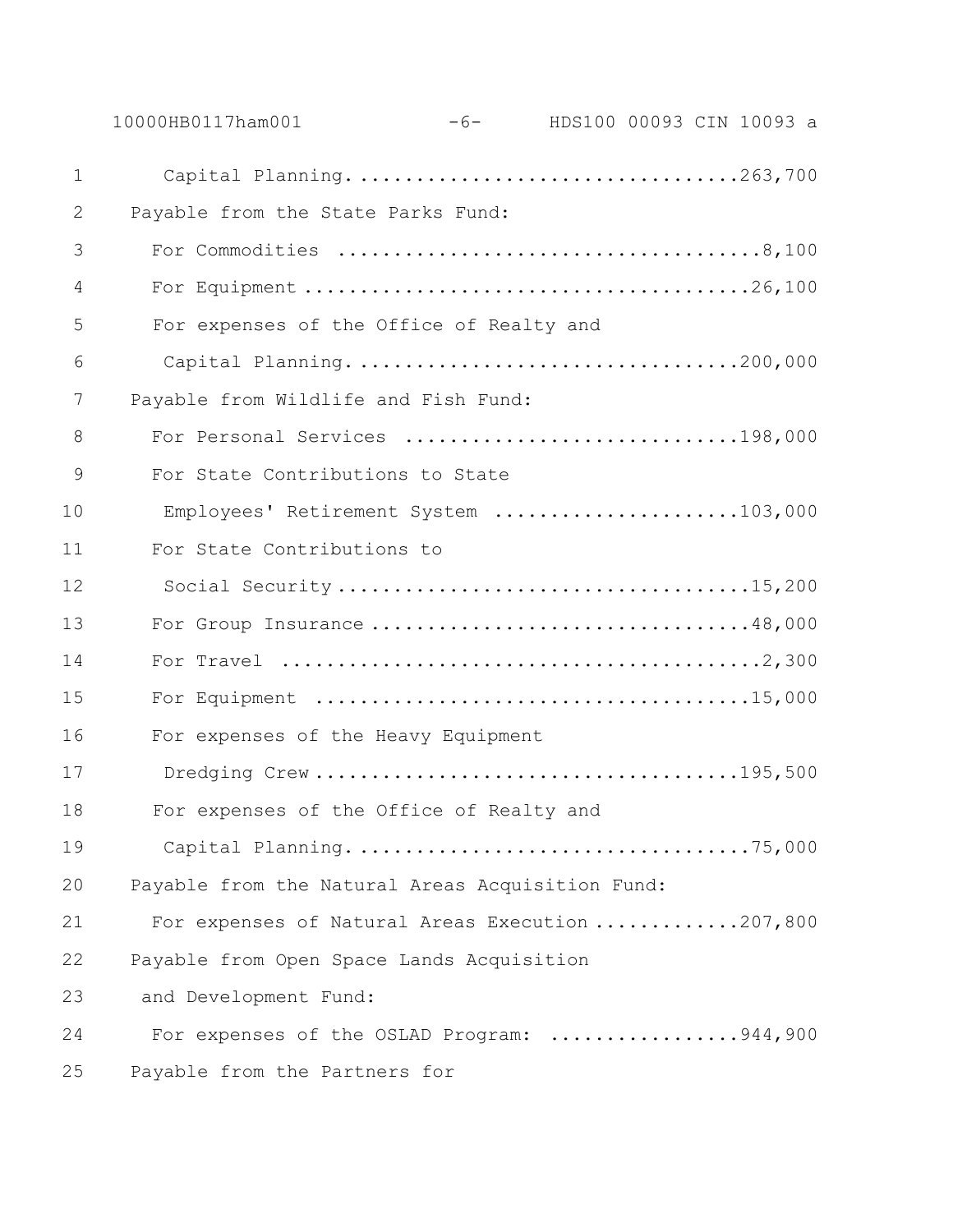10000HB0117ham001 -7- HDS100 00093 CIN 10093 a

Conservation Fund:

 For expenses of the Partners for Conservation 3 Program ..........................................1,771,900 Payable from the Illinois Wildlife Preservation Fund: For operation of Consultation Program ...............500,000 Payable from Park and Conservation Fund: For the Office of Realty and 9 Capital Planning .................................5,027,000 For expenses of the Bikeways Program ................756,100 Section 20. The following named sums, or so much thereof 12 as may be necessary, respectively, for the objects and purposes hereinafter named, are appropriated to meet the ordinary and contingent expenses of the Department of Natural Resources: OFFICE OF STRATEGIC SERVICES Payable from State Boating Act Fund: For Contractual Services ............................196,000 For Contractual Services for Postage 19 Expenses for DNR Headquarters ..........................35,000 For Commodities .....................................120,000 For Printing ........................................210,000 For Electronic Data Processing ......................150,000 For Operation of Auto Equipment .......................4,800 For expenses associated with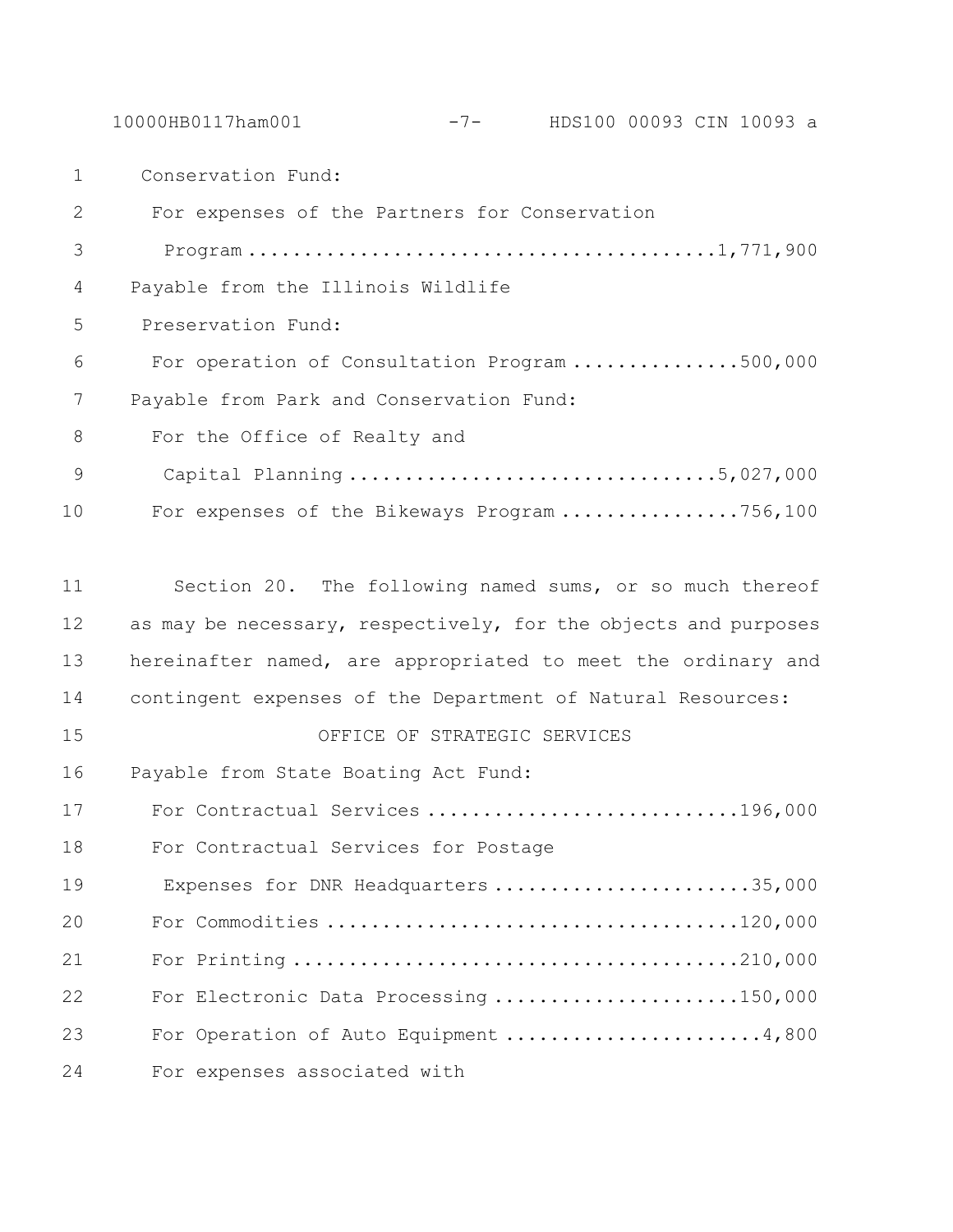|              | 10000HB0117ham001                                | -8- HDS100 00093 CIN 10093 a |  |  |
|--------------|--------------------------------------------------|------------------------------|--|--|
| $\mathbf{1}$ | Watercraft Titling 450,000                       |                              |  |  |
| 2            |                                                  |                              |  |  |
| 3            | Payable from the State Parks Fund:               |                              |  |  |
| 4            | For Electronic Data Processing 40,000            |                              |  |  |
| 5            | For the implementation of the                    |                              |  |  |
| 6            | Camping/Lodging Reservation System 200,000       |                              |  |  |
| 7            | For Public Events and Promotions 47,100          |                              |  |  |
| 8            | For operation and maintenance of                 |                              |  |  |
| 9            | new sites and facilities, including Sparta50,000 |                              |  |  |
| 10           | Payable from the Wildlife and Fish Fund:         |                              |  |  |
| 11           | For Personal Services 100,000                    |                              |  |  |
| 12           | For State Contributions to State                 |                              |  |  |
| 13           | Employees' Retirement System 54,100              |                              |  |  |
| 14           | For State Contributions to                       |                              |  |  |
| 15           |                                                  |                              |  |  |
| 16           | For Group Insurance 24,000                       |                              |  |  |
| 17           | For Contractual Services 750,000                 |                              |  |  |
| 18           | For Contractual Services for                     |                              |  |  |
| 19           | Postage Expenses for DNR Headquarters 35,000     |                              |  |  |
| 20           |                                                  |                              |  |  |
| 21           |                                                  |                              |  |  |
| 22           |                                                  |                              |  |  |
| 23           |                                                  |                              |  |  |
| 24           | For Electronic Data Processing 940,000           |                              |  |  |
| 25           | For Operation of Auto Equipment 26,900           |                              |  |  |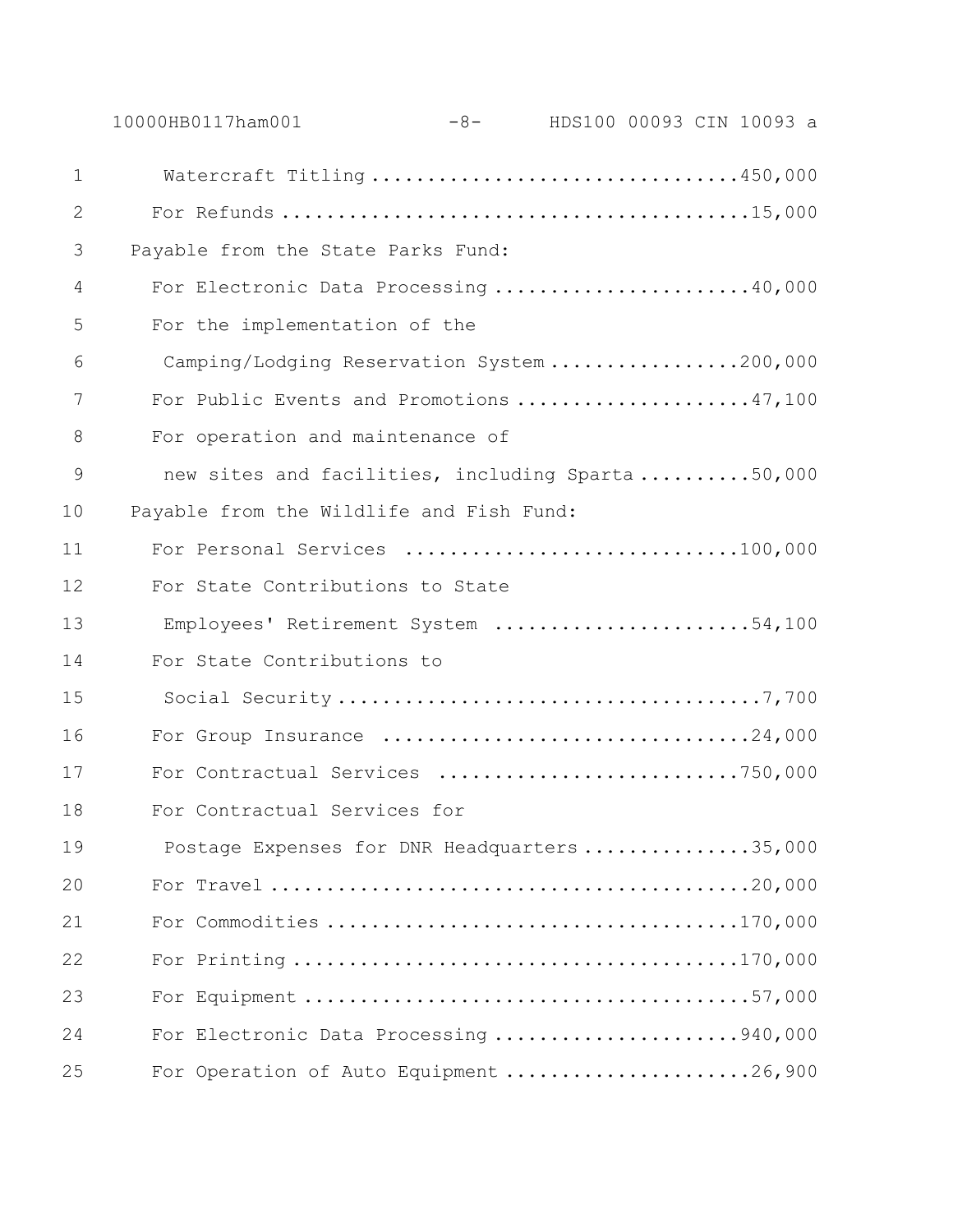|               | HDS100 00093 CIN 10093 a<br>10000HB0117ham001<br>$-9-$ |
|---------------|--------------------------------------------------------|
| $\mathbf 1$   | For expenses incurred for the                          |
| $\mathbf{2}$  | implementation, education and                          |
| 3             | maintenance of the Point of Sale System 3,000,000      |
| 4             | For the transfer of check-off dollars to the           |
| 5             | Illinois Conservation Foundation 0                     |
| 6             | For Educational Publications Services and              |
| 7             |                                                        |
| 8             | For expenses associated with the State Fair 15,500     |
| $\mathcal{G}$ | For Public Events and Promotions 2,000                 |
| 10            | For expenses associated with the                       |
| 11            | Sportsmen Against Hunger Program50,000                 |
| 12            |                                                        |
| 13            | Payable from Aggregate Operations                      |
| 14            | Regulatory Fund:                                       |
| 15            |                                                        |
| 16            | Payable from Natural Areas Acquisition Fund:           |
| 17            | For Electronic Data Processing 50,000                  |
| 18            | Payable from Federal Surface Mining Control            |
| 19            | and Reclamation Fund:                                  |
| 20            | For Contractual Services 5,400                         |
| 21            | For Contractual Services for                           |
| 22            | Postage Expenses for DNR Headquarters 25,000           |
| 23            |                                                        |
| 24            | For Electronic Data Processing 175,000                 |
| 25            | Payable from Illinois Forestry Development Fund:       |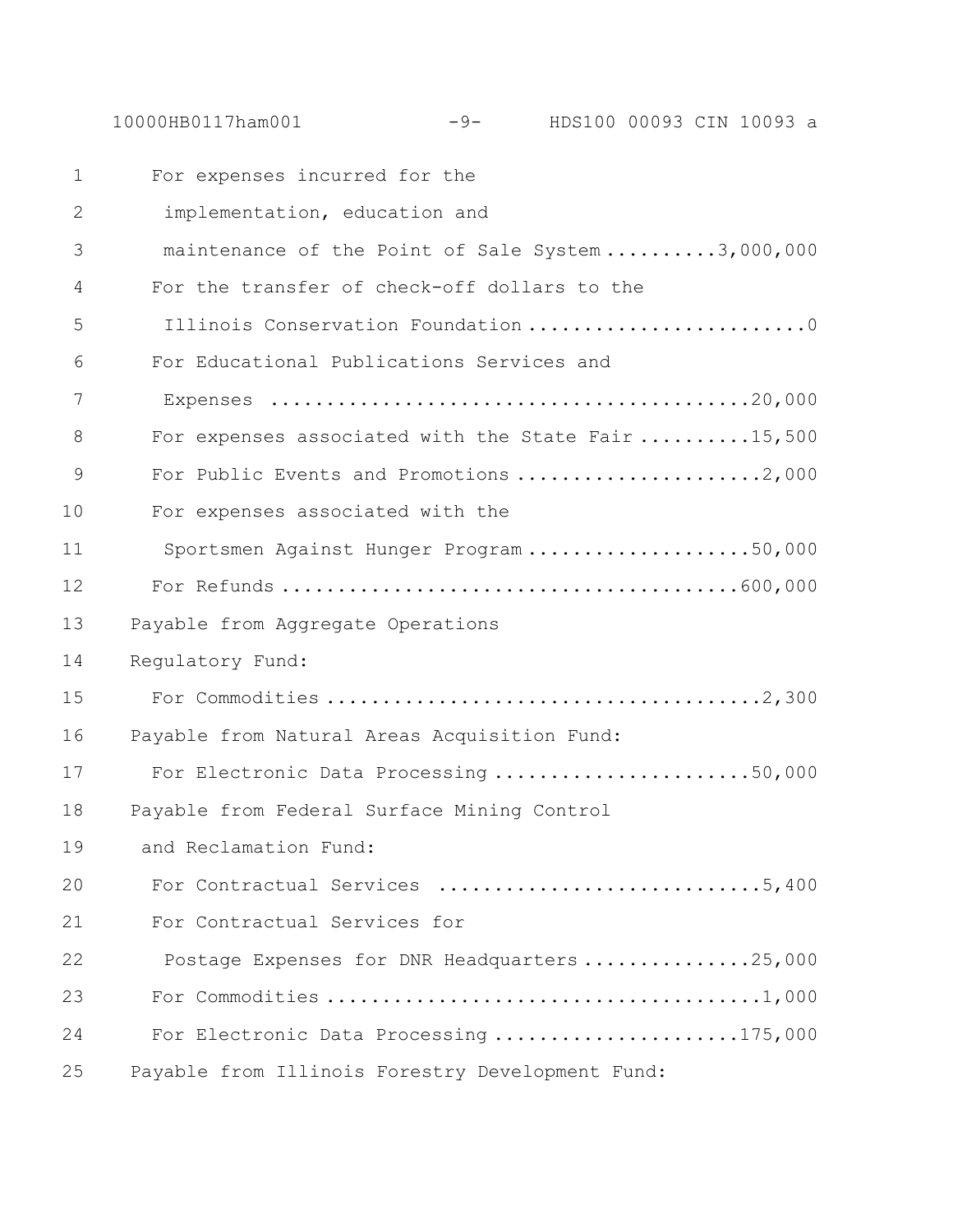|    | 10000HB0117ham001<br>$-10-$<br>HDS100 00093 CIN 10093 a         |
|----|-----------------------------------------------------------------|
| 1  | For Electronic Data Processing 25,000                           |
| 2  | For expenses associated with the State Fair 0                   |
| 3  | Payable from Park and Conservation Fund:                        |
| 4  | For Ordinary and Contingent Expenses 2,684,000                  |
| 5  | For expenses associated with the State Fair 76,700              |
| 6  | Payable from Abandoned Mined Lands Reclamation                  |
| 7  | Council Federal Trust Fund:                                     |
| 8  | For Contractual Services 3,000                                  |
| 9  | For Contractual Services for                                    |
| 10 | Postage Expenses for DNR Headquarters 25,000                    |
| 11 |                                                                 |
| 12 | For Electronic Data Processing 175,000                          |
|    |                                                                 |
| 13 | Section 25. The following named sums, or so much thereof        |
| 14 | as may be necessary, respectively, for the objects and purposes |
| 15 | hereinafter named, are appropriated to meet the ordinary and    |
| 16 | contingent expenses of the Department of Natural Resources:     |
| 17 | SPARTA WORLD SHOOTING AND RECREATION COMPLEX                    |
| 18 | Payable from the State Parks Fund:                              |
| 19 | For the ordinary and contingent                                 |

20 expenses of the World Shooting and

21 Recreational Complex ...............................1,308,200

For the ordinary and contingent

23 expenses of the World Shooting

24 and Recreational Complex, of which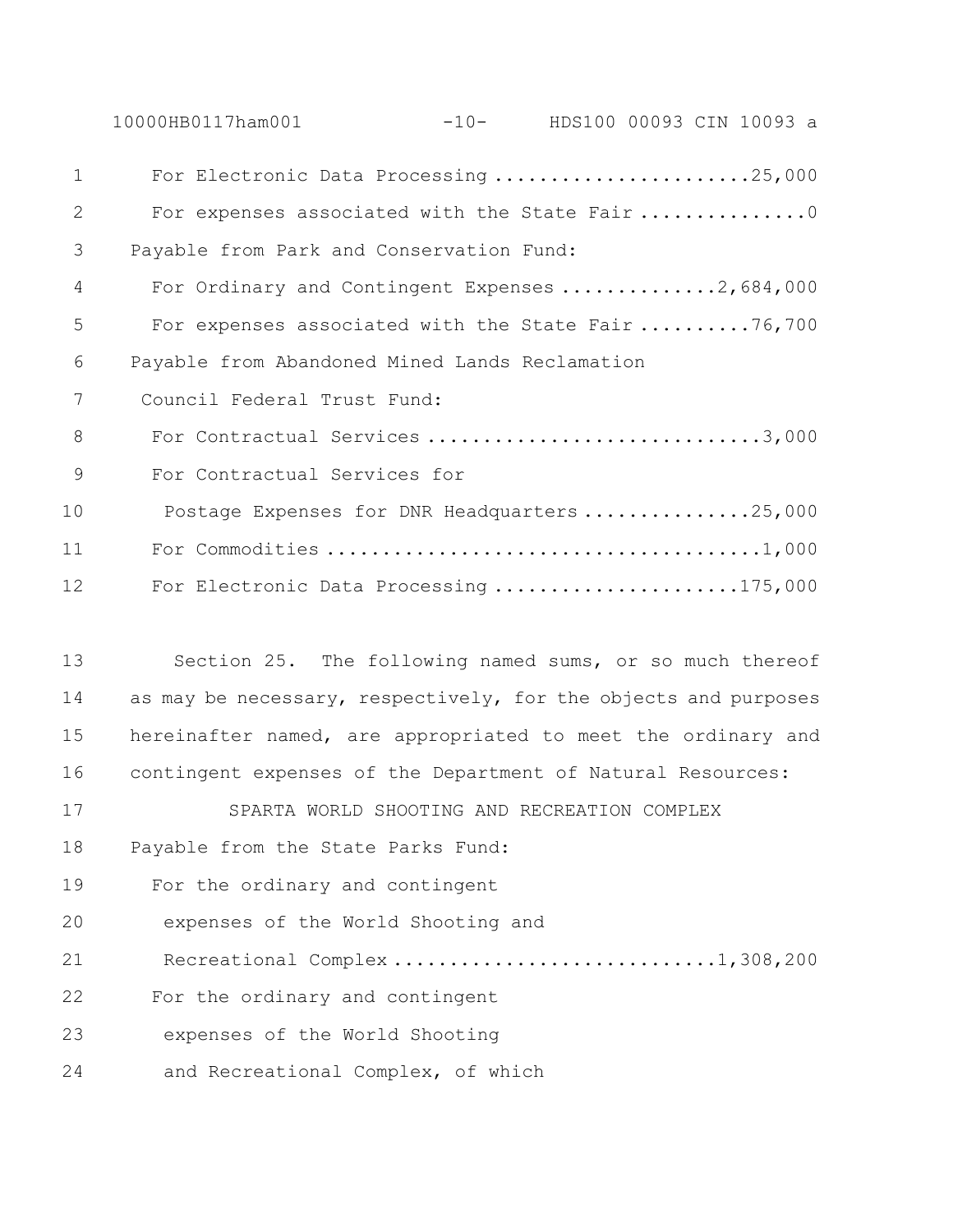10000HB0117ham001 -11- HDS100 00093 CIN 10093 a

| $\mathbf 1$ | no expenditures shall be authorized       |
|-------------|-------------------------------------------|
| 2           | from the appropriation until revenues     |
| 3           | from sponsorships or donations sufficient |
| 4           | to offset such expenditures have been     |
| 5           | collected and deposited into the          |
| 6           | State Parks Fund 350,000                  |
| 7           | For the Sparta Imprest Account 75,000     |
| 8           | Payable from the Wildlife and Fish Fund:  |
| 9           | For the ordinary and contingent           |
| 10          | expenses of the World Shooting and        |
| 11          | Recreational Complex1,475,200             |
| 12          | \$3,208,400<br>Total                      |

 Section 30. The following named sums, or so much thereof 14 as may be necessary, respectively, for the objects and purposes hereinafter named, are appropriated to meet the ordinary and contingent expenses of the Department of Natural Resources: OFFICE OF GRANT MANAGEMENT AND ASSISTANCE Payable from the General Revenue Fund:

19 For expenses of the Office of Grant

20 Management and Assistance ..........................285,000

21 Payable from the State Boating Act Fund:

22 For expenses of the Office of Grant

23 Management and Assistance .........................190,000

24 Payable from Wildlife and Fish Fund: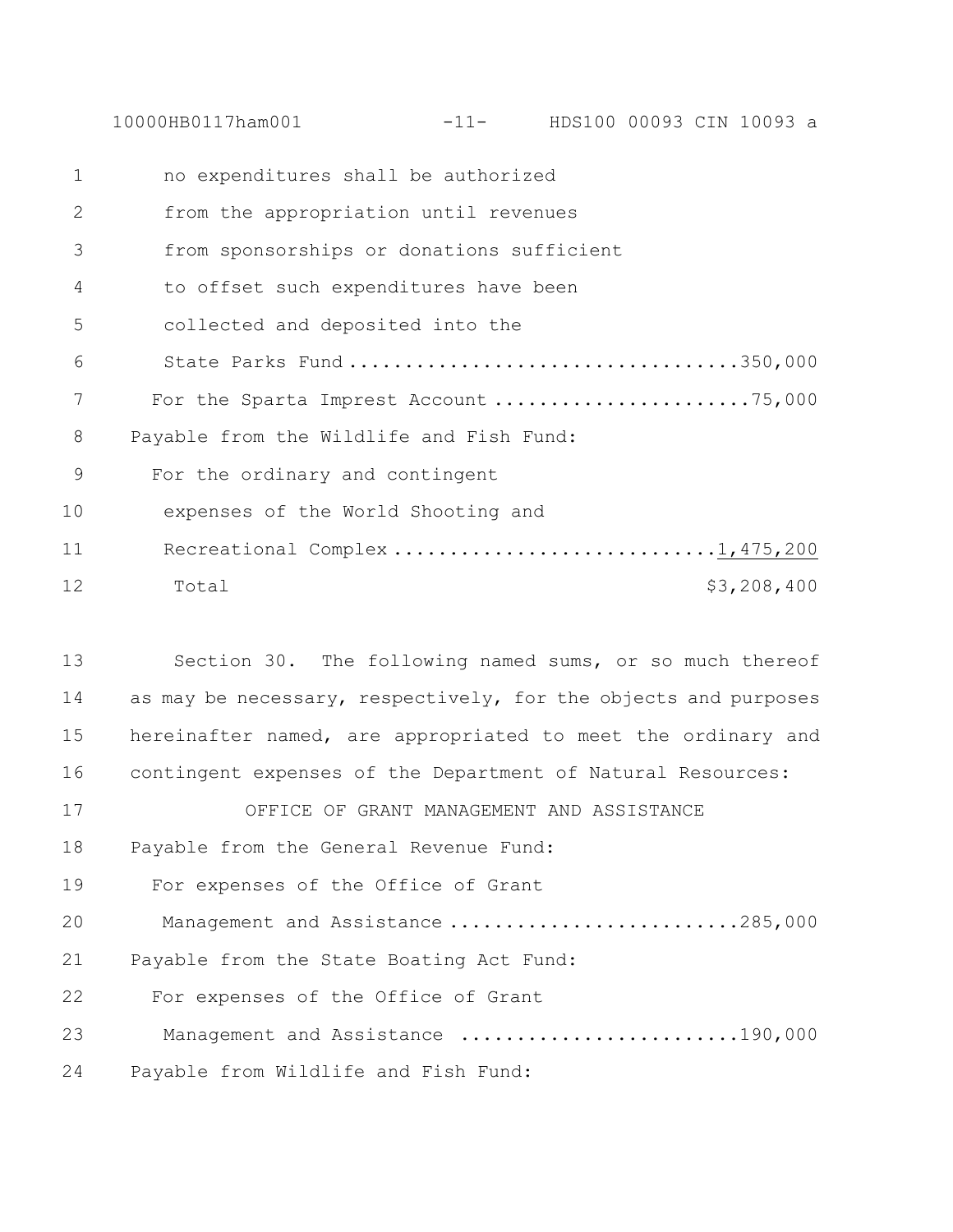10000HB0117ham001 -12- HDS100 00093 CIN 10093 a

 For expenses of the Office of Grant 2 Management and Assistance .......................1,170,000 Payable from Open Space Lands Acquisition and Development Fund: For expenses of the Office of Grant 6 Management and Assistance .......................1,000,000 Payable from DNR Federal Projects Fund: For expenses of the Office of Grant 9 Management and Assistance ..............................80,000 10 Total \$3,025,000 Section 35. The following named sums, or so much thereof as may be necessary, respectively, for the objects and purposes hereinafter named, are appropriated to meet the ordinary and contingent expenses of the Department of Natural Resources:

OFFICE OF RESOURCE CONSERVATION

Payable from Wildlife and Fish Fund:

 For Personal Services ............................10,500,000 For State Contributions to State 19 Employees' Retirement System .....................5,671,400 For State Contributions to 21 Social Security ....................................803,300 For Group Insurance ...............................3,600,000 For Contractual Services ..........................2,292,400 For Travel ...........................................91,900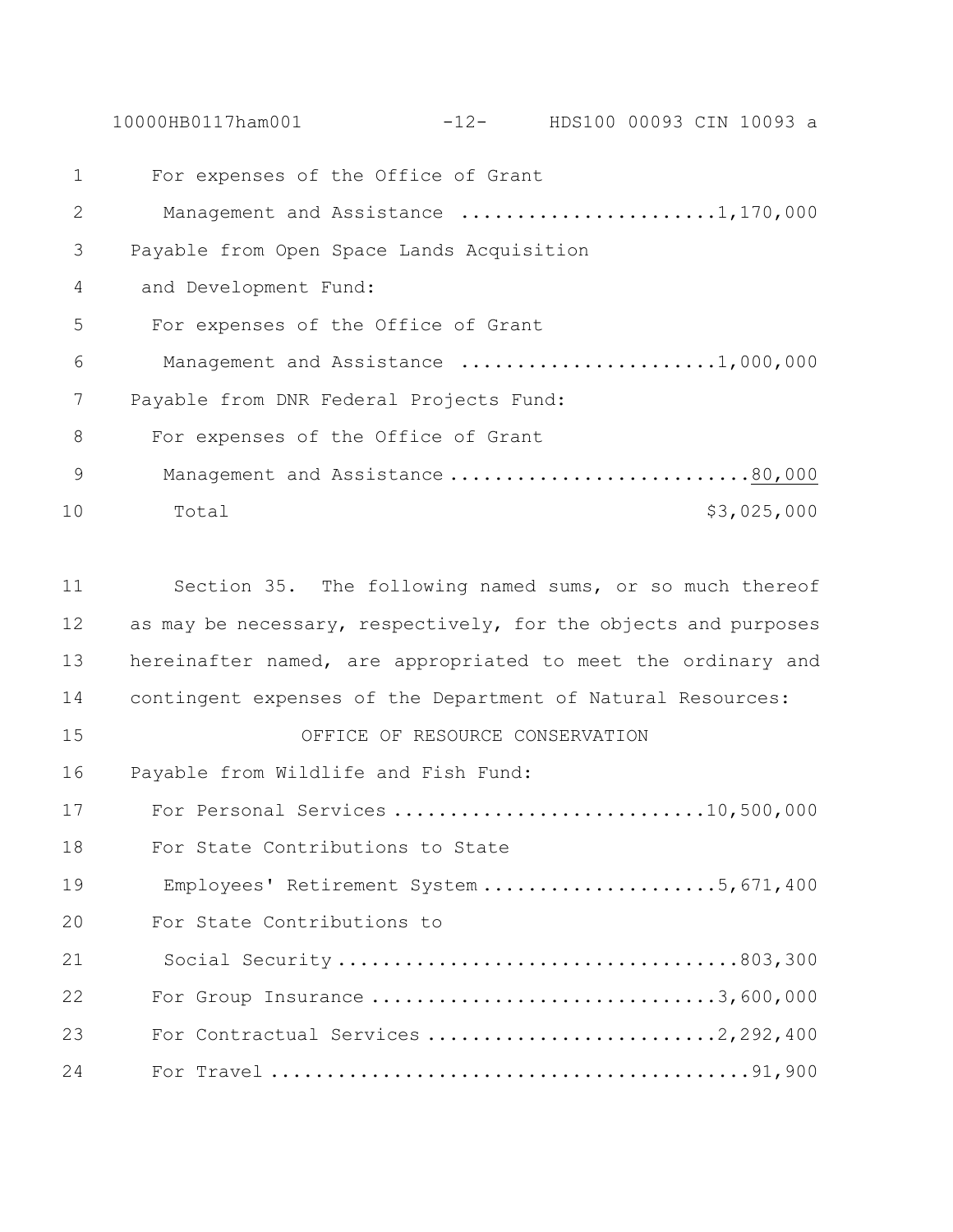|                | 10000HB0117ham001                               | $-13-$ |  | HDS100 00093 CIN 10093 a |
|----------------|-------------------------------------------------|--------|--|--------------------------|
| $\mathbf 1$    | For Commodities 1,443,800                       |        |  |                          |
| $\overline{2}$ |                                                 |        |  |                          |
| 3              |                                                 |        |  |                          |
| 4              | For Telecommunications 121,800                  |        |  |                          |
| 5              | For Operation of Auto Equipment 319,700         |        |  |                          |
| 6              | For Ordinary and Contingent Expenses            |        |  |                          |
| 7              | of The Chronic Wasting Disease Program          |        |  |                          |
| 8              | and other wildlife containment programs,        |        |  |                          |
| $\mathcal{G}$  | the surveillance and control of feral           |        |  |                          |
| 10             | livestock populations, and managing large       |        |  |                          |
| 11             | carnivore occurrences 1,700,000                 |        |  |                          |
| 12             | For an Urban Fishing Program in                 |        |  |                          |
| 13             | conjunction with the Chicago Park               |        |  |                          |
| 14             | District to provide fishing and resource        |        |  |                          |
| 15             | management at the park district lagoons 285,000 |        |  |                          |
| 16             | For workshops, training and other               |        |  |                          |
| 17             | activities to improve the administration        |        |  |                          |
| 18             | of fish and wildlife federal aid                |        |  |                          |
| 19             | programs from federal aid administrative        |        |  |                          |
| 20             | grants received for such purposes 10,000        |        |  |                          |
| 21             | Payable from Salmon Fund:                       |        |  |                          |
| 22             | For Personal Services 209,000                   |        |  |                          |
| 23             | For State Contributions to State                |        |  |                          |
| 24             | Employees' Retirement System 112,900            |        |  |                          |
| 25             | For State Contributions to                      |        |  |                          |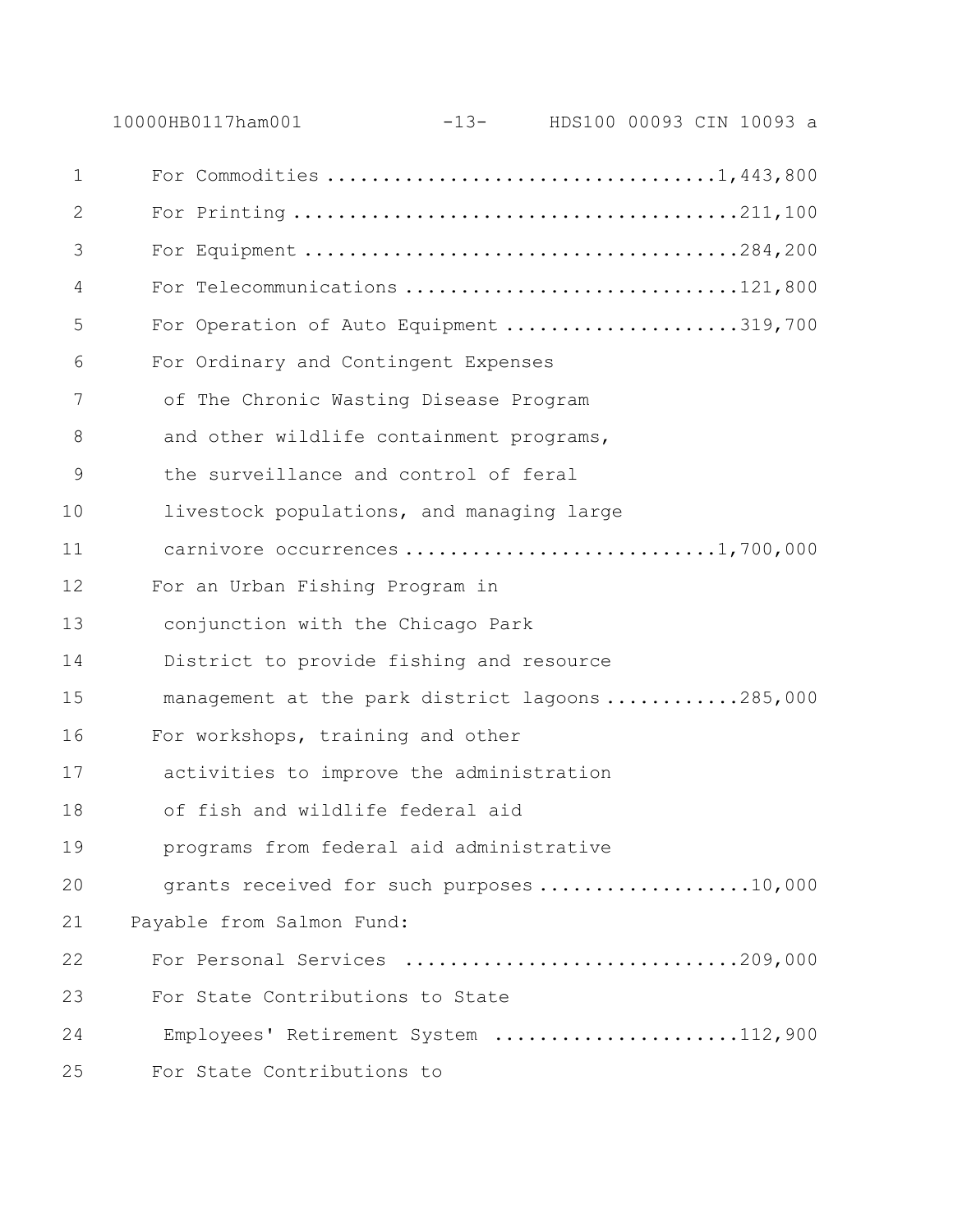|             | 10000HB0117ham001                                    | $-14-$ HDS100 00093 CIN 10093 a           |
|-------------|------------------------------------------------------|-------------------------------------------|
| $\mathbf 1$ |                                                      |                                           |
| 2           |                                                      | For Group Insurance 50,000                |
| 3           | Payable from the Illinois Fisheries Management Fund: |                                           |
| 4           | For operational expenses related to the              |                                           |
| 5           |                                                      | Division of Fisheries 2,200,000           |
| 6           | Payable from Natural Areas Acquisition Fund:         |                                           |
| 7           |                                                      | For Personal Services 1,650,000           |
| 8           | For State Contributions to State                     |                                           |
| 9           |                                                      | Employees' Retirement System 891,300      |
| 10          | For State Contributions to                           |                                           |
| 11          |                                                      | Social Security126,300                    |
| 12          |                                                      | For Group Insurance 555,000               |
| 13          |                                                      | For Contractual Services 190,700          |
| 14          |                                                      |                                           |
| 15          |                                                      |                                           |
| 16          |                                                      |                                           |
| 17          |                                                      |                                           |
| 18          |                                                      | For Telecommunications 38,100             |
| 19          |                                                      | For Operation of Auto Equipment 70,200    |
| 20          | For expenses of the Natural Areas                    |                                           |
| 21          |                                                      | Stewardship Program2,200,100              |
| 22          | For Expenses Related to the Endangered               |                                           |
| 23          |                                                      |                                           |
| 24          | For Administration of the "Illinois                  |                                           |
| 25          |                                                      | Natural Areas Preservation Act" 2,798,400 |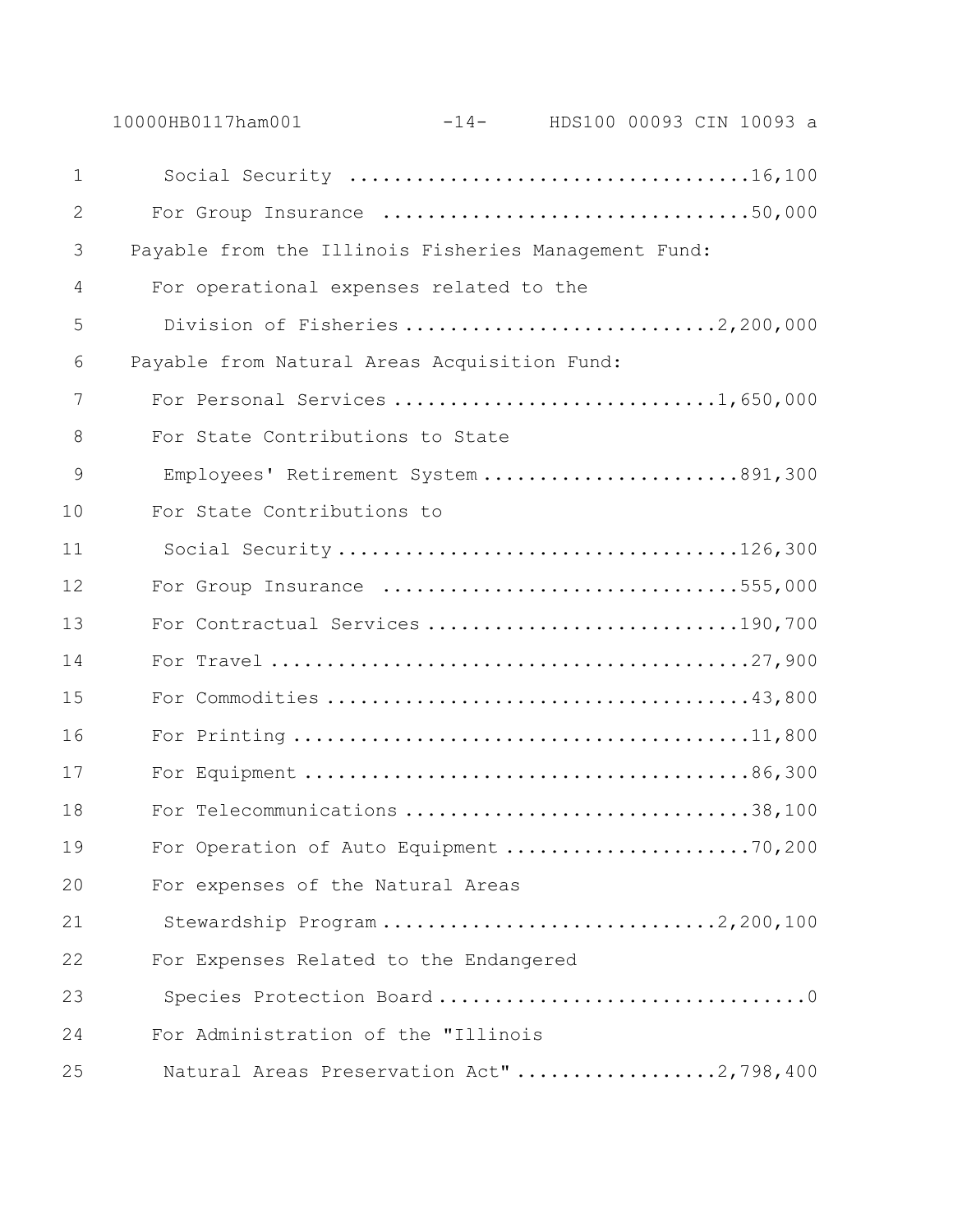10000HB0117ham001 -15- HDS100 00093 CIN 10093 a

 Payable from Partners for Conservation Fund: For ordinary and contingent expenses 3 of operating the Partners for 4 Conservation Program .............................2,010,000 Payable from Illinois Forestry Development Fund: For ordinary and contingent expenses 7 of the Urban Forestry Program ...................4,760,000 For payment of timber buyers' bond forfeitures ......140,200 For payment of the expenses of 10 the Illinois Forestry Development Council ..........118,500 Payable from the State Migratory Waterfowl Stamp Fund: For Stamp Fund Operations ...........................350,000 Payable from the Park and Conservation Fund: For all expenses related to Department 16 youth employment programs ..............................5,000,000

 Section 40. The sum of \$250,000, or so much thereof as may be necessary, is appropriated from the Wildlife and Fish Fund to the Department of Natural Resources for the non-federal cost share of a Conservation Reserve Enhancement Program to establish long-term contracts and permanent conservation easements in the Illinois River Basin; to fund cost share assistance to landowners to encourage approved conservation practices in environmentally sensitive and highly erodible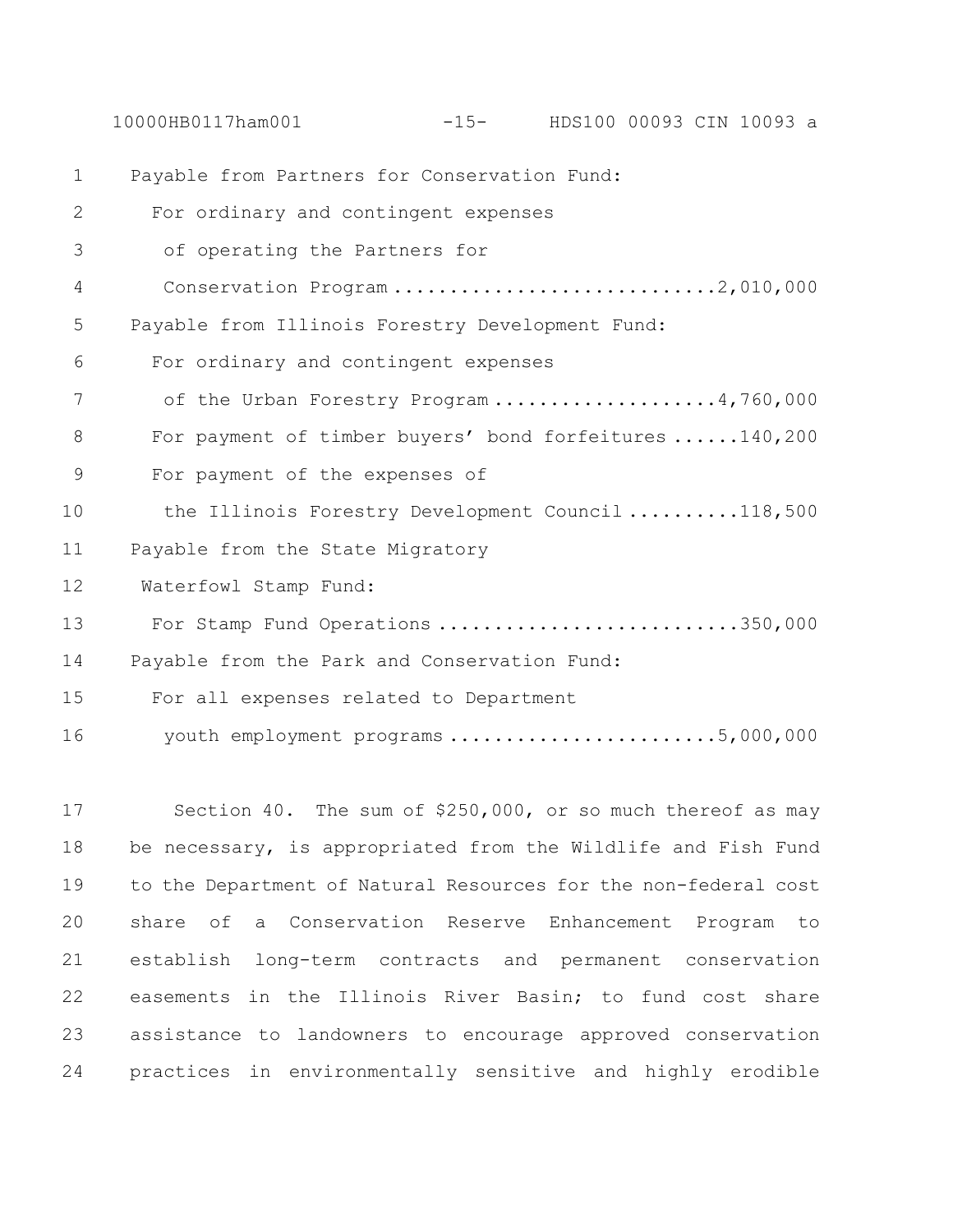10000HB0117ham001 -16- HDS100 00093 CIN 10093 a

 areas of the Illinois River Basin; and to fund the monitoring of long-term improvements of these conservation practices as required in the Memorandum of Agreement between the State of Illinois and the United States Department of Agriculture.

 Section 41. The sum of \$15,000,000, or so much thereof as may be necessary, is appropriated from the Wildlife and Fish Fund to the Department of Natural Resources for (i) reallocation of Wildlife and Fish grant reimbursements, (ii) wildlife conservation and restoration plans and programs from federal and/or state funds provided for such purposes or (iii) both purposes.

 Section 42. The sum of \$1,500,000, or so much thereof as may be necessary, is appropriated from the Wildlife and Fish Fund to the Department of Natural Resources for expenses of subgrantee payments.

 Section 45. The sum of \$650,000, or so much thereof may be necessary, is appropriated to the Department of Natural Resources from the Partners for Conservation Fund for expenses associated with Partners for Conservation Program to Implement Ecosystem-Based Management for Illinois' Natural Resources.

Section 46. The sum of \$25,000, or so much thereof as may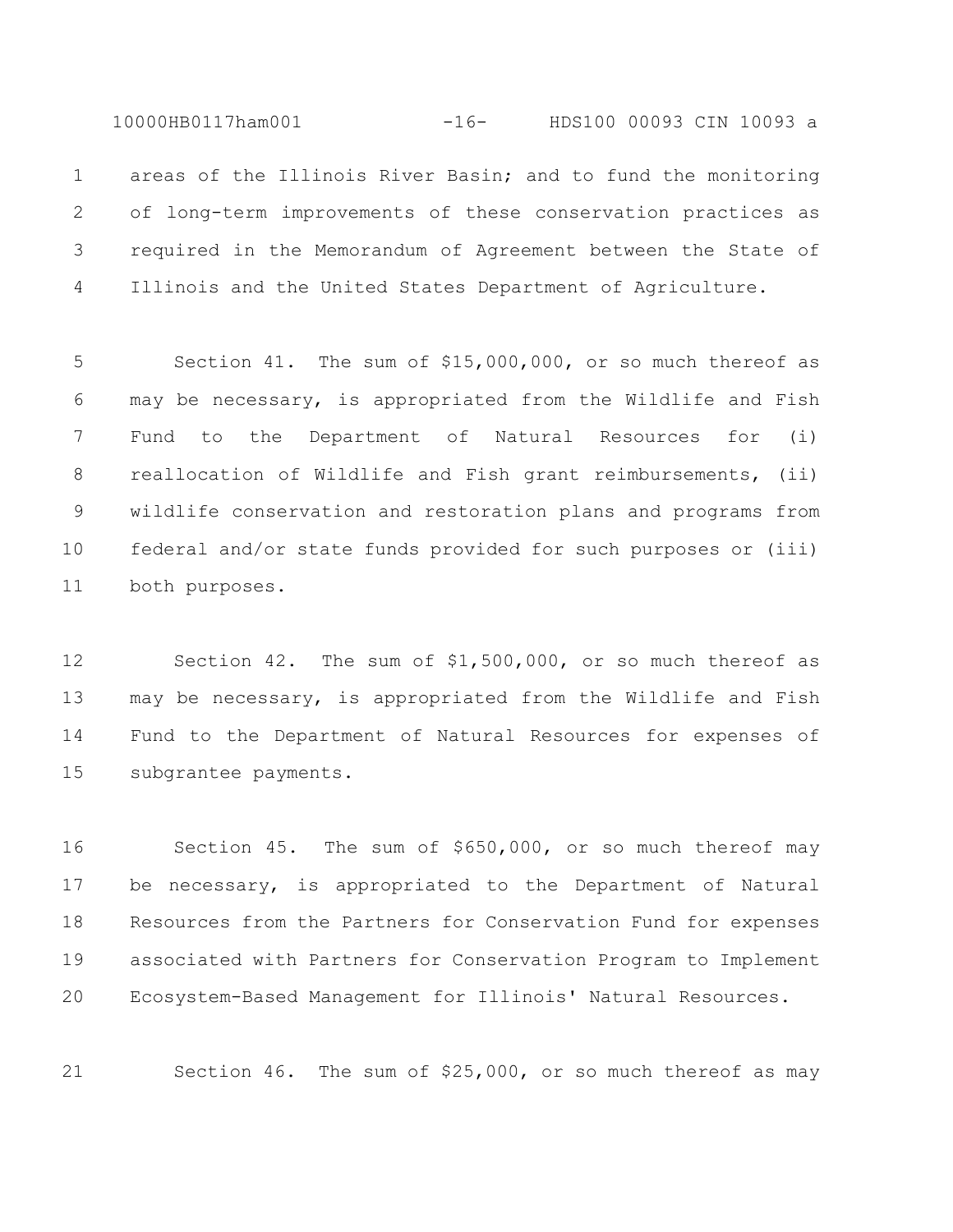10000HB0117ham001 -17- HDS100 00093 CIN 10093 a

1 be necessary, is appropriated from the Roadside Monarch Habitat Fund to the Department of Natural Resources for ordinary and contingent expenses related to the development, enhancement and restoration of Monarch butterfly and other pollinator habitat.

### OFFICE OF COASTAL MANAGEMENT

 Section 50. The sum of \$700,000, or so much thereof may be necessary, is appropriated to the Department of Natural Resources from the DNR Federal Projects Fund for expenses related to the Coastal Management Program.

 Section 55. The following named sums, or so much thereof 11 as may be necessary, respectively, for the objects and purposes hereinafter named, are appropriated to meet the ordinary and contingent expenses of the Department of Natural Resources: OFFICE OF LAW ENFORCEMENT Payable from the General Revenue Fund: For Alcohol Enforcement ...................................0 Payable from State Boating Act Fund: For Personal Services .............................1,356,600 For State Contributions to State 20 Employees' Retirement System .......................702,300 For State Contributions to 22 Social Security .....................................99,500 23 For Group Insurance ...................................408,000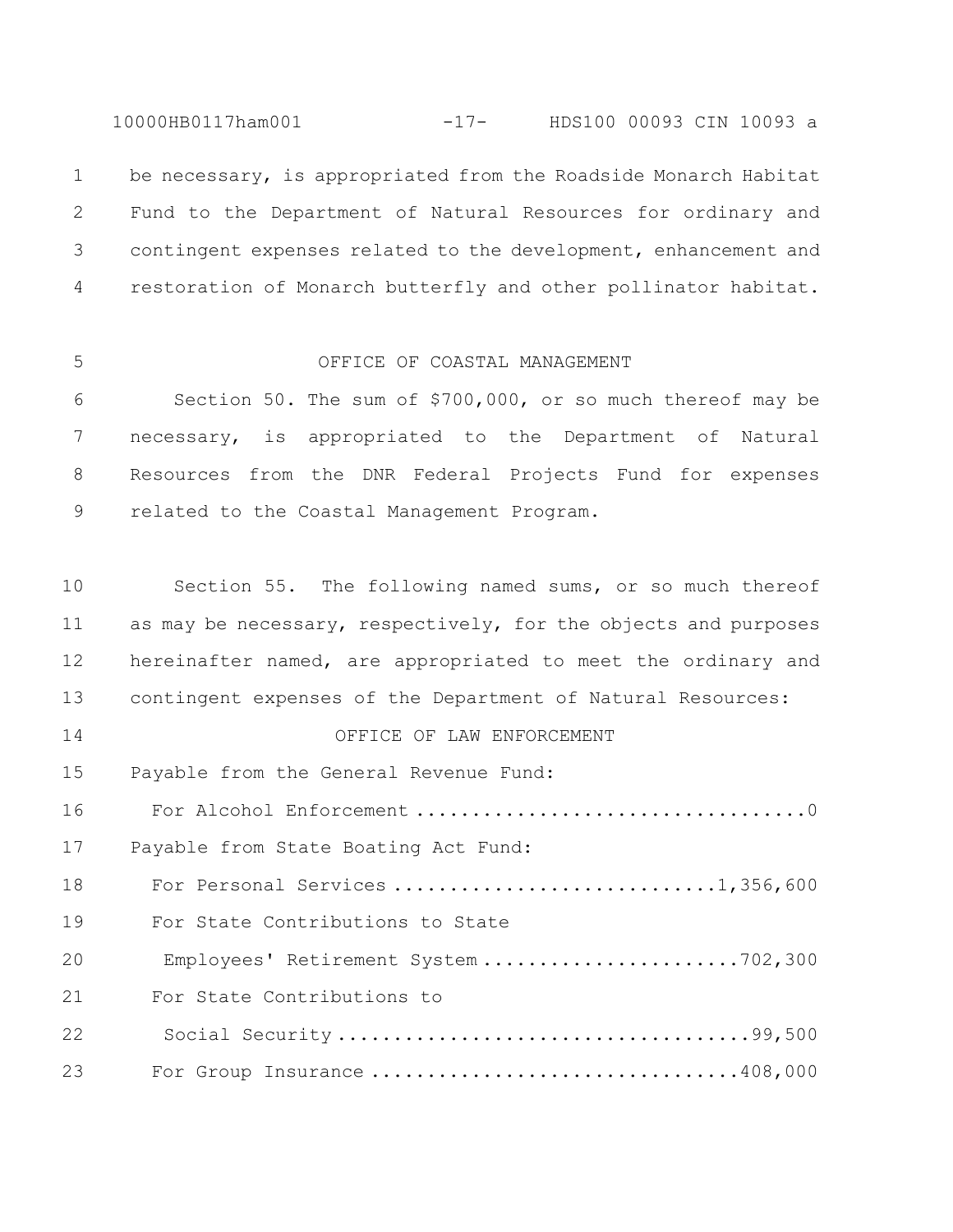|              | 10000HB0117ham001                          | -18- HDS100 00093 CIN 10093 a |  |  |  |
|--------------|--------------------------------------------|-------------------------------|--|--|--|
| $\mathbf{1}$ | For Contractual Services 398,000           |                               |  |  |  |
| 2            |                                            |                               |  |  |  |
| 3            |                                            |                               |  |  |  |
| 4            |                                            |                               |  |  |  |
| 5            | For Telecommunications 186,300             |                               |  |  |  |
| 6            | For Operation of Auto Equipment 337,100    |                               |  |  |  |
| 7            | For Expenses of DUI/OUI Equipment 20,000   |                               |  |  |  |
| 8            | For Operational Expenses of the Snowmobile |                               |  |  |  |
| 9            |                                            |                               |  |  |  |
| 10           | Payable from State Parks Fund:             |                               |  |  |  |
| 11           | For Personal Services 710,000              |                               |  |  |  |
| 12           | For State Contributions to State           |                               |  |  |  |
| 13           | Employees' Retirement System 383,500       |                               |  |  |  |
| 14           | For State Contributions to                 |                               |  |  |  |
| 15           | Social Security55,000                      |                               |  |  |  |
| 16           | For Group Insurance 265,000                |                               |  |  |  |
| 17           |                                            |                               |  |  |  |
| 18           | Payable from Wildlife and Fish Fund:       |                               |  |  |  |
| 19           | For Personal Services 4,807,400            |                               |  |  |  |
| 20           | For State Contributions to State           |                               |  |  |  |
| 21           | Employees' Retirement System 2,596,700     |                               |  |  |  |
| 22           | For State Contributions to                 |                               |  |  |  |
| 23           | Social Security367,800                     |                               |  |  |  |
| 24           | For Group Insurance 1,320,000              |                               |  |  |  |
| 25           |                                            |                               |  |  |  |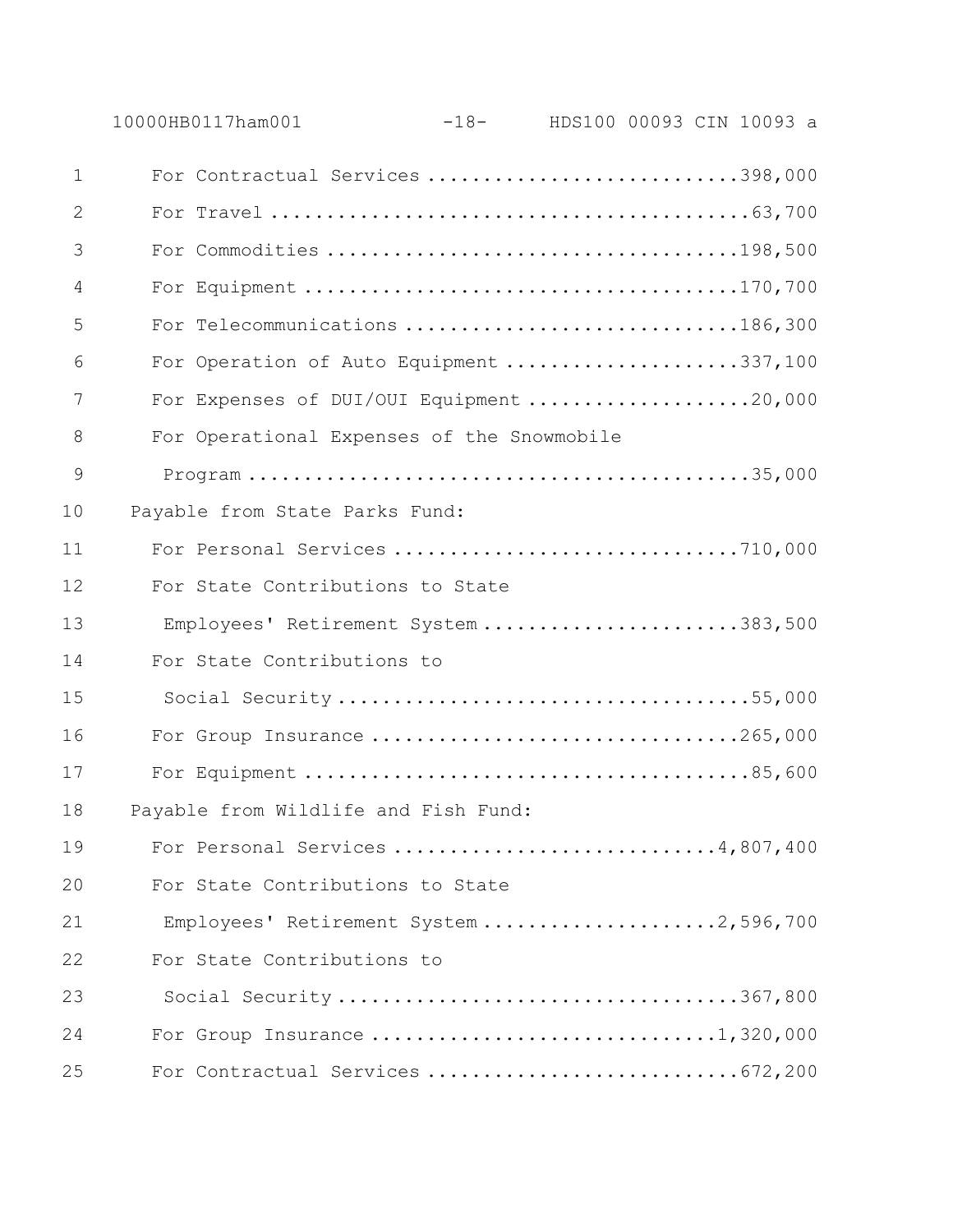|              | 10000HB0117ham001                           | $-19-$ | HDS100 00093 CIN 10093 a |  |              |  |
|--------------|---------------------------------------------|--------|--------------------------|--|--------------|--|
| $\mathbf{1}$ |                                             |        |                          |  |              |  |
| 2            |                                             |        |                          |  |              |  |
| 3            |                                             |        |                          |  |              |  |
| 4            |                                             |        |                          |  |              |  |
| 5            | For Telecommunications 255,100              |        |                          |  |              |  |
| 6            | For Operation of Auto Equipment 166,600     |        |                          |  |              |  |
| 7            | Payable from Conservation Police Operations |        |                          |  |              |  |
| 8            | Assistance Fund:                            |        |                          |  |              |  |
| 9            | For expenses associated with the            |        |                          |  |              |  |
| 10           | Conservation Police Officers 1,250,000      |        |                          |  |              |  |
| 11           | Payable from the Drug Traffic               |        |                          |  |              |  |
| 12           | Prevention Fund:                            |        |                          |  |              |  |
| 13           | For use in enforcing laws regulating        |        |                          |  |              |  |
| 14           | controlled substances and cannabis          |        |                          |  |              |  |
| 15           | on Department of Natural Resources          |        |                          |  |              |  |
| 16           | regulated lands and waterways to the        |        |                          |  |              |  |
| 17           | extent funds are received by the            |        |                          |  |              |  |
| 18           |                                             |        |                          |  |              |  |
| 19           | Total                                       |        |                          |  | \$17,306,800 |  |
|              |                                             |        |                          |  |              |  |

 Section 56. The sum of \$20,000, or so much thereof as may be necessary, is appropriated from the State Boating Act Fund to the Department of Natural Resources for expenses of Alcohol Enforcement.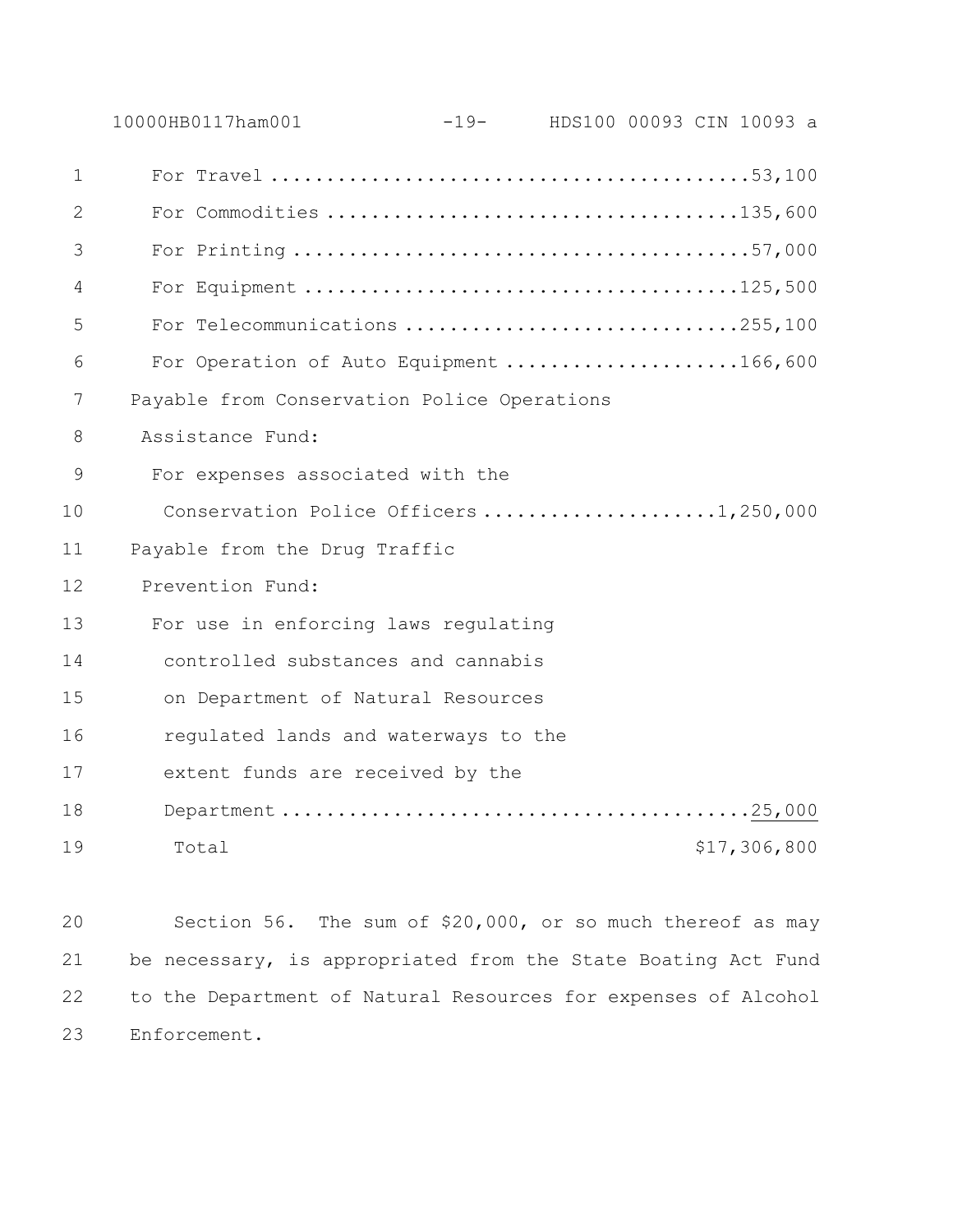10000HB0117ham001 -20- HDS100 00093 CIN 10093 a

 Section 60. The following named sums, or so much thereof as may be necessary, respectively, for the objects and purposes hereinafter named, are appropriated to meet the ordinary and contingent expenses of the Department of Natural Resources: OFFICE OF LAND MANAGEMENT AND EDUCATION Payable from State Boating Act Fund: For Personal Services .............................3,398,300 For State Contributions to State 9 Employees' Retirement System ......................1,835,600 For State Contributions to 11 Social Security ....................................260,100 12 For Group Insurance ..................................1,195,100 For Contractual Services ............................700,000 For Travel ................................................0 For Commodities .....................................175,000 For Snowmobile Programs ..............................53,000 Payable from State Parks Fund: 18 For Personal Services ...............................3,781,000 For State Contributions to State 20 Employees' Retirement System .....................2,042,300 For State Contributions to 22 Social Security ....................................289,300 For Group Insurance ...............................1,332,400 For Contractual Services ..........................2,200,000 For Travel ...........................................38,000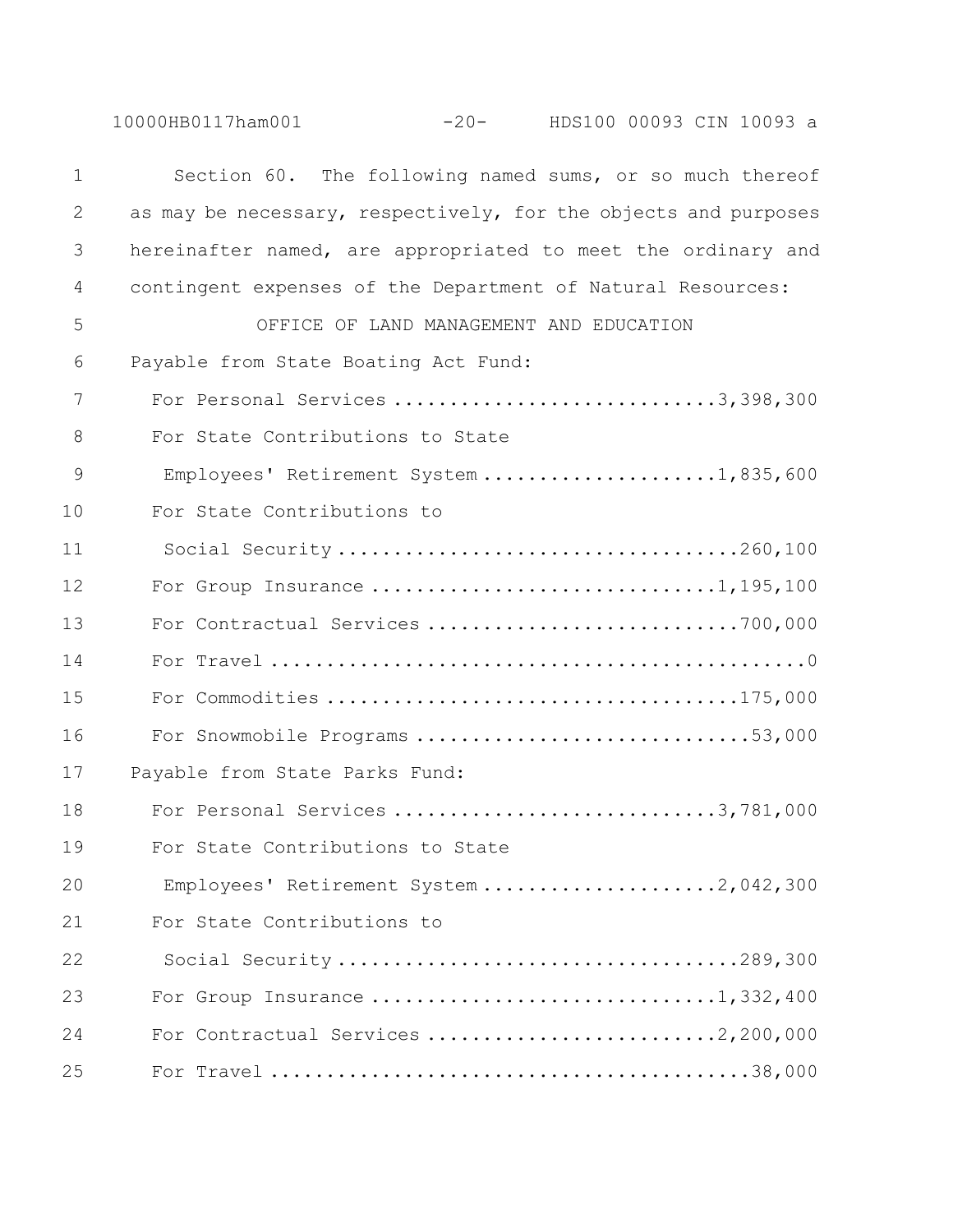|             | 10000HB0117ham001                          | $-21$ - HDS100 00093 CIN 10093 a |  |  |
|-------------|--------------------------------------------|----------------------------------|--|--|
| $\mathbf 1$ |                                            |                                  |  |  |
| 2           |                                            |                                  |  |  |
| 3           | For Telecommunications 345,000             |                                  |  |  |
| 4           | For Operation of Auto Equipment 510,000    |                                  |  |  |
| 5           | For expenses related to the                |                                  |  |  |
| 6           | Illinois-Michigan Canal 120,000            |                                  |  |  |
| 7           | For operations and maintenance from        |                                  |  |  |
| 8           | revenues derived from the sale of          |                                  |  |  |
| 9           | surplus crops and timber harvest 1,100,000 |                                  |  |  |
| 10          | Payable from the State Parks Fund:         |                                  |  |  |
| 11          |                                            |                                  |  |  |
| 12          | Payable from the Wildlife and Fish Fund:   |                                  |  |  |
| 13          | For Personal Services 1,000,000            |                                  |  |  |
| 14          | For State Contributions to State           |                                  |  |  |
| 15          | Employees' Retirement System 540,200       |                                  |  |  |
| 16          | For State Contributions to                 |                                  |  |  |
| 17          |                                            |                                  |  |  |
| $1\,8$      |                                            |                                  |  |  |
| 19          |                                            |                                  |  |  |
| 20          |                                            |                                  |  |  |
| 21          |                                            |                                  |  |  |
| 22          |                                            |                                  |  |  |
| 23          | For Telecommunications 35,000              |                                  |  |  |
| 24          | For Operation of Auto Equipment 225,000    |                                  |  |  |
| 25          | For Union County and Horseshoe             |                                  |  |  |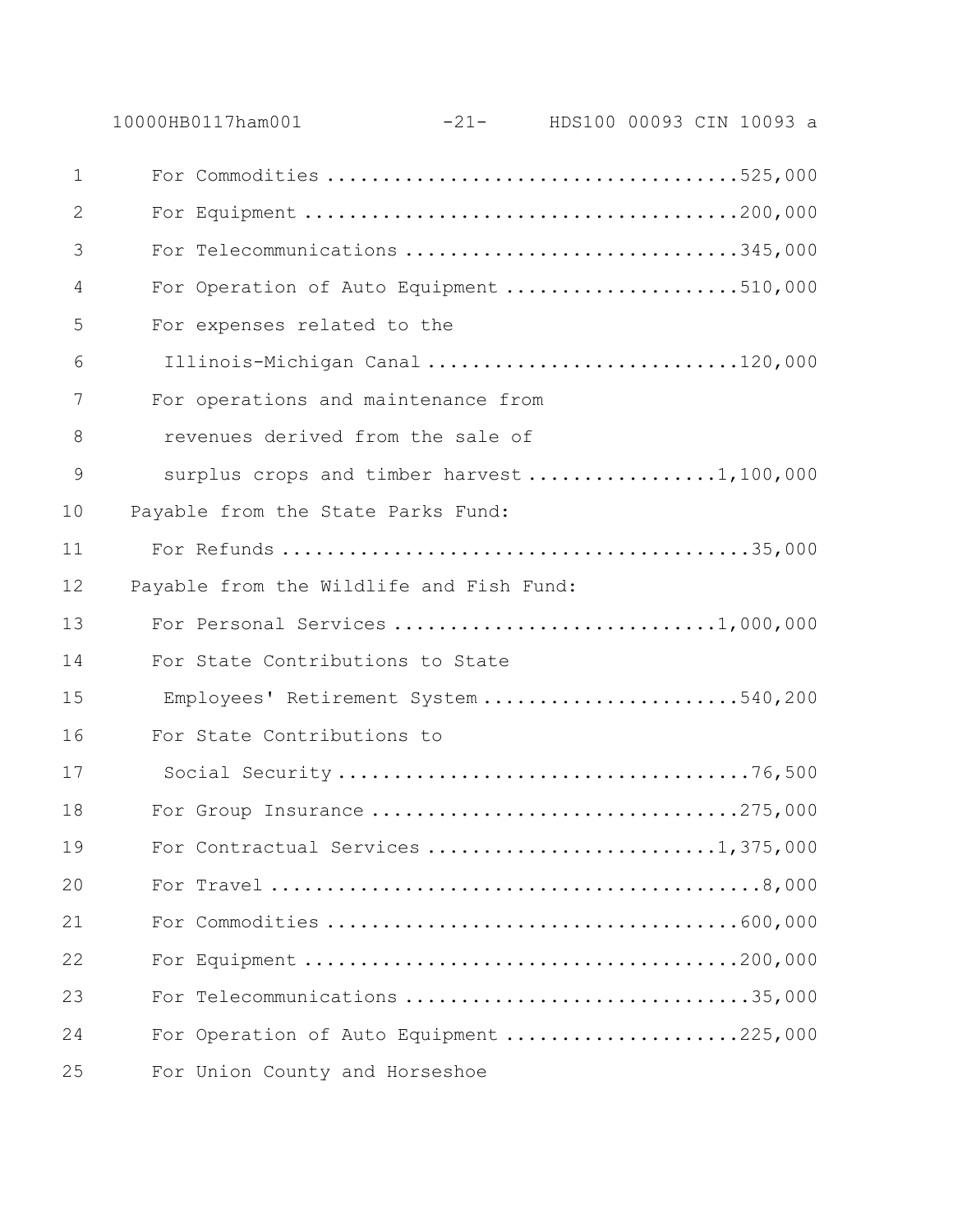10000HB0117ham001 -22- HDS100 00093 CIN 10093 a

1 Lake Conservation Areas, 2 Farming and Wildlife operations ....................450,000 3 For operations and maintenance from 4 revenues derived from the sale of 5 surplus crops and timber harvest ..................3,600,000 6 Payable from Wildlife Prairie Park Fund: 7 Grant to Wildlife Prairie Park for the 8 Park's Operations and Improvements ......................70,000 9 Payable from Illinois and Michigan Canal Fund: 10 For expenses related to the 11 Illinois-Michigan Canal .............................30,000 12 Payable from the Partners for Conservation Fund: 13 For expenses of the Partners for 14 Conservation Program ...............................106,500 15 Payable from Park and Conservation Fund: 16 For expenses of the Park and Conservation 17 Program .........................................19,000,000 18 For expenses of the Bikeways program ..............1,700,000 19 For the expenses related to FEMA 20 Grants to the extent that such funds 21 are available to the Department ....................500,000 22 For expenses of the Park and Conservation 23 Program ..........................................9,500,000 24 Payable from the Adeline Jay Geo-Karis 25 Illinois Beach Marina Fund: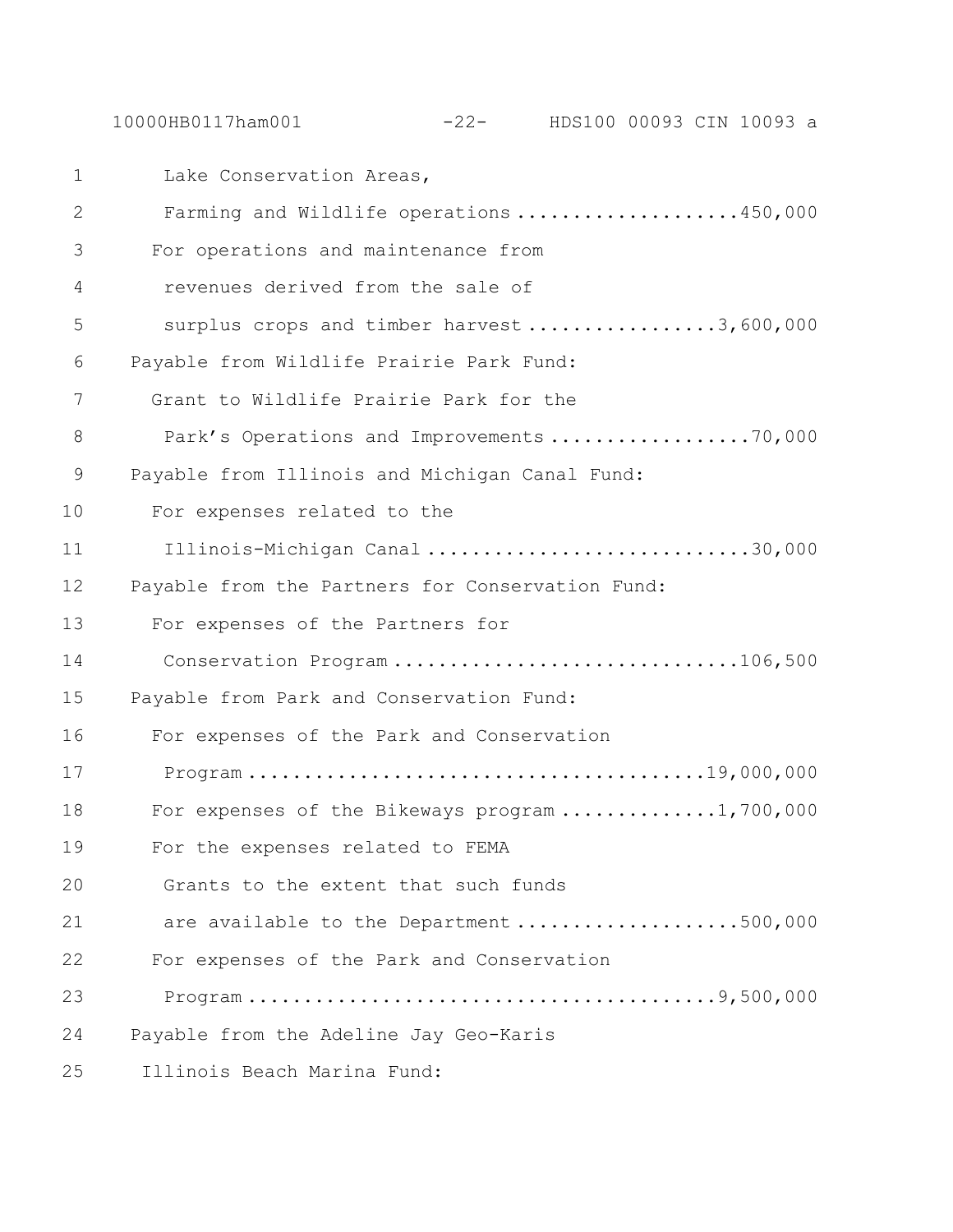10000HB0117ham001 -23- HDS100 00093 CIN 10093 a

 For operating expenses of the 2 North Point Marina at Winthrop Harbor ...............50,000 For Refunds ..........................................25,000 Payable from the Natural Resources Restoration Trust Fund: For Natural Resources Trustee Program .............1,000,000 Total \$60,501,300

 Section 61. The sum of \$3,000,000, or so much thereof as may be necessary, is appropriated from the State Parks Fund to the Department of Natural Resources for the costs associated with historic preservation and site management including, but not limited to, operational expenses, grants, awards, maintenance, repairs, permanent improvements, and special events.

 Section 62. The sum of \$4,000,000, or so much thereof as may be necessary, is appropriated from the Parks and Conservation Fund to the Department of Natural Resources for the costs associated with historic preservation and site management including, but not limited to, operational expenses, grants, awards, maintenance, repairs, permanent improvements, and special events.

Section 63. The sum of \$4,000,000, or so much thereof as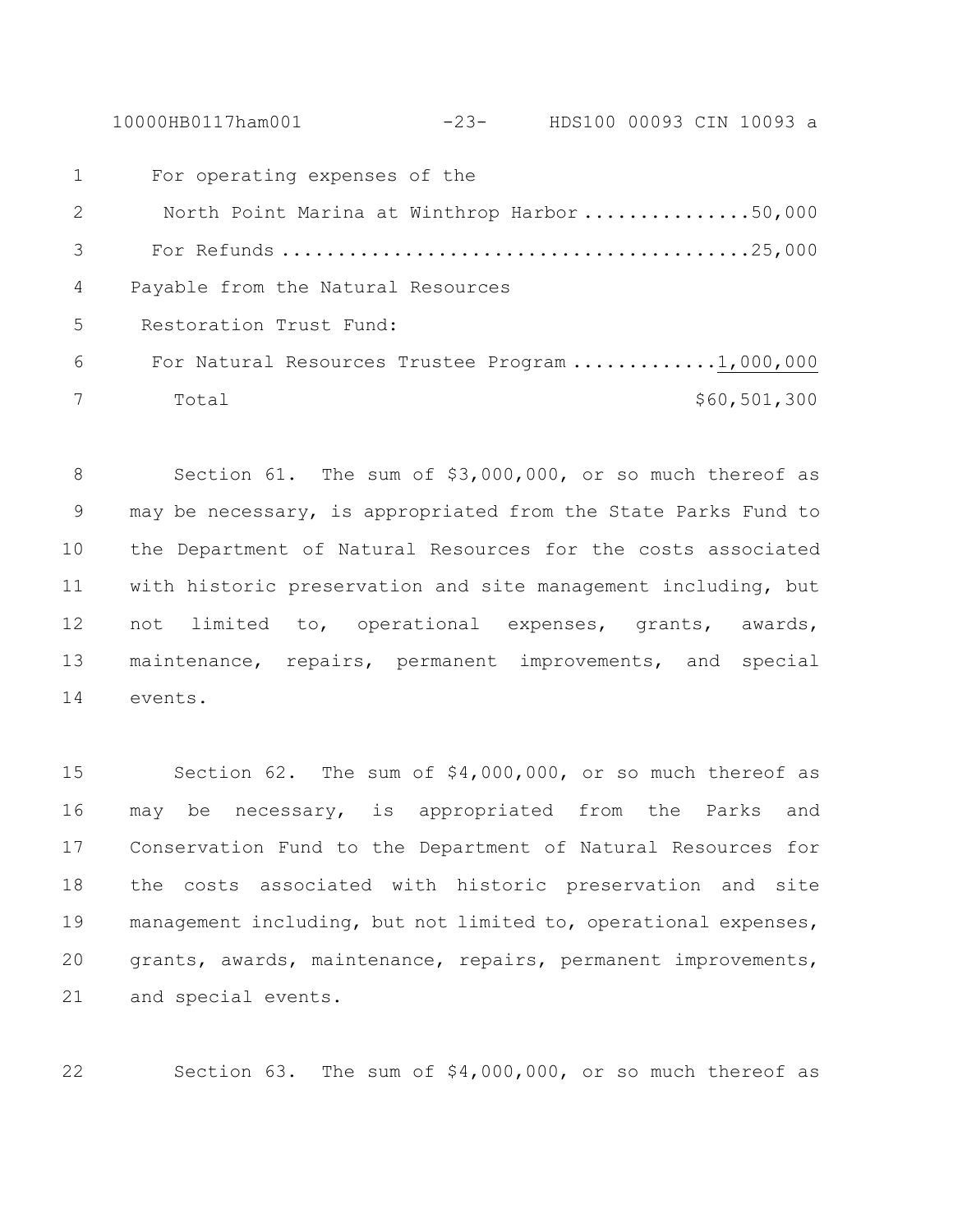10000HB0117ham001 -24- HDS100 00093 CIN 10093 a

 may be necessary, is appropriated from the Tourism Promotion Fund to the Department of Natural Resources for the costs associated with historic preservation and site management including, but not limited to, operational expenses, grants, awards, maintenance, repairs, permanent improvements, and special events.

7 Section 64. The sum of \$150,000, or so much thereof as may be necessary, is appropriated from the Historic Property Administrative Fund to the Department of Natural Resources for administrative expenses associated with the Historic Tax Credit Program.

 Section 65. The sum of \$4,921,600, or so much thereof as may be necessary, is appropriated from the Illinois Historic Sites Fund to the Department of Natural Resources for the costs associated with historic preservation and site management including, but not limited to, operational expenses, grants, awards, maintenance, repairs, permanent improvements, and special events.

 Section 66. The following named sums, or so much thereof as may be necessary, respectively, for the objects and purposes hereinafter named, are appropriated to meet the ordinary and contingent expenses of the Department of Natural Resources: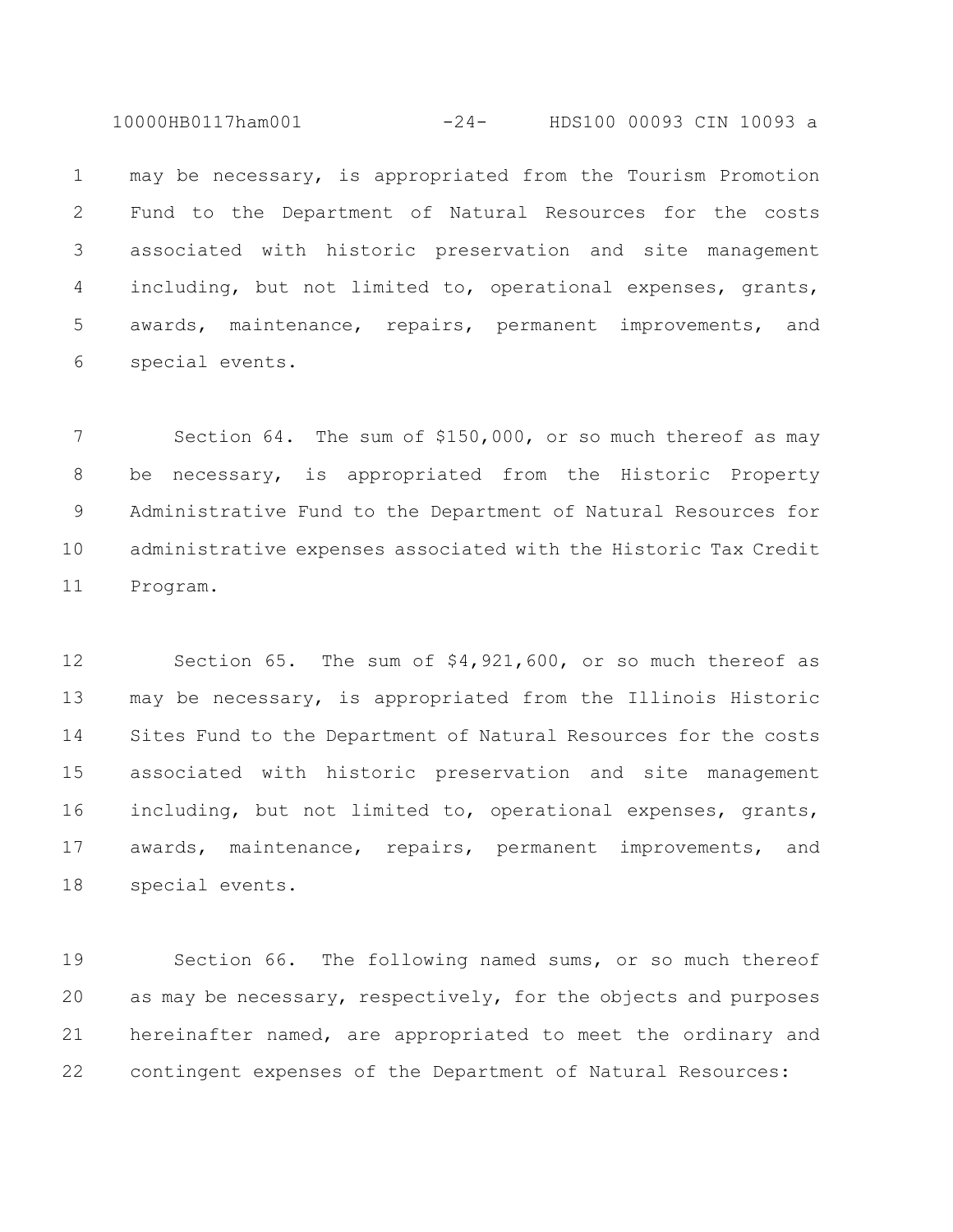10000HB0117ham001 -25- HDS100 00093 CIN 10093 a OFFICE OF MINES AND MINERALS Payable from the Explosives Regulatory Fund: For expenses associated with Explosive 4 Regulation .........................................232,000 Payable from the Aggregate Operations Regulatory Fund: For expenses associated with Aggregate 8 Mining Regulation ..................................350,000 Payable from the Coal Mining Regulatory Fund: For the purpose of coordinating 11 training and education programs 12 for miners and laboratory analysis 13 and testing of coal samples and mine 14 atmospheres .........................................75,000 For expenses associated with Surface 16 Coal Mining Regulation ................................110,000 For operation of the Mining Safety Program ...........20,000 Payable from the Federal Surface Mining Control and Reclamation Fund: For Personal Services .............................1,325,000 For State Contributions to State 22 Employees' Retirement System .......................715,700 For State Contributions to 24 Social Security ...................................101,400 For Group Insurance ................................450,000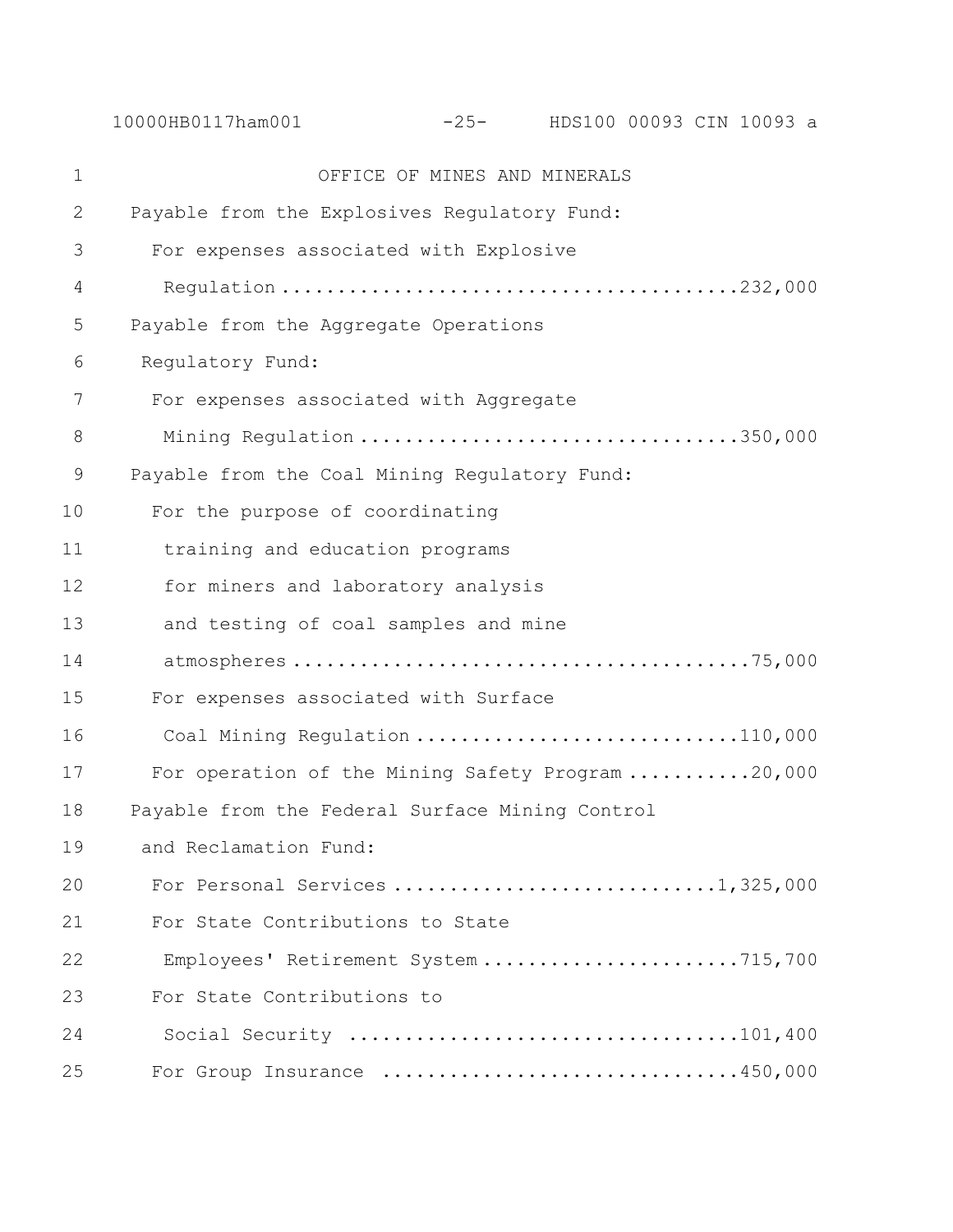|               | 10000HB0117ham001                                | $-26-$ | HDS100 00093 CIN 10093 a |  |  |
|---------------|--------------------------------------------------|--------|--------------------------|--|--|
| $\mathbf 1$   | For Contractual Services 400,000                 |        |                          |  |  |
| 2             | For expenses associated with litigation          |        |                          |  |  |
| 3             | of Mining Regulatory actions 0                   |        |                          |  |  |
| 4             |                                                  |        |                          |  |  |
| 5             |                                                  |        |                          |  |  |
| 6             |                                                  |        |                          |  |  |
| 7             |                                                  |        |                          |  |  |
| 8             | For Electronic Data Processing 50,000            |        |                          |  |  |
| $\mathcal{G}$ | For Telecommunications 30,000                    |        |                          |  |  |
| 10            | For Operation of Auto Equipment 40,000           |        |                          |  |  |
| 11            | For the purpose of coordinating                  |        |                          |  |  |
| 12            | training and education programs for              |        |                          |  |  |
| 13            | miners and laboratory analysis and               |        |                          |  |  |
| 14            | testing of coal samples and mine                 |        |                          |  |  |
| 15            |                                                  |        |                          |  |  |
| 16            | For Small Operators' Assistance Program 0        |        |                          |  |  |
| 17            | Payable from the Land Reclamation Fund:          |        |                          |  |  |
| 18            | For the purpose of reclaiming surface            |        |                          |  |  |
| 19            | mined lands, with respect to which               |        |                          |  |  |
| 20            | a bond has been forfeited 4,000,000              |        |                          |  |  |
| 21            | Payable from Coal Technology Development         |        |                          |  |  |
| 22            | Assistance Fund:                                 |        |                          |  |  |
| 23            | For expenses of Coal Mining Regulation 3,000,000 |        |                          |  |  |
| 24            | Payable from the Abandoned Mined Lands           |        |                          |  |  |
| 25            | Reclamation Council Federal Trust Fund:          |        |                          |  |  |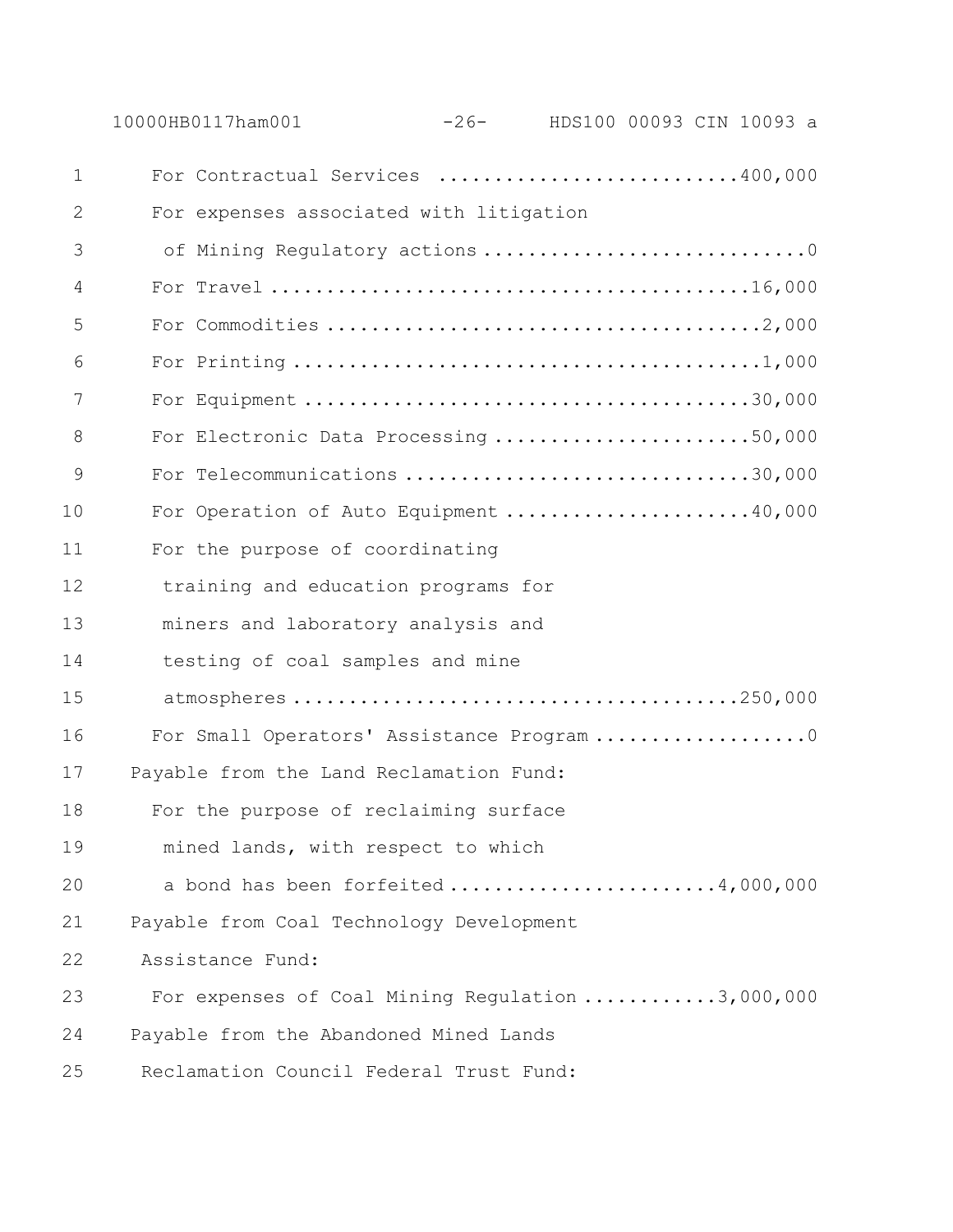|              | 10000HB0117ham001                      | $-27-$ |  | HDS100 00093 CIN 10093 a |
|--------------|----------------------------------------|--------|--|--------------------------|
| $\mathbf{1}$ |                                        |        |  |                          |
| 2            | For State Contributions to State       |        |  |                          |
| 3            | Employees' Retirement System 1,363,900 |        |  |                          |
| 4            | For State Contributions to             |        |  |                          |
| 5            | Social Security 206,000                |        |  |                          |
| 6            | For Group Insurance 725,000            |        |  |                          |
| 7            | For Contractual Services 278,200       |        |  |                          |
| 8            |                                        |        |  |                          |
| 9            |                                        |        |  |                          |
| 10           |                                        |        |  |                          |
| 11           |                                        |        |  |                          |
| 12           | For Electronic Data Processing 146,400 |        |  |                          |
| 13           | For Telecommunications 45,000          |        |  |                          |
| 14           | For Operation of Auto Equipment 75,000 |        |  |                          |
| 15           | For expenses associated with           |        |  |                          |
| 16           | Environmental Mitigation Projects,     |        |  |                          |
| 17           | Studies, Research, and Administrative  |        |  |                          |
| 18           |                                        |        |  |                          |
| 19           | Total                                  |        |  | \$18,701,400             |

 Section 69. The sum of \$340,000, or so much thereof as may be necessary, is appropriated from the Federal Surface Mining Control and Reclamation Fund to the Department of Natural Resources for ordinary and contingent expenses for the support of the Land Reclamation program.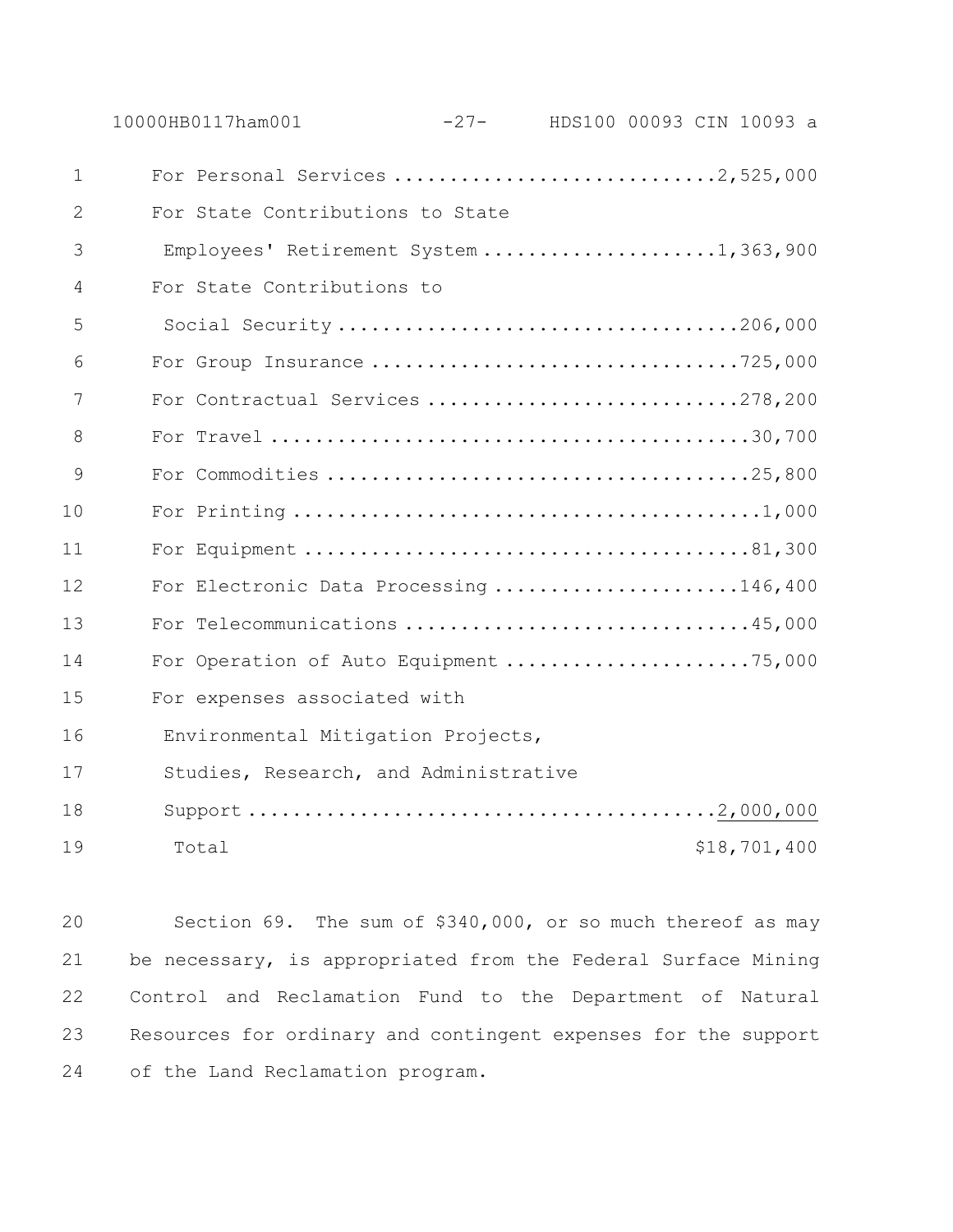10000HB0117ham001 -28- HDS100 00093 CIN 10093 a

| $\mathbf 1$ | Section 70. The following named sums, or so much thereof        |
|-------------|-----------------------------------------------------------------|
| 2           | as may be necessary, respectively, for the objects and purposes |
| 3           | hereinafter named, are appropriated to meet the ordinary and    |
| 4           | contingent expenses of the Department of Natural Resources:     |
| 5           | OFFICE OF OIL AND GAS RESOURCE MANAGEMENT                       |
| 6           | Payable from the Mines and Minerals Underground                 |
| 7           | Injection Control Fund:                                         |
| 8           |                                                                 |
| 9           | For State Contributions to State                                |
| 10          |                                                                 |
| 11          | For State Contributions to                                      |
| 12          |                                                                 |
| 13          |                                                                 |
| 14          |                                                                 |
| 15          |                                                                 |
| 16          | For Expenses of Oil and Gas Regulation 345,000                  |
| 17          | Payable from Plugging and Restoration Fund:                     |
| 18          | For Personal Services 520,000                                   |
| 19          | For State Contributions to State                                |
| 20          | Employees' Retirement System 280,900                            |
| 21          | For State Contributions to                                      |
| 22          |                                                                 |
| 23          | For Group Insurance 185,000                                     |
| 24          | For Contractual Services 10,000                                 |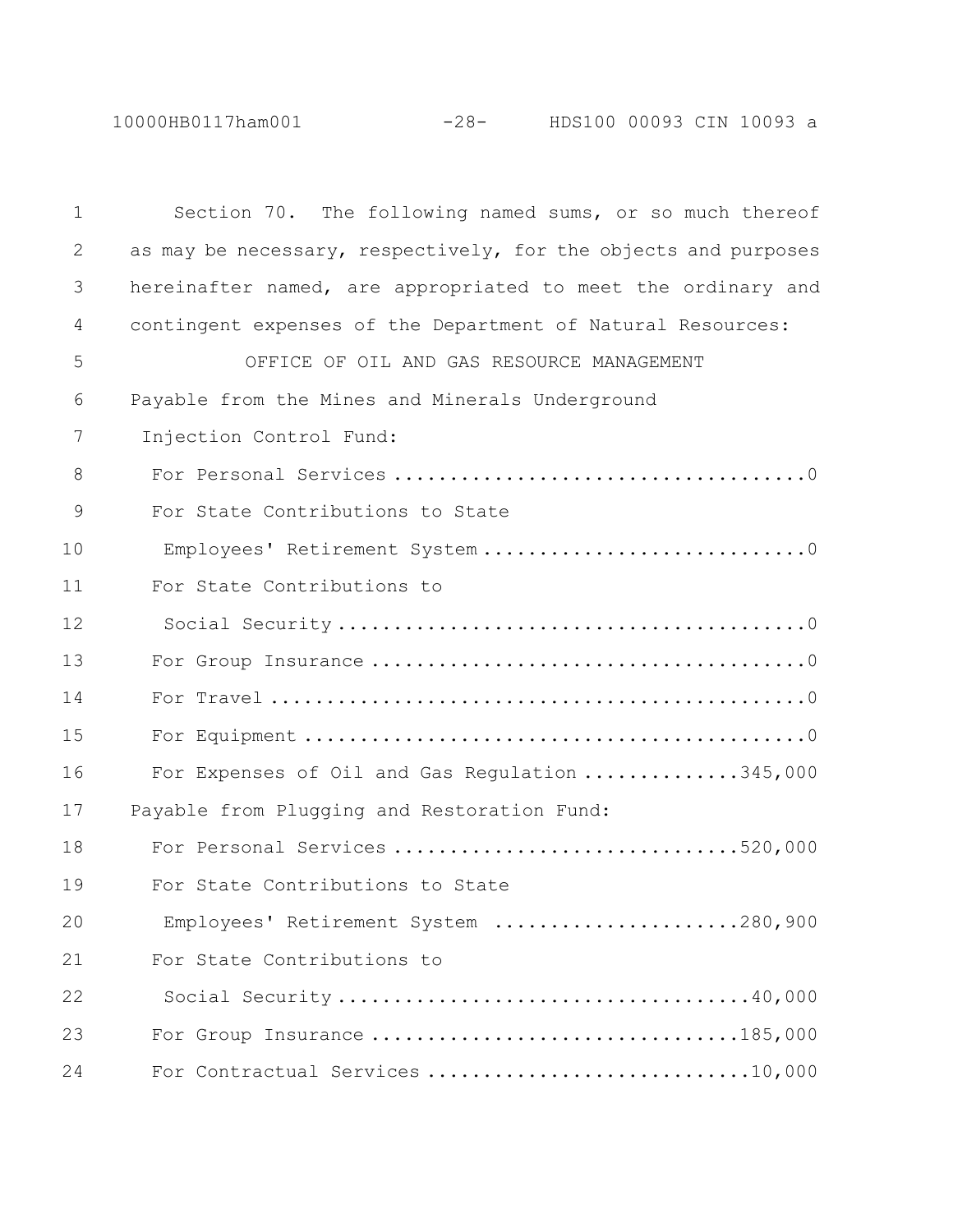|               | 10000HB0117ham001                           | -29- HDS100 00093 CIN 10093 a |  |  |  |
|---------------|---------------------------------------------|-------------------------------|--|--|--|
| $\mathbf 1$   |                                             |                               |  |  |  |
| 2             |                                             |                               |  |  |  |
| 3             |                                             |                               |  |  |  |
| 4             | For Electronic Data Processing 6,000        |                               |  |  |  |
| 5             | For Telecommunications 10,000               |                               |  |  |  |
| 6             | For Operation of Auto Equipment 20,000      |                               |  |  |  |
| 7             | For Plugging & Restoration Projects 750,000 |                               |  |  |  |
| 8             |                                             |                               |  |  |  |
| $\mathcal{G}$ | Payable from the Oil and Gas Resource       |                               |  |  |  |
| 10            | Management Fund:                            |                               |  |  |  |
| 11            | For expenses associated with the operations |                               |  |  |  |
| 12            | of the Office of Oil and Gas 500,000        |                               |  |  |  |
| 13            | Payable from Underground Resources          |                               |  |  |  |
| 14            | Conservation Enforcement Fund:              |                               |  |  |  |
| 15            | For Personal Services 398,000               |                               |  |  |  |
| 16            | For State Contributions to State            |                               |  |  |  |
| 17            | Employees' Retirement System 215,000        |                               |  |  |  |
| 18            | For State Contributions to                  |                               |  |  |  |
| 19            |                                             |                               |  |  |  |
| 20            | For Group Insurance 180,000                 |                               |  |  |  |
| 21            | For Contractual Services 152,500            |                               |  |  |  |
| 22            |                                             |                               |  |  |  |
| 23            |                                             |                               |  |  |  |
| 24            |                                             |                               |  |  |  |
| 25            |                                             |                               |  |  |  |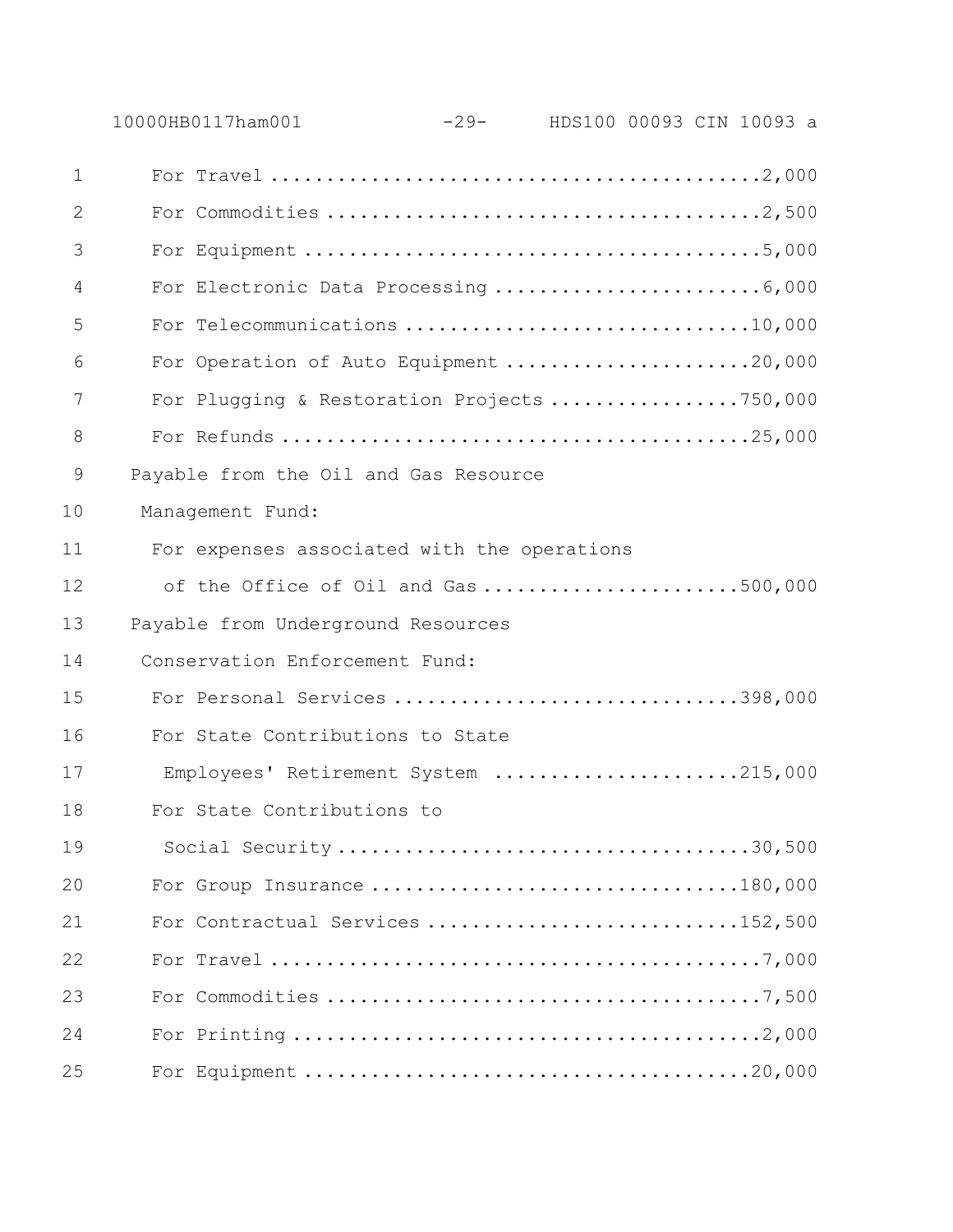10000HB0117ham001 -30- HDS100 00093 CIN 10093 a For Electronic Data Processing ........................5,000

|                                | $101$ $1000$ $1110$ $1000$ $11000$ $1110$ $1111$ |
|--------------------------------|--------------------------------------------------|
| $2 \left( \frac{1}{2} \right)$ |                                                  |
| $\mathcal{S}$                  | For Operation of Auto Equipment 78,000           |
| $4\overline{ }$                | For Interest Penalty Escrow 500                  |
| $5 -$                          |                                                  |
| 6                              | \$4,325,400<br>Total                             |

| 7           | Section 75. The following named sums, or so much thereof      |
|-------------|---------------------------------------------------------------|
| 8           | as may be necessary, for the objects and purposes hereinafter |
| $\mathsf 9$ | named, are appropriated to meet the ordinary and contingent   |
| 10          | expenses of the Department of Natural Resources:              |
| 11          | OFFICE OF WATER RESOURCES                                     |
| 12          | Payable from the State Boating Act Fund:                      |
| 13          | For Personal Services 405,700                                 |
| 14          | For State Contributions to State                              |
| 15          | Employees' Retirement System 219,200                          |
| 16          | For State Contributions to                                    |
| 17          |                                                               |
| 18          | For Group Insurance 156,700                                   |
| 19          |                                                               |
| 20          |                                                               |
| 21          |                                                               |
| 22          |                                                               |
| 23          | For Telecommunications 45,000                                 |
| 24          | For Operation of Auto Equipment 38,000                        |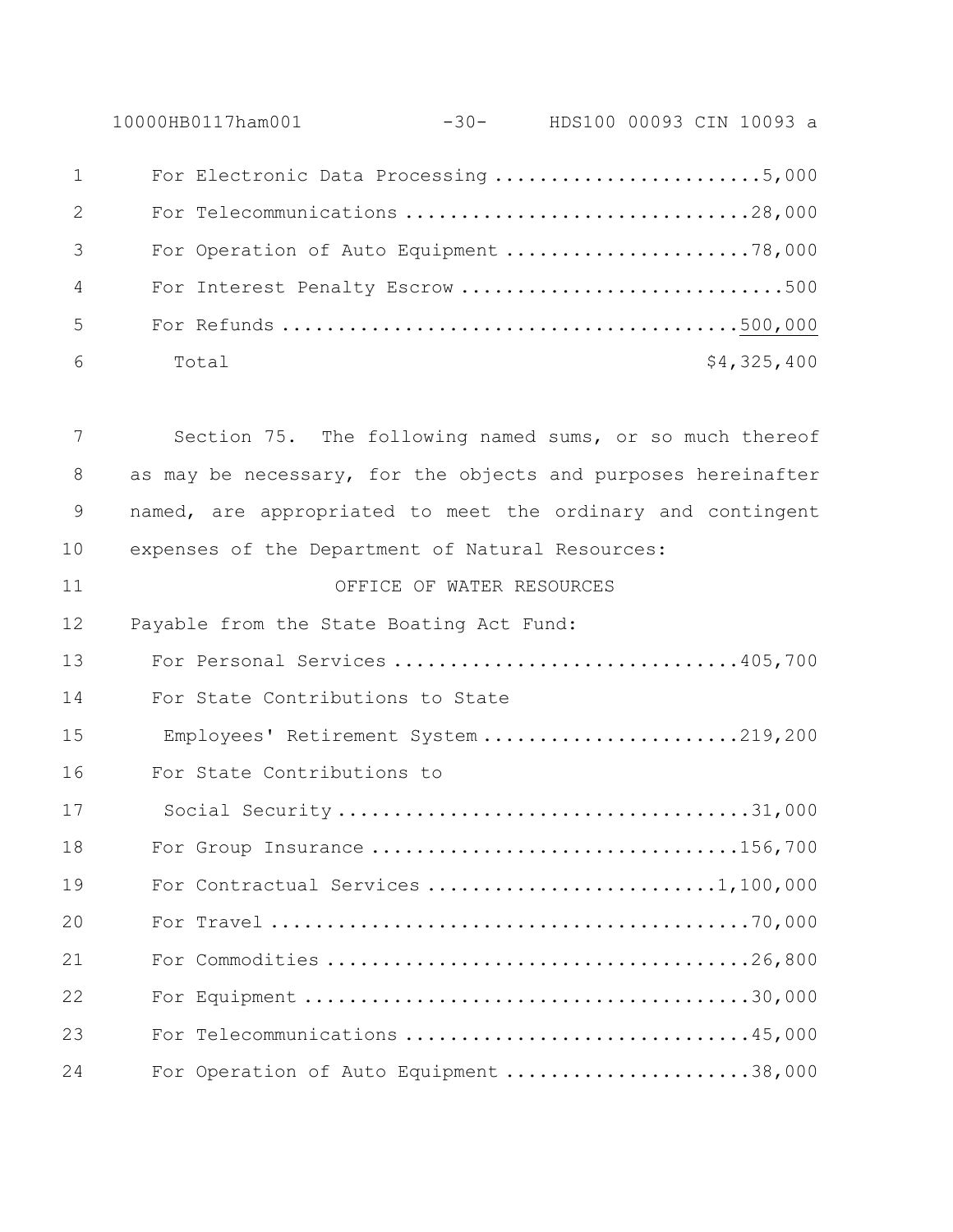|             | -31- HDS100 00093 CIN 10093 a<br>10000HB0117ham001 |
|-------------|----------------------------------------------------|
| $\mathbf 1$ | For expenses of the Boat Grant Match 130,000       |
| 2           | For payment to the Corps for                       |
| 3           |                                                    |
| 4           | For Repairs and Modifications to Facilities 53,900 |
| 5           | Payable from the Wildlife and Fish Fund:           |
| 6           | For payment of the Department's                    |
| 7           | share of operation and maintenance                 |
| 8           | of statewide stream gauging network,               |
| $\mathsf 9$ | water data storage and retrieval                   |
| 10          | system, in cooperation with the U.S.               |
| 11          | Geological Survey 375,000                          |
| 12          | Payable from the Capital Development Fund:         |
| 13          | For Personal Services 700,000                      |
| 14          | For State Contributions to State                   |
| 15          | Employees' Retirement System 378,100               |
| 16          | For State Contributions to Social Security 53,600  |
| 17          | For Group Insurance 168,000                        |
| 18          | Payable from the National Flood Insurance          |
| 19          | Program Fund:                                      |
| 20          | For execution of state assistance                  |
| 21          | programs to improve the administration             |
| 22          | of the National Flood Insurance                    |
| 23          | Program (NFIP) and National Dam                    |
| 24          | Safety Program as approved by                      |
| 25          | the Federal Emergency Management Agency            |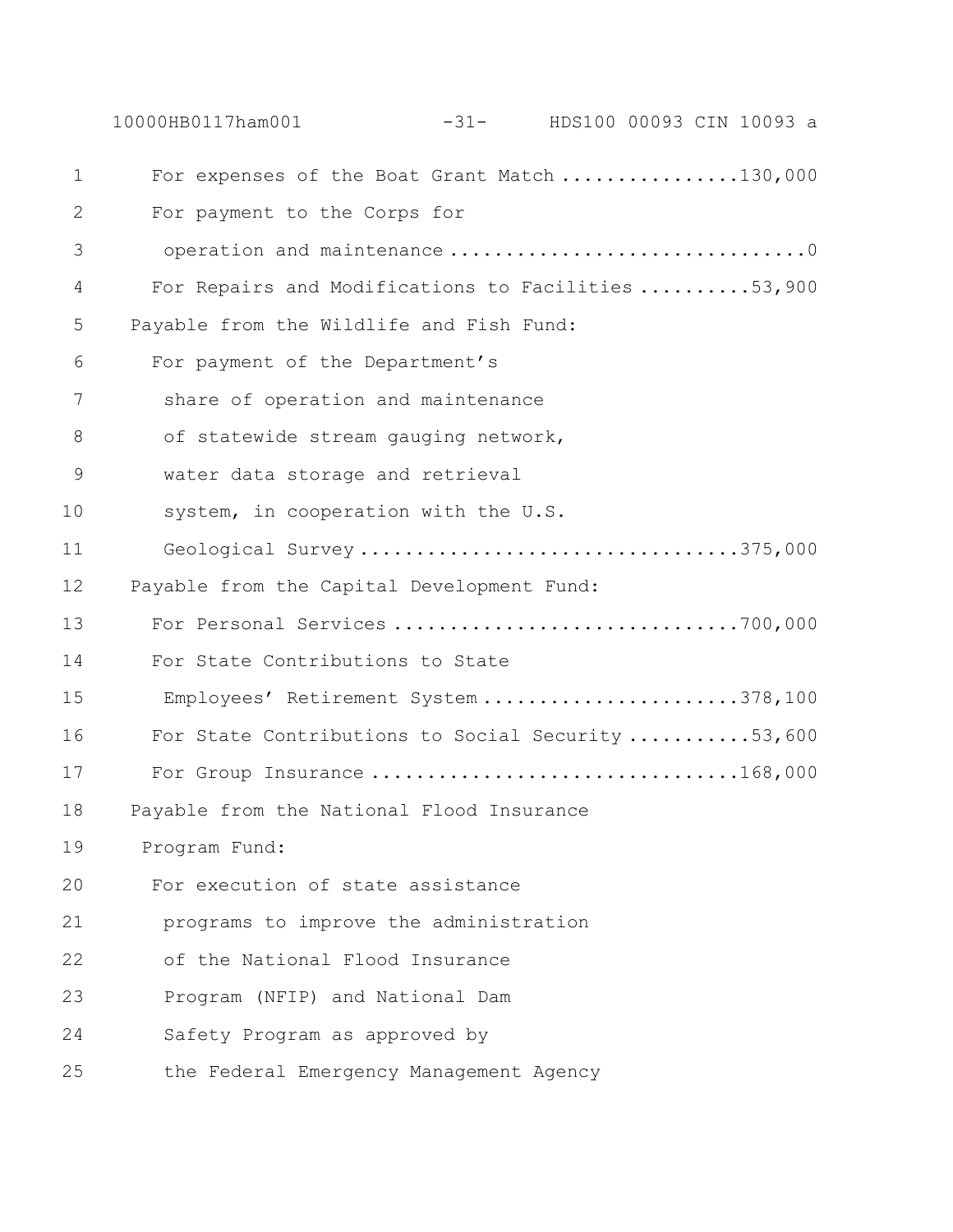10000HB0117ham001 -32- HDS100 00093 CIN 10093 a 1 (82 Stat. 572) .....................................650,000 Payable from the DNR Federal Projects Fund: For expenses of Water Resources Planning, 4 Resource Management Programs and 5 Project Implementation ................................100,000 For FEMA Mapping Grant ................................. 0 7 Total \$4,731,000

8 Section 80. The sum of \$997,500, or so much thereof as may be necessary, is appropriated from the General Revenue Fund to the Department of Natural Resources for expenditure by the Office of Water Resources for the objects, uses, and purposes specified, including grants for such purposes and electronic data processing expenses.

 Section 90. The sum of \$100,000, or so much thereof as may be necessary, is appropriated from the Illinois State Museum Fund to the Department of Natural Resources for ordinary and contingent expenses of the Illinois State Museum.

### ARTICLE 3

 Section 10. The sum of \$3,192,439, or so much thereof as may be necessary and remains unexpended at the close of business on June 30, 2017, from an appropriation heretofore made in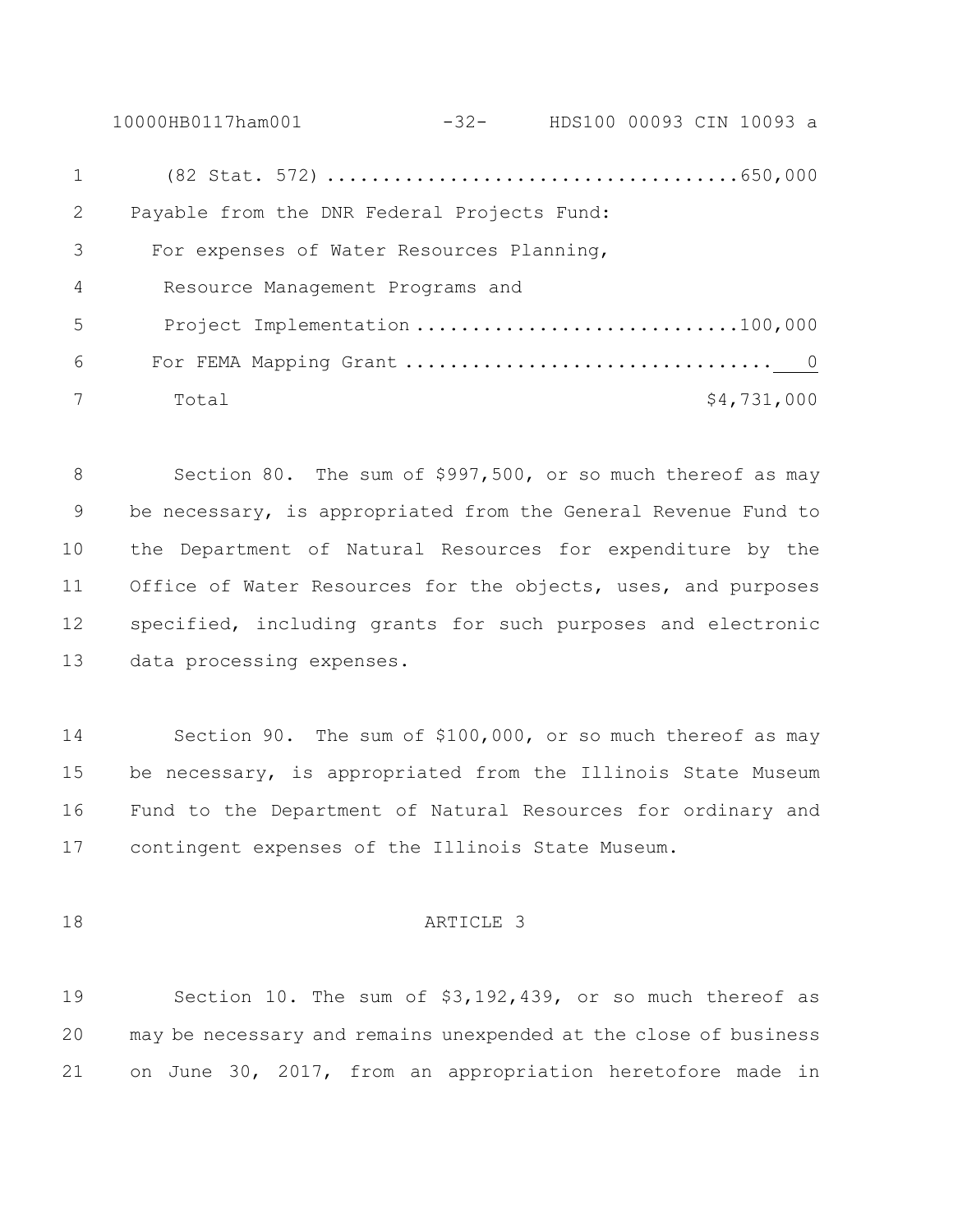10000HB0117ham001 -33- HDS100 00093 CIN 10093 a

 Article 83, Section 50 and Article 84, Section 10 of Public Act 99-0524, is reappropriated to the Department of Natural Resources from the DNR Federal Projects Fund for expenses related to the Coastal Management Program.

 Section 15. The sum of \$71,576, or so much thereof as may be necessary and remains unexpended at the close of business on June 30, 2017, from a reappropriation heretofore made in Article 84, Section 15 of Public Act 99-0524, is reappropriated to the Department of Natural Resources from the DNR Federal Projects Fund for expenses related to the Coastal Management Program.

 Section 20. The sum of \$3,623,278, or so much thereof as may be necessary and remains unexpended at the close of business on June 30, 2017, from a reappropriation heretofore made in Article 84, Section 20 of Public Act 99-0524, is reappropriated to the Department of Natural Resources from the DNR Federal Projects Fund for expenses related to the

Great Lakes Initiative.

 Section 21. The sum of \$215,000, or so much thereof as may be necessary and as remains unexpended at the close of business on June 30, 2017, from a new appropriation heretofore made for such purpose in a Public Act of the 99th General Assembly and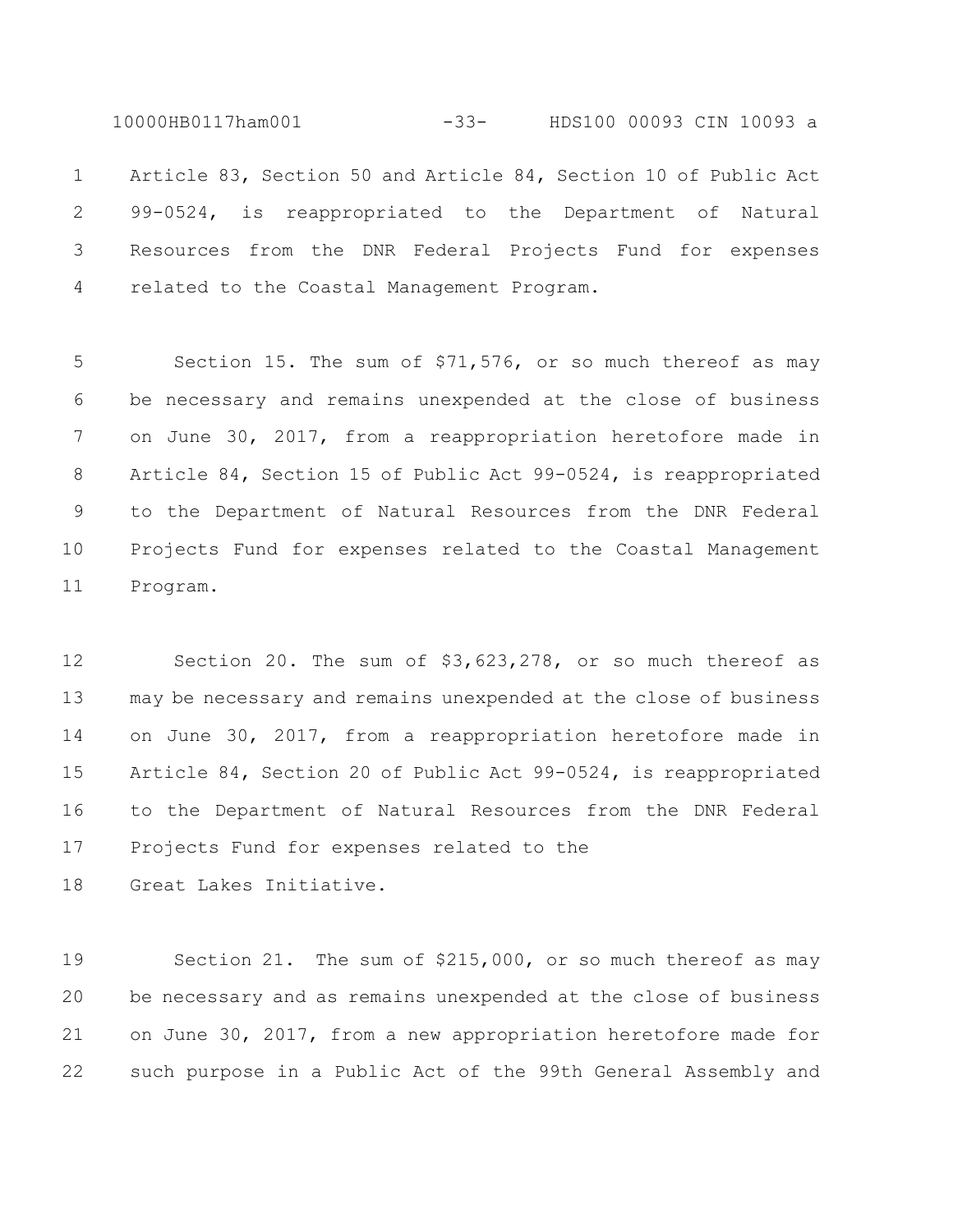10000HB0117ham001 -34- HDS100 00093 CIN 10093 a

 from a reappropriation heretofore made for such purpose in a Public Act of the 99th General Assembly which reappropriated in Article 86, Section 10 of Public Act 99-0524, is reappropriated from the Wildlife and Fish Fund to the Department of Natural Resources for the non-federal cost share of a Conservation Reserve Enhancement Program to establish long-term contracts and permanent conservation easements in the Illinois River Basin; to fund cost share assistance to landowners to encourage approved conservation practices in environmentally sensitive and highly erodible areas of the Illinois River Basin; and to fund the monitoring of long-term improvements of these conservation practices as required in the Memorandum of Agreement between the State of Illinois and the United States Department of Agriculture.

 Section 22. The sum of \$294,774, or so much thereof as may be necessary and remains unexpended at the close of business on June 30, 2017, from appropriations heretofore made in Article 83, Section 45 of Public Act 99-0524, is reappropriated from the Wildlife and Fish Fund to the Department of Natural Resources for ordinary and contingent expenses of Resource Conservation.

 Section 25. The sum of \$3,605,018, or so much thereof as may be necessary and as remains unexpended at the close of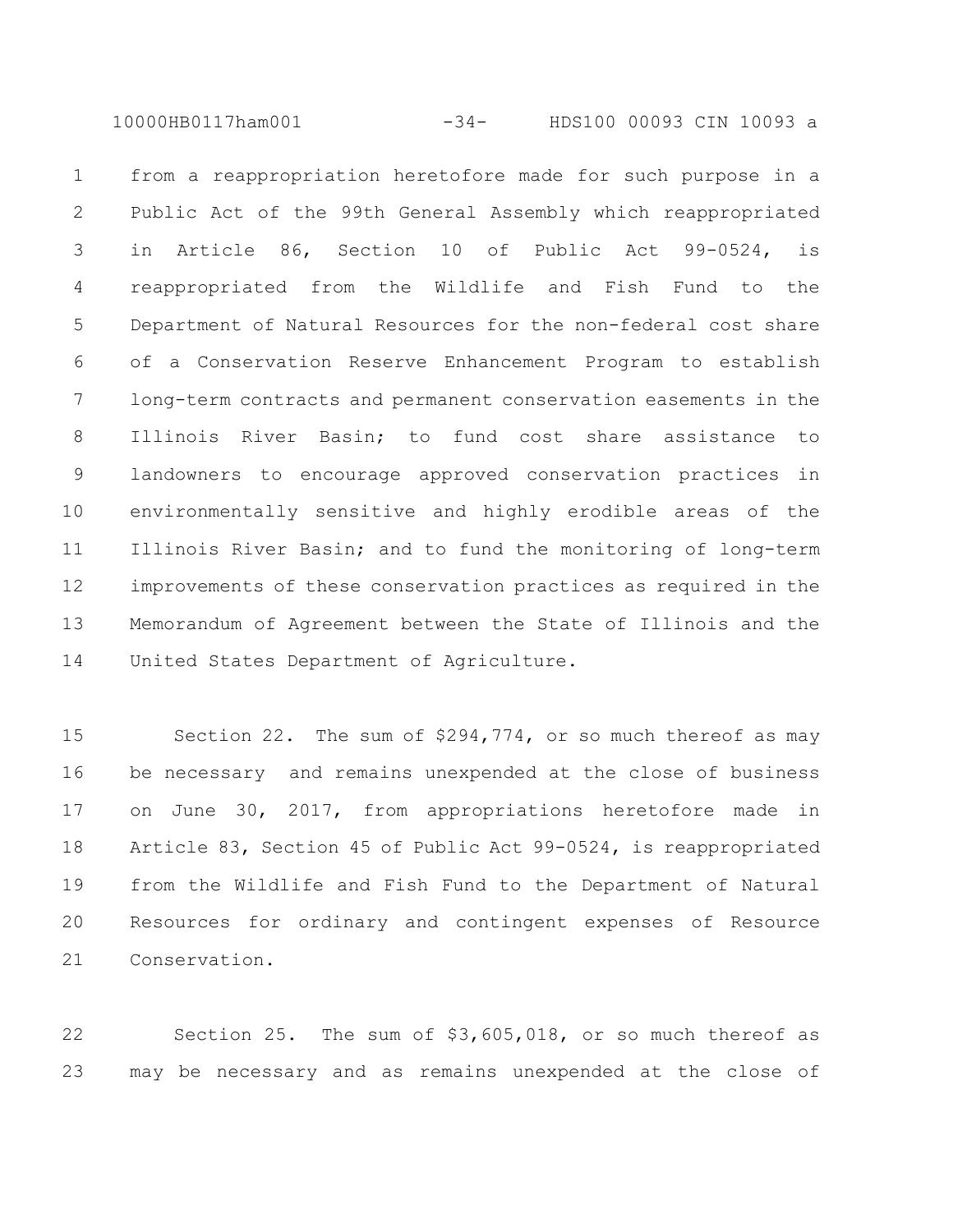10000HB0117ham001 -35- HDS100 00093 CIN 10093 a

 business on June 30, 2017, from an appropriation heretofore made in Article 83 Section 10 and Article 86, Section 1 of Public Act 99-0524, is reappropriated to the Department of Natural Resources from the Park and Conservation Fund for expenses of the Park and Conservation Program.

 Section 26. The sum of \$8,718,541, or so much thereof as may be necessary and as remains unexpended at the close of business on June 30, 2017, from an appropriation heretofore made in Article 83, Section 25 of Public Act 99-0524, is reappropriated to the Department of Natural Resources from the Park and Conservation Fund for expenses of the Park and Conservation Program.

 Section 30. The sum of \$1,662,390, or so much thereof as may be necessary and as remains unexpended at the close of business on June 30, 2017, from an appropriation heretofore made in Article 83 Section 45 and Article 86, Section 15 of Public Act 99-0524, is reappropriated to the Department of Natural Resources from the Partners for Conservation Fund for expenses associated with the Partners for Conservation Program to Implement Ecosystem-Based Management for Illinois' Natural Resources.

Section 35. The sum of \$3,959,349, or so much thereof as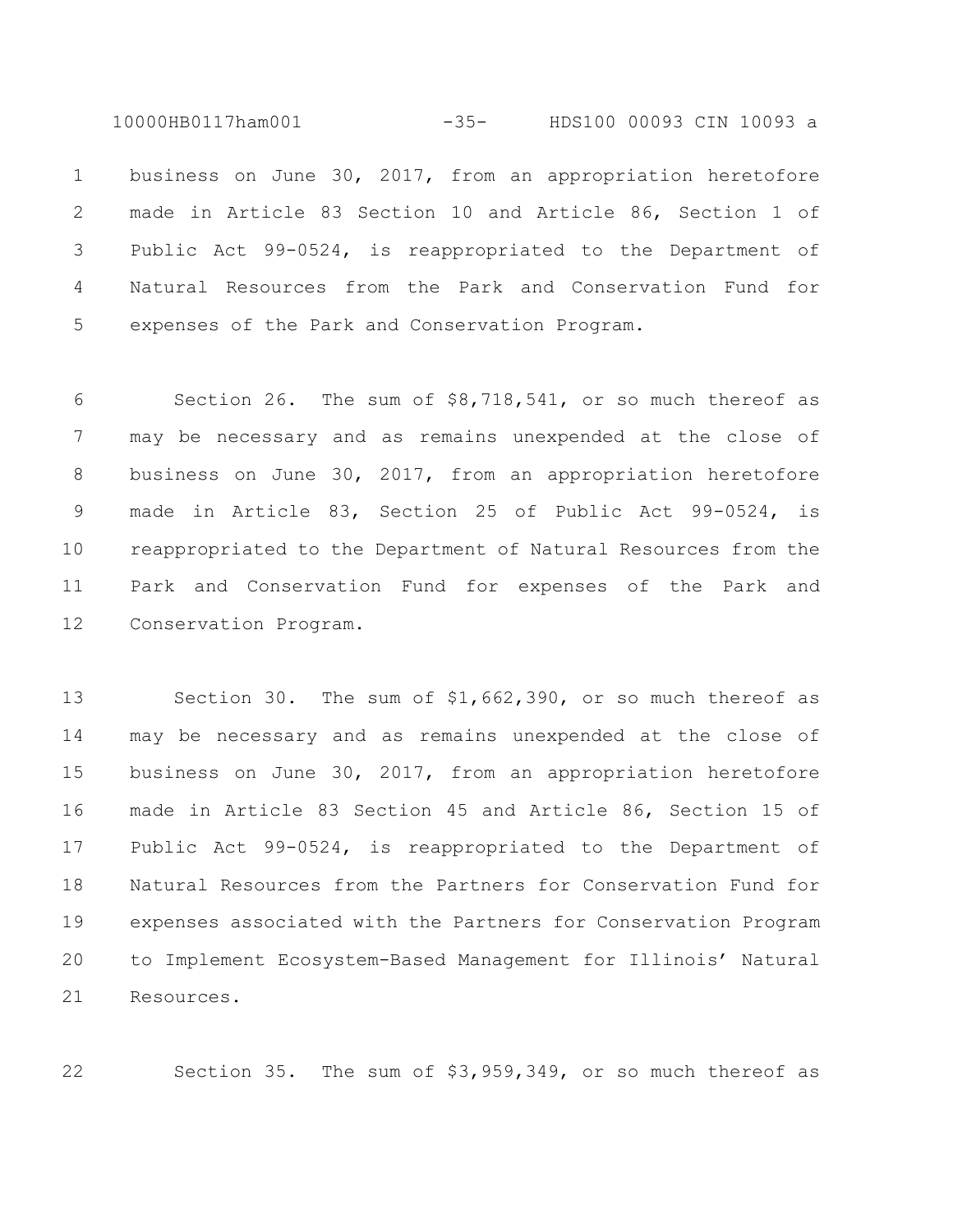10000HB0117ham001 -36- HDS100 00093 CIN 10093 a

 may be necessary and remains unexpended at the close of business on June 30, 2017, from an appropriation heretofore made in Article 83 Section 35 and Article 86, Section 20 of Public Act 99-0524, is reappropriated to the Department of Natural Resources from the Illinois Forestry Development Fund for ordinary and contingent expenses of the Urban Forestry Program.

 Section 40. The sum of \$3,280,361, or so much thereof as may be necessary and remains unexpended at the close of business on June 30, 2017, from an appropriation heretofore made in Article 83 Section 60 and Article 86, Section 25 of Public Act 99-0524, is reappropriated to the Department of Natural Resources from the State Parks Fund for operations and maintenance.

 Section 45. The sum of \$6,368,167, or so much thereof as may be necessary and remains unexpended at the close of business on June 30, 2017, from an appropriation heretofore made in Article 83 Section 60 and Article 86, Section 5 of Public Act 99-0524, is reappropriated to the Department of Natural Resources from the Wildlife and Fish Fund for operations and maintenance.

 Section 50. The sum of \$306,110, or so much thereof as may be necessary and remains unexpended at the close of business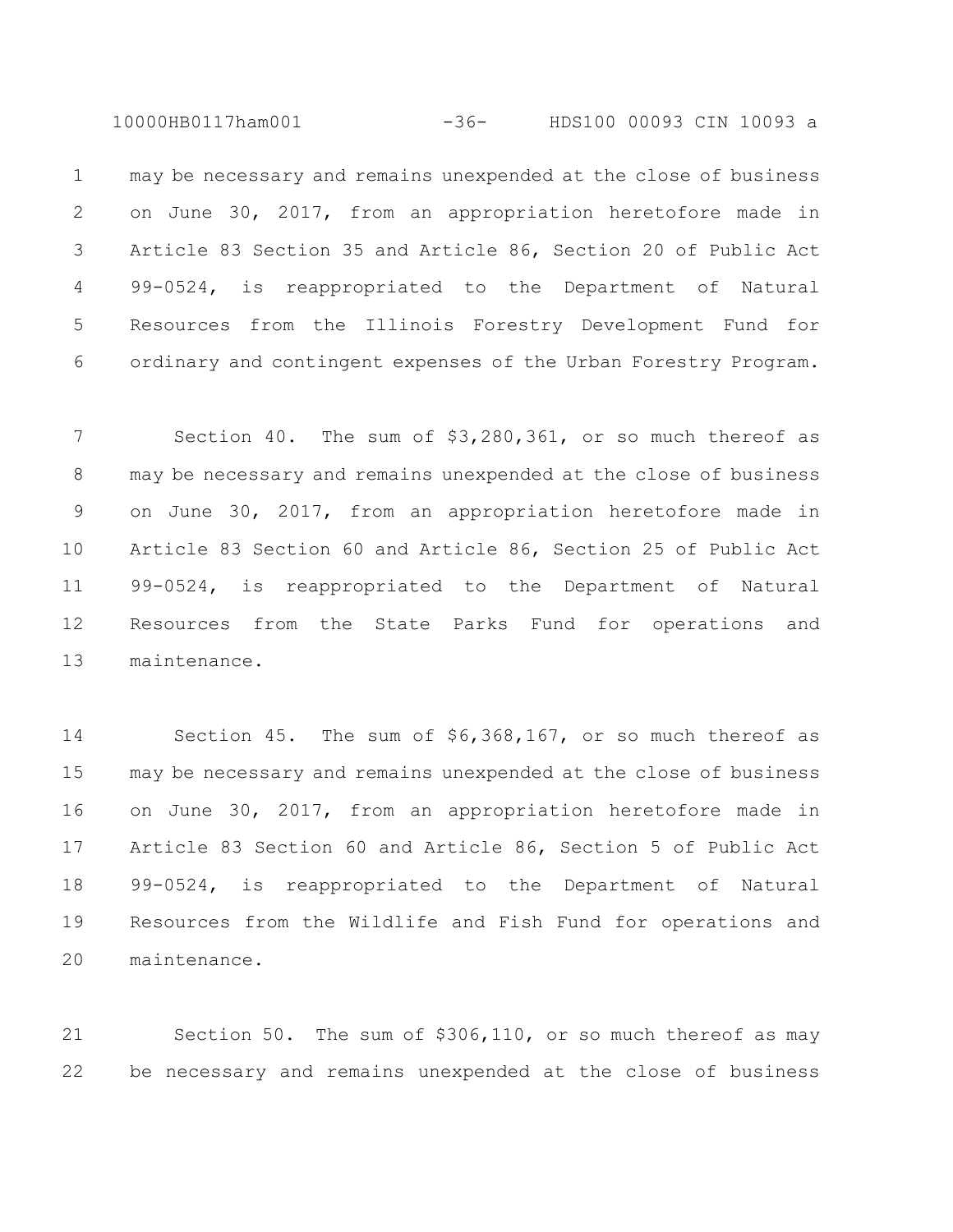10000HB0117ham001 -37- HDS100 00093 CIN 10093 a on June 30, 2017, from an appropriation heretofore made in Article 83, Section 35 of Public Act 99-0524, is reappropriated to the Department of Natural Resources from the State Migratory Waterfowl Stamp Fund for Stamp Fund Operations.

## ARTICLE 4

 Section 1. The sum of \$1,600,000, or so much thereof as may be necessary, is appropriated to the Department of Natural Resources for expenditure by the Office of Water Resources from the Flood Control Land Lease Fund for disbursement of monies received pursuant to Act of Congress dated September 3, 1954 (68 Statutes 1266, same as appears in Section 701c-3, Title 33, United States Code Annotated), provided such disbursement shall be in compliance with 15 ILCS 515/1 Illinois Compiled Statutes.

 Section 5. The sum of \$66,763, or so much thereof as may be necessary, is appropriated from the Wildlife and Fish Fund to the Department of Natural Resources for wildlife conservation and restoration plans and programs from federal and/or state funds provided for such purposes.

 Section 10. The sum of \$1,545,949, or so much thereof as may be necessary, is appropriated from the Wildlife and Fish Fund to the Department of Natural Resources for expenses of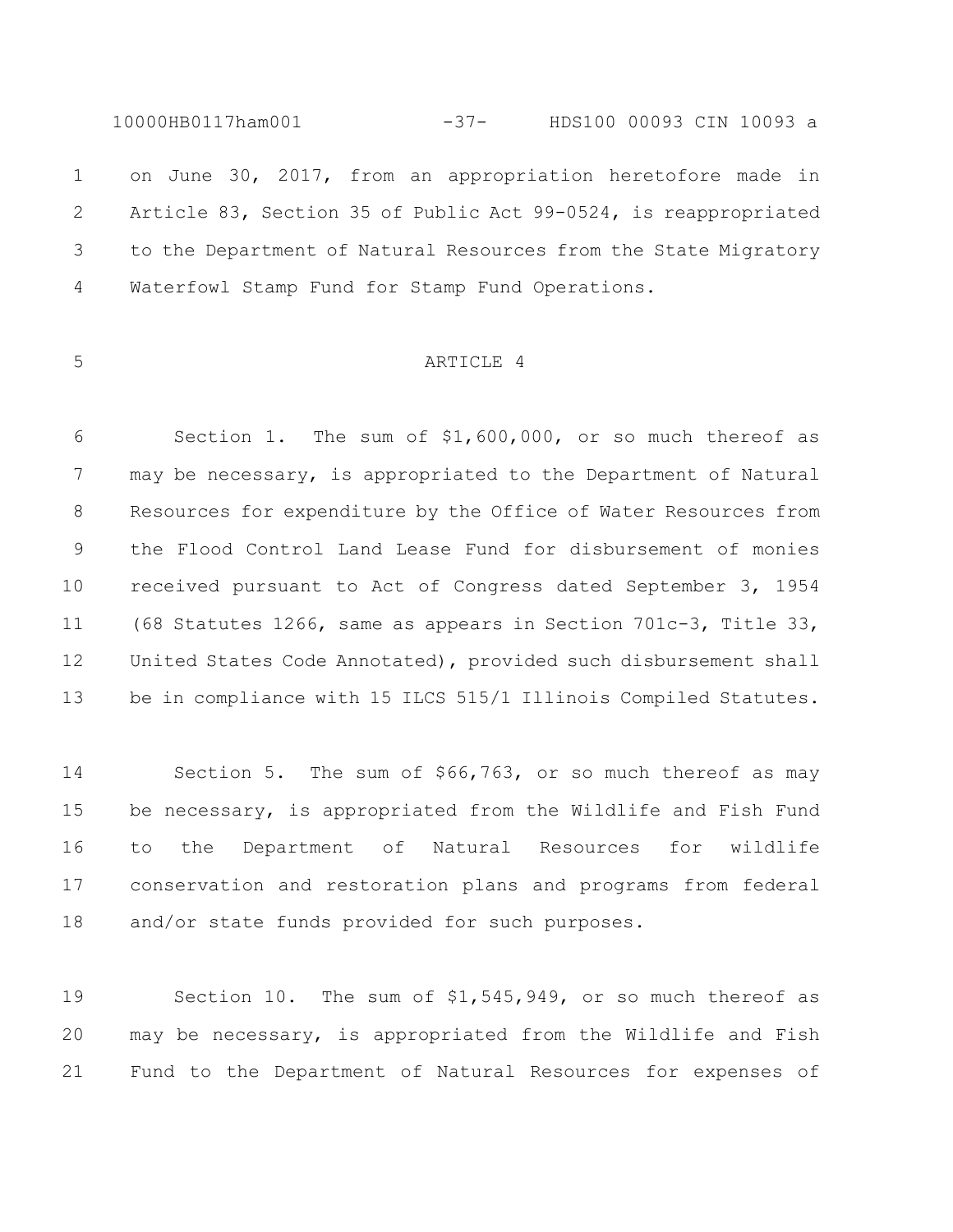10000HB0117ham001 -38- HDS100 00093 CIN 10093 a

subgrantee payments.

 Section 15. The sum of \$11,746,068, or so much thereof as may be necessary, is appropriated from the Wildlife and Fish Fund to the Department of Natural Resources for (i) reallocation of Wildlife and Fish grant reimbursements, (ii) wildlife conservation and restoration plans and programs from federal and/or state funds provided for such purposes or (iii) both purposes.

 Section 20. The sum of \$2,758,907, or so much thereof as may be necessary, is appropriated from the Wildlife and Fish Fund to the Department of Natural Resources for expenses of subgrantee payments.

## **ARTICLE** 5

 Section 5. The following named amounts, or so much thereof 15 as may be necessary, respectively, for the objects and purposes hereinafter named, are appropriated to meet the ordinary and contingent expenses of the Department of Agriculture: 18 FOR OPERATIONS

```
19 ADMINISTRATIVE SERVICES
```
Payable from General Revenue Fund:

For Personal Services ...............................754,100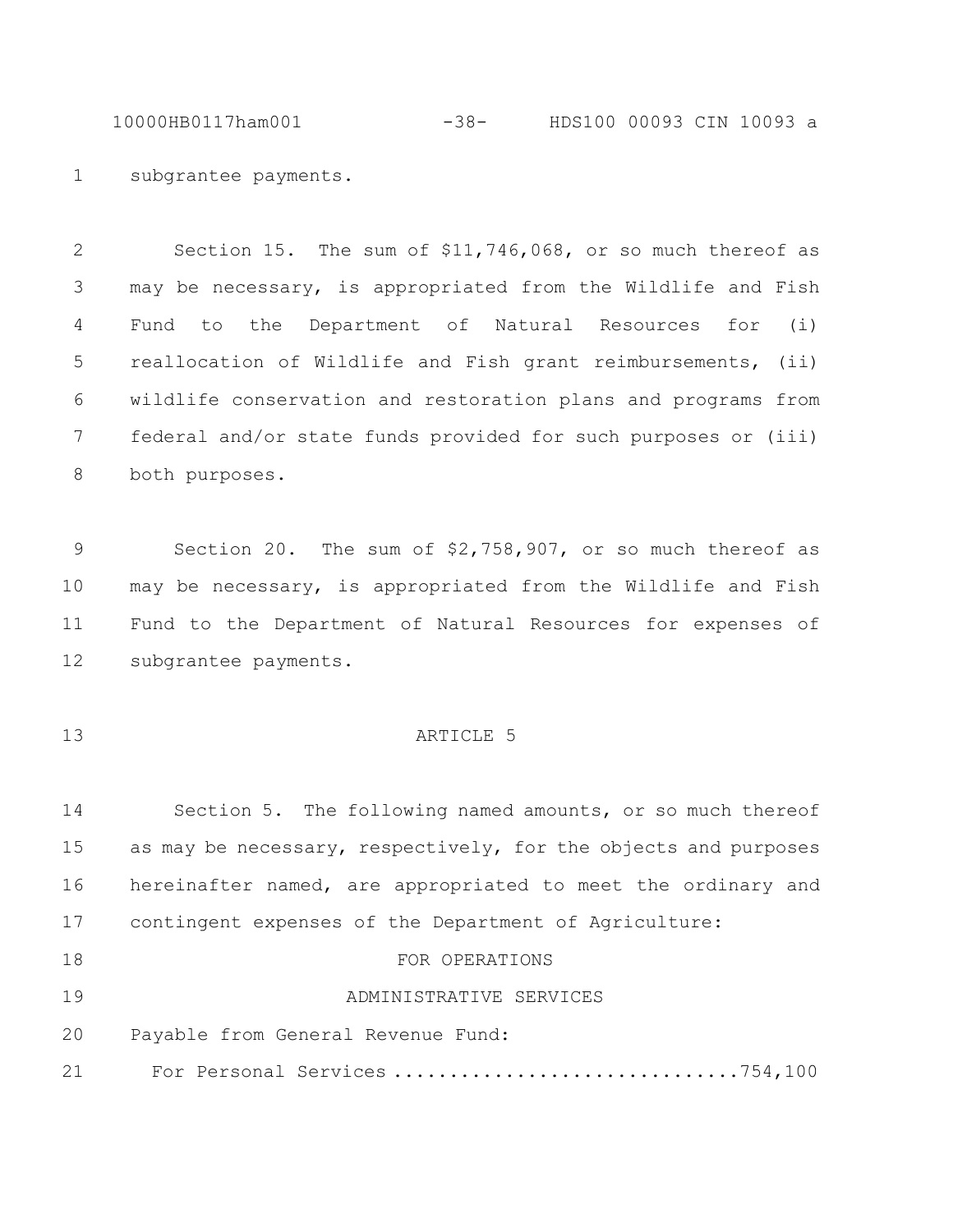10000HB0117ham001 -39- HDS100 00093 CIN 10093 a

 For State Contributions to Social Security .....................................58,300 For Contractual Services ............................249,400 For Refunds ...........................................9,500 Total \$1,071,300

 Section 10. The sum of \$750,000, or so much thereof as may be necessary, is appropriated from the General Revenue Fund to the Department of Agriculture for contractual services related to Facilities Management.

 Section 15. The sum of \$800,000, or so much thereof as may be necessary, is appropriated from the General Revenue Fund to the Department of Agriculture for costs and expenses related to or in support of the agency's operations.

 Section 20. The following named amounts, or so much thereof as may be necessary, are appropriated to the Department of Agriculture for the following purposes: Payable from the Agricultural Premium Fund: For expenses related to the Food Safety Modernization Initiative ...........................200,000 For deposit into the State Cooperative Extension Service Trust Fund ....................10,000,000 For contractual services related to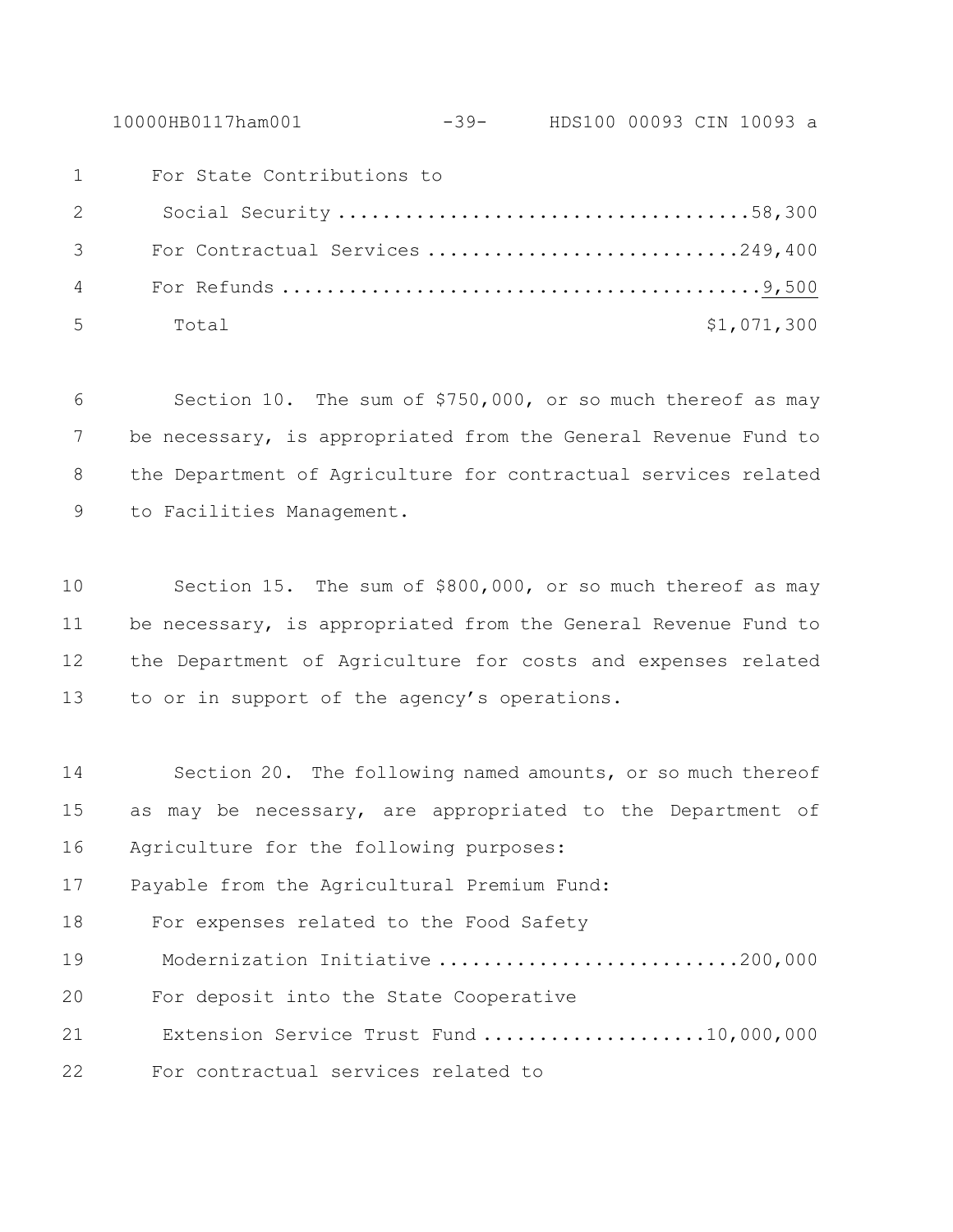Section 25. The following named amounts, or so much thereof as may be necessary, respectively, for the objects and purposes hereinafter named, are appropriated to meet the ordinary and contingent expenses of the Department of Agriculture: Payable from Wholesome Meat Fund: 8 For Personal Services ..................................235,600 For State Contributions to State Employees' Retirement System .......................107,400 For State Contributions to Social Security .....................................18,200 For Group Insurance ..................................69,000 14 For Contractual Services ...............................210,000 For Travel ...........................................25,000 For Commodities ......................................11,100 For Printing .........................................20,000 For Equipment ........................................50,000 For Telecommunications ...............................25,000 20 Total \$771,300

 Section 30. The sum of \$300,000, or so much thereof as may be necessary, is appropriated from the Wholesome Meat Fund to the Department of Agriculture for costs and expenses related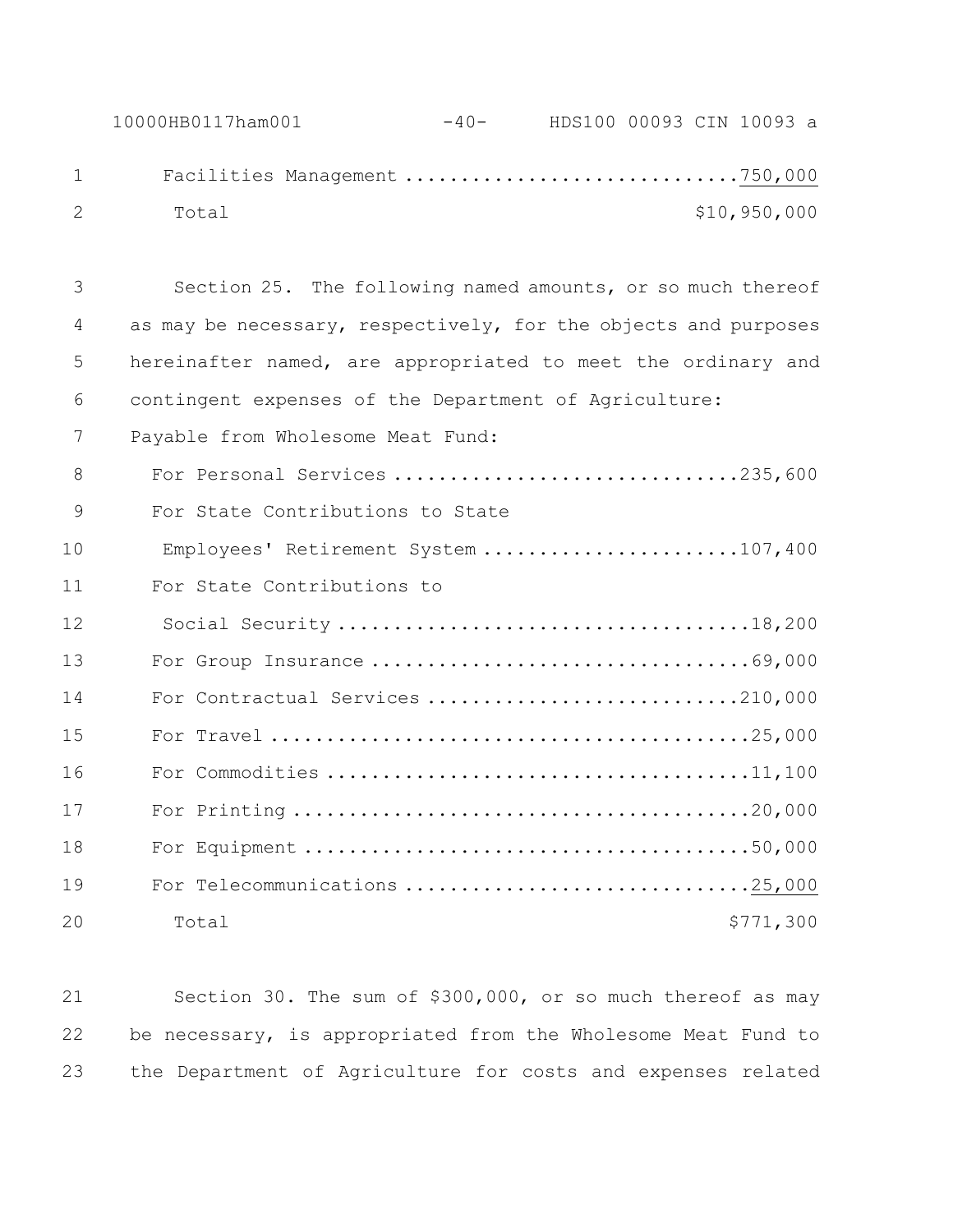10000HB0117ham001 -41- HDS100 00093 CIN 10093 a to or in support of the agency's operations.

| 2  | Section 35. The following named amounts, or so much thereof   |
|----|---------------------------------------------------------------|
| 3  | as may be necessary, are appropriated to the Department of    |
| 4  | Agriculture for the following purposes:                       |
| 5  | Payable from Partners for Conservation Fund:                  |
| 6  | For deposit into the State Cooperative                        |
| 7  | Extension Service Trust Fund994,700                           |
| 8  | For deposit into the State Cooperative                        |
| 9  | Extension Service Trust Fund for                              |
| 10 | operational expenses and programs                             |
| 11 | at the University of Illinois Cook                            |
| 12 | County Cooperative Extension Service 2,449,200                |
|    |                                                               |
| 13 | Section 37. The following named amount, or so much thereof    |
| 14 | as may be necessary, is appropriated to the Department of     |
| 15 | Agriculture for the following purpose:                        |
| 16 | Payable from the General Revenue Fund:                        |
| 17 | For the University of Illinois                                |
| 18 | Cooperative Extension Service 5,000,000                       |
|    |                                                               |
| 19 | Section 40. The following named amounts, or so much thereof   |
| 20 | may be necessary, respectively, are appropriated to the<br>as |
| 21 | Department of Agriculture for:                                |

COMPUTER SERVICES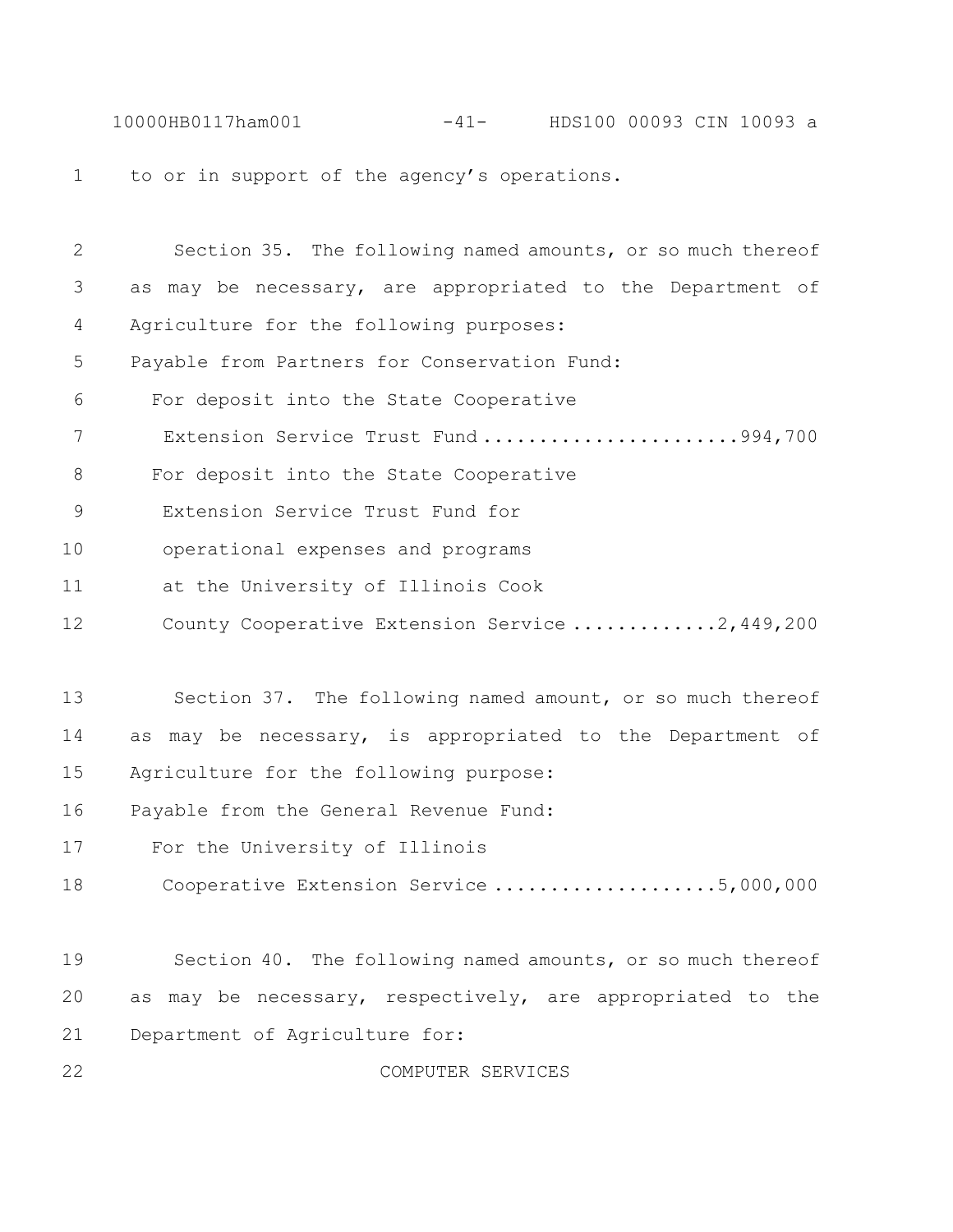10000HB0117ham001 -42- HDS100 00093 CIN 10093 a

| $\mathbf{1}$    | Payable from General Revenue Fund:       |
|-----------------|------------------------------------------|
| 2               | For Electronic Data Processing 678,500   |
| 3               | Payable from Agricultural Premium Fund:  |
| $\overline{4}$  | For Contractual Services 550,000         |
| 5               |                                          |
| $6\overline{6}$ |                                          |
| 7               |                                          |
| 8               |                                          |
| 9               | For Electronic Data Processing 1,396,000 |
| 10              | For Telecommunications Services 50,000   |
| 11              | \$2,082,000<br>Total                     |

| 12 | Section 45. The following named amounts, or so much thereof     |
|----|-----------------------------------------------------------------|
| 13 | as may be necessary, respectively, for the objects and purposes |
| 14 | hereinafter named, are appropriated to meet the ordinary and    |
| 15 | contingent expenses of the Department of Agriculture:           |
| 16 | FOR OPERATIONS                                                  |
| 17 | AGRICULTURE REGULATION                                          |
| 18 | Payable from General Revenue Fund:                              |
| 19 | For Personal Services 1,580,000                                 |
| 20 | For State Contributions to                                      |
| 21 |                                                                 |
| 22 | For Contractual Services 104,500                                |
| 23 |                                                                 |
| 24 |                                                                 |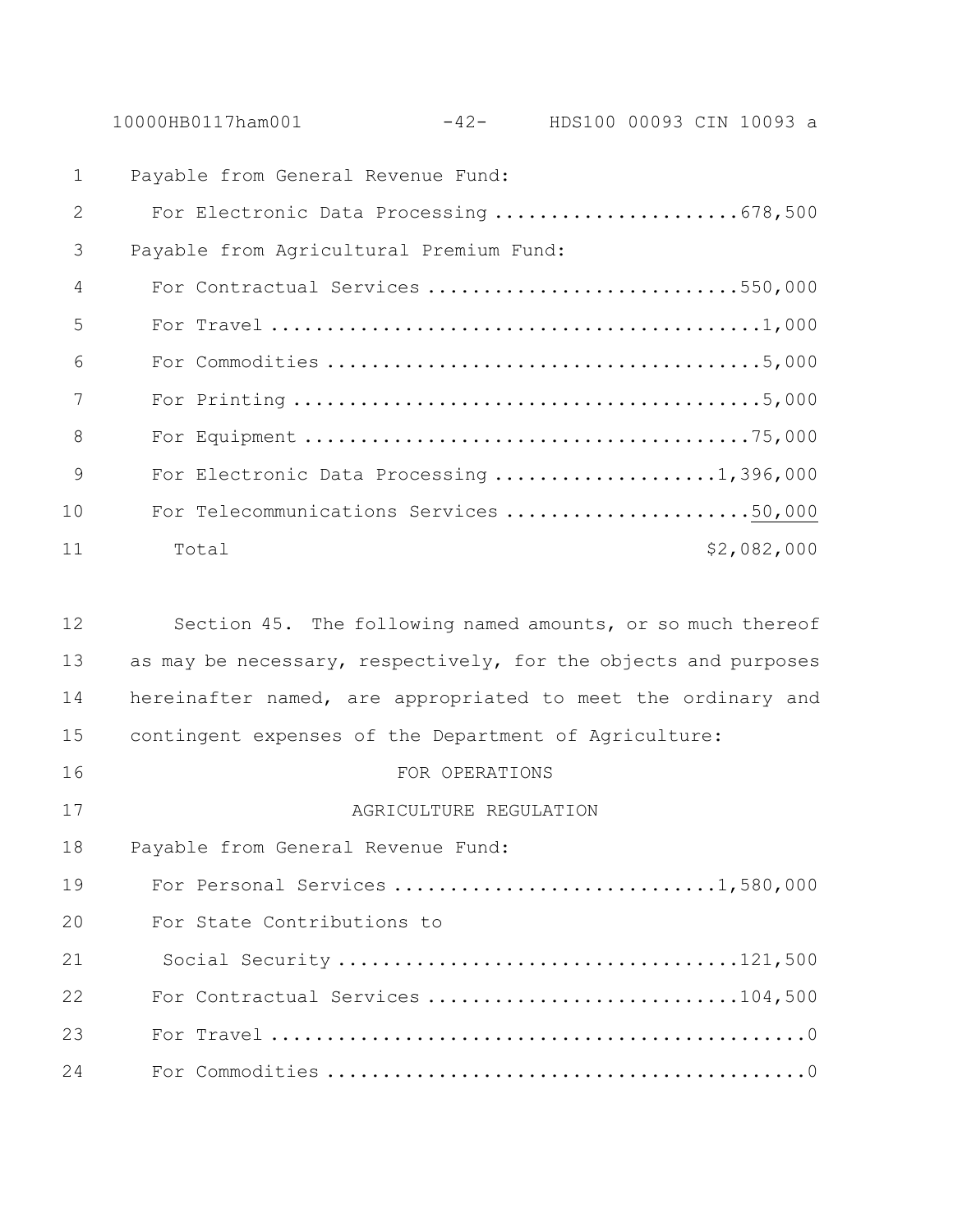10000HB0117ham001 -43- HDS100 00093 CIN 10093 a For Printing ..............................................0 For Equipment .............................................0 For Telecommunications Services ......................16,200 For Operation of Auto Equipment ........................\_\_\_0 Total  $5$  Total  $600$ 

 Section 50. The sum of \$1,600,000, or so much thereof as may be necessary, is appropriated from the Fertilizer Control Fund to the Department of Agriculture for expenses relating to agricultural products inspection.

 Section 55. The sum of \$1,900,000, or so much thereof as may be necessary, is appropriated from the Feed Control Fund to the Department of Agriculture for Feed Control.

 Section 60. The amount of \$500,000, or so much thereof as may be necessary, is appropriated to the Department of Agriculture from the Agricultural Federal Projects Fund for expenses of various federal projects.

 Section 65. The following named sums, or so much thereof 18 as may be necessary, respectively, for the objects and purposes hereinafter named, are appropriated to meet the ordinary and contingent expenses of the Department of Agriculture:

## MARKETING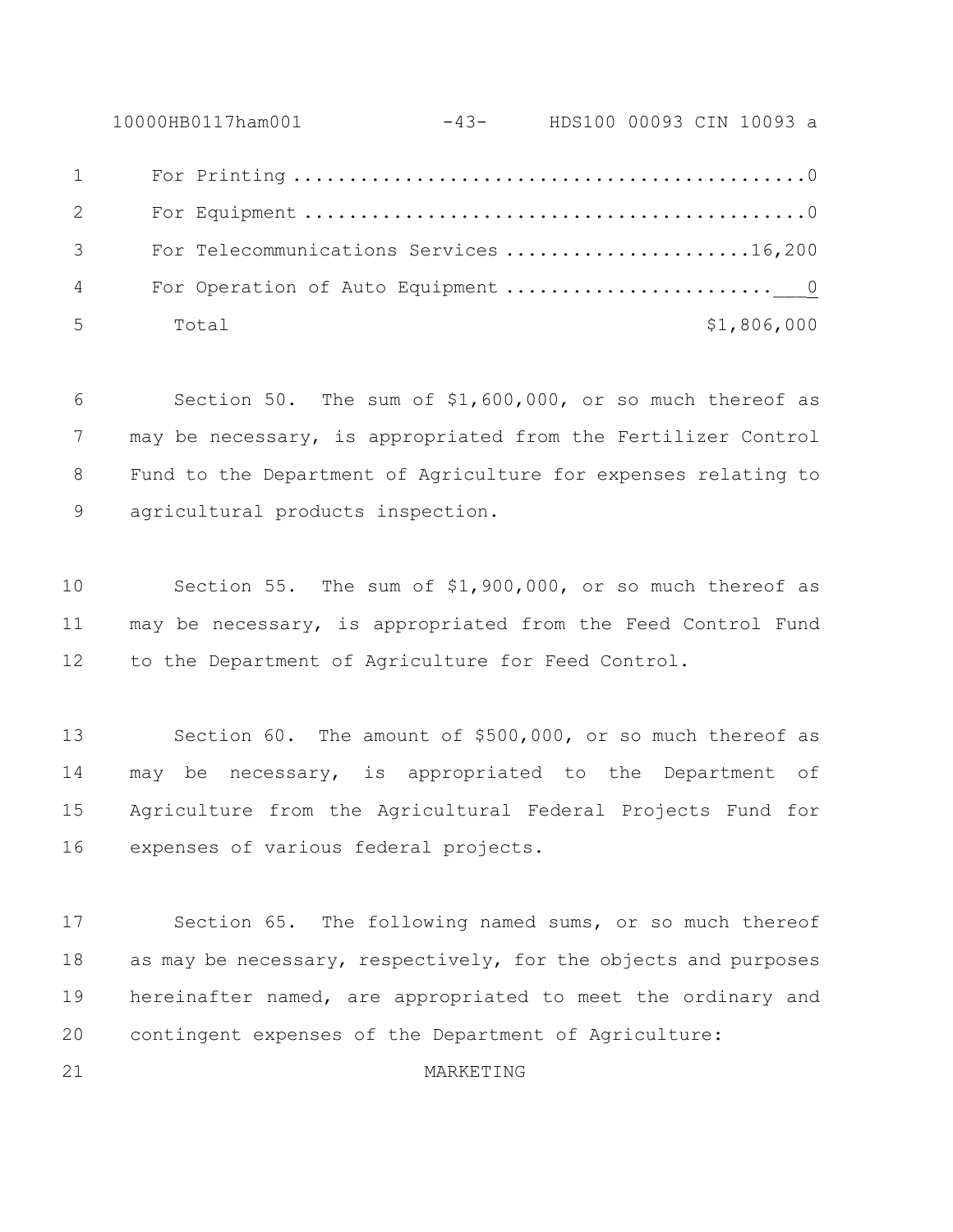|               | 10000HB0117ham001                             | $-44-$ HDS100 00093 CIN 10093 a |  |           |
|---------------|-----------------------------------------------|---------------------------------|--|-----------|
| 1             | Payable from General Revenue Fund:            |                                 |  |           |
| 2             | For Personal Services 661,000                 |                                 |  |           |
| 3             | For State Contributions to                    |                                 |  |           |
| 4             |                                               |                                 |  |           |
| 5             | Total                                         |                                 |  | \$711,600 |
| 6             | Payable from Agricultural                     |                                 |  |           |
| 7             | Premium Fund:                                 |                                 |  |           |
| 8             | For Expenses Connected With the Promotion     |                                 |  |           |
| $\mathcal{G}$ | and Marketing of Illinois Agriculture         |                                 |  |           |
| 10            | and Agriculture Exports 2,675,000             |                                 |  |           |
| 11            | For Implementation of Programs                |                                 |  |           |
| 12            | and Activities to Promote, Develop            |                                 |  |           |
| 13            | and Enhance the Biotechnology                 |                                 |  |           |
| 14            | Industry in Illinois 100,000                  |                                 |  |           |
| 15            | For Expenses Related to Viticulturist         |                                 |  |           |
| 16            | and Enologist Contractual Staff 150,000       |                                 |  |           |
| 17            | Payable from Agricultural Marketing           |                                 |  |           |
| 18            | Services Fund:                                |                                 |  |           |
| 19            | For Administering Illinois' Part under Public |                                 |  |           |
| 20            | Law No. 733, "An Act to provide for further   |                                 |  |           |
| 21            | research into basic laws and principles       |                                 |  |           |
| 22            | relating to agriculture and to improve        |                                 |  |           |
| 23            | and facilitate the marketing and              |                                 |  |           |
| 24            | distribution of agricultural products" 25,000 |                                 |  |           |
| 25            | Payable from Agriculture Federal              |                                 |  |           |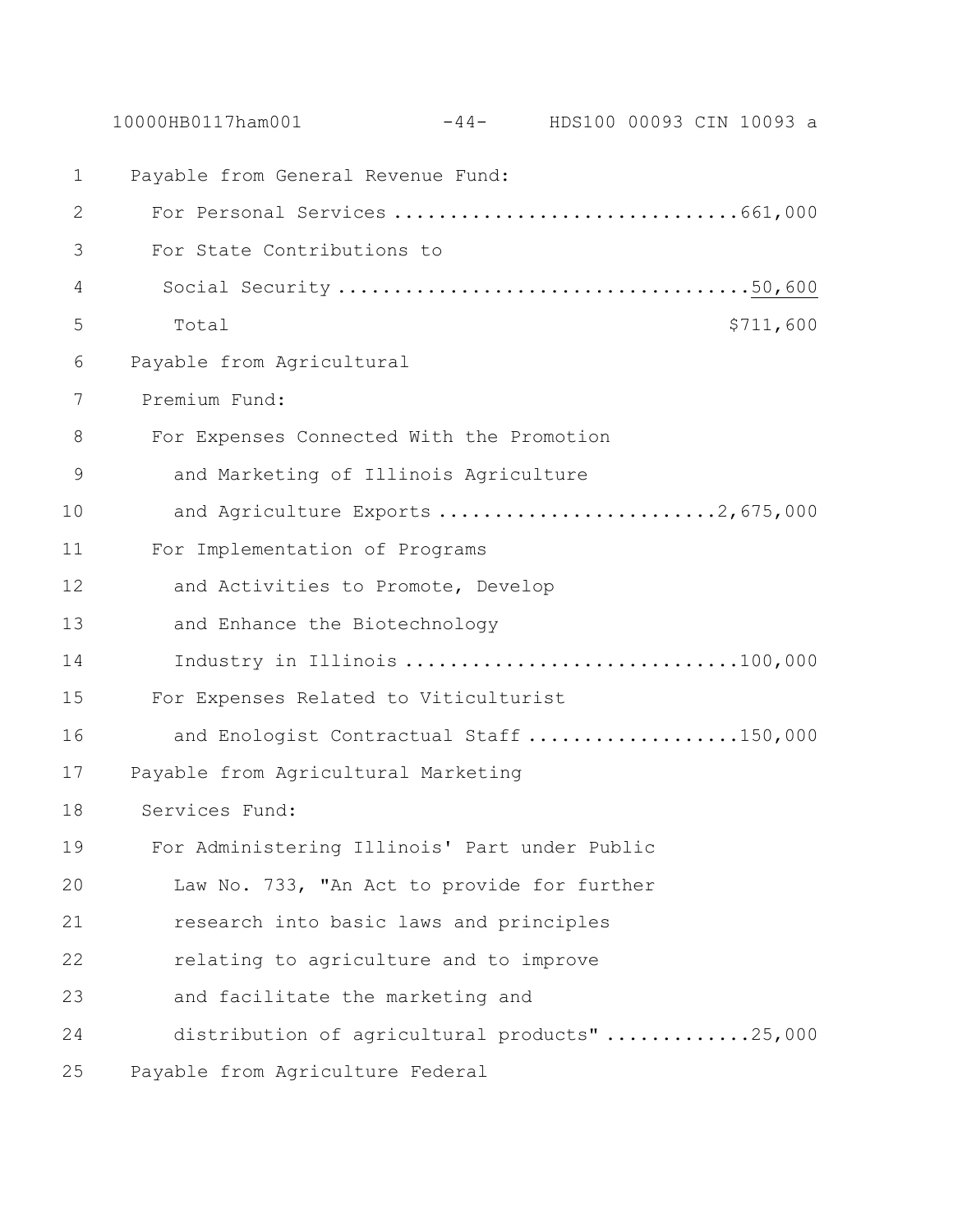10000HB0117ham001 -45- HDS100 00093 CIN 10093 a Projects Fund: For Expenses of Various Federal Projects ............850,000 Section 70. The following named amount, or so much thereof as may be necessary for the objects and purposes hereinafter named, are appropriated to the Department of Agriculture: MEDICINAL PLANTS Payable from the Compassionate Use of Medical Cannabis Fund: For all costs associated with the Compassionate Use of Medical Cannabis Pilot Program ....................................2,600,000 Section 75. The following named amounts, or so much thereof as may be necessary, respectively, are appropriated to the Department of Agriculture for: WEIGHTS AND MEASURES Payable from the Weights and Measures Fund: For Personal Services .............................2,918,000 For State Contributions to State Employees' Retirement System .....................1,356,900 For State Contributions to Social Security ....................................223,300 For Group Insurance .................................868,300

For Contractual Services ............................318,200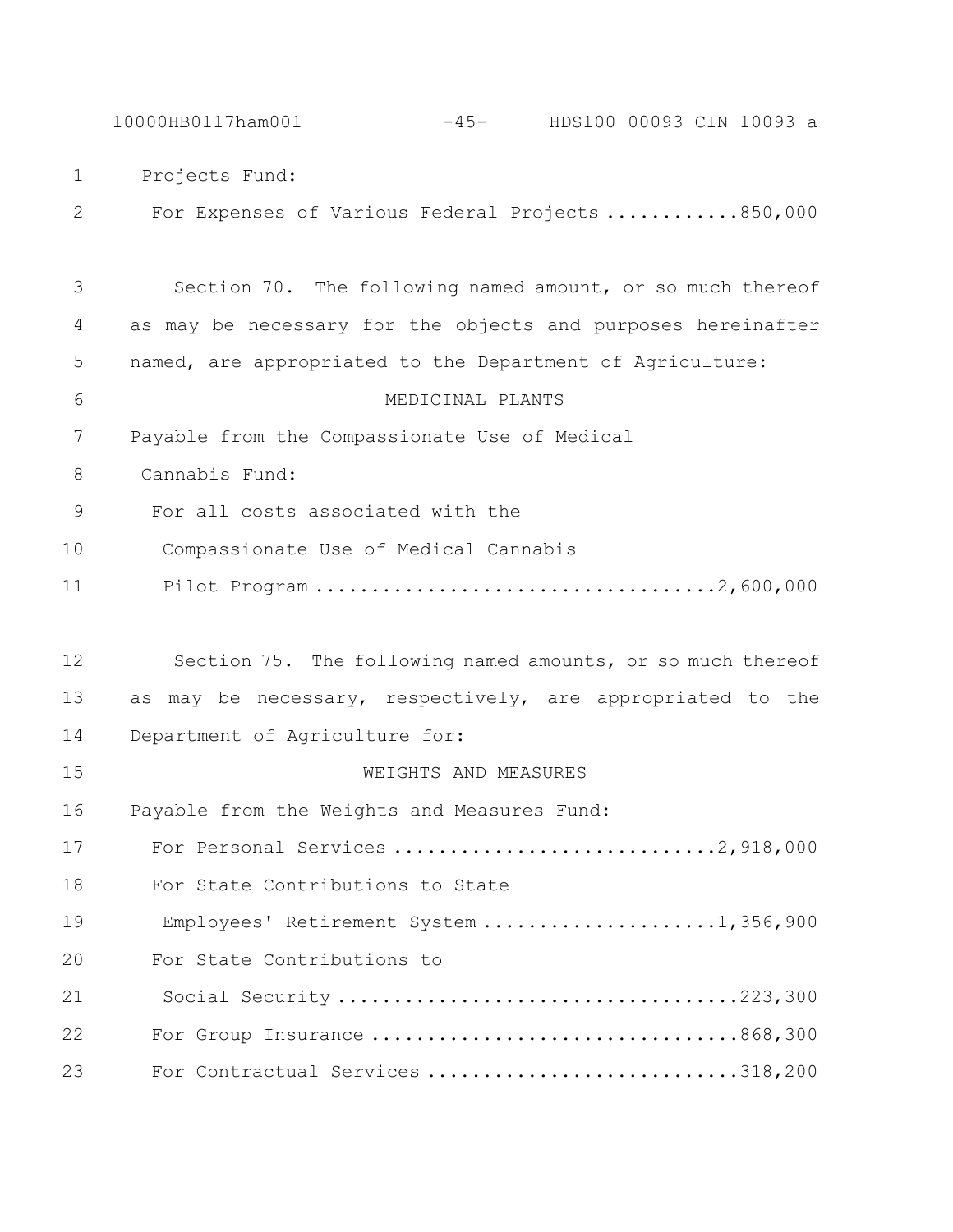|    | $-46$ - HDS100 00093 CIN 10093 a<br>10000HB0117ham001       |  |
|----|-------------------------------------------------------------|--|
| 1  |                                                             |  |
| 2  |                                                             |  |
| 3  |                                                             |  |
| 4  |                                                             |  |
| 5  | For Telecommunications Services 50,000                      |  |
| 6  | For Operation of Auto Equipment 422,000                     |  |
| 7  |                                                             |  |
| 8  | \$6,700,500<br>Total                                        |  |
| 9  | Payable from the Motor Fuel and Petroleum                   |  |
| 10 | Standards Fund:                                             |  |
| 11 | For the Regulation of Motor Fuel Quality 50,000             |  |
| 12 | Payable from the Agriculture Federal                        |  |
| 13 | Projects Fund:                                              |  |
| 14 | For Expenses of various                                     |  |
| 15 | Federal Projects200,000                                     |  |
| 16 | Section 80. The following named amounts, or so much thereof |  |
| 17 | as may be necessary, respectively, are appropriated to the  |  |
| 18 | Department of Agriculture for:                              |  |
| 19 | ANIMAL INDUSTRIES                                           |  |
| 20 | Payable from General Revenue Fund:                          |  |
| 21 | For Personal Services 415,400                               |  |
| 22 | For State Contributions to                                  |  |
| 23 |                                                             |  |
| 24 | For Contractual Services 520,000                            |  |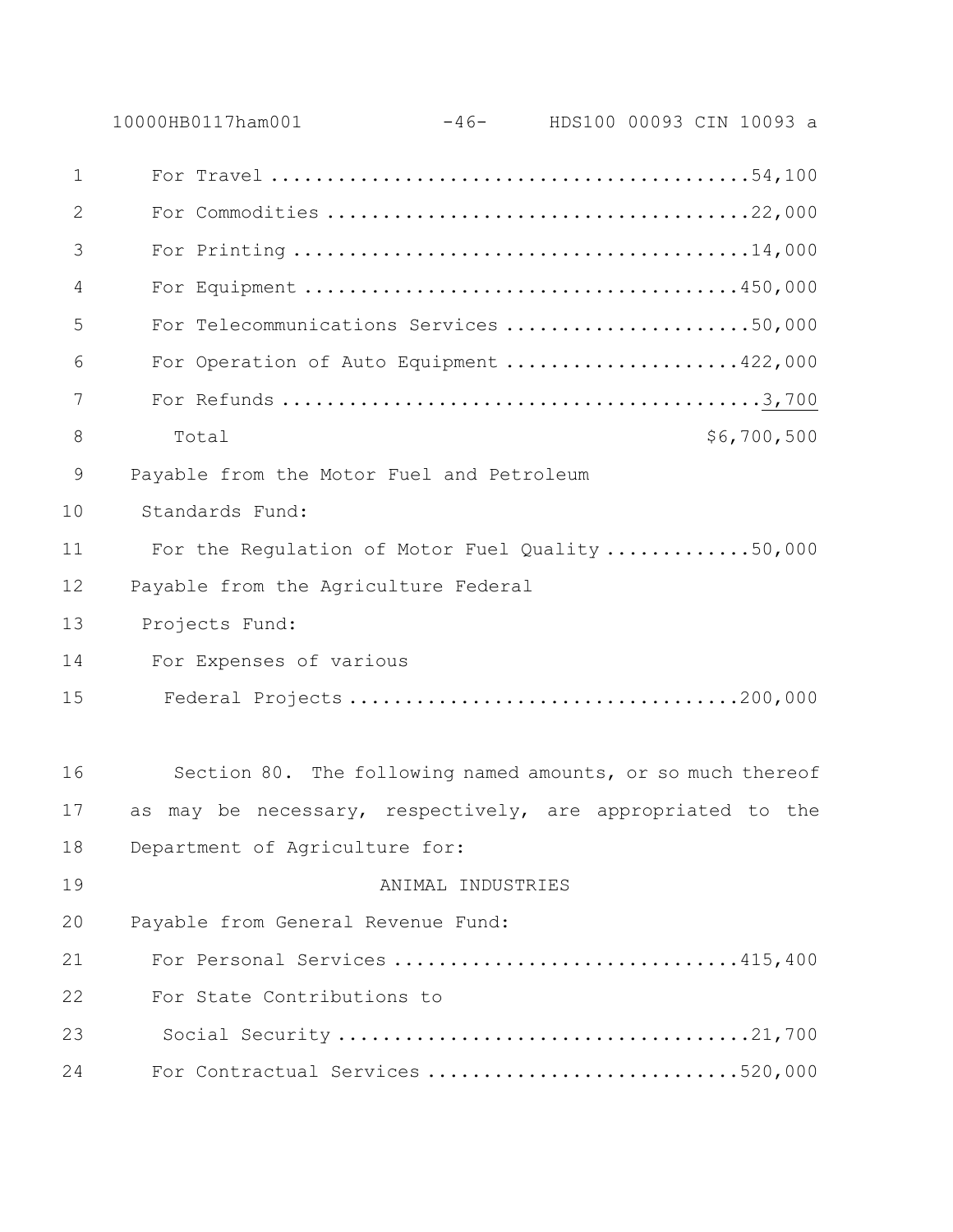|               | 10000HB0117ham001                                           | $-47-$                      | HDS100 00093 CIN 10093 a |
|---------------|-------------------------------------------------------------|-----------------------------|--------------------------|
| $\mathbf{1}$  |                                                             |                             |                          |
| 2             |                                                             |                             |                          |
| 3             |                                                             |                             |                          |
| 4             |                                                             |                             |                          |
| 5             | For Telecommunications Services 33,300                      |                             |                          |
| 6             |                                                             |                             |                          |
| 7             | Total                                                       |                             | \$990,400                |
| 8             | Payable from the Illinois Department of                     |                             |                          |
| $\mathcal{G}$ | Agriculture Laboratory Services Revolving Fund:             |                             |                          |
| 10            | For Expenses Authorized by the Animal                       |                             |                          |
| 11            | Disease Laboratories Act700,000                             |                             |                          |
| 12            | Payable from the Illinois Animal Abuse Fund:                |                             |                          |
| 13            | For Expenses Associated with the                            |                             |                          |
| 14            | Investigation of Animal Abuse                               |                             |                          |
| 15            | and Neglect under the Humane Care                           |                             |                          |
| 16            |                                                             |                             |                          |
| 17            | Payable from the Agriculture Federal Projects Fund:         |                             |                          |
| 18            | For Expenses of Various Federal Projects150,000             |                             |                          |
|               |                                                             |                             |                          |
| 19            | Section 85. The following named amounts, or so much thereof |                             |                          |
| 20            | as may be necessary, respectively, are appropriated to the  |                             |                          |
| 21            | Department of Agriculture for:                              |                             |                          |
| 22            |                                                             | MEAT AND POULTRY INSPECTION |                          |
| 23            | Payable from the General Revenue Fund:                      |                             |                          |
| 24            | For Personal Services 3, 137, 800                           |                             |                          |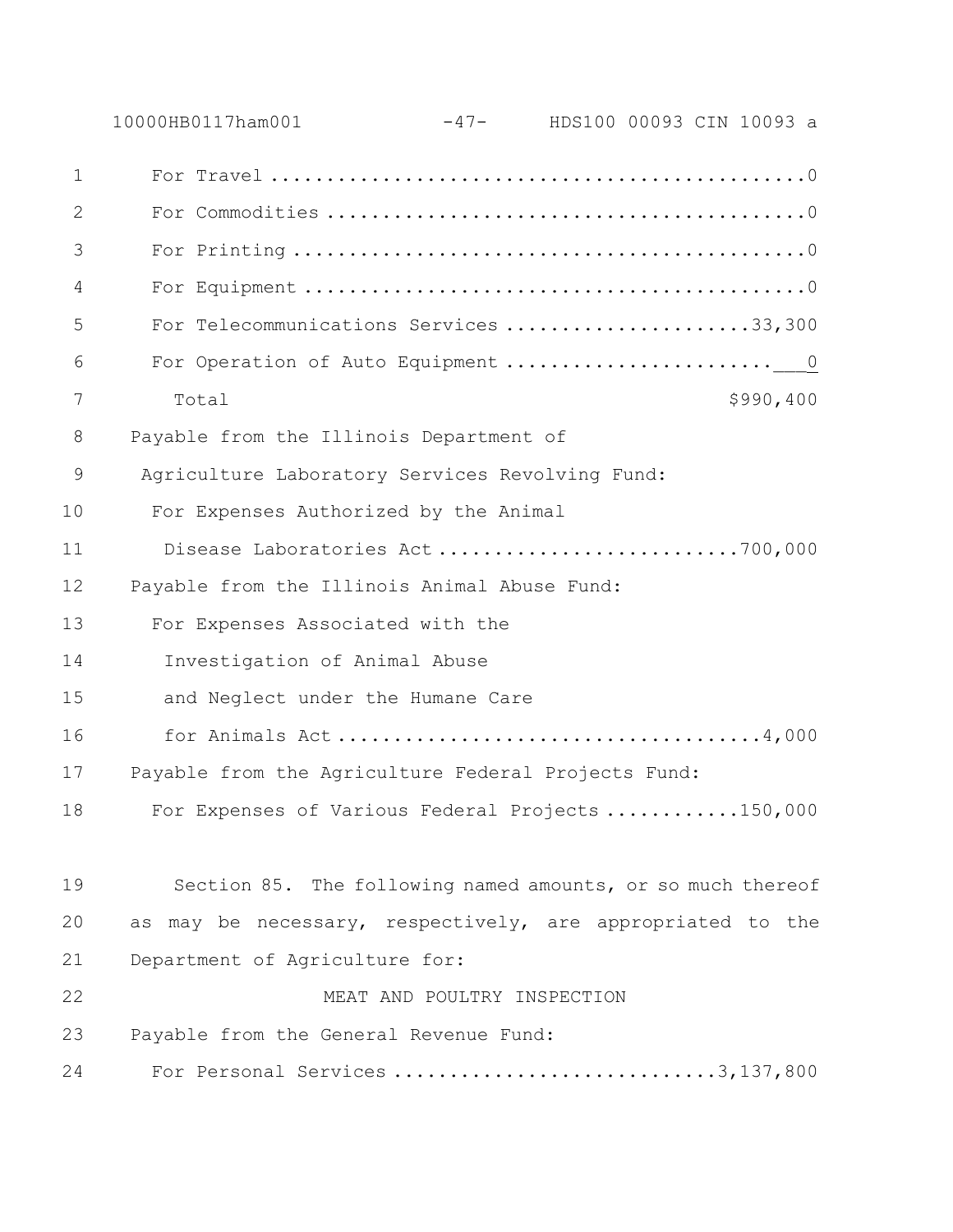10000HB0117ham001 -48- HDS100 00093 CIN 10093 a For State Contributions to 2 Social Security ....................................240,100 For Operation of Auto Equipment ........................\_\_\_0 Total \$3,377,900 Payable from Agricultural Master Fund: 6 For Expenses Relating to Inspection of Agricultural Products ..............1,000,000 Payable from Wholesome Meat Fund: 9 For Personal Services ...............................3,566,600 For State Contributions to State 11 Employees' Retirement System .....................1,659,200 For State Contributions to 13 Social Security ....................................272,800 14 For Group Insurance ...................................1,426,700 For Contractual Services ............................682,600 For Travel ..........................................154,600 For Commodities ......................................48,300 For Printing ..........................................6,300 For Equipment ........................................73,500 For Telecommunications Services ......................48,000 21 For Operation of Auto Equipment .....................153,400 Total \$8,092,000 Payable from the Agriculture Federal Projects Fund: For Expenses of Various Federal Projects ............315,000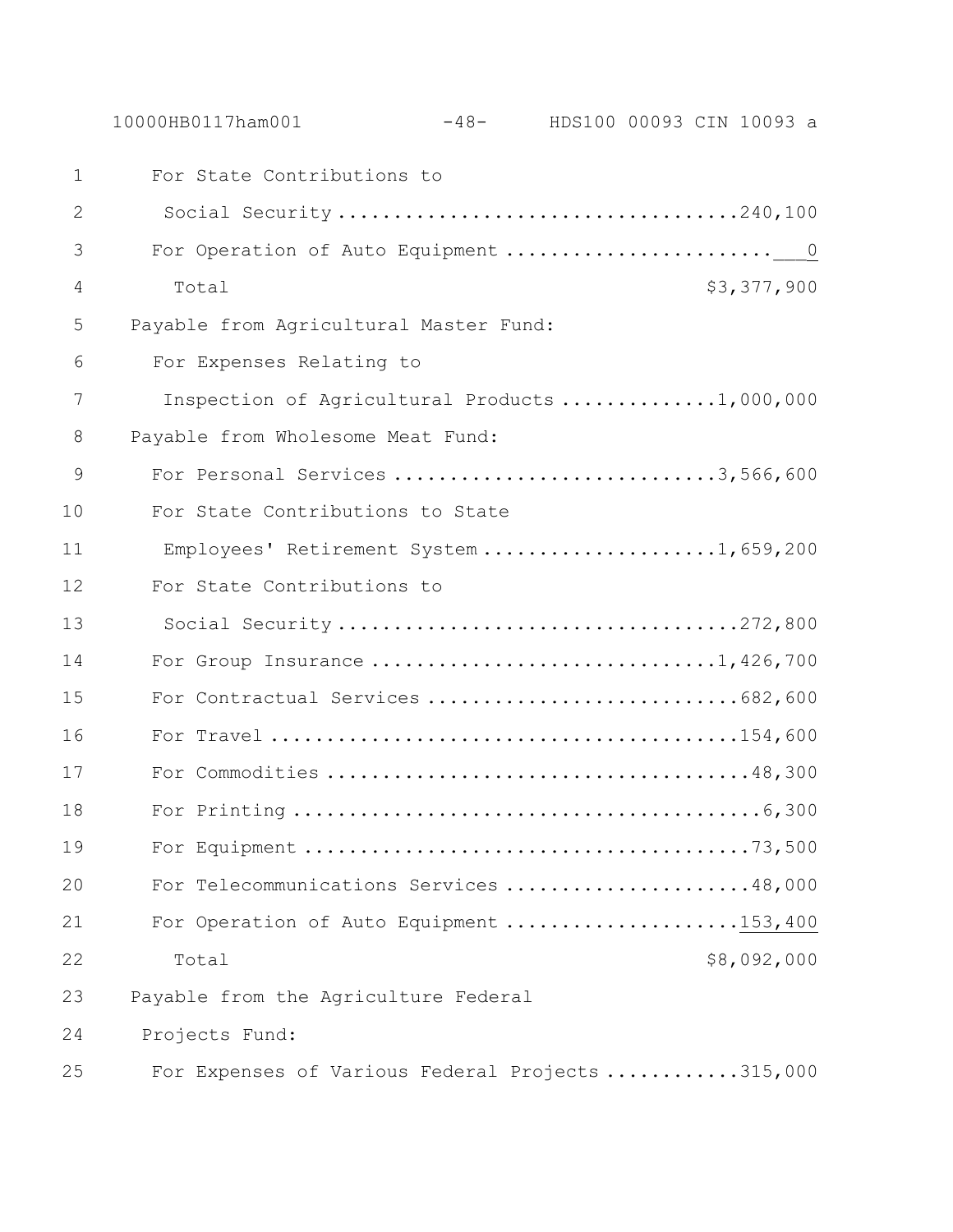10000HB0117ham001 -49- HDS100 00093 CIN 10093 a

| $\mathbf 1$ | Section 90. The following named sums, or so much thereof        |
|-------------|-----------------------------------------------------------------|
| 2           | as may be necessary, respectively, for the objects and purposes |
| 3           | hereinafter named, are appropriated to meet the ordinary and    |
| 4           | contingent expenses of the Department of Agriculture for:       |
| 5           | LAND AND WATER RESOURCES                                        |
| 6           | Payable from the Agricultural Premium Fund:                     |
| 7           |                                                                 |
| 8           | For State Contributions to State                                |
| 9           | Employees' Retirement System 356,000                            |
| 10          | For State Contributions to Social                               |
| 11          |                                                                 |
| 12          | For Contractual Services 100,000                                |
| 13          |                                                                 |
| 14          |                                                                 |
| 15          |                                                                 |
| 16          |                                                                 |
| 17          | For Telecommunications Services 15,000                          |
| 18          | For Operation of Automotive Equipment 15,000                    |
| 19          | For the Ordinary and Contingent                                 |
| 20          | Expenses of the Natural Resources                               |
| 21          |                                                                 |
| 22          | \$1,347,500<br>Total                                            |
| 23          | Payable from the Partners for Conservation Fund:                |
| 24          | For Personal Services 710,500                                   |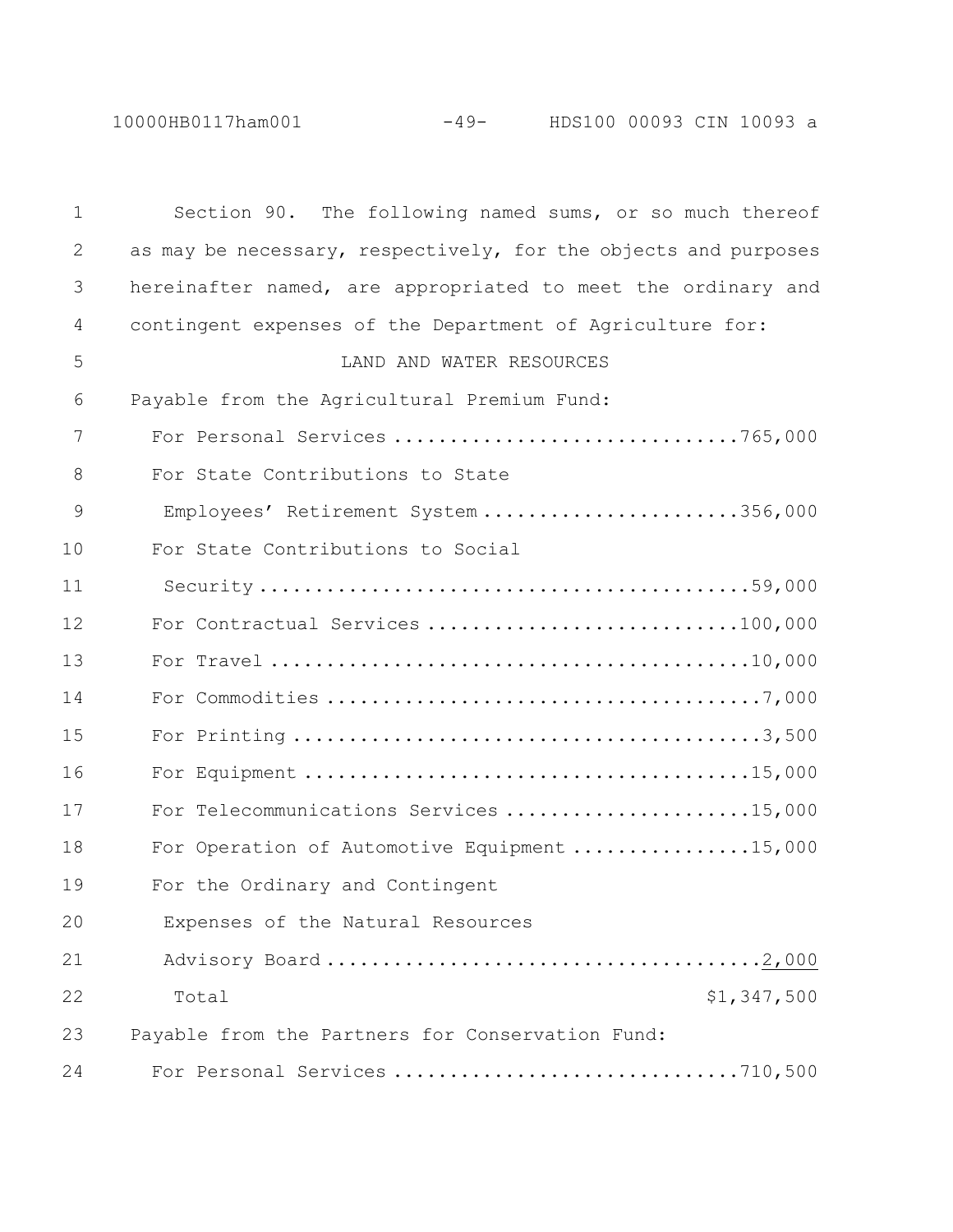10000HB0117ham001 -50- HDS100 00093 CIN 10093 a

| 1 | For State Contributions to State     |             |
|---|--------------------------------------|-------------|
| 2 | Employees' Retirement System 330,500 |             |
| 3 | For State Contributions to Social    |             |
| 4 |                                      |             |
| 5 | For Group Insurance 168,000          |             |
| 6 | Total                                | \$1,264,000 |

 Section 95. The sum of \$3,000,000, or so much thereof as may be necessary, is appropriated to the Department of Agriculture from the Partners for Conservation Fund for grants to Soil and Water Conservation Districts to fund projects for landowner cost sharing, streambank stabilization, nutrient loss protection and sustainable agriculture.

 Section 100. The sum of \$4,500,000, or so much thereof as may be necessary, is appropriated to the Department of Agriculture from the Partners for Conservation Fund for grants to Soil and Water Conservation Districts for ordinary and contingent administrative expenses.

 Section 102. The sum of \$6,000,000, or so much thereof as may be necessary, is appropriated to the Department of Agriculture from the General Revenue Fund for grants to Soil and Water Conservation Districts for ordinary and contingent administrative expenses.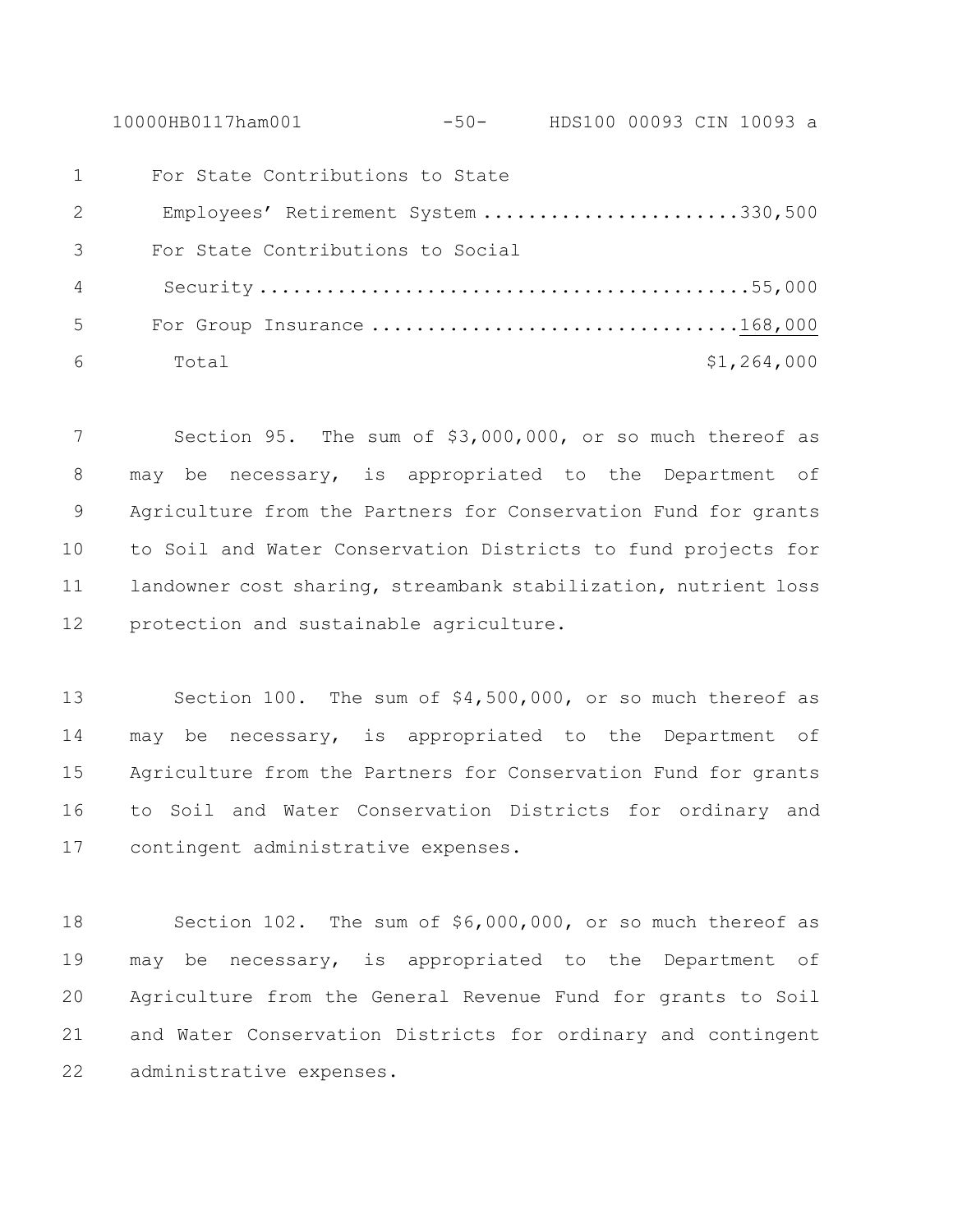10000HB0117ham001 -51- HDS100 00093 CIN 10093 a

 Section 105. The amount of \$400,000, or so much thereof as may be necessary, is appropriated from the Agriculture Federal Projects Fund to the Department of Agriculture for expenses relating to various federal projects. Section 110. The following named amounts, or so much thereof as may be necessary, respectively, are appropriated to 7 the Department of Agriculture for: 8 ENVIRONMENTAL PROGRAMS Payable from the General Revenue Fund: For Administration of the Livestock Management Facilities Act ..........................261,700 For the Detection, Eradication, and Control of Exotic Pests, such as the Asian Long-Horned Beetle and Gypsy Moth .........................................433,200 16 Total \$694,900 Payable from the Used Tire Management Fund: For Mosquito Control .................................50,000 Payable from Livestock Management Facilities Fund: For Administration of the Livestock Management Facilities Act ..........................50,000 Payable from Pesticide Control Fund: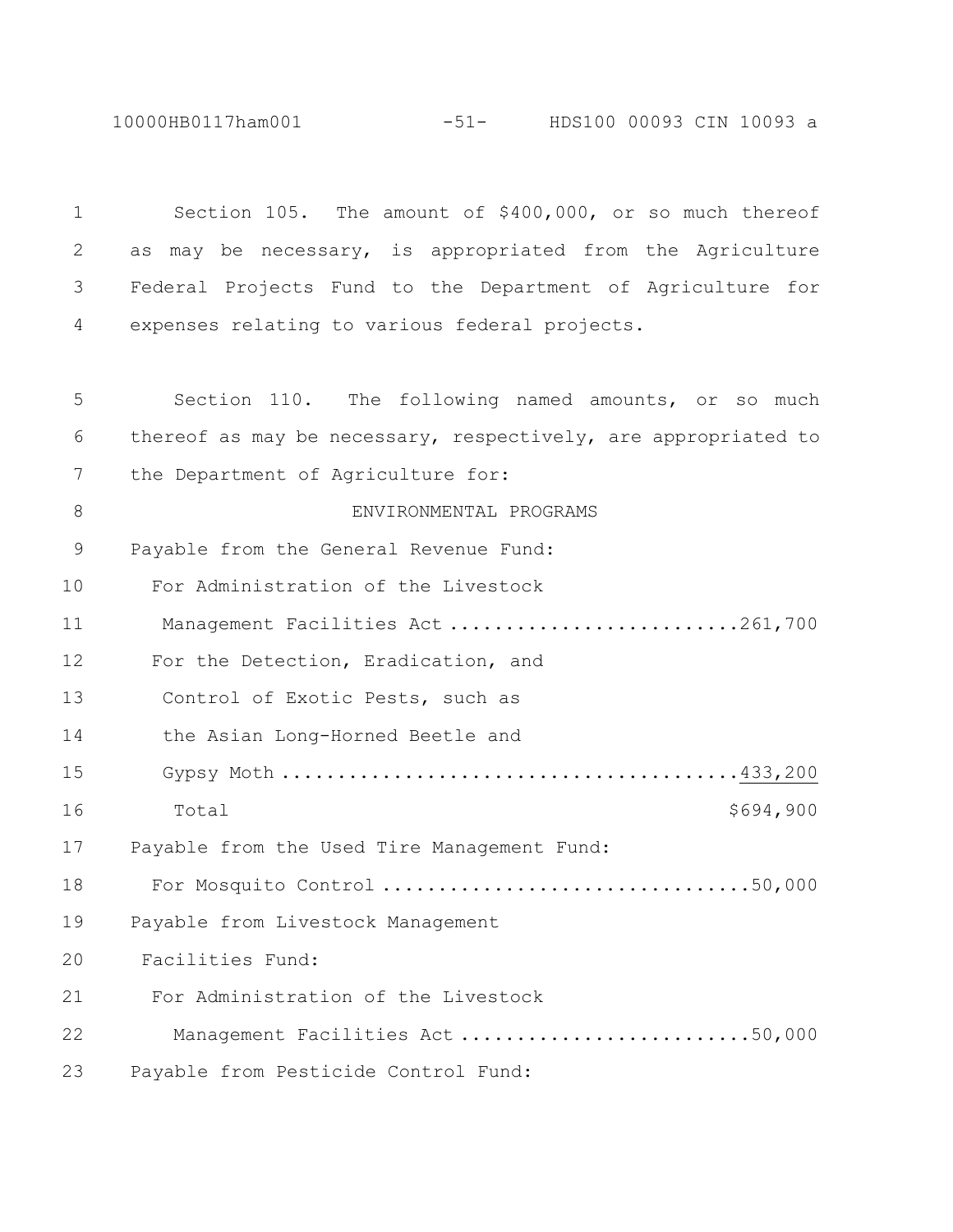10000HB0117ham001 -52- HDS100 00093 CIN 10093 a

 For Administration and Enforcement 2 of the Pesticide Act of 1979 .....................7,000,000 Payable from Agriculture Pesticide Control Act Fund: For Expenses of Pesticide Enforcement Program .......650,000 Payable from the Agriculture Federal Projects Fund: 8 For Expenses of Various Federal Projects .........1,000,000 Section 115. The following named sums, or so much thereof 10 as may be necessary, respectively, for the objects and purposes hereinafter named, are appropriated to meet the ordinary and contingent expenses of the Department of Agriculture for: SPRINGFIELD STATE FAIR BUILDINGS AND GROUNDS Payable from General Revenue Fund: For Personal Services .............................1,997,000 For State Contributions to Social Security ....................................162,400 18 For Contractual Services ............................1,850,000 For Payment to the City of Springfield for Fire Protection Services at the 21 Illinois State Fairgrounds ...........................108,700 22 Total 54,118,100 Payable from the Agricultural Premium Fund: For Operations of Buildings and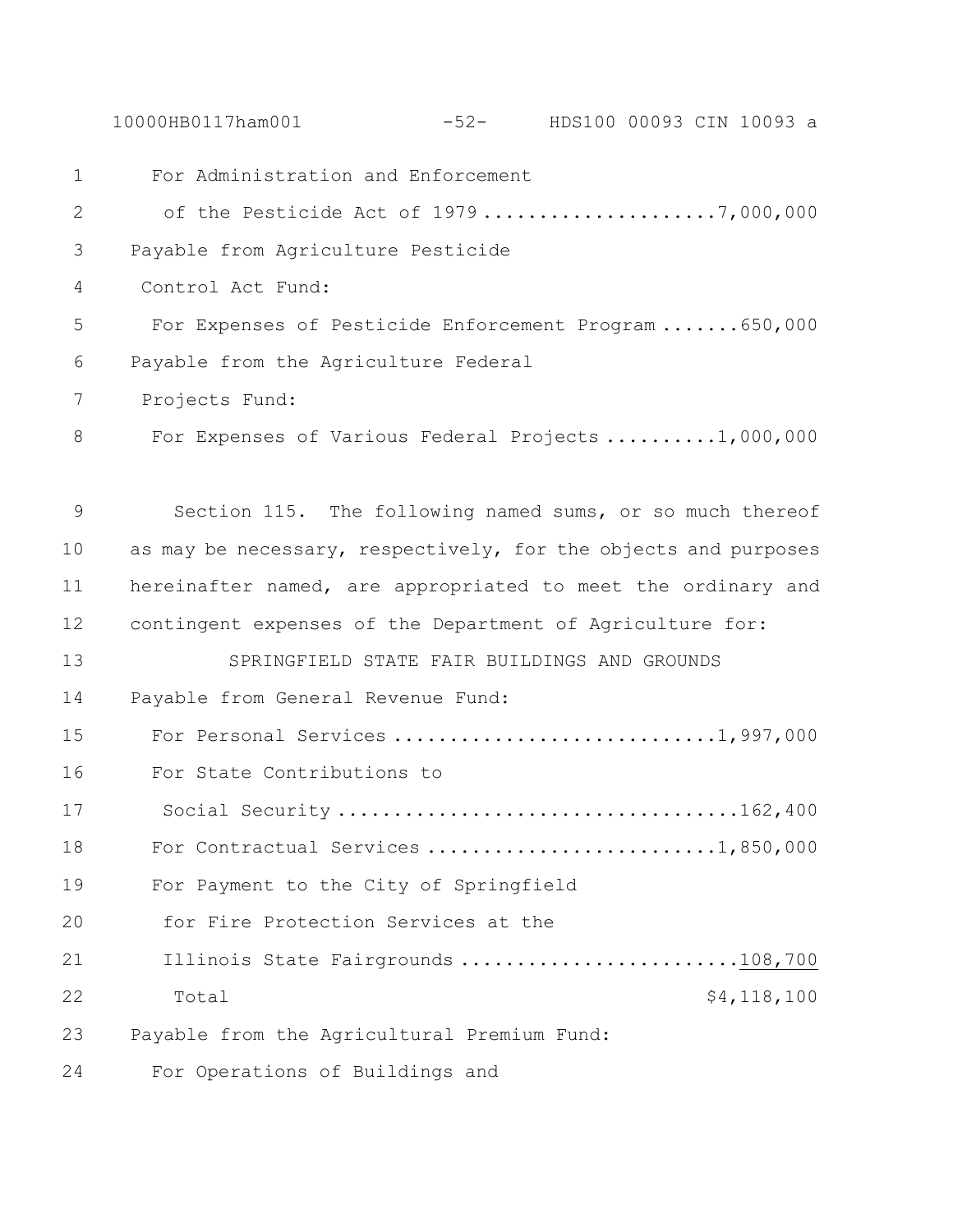10000HB0117ham001 -53- HDS100 00093 CIN 10093 a 1 Grounds in Springfield ...........................1,446,000 2 For Awards to Livestock Breeders 3 and Related Expenses ...............................221,500 4 Payable from the Illinois State Fair Fund: 5 For Operations of the Illinois State Fair 6 Including Entertainment and the Percentage 7 Portion of Entertainment Contracts ...............5,500,000 8 For Awards and Premiums at the 9 Illinois State Fair 10 and related expenses ...............................483,400 11 For Awards and Premiums for Grand 12 Circuit Horse Racing at the 13 Illinois State Fairgrounds 14 and related expenses .................................178,600 15 Total  $15$  Total  $6,162,000$ 

 Section 120. The sum of \$1,500,000, or so much thereof as may be necessary, is appropriated from the Illinois State Fair Fund to the Department of Agriculture to promote and conduct activities at the Illinois State Fairgrounds at Springfield other than the Illinois State Fair, including administrative expenses. No expenditures from the appropriation shall be authorized until revenues from fairground uses sufficient to offset such expenditures have been collected and deposited into the Illinois State Fair Fund.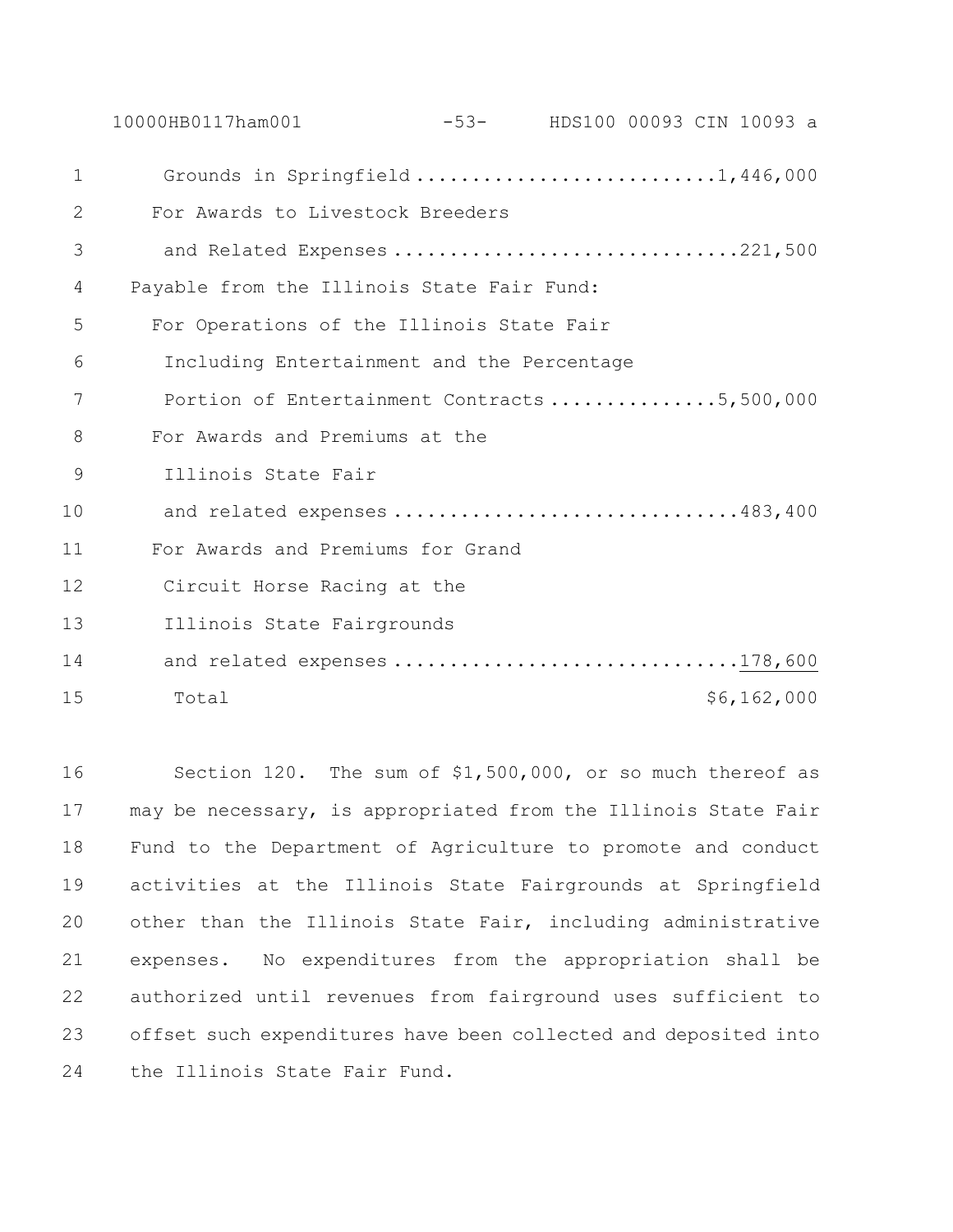| $\mathbf{1}$  | Section 125. The following named amounts, or so much           |
|---------------|----------------------------------------------------------------|
| 2             | thereof as may be necessary, respectively, are appropriated to |
| 3             | the Department of Agriculture for:                             |
| 4             | DUQUOIN BUILDINGS AND GROUNDS                                  |
| 5             | Payable from General Revenue Fund:                             |
| 6             | For Personal Services 581,300                                  |
| 7             | For State Contributions to                                     |
| 8             |                                                                |
| $\mathcal{Q}$ | For Contractual Services 805,800                               |
| 10            |                                                                |
| 11            |                                                                |
| 12            | For Telecommunications Services 38,000                         |
| 13            |                                                                |
| 14            | \$1,469,600<br>Total                                           |

 Section 130. The sum of \$750,000, or so much thereof as may be necessary, is appropriated from the Agricultural Premium Fund to the Department of Agriculture to conduct activities at the Illinois State Fairgrounds at DuQuoin other than the Illinois State Fair, including administrative expenses. No expenditures from the appropriation shall be authorized until revenues from fairgrounds uses sufficient to offset such expenditures have been collected and deposited into the Agricultural Premium Fund.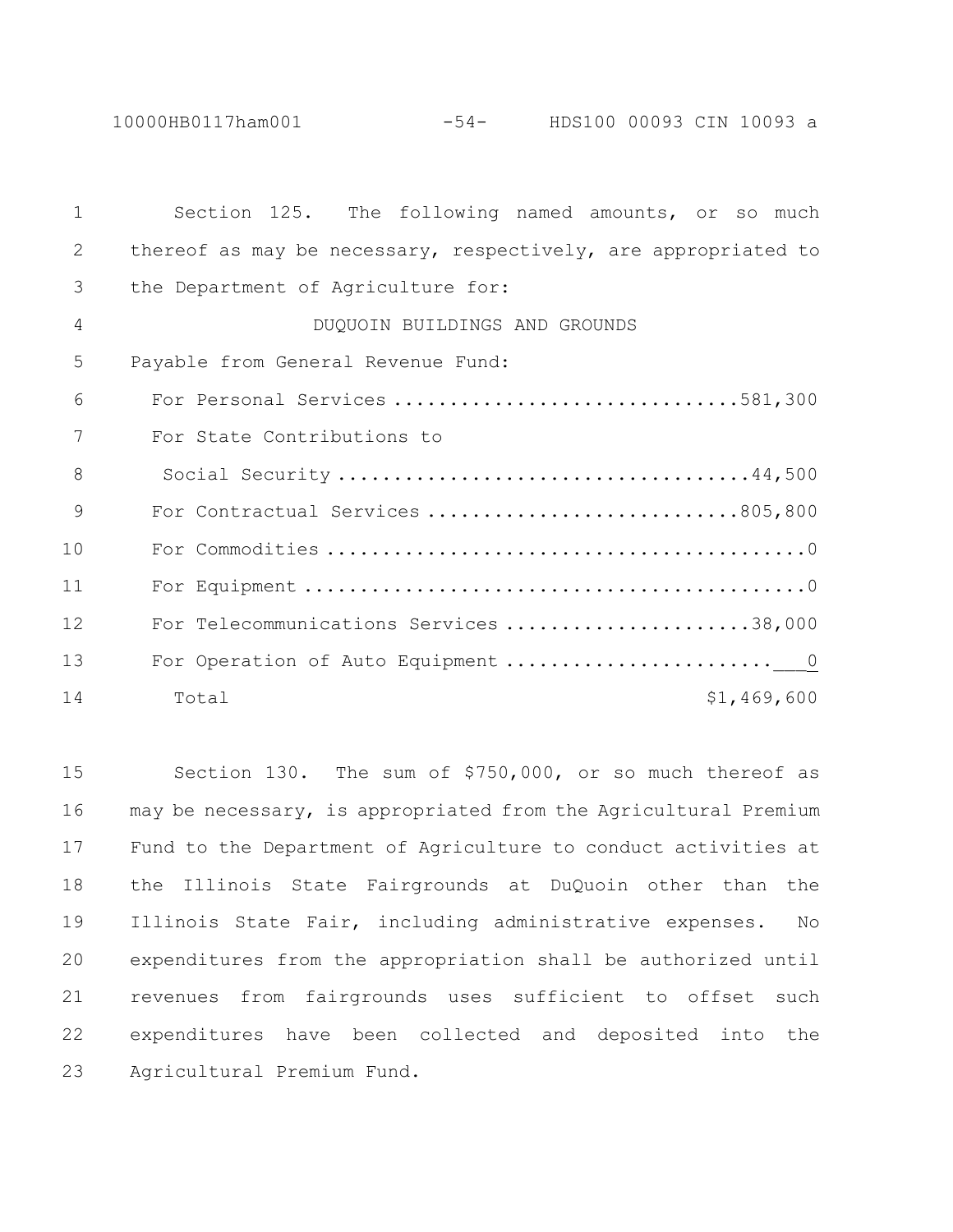| $\mathbf 1$  | The following named amounts, or so much<br>Section 135.        |
|--------------|----------------------------------------------------------------|
| $\mathbf{2}$ | thereof as may be necessary, respectively, are appropriated to |
| 3            | the Department of Agriculture for:                             |
| 4            | DUQUOIN STATE FAIR                                             |
| 5            | Payable from General Revenue Fund:                             |
| 6            | For Personal Services 556,500                                  |
| 7            | For State Contributions to                                     |
| 8            |                                                                |
| 9            | For Contractual Services 450,500                               |
| 10           |                                                                |
| 11           |                                                                |
| 12           |                                                                |
| 13           |                                                                |
| 14           | For Telecommunications Services 38,000                         |
| 15           | \$1,087,500<br>Total                                           |
| 16           | Payable from the Agricultural Premium Fund:                    |
| 17           | For Entertainment and other Expenses                           |
| 18           | at the DuQuoin State Fair, including                           |
| 19           | the Percentage Portion of                                      |
| 20           | Entertainment Contracts 696,000                                |
|              |                                                                |
| 21           | Section 140.<br>The following named amounts, or so much        |
| 22           | thereof as may be necessary, respectively, are appropriated to |
| 23           | the Department of Agriculture for:                             |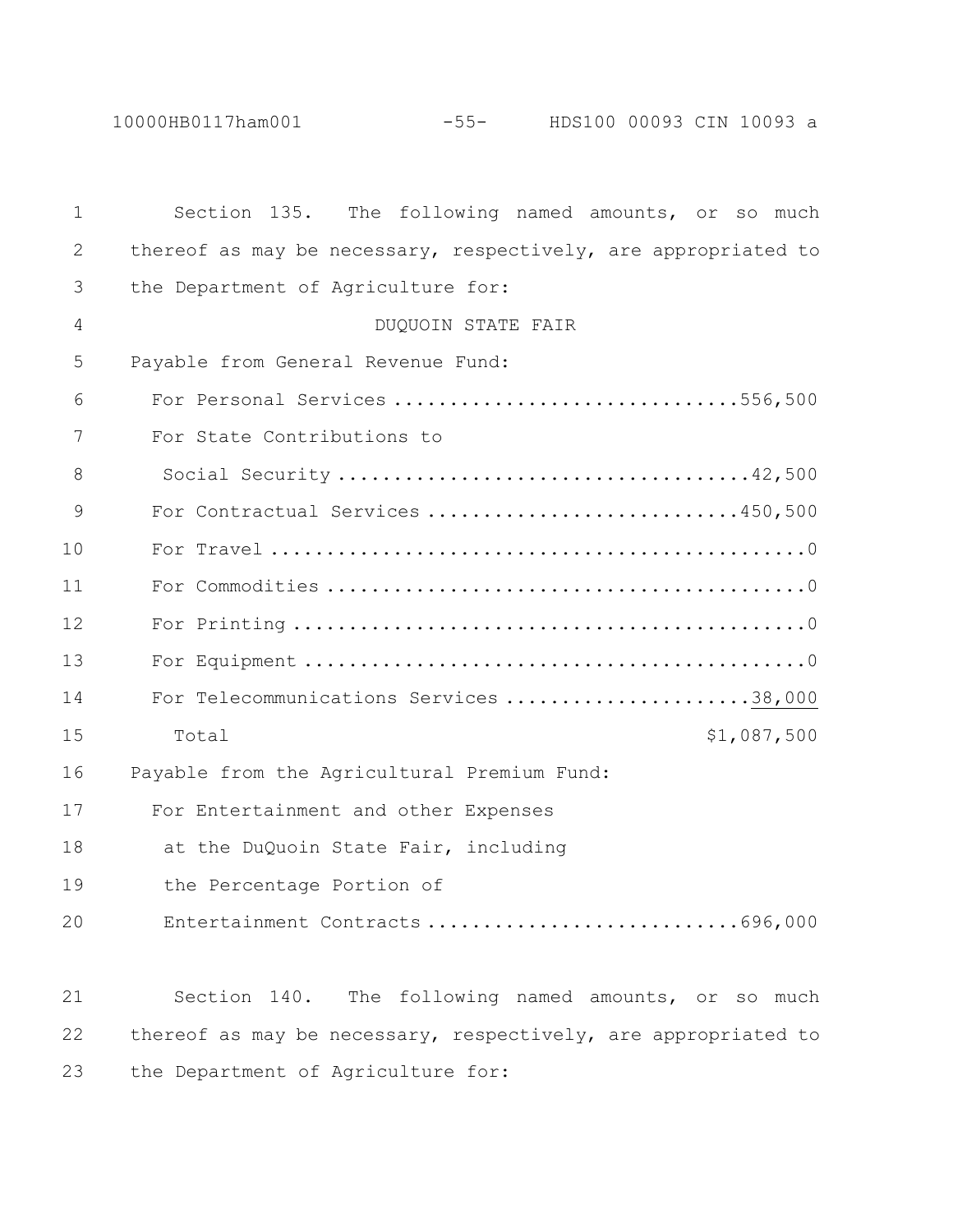| $\mathbf 1$ | COUNTY FAIRS AND HORSE RACING                      |
|-------------|----------------------------------------------------|
| 2           | Payable from the Agricultural Premium Fund:        |
| 3           | For Personal Services 87,900                       |
| 4           | For State Contributions to State                   |
| 5           | Employees' Retirement System 45,000                |
| 6           | For State Contributions to                         |
| 7           |                                                    |
| 8           |                                                    |
| 9           |                                                    |
| 10          |                                                    |
| 11          |                                                    |
| 12          |                                                    |
| 13          | For Telecommunications Services 800                |
| 14          | For Operation of Auto Equipment 500                |
| 15          | For distribution to encourage and aid              |
| 16          | county fairs and other agricultural                |
| 17          | societies. This distribution shall be              |
| 18          | prorated and approved by the Department            |
| 19          |                                                    |
| 20          | For premiums to agricultural extension             |
| 21          | or 4-H clubs to be distributed at a                |
| 22          |                                                    |
| 23          | For premiums to vocational                         |
| 24          | agriculture fairs 325,000                          |
| 25          | For rehabilitation of county fairgrounds 1,301,000 |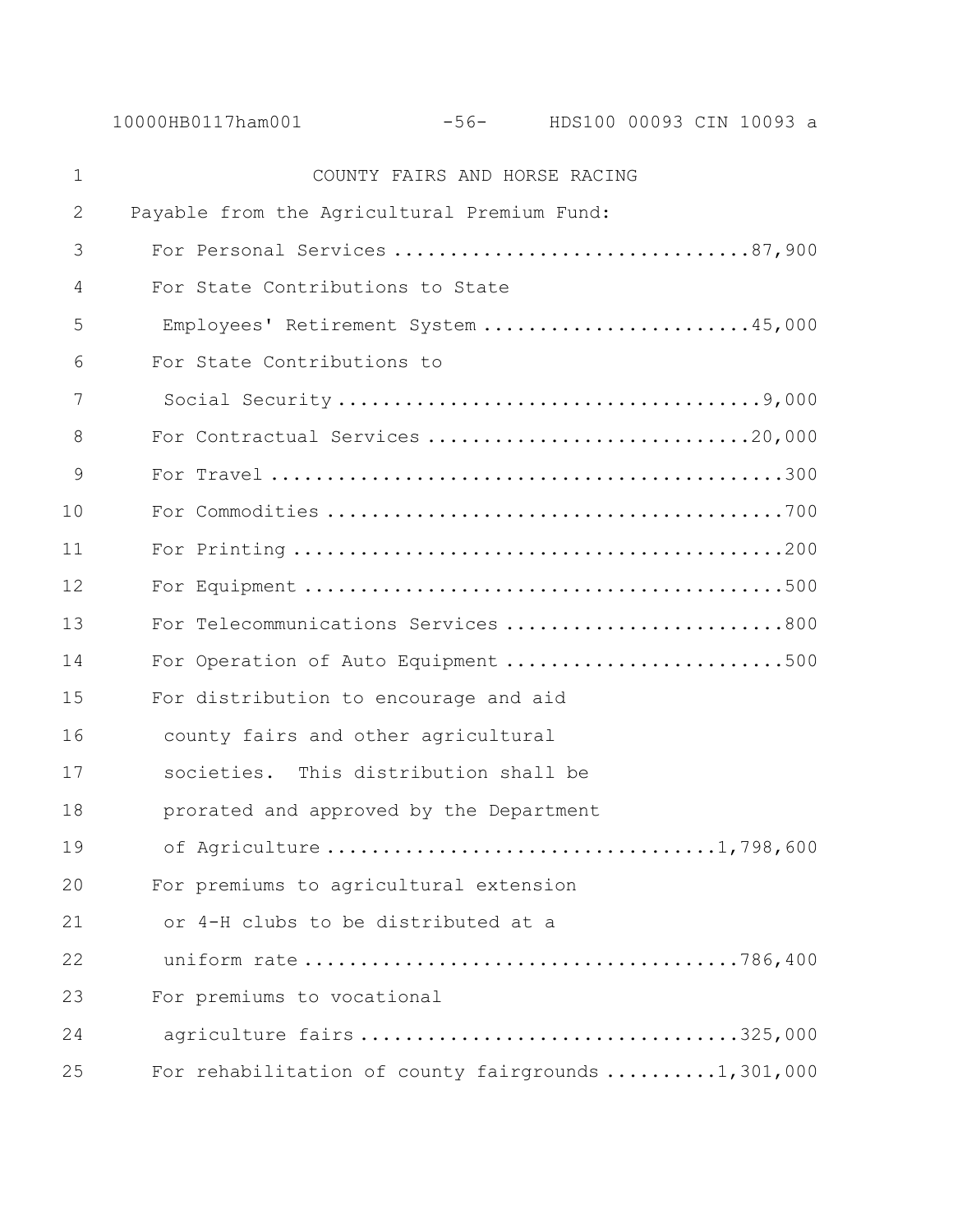|               | 10000HB0117ham001                        | -57- HDS100 00093 CIN 10093 a |
|---------------|------------------------------------------|-------------------------------|
| $\mathbf 1$   | For grants and other purposes for county |                               |
| $\mathbf{2}$  | fair and state fair horse racing329,300  |                               |
| 3             | Total                                    | \$4,705,200                   |
| 4             | Payable from the Illinois Racing         |                               |
| 5             | Quarter Horse Breeders Fund:             |                               |
| 6             | For promotion of the Illinois horse      |                               |
| 7             | racing and breeding industry 30,000      |                               |
| 8             | Payable from Fair and Exposition Fund:   |                               |
| $\mathcal{G}$ | For distribution to county fairs and     |                               |
| 10            | fair and exposition authorities 900,000  |                               |
| 11            | Payable from Illinois Standardbred       |                               |
| 12            | Breeders Fund:                           |                               |
| 13            | For Personal Services 50,000             |                               |
| 14            | For State Contributions to State         |                               |
| 15            | Employees' Retirement System 23,200      |                               |
| 16            | For State Contributions to               |                               |
| 17            |                                          |                               |
| 18            |                                          |                               |
| 19            |                                          |                               |
| 20            |                                          |                               |
| 21            |                                          |                               |
| 22            | For Operation of Auto Equipment 8,000    |                               |
| 23            | Total                                    | \$158, 200                    |
| 24            | Payable from Illinois Thoroughbred       |                               |
| 25            | Breeders Fund:                           |                               |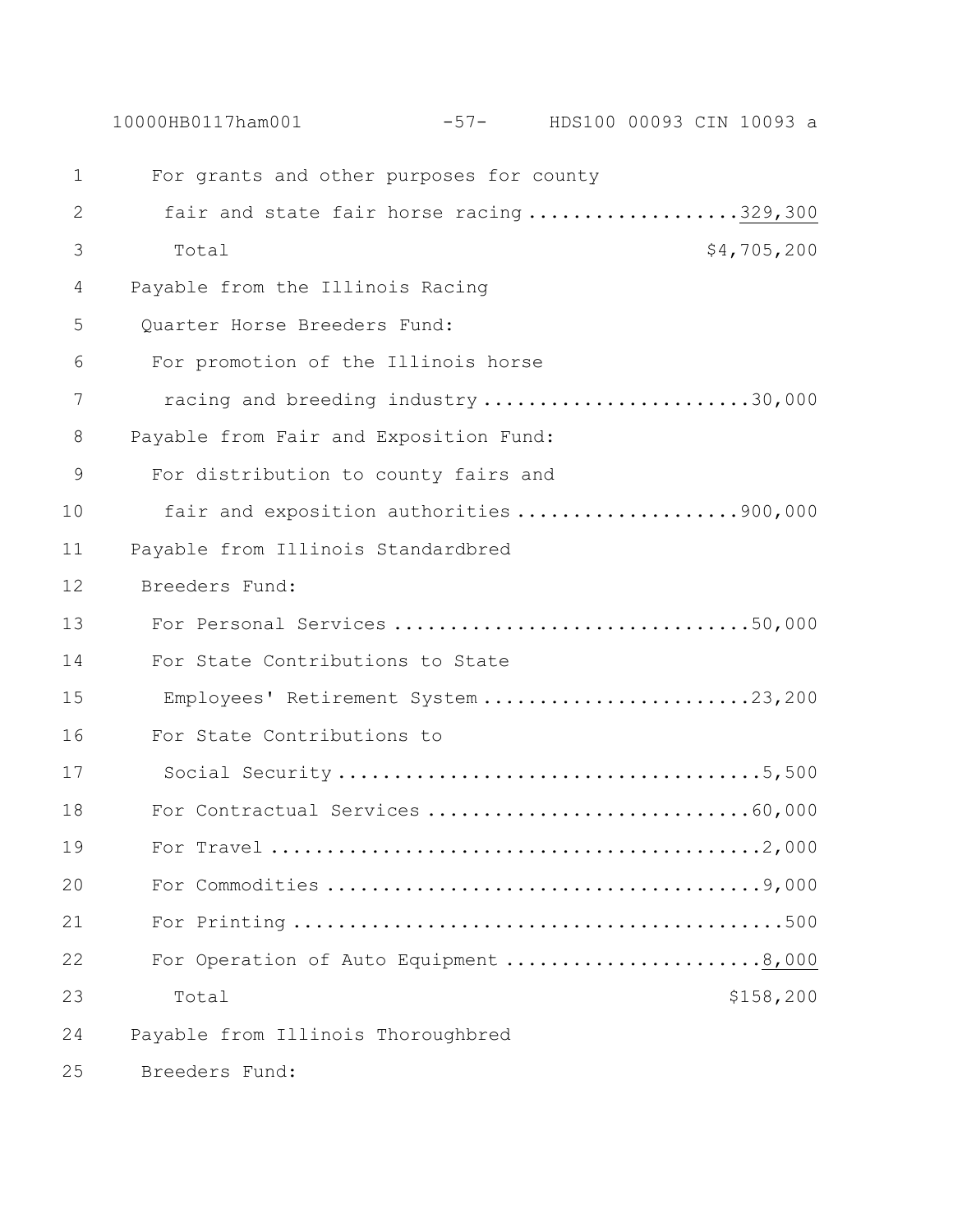| $\mathbf{1}$ | For Personal Services 238,200                         |           |  |           |
|--------------|-------------------------------------------------------|-----------|--|-----------|
| 2            | For State Contributions to State                      |           |  |           |
| 3            | Employees' Retirement System 110,800                  |           |  |           |
| 4            | For State Contributions to                            |           |  |           |
| 5            |                                                       |           |  |           |
| 6            | For Contractual Services 60,000                       |           |  |           |
| 7            |                                                       |           |  |           |
| 8            |                                                       |           |  |           |
| 9            |                                                       |           |  |           |
| 10           |                                                       |           |  |           |
| 11           | For Telecommunications Services 7,000                 |           |  |           |
| 12           | For Operation of Auto Equipment 7,000                 |           |  |           |
| 13           | Total                                                 |           |  | \$452,300 |
| 14           | Payable from the Illinois Standardbred                |           |  |           |
| 15           | Breeders Fund:                                        |           |  |           |
| 16           | For Grants and Other Purposes 2,533,400               |           |  |           |
| 17           | Payable from the Illinois Thoroughbred                |           |  |           |
| 18           | Breeders Fund:                                        |           |  |           |
| 19           | For Grants and Other Purposes 3, 671, 300             |           |  |           |
| 20           | Payable from the General Revenue Fund:                |           |  |           |
| 21           | For County Fairs and Agricultural Societies 5,000,000 |           |  |           |
| 22           |                                                       | ARTICLE 6 |  |           |

Section 1. The following named amounts, or so much thereof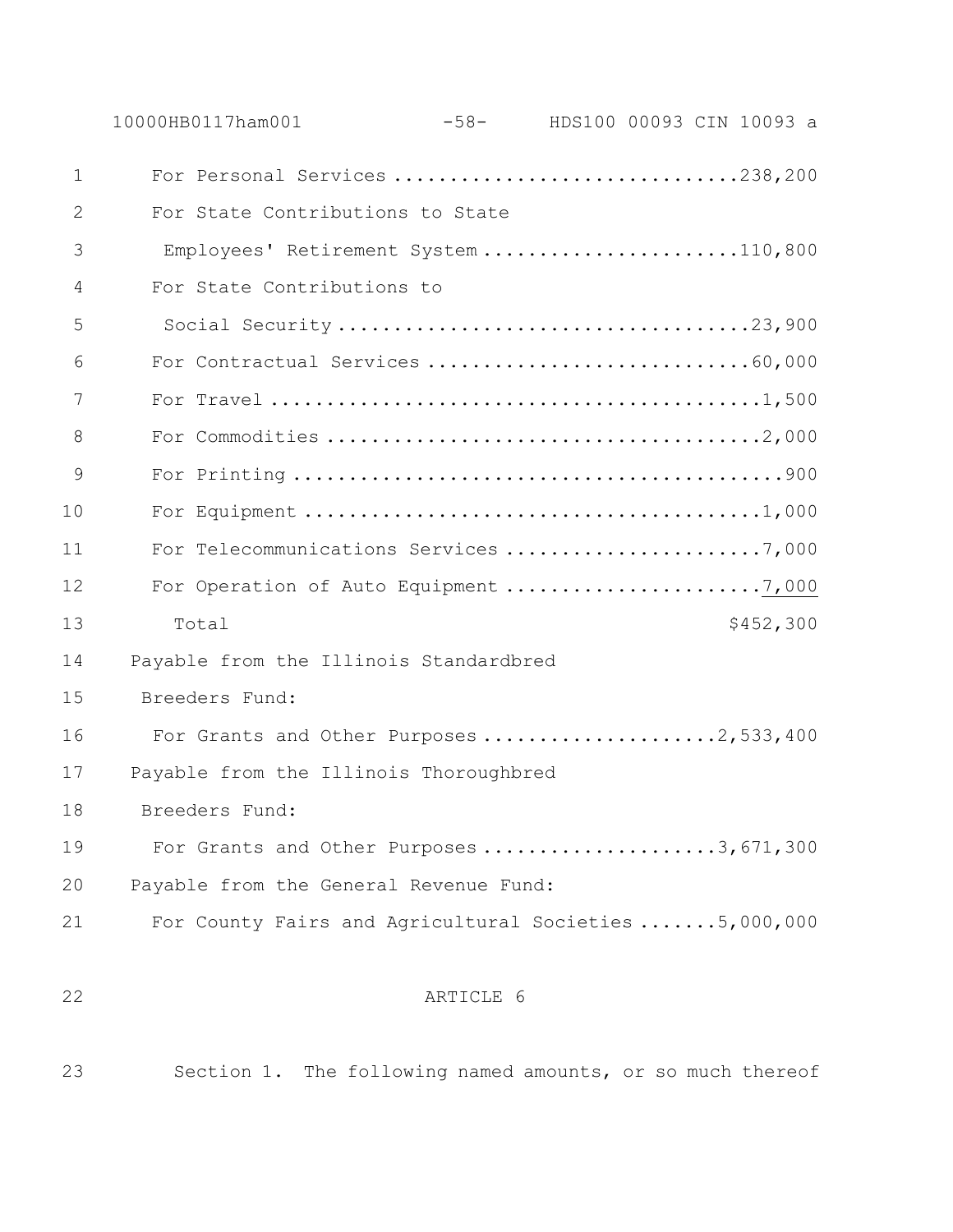|              | 10000HB0117ham001                                  | $-59-$         | HDS100 00093 CIN 10093 a                                        |
|--------------|----------------------------------------------------|----------------|-----------------------------------------------------------------|
| $\mathbf 1$  |                                                    |                | as may be necessary, respectively, for the objects and purposes |
| $\mathbf{2}$ |                                                    |                | hereinafter named, are appropriated from the Illinois Clean     |
| 3            | Water Fund to the Environmental Protection Agency: |                |                                                                 |
| 4            |                                                    | ADMINISTRATION |                                                                 |
| 5            |                                                    |                | For Personal Services 945,000                                   |
| 6            | For State Contributions to State                   |                |                                                                 |
| 7            |                                                    |                | Employees' Retirement System 510,400                            |
| 8            | For State Contributions to                         |                |                                                                 |
| 9            |                                                    |                |                                                                 |
| 10           |                                                    |                | For Group Insurance 216,000                                     |
| 11           |                                                    |                | For Contractual Services 210,000                                |
| 12           |                                                    |                |                                                                 |
| 13           |                                                    |                |                                                                 |
| 14           |                                                    |                |                                                                 |
| 15           |                                                    |                | For Telecommunications Services 50,000                          |
| 16           |                                                    |                | For Operation of Auto Equipment 37,000                          |
| 17           | Total                                              |                | \$2,135,700                                                     |

 Section 5. The following named amounts, or so much thereof as may be necessary, respectively, for objects and purposes hereinafter named, are appropriated to the Environmental Protection Agency.

Payable from U.S. Environmental Protection Fund:

| 23 | For Contractual Services 1,491,100       |  |  |  |  |  |  |  |
|----|------------------------------------------|--|--|--|--|--|--|--|
| 24 | For Electronic Data Processing 1,252,500 |  |  |  |  |  |  |  |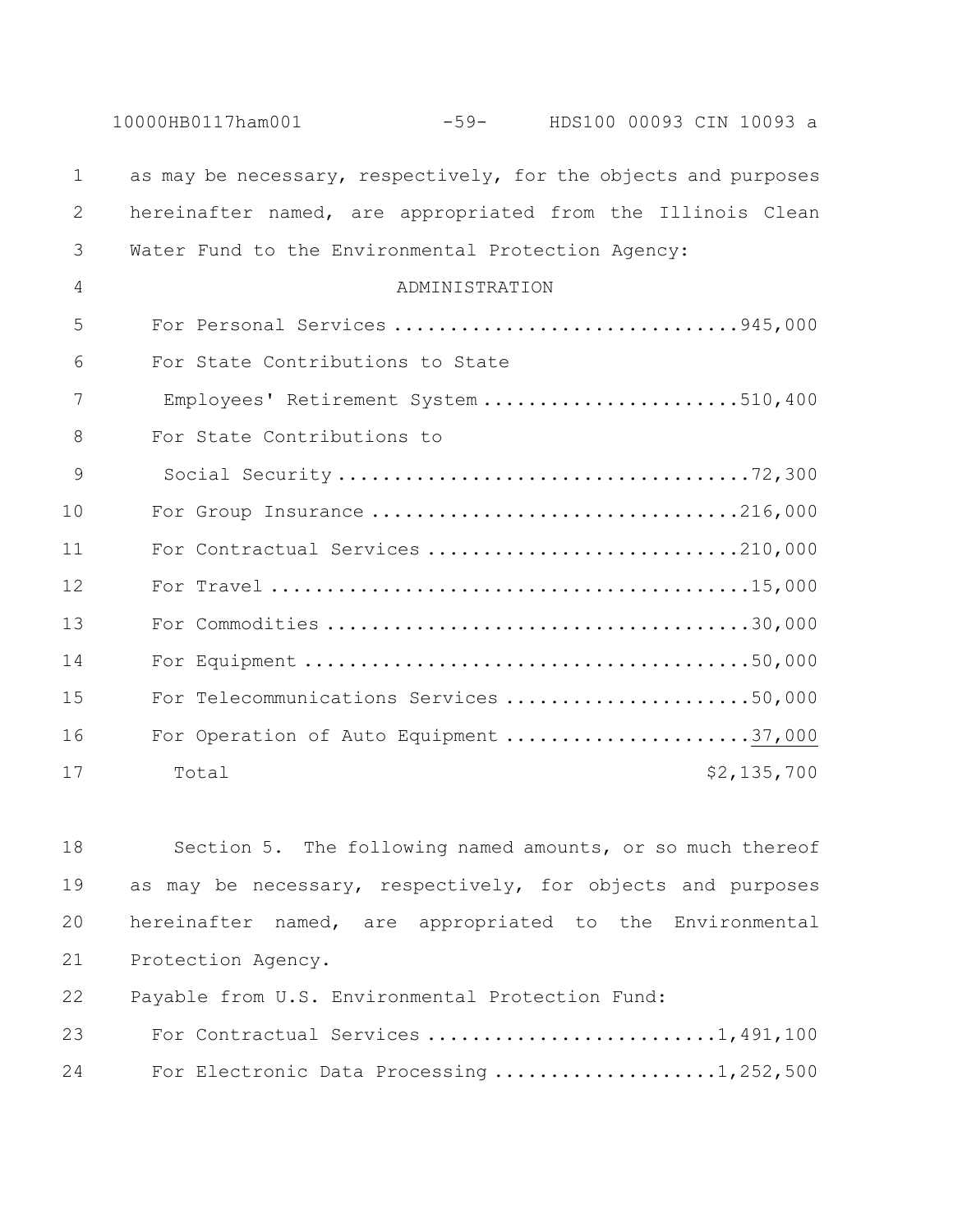|                | 10000HB0117ham001                           | -60- HDS100 00093 CIN 10093 a |  |  |
|----------------|---------------------------------------------|-------------------------------|--|--|
| $\mathbf{1}$   | Payable from Underground Storage Tank Fund: |                               |  |  |
| 2              | For Contractual Services 385,300            |                               |  |  |
| 3              | For Electronic Data Processing 209,500      |                               |  |  |
| $\overline{4}$ | Payable from Solid Waste Management Fund:   |                               |  |  |
| 5              | For Contractual Services 593,000            |                               |  |  |
| 6              | For Electronic Data Processing 820,600      |                               |  |  |
| 7              | Payable from Subtitle D Management Fund:    |                               |  |  |
| 8              | For Contractual Services 121,400            |                               |  |  |
| $\overline{9}$ | For Electronic Data Processing 68,400       |                               |  |  |
| 10             | Payable from Clean Air Act Permit Fund:     |                               |  |  |
| 11             | For Contractual Services 1,005,900          |                               |  |  |
| 12             | For Electronic Data Processing 402,600      |                               |  |  |
| 13             | Payable from Water Revolving Fund:          |                               |  |  |
| 14             | For Contractual Services 942,600            |                               |  |  |
| 15             | For Electronic Data Processing 638,400      |                               |  |  |
| 16             | Payable from Used Tire Management Fund:     |                               |  |  |
| 17             | For Contractual Services 390,200            |                               |  |  |
| 18             | For Electronic Data Processing 184,600      |                               |  |  |
| 19             | Payable from Hazardous Waste Fund:          |                               |  |  |
| 20             | For Contractual Services 489,200            |                               |  |  |
| 21             | For Electronic Data Processing 215,800      |                               |  |  |
| 22             | Payable from Environmental Protection       |                               |  |  |
| 23             | Permit and Inspection Fund:                 |                               |  |  |
| 24             | For Contractual Services 376,100            |                               |  |  |
| 25             | For Electronic Data Processing 216,700      |                               |  |  |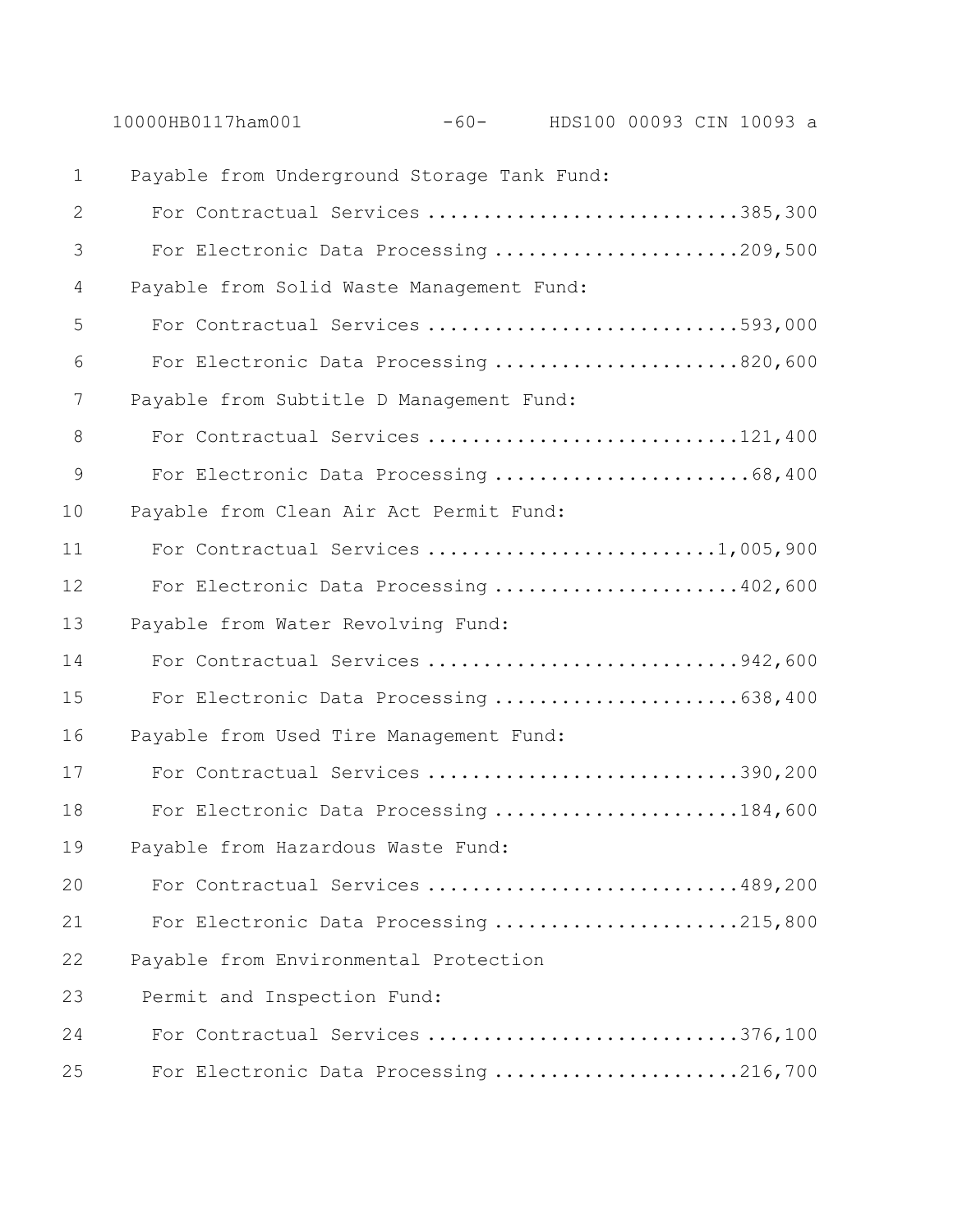10000HB0117ham001 -61- HDS100 00093 CIN 10093 a For Refunds .........................................100,000 Payable from Vehicle Inspection Fund: For Contractual Services ............................709,200 4 For Electronic Data Processing .....................1,260,700 Payable from the Illinois Clean Water Fund: For Contractual Services ............................660,600 7 For Electronic Data Processing ....................1,849,700 8 Total \$14,384,100

 Section 10. The sum of \$1,450,000, or so much thereof as may be necessary, is appropriated to the Environmental Protection Agency from the EPA Special State Projects Trust Fund for the purpose of funding all costs associated with environmental programs, including costs in prior years.

 Section 15. The sum of \$400,000, or so much thereof as may be necessary, is appropriated from the U.S. Environmental Protection Fund to the Environmental Protection Agency for all costs associated with environmental projects as defined by federal assistance awards.

 Section 20. The sum of \$30,000, or so much thereof as may be necessary, is appropriated from the Oil Spill Response Fund to the Environmental Protection Agency for use in accordance with Section 25c-1 of the Environmental Protection Act.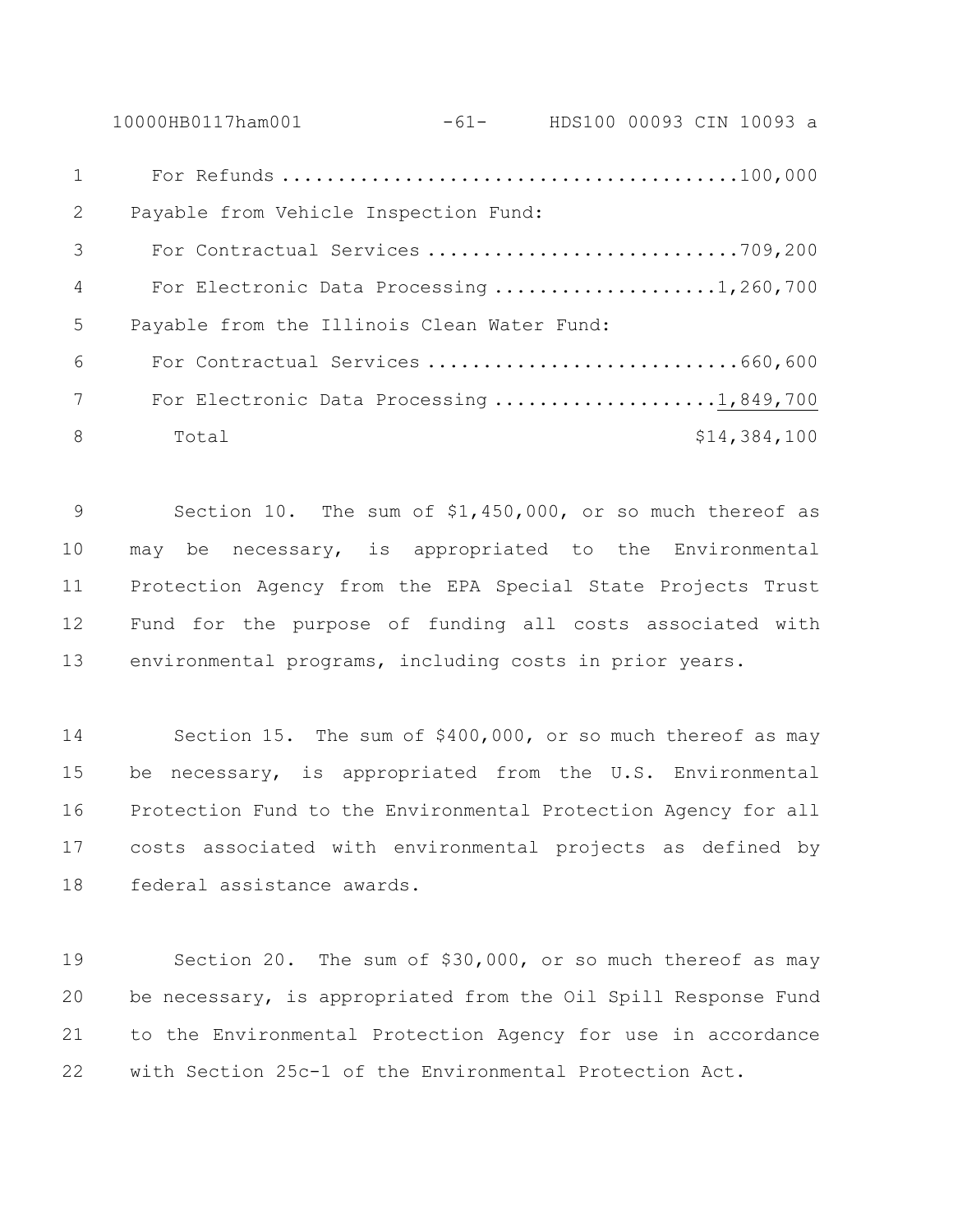10000HB0117ham001 -62- HDS100 00093 CIN 10093 a

 Section 25. The amount of \$4,000,000, or so much thereof as may be necessary, is appropriated from the Environmental Protection Trust Fund to the Environmental Protection Agency for awards and grants as directed by the Environmental Protection Trust Fund Commission.

 Section 30. The following named amounts, or so much thereof as may be necessary, respectively, for the objects and purposes hereinafter named, are appropriated to the Environmental Protection Agency: AIR POLLUTION CONTROL Payable from U.S. Environmental Protection Fund: 13 For Personal Services ..............................4,264,500 For State Contributions to State 15 Employees' Retirement System .....................2,303,400 For State Contributions to 17 Social Security ....................................326,200 18 For Group Insurance ...................................1,152,000 19 For Contractual Services ..............................2,704,000 For Travel ...........................................31,600 For Commodities .....................................132,000 For Printing .........................................15,000 For Equipment .......................................355,000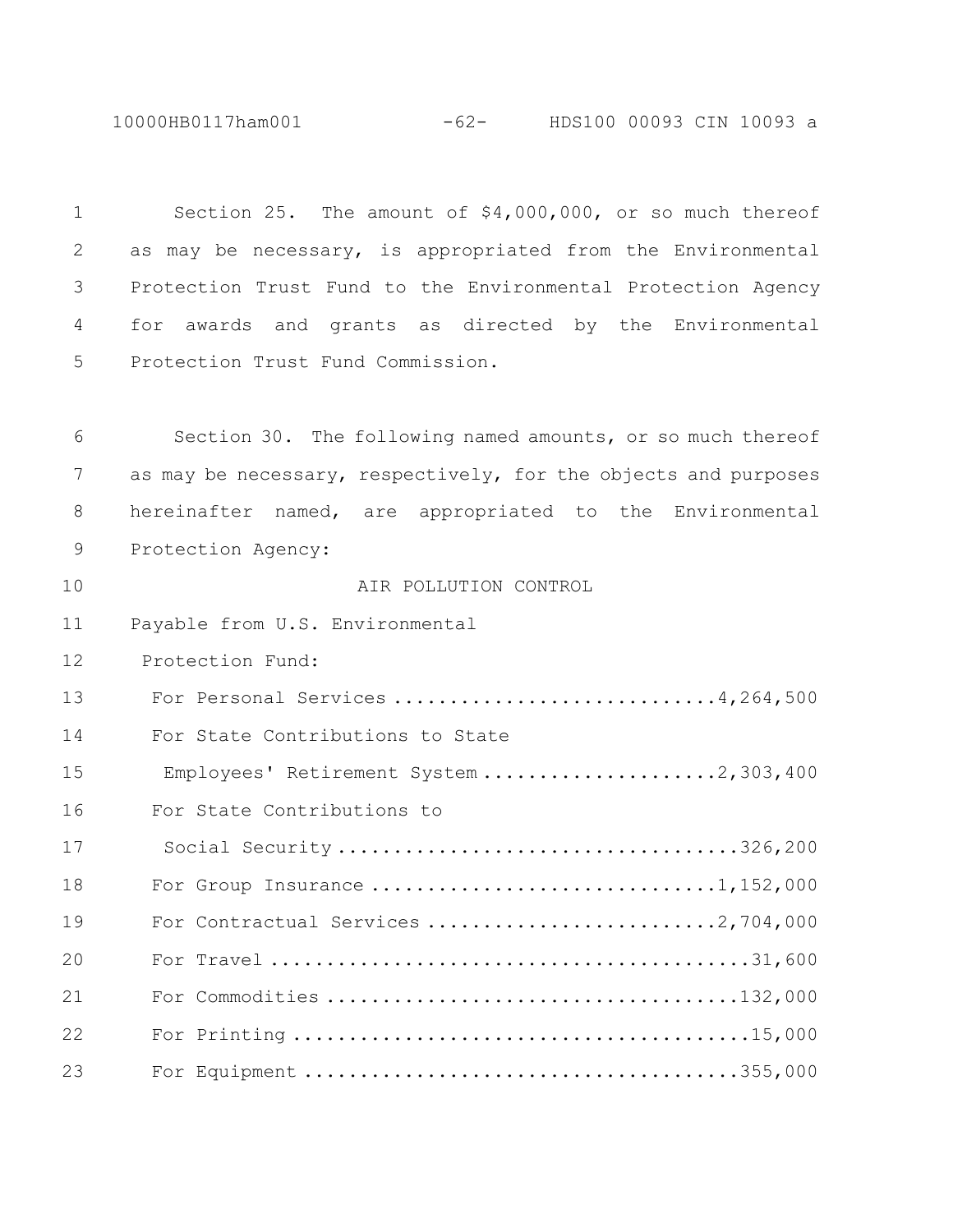|               | 10000HB0117ham001<br>-63- HDS100 00093 CIN 10093 a        |
|---------------|-----------------------------------------------------------|
| $\mathbf 1$   | For Telecommunications Services 215,000                   |
| 2             | For Operation of Auto Equipment 52,000                    |
| 3             | For Use by the City of Chicago 374,600                    |
| 4             | For Expenses Related to Clean Air Activities  4, 950, 000 |
| 5             | \$16,875,300<br>Total                                     |
| 6             | Payable from the Environmental Protection                 |
| 7             | Permit and Inspection Fund for Air                        |
| 8             | Permit and Inspection Activities:                         |
| $\mathcal{G}$ | For Personal Services 2,390,000                           |
| 10            |                                                           |
| 11            | \$4,888,200<br>Total                                      |
| 12            | Payable from the Vehicle Inspection Fund:                 |
| 13            | For Personal Services 4,063,000                           |
| 14            | For State Contributions to State                          |
| 15            | Employees' Retirement System 2,194,500                    |
| 16            | For State Contributions to                                |
| 17            | Social Security 310,900                                   |
| 18            |                                                           |
| 19            | For Contractual Services, including                       |
| 20            | prior year costs 12,600,000                               |
| 21            |                                                           |
| 22            |                                                           |
| 23            |                                                           |
| 24            |                                                           |
| 25            | For Telecommunications 150,000                            |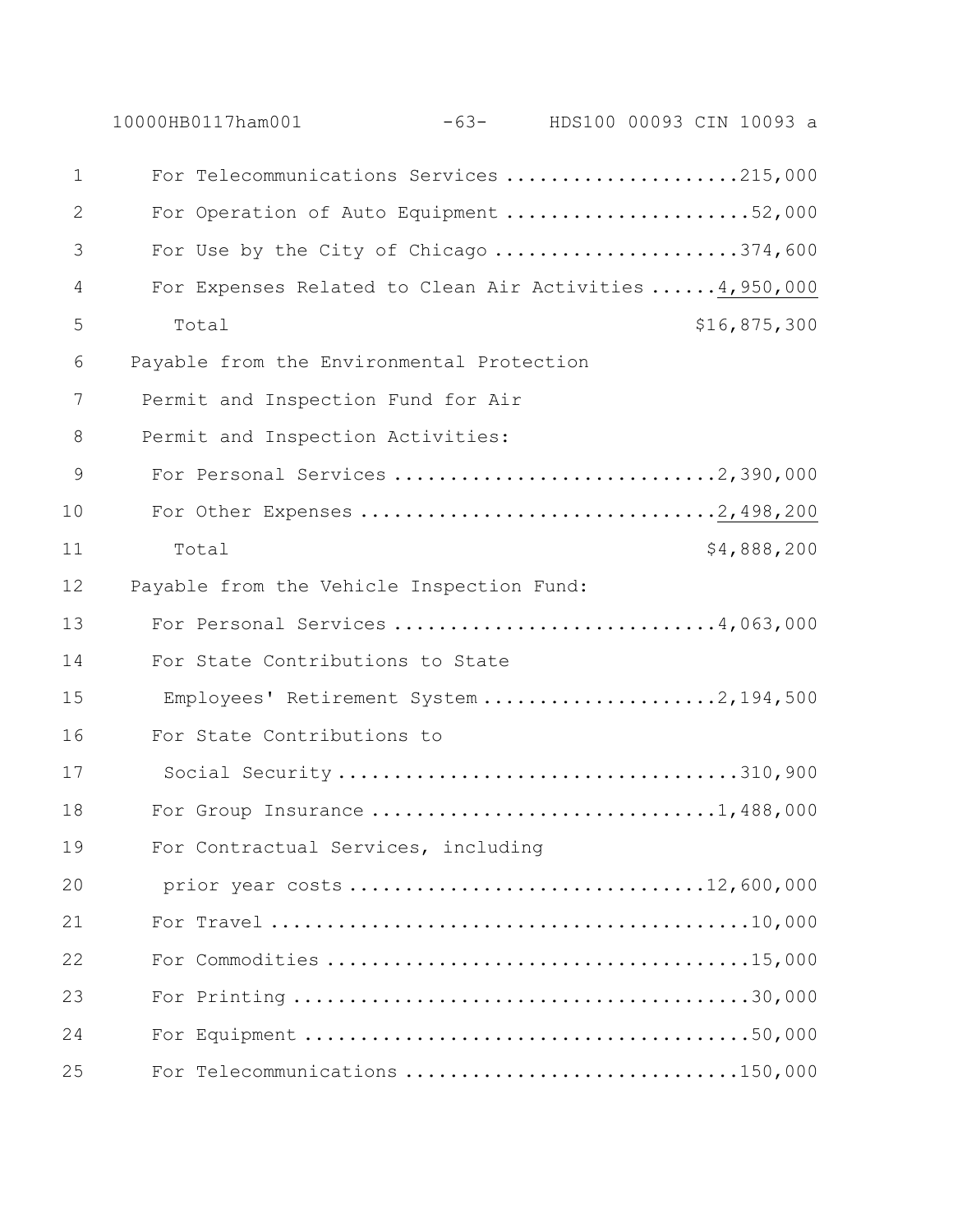10000HB0117ham001 -64- HDS100 00093 CIN 10093 a 1 For Operation of Auto Equipment ........................20,000 For the Alternate Fuels Rebate and 3 Grant Program including rates from 4 prior years ......................................5,000,000 Total \$25,931,400

 Section 35. The following named amounts, or so much thereof as may be necessary, is appropriated from the Clean Air Act Permit Fund to the Environmental Protection Agency for the purpose of funding Clean Air Act Title V activities in accordance with Clean Air Act Amendments of 1990:

- For Personal Services and Other
- 12 Expenses of the Program .........................18,000,000

 Section 40. The named amounts, or so much thereof as may be necessary, is appropriated from the Alternate Fuels Fund to the Environmental Protection Agency for the purpose of administering the Alternate Fuels Rebate Program and the Ethanol Fuel Research Program:

 For Personal Services and Other 19 Expenses ...........................................225,000 For Grants and Rebates, including costs in prior years ............................3,000,000 22 Total \$3,225,000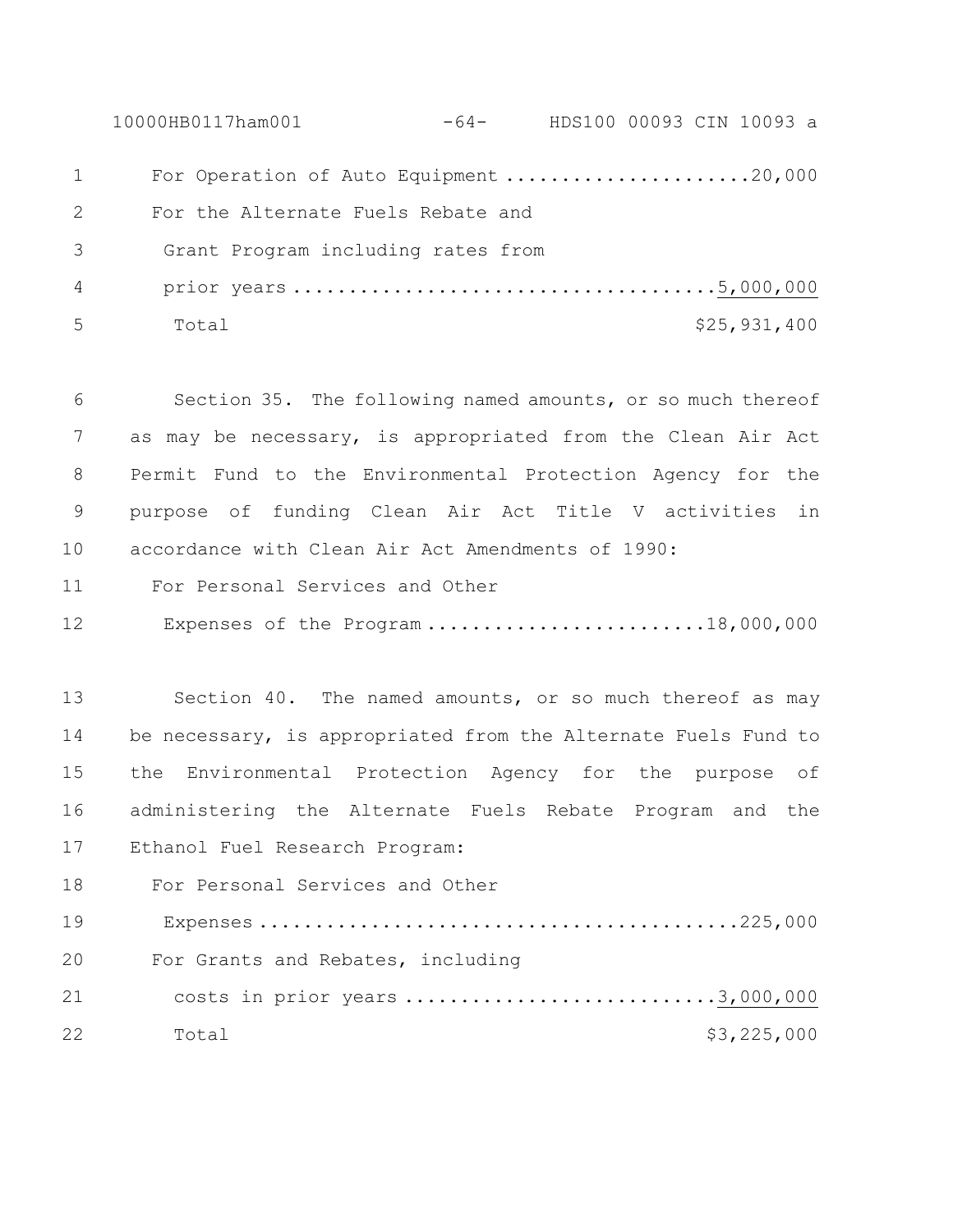10000HB0117ham001 -65- HDS100 00093 CIN 10093 a

 Section 42. The amount of \$500,000, or so much thereof as may be necessary, is appropriated from the General Revenue Fund to the Environmental Protection Agency for ethanol research.

 Section 45. The sum of \$150,000, or so much thereof as may be necessary, is appropriated from the Alternative Compliance Market Account Fund to the Environmental Protection Agency for all costs associated with the emissions reduction market program.

 Section 46. The sum of \$10,000,000, or so much thereof as may be necessary, is appropriated from the Vehicle Inspection Fund to the Environmental Protection Agency for all costs, including administrative expenses, associated with funding eligible mitigation actions that achieve reductions of emissions in accordance with the Environmental Mitigation Trust Agreement relating to the Partial Consent Decree between U.S. Department of Justice, Volkswagen AG and other settling defendants.

 Section 47. The sum of \$30,000,000, or so much thereof as may be necessary, is appropriated to the Illinois Environmental Protection Agency from the Motor Fuel Tax Fund for deposit into the Vehicle Inspection Fund.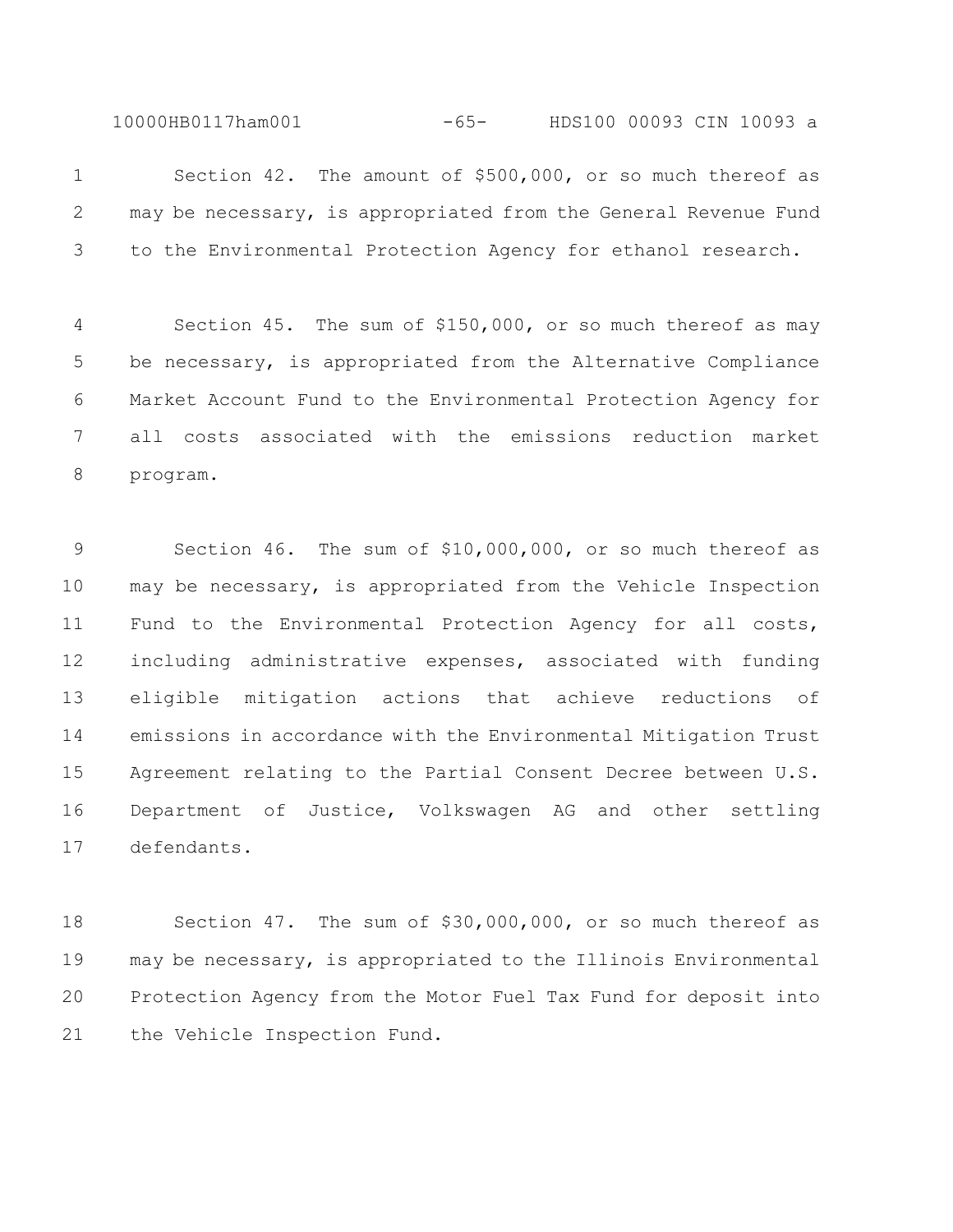10000HB0117ham001 -66- HDS100 00093 CIN 10093 a

## LABORATORY SERVICES

 Section 50. The sum of \$1,455,700, or so much thereof as may be necessary, is appropriated from the Illinois Clean Water Fund to the Environmental Protection Agency for the purpose of laboratory analysis of samples.

 Section 55. The following named amount, or so much thereof as may be necessary, is appropriated from the Community Water Supply Laboratory Fund to the Environmental Protection Agency for the purpose of performing laboratory testing of samples from community water supplies and for administrative costs of the Agency and the Community Water Supply Testing Council: For Personal Services and Other

13 Expenses of the Program ............................1,200,000

 Section 60. The sum of \$540,000, or so much thereof as may 15 be necessary, is appropriated from the Environmental Laboratory Certification Fund to the Environmental Protection Agency for the purpose of administering the environmental laboratories certification program.

 Section 65. The following named amounts, or so much thereof as may be necessary, respectively, for the objects and purposes hereinafter named, including prior year costs, are appropriated to the Environmental Protection Agency: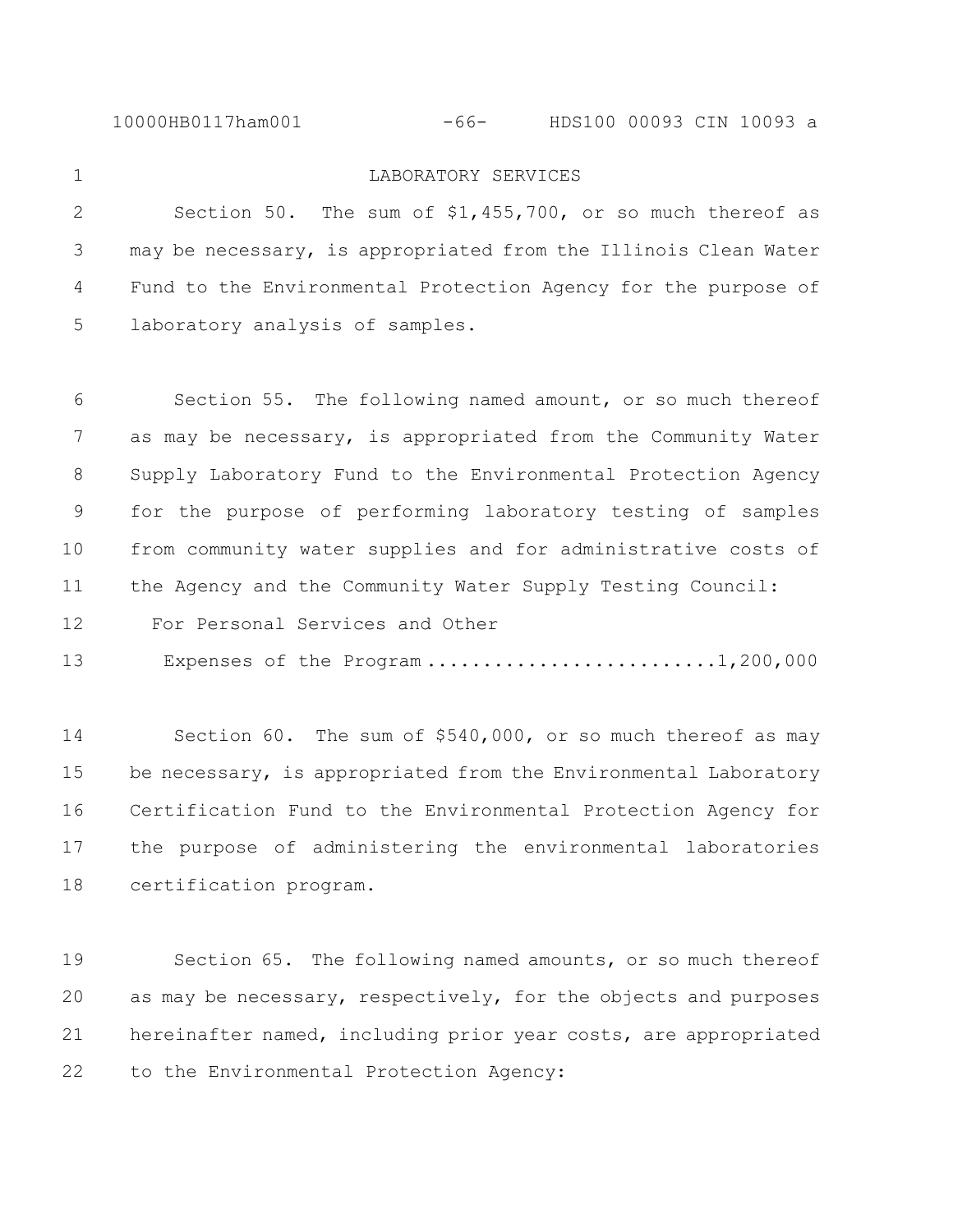10000HB0117ham001 -67- HDS100 00093 CIN 10093 a

| $\mathbf 1$ | LAND POLLUTION CONTROL                            |
|-------------|---------------------------------------------------|
| 2           | Payable from U.S. Environmental                   |
| 3           | Protection Fund:                                  |
| 4           | For Personal Services 3,330,000                   |
| 5           | For State Contributions to State                  |
| 6           | Employees' Retirement System 1,798,600            |
| 7           | For State Contributions to                        |
| 8           | Social Security 254,900                           |
| 9           | For Group Insurance 984,000                       |
| 10          | For Contractual Services 340,000                  |
| 11          |                                                   |
| 12          |                                                   |
| 13          |                                                   |
| 14          |                                                   |
| 15          | For Telecommunications Services 150,000           |
| 16          | For Operation of Auto Equipment 50,000            |
| 17          | For Use by the Office of the Attorney General 0   |
| 18          | For Underground Storage Tank Program 2,600,000    |
| 19          | For expenses related to remedial,                 |
| 20          | preventive or corrective actions                  |
| 21          | in accordance with the Federal                    |
| 22          | Comprehensive and Liability Act of 198010,500,000 |
| 23          | \$20,220,500<br>Total                             |
|             |                                                   |

Section 75. The following named sums, or so much thereof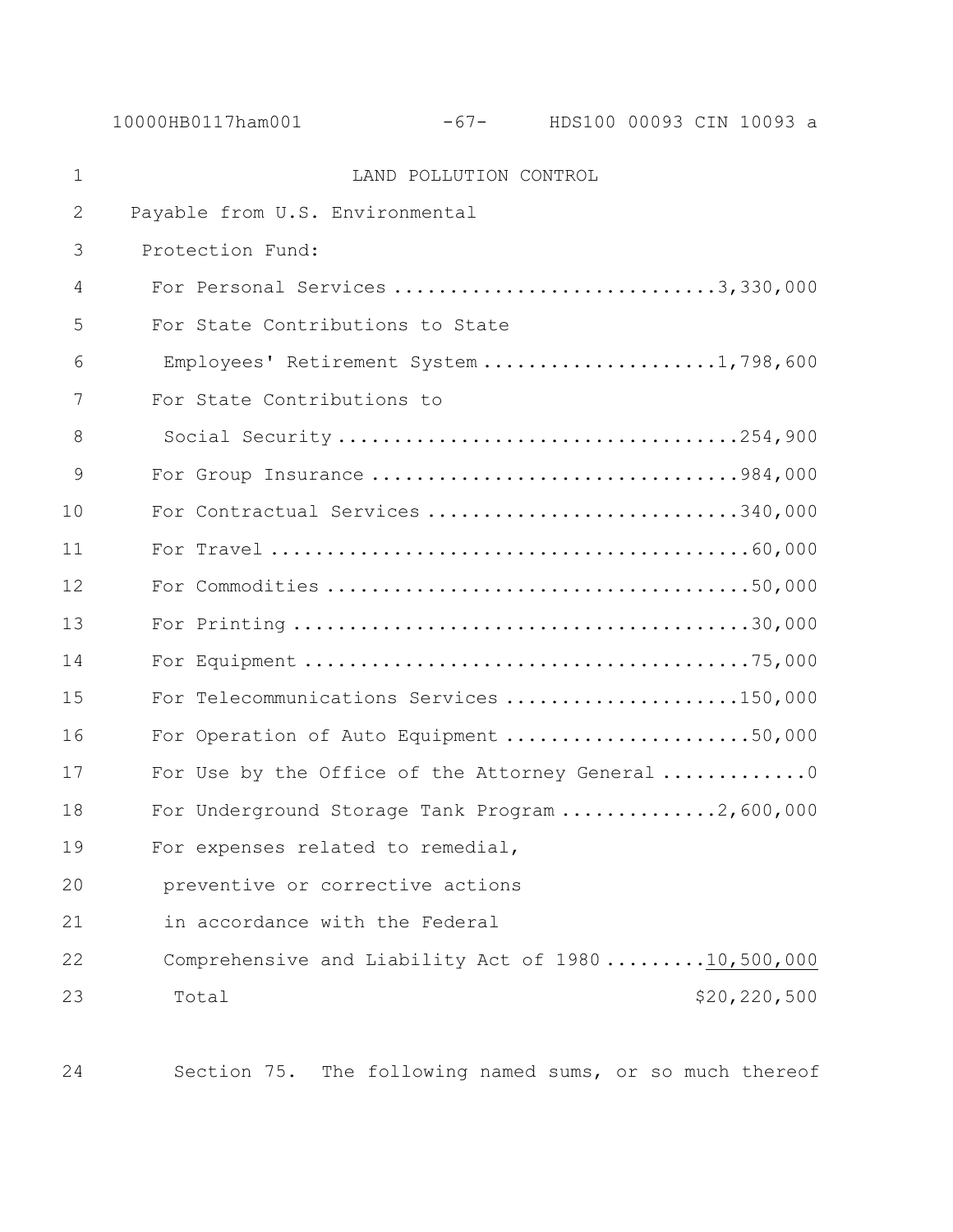|               | $-68-$<br>HDS100 00093 CIN 10093 a<br>10000HB0117ham001      |
|---------------|--------------------------------------------------------------|
| 1             | as may be necessary, are appropriated to the Environmental   |
| 2             | Protection Agency for the purpose of funding the Underground |
| 3             | Storage Tank Program.                                        |
| 4             | Payable from the Underground Storage Tank Fund:              |
| 5             | For Personal Services 2,950,700                              |
| 6             | For State Contributions to State                             |
| 7             | Employees' Retirement System 1,593,800                       |
| 8             | For State Contributions to                                   |
| $\mathcal{G}$ | Social Security225,700                                       |
| 10            | For Group Insurance 864,000                                  |
| 11            | For Contractual Services 320,000                             |
| 12            |                                                              |
| 13            |                                                              |
| 14            |                                                              |
| 15            |                                                              |
| 16            | For Telecommunications Services 50,000                       |
| 17            | For Operation of Auto Equipment 16,300                       |
| 18            | For Contracts for Site Remediation and                       |
| 19            | for Reimbursements to Eligible Owners/                       |
| 20            | Operators of Leaking Underground                             |
| 21            | Storage Tanks, including claims                              |
| 22            | submitted in prior years 45,100,000                          |
| 23            | \$51,253,500<br>Total                                        |

Section 80. The following named sums, or so much thereof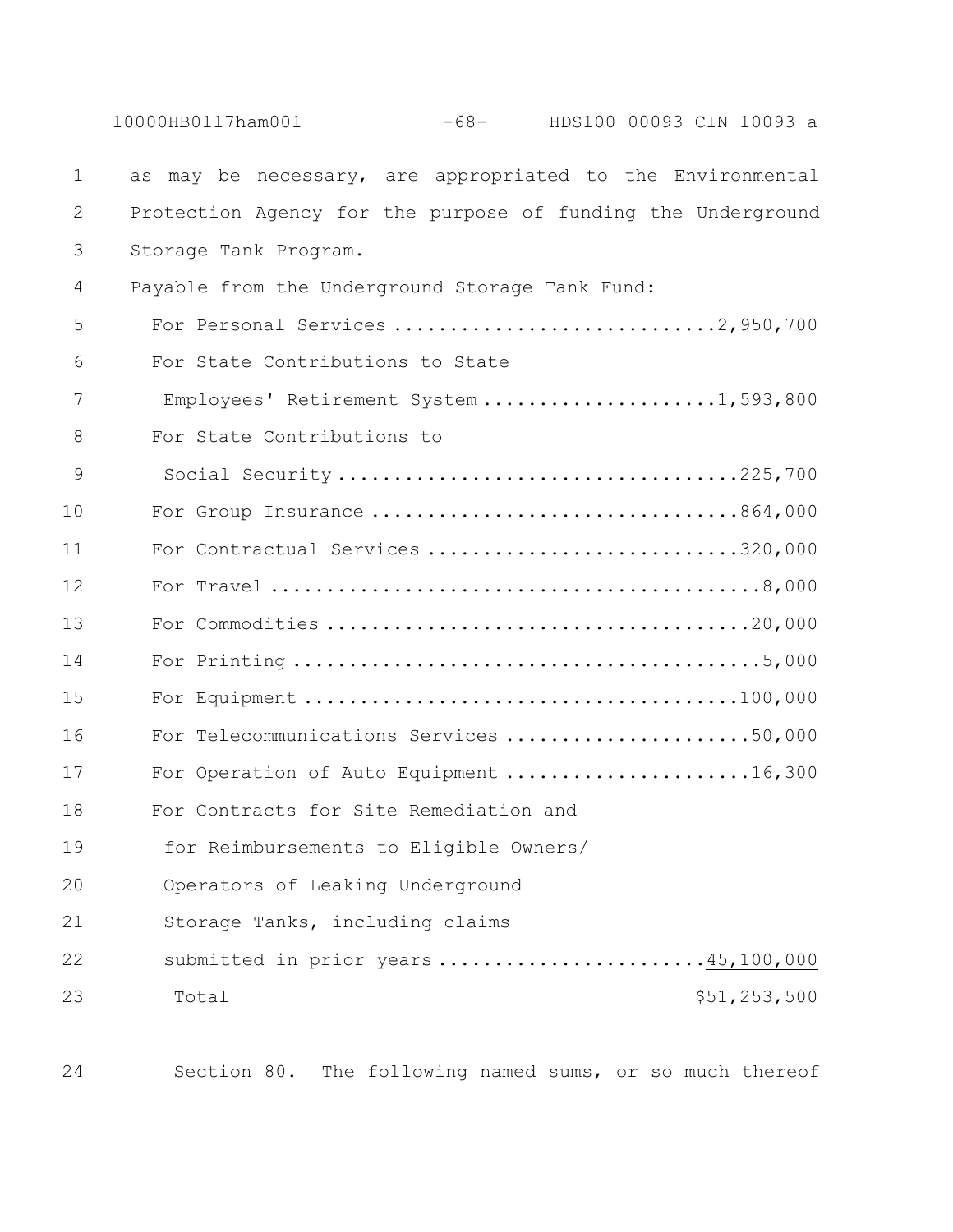|              | $-69-$<br>10000HB0117ham001<br>HDS100 00093 CIN 10093 a      |
|--------------|--------------------------------------------------------------|
| $\mathbf 1$  | as may be necessary, are appropriated to the Environmental   |
| $\mathbf{2}$ | Protection Agency for use in accordance with Section 22.2 of |
| 3            | the Environmental Protection Act:                            |
| 4            | Payable from the Hazardous Waste Fund:                       |
| 5            | For Personal Services 2,820,500                              |
| 6            | For State Contributions to State                             |
| 7            | Employees' Retirement System 1,523,400                       |
| 8            | For State Contributions to                                   |
| 9            | Social Security215,800                                       |
| 10           | For Group Insurance 864,000                                  |
| 11           | For Contractual Services 442,500                             |
| 12           |                                                              |
| 13           |                                                              |
| 14           |                                                              |
| 15           |                                                              |
| 16           | For Telecommunications Services 29,100                       |
| 17           | For Operation of Auto Equipment 37,500                       |
| 18           |                                                              |
| 19           | For Contractual Services for Site                            |
| 20           | Remediations, including costs                                |
| 21           |                                                              |
| 22           | \$9,092,800<br>Total                                         |

 Section 85. The following named sums, or so much thereof as may be necessary, are appropriated from the Environmental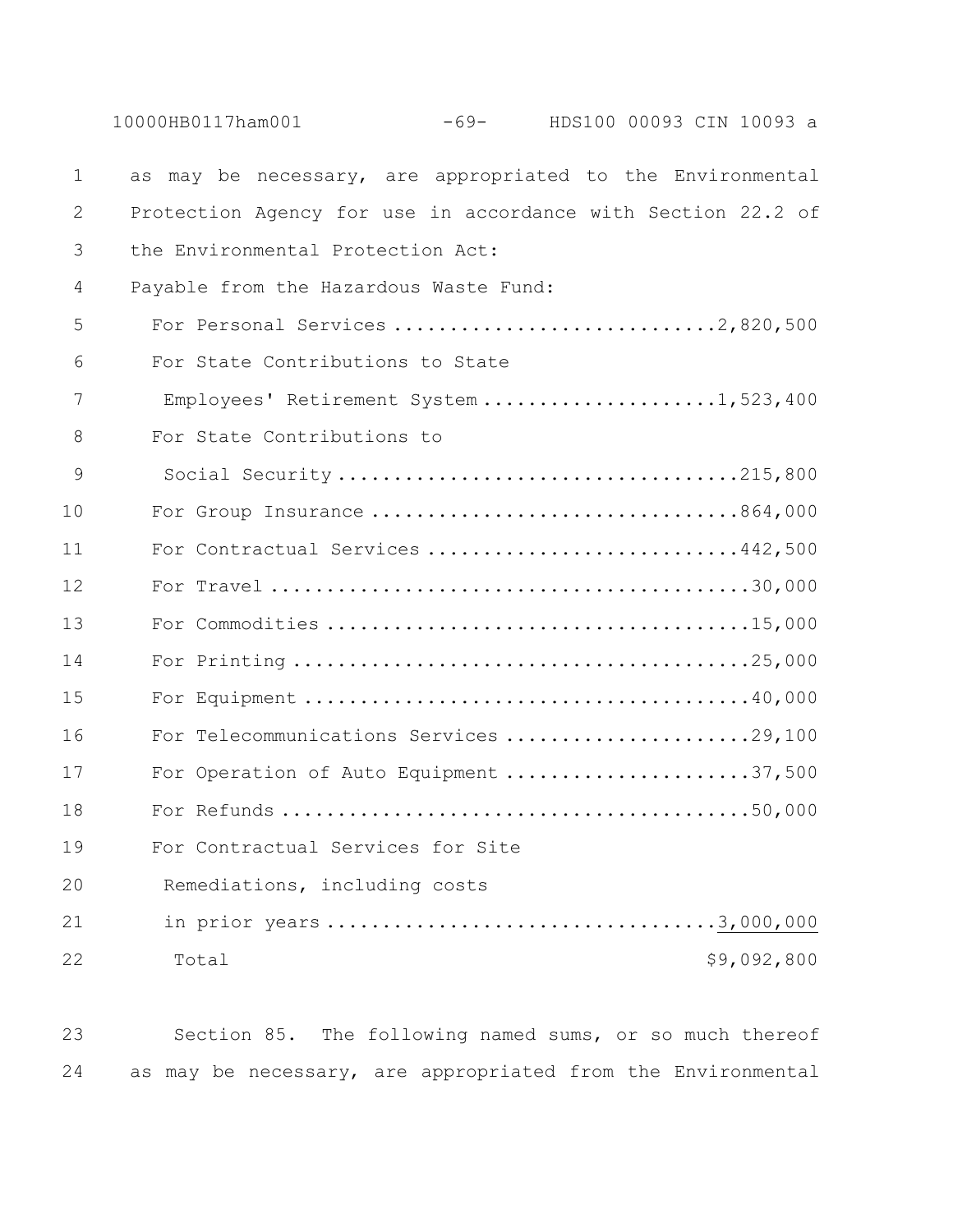| 10000HB0117ham001 | $-70-$ | HDS100 00093 CIN 10093 a |  |  |  |  |
|-------------------|--------|--------------------------|--|--|--|--|
|-------------------|--------|--------------------------|--|--|--|--|

| $\mathbf{1}$ | Protection Permit and Inspection Fund to the Environmental   |
|--------------|--------------------------------------------------------------|
| 2            | Protection Agency for land permit and inspection activities: |
| 3            |                                                              |
| 4            | For State Contributions to State                             |
| 5            | Employees' Retirement System 1,115,400                       |
| 6            | For State Contributions to                                   |
| 7            |                                                              |
| 8            | For Group Insurance 576,000                                  |
| 9            | For Contractual Services 30,000                              |
| 10           |                                                              |
| 11           |                                                              |
| 12           |                                                              |
| 13           |                                                              |
| 14           | For Telecommunications Services 15,000                       |
| 15           | For Operation of Auto Equipment 5,000                        |
| 16           | \$3,985,900<br>Total                                         |

 Section 90. The following named sums, or so much thereof as may be necessary, are appropriated from the Solid Waste Management Fund to the Environmental Protection Agency for use in accordance with Section 22.15 of the Environmental Protection Act: For Personal Services .............................4,030,000 For State Contributions to State

24 Employees' Retirement System .....................2,176,700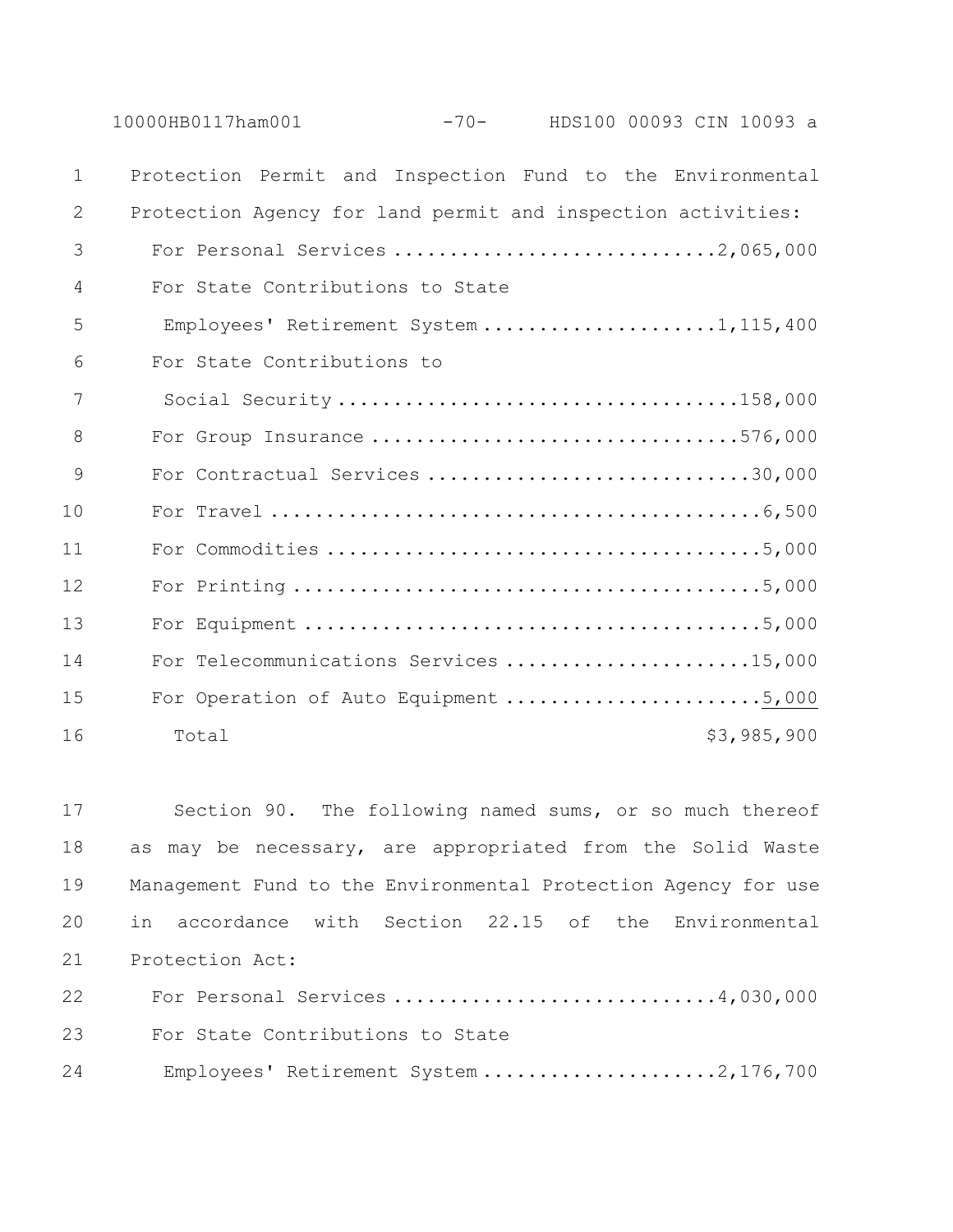| $\mathbf 1$    | For State Contributions to             |              |
|----------------|----------------------------------------|--------------|
| $\overline{2}$ | Social Security308,300                 |              |
| 3              |                                        |              |
| $\overline{4}$ | For Contractual Services 122,000       |              |
| 5              |                                        |              |
| 6              |                                        |              |
| 7              |                                        |              |
| 8              |                                        |              |
| 9              | For Telecommunications Services 50,000 |              |
| 10             | For Operation of Auto Equipment 15,000 |              |
| 11             |                                        |              |
| 12             | For financial assistance to units of   |              |
| 13             | local government for operations under  |              |
| 14             | delegation agreements 2,200,000        |              |
| 15             | Total                                  | \$10,203,500 |
|                |                                        |              |

 Section 95. The following named sums, or so much therefore as may be necessary, are appropriated to the Environmental Protection Agency for all costs associated with solid waste management activities, including costs from prior years:

Payable from the Solid Waste

Management Fund ...................................3,000,000

 Section 100. The following named amounts, or so much thereof as may be necessary, are appropriated from the Used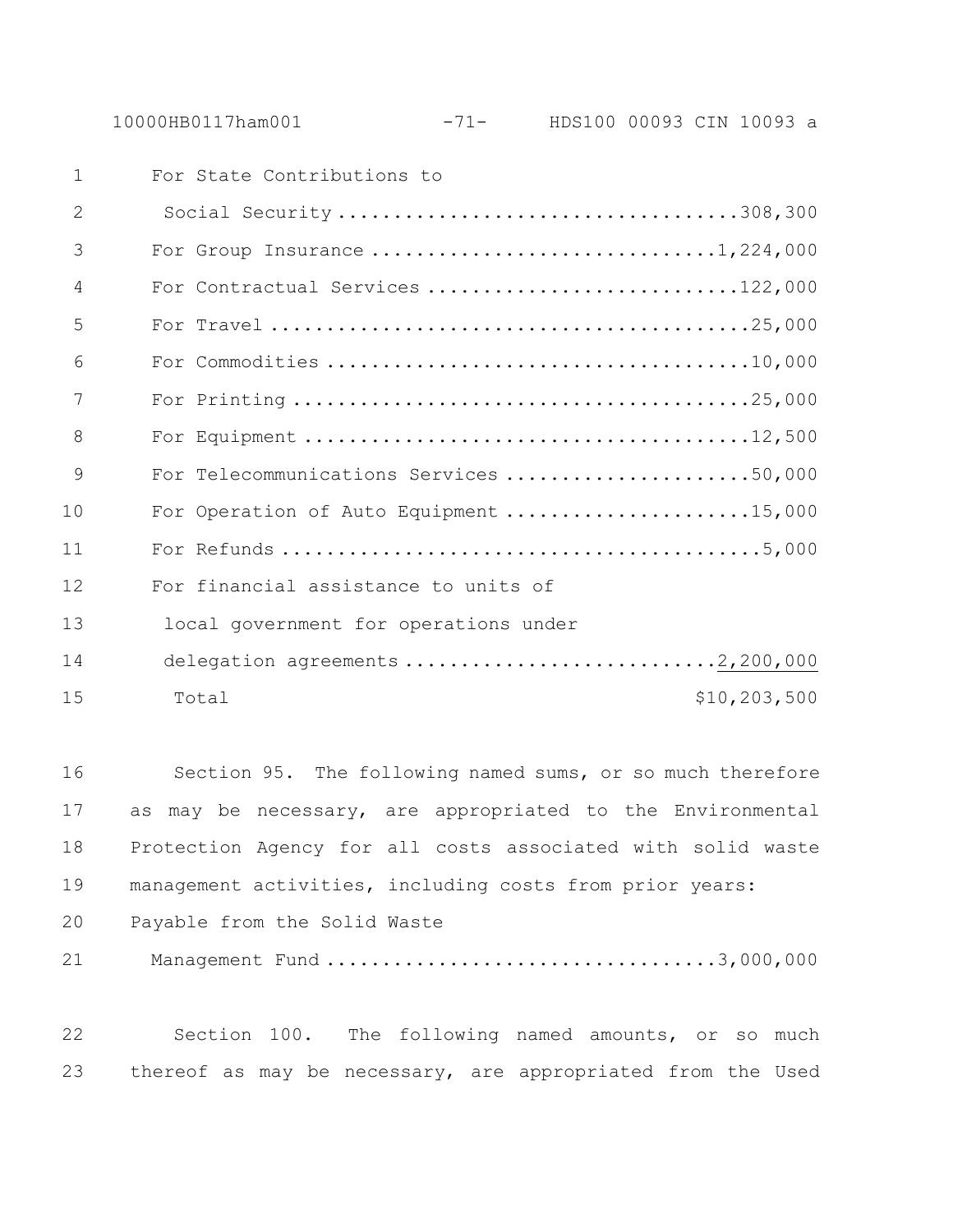|             | 10000HB0117ham001<br>$-72-$<br>HDS100 00093 CIN 10093 a         |
|-------------|-----------------------------------------------------------------|
| $\mathbf 1$ | Tire Management Fund to the Environmental Protection Agency for |
| 2           | purposes as provided for in Section 55.6 of the Environmental   |
| 3           | Protection Act:                                                 |
| 4           | For Personal Services 3,080,000                                 |
| 5           | For State Contributions to State                                |
| 6           | Employees' Retirement System 1,663,600                          |
| 7           | For State Contributions to                                      |
| 8           | Social Security235,600                                          |
| 9           | For Group Insurance 936,000                                     |
| 10          | For Contractual Services, including                             |
| 11          | prior year costs 3,500,000                                      |
| 12          |                                                                 |
| 13          |                                                                 |
| 14          |                                                                 |
| 15          |                                                                 |
| 16          | For Telecommunications Services 40,000                          |
| 17          | For Operation of Auto Equipment 25,000                          |
| 18          | \$9,540,200<br>Total                                            |

 Section 105. The following named amounts, or so much thereof as may be necessary, are appropriated from the Subtitle D Management Fund to the Environmental Protection Agency for the purpose of funding the Subtitle D permit program in accordance with Section 22.44 of the Environmental Protection Act: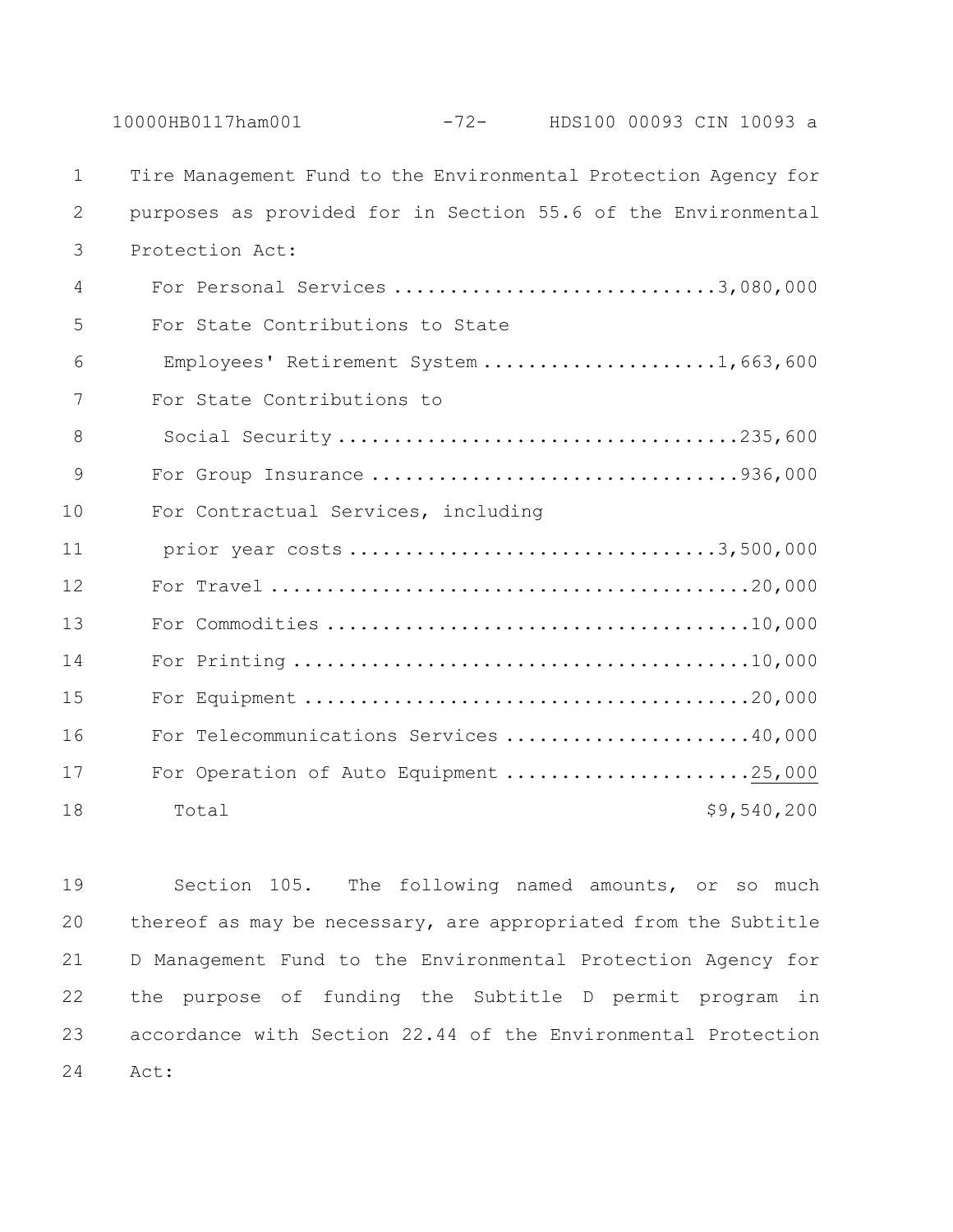|              | 10000HB0117ham001                      |                                      | $-73-$ | HDS100 00093 CIN 10093 a |  |             |  |
|--------------|----------------------------------------|--------------------------------------|--------|--------------------------|--|-------------|--|
| $\mathbf{1}$ | For Personal Services 915,600          |                                      |        |                          |  |             |  |
| 2            | For State Contributions to State       |                                      |        |                          |  |             |  |
| 3            |                                        | Employees' Retirement System 494,600 |        |                          |  |             |  |
| 4            | For State Contributions to Social      |                                      |        |                          |  |             |  |
| 5            |                                        |                                      |        |                          |  |             |  |
| 6            | For Group Insurance 264,000            |                                      |        |                          |  |             |  |
| 7            | For Contractual Services 257,000       |                                      |        |                          |  |             |  |
| 8            |                                        |                                      |        |                          |  |             |  |
| 9            |                                        |                                      |        |                          |  |             |  |
| 10           |                                        |                                      |        |                          |  |             |  |
| 11           |                                        |                                      |        |                          |  |             |  |
| 12           |                                        |                                      |        |                          |  |             |  |
| 13           | For Operation of Auto Equipment 18,000 |                                      |        |                          |  |             |  |
| 14           | Total                                  |                                      |        |                          |  | \$2,172,300 |  |

 Section 110. The sum of \$400,000, or so much thereof as may be necessary, is appropriated from the Landfill Closure and Post-Closure Fund to the Environmental Protection Agency for the purpose of funding closure activities in accordance with Section 22.17 of the Environmental Protection Act.

 Section 120. The following named amount, or so much thereof as may be necessary, is appropriated to the Environmental Protection Agency for use in accordance with the Brownfields Redevelopment program: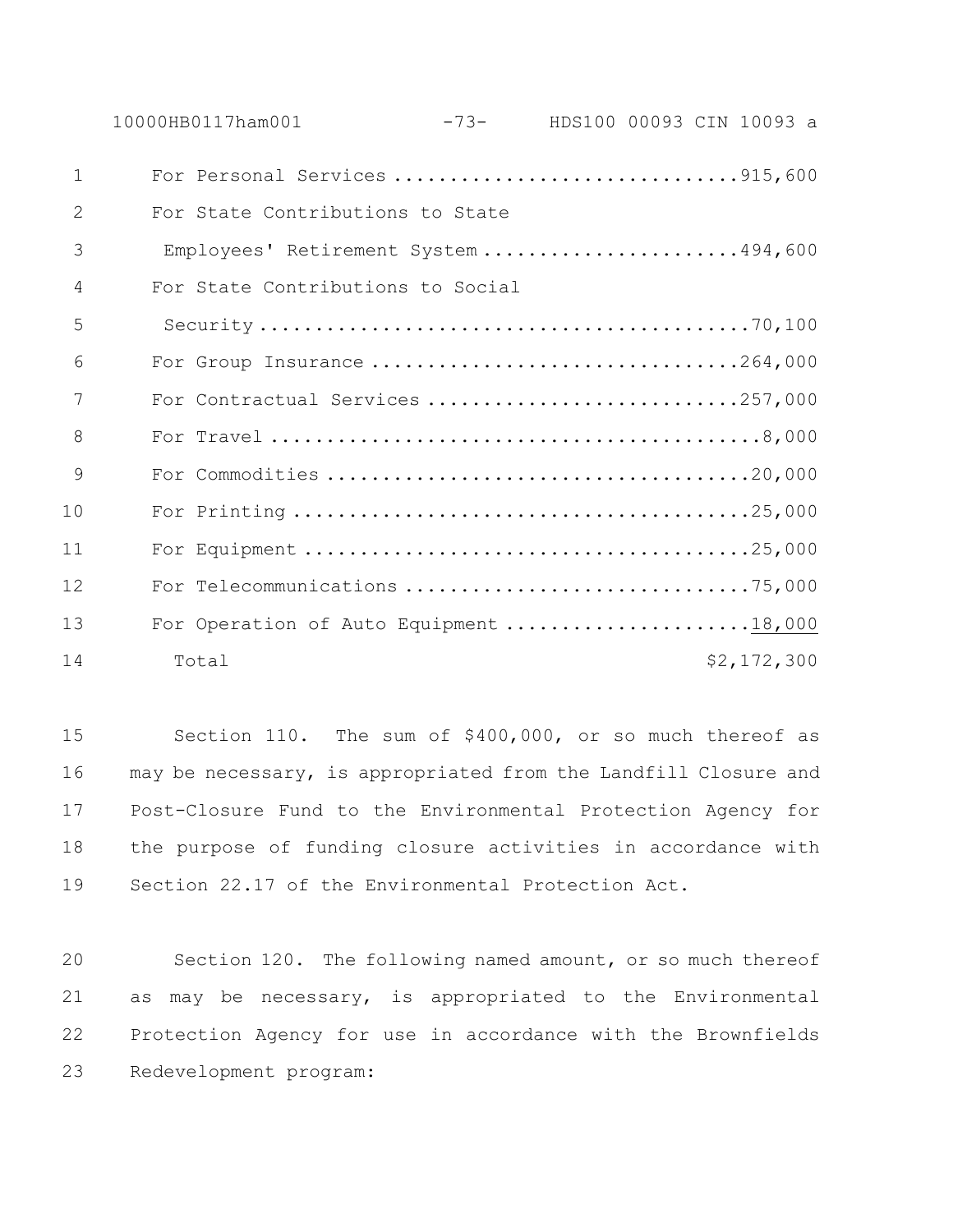10000HB0117ham001 -74- HDS100 00093 CIN 10093 a

Payable from the Brownfields Redevelopment Fund:

 For Personal Services and Other 3 Expenses of the Program ..........................1,656,700

 Section 125. The sum of \$4,500,000, or so much thereof as may be necessary, is appropriated from the Brownfields Redevelopment Fund to the Environmental Protection Agency for financial assistance for Brownfields redevelopment in accordance with 58.3(5), 58.13 and 58.15 of the Environmental Protection Act, including costs in prior years.

 Section 130. The sum of \$1,300,000, or so much thereof as may be necessary, is appropriated from the Environmental Protection Trust Fund to the Environmental Protection Agency for all expenses related to removal or mediation actions at the Worthy Park, Cook County, hazardous waste site.

 Section 135. The sum of \$750,000, or so much thereof as may be necessary, is appropriated from the Electronics Recycling Fund to the Environmental Protection Agency for use in accordance with Public Act 95-0959, Electronic Products Recycling and Reuse Act.

 Section 136. The sum of \$15,000,000, or so much thereof as may be necessary, is appropriated from the DCEO Energy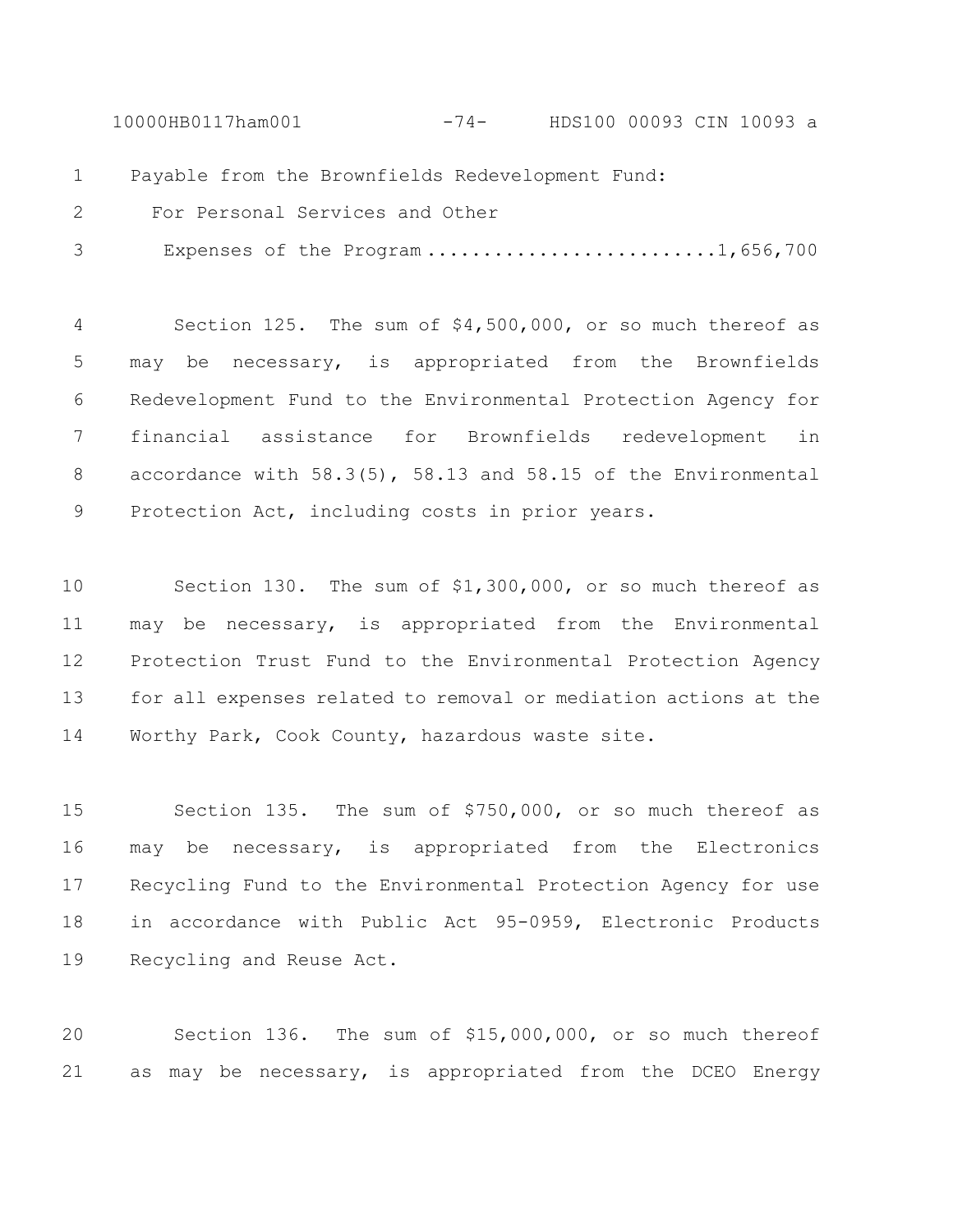10000HB0117ham001 -75- HDS100 00093 CIN 10093 a Projects Fund to the Environmental Protection Agency for expenses and grants connected with energy programs, including prior year costs.

 Section 137. The sum of \$3,000,000, or so much thereof as may be necessary, is appropriated from the Federal Energy Fund to the Environmental Protection Agency for expenses and grants connected with the State Energy Program, including prior year costs.

 Section 140. The following named amounts, or so much thereof as may be necessary, respectively, for the objects and purposes hereinafter named, are appropriated to the Environmental Protection Agency: BUREAU OF WATER Payable from U.S. Environmental 15 Protection Fund: For Personal Services .............................5,642,900 For State Contributions to State 18 Employees' Retirement System .......................3,047,900 For State Contributions to 20 Social Security ....................................431,700 For Group Insurance ...............................1,608,000 For Contractual Services ..........................1,800,000 For Travel ..........................................113,900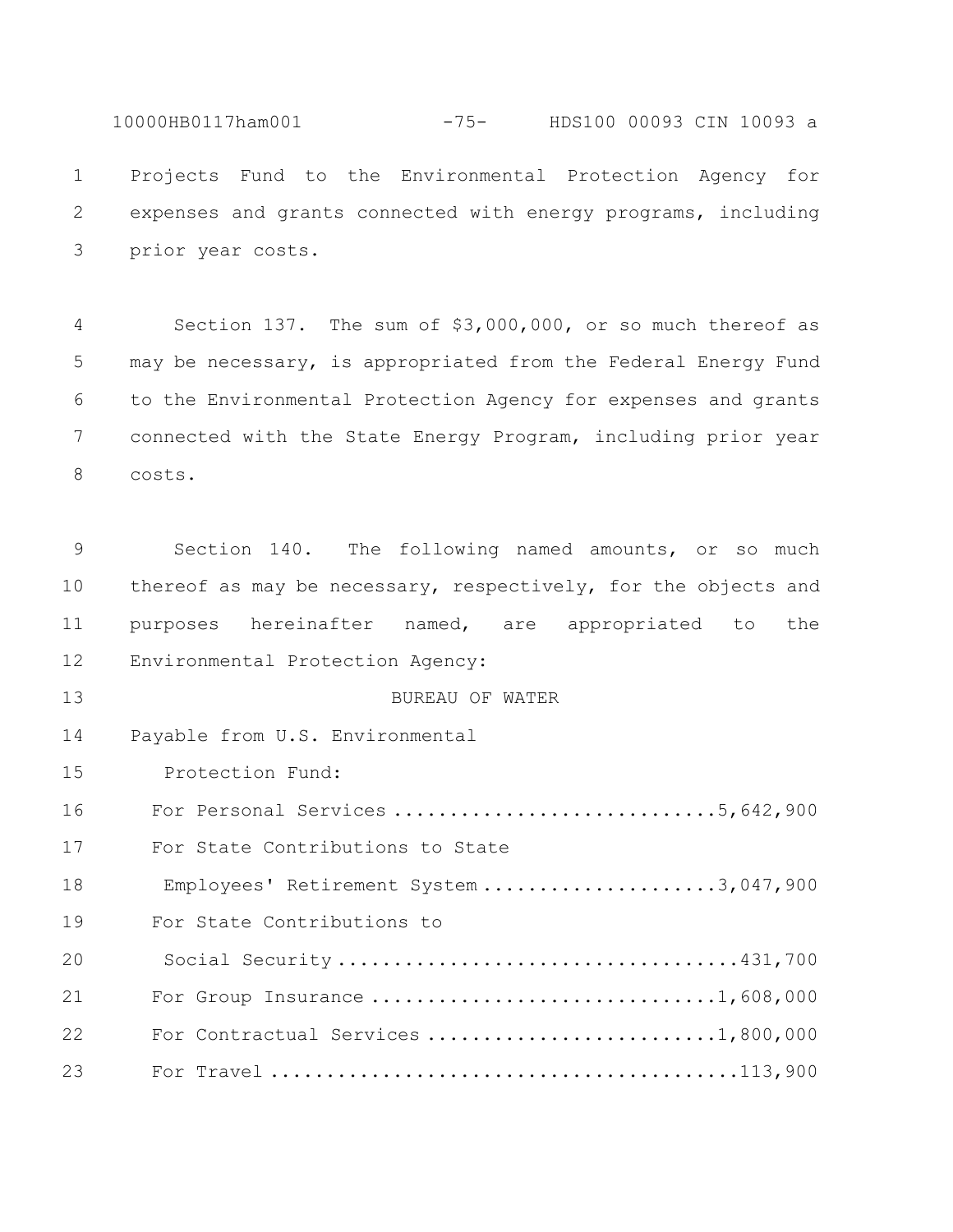|              | -76- HDS100 00093 CIN 10093 a<br>10000HB0117ham001              |  |
|--------------|-----------------------------------------------------------------|--|
| $\mathbf{1}$ |                                                                 |  |
| 2            |                                                                 |  |
| 3            |                                                                 |  |
| 4            | For Telecommunications Services 106,400                         |  |
| 5            | For Operation of Auto Equipment 34,800                          |  |
| 6            | For Use by the Department of                                    |  |
| 7            |                                                                 |  |
| 8            | For non-point source pollution management                       |  |
| 9            | and special water pollution studies                             |  |
| 10           | including costs in prior years 8,950,000                        |  |
| 11           | For Water Quality Planning,                                     |  |
| 12           | including costs in prior years 900,000                          |  |
| 13           | For Use by the Department of                                    |  |
| 14           |                                                                 |  |
| 15           | \$23,844,200<br>Total                                           |  |
|              |                                                                 |  |
| 16           | Section 145. The following named sums, or so much thereof       |  |
| 17           | as may be necessary, respectively, for the objects and purposes |  |
| 18           | hereinafter named, are appropriated to the Environmental        |  |
| 19           | Protection Agency:                                              |  |
| 20           | Payable from the Environmental Protection Permit                |  |
| 21           | and Inspection Fund:                                            |  |
| 22           | For Personal Services 265,000                                   |  |

For State Contribution to State

24 Employees' Retirement System .......................143,100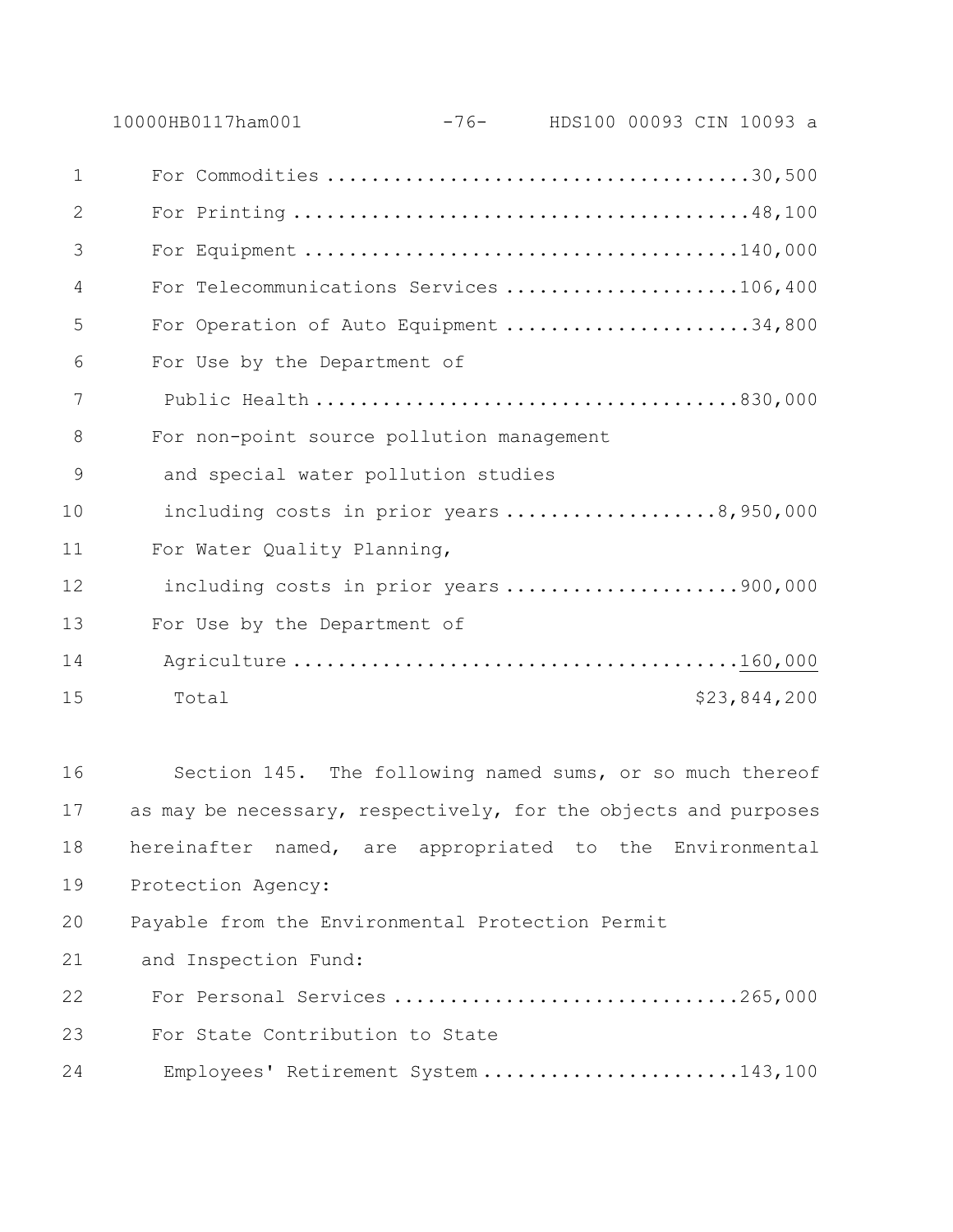10000HB0117ham001 -77- HDS100 00093 CIN 10093 a

|                | For State Contribution to                    |
|----------------|----------------------------------------------|
| $\mathcal{L}$  |                                              |
| 3              |                                              |
| $\overline{4}$ | For Contractual Services 10,000              |
| .5             |                                              |
| 6              |                                              |
| 7              |                                              |
| 8              | For Telecommunications Services 15,000       |
| 9              | For Operation of Automotive Equipment 10,000 |
| 10             | \$575,400<br>Total                           |

 Section 155. The amount of \$13,056,000, or so much thereof 12 as may be necessary, is appropriated from the Illinois Clean Water Fund to the Environmental Protection Agency for all costs associated with clean water activities.

 Section 160. The following named amounts, or so much thereof as may be necessary, respectively, for the object and purposes hereinafter named, are appropriated to the Environmental Protection Agency:

Payable from the Water Revolving Fund:

For Administrative Costs of Water Pollution

21 Control Revolving Loan Program ...................8,000,000 For Program Support Costs of Water 23 Pollution Control Program .......................20,500,000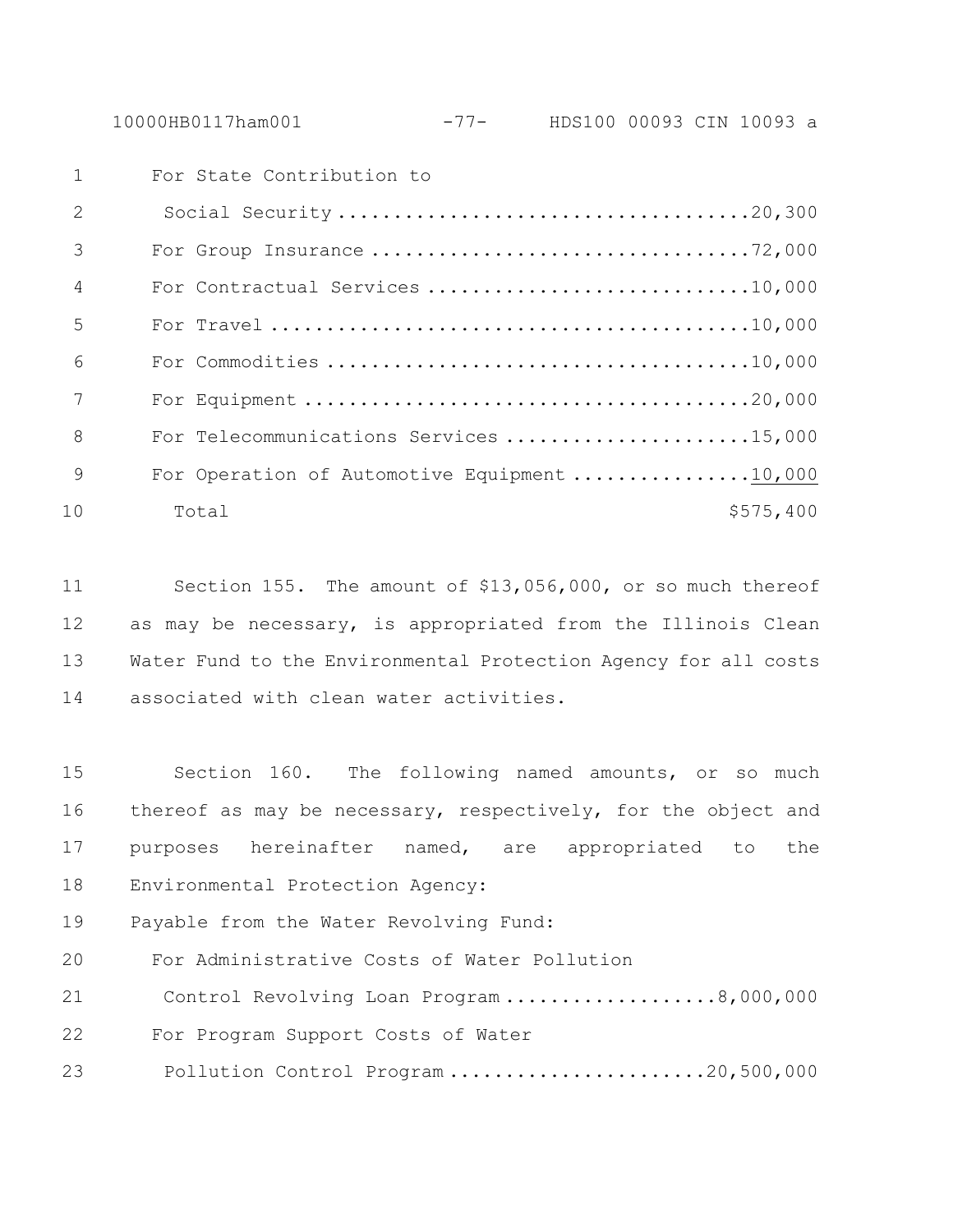10000HB0117ham001 -78- HDS100 00093 CIN 10093 a

 For Administrative Costs of the Drinking 2 Water Revolving Loan Program .....................1,550,000 For Program Support Costs of the Drinking 4 Water Program ...................................10,000,000 For Technical Assistance to Small Systems ...........735,000 For Administration of the Public Water 7 System Supervision (PWSS) Program, 8 Source Water Protection, Development 9 and Implementation of Capacity Development, 10 and Operator Certification Programs ..............3,600,000 For Clean Water Administration Loan 12 Eligible Activities .............................10,000,000 For Local Assistance and Other 1452(k) 14 Activities .......................................5,500,000 Total \$59,885,000

 Section 165. The following named amounts, or so much thereof as may be necessary, respectively, are appropriated to the Environmental Protection Agency for the objects and purposes hereinafter named, to meet the ordinary and contingent expenses of the Pollution Control Board Division: POLLUTION CONTROL BOARD DIVISION

Payable from Pollution Control Board Fund:

 For Contractual Services ..................................0 For Telecommunications Services ...........................0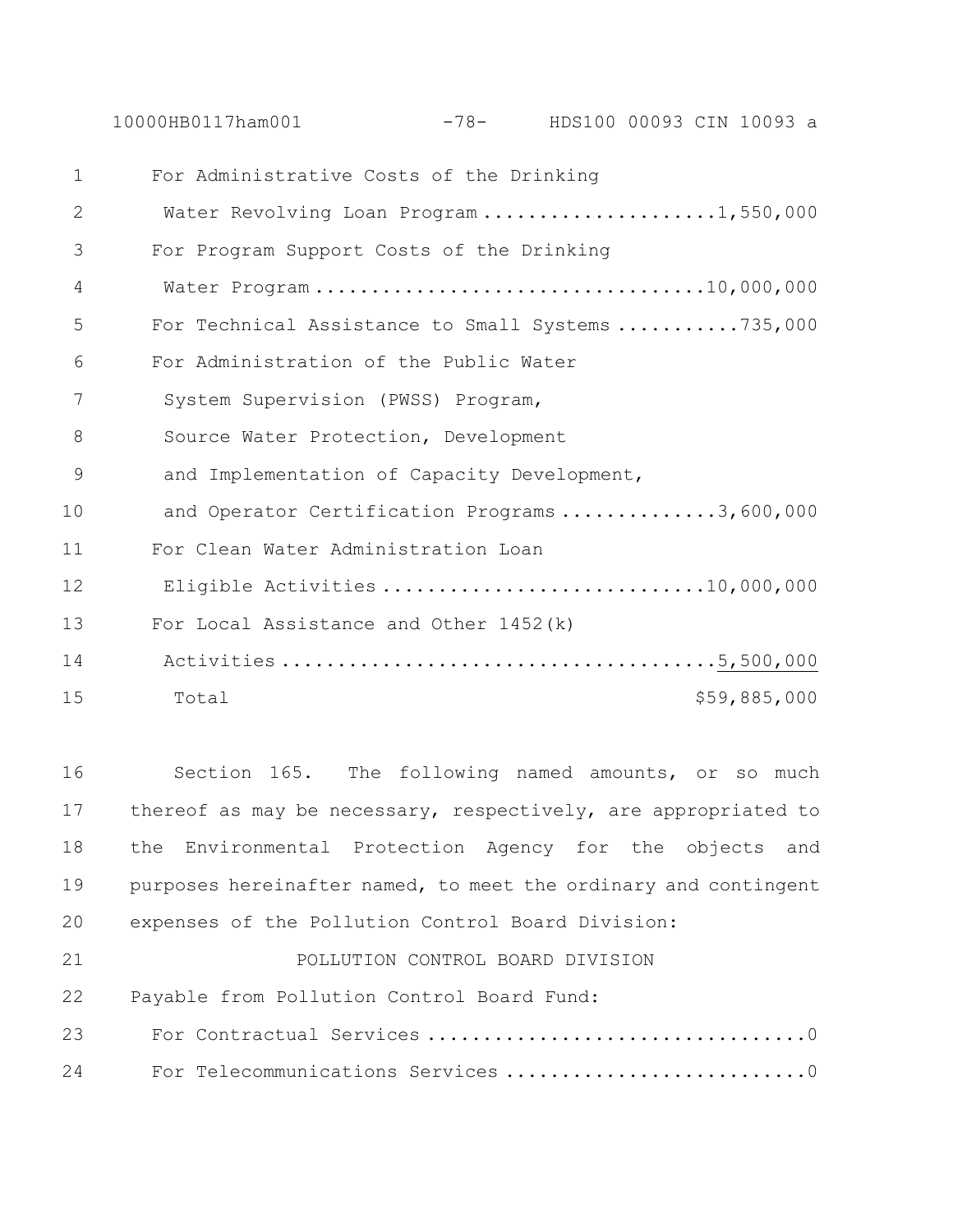|              | 10000HB0117ham001                                 | $-79-$ |  | HDS100 00093 CIN 10093 a |
|--------------|---------------------------------------------------|--------|--|--------------------------|
| $\mathbf{1}$ | For Operational Expenses 48,000                   |        |  |                          |
| $\mathbf{2}$ |                                                   |        |  |                          |
| 3            | Total                                             |        |  | \$50,000                 |
| 4            | Payable from the Environmental Protection Permit  |        |  |                          |
| 5            | and Inspection Fund:                              |        |  |                          |
| 6            | For Personal Services 548,800                     |        |  |                          |
| 7            | For State Contributions to State Employees'       |        |  |                          |
| 8            | Retirement System 296,500                         |        |  |                          |
| 9            | For State Contributions to Social Security 42,000 |        |  |                          |
| 10           | For Group Insurance 144,000                       |        |  |                          |
| 11           |                                                   |        |  |                          |
| 12           |                                                   |        |  |                          |
| 13           | For Telecommunications Services  0                |        |  |                          |
| 14           | Total                                             |        |  | \$1,031,300              |
| 15           | Payable from the Clean Air Act Permit Fund:       |        |  |                          |
| 16           | For Personal Services 281,500                     |        |  |                          |
| 17           | For State Contributions to State Employees'       |        |  |                          |
| 18           | Retirement System                                 |        |  | . 152, 100               |
| 19           | For State Contributions to Social Security 21,600 |        |  |                          |
| 20           |                                                   |        |  |                          |
| 21           | For Contractual Services 10,000                   |        |  |                          |
| 22           | Total                                             |        |  | \$561,200                |

 Section 170. The amount of \$379,000, or so much thereof as may be necessary, is appropriated from the Used Tire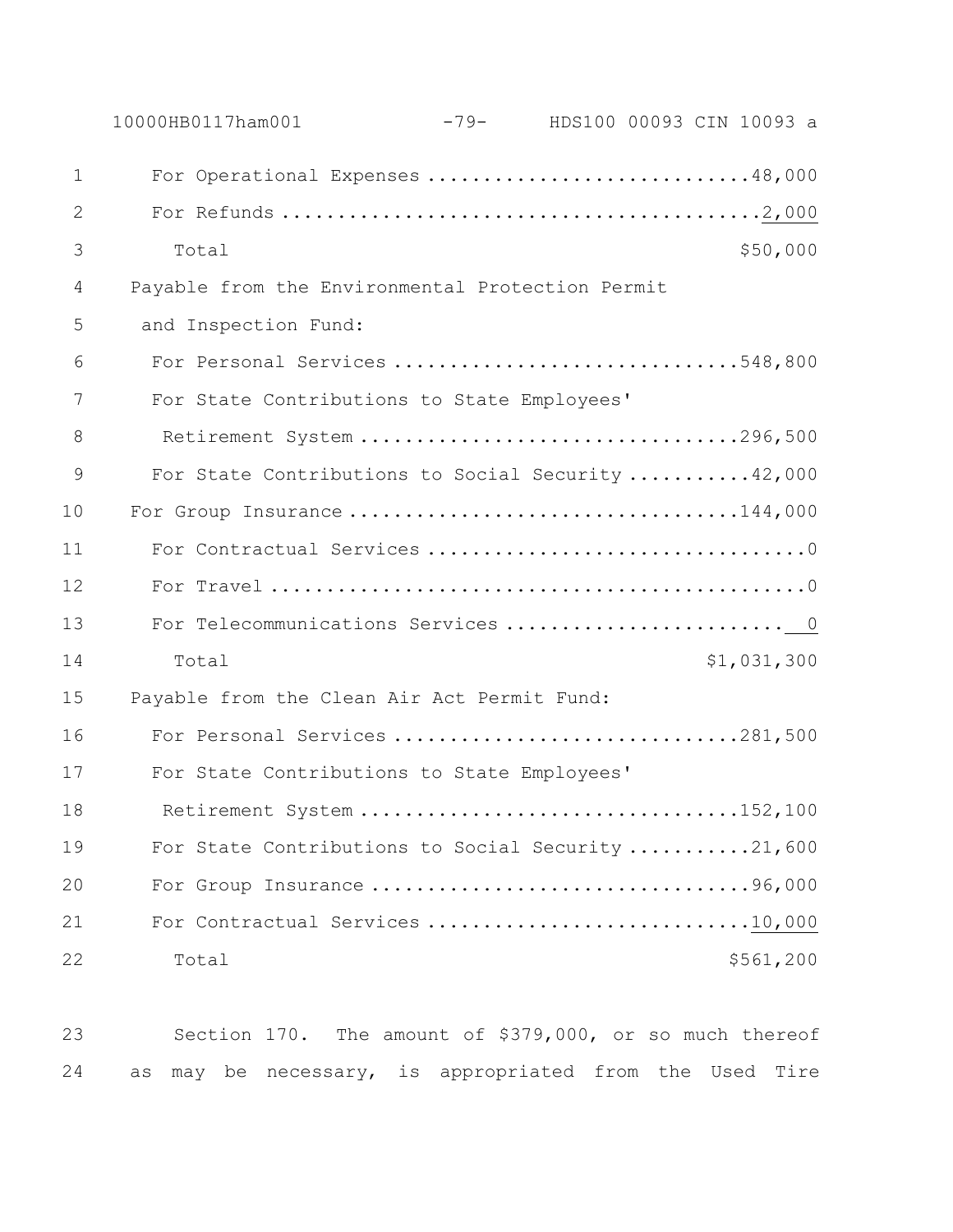10000HB0117ham001 -80- HDS100 00093 CIN 10093 a Management Fund to the Environmental Protection Agency for the purposes as provided for in Section 55.6 of the Environmental Protection Act.

 Section 175. The amount of \$1,551,000, or so much thereof as may be necessary, is appropriated from the Underground Storage Tank Fund to the Environmental Protection Agency for case processing of leaking underground storage tank permit and claims appeals.

# 9 ARTICLE 7

 Section 1. The sum of \$4,100,000, or so much thereof as may be necessary, is appropriated from the Drycleaner Environmental Response Trust Fund to the Drycleaner Environmental Response Trust Fund Council for use in accordance with the Drycleaner Environmental Response Trust Fund Act.

#### 15 ARTICLE 8

 Section 5. The amount of \$7,601,800, or so much thereof as may be necessary, is appropriated from the General Revenue Fund to the Office of the State Treasurer to meet its operational expenses for the fiscal year ending June 30, 2018, including prior year costs.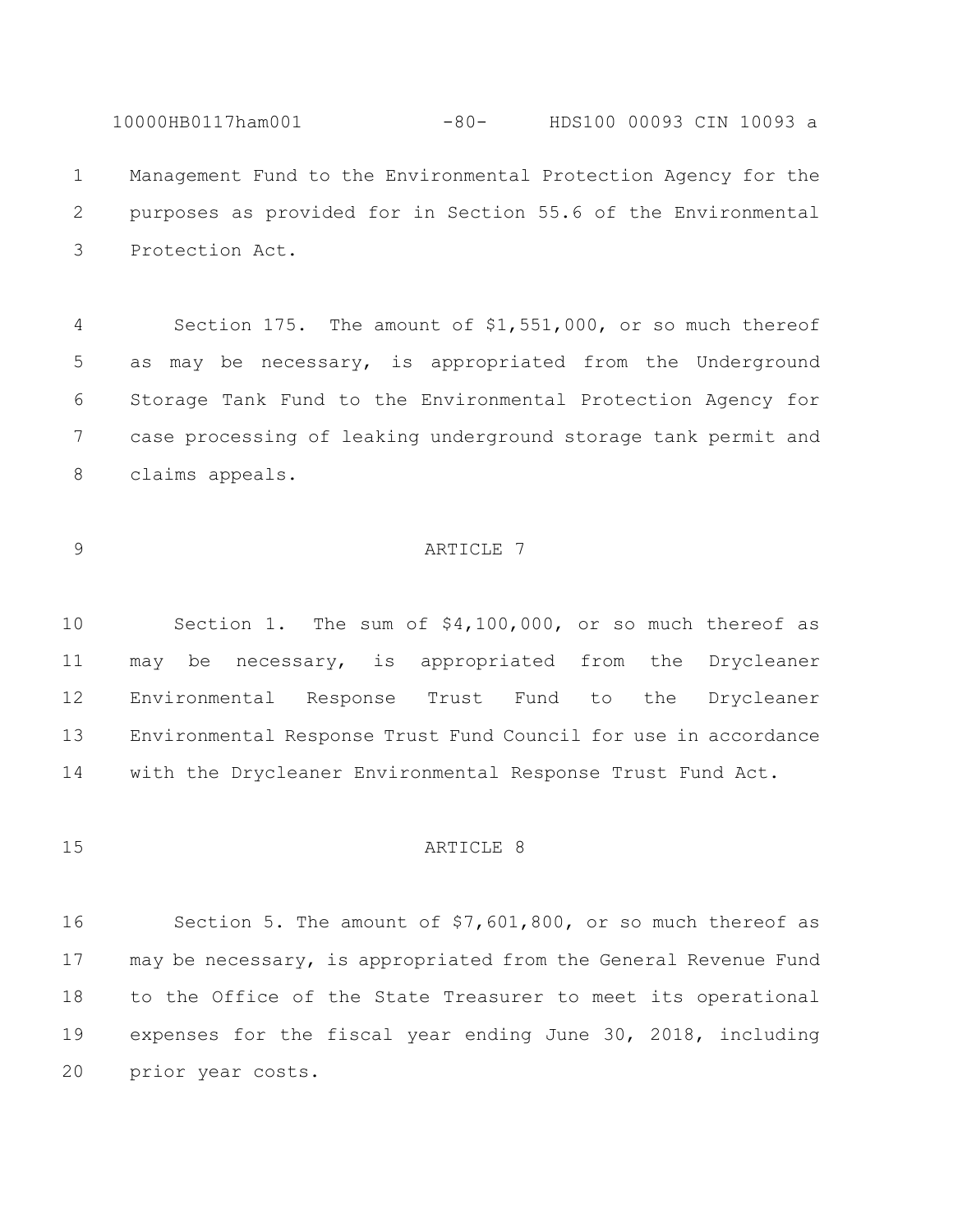10000HB0117ham001 -81- HDS100 00093 CIN 10093 a

 Section 10. The amount of \$1,000,000, or so much thereof as may be necessary, is appropriated to the State Treasurer from the General Revenue Fund for the purpose of making refunds of accrued interest on protested tax cases.

 Section 15. The amount of \$11,051,660, or so much thereof as may be necessary, is appropriated from the State Pensions Fund to the Office of the State Treasurer to meet its operational expenses for the fiscal year ending June 30, 2018.

 Section 20. The amount of \$8,100,000, or so much of that amount as may be necessary, is appropriated to the State Treasurer from the Bank Services Trust Fund for the purpose of making payments for banking services pursuant to the State Treasurer's Bank Services Trust Fund Act.

 Section 25. The following named amounts, or so much of those amounts as may be necessary, respectively, for the objects and purposes named in this Section, are appropriated to the State Treasurer for the payment of interest on and retirement of State bonded indebtedness:

 For payment of principal and interest on any and all bonds issued pursuant to the Anti-Pollution Bond Act, the Transportation Bond Act, the Capital Development Bond Act of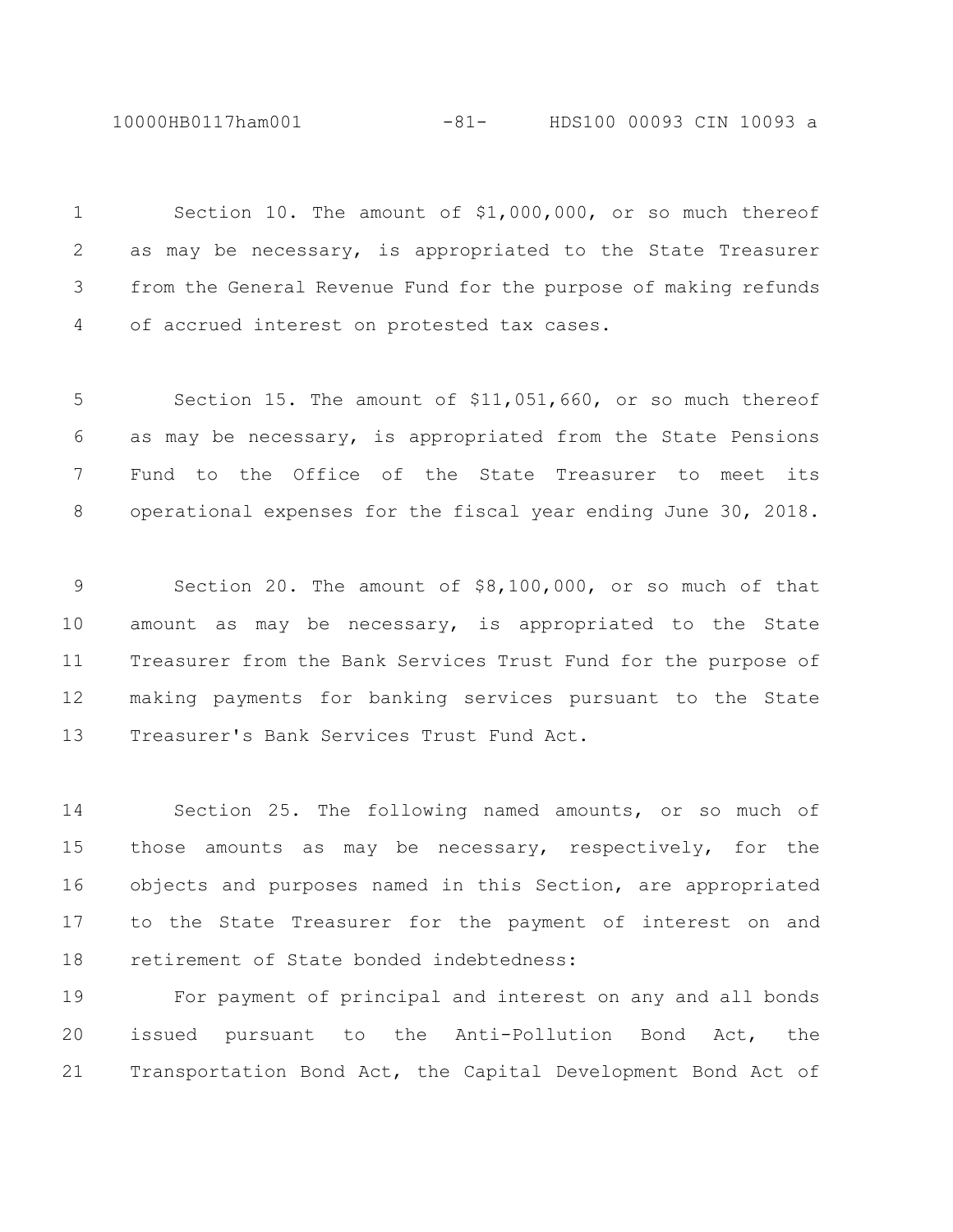10000HB0117ham001 -82- HDS100 00093 CIN 10093 a 1972, the School Construction Bond Act, the Illinois Coal and Energy Development Bond Act, and the General Obligation Bond Act: From the General Obligation Bond Retirement and Interest Fund: Principal .....................................1,989,202,900 Interest ......................................1,306,294,600 8 Total \$3,295,497,500

 Section 30. The amount of \$1,000,000, or so much thereof as may be necessary, is appropriated to the State Treasurer from the General Obligation Bond Rebate Fund for the purpose of making arbitrage rebate payments to the United States government.

 Section 35. The amount of \$2,000,000, or so much thereof as may be necessary, is appropriated from the Charitable Trust Stabilization Fund to the State Treasurer for the State Treasurer's operational costs to administer the Charitable Trust Stabilization Fund and for grants to public and private entities in the State for the purposes set out in the Charitable Trust Stabilization Act.

 Section 40. The amount of \$2,081,300, or so much thereof as may be necessary, is appropriated from the State Pensions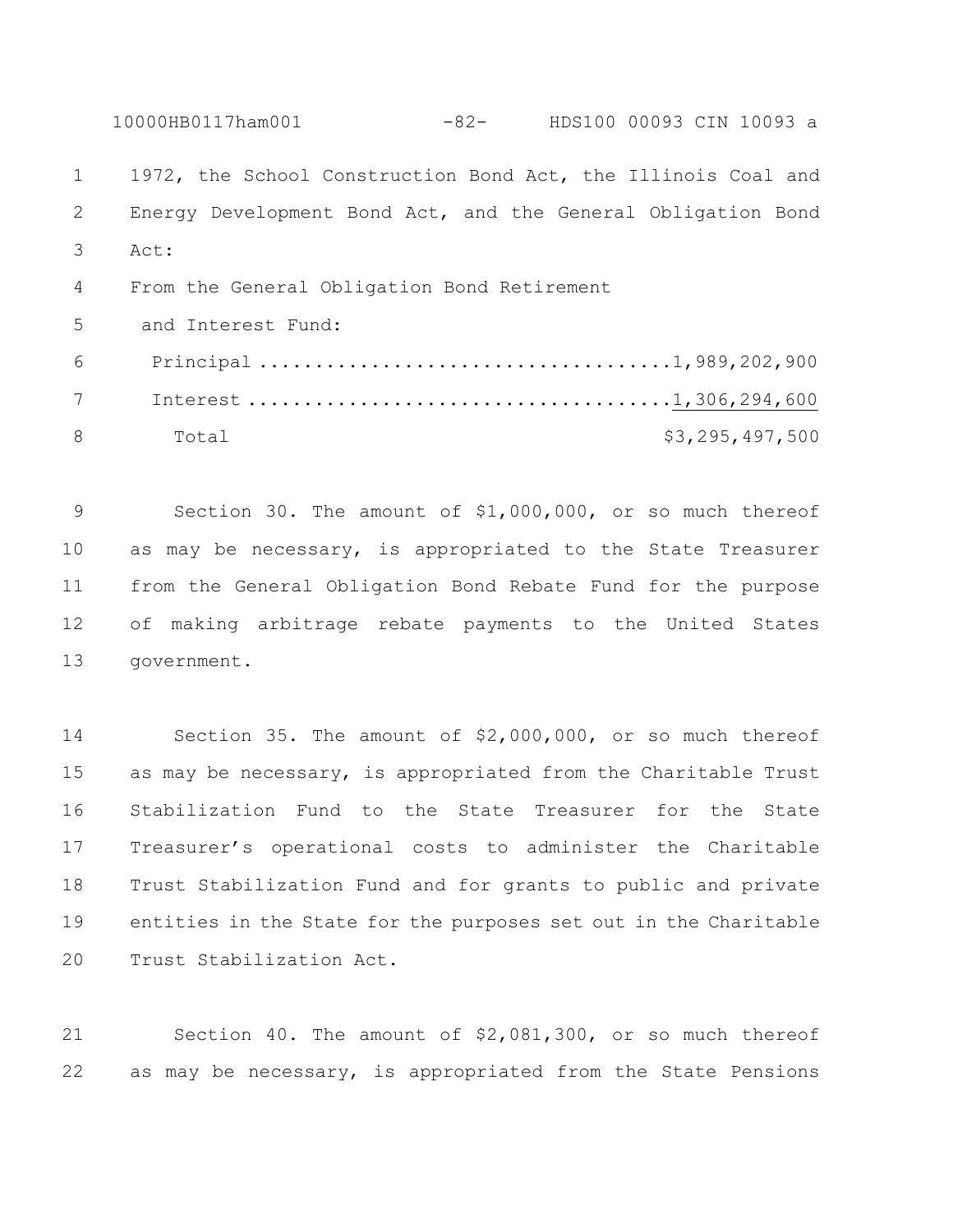10000HB0117ham001 -83- HDS100 00093 CIN 10093 a Fund to the State Treasurer for the State Treasurer's operational costs to administer the Illinois Secure Choice Savings Program for the purposes set out in the Illinois Secure Choice Savings Program Act, including prior year costs.

# ARTICLE 9

 Section 5. The sum of \$1,201,400, or so much thereof as 7 may be necessary, is appropriated from the General Revenue Fund to the Commission on Government Forecasting and Accountability to meet its operational expenses for the fiscal year ending June 30, 2018.

 Section 10. The sum of \$1,500,000, or so much thereof as may be necessary, is appropriated from the General Revenue Fund to the Commission on Government Forecasting and Accountability for the purpose of making pension pick up contributions to the State Employees' Retirement System of Illinois for affected legislative staff employees.

#### 17 ARTICLE 10

 Section 5. The following named sums, or so much thereof as may be necessary, respectively, for the objects and purposes hereinafter named, are appropriated to meet the ordinary and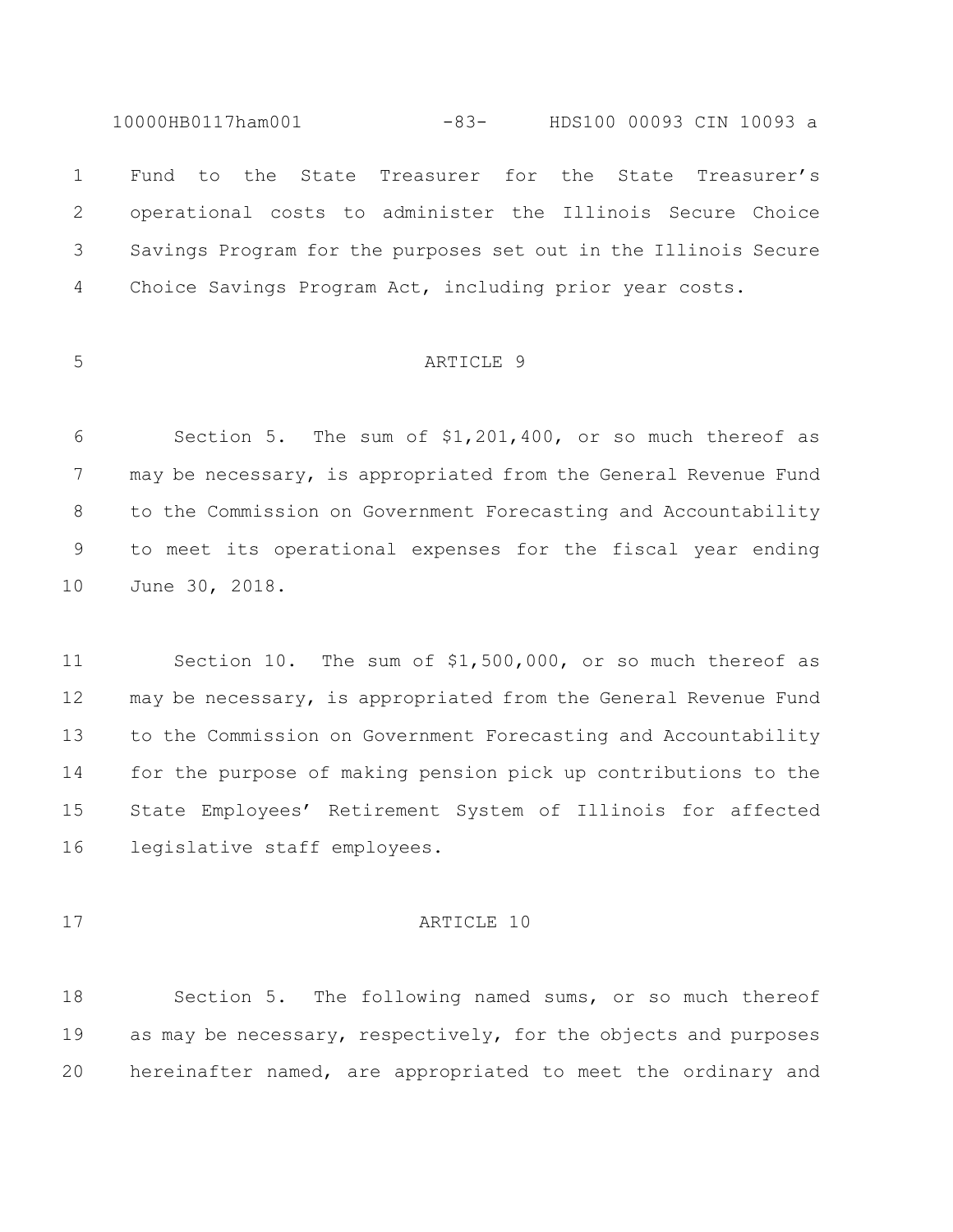10000HB0117ham001 -84- HDS100 00093 CIN 10093 a contingent expenses of the Department of Revenue: GOVERNMENT SERVICES PAYABLE FROM GENERAL REVENUE FUND For Refund of certain taxes in lieu 5 of credit memoranda, where such 6 refunds are authorized by law ....................4,750,000 PAYABLE FROM THE PERSONAL PROPERTY TAX REPLACEMENT FUND For a portion of the state's share of state's attorneys' and assistant state's attorneys' salaried, including prior year costs ................................13,875,000 For a portion of the state's share of county public defenders' salaries pursuant to 55 ILCS 5/3-4007 ..............................7,200,000 For the State's share of county supervisors of assessments or county assessors' salaries, as provided by law ..................................3,300,000 For additional compensation for local assessors, as provided by Sections 2.3 and 2.6 of the "Revenue Act of 1939", as amended ............................................350,000 For additional compensation for local assessors, as provided by Section 2.7 of the "Revenue Act of 1939", as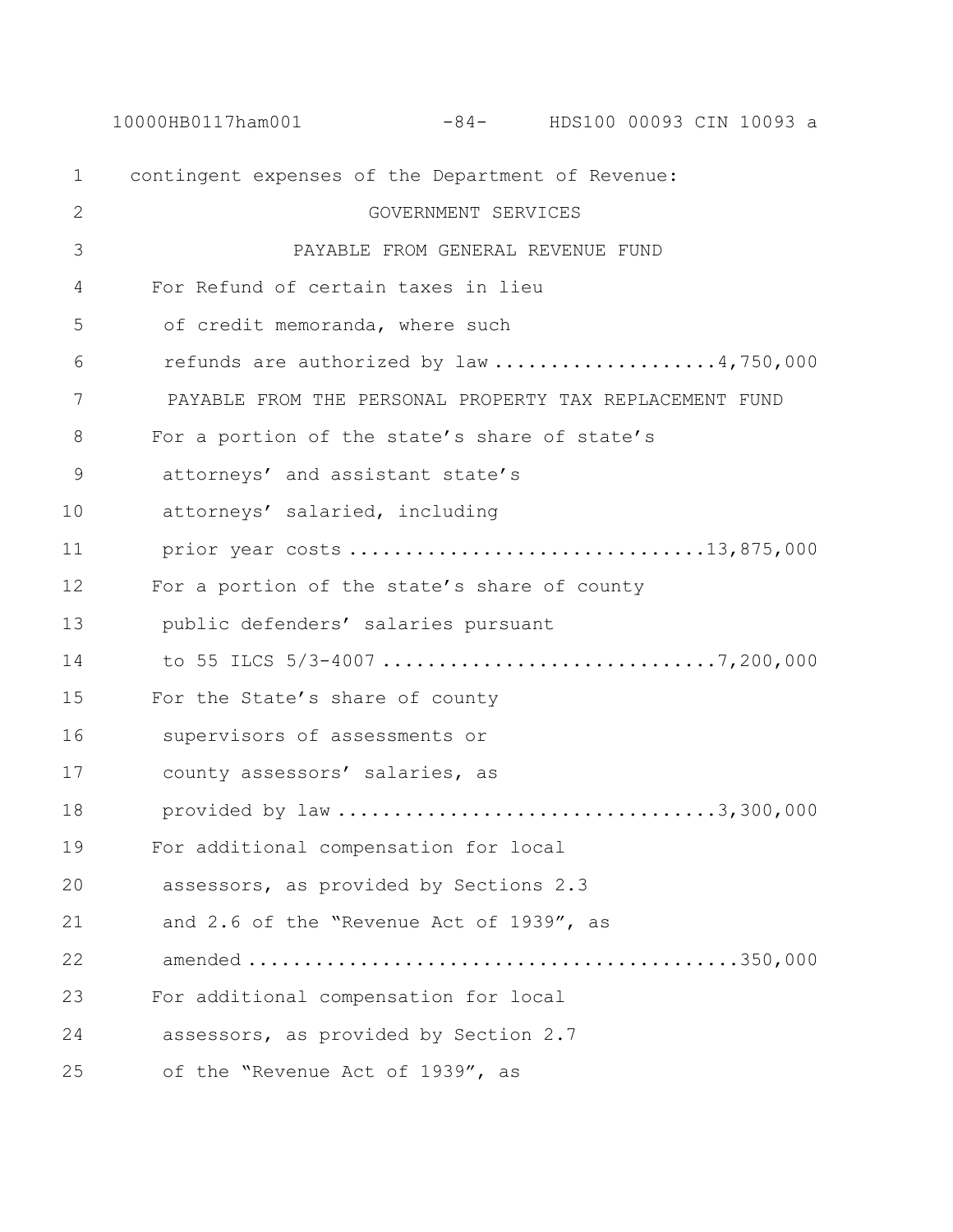10000HB0117ham001 -85- HDS100 00093 CIN 10093 a amended ............................................510,000 For additional compensation for county treasurers, pursuant to Public Act 84-1432, as amended ................................663,000 For the annual stipend for sheriffs as provided in subsection (d) of Section 4-6300 and Section 4-8002 of the counties code ......................................663,000 For the annual stipend to county coroners pursuant to 55 ILCS 5/4-6002 11 including prior year costs .................................663,000 For additional compensation for county auditors, pursuant to Public Act 95-0782, including prior year costs .........................................123,500 16 Total \$27,347,500 PAYABLE FROM MOTOR FUEL TAX FUND For Reimbursement to International 19 Fuel Tax Agreement Member States ................20,000,000 For Refunds ......................................22,000,000 21 Total 542,000,000 PAYABLE FROM UNDERGROUND STORAGE TANK FUND For Refunds as provided for in Section 13a.8 of the Motor Fuel Tax Act .....................12,000 PAYABLE FROM STATE AND LOCAL SALES TAX REFORM FUND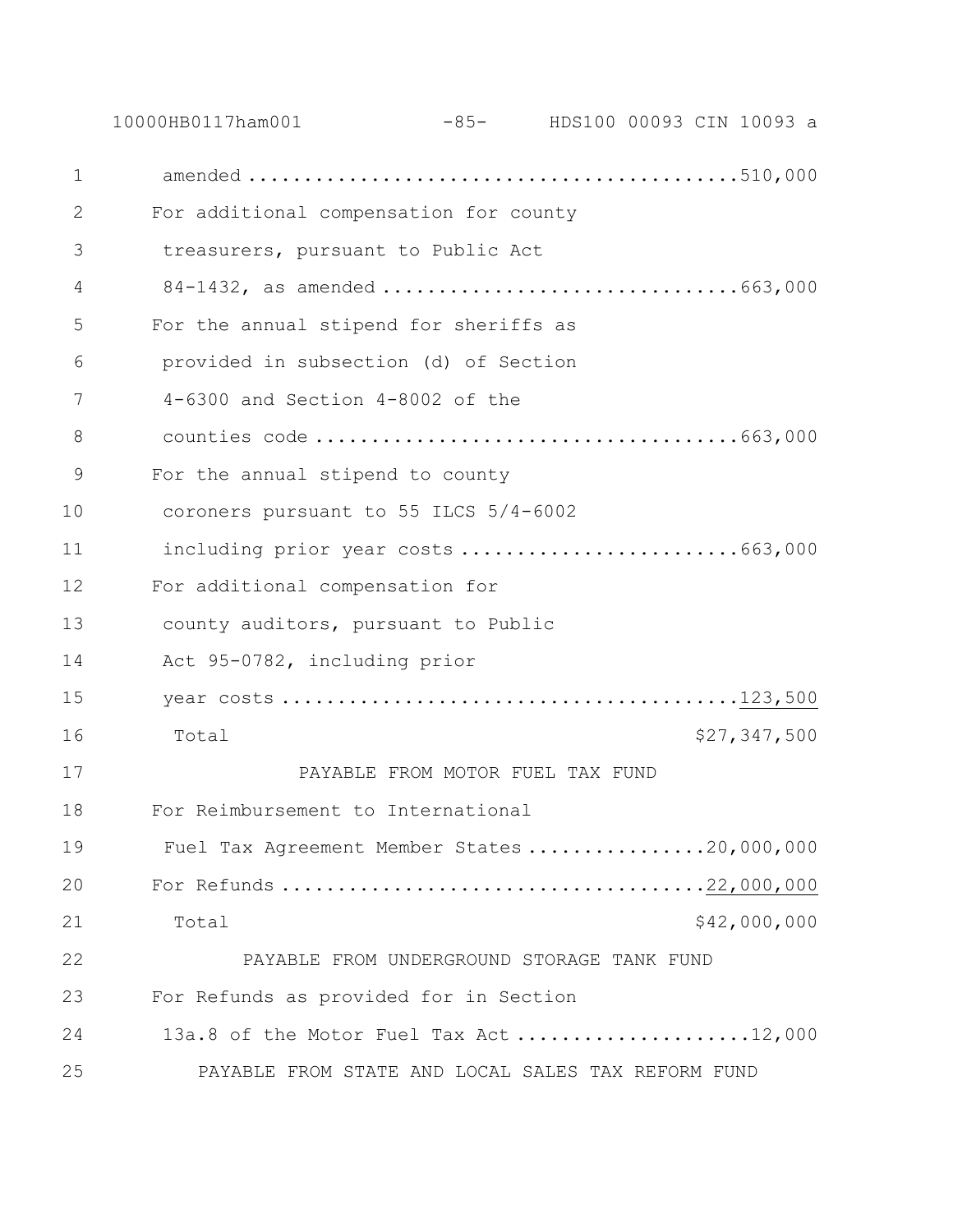10000HB0117ham001 -86- HDS100 00093 CIN 10093 a

| $\mathbf 1$   | For allocation to Chicago for additional           |
|---------------|----------------------------------------------------|
| 2             | 1.25% Use Tax pursuant to P.A. 86-0928 99,000,000  |
| 3             | PAYABLE FROM THE MUNICIPAL TELECOMMUNICATIONS FUND |
| 4             | For refunds associated with the                    |
| 5             | Simplified Municipal Telecommunications Act12,000  |
| 6             | PAYABLE FROM LOCAL GOVERNMENT DISTRIBUTIVE FUND    |
| 7             | For allocation to local governments                |
| 8             | for additional 1.25% Use Tax                       |
| $\mathcal{G}$ | pursuant to P.A. 86-0928305,100,000                |
| 10            | PAYABLE FROM LOCAL GOVERNMENT VIDEO GAMING         |
| 11            | DISTRIBUTIVE FUND                                  |
| 12            | For allocation to local governments                |
| 13            | of the net terminal income tax per                 |
| 14            | the Video Gaming Act 65,000,000                    |
| 15            | PAYABLE FROM SENIOR CITIZENS' REAL ESTATE          |
| 16            | DEFERRED TAX REVOLVING FUND                        |
| 17            | For payments to counties as required               |
| 18            | by the Senior Citizens Real                        |
| 19            | Estate Tax Deferral Act, including                 |
| 20            |                                                    |
| 21            | PAYABLE FROM RENTAL HOUSING SUPPORT PROGRAM FUND   |
| 22            | For administration of the Rental                   |
| 23            | Housing Support Program 1,960,000                  |
| 24            | For rental assistance to the Rental                |
| 25            | Housing Support Program, administered              |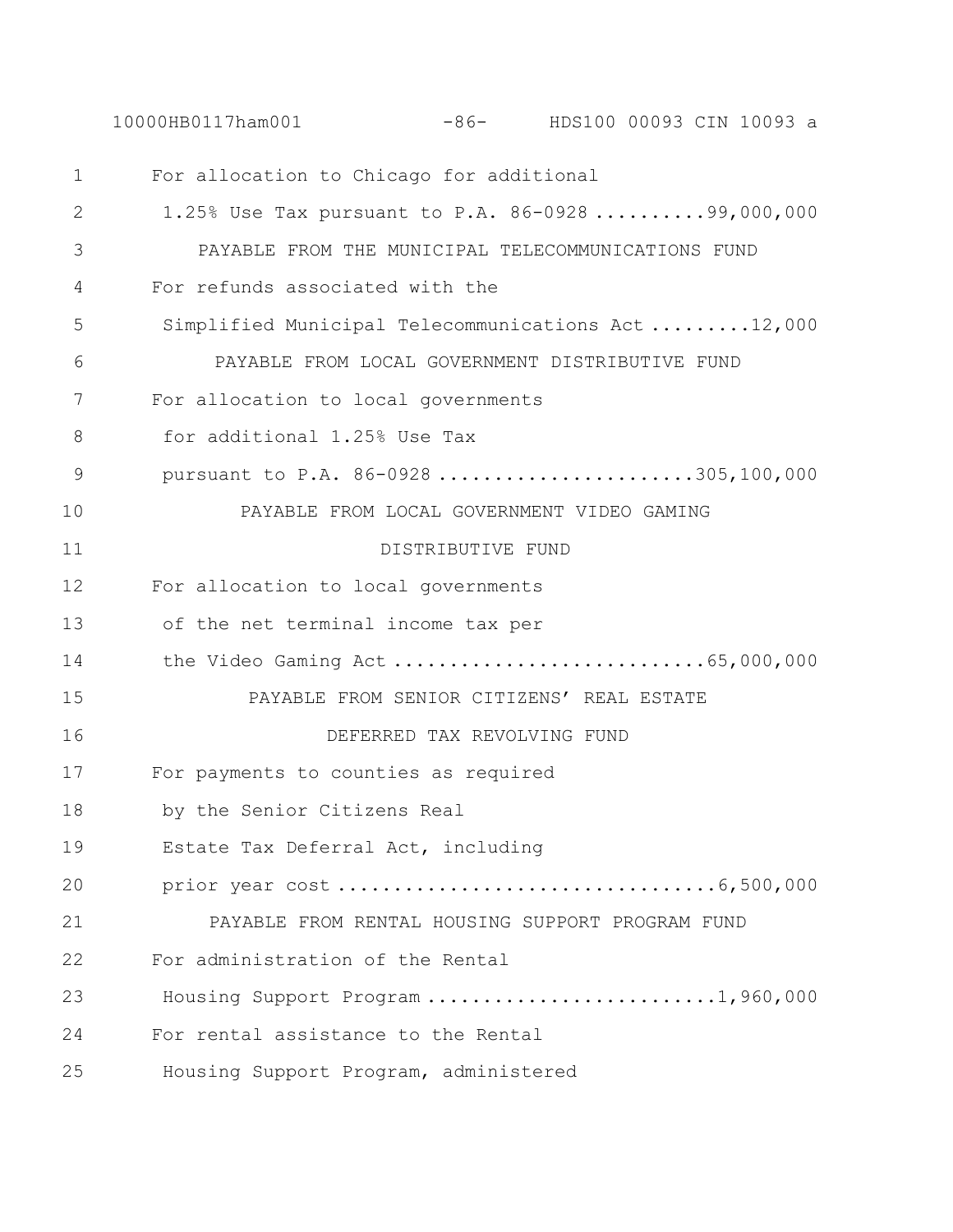by the Illinois Housing Development Authority .......................................28,000,000 Total \$29,960,000 PAYABLE FROM ILLINOIS AFFORDABLE HOUSING TRUST FUND For administration of the Illinois Affordable Housing Act ...........................4,100,000 PAYABLE FROM ILLINOIS GAMING LAW ENFORCEMENT FUND For a Grant for Allocation to Local Law 9 Enforcement Agencies for joint state and 10 local efforts in Administration of the 11 Charitable Games, Pull Tabs and Jar 12 Games Act ..........................................900,000

10000HB0117ham001 -87- HDS100 00093 CIN 10093 a

 Section 10. The sum of \$3,000,000, or so much thereof as may be necessary, is appropriated from the State and Local Sales Tax Reform Fund to the Department of Revenue for the purpose stated in Section 6z-17 of the State Finance Act and Section 2- 2.04 of the Downstate Public Transportation Act for a grant to Madison County.

 Section 15. The sum of \$55,000,000, or so much thereof as may be necessary, is appropriated from the Illinois Affordable Housing Trust Fund to the Department of Revenue for grants (down payment assistance, rental subsidies, security deposit subsidies, technical assistance, outreach, building an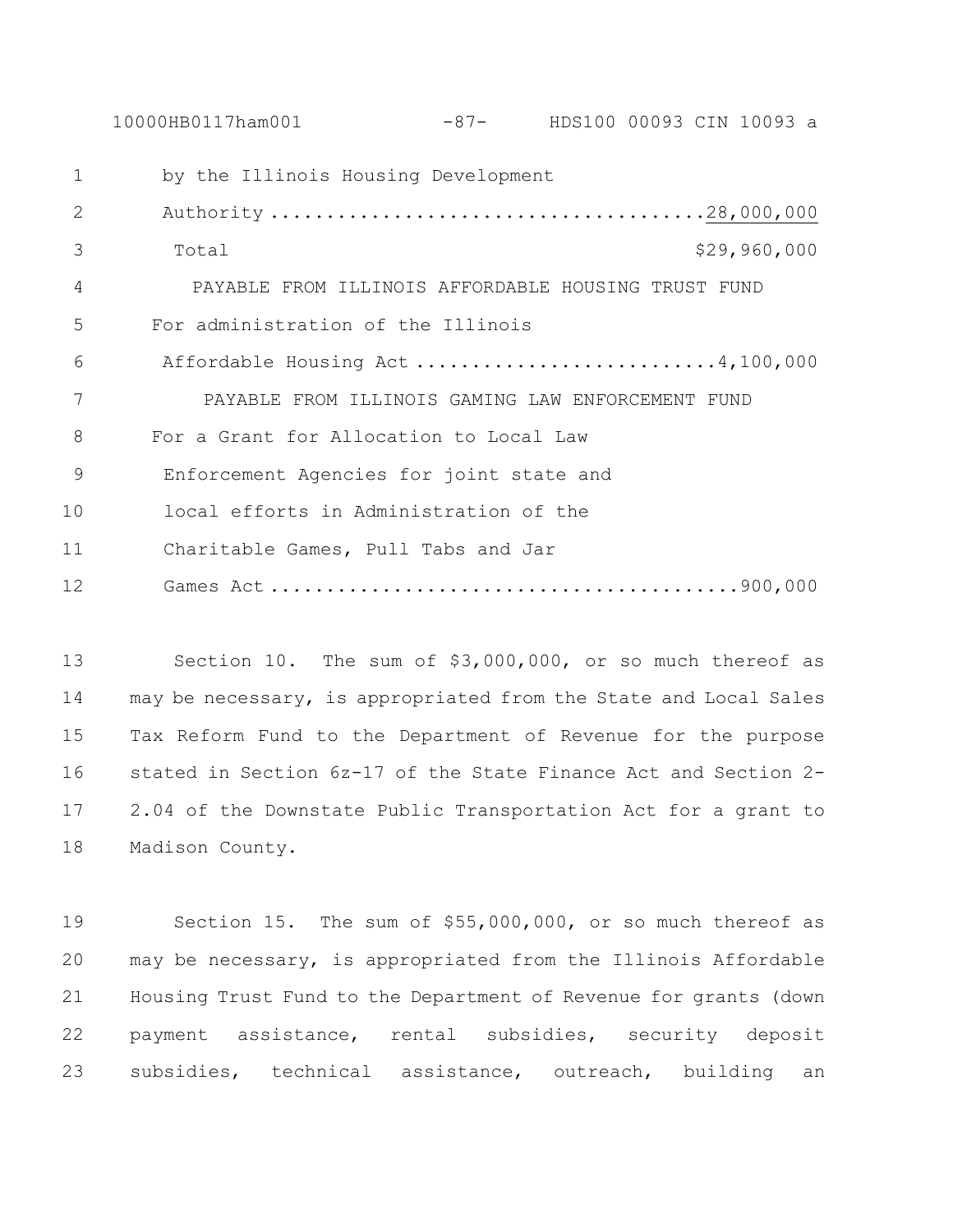10000HB0117ham001 -88- HDS100 00093 CIN 10093 a

 organization's capacity to develop affordable housing projects and other related purposes), mortgages, loans, or for the purpose of securing bonds pursuant to the Illinois Affordable Housing Act, administered by the Illinois Housing Development Authority.

 Section 25. The sum of \$3,000,000, or so much thereof as may be necessary, is appropriated from the Illinois Affordable Housing Trust Fund to the Department of Revenue for grants to other state agencies for rental assistance, supportive living and adaptive housing.

 Section 35. The sum of \$4,500,000, or so much thereof as may be necessary, is appropriated from the Foreclosure Prevention Program Fund to the Department of Revenue for 14 administration by the Illinois Housing Development Authority, for grants and administrative expenses pursuant to the Foreclosure Prevention Program.

 Section 40. The sum of \$6,000,000, or so much thereof as may be necessary, is appropriated from the Foreclosure Prevention Program Graduated Fund to the Department of Revenue for administration by the Illinois Housing Development Authority, for grants and administrative expenses pursuant to 22 the Foreclosure Prevention Program.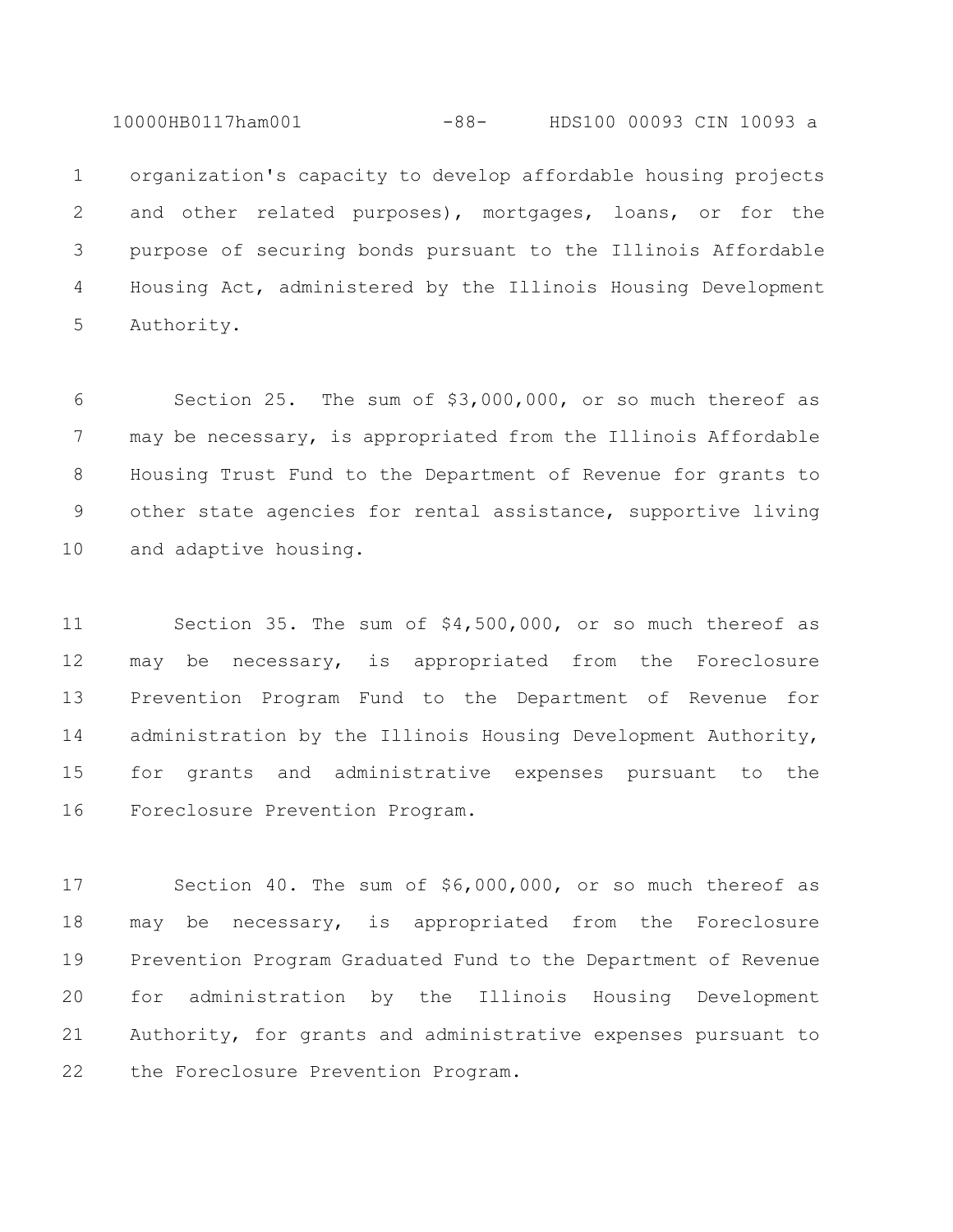10000HB0117ham001 -89- HDS100 00093 CIN 10093 a

 Section 45. The sum of \$15,000,000, or so much thereof as may be necessary, is appropriated from the Abandoned Residential Property Municipality Relief Fund to the Department of Revenue for administration by the Illinois Housing Development Authority, for grants and administrative expenses pursuant to the Abandoned Residential Property Municipality Relief Program.

 Section 50. The sum of \$59,650,300, or so much thereof as may be necessary, is appropriated from the General Revenue Fund to the Department of Revenue for operational expenses of the fiscal year ending June 30, 2018.

 Section 53. The sum of \$250,000, or so much thereof as may be necessary, is appropriated from the Tax Compliance and Administration Fund to the Department of Revenue for Refunds associated with the Illinois Secure Choice Savings Program Act.

 Section 55. The sum of \$82,000,000, or so much thereof as may be necessary, is appropriated from the Tax Compliance and Administration Fund to the Department of Revenue for operational expenses of the fiscal year ending June 30, 2018.

Section 57. The sum of \$6,908,600, or so much thereof as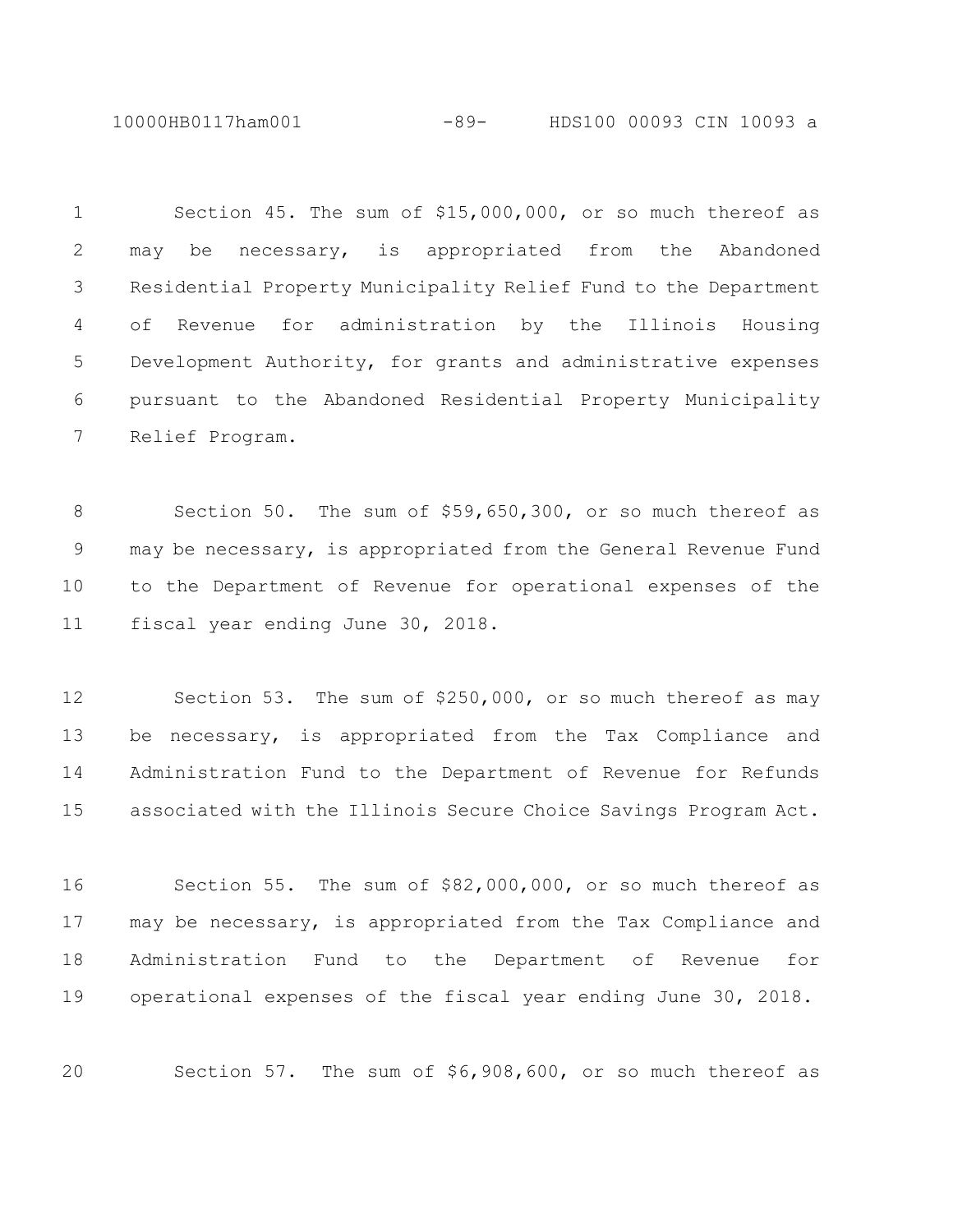10000HB0117ham001 -90- HDS100 00093 CIN 10093 a may be necessary, is appropriated from the Dram Shop Fund to the Department of Revenue for operational expenses of the fiscal year ending June 30, 2018. Section 60. The following named sums, or so much thereof as may be necessary, respectively, for the objects and purposes hereinafter named, are appropriated to meet the ordinary and contingent expenses of the Department of Revenue: 8 TAX ADMINISTRATION AND ENFORCEMENT PAYABLE FROM MOTOR FUEL TAX FUND For Personal Services ............................18,487,100 For State Contributions to State 12 Employees' Retirement System .....................9,985,400 For State Contributions to Social Security ........1,414,300 14 For Group Insurance .................................4,752,000 15 For Contractual Services .............................2,277,400 For Travel ..........................................786,200 For Commodities ......................................58,400 For Printing ........................................169,800 For Equipment ........................................45,000 For Electronic Data Processing ....................8,111,700 For Telecommunications Services .....................787,000 For Operation of Automotive Equipment ................43,200 For Administrative Costs Associated

24 With the Motor Fuel Tax Enforcement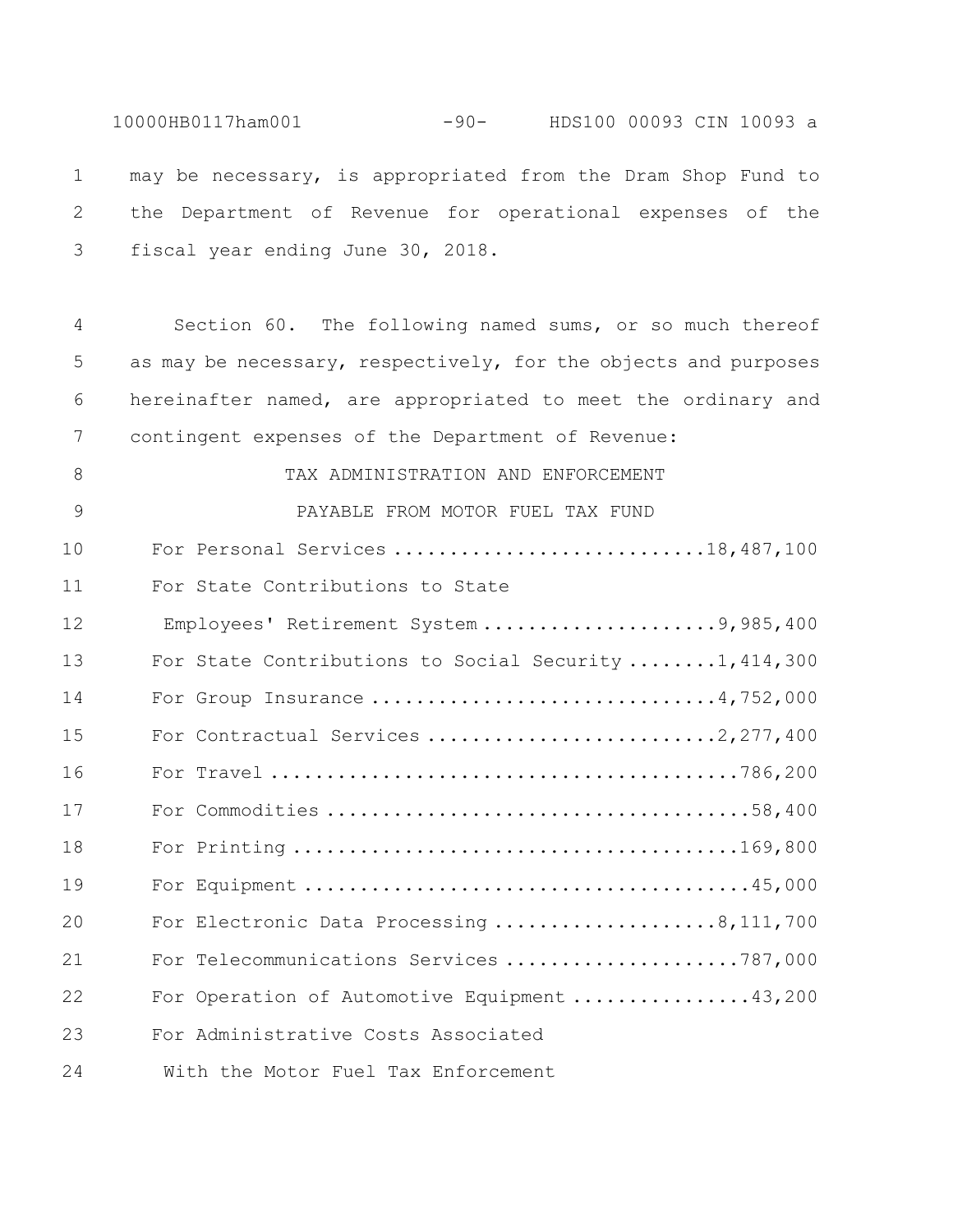|              | 10000HB0117ham001                                   | -91- HDS100 00093 CIN 10093 a              |              |
|--------------|-----------------------------------------------------|--------------------------------------------|--------------|
| $\mathbf{1}$ | Grant from USDOT 150,000                            |                                            |              |
| 2            | Total                                               |                                            | \$47,067,500 |
| 3            |                                                     | PAYABLE FROM UNDERGROUND STORAGE TANK FUND |              |
| 4            | For Personal Services 869,600                       |                                            |              |
| 5            | For State Contributions to State                    |                                            |              |
| 6            | Employees' Retirement System 469,700                |                                            |              |
| 7            | For State Contributions to Social Security  66,500  |                                            |              |
| 8            | For Group Insurance 264,000                         |                                            |              |
| 9            |                                                     |                                            |              |
| 10           |                                                     |                                            |              |
| 11           |                                                     |                                            |              |
| 12           | For Electronic Data Processing 252,000              |                                            |              |
| 13           | For Telecommunications Services 61,400              |                                            |              |
| 14           | Total                                               |                                            | \$2,017,000  |
| 15           | PAYABLE FROM ILLINOIS GAMING LAW ENFORCEMENT FUND   |                                            |              |
| 16           | For Personal Services 180,900                       |                                            |              |
| 17           | For State Contributions to State                    |                                            |              |
| 18           | Employees' Retirement System 97,700                 |                                            |              |
| 19           | For State Contributions to Social Security 13,800   |                                            |              |
| 20           | For Group Insurance 96,000                          |                                            |              |
| 21           | For Telecommunications Services 2,000               |                                            |              |
| 22           | Total                                               |                                            | \$390,400    |
| 23           | PAYABLE FROM TAX COMPLIANCE AND ADMINISTRATION FUND |                                            |              |
| 24           | For Administration of the Drycleaner                |                                            |              |
| 25           | Environmental Response Trust Fund Act144,100        |                                            |              |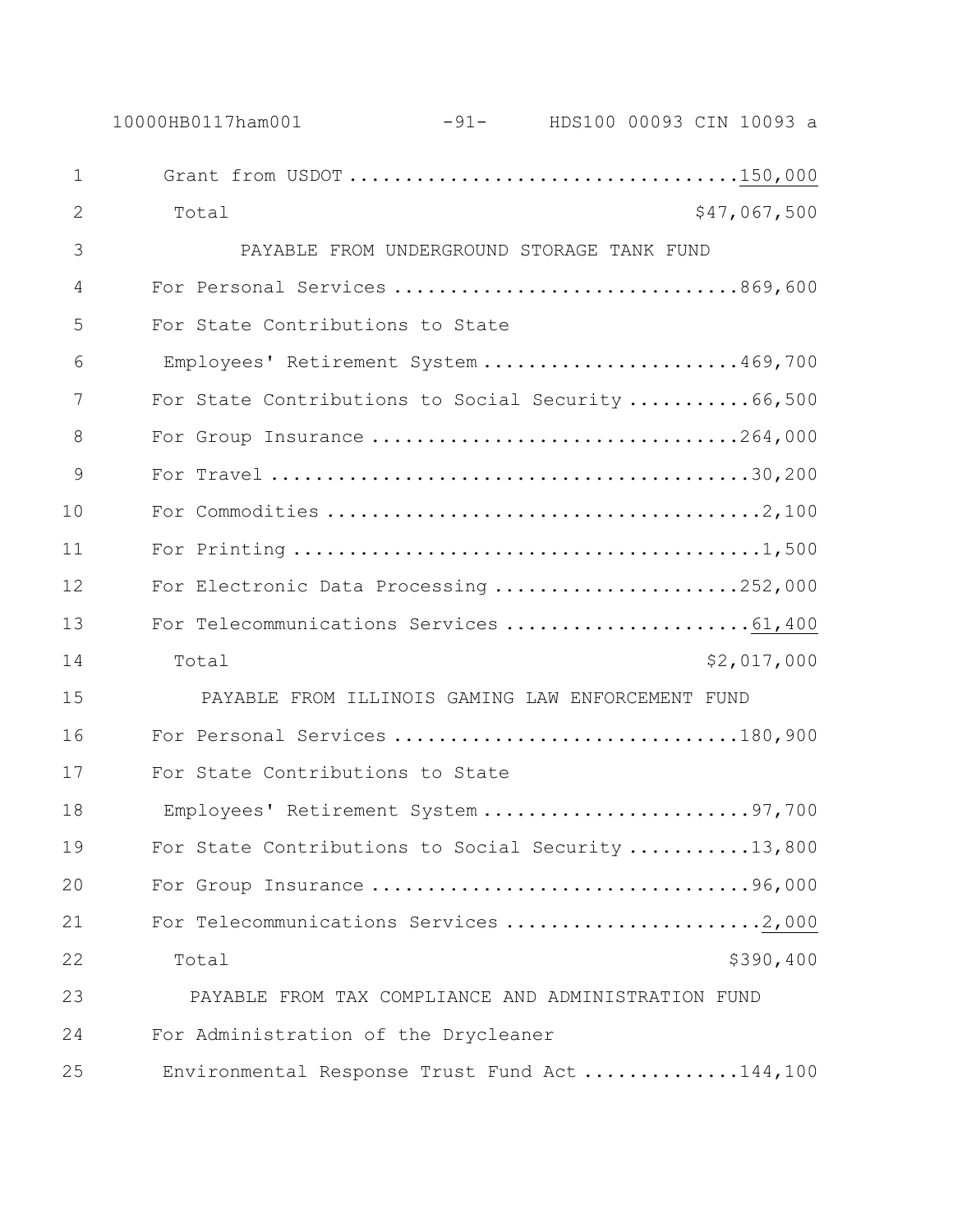10000HB0117ham001 -92- HDS100 00093 CIN 10093 a For Administration of the Simplified Telecommunications Act ...........................2,830,600

 For administrative costs associated with the Municipality Sales Tax 5 as directed in Public Act 93-1053 ..................189,700 For administration of the Cigarette 7 Retailer Enforcement Act..............................881,000 8 Total \$4,045,400 PAYABLE FROM PERSONAL PROPERTY TAX REPLACEMENT FUND 10 For Personal Services ...............................12,628,000 For State Contributions to State 12 Employees' Retirement System .....................6,820,800 13 For State Contributions to Social Security ..........966,100 For Group Insurance ...............................3,864,000 For Contractual services ..........................1,049,900 For Travel ..........................................243,900 For Commodities ......................................52,500 For Printing .........................................27,100 For Equipment ........................................30,000 20 For Electronic Data Processing .......................6,564,500 For Telecommunications Services .....................561,100 22 For Operation of Automotive Equipment ................27,800 Total \$32,835,700 PAYABLE FROM ILLINOIS DEPARTMENT OF REVENUE

FEDERAL TRUST FUND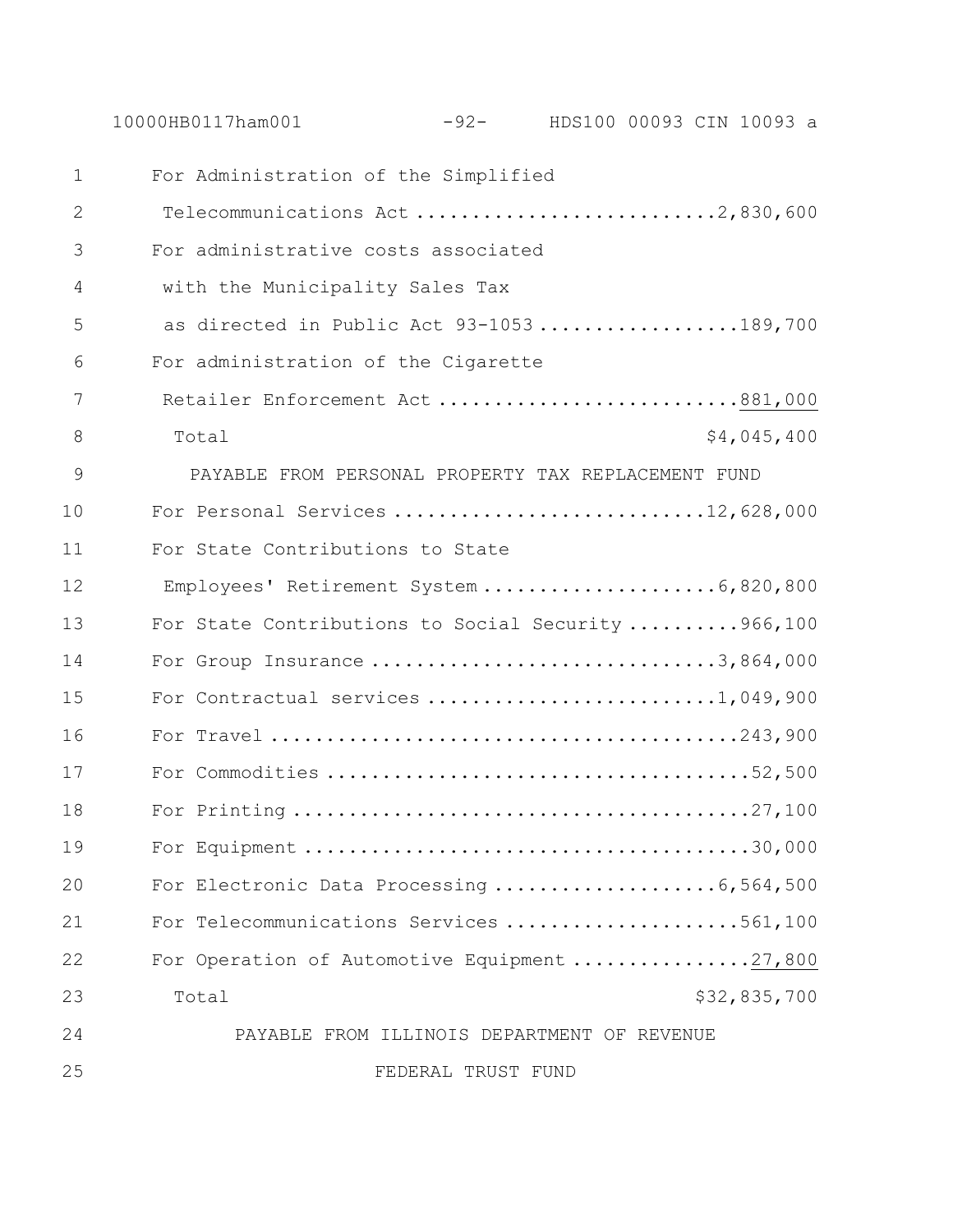10000HB0117ham001 -93- HDS100 00093 CIN 10093 a For Administrative Costs Associated 2 with the Illinois Department of 3 Revenue Federal Trust Fund .........................250,000 LIQUOR CONTROL COMMISSION Section 65. The following named sums, or so much thereof as may be necessary, respectively, for the objects and purposes hereinafter named, are appropriated to the Department of Revenue: PAYABLE FROM DRAM SHOP FUND For Refunds ...........................................5,000 For expenses related to the Retailer Education Program .........................263,500 For the purpose of operating the Tobacco Study program, including the Tobacco Retailer Inspection Program 16 pursuant to the USFDA reimbursement grant .......1,101,600 For grants to local governmental units to establish enforcement programs that will 19 reduce youth access to tobacco products .........1,000,000 For the purpose of operating the 21 Beverage Alcohol Sellers and 22 Servers Education and Training 23 (BASSET) Program ...................................294,800 24 Total \$1,664,900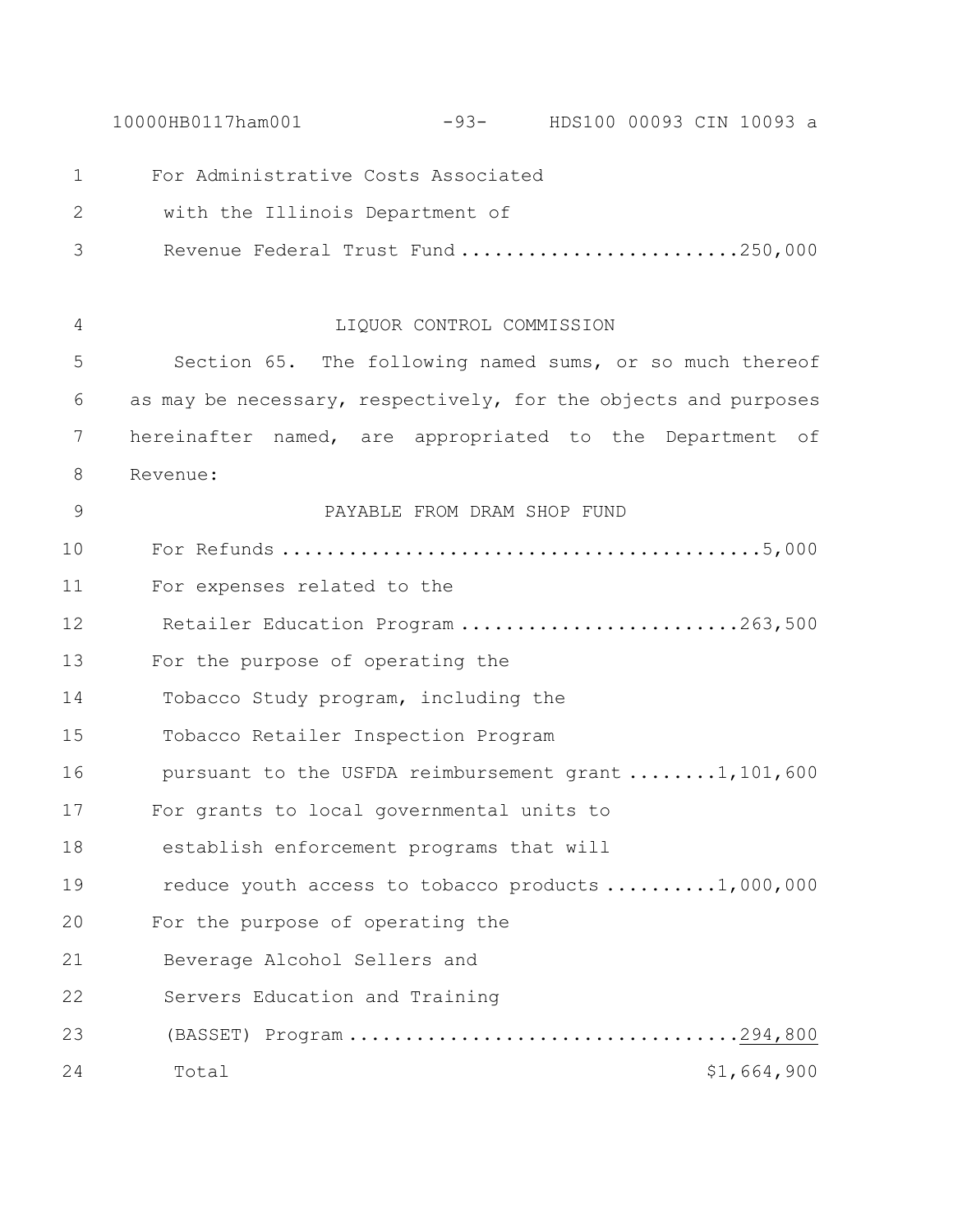1 ARTICLE 11

 Section 1. The following named amounts, or so much thereof as may be necessary, respectively, for the objects and purposes hereinafter named, are appropriated to meet the ordinary and contingent expenses of the Illinois Gaming Board: PAYABLE FROM THE STATE GAMING FUND 7 For Personal Services ................................9,921,000 For State Contributions to the 9 State Employees' Retirement System ................5,364,900 For State Contributions to 11 Social Security ....................................410,000 For Group Insurance ...............................2,592,000 13 For Contractual Services ..................................702,000 For Travel ...........................................60,500 For Commodities ......................................15,000 For Printing ..........................................2,500 For Equipment ........................................50,000 18 For Electronic Data Processing .....................1,881,400 For Telecommunications ..............................207,800 For Operation of Auto Equipment .....................100,000 For Refunds ..........................................50,000 For Expenses Related to the Illinois 23 State Police ....................................14,461,500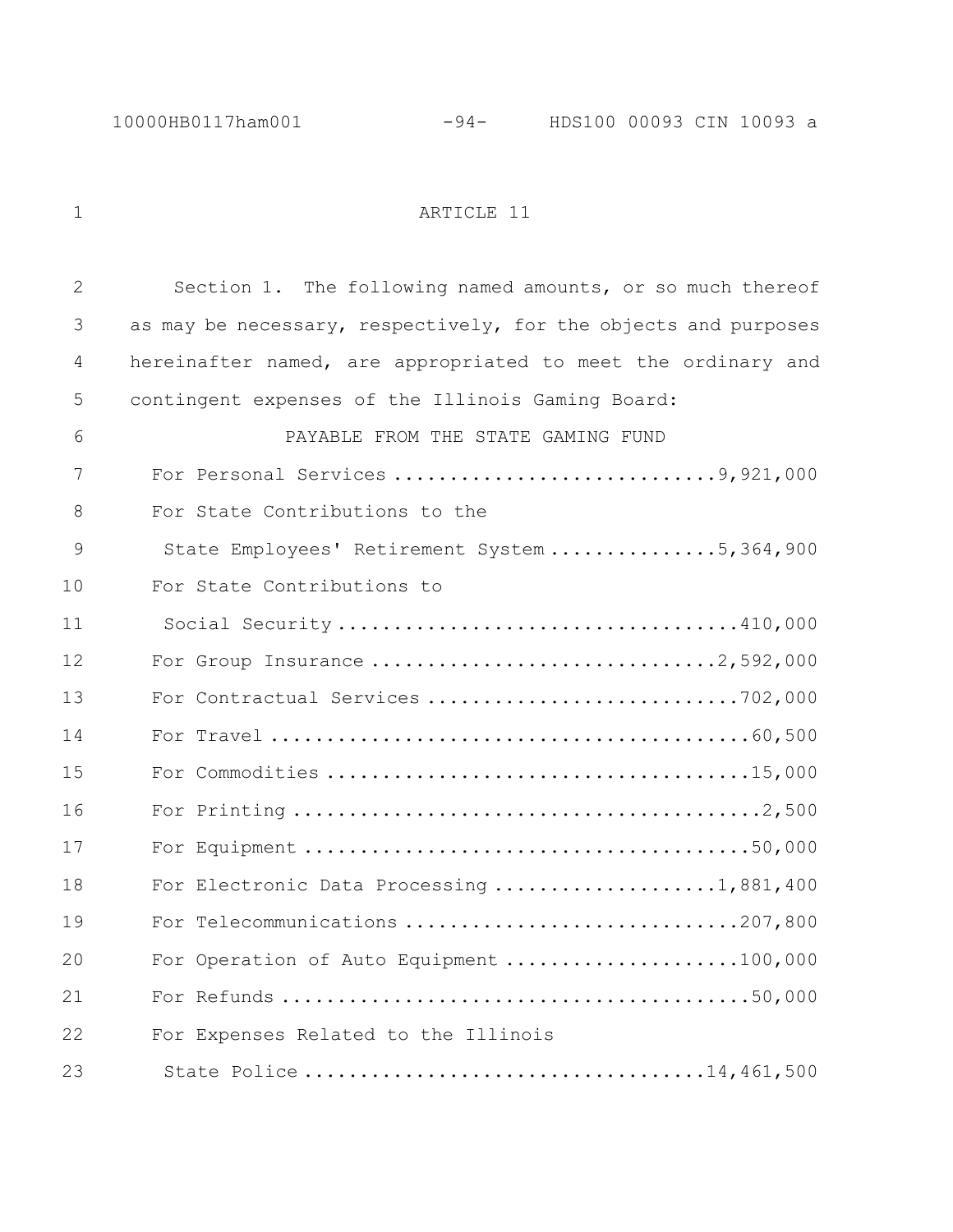10000HB0117ham001 -95- HDS100 00093 CIN 10093 a

 For distributions to local 2 governments for admissions and 3 wagering tax, including prior year costs .......100,000,000 For costs associated with the 5 implementation and administration 6 of the Video Gaming Act .........................21,218,600 Total \$157,037,200

8 ARTICLE 12

 Section 1. The following named amounts, or so much thereof 10 as may be necessary, respectively, for the objects and purposes hereinafter named, are appropriated to meet the ordinary and contingent expenses of the Illinois Racing Board: PAYABLE FROM THE HORSE RACING FUND For Personal Services .............................1,125,400 For State Contributions to State 16 Employees' Retirement System .......................607,900 For State Contributions to 18 Social Security .....................................86,100 For Group Insurance .................................300,000 For Contractual Services ............................164,000 For Travel ...........................................15,000 For Commodities .......................................1,500

For Printing ..........................................1,000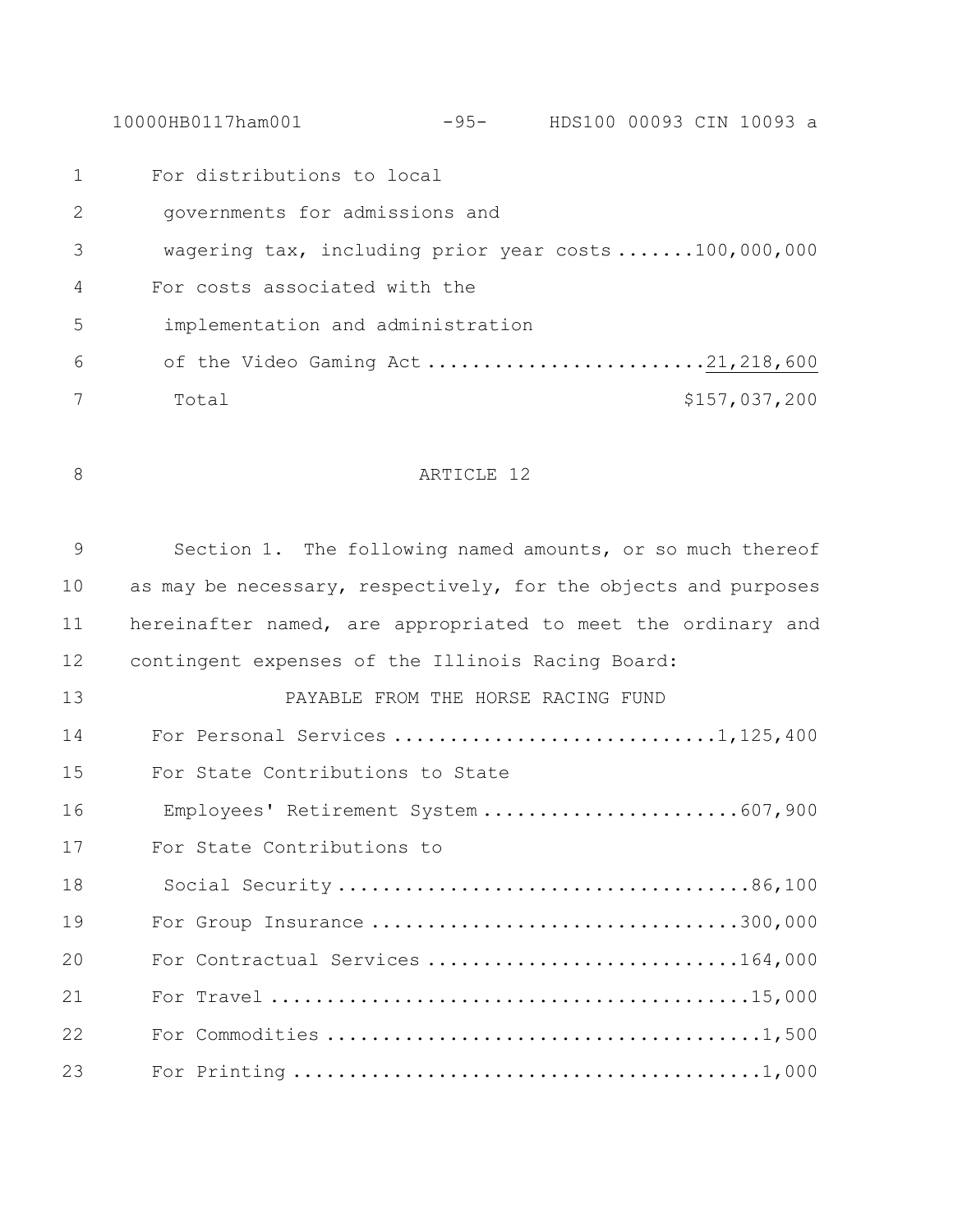10000HB0117ham001 -96- HDS100 00093 CIN 10093 a For Equipment .........................................2,000 2 For Electronic Data Processing ............................62,000 For Telecommunications Services ......................70,000 4 For Operation of Auto Equipment .......................10,000 For Refunds ...........................................1,000 For Expenses related to the Laboratory 7 Program ..........................................1,104,000 8 For Expenses to requlate and, when so ordered by the Board to augment organization licensee purse accounts, to be used exclusively for making purse awards when such funds are available ..............................2,487,600 For Distribution to local governments 15 for admissions tax .................................265,000 16 Total 56,302,500

### 17 ARTICLE 13

 Section 40. The sum of \$1,669,500, or so much thereof as may be necessary, is appropriated from the General Revenue Fund to the Architect of the Capitol to meet its operational expenses for the fiscal year ending June 30, 2018.

ARTICLE 14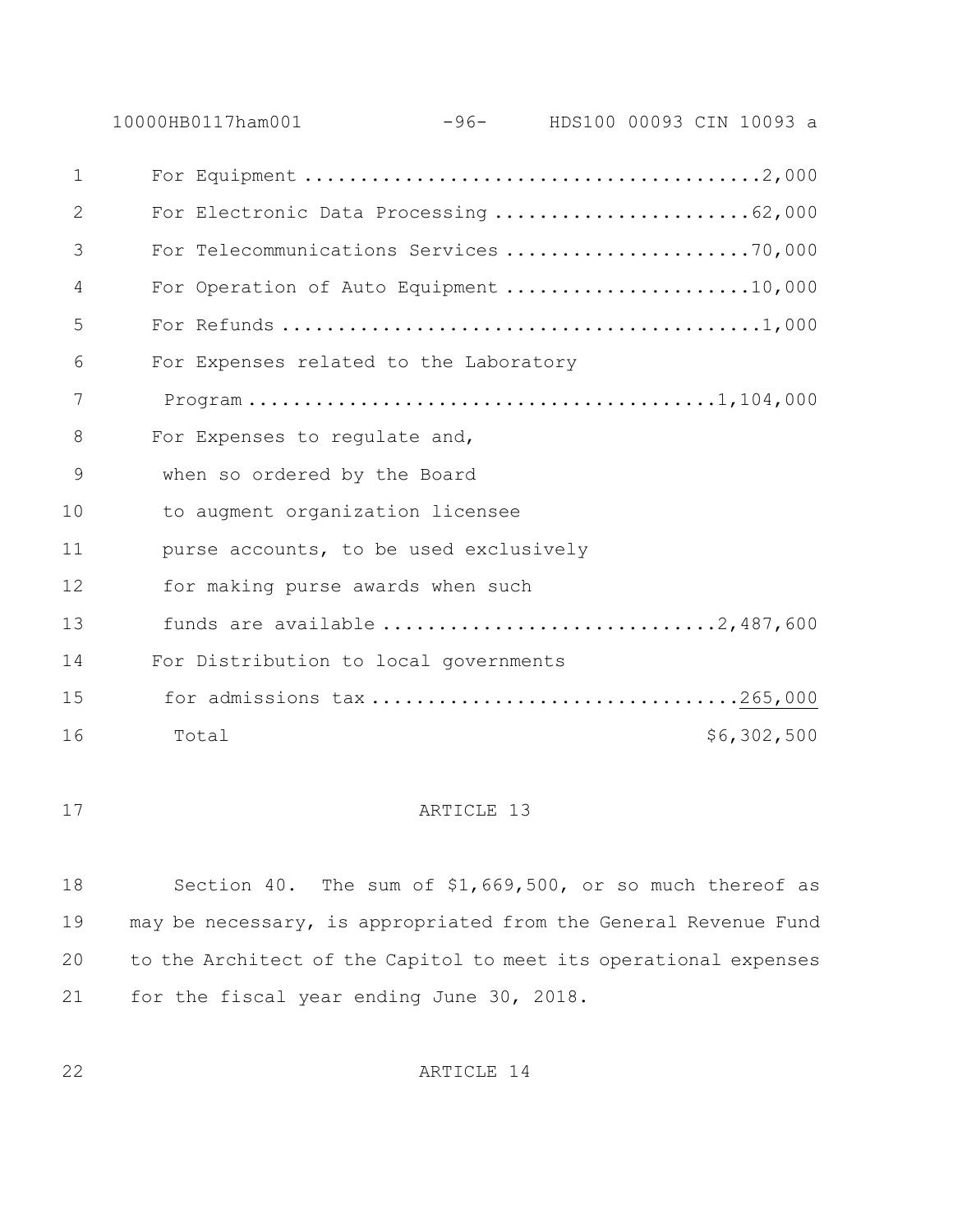10000HB0117ham001 -97- HDS100 00093 CIN 10093 a

 Section 1. The sum of \$607,000, or so much thereof as may be necessary, is appropriated from the General Revenue Fund to the Illinois Independent Tax Tribunal to meet its operational expenses for the fiscal year ending June 30, 2018. Section 5. The sum of \$168,700, or so much thereof as may be necessary, is appropriated from the Illinois Independent Tax Tribunal Fund to the Illinois Independent Tax Tribunal to meet its operational expenses for the fiscal year ending June 30,

2018.

## ARTICLE 15

 Section 5. The amount of \$6,130,900, or so much thereof as may be necessary, is appropriated from the General Revenue Fund to the Office of the Executive Inspector General to meet its operational expenses for the fiscal year ending June 30, 2018.

 Section 10. The amount of \$1,610,800, or so much thereof as may be necessary, is appropriated from the Public Transportation Fund to the Office of the Executive Inspector General to meet its operational expenses for the fiscal year ending June 30, 2018.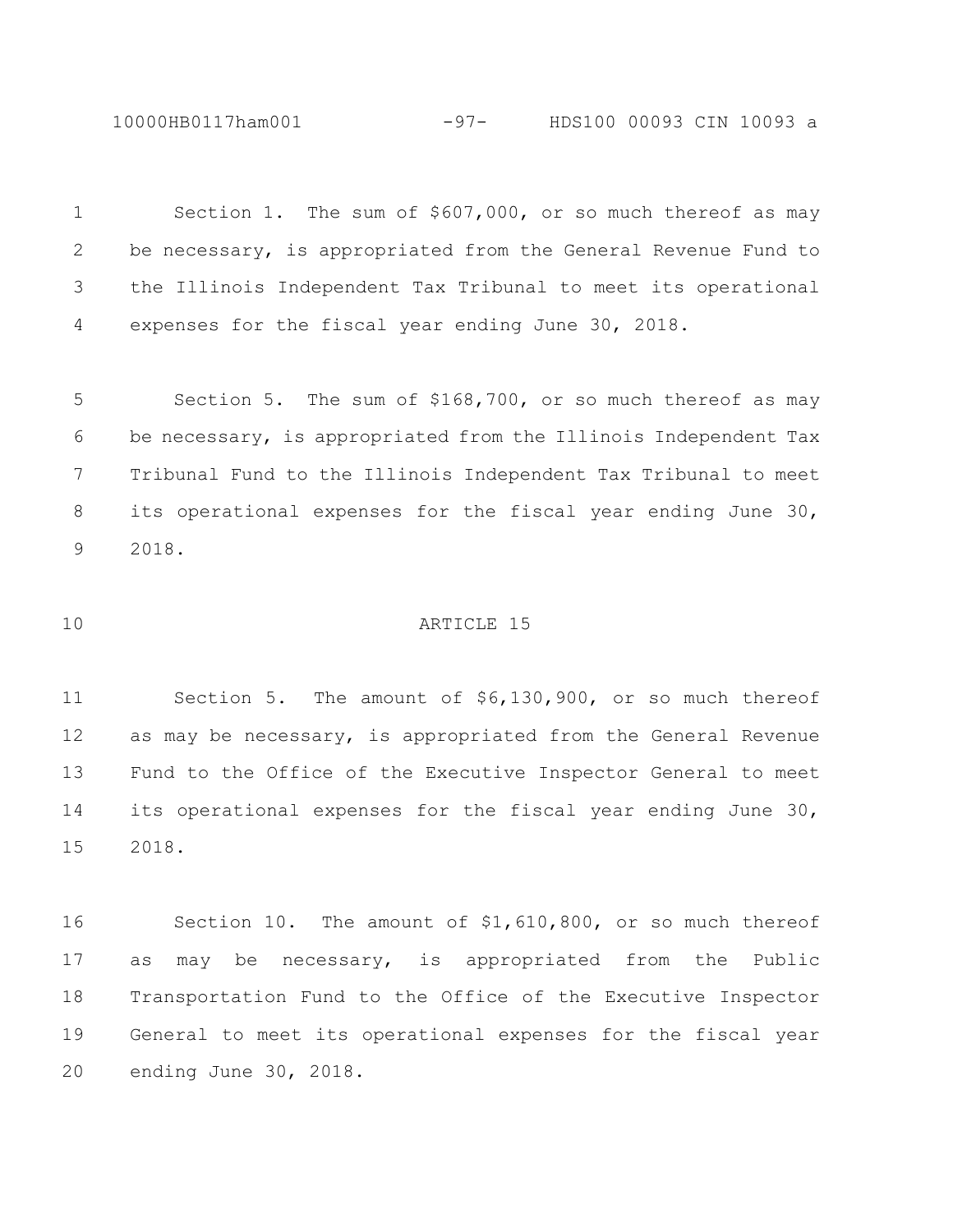#### 1 ARTICLE 16

 Section 1. The sum of \$1,395,400, or so much thereof as may be necessary, is appropriated from the General Revenue Fund to the Illinois Arts Council for operational expenses for the fiscal year ending June 30, 2018. Section 5. The following named sums, or so much thereof as may be necessary, respectively, for the objects and purposes hereinafter named, are appropriated to the Illinois Arts Council to enhance the cultural environment in Illinois: Payable from General Revenue Fund: For Grants and Financial Assistance for 12 Creative Sector (Arts Organizations and Individual Artists) ...........................4,124,800 For Grants and Financial Assistance for 15 Underserved Constituencies .........................370,000 For Grants and Financial Assistance for 17 Arts Education .....................................582,500 18 Total  $18$  Total  $5,077,300$  Payable from the Illinois Arts Council Federal Grant Fund: For Grants and Programs to Enhance 22 the Cultural Environment ...........................935,000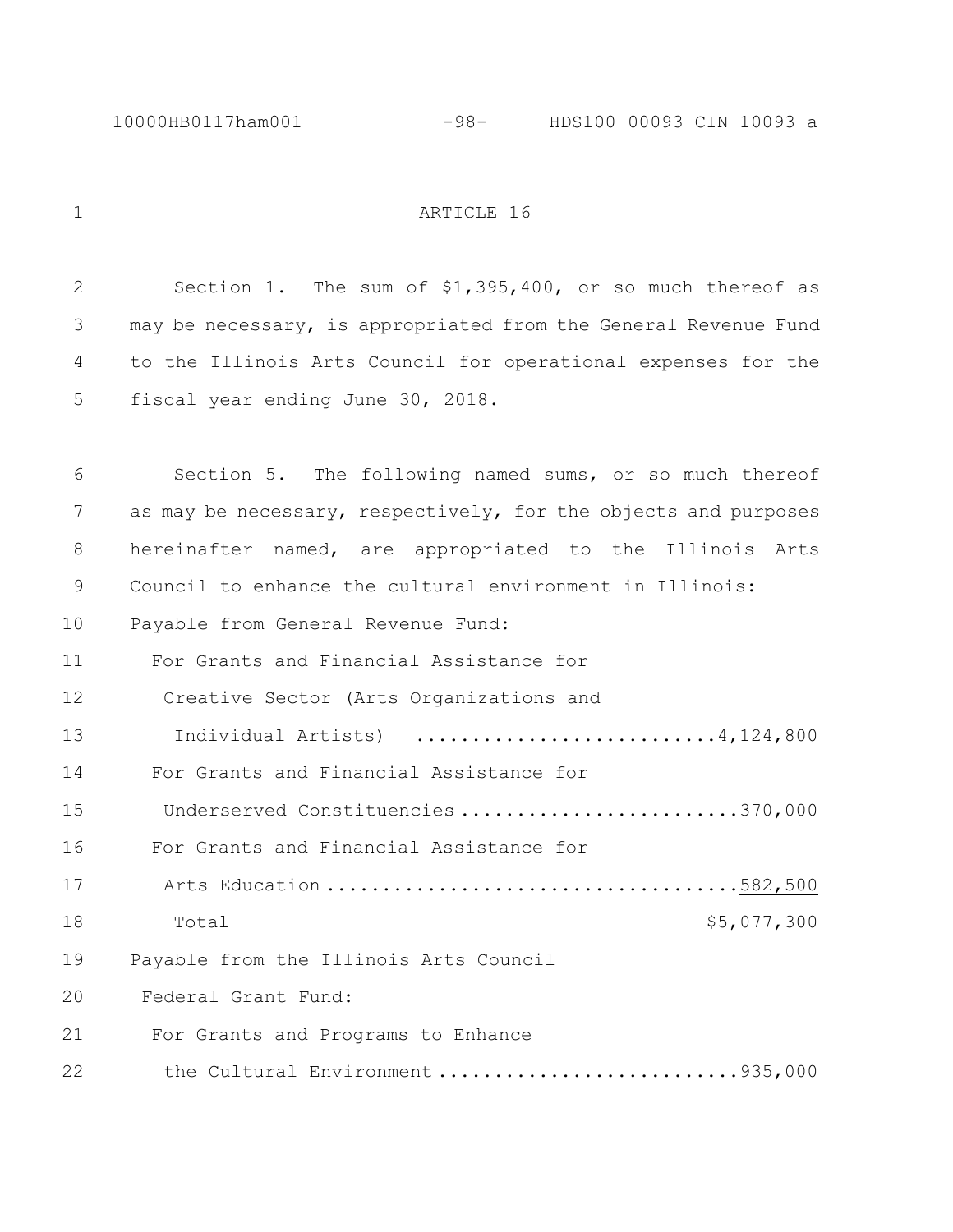10000HB0117ham001 -99- HDS100 00093 CIN 10093 a

 Section 10. The sum of \$1,000,000, or so much thereof as may be necessary, is appropriated from the General Revenue Fund to the Illinois Arts Council for the purpose of funding administrative and grant expenses associated with programs supporting the visual arts, performing arts, languages and related activities.

 Section 15. The amount of \$1,507,100, or so much thereof as may be necessary, is appropriated from the General Revenue Fund to the Illinois Arts Council for grants to certain public radio and television stations and related administrative expenses, pursuant to the Public Radio and Television Grant Act.

 Section 20. In addition to other amounts appropriated for this purpose, the following named sum, or so much thereof as may be necessary, respectively, for the object and purpose hereinafter named, is appropriated to the Illinois Arts Council to enhance the cultural environment in Illinois:

Payable from Illinois Arts Council

Federal Grant Fund:

For Grants and Programs to Enhance

the Cultural Environment and associated

administrative costs ................................65,000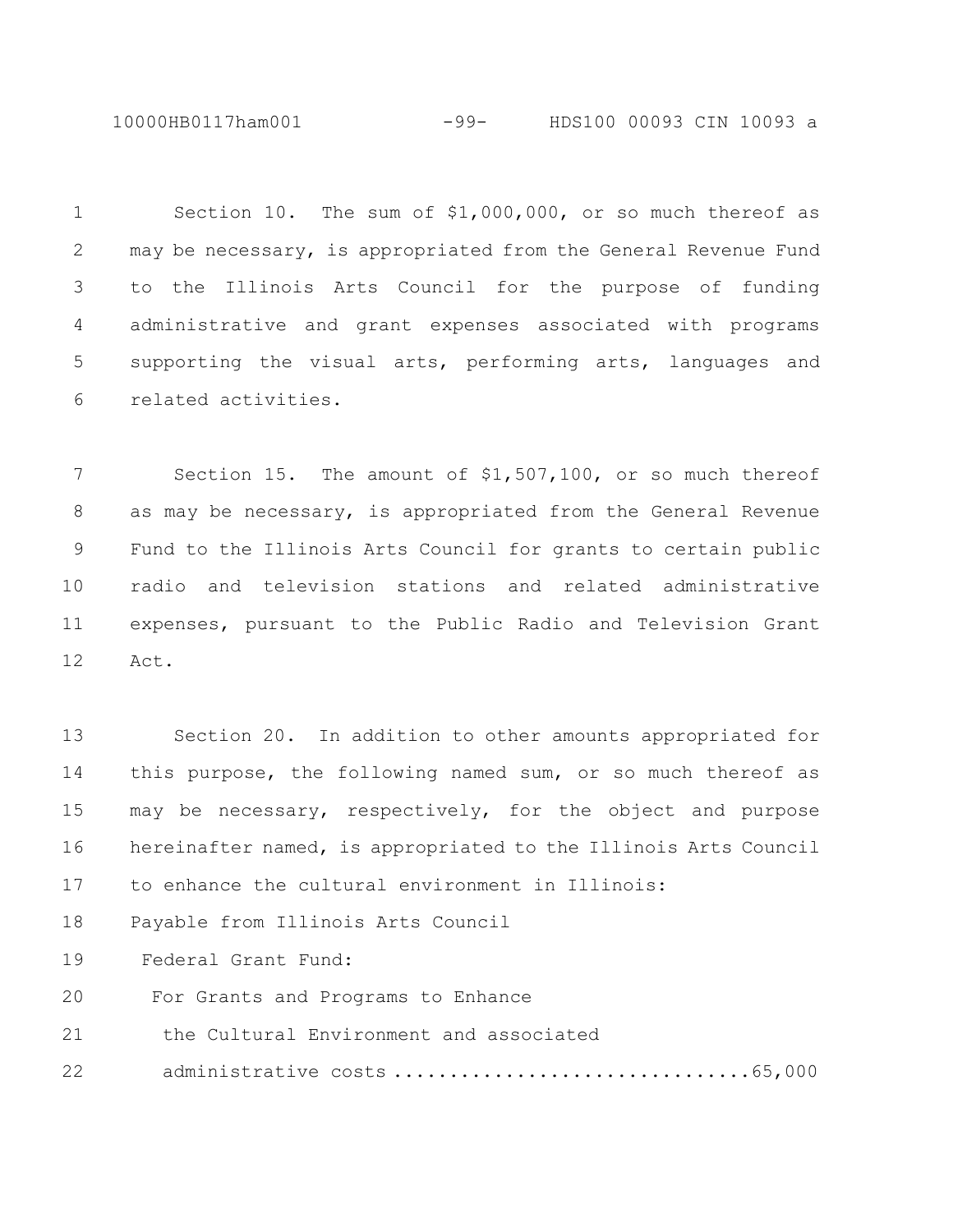10000HB0117ham001 -100- HDS100 00093 CIN 10093 a

 Section 25. The sum of \$417,000, or so much thereof as may be necessary, is appropriated from the General Revenue Fund to the Illinois Arts Council for a grant to the Illinois Humanities Council.

 Section 30. The sum of \$500,000, or so much thereof as may be necessary, is appropriated from the General Revenue Fund to the Arts Council for arts and foreign language programming in schools.

# ARTICLE 17

 Section 1. The sum of \$6,118,900, or so much thereof as may be necessary, is appropriated from the General Revenue Fund to the Executive Ethics Commission for its ordinary and contingent expenses.

# **ARTICLE** 18

 Section 20. The sum of \$414,300, or so much thereof as may be necessary, is appropriated from the General Revenue Fund to the Legislative Audit Commission to meet its operational expenses for the fiscal year ending June 30, 2018.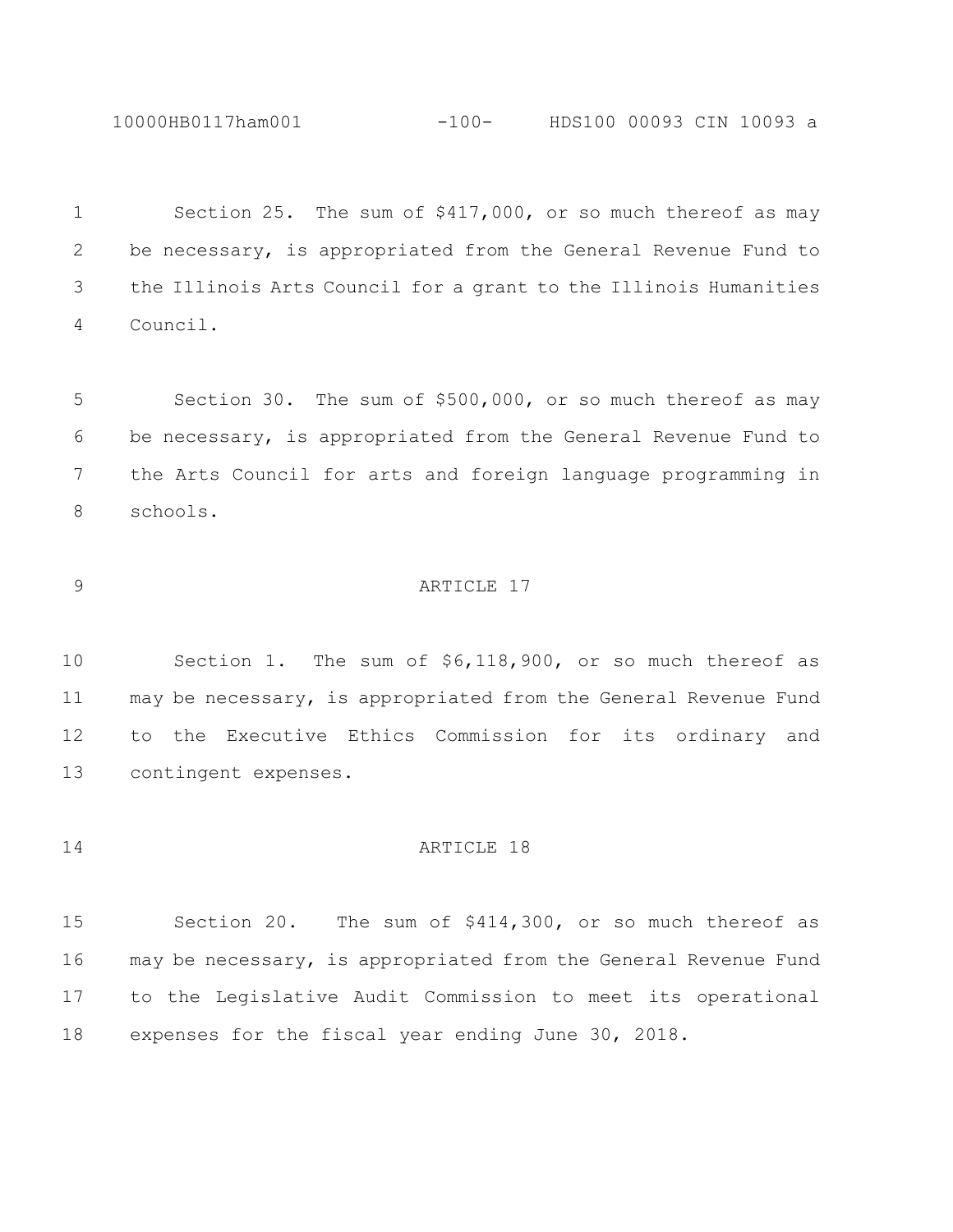10000HB0117ham001 -101- HDS100 00093 CIN 10093 a

 Section 25. The sum of \$2,950,700, or so much thereof as may be necessary, is appropriated from the General Revenue Fund to the Legislative Research Unit to meet its operational expenses for the fiscal year ending June 30, 2018.

 Section 35. The sum of \$1,140,700, or so much thereof as may be necessary, is appropriated from the General Revenue Fund to the Joint Committee on Administrative Rules to meet its operational expenses for the fiscal year ending June 30, 2018.

# 9 ARTICLE 19

 Section 5. The sum of \$312,500, or so much thereof as may be necessary, is appropriated to the Legislative Ethics Commission to meet the ordinary and contingent expenses of the Commission and the Office of Legislative Inspector General.

#### ARTICLE 20

 Section 1. The following named amounts, or so much thereof as may be necessary, respectively, for the objects and purposes hereinafter named, are appropriated to meet the ordinary and contingent expenses for the Department of the Lottery, including operating expenses related to Multi-State Lottery games pursuant to the Illinois Lottery Law: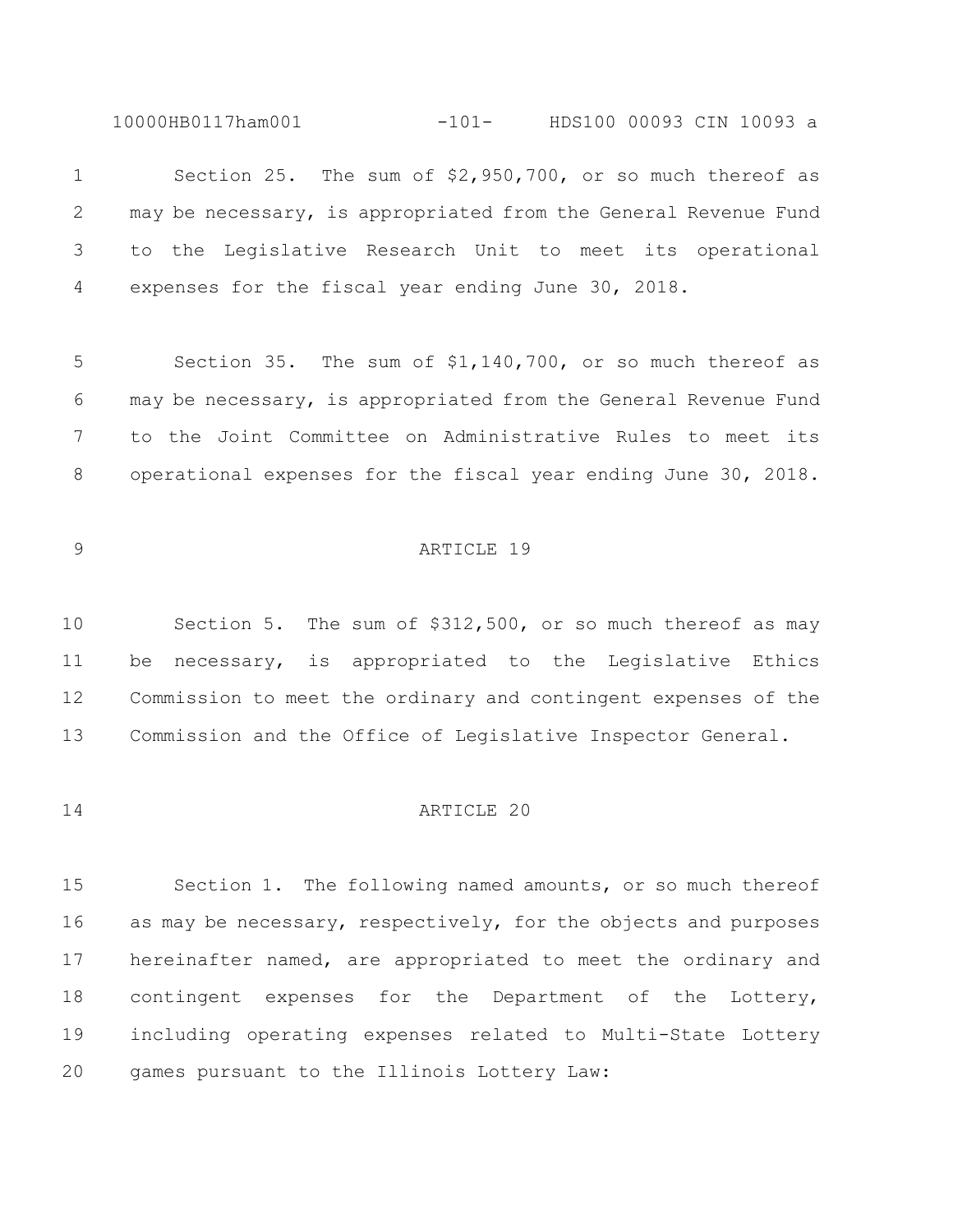| $\mathbf 1$ | PAYABLE FROM STATE LOTTERY FUND          |
|-------------|------------------------------------------|
| 2           | For Personal Services 5,579,900          |
| 3           | For State Contributions for the State    |
| 4           | Employees' Retirement System 3,013,900   |
| 5           | For State Contributions to               |
| 6           | Social Security393,200                   |
| 7           |                                          |
| 8           | For Contractual Services 4,627,000       |
| 9           |                                          |
| 10          |                                          |
| 11          |                                          |
| 12          |                                          |
| 13          | For Electronic Data Processing 3,372,400 |
| 14          | For Telecommunications Services 348,400  |
| 15          | For Operation of Auto Equipment 222,600  |
| 16          |                                          |
| 17          | For Expenses of Developing and           |
| 18          | Promoting Lottery Games 174,832,900      |
| 19          | For Expenses of the Lottery Board8,300   |
| 20          | For payment of prizes to holders of      |
| 21          | winning lottery tickets or shares,       |
| 22          | including prizes related to Multi-State  |
| 23          | Lottery games, and payment of            |
| 24          | promotional or incentive prizes          |
| 25          | associated with the sale of lottery      |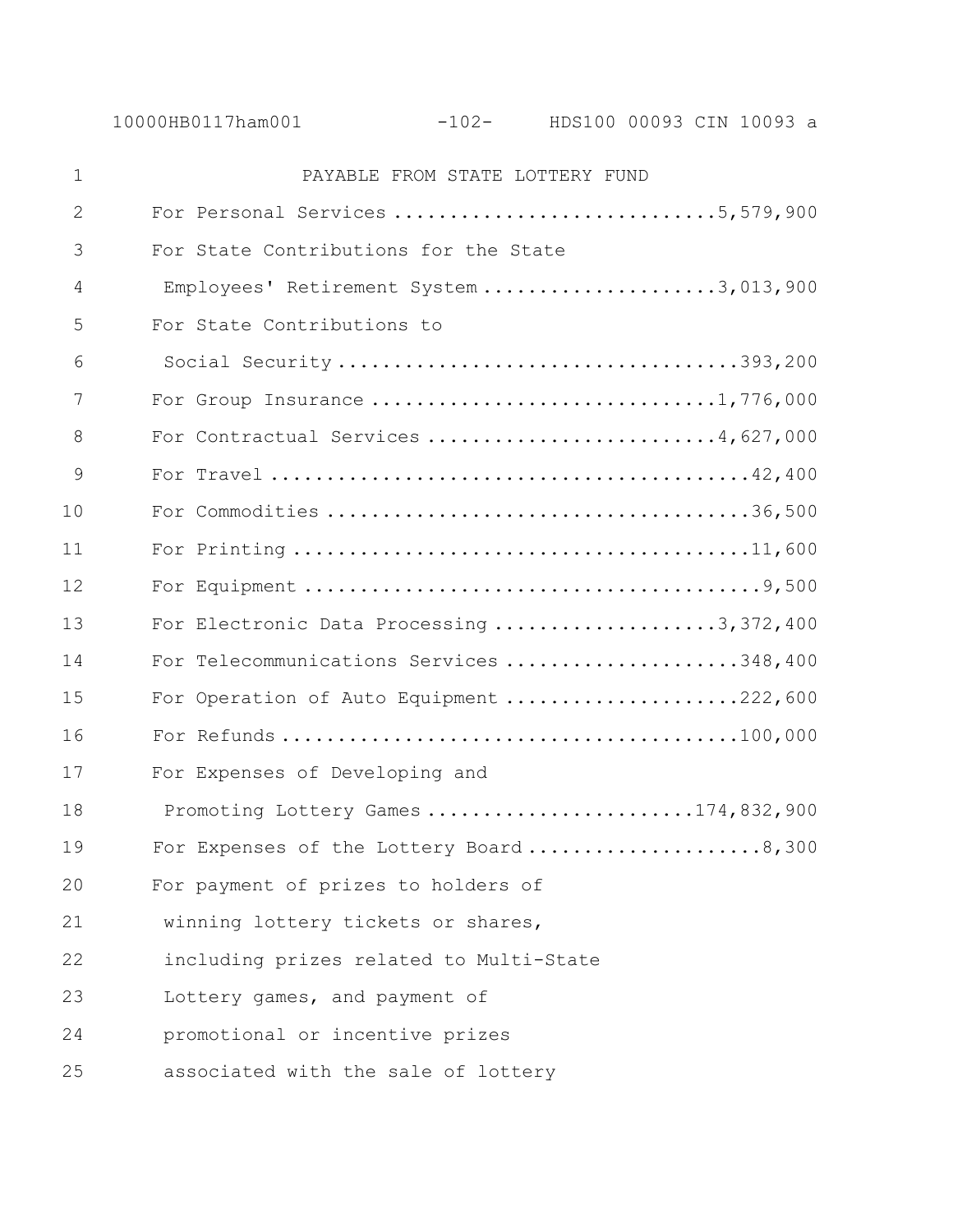10000HB0117ham001 -103- HDS100 00093 CIN 10093 a 1 tickets, pursuant to the provisions 2 of the "Illinois Lottery Law" .................1,000,000,000 Total \$1,194,531,000 ARTICLE 21 Section 5. The following named amounts, or so much thereof as may be necessary, respectively, are appropriated to the Court of Claims for its ordinary and contingent expenses: CLAIMS ADJUDICATION Payable from the General Revenue Fund: For Personal Services .............................1,153,100 For Employee Retirement Contributions Paid by Employer ....................................46,200 For State Contribution to Social Security ............................................88,500 For Contractual Services .............................39,800 For Travel ...........................................22,500 For Commodities .......................................8,600 For Printing .........................................10,200 For Equipment ........................................21,900 For Telecommunications Services .......................7,500 For Refunds .............................................400

Expenses Incurred by Judges .........................90,000

For Reimbursement for Incidental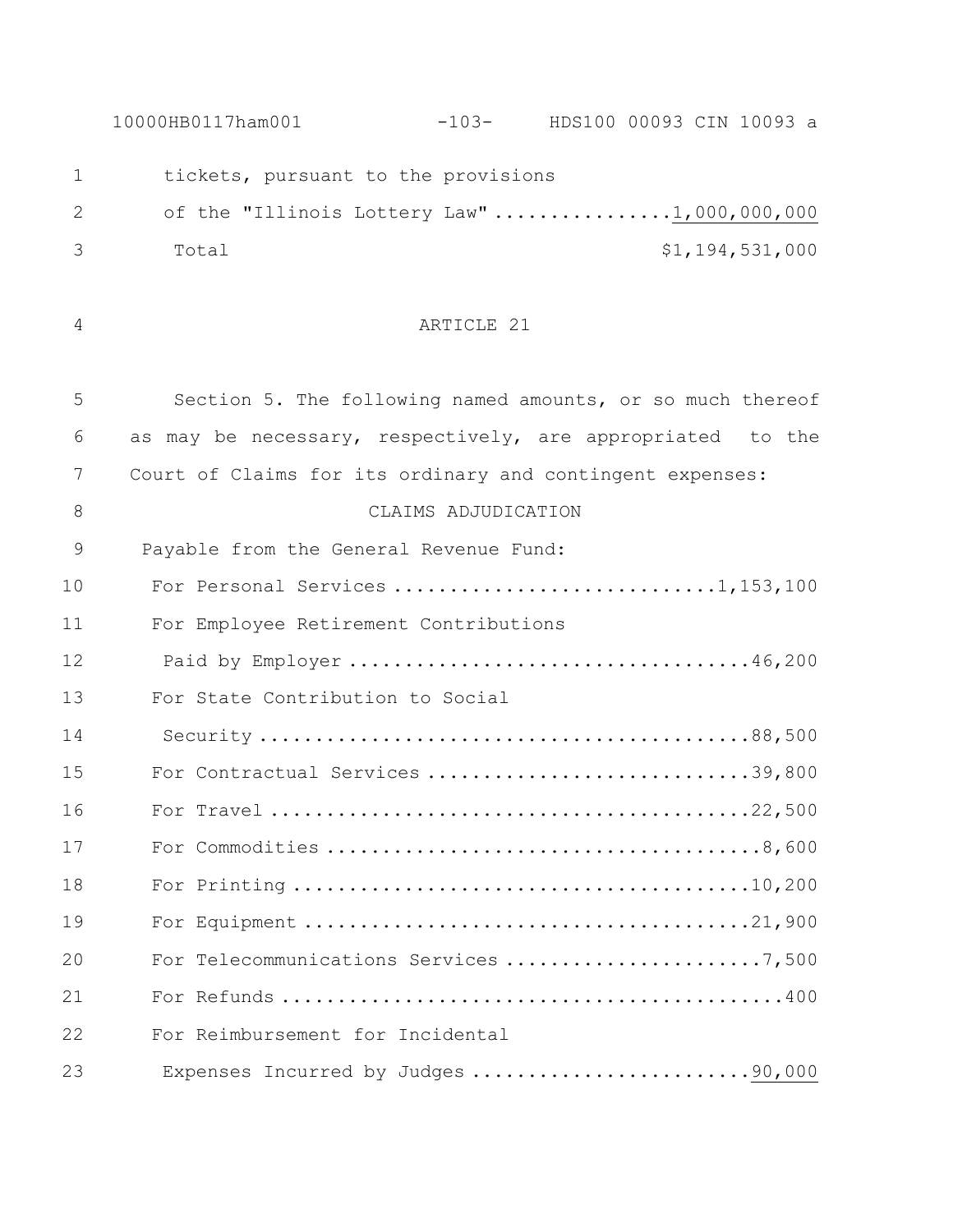10000HB0117ham001 -104- HDS100 00093 CIN 10093 a 1 Total \$1,488,600

 Section 10. The amount of \$450,000, or so much of that amount as may be necessary, is appropriated from the Court of Claims Administration and Grant Fund to the Court of Claims for administrative expenses under the Crime Victims Compensation Act.

 Section 15. The following named amount, or so much of that amount as may be necessary, is appropriated to the Court of Claims for payment of claims as follows:

For claims under the Crime Victims

Compensation Act:

Payable from the Court of Claims

Federal Grant Fund ..............................10,000,000

 Section 20. The amount of \$3,000,000, or so much thereof as may be necessary, is appropriated from the General Revenue Fund to the Court of Claims for payment of awards solely as a result of the lapsing of an appropriation originally made from any funds held by the State Treasurer.

 Section 25. The sum of \$8,000,000, or so much thereof as may be necessary, is appropriated from the General Revenue Fund to the Court of Claims for payment of line of duty awards.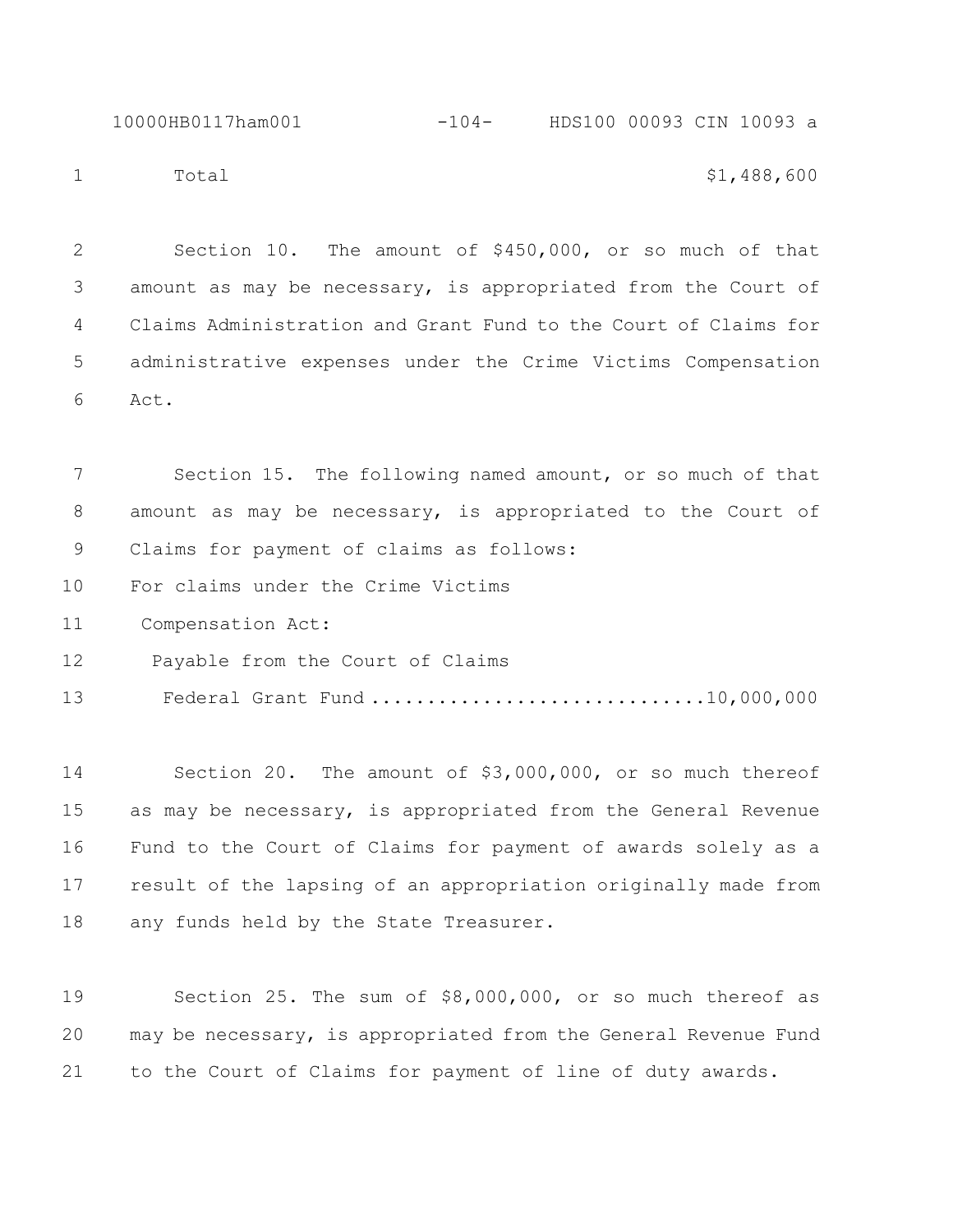10000HB0117ham001 -105- HDS100 00093 CIN 10093 a

| 1             | Section 30. The following named amounts, or so much thereof    |
|---------------|----------------------------------------------------------------|
| 2             | as may be necessary, are appropriated to the Court of Claims   |
| 3             | for payment of claims as follows:                              |
| 4             | For claims under the Crime Victims                             |
| 5             | Compensation Act:                                              |
| 6             |                                                                |
| 7             | For claims other than Crime Victims:                           |
| 8             | Payable from the General Revenue Fund 23,807,400               |
| $\mathcal{G}$ | \$29,807,400<br>Total                                          |
|               |                                                                |
| 10            | Section 35. The following named amounts, or so much of         |
| 11            | that amount as may be necessary, are appropriated to the Court |
| 12            | of Claims for payment of claims as follows:                    |
| 13            | For claims other than the Crime Victims                        |
| 14            | Compensation Act:                                              |
| 15            | Payable from the Road Fund 1,000,000                           |
| 16            | Payable from the DCFS Children's                               |
| 17            |                                                                |
| 18            | Payable from the State Garage Fund 50,000                      |
| 19            | Payable from the Traffic and Criminal                          |
| 20            | Conviction Surcharge Fund 100,000                              |
| 21            | Payable from the Vocational                                    |
| 22            | Rehabilitation Fund 125,000                                    |
| 23            | Total<br>\$2,775,000                                           |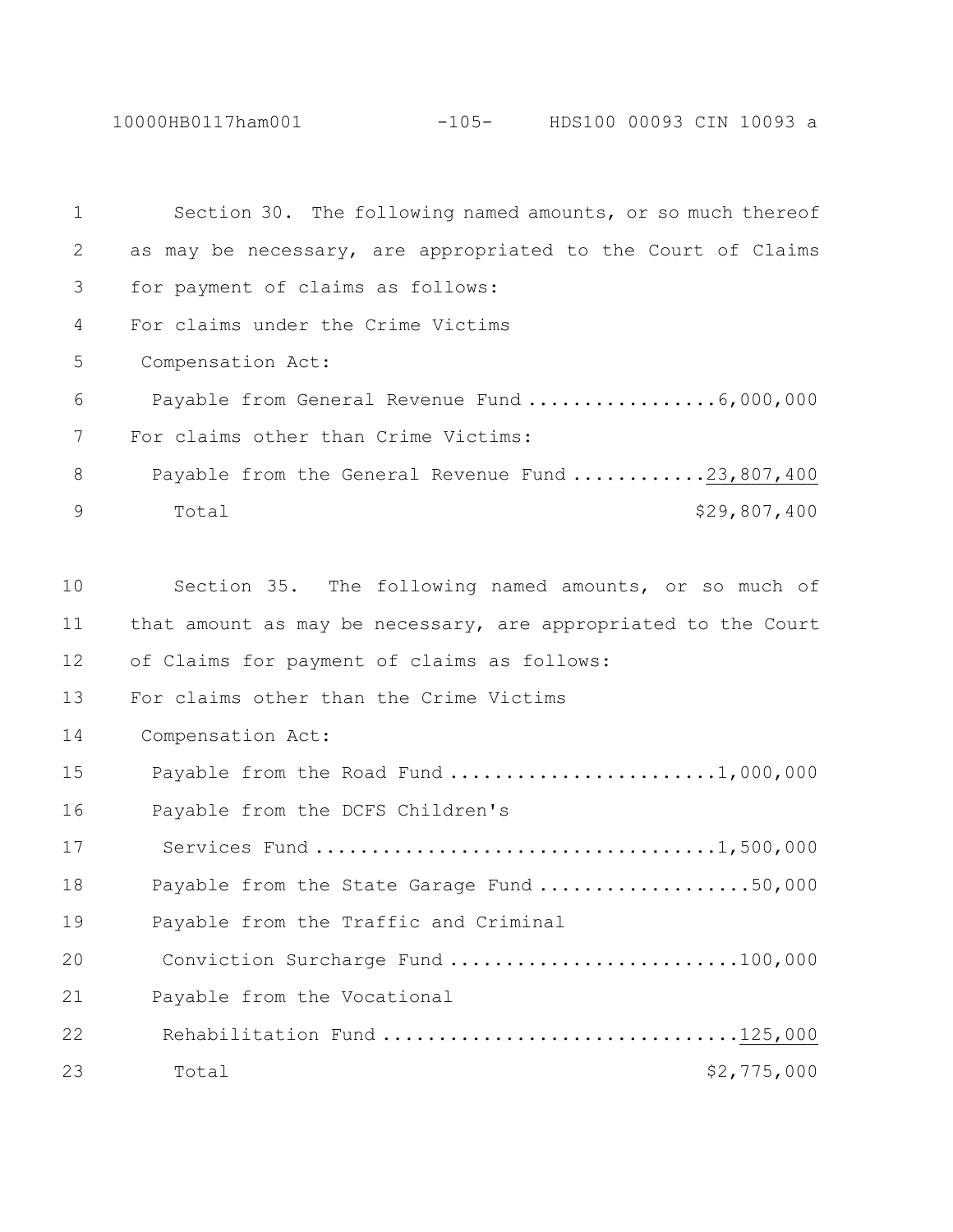10000HB0117ham001 -106- HDS100 00093 CIN 10093 a

 Section 40. The sum of \$1,000 is appropriated from the Court of Claims Federal Recovery Victim Compensation Grant Fund to the Court of Claims for refund to the federal government for the Federal Recovery Victim Compensation Grant. ARTICLE 22 Section 5-5. In addition to other sums appropriated, the sum of \$13,492,100, or so much thereof as may be necessary, is appropriated from the General Revenue Fund to the State Board of Elections for operational expenses, grants and reimbursement for the fiscal year ending June 30, 1018. Section 5-10. The following amounts, or so much of those 12 amounts as may be necessary, respectively, are appropriated from the Personal Property Tax Replacement Fund to the State Board of Elections for its ordinary and contingent expenses as follows: For Reimbursement to Counties for Increased Compensation to Judges and other Election Officials, as provided in Public Acts 81-850, 81-1149, and 90-672-Election Day Judges only ...................................2,300,000 For Payment of Lump Sum Awards to County Clerks,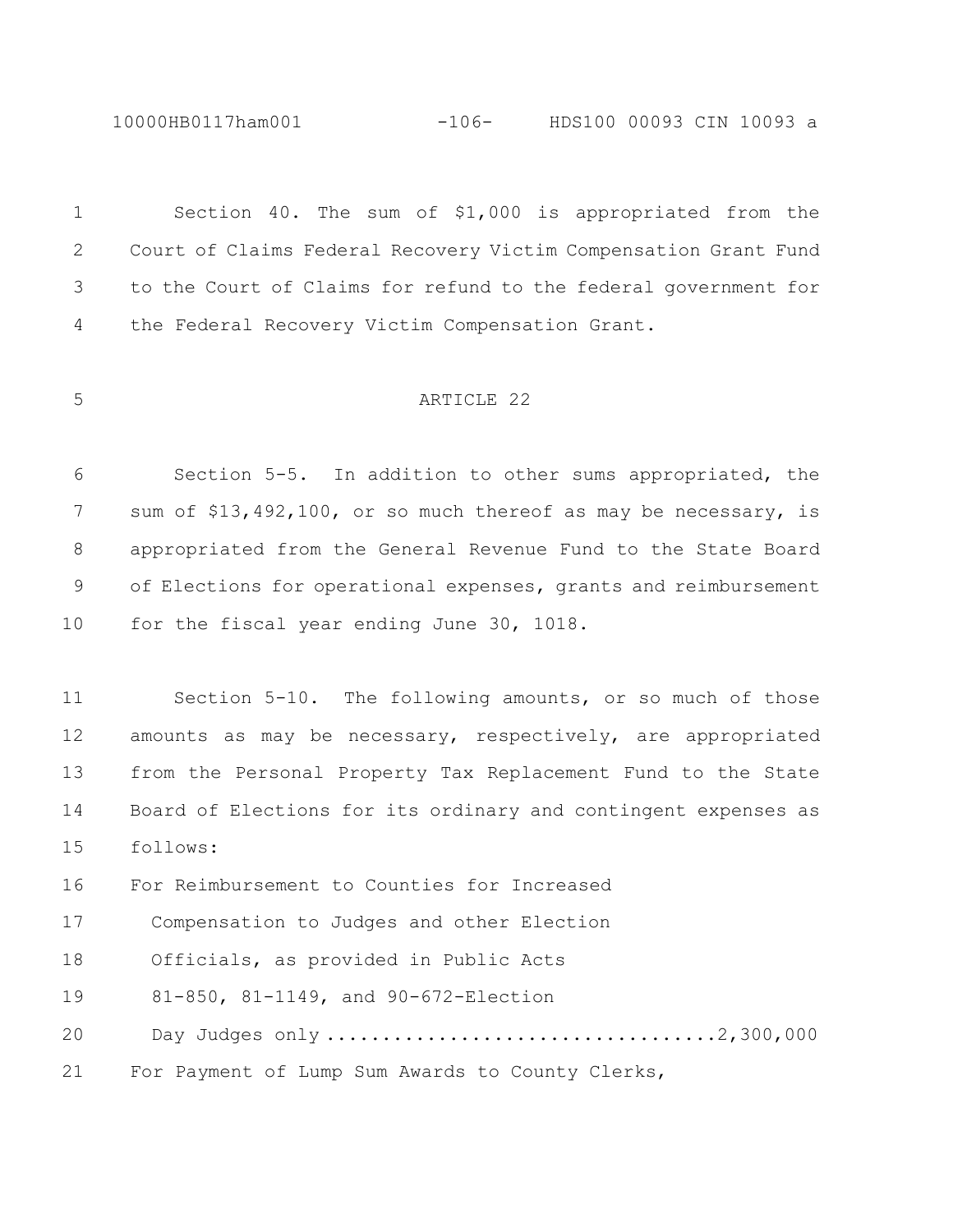10000HB0117ham001 -107- HDS100 00093 CIN 10093 a

| $\mathbf{1}$ | County Recorders, and Chief Election  |             |
|--------------|---------------------------------------|-------------|
| 2            | Clerks as Compensation for Additional |             |
| 3            | Duties required of such officials     |             |
| 4            | by consolidation of elections law,    |             |
| 5            | as provided in Public Acts 82-691     |             |
| 6            |                                       |             |
| 7            | Total                                 | \$3,099,500 |

 Section 5-15. The following amounts, or so much thereof as may be necessary, are reappropriated from the Help Illinois Vote Fund to the State Board of Elections for Implementation of the Help America Vote Act of 2002: For distribution to Local Election Authorities under Section 251 of the 14 Help America Vote Act ..............................1,779,700 For the implementation of the Statewide Voter Registration System as required by Section 1A-25 of the Illinois Election Code, including maintenance of the IDEA/VISTA program ...............................1,779,700 For administrative costs and discretionary grants to Local Election Authorities under Section 101 of the Help America Vote Act ...........................................414,000 24 Total 53,973,400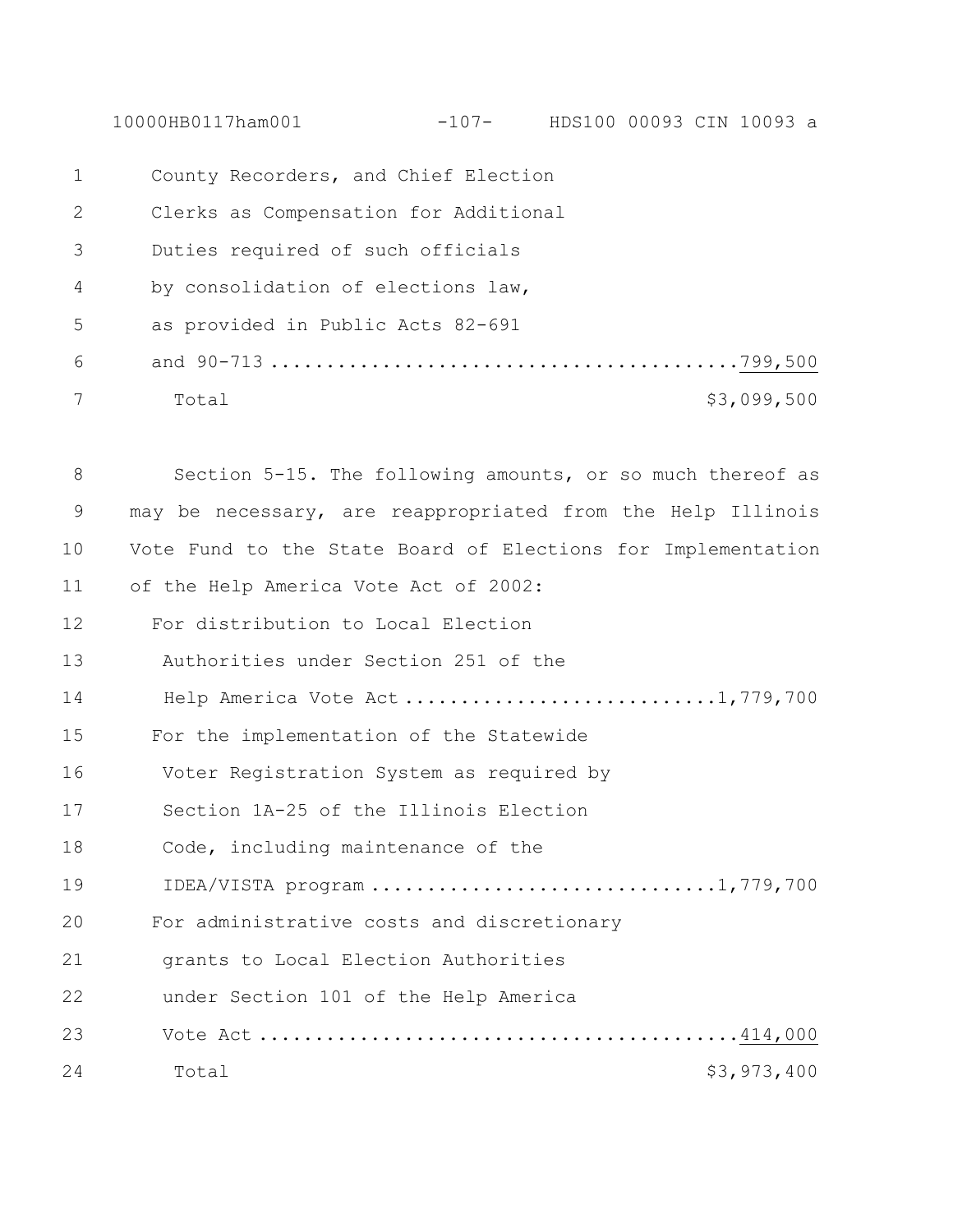10000HB0117ham001 -108- HDS100 00093 CIN 10093 a

1 ARTICLE 23

 Section 5. The amount of \$1,391,100, or so much thereof as may be necessary, is appropriated from the General Revenue Fund to the Illinois Labor Relations Board to meet its operational expenses for the fiscal year ending June 30, 2018.

ARTICLE 24

 Section 5. The following named amounts, or so much thereof as may be necessary, respectively, are appropriated to the Abraham Lincoln Presidential Library and Museum for ordinary and contingent expenses including grants:

11 Payable from the General Revenue Fund .............7,871,900 Payable from the Presidential Library

13 and Museum Operating Fund ............................2,500,000

## ARTICLE 25

### OPERATIONAL EXPENSES

 Section 5. In addition to other amounts appropriated, the amount of \$9,917,700, or so much thereof as may be necessary, respectively, is appropriated from the General Revenue Fund to the Department of Commerce and Economic Opportunity for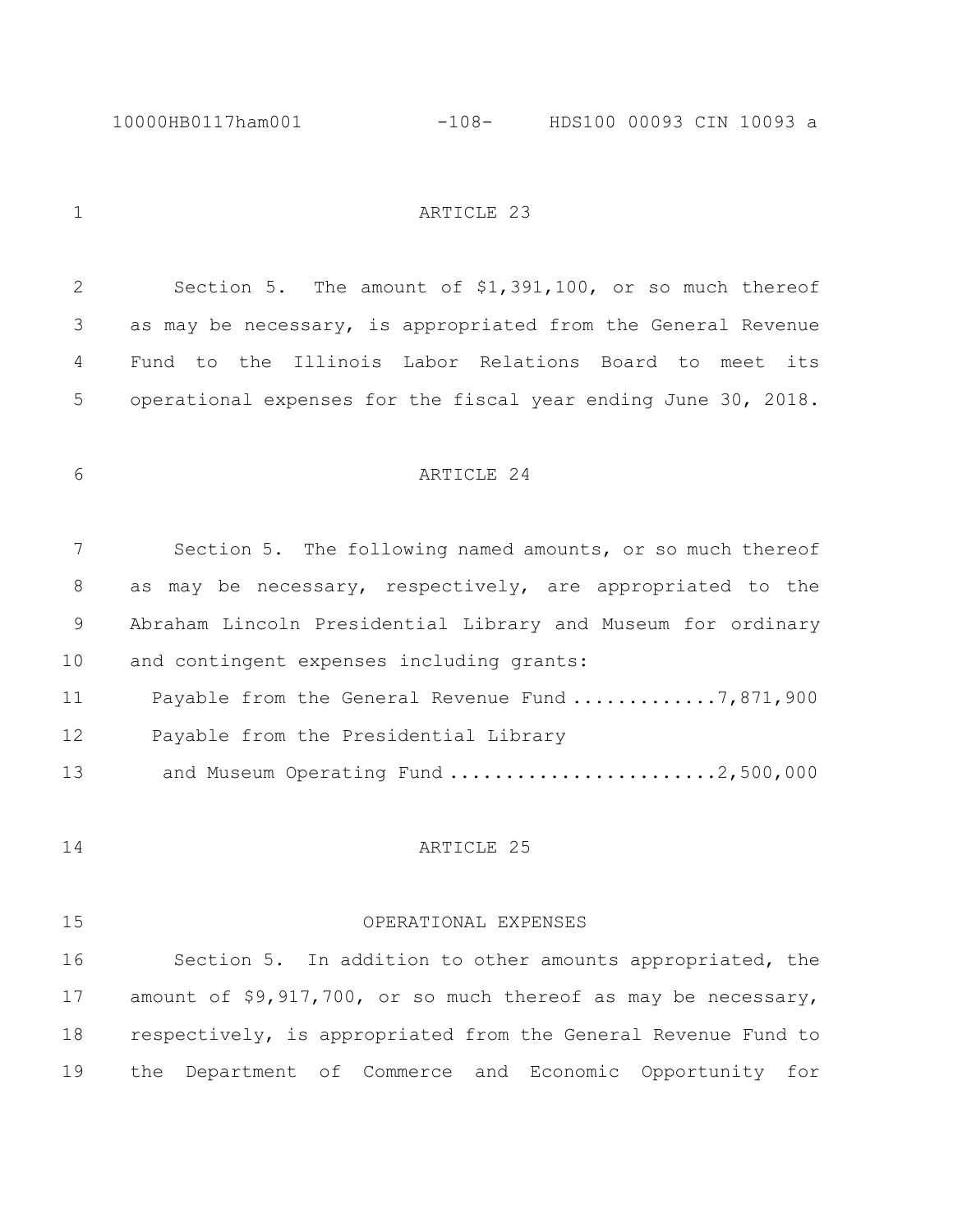10000HB0117ham001 -109- HDS100 00093 CIN 10093 a operational expenses, awards, grants and permanent improvements for the fiscal year ending June 30, 2018. Section 10. The following named amounts, or so much thereof as may be necessary, respectively, are appropriated to the Department of Commerce and Economic Opportunity: GENERAL ADMINISTRATION OPERATIONS Payable from the Tourism Promotion Fund: For ordinary and contingent expenses associated 10 with general administration, grants and 11 including prior year costs .......................11,000,000 Payable from the Intra-Agency Services Fund: For overhead costs related to federal 14 programs, including prior year costs ............19,209,200 Payable from the Build Illinois Bond Fund: For ordinary and contingent expenses associated 17 with the administration of the capital program, 18 including prior year costs ............................2,000,000 Section 15. The following named amounts, or so much thereof as may be necessary, respectively, are appropriated to the Department of Commerce and Economic Opportunity: OFFICE OF TOURISM OPERATIONS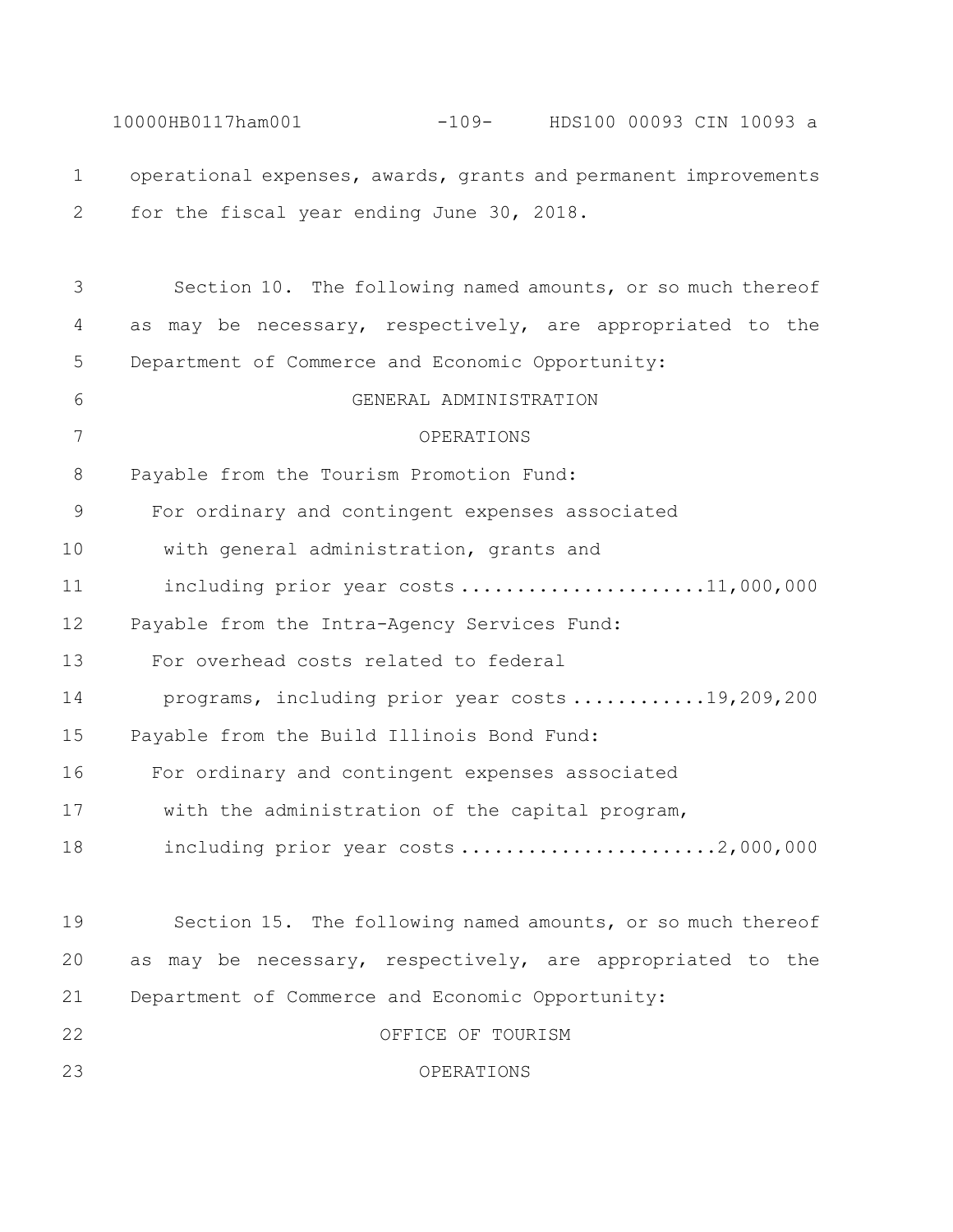10000HB0117ham001 -110- HDS100 00093 CIN 10093 a

| $\mathbf 1$   | Payable from the Tourism Promotion Fund:             |
|---------------|------------------------------------------------------|
| 2             | For administrative expenses and grants               |
| 3             | for the tourism program, including                   |
| 4             | prior year costs 4,200,000                           |
| 5             | For administrative and grant expenses                |
| 6             | associated with statewide tourism promotion          |
| 7             | and development, including prior year costs4,835,900 |
| 8             | For advertising and promotion of Tourism             |
| $\mathcal{G}$ | throughout Illinois Under Subsection (2) of          |
| 10            | Section 4a of the Illinois Promotion Act,            |
| 11            | and grants, including prior year costs 22,400,000    |
| 12            | For Advertising and Promotion of Illinois            |
| 13            | Tourism in International Markets, including          |
| 14            |                                                      |
| 15            | For Municipal Convention Center and                  |
| 16            | Sports Facility Attraction Grants                    |
| 17            | authorized by Public Act 99-04761,800,000            |
| 18            | \$41,235,900<br>Total                                |
|               |                                                      |

| 19 | Section 20. The following named amounts, or so much thereof |
|----|-------------------------------------------------------------|
| 20 | as may be necessary, respectively, are appropriated to the  |
| 21 | Department of Commerce and Economic Opportunity:            |
| 22 | OFFICE OF TOURISM                                           |
| 23 | GRANTS                                                      |
| 24 | Payable from the International Tourism Fund:                |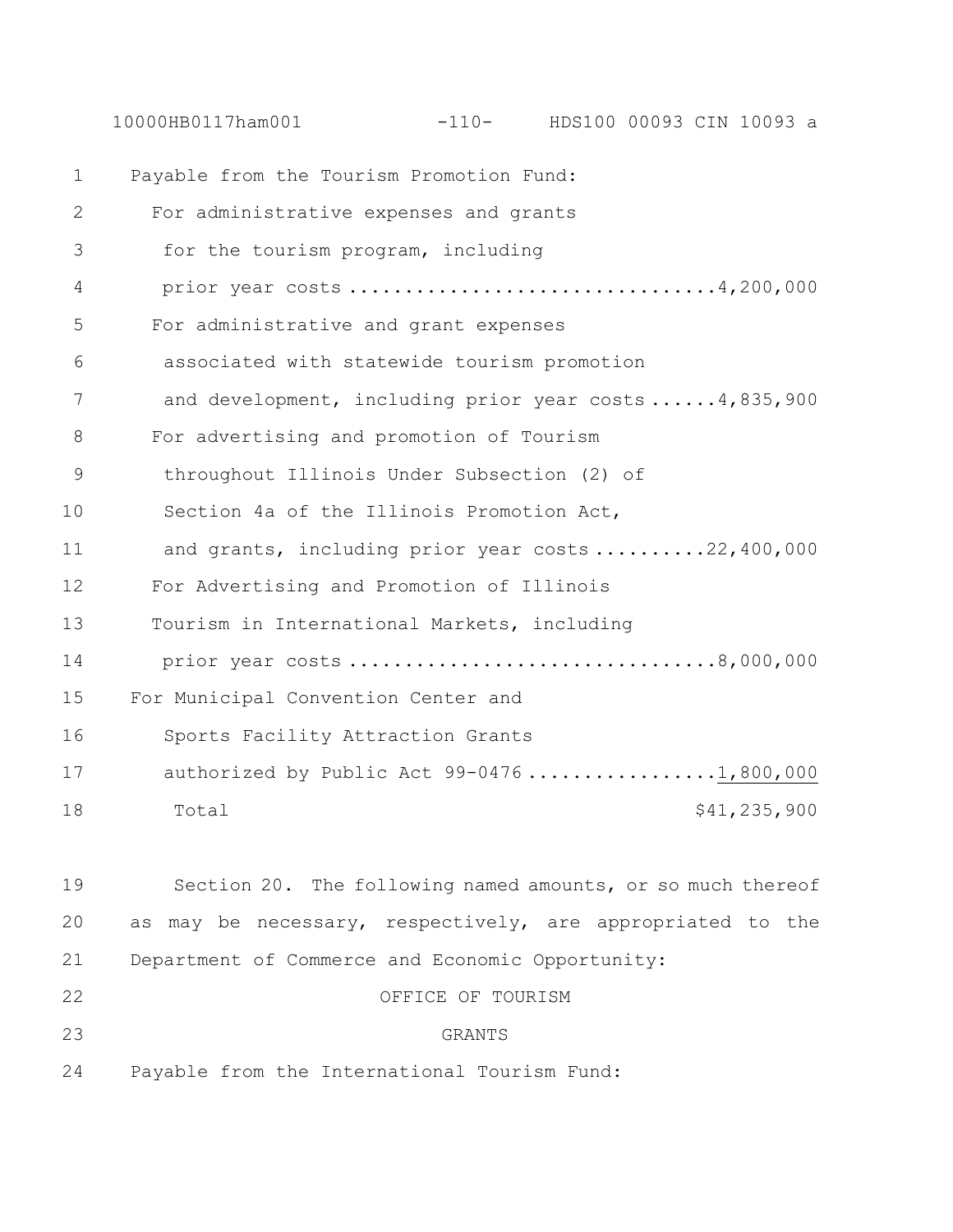10000HB0117ham001 -111- HDS100 00093 CIN 10093 a

| 1  | For Grants, Contracts and Administrative Expenses  |
|----|----------------------------------------------------|
| 2  | Associated with the International Tourism Program  |
| 3  | Pursuant to 20 ILCS 605/605-707, including prior   |
| 4  |                                                    |
| 5  | Payable from the Tourism Promotion Fund:           |
| 6  | For the Tourism Attraction Development             |
| 7  | Grant Program Pursuant to 20 ILCS 665/8a 1,400,000 |
| 8  | For Purposes Pursuant to the Illinois              |
| 9  | Promotion Act, 20 ILCS 665/4a-1 to                 |
| 10 | Match Funds from Sources in the Private            |
| 11 |                                                    |
| 12 | For the Tourism Matching Grant Program             |
| 13 | Pursuant to 20 ILCS 665/8-1 for                    |
| 14 | Counties under 1,000,000 1,250,000                 |
| 15 | For the Tourism Matching Grant Program             |
| 16 | Pursuant to 20 ILCS 665/8-1 for                    |
| 17 |                                                    |
| 18 | For Grants, Contracts and Administrative           |
| 19 | Expenses Associated with the Development           |
| 20 | of the Illinois Grape and Wine Industry,           |
| 21 | including prior year costs 150,000                 |
| 22 | \$9,550,000<br>Total                               |

23 The Department, with the consent in writing from the 24 Governor, may reapportion not more than ten percent of the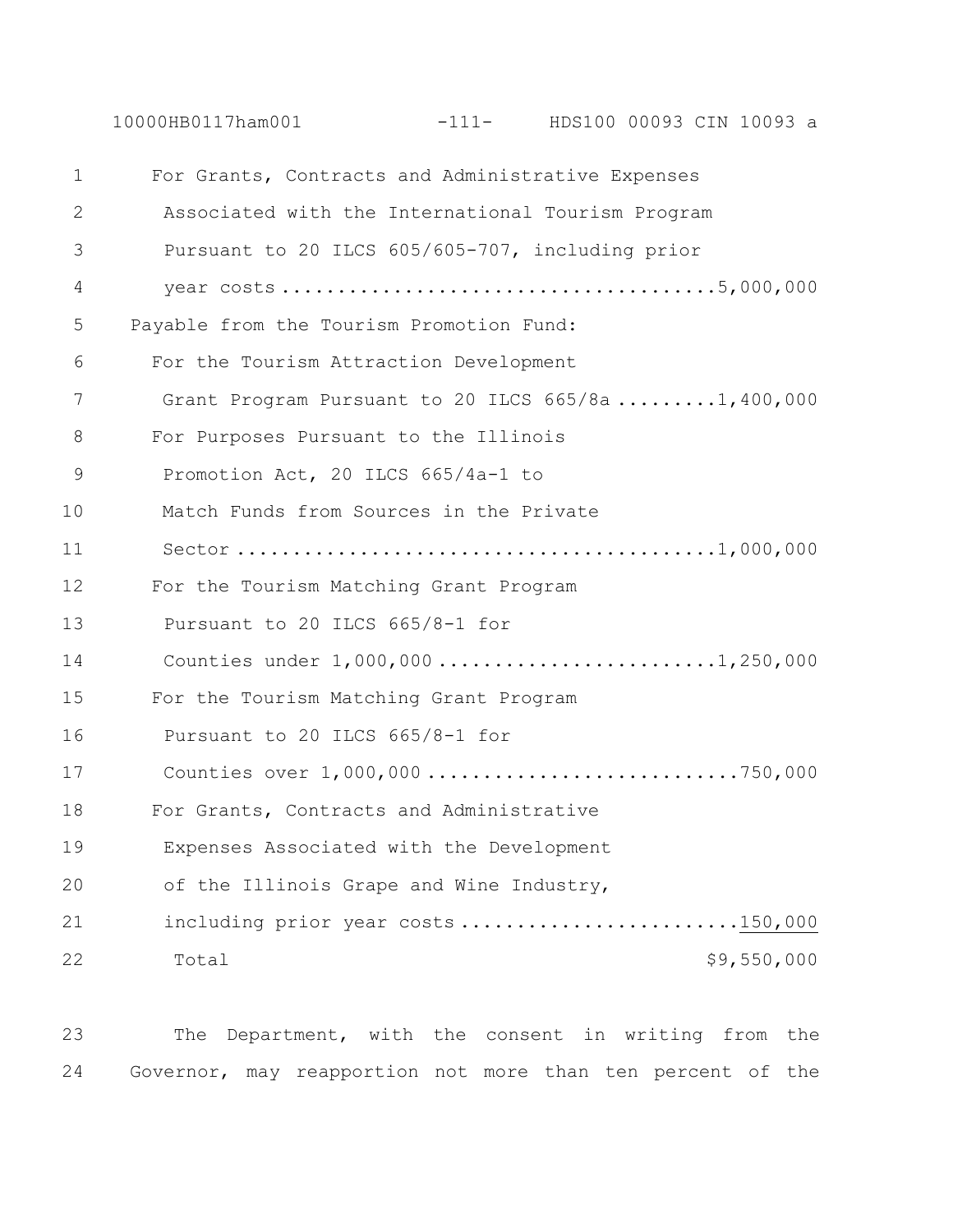10000HB0117ham001 -112- HDS100 00093 CIN 10093 a 1 total appropriation of Tourism Promotion Fund, in Section 20 2 below, among the various purposes therein recommended. 3 Payable from Local Tourism Fund: 4 For Choose Chicago ................................3,306,200 5 For grants to Convention and Tourism Bureaus 6 Bureaus Outside of Chicago ......................15,061,800 7 For grants, contracts, and administrative 8 expenses associated with the 9 Local Tourism and Convention Bureau 10 Program pursuant to 20 ILCS 605/605-705 11 including prior year costs ............................308,000 12 Total 518,676,000 13 For grants, contracts, and administrative 14 expenses associated with the 15 Local Tourism and Convention Bureau 16 Program pursuant to 20 ILCS 605/605-705 17 including prior year costs ........................1,836,800 18 Section 25. The following named amounts, or so much thereof 19 as may be necessary, respectively, are appropriated to the 20 Department of Commerce and Economic Opportunity: 21 OFFICE OF EMPLOYMENT AND TRAINING 22 GRANTS 23 Payable from the Federal Workforce Training Fund: 24 For Grants, Contracts and Administrative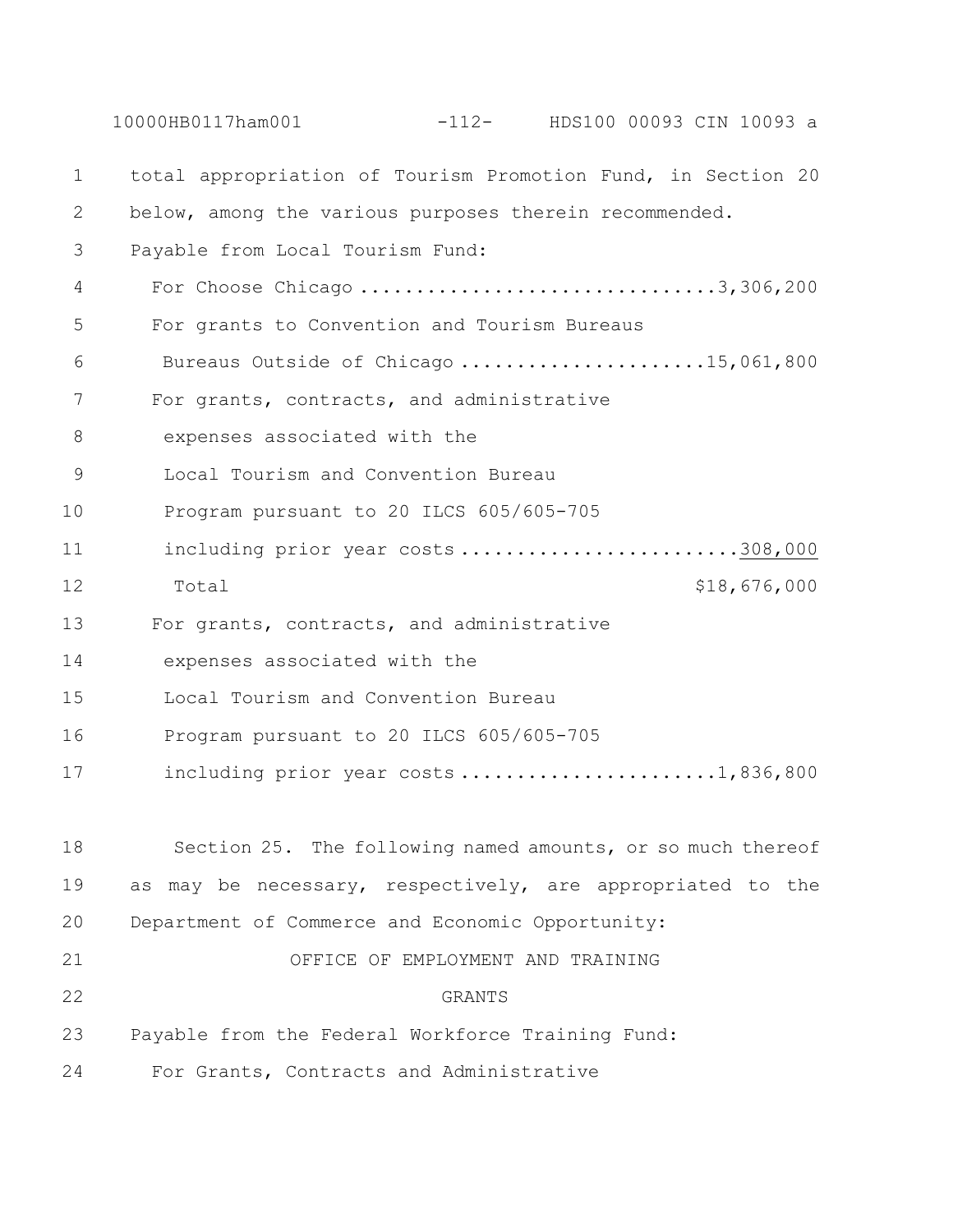10000HB0117ham001 -113- HDS100 00093 CIN 10093 a 1 Expenses Associated with the Workforce 2 Innovation and Opportunity Act and other 3 Workforce training programs, including refunds 4 and prior year costs ...........................275,000,000 5 Section 30. The following named amounts, or so much thereof 6 as may be necessary, respectively, are appropriated to the 7 Department of Commerce and Economic Opportunity: 8 OFFICE OF ENTREPRENEURSHIP, INNOVATION AND TECHNOLOGY 9 GRANTS 10 Payable from the General Revenue Fund: 11 For grants, contracts, and administrative 12 expenses associated with the Illinois 13 Office of Entrepreneurship, Innovation 14 and Technology, including prior year costs ......1,425,000 15 Total  $15$  Total  $1,425,000$ 16 Payable from the Small Business Environmental 17 Assistance Fund: 18 For grants and administrative expenses of the 19 Small Business Environmental Assistance Program, 20 including prior year costs .........................500,000 21 Payable from the Workforce, Technology, 22 and Economic Development Fund: 23 For Grants, Contracts, and Administrative 24 Expenses Pursuant to 20 ILCS 605/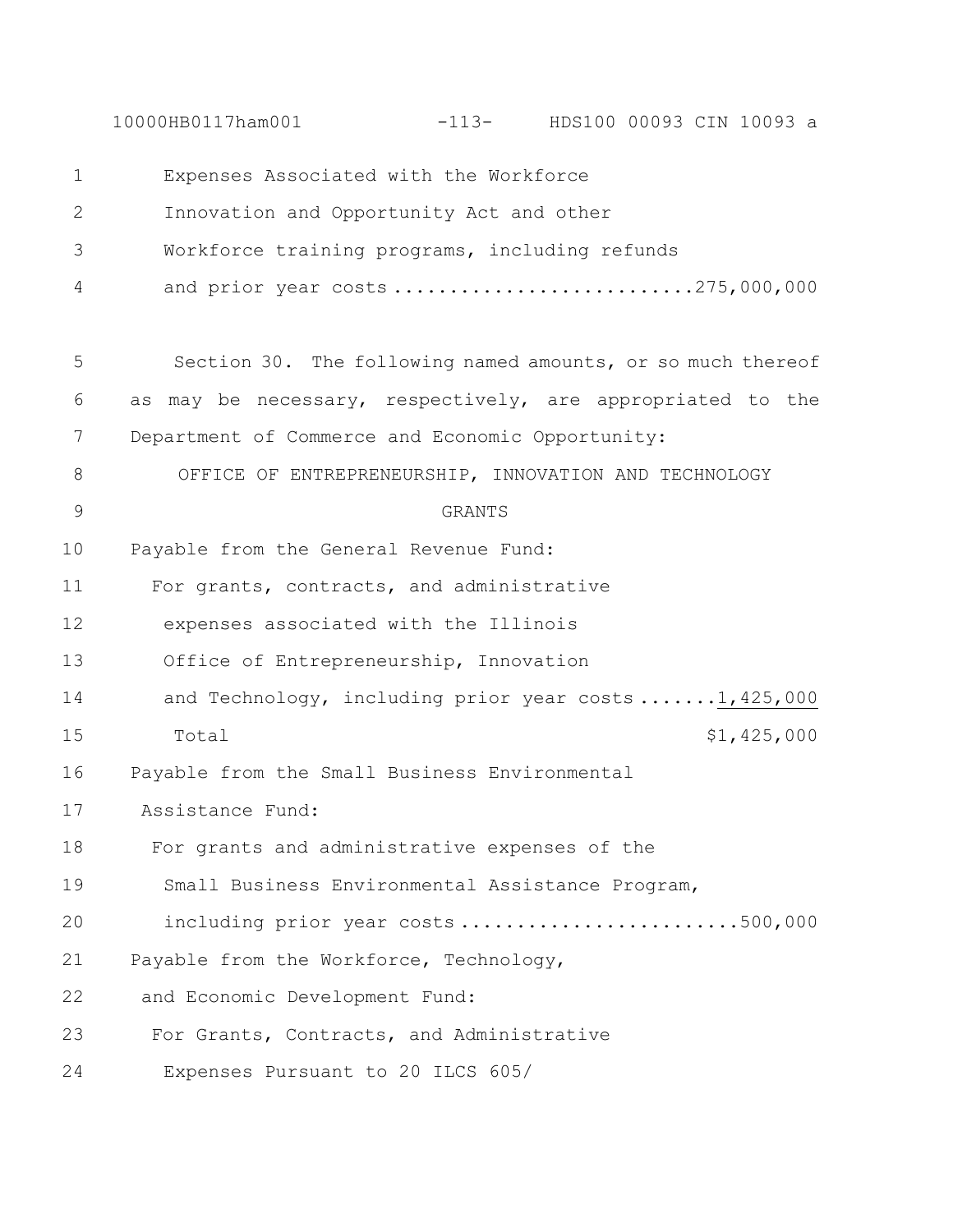10000HB0117ham001 -114- HDS100 00093 CIN 10093 a 1 605-420, including prior year costs ..............2,000,000 2 Payable from the Commerce and Community Affairs 3 Assistance Fund: 4 For grants, contracts and administrative 5 expenses of the Procurement Technical 6 Assistance Center Program, including 7 prior year costs ...................................750,000 8 For Grants, Contracts, and Administrative 9 Expenses Pursuant to 20 ILCS 605/ 10 605-500, including prior year costs .............13,000,000 11 For Grants, Contracts, and Administrative 12 Expenses Pursuant to 20 ILCS 605/605-30, 13 including prior year costs ........................3,000,000 14 Total \$16,750,000 15 Section 35. The following named amounts, or so much thereof 16 as may be necessary, respectively, are appropriated to the

17 Department of Commerce and Economic Opportunity:

- 18 OFFICE OF BUSINESS DEVELOPMENT
- 19 OPERATIONS
- 20 Payable from Economic Research and
- 21 Information Fund:
- 22 For Purposes Set Forth in
- 23 Section 605-20 of the Civil
- 24 Administrative Code of Illinois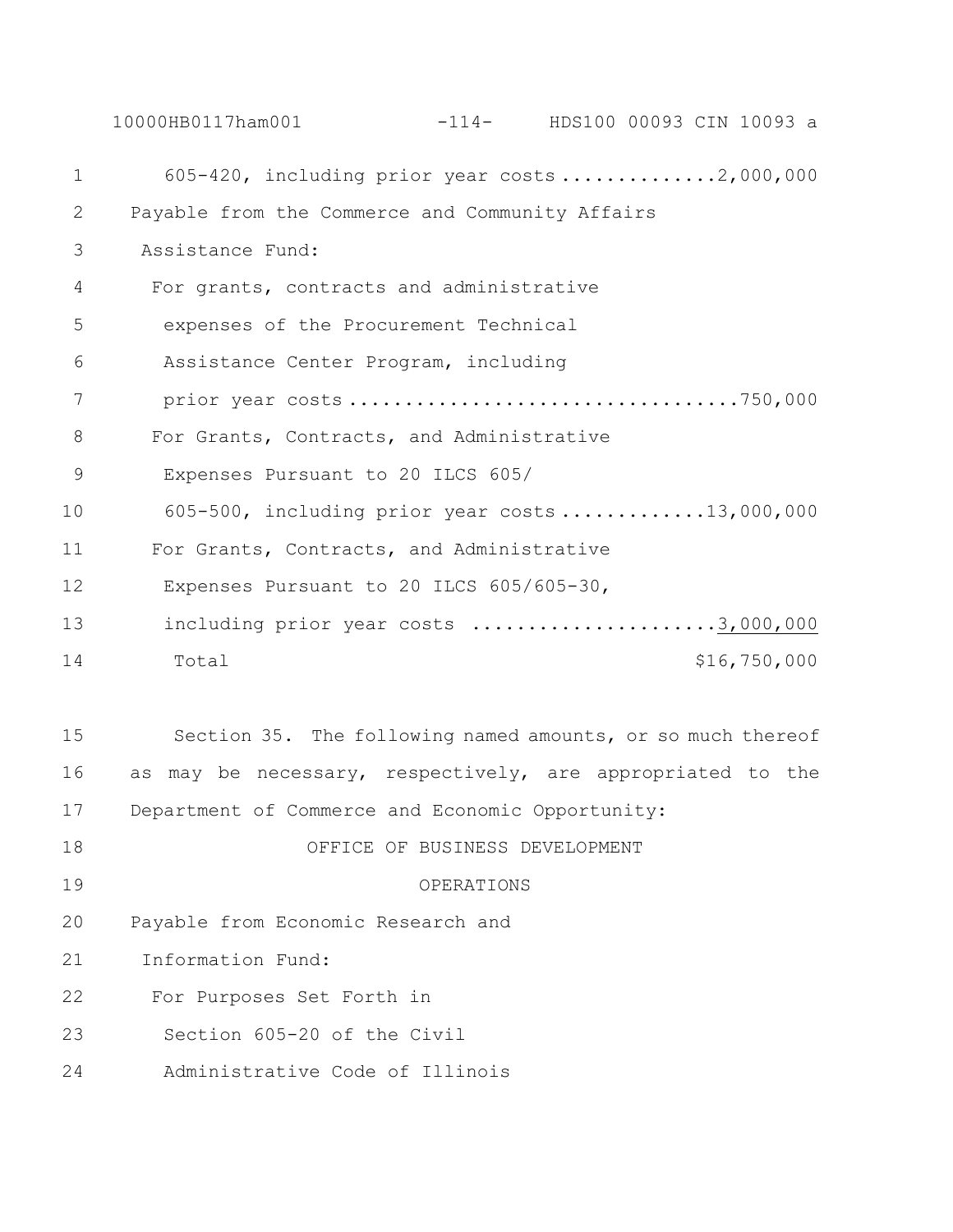|             | 10000HB0117ham001                                |                                | $-115$ - HDS100 00093 CIN 10093 a                                                                                    |
|-------------|--------------------------------------------------|--------------------------------|----------------------------------------------------------------------------------------------------------------------|
| $\mathbf 1$ |                                                  |                                | $(20 \text{ ILCS } 605/605-20) \ldots \ldots \ldots \ldots \ldots \ldots \ldots \ldots \ldots \ldots \ldots 150,000$ |
| 2           | Payable from the Historic Property               |                                |                                                                                                                      |
| 3           | Administrative Fund:                             |                                |                                                                                                                      |
| 4           | For Administrative Expenses in Accordance        |                                |                                                                                                                      |
| 5           | with the Historic Tax Credit Program Pursuant    |                                |                                                                                                                      |
| 6           |                                                  |                                | to 35 ILCS $5/221$ (b) 100,000                                                                                       |
| 7           |                                                  |                                | Section 40. The following named amounts, or so much thereof                                                          |
| 8           | as                                               |                                | may be necessary, respectively, are appropriated to the                                                              |
| 9           | Department of Commerce and Economic Opportunity: |                                |                                                                                                                      |
| 10          |                                                  | OFFICE OF BUSINESS DEVELOPMENT |                                                                                                                      |
| 11          |                                                  | <b>GRANTS</b>                  |                                                                                                                      |
| 12          | Payable from the General Revenue Fund:           |                                |                                                                                                                      |
| 13          | For the purpose of Grants, Contracts,            |                                |                                                                                                                      |
| 14          | ad Administrative Expenses associated            |                                |                                                                                                                      |
| 15          | with DCEO Job Training Programs, including       |                                |                                                                                                                      |
| 16          |                                                  |                                | prior year costs 4,275,000                                                                                           |
| 17          | For a grant associated with Job                  |                                |                                                                                                                      |
| 18          | training to the Illinois                         |                                |                                                                                                                      |
| 19          | Manufacturers' Association, including            |                                |                                                                                                                      |
| 20          |                                                  |                                |                                                                                                                      |
| 21          | For a grant associated with Job                  |                                |                                                                                                                      |
| 22          | training to the Chicago Federation               |                                |                                                                                                                      |
| 23          |                                                  |                                | of Labor, including prior year costs 1,466,300                                                                       |
| 24          | For a grant associated with Job                  |                                |                                                                                                                      |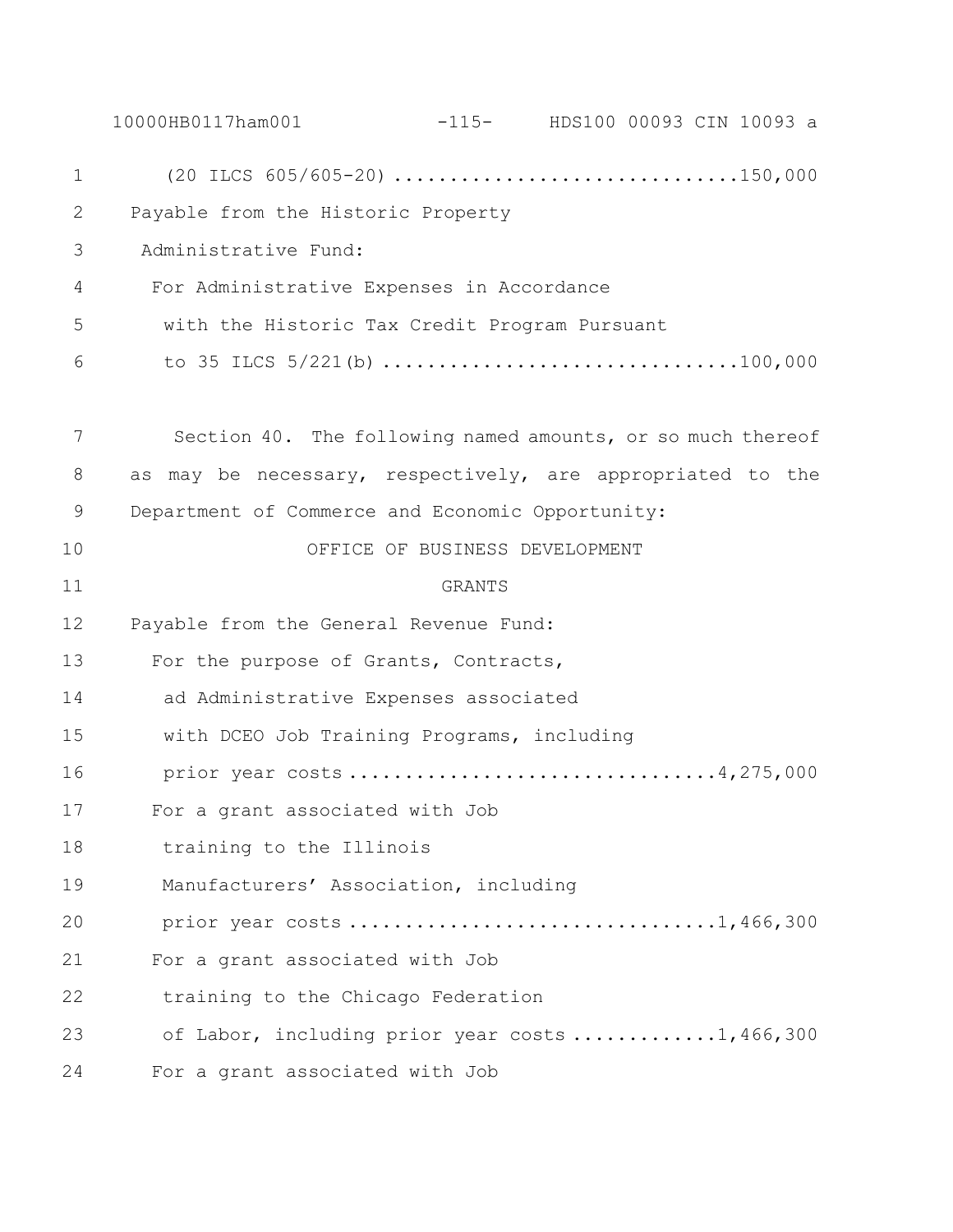10000HB0117ham001 -116- HDS100 00093 CIN 10093 a

 training to the Illinois Manufacturing Excellence Center, including prior year costs ...................................977,500 For a grant associated with Job training to the Chicagoland Regional College Program, 7 including prior year costs ........................1,955,000 For a grant associated with Job training to the New Start, Inc. for basic nurse assistance training program in Latino communities, 12 including prior year costs ...............................733,100 For a grant associated with job training to HACIA .........................................1,500,000 For grants associated with business and 16 community development ...................................5,831,300 Payable from the State Small Business Credit Initiative Fund: For the Purpose of Contracts, Grants, 20 Loans, Investments and Administrative 21 Expenses in Accordance with the State 22 Small Business Credit Initiative Program, 23 including prior year costs ........................30,000,000 Payable from the Illinois Capital Revolving Loan Fund: For the Purpose of Contracts, Grants,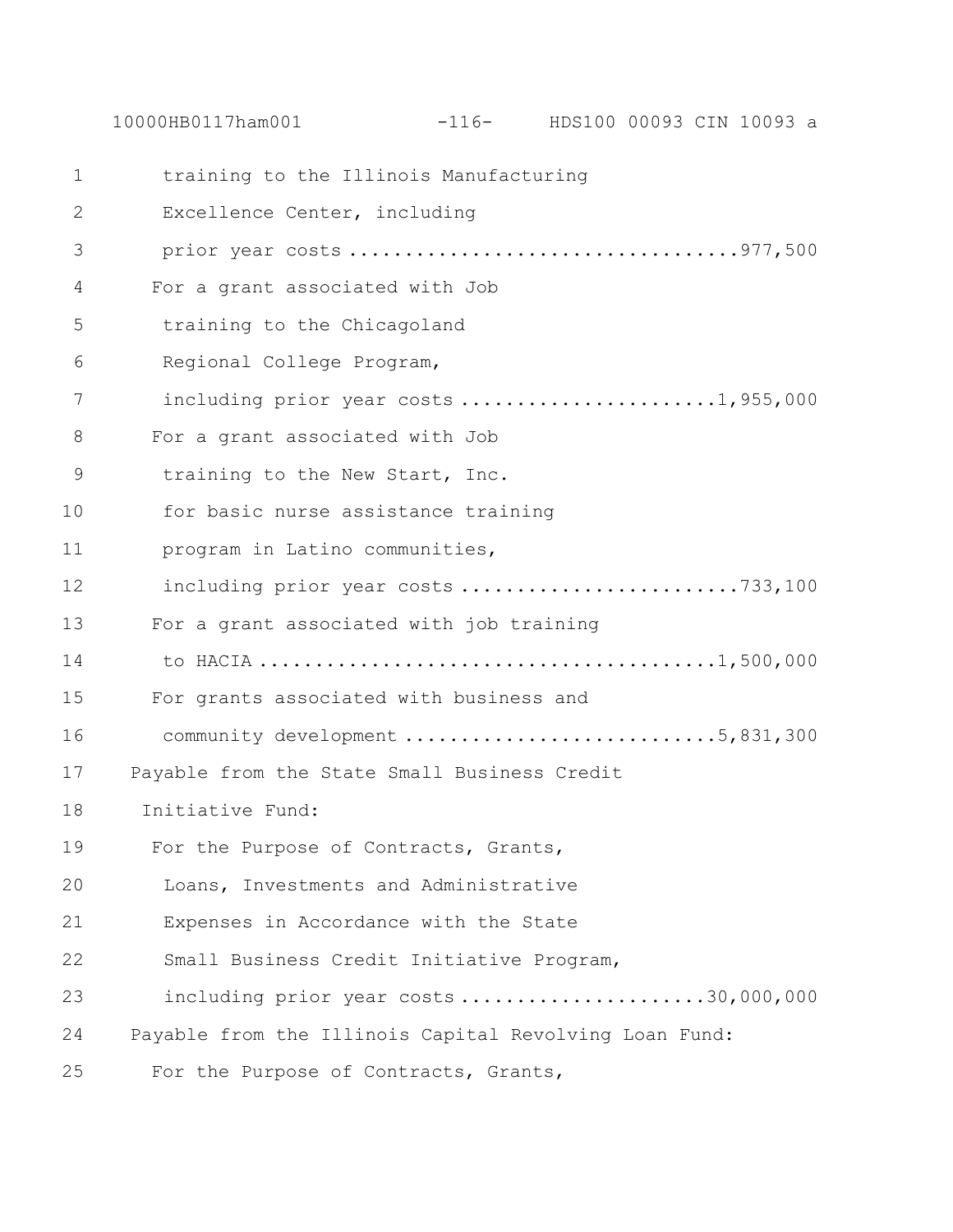| $\mathbf 1$  | Loans, Investments and Administrative                       |
|--------------|-------------------------------------------------------------|
| $\mathbf{2}$ | Expenses in Accordance with the Provisions                  |
| 3            | Of the Small Business Development Act                       |
| 4            | Pursuant to 30 ILCS 750/9, including                        |
| 5            | prior year costs 20,500,000                                 |
| 6            | Payable from the Illinois Equity Fund:                      |
| 7            | For the purpose of Grants, Loans, and                       |
| 8            | Investments in Accordance with the                          |
| $\mathsf 9$  | Provisions of the Small Business                            |
| 10           | Development Act300,000                                      |
| 11           | Payable from the Large Business Attraction Fund:            |
| 12           | For the purpose of Grants, Loans,                           |
| 13           | Investments, and Administrative                             |
| 14           | Expenses in Accordance with Article                         |
| 15           | 10 of the Build Illinois Act500,000                         |
| 16           | Payable from the Public Infrastructure Construction         |
| 17           | Loan Revolving Fund:                                        |
| 18           | For the Purpose of Grants, Loans,                           |
| 19           | Investments, and Administrative                             |
| 20           | Expenses in Accordance with Article 8                       |
| 21           | of the Build Illinois Act2,250,000                          |
|              |                                                             |
| 22           | Section 50. The following named amounts, or so much thereof |
| 23           | as may be necessary, respectively, are appropriated to the  |
| 24           | Department of Commerce and Economic Opportunity:            |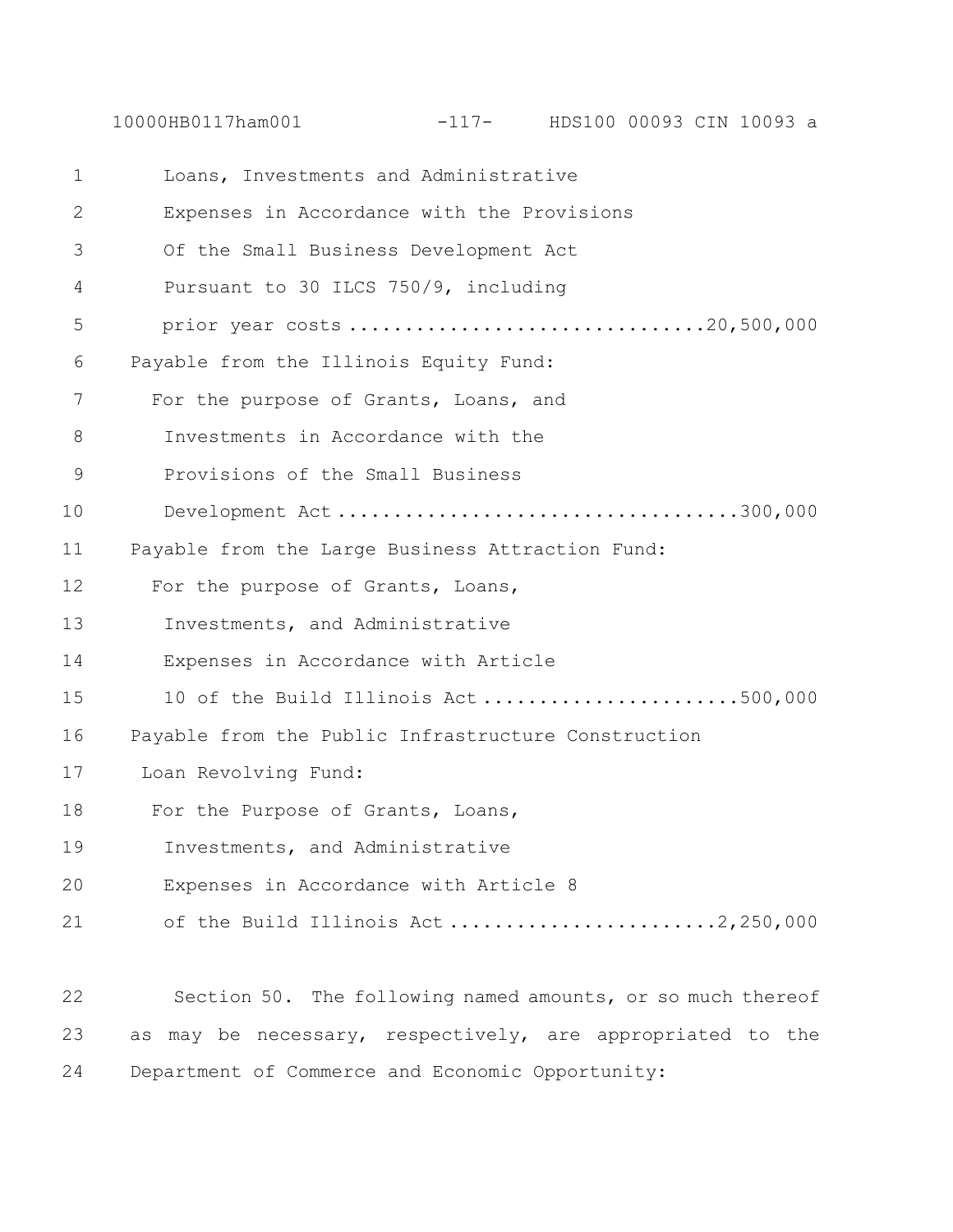10000HB0117ham001 -118- HDS100 00093 CIN 10093 a 1 ILLINOIS FILM OFFICE 2 Payable from Tourism Promotion Fund: 3 For Administrative Expenses, Grants, 4 and Contracts Associated with 5 Advertising and Promotion, including 6 prior year costs .................................1,360,000 7 Section 55. The following named amounts, or so much thereof 8 as may be necessary, are appropriated to the Department of 9 Commerce and Economic Opportunity: 10 OFFICE OF TRADE AND INVESTMENT 11 OPERATIONS 12 Payable from the International Tourism Fund: 13 For Grants, Contracts, and Administrative 14 Expenses associated with the Illinois Office 15 of Trade and Investment, including 16 prior year costs .................................2,000,000 17 Payable from the International and Promotional Fund: 18 For Grants, Contracts, Administrative 19 Expenses, and Refunds Pursuant to 20 20 ILCS 605/605-25, including 21 prior year costs .................................1,000,000 22 Payable from the Tourism Promotion Fund: 23 For Grants, Contracts, and Administrative 24 Expenses associated with the Illinois Office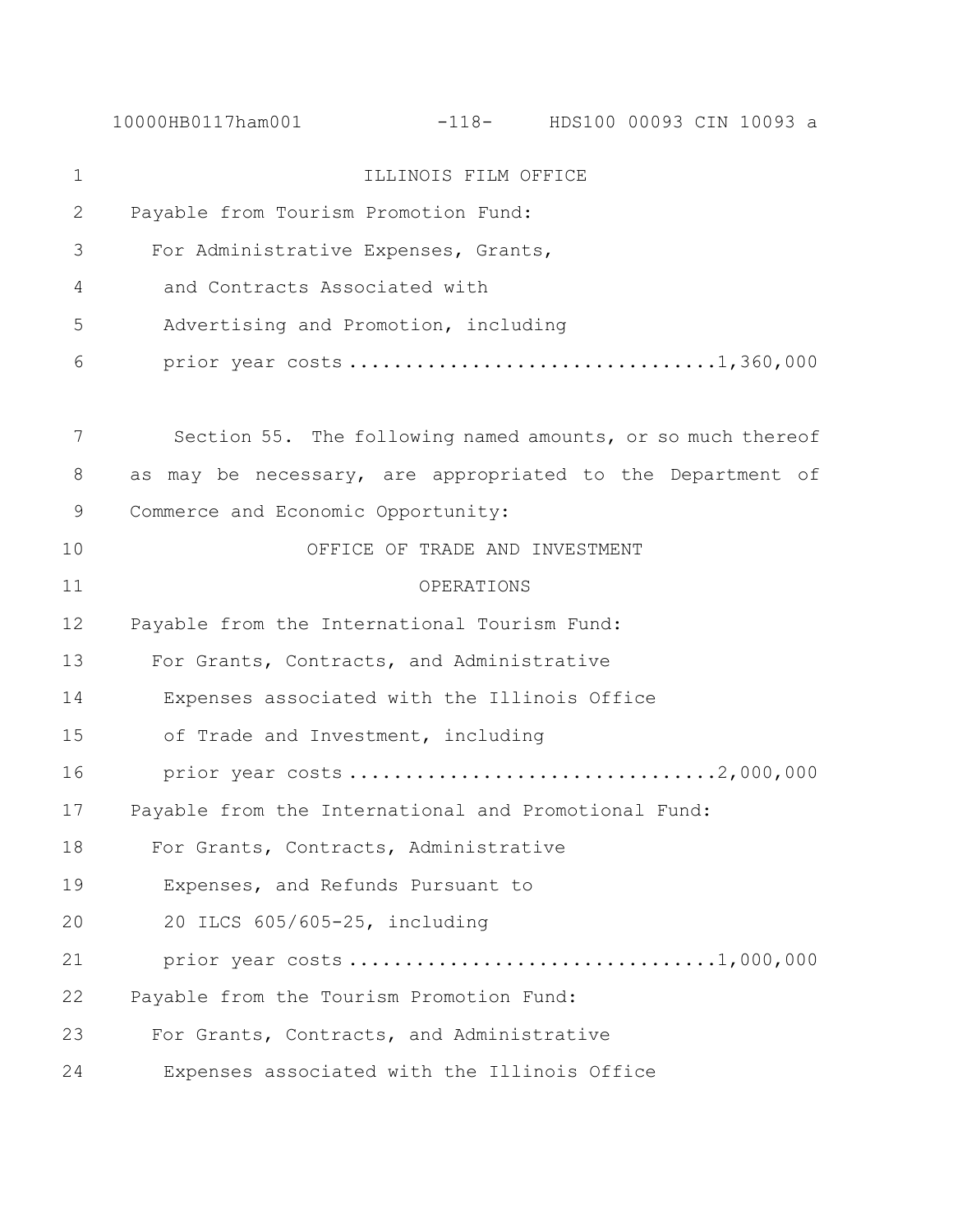|    | $-119-$ HDS100 00093 CIN 10093 a<br>10000HB0117ham001       |
|----|-------------------------------------------------------------|
| 1  | of Trade and Investment, including                          |
| 2  |                                                             |
| 3  | Section 60. The following named amounts, or so much thereof |
| 4  | as may be necessary, are appropriated to the Department of  |
| 5  | Commerce and Economic Opportunity:                          |
| 6  | OFFICE OF COMMUNITY AND ENERGY ASSISTANCE                   |
| 7  | GRANTS                                                      |
| 8  | Payable from Supplemental Low-Income Energy                 |
| 9  | Assistance Fund:                                            |
| 10 | For Grants and Administrative Expenses                      |
| 11 | Pursuant to Section 13 of the Energy                        |
| 12 | Assistance Act of 1989, as Amended,                         |
| 13 | including refunds and prior year costs165,000,000           |
| 14 | Payable from Energy Administration Fund:                    |
| 15 | For Grants, Contracts and Administrative                    |
| 16 | Expenses associated with DCEO Weatherization                |
| 17 | Programs, including refunds and prior                       |
| 18 |                                                             |
| 19 | Payable from Low Income Home Energy                         |
| 20 | Assistance Block Grant Fund:                                |
| 21 | For Grants, Contracts and Administrative                    |
| 22 | Expenses associated with the Low Income Home                |
| 23 | Energy Assistance Act of 1981, including                    |
| 24 | refunds and prior year costs 330,000,000                    |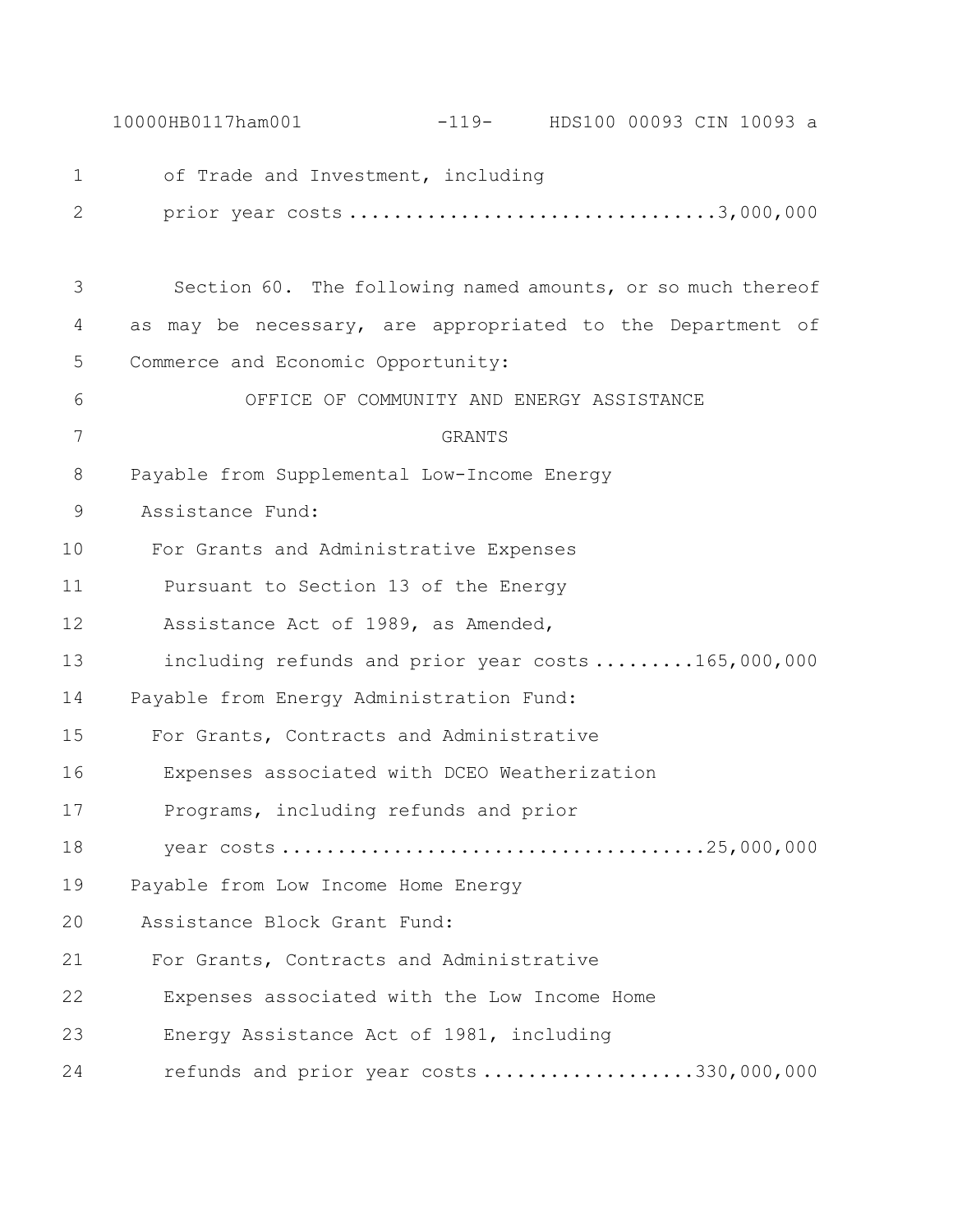10000HB0117ham001 -120- HDS100 00093 CIN 10093 a 1 Payable from the Community Services Block Grant Fund: 2 For Administrative Expenses and Grants to 3 Eligible Recipients as Defined in the 4 Community Services Block Grant Act, including 5 refunds and prior year costs ...........................60,000,000 6 Section 65. The following named amounts, or so much thereof 7 as may be necessary, respectively are appropriated to the 8 Department of Commerce and Economic Opportunity: 9 OFFICE OF COMMUNITY DEVELOPMENT 10 Payable from the Agricultural Premium Fund: 11 For the Ordinary and Contingent Expenses 12 of the Rural Affairs Institute at 13 Western Illinois University ........................160,000 14 Payable from the Community Development/ 15 Small Cities Block Grant Fund: 16 For Grants, Contracts and Administrative 17 Expenses related to the Section 108 18 Loan Guarantee Program, including refunds 19 and prior year costs ............................40,000,000 20 For Grants to Local Units of Government 21 or Other Eligible Recipients and for contracts 22 and administrative expenses, as Defined in 23 the Community Development Act of 1974, or by 24 U.S. HUD Notice approving Supplemental allocation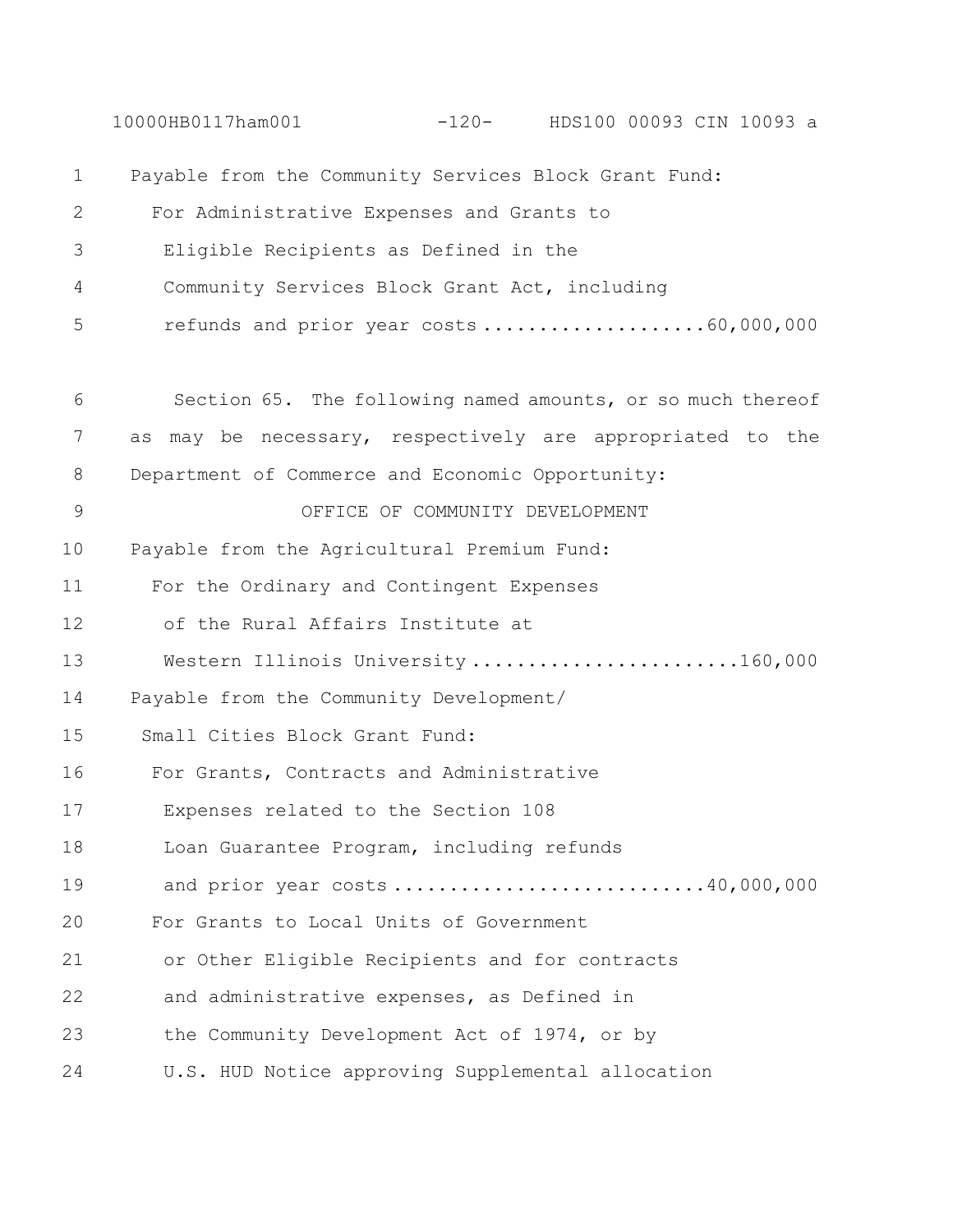10000HB0117ham001 -121- HDS100 00093 CIN 10093 a

| 1  | For the Illinois CDBG Program, including refunds |
|----|--------------------------------------------------|
| 2  | and prior year costs 100,000,000                 |
| 3  | For Administrative and Grant Expenses Relating   |
| 4  | to Training, Technical Assistance and            |
| 5  | Administration of the Community Development      |
| 6  | Assistance Programs, and for Grants to Local     |
| 7  | Units of Government or Other Eligible            |
| 8  | Recipients as Defined in the Community           |
| 9  | Development Act of 1974, as amended,             |
| 10 | for Illinois Cities with populations             |
| 11 | under 50,000, including refunds,                 |
| 12 | and prior year costs120,000,000                  |
| 13 | Payable from the General Revenue Fund:           |
| 14 | For a grant to the Illinois African American     |
| 15 | Family Commission for the costs associated       |
| 16 | with assisting State agencies in developing      |
| 17 | programs, services, public policies and          |
| 18 | research strategies that will expand             |
| 19 | and enhance the social and economic              |
| 20 | well-being of African American children          |
| 21 |                                                  |
| 22 | For grants, contracts, and administrative        |
| 23 | expenses associated with the Northeast           |
| 24 | DuPage Special Recreation Association 244,400    |
| 25 | For costs associated with the Education          |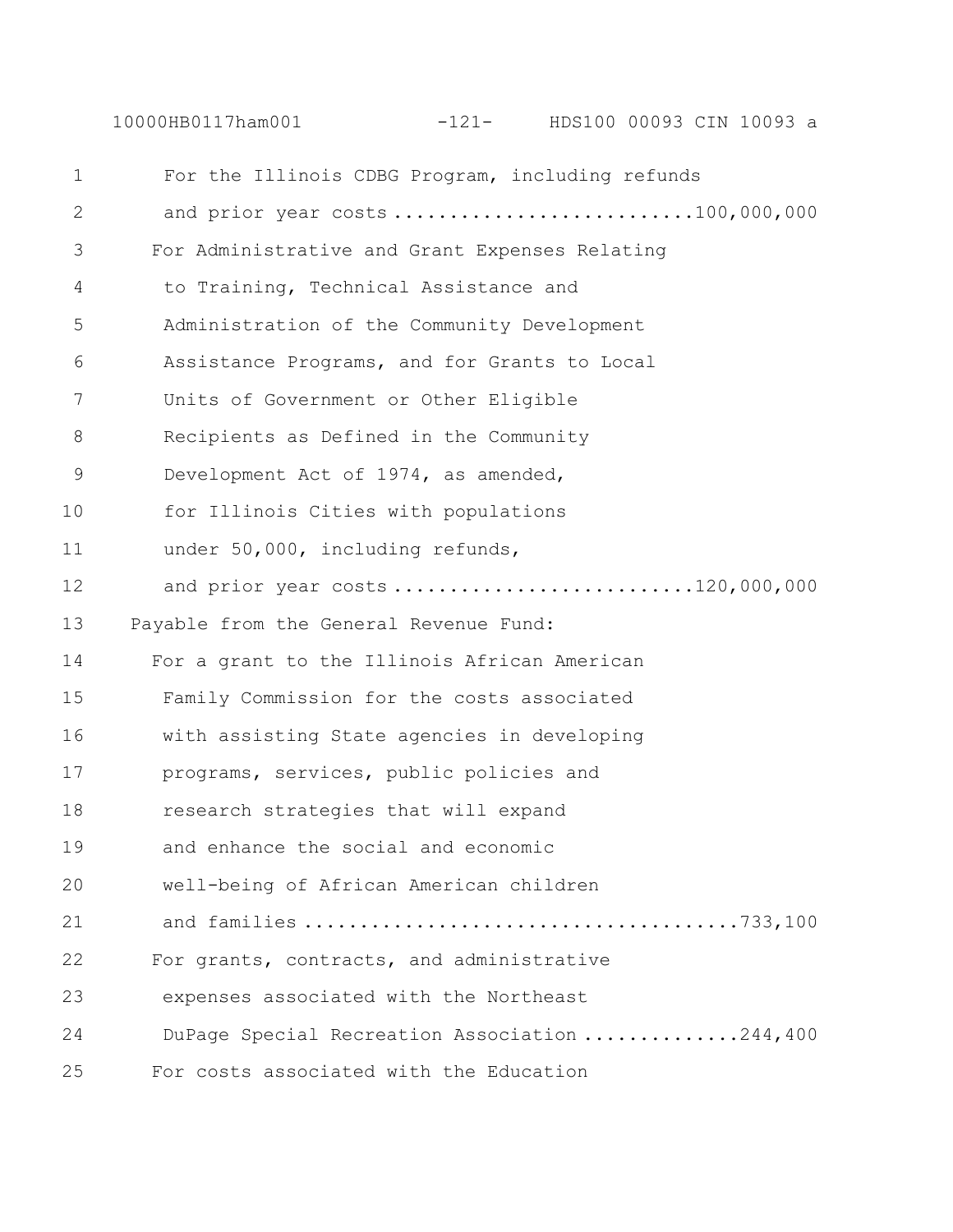10000HB0117ham001 -122- HDS100 00093 CIN 10093 a 1 and Work Center in Hanover Park ....................225,000 For grants, contracts, and administrative 3 expenses associated with Agudath Israel of Illinois for school transportation ...............1,173,000 Total \$262,535,500

### ARTICLE 26

 Section 5. In addition to any other sums appropriated, the 8 sum of \$225,617,400, or so much thereof as may be necessary, is appropriated from the Title III Social Security and Employment Fund to the Department of Employment Security for operational expenses, awards, grants, and permanent improvements for the fiscal year ending June 30, 2018.

 Section 10. The following named sums, or so much thereof as may be necessary, are appropriated to the Department of Employment Security:

 WORKFORCE DEVELOPMENT Payable from Title III Social Security and Employment Fund: For expenses related to the Development of Training Programs ..................100,000 For the expenses related to Employment Security Automation .............................7,000,000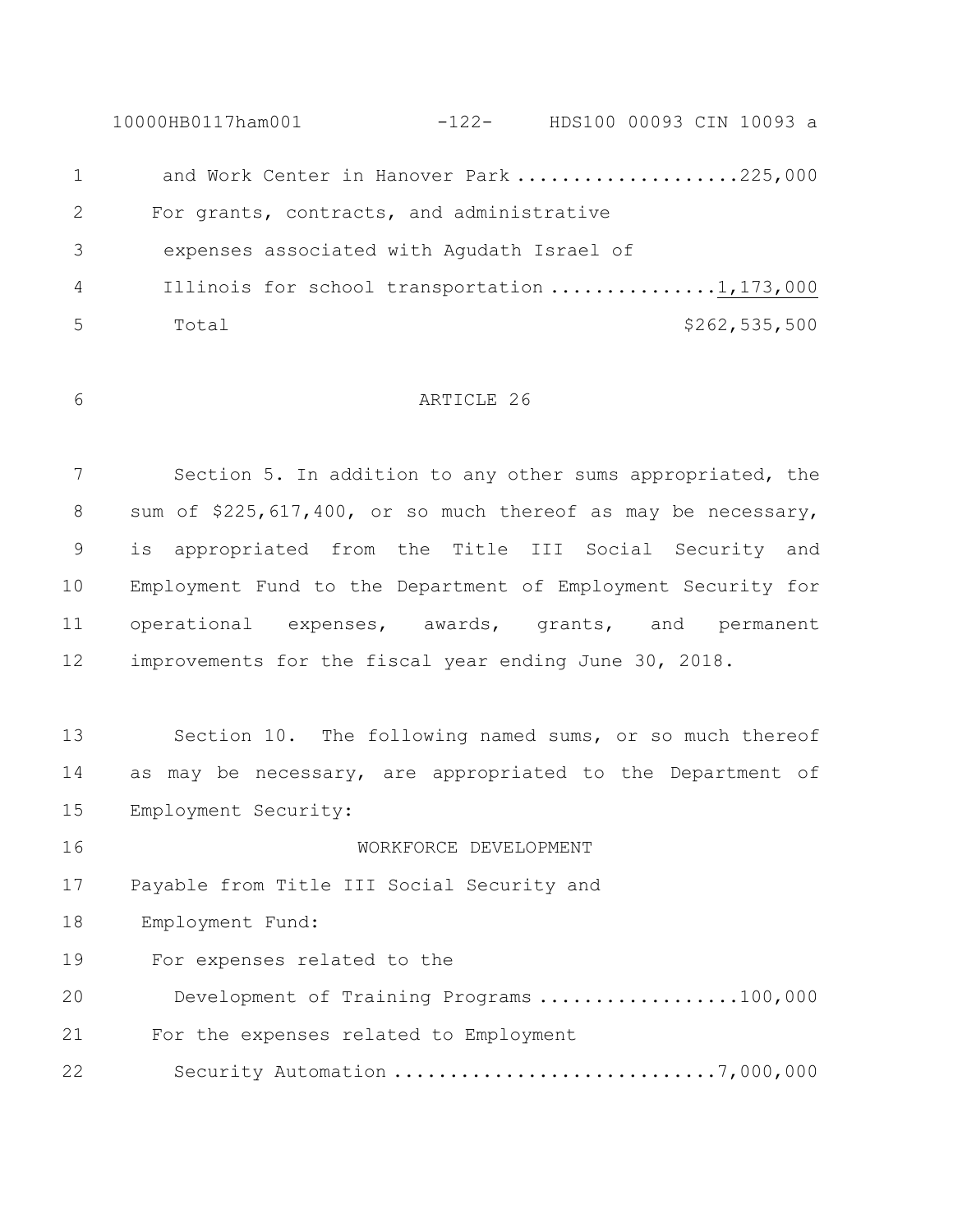|    | $-123$ - HDS100 00093 CIN 10093 a<br>10000HB0117ham001      |  |
|----|-------------------------------------------------------------|--|
| 1  | For expenses related to a Benefit                           |  |
| 2  | Information System Redefinition 4,500,000                   |  |
| 3  | \$11,600,000<br>Total                                       |  |
| 4  | Payable from the Unemployment Compensation                  |  |
| 5  | Special Administration Fund:                                |  |
| 6  | For expenses related to Legal                               |  |
| 7  | Assistance as required by law 2,000,000                     |  |
| 8  | For deposit into the Title III                              |  |
| 9  | Social Security and Employment                              |  |
| 10 |                                                             |  |
| 11 | For Interest on Refunds of Erroneously                      |  |
| 12 | Paid Contributions, Penalties and                           |  |
| 13 |                                                             |  |
| 14 | \$2,100,000<br>Total                                        |  |
|    |                                                             |  |
| 15 | Section 15. The following named amounts, or so much thereof |  |
| 16 | as may be necessary, respectively, are appropriated to the  |  |
| 17 | Department of Employment Security:                          |  |
| 18 | WORKFORCE DEVELOPMENT                                       |  |
| 19 | Grants-In-Aid                                               |  |
| 20 | Payable from Title III Social Security                      |  |
| 21 | and Employment Fund:                                        |  |
| 22 |                                                             |  |
| 23 | Section 20. The following named amounts, or so much thereof |  |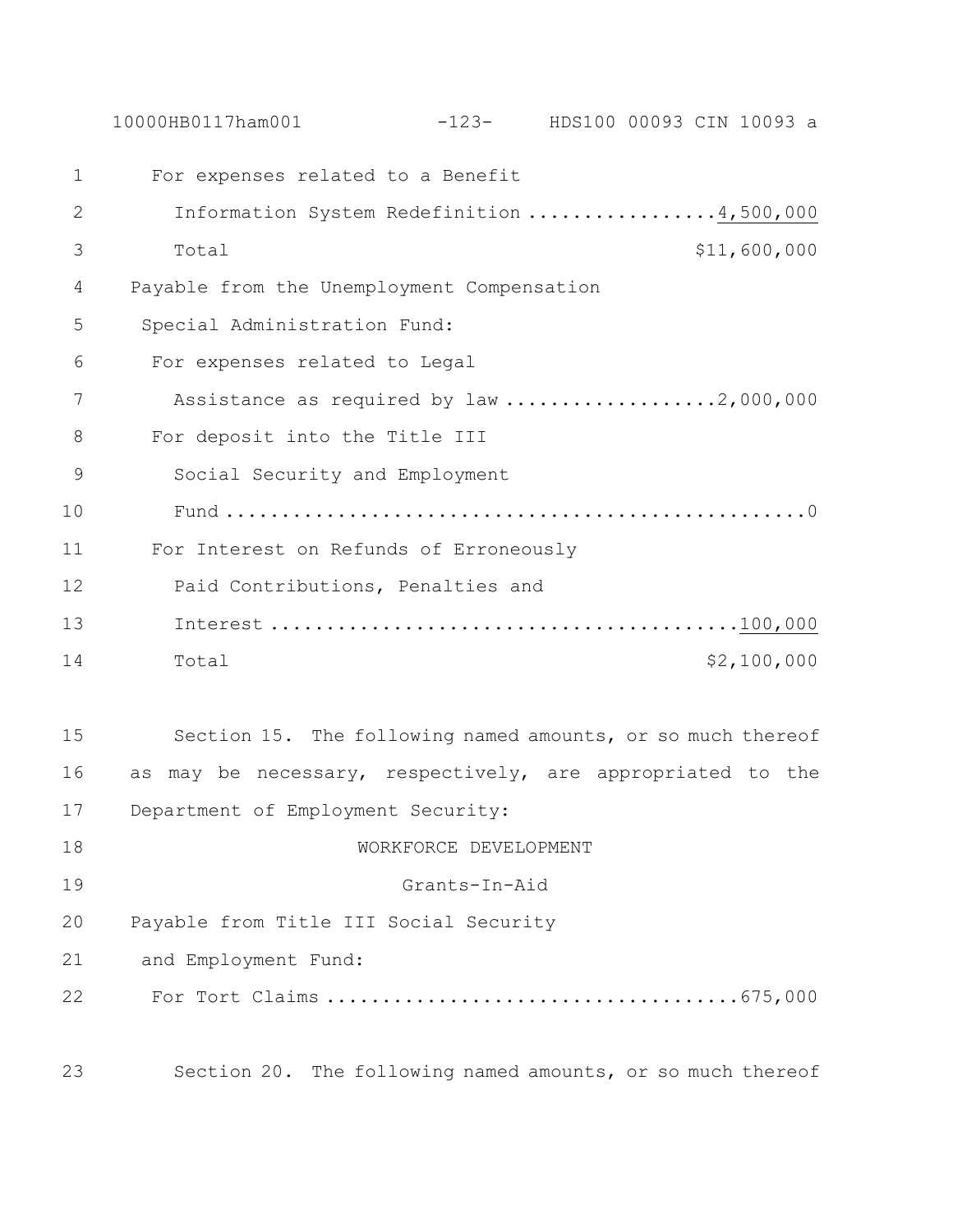10000HB0117ham001 -124- HDS100 00093 CIN 10093 a as may be necessary, are appropriated to the Department of Employment Security, for unemployment compensation benefits, other than benefits provided for in Section 3, to Former State Employees as follows: 5 TRUST FUND UNIT Grants-In-Aid Payable from the Road Fund: For benefits paid on the basis of wages paid for insured work for the Department of Transportation ................................4,000,000 Payable from Title III Social Security 12 and Employment Fund ..................................1,734,300 Payable from the General Revenue Fund ..............22,000,000 14 Total  $\sim$  Total  $\sim$  14  $\sim$  527,734,300 15 ARTICLE 27 Section 1. The following named amounts, or so much thereof as may be necessary, respectively, are appropriated for the ordinary and contingent expenses to the Illinois Commerce Commission: CHAIRMAN AND COMMISSIONER'S OFFICE Payable from Transportation Regulatory Fund: For Personal Services ................................68,800 For State Contributions to State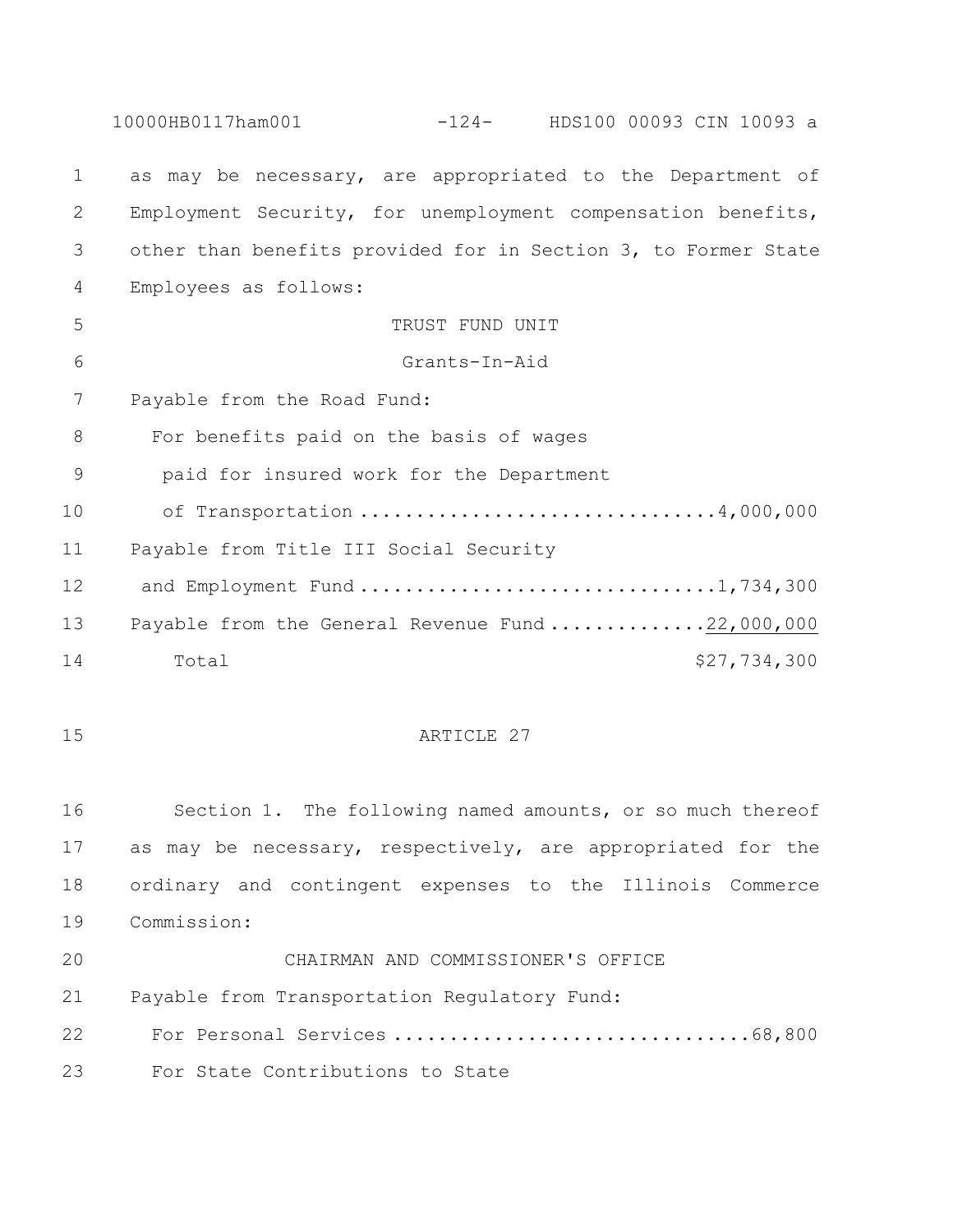| 1  | Employees' Retirement System 37,200                |  |
|----|----------------------------------------------------|--|
| 2  | For State Contributions to Social Security 5,300   |  |
| 3  | For Group Insurance 29,000                         |  |
| 4  |                                                    |  |
| 5  |                                                    |  |
| 6  |                                                    |  |
| 7  | For Telecommunications 4,000                       |  |
| 8  |                                                    |  |
| 9  | Total<br>\$147,300                                 |  |
| 10 | Payable from Public Utility Fund:                  |  |
| 11 | For Personal Services 795,000                      |  |
| 12 | For State Contributions to State                   |  |
| 13 | Employees' Retirement System 429,400               |  |
| 14 | For State Contributions to Social Security  60,800 |  |
| 15 | For Group Insurance 264,000                        |  |
| 16 |                                                    |  |
| 17 |                                                    |  |
| 18 |                                                    |  |
| 19 |                                                    |  |
| 20 | For Telecommunications 14,000                      |  |
| 21 | For Operation of Auto Equipment 500                |  |
| 22 | \$1,647,600<br>Total                               |  |

 Section 5. The following named amounts, or so much thereof as may be necessary, respectively, are appropriated from the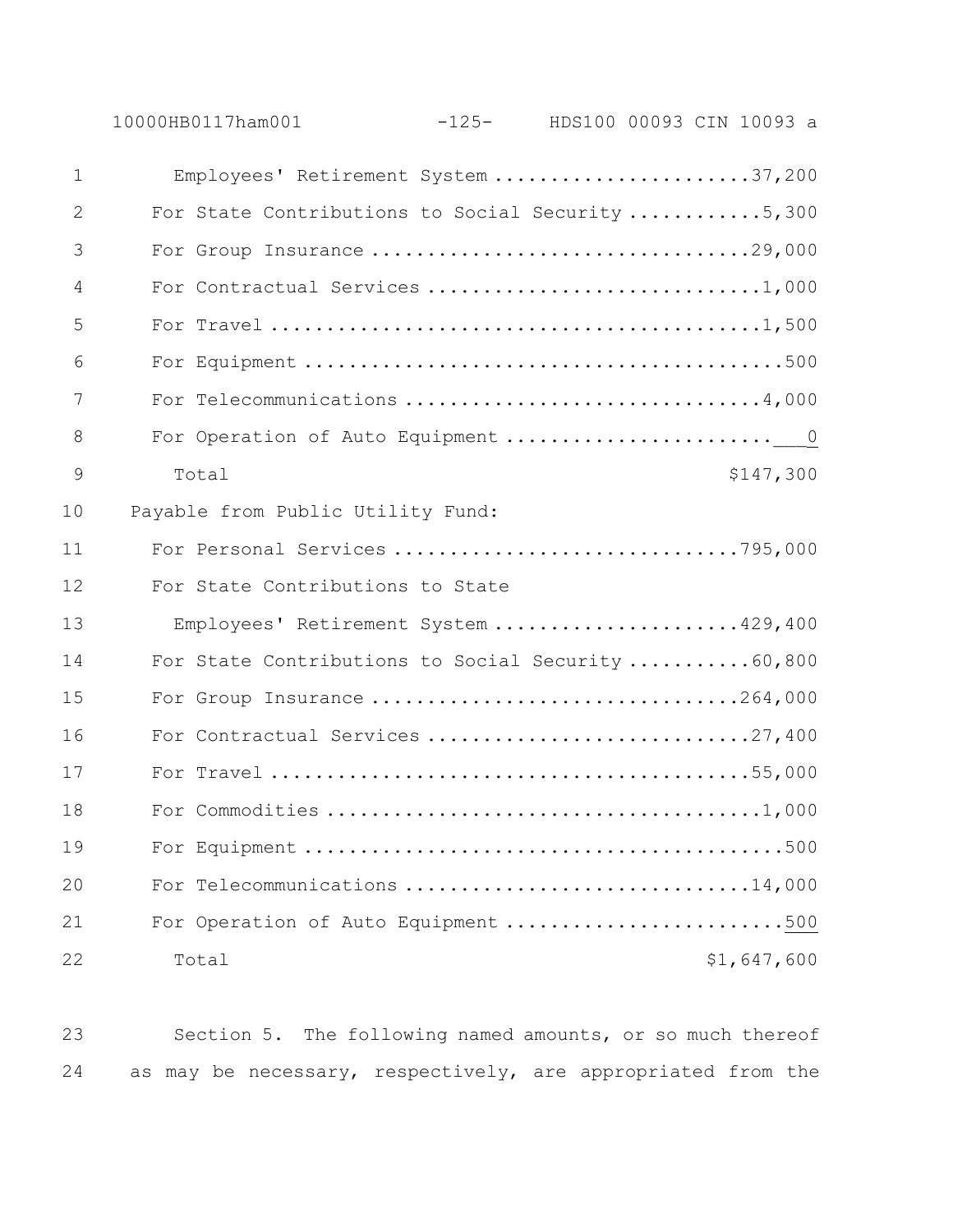|              | 10000HB0117ham001<br>$-126$ - HDS100 00093 CIN 10093 a       |  |
|--------------|--------------------------------------------------------------|--|
| $\mathbf{1}$ | Public Utility Fund for the ordinary and contingent expenses |  |
| 2            | of the Illinois Commerce Commission.                         |  |
| 3            | PUBLIC UTILITIES                                             |  |
| 4            | For Personal Services 12,797,900                             |  |
| 5            | For State Contributions to State                             |  |
| 6            |                                                              |  |
| 7            | For State Contributions to Social Security 976,900           |  |
| 8            | For Group Insurance 3, 382, 200                              |  |
| 9            |                                                              |  |
| 10           |                                                              |  |
| 11           |                                                              |  |
| 12           |                                                              |  |
| 13           |                                                              |  |
| 14           | For Electronic Data Processing 758,200                       |  |
| 15           | For Telecommunications 450,000                               |  |
| 16           | For Operation of Auto Equipment 50,000                       |  |
| 17           |                                                              |  |
| 18           | \$27,338,900<br>Total                                        |  |

 Section 10. The sum of \$150,000, or so much thereof as may be necessary, is appropriated from the Illinois Underground Utility Facilities Damage Prevention Fund to the Illinois Commerce Commission for a grant to the Statewide One-call Notice System, as required in the Illinois Underground Utility Facilities Damage Prevention Act.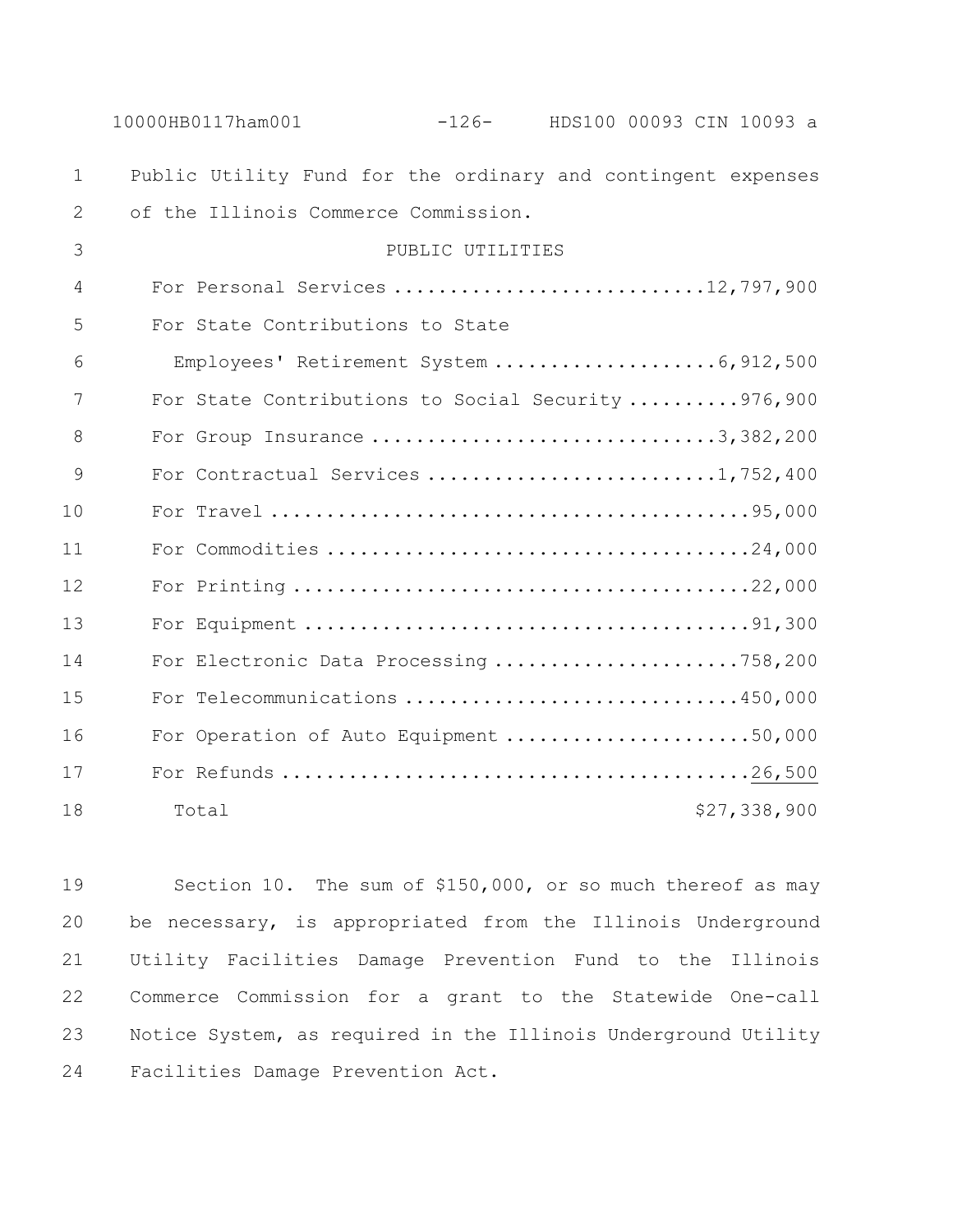10000HB0117ham001 -127- HDS100 00093 CIN 10093 a

 Section 15. The sum of \$1,000, or so much thereof as may be necessary, is appropriated from the Illinois Underground Utility Facilities Damage Prevention Fund to the Illinois Commerce Commission for refunds.

 Section 25. The sum of \$5,000,000, or so much thereof as may be necessary, is appropriated from the Wireless Carrier Reimbursement Fund to the Illinois Commerce Commission for reimbursement of wireless carriers for costs incurred in complying with the applicable provisions of Federal Communications Commission wireless enhanced 9-1-1 services mandates and for administrative costs incurred by the Illinois Commerce Commission related to administering the program.

 Section 30. The following named amounts, or so much thereof 14 as may be necessary, respectively, are appropriated from the Transportation Regulatory Fund for ordinary and contingent expenses to the Illinois Commerce Commission: 17 TRANSPORTATION

 For Personal Services .............................6,014,100 For State Contributions to State Employees' Retirement System ....................3,248,400 For State Contributions to Social Security ..........455,800 22 For Group Insurance .................................1,652,100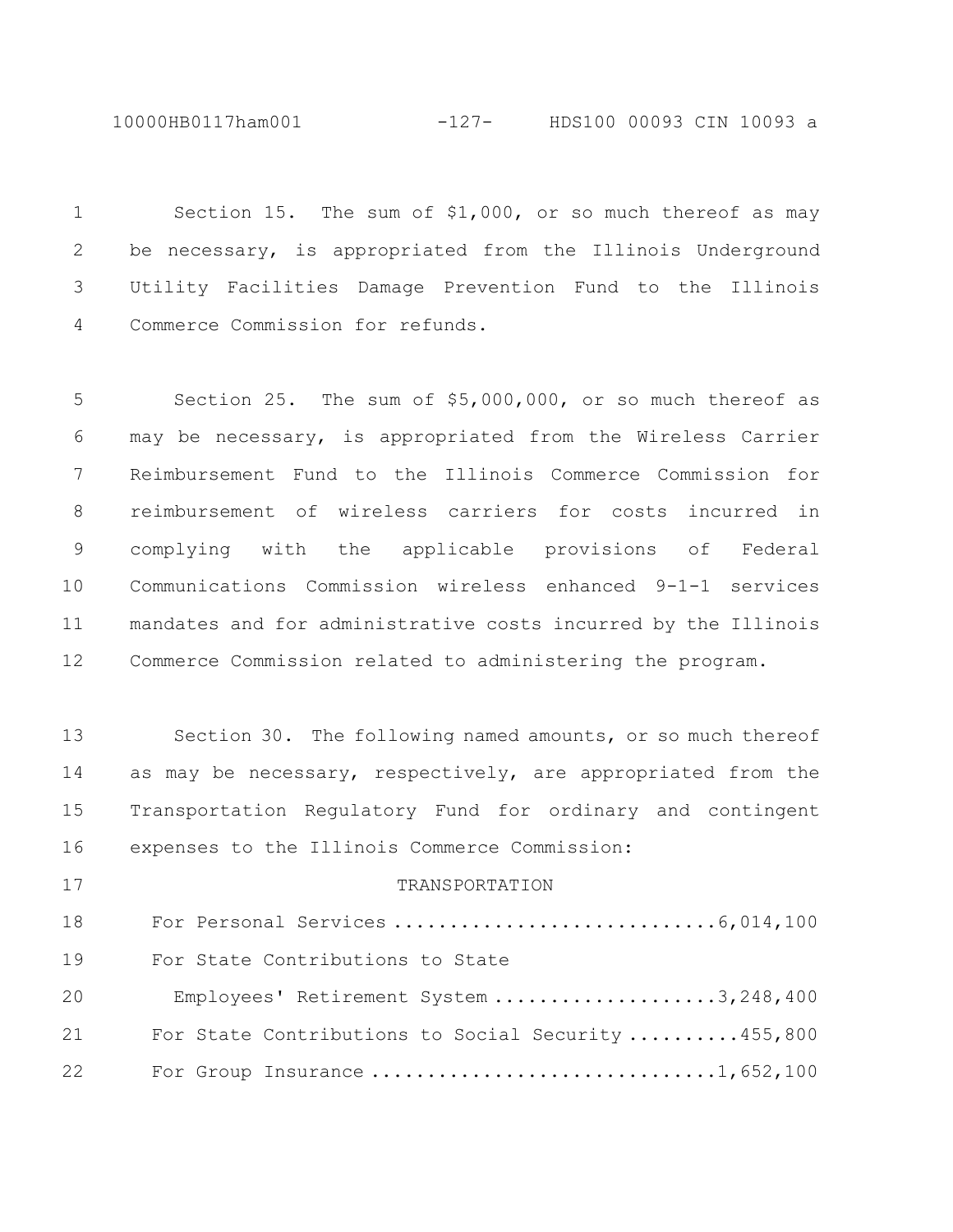10000HB0117ham001 -128- HDS100 00093 CIN 10093 a For Contractual Services ............................950,300 For Travel ...........................................80,000 For Commodities ......................................35,000 For Printing .........................................54,000 For Equipment .......................................114,800 For Electronic Data Processing ......................526,900 For Telecommunications ..............................318,000

8 For Operation of Auto Equipment .....................160,000 For Refunds ..........................................24,700 10 Total \$13,634,100

 Section 35. The sum of \$4,240,000, or so much thereof as may be necessary, is appropriated from the Transportation Regulatory Fund to the Illinois Commerce Commission for (1) disbursing funds collected for the Single State Insurance Registration Program and/or Unified Carrier Registration System; (2) for refunds for overpayments; and (3) for administrative expenses.

 Section 45. The sum of \$4,400,000, or so much thereof as may be necessary, is appropriated from the Illinois Telecommunications Access Corporation Fund to the Illinois Commerce Commission for administrative costs and for distribution to the Illinois Telecommunications Access Corporation, as required in the Illinois Public Utilities Act,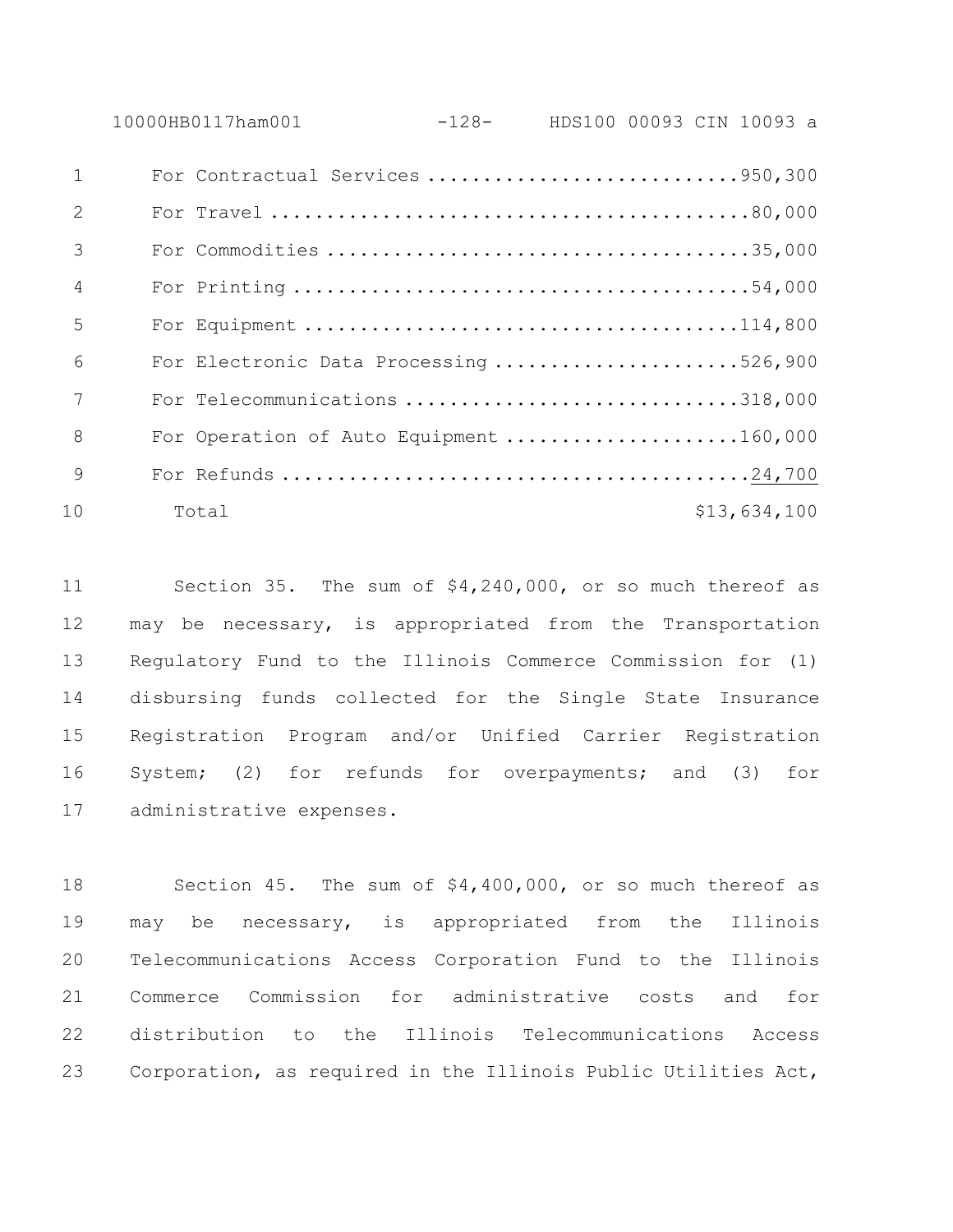10000HB0117ham001 -129- HDS100 00093 CIN 10093 a

Section 13-703.

 Section 50. No contract shall be entered into or obligation incurred or any expenditure made from the appropriation herein made in Section 40 of this Article until after the purpose and the amount of such expenditure has been approved in writing by the Governor.

## 7 ARTICLE 28

| 8  | Section 1. The following named amounts, or so much thereof      |
|----|-----------------------------------------------------------------|
| 9  | as may be necessary, respectively, are appropriated from the    |
| 10 | General Revenue Fund for the objects and purposes hereinafter   |
| 11 | named to meet the ordinary and contingent expenses of the State |
| 12 | Employees' Retirement System:                                   |
| 13 | SOCIAL SECURITY DIVISION                                        |
| 14 | For Personal Services 54,200                                    |
| 15 | For State Contributions to                                      |
| 16 |                                                                 |
| 17 | For Contractual Services 16,700                                 |
| 18 |                                                                 |
| 19 |                                                                 |
| 20 |                                                                 |
| 21 |                                                                 |
| 22 | For Electronic Data Processing 500                              |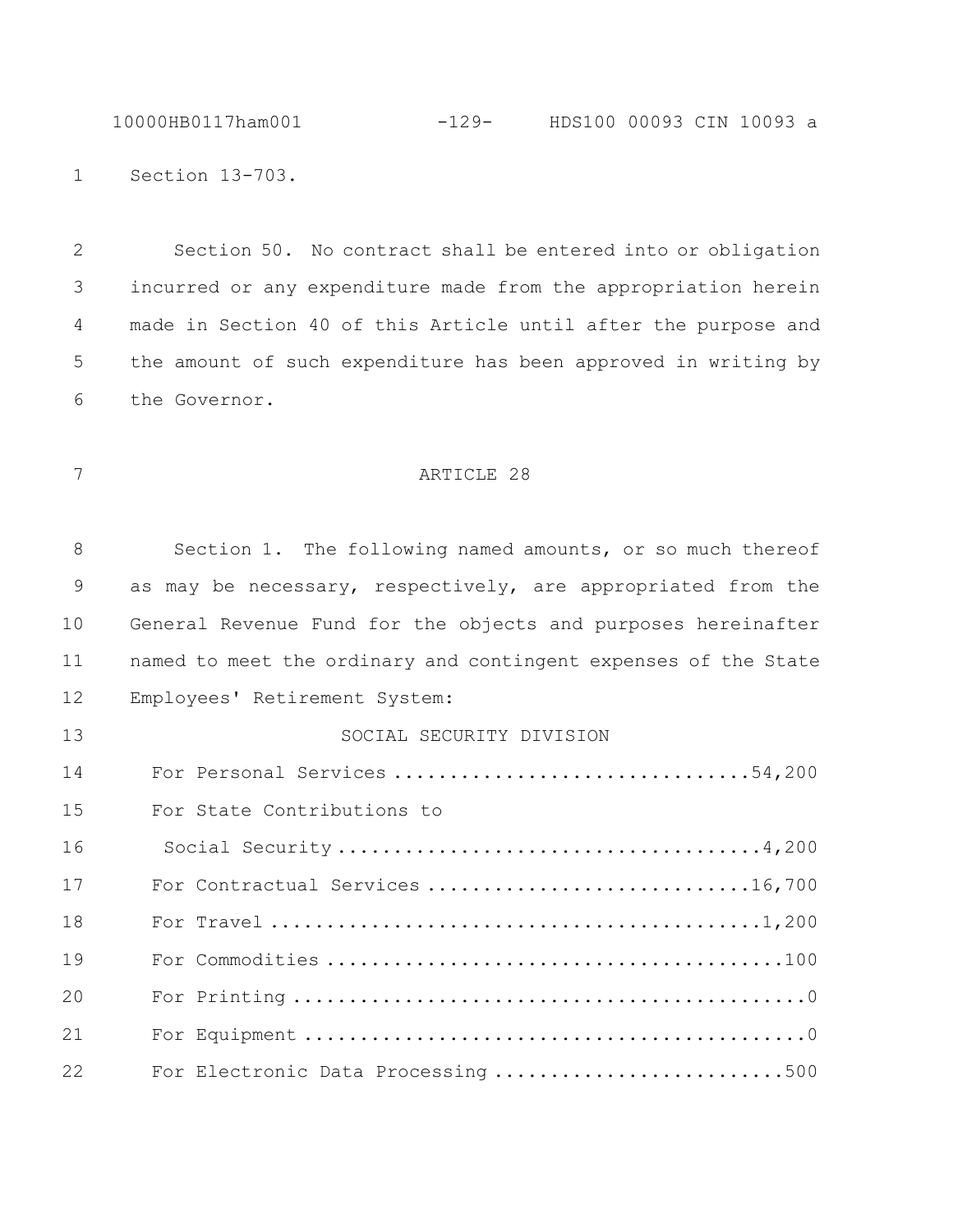|              | 10000HB0117ham001                         | $-130-$        | HDS100 00093 CIN 10093 a |  |          |  |
|--------------|-------------------------------------------|----------------|--------------------------|--|----------|--|
| $\mathbf{1}$ | For Telecommunications Services 300       |                |                          |  |          |  |
| 2            | Total                                     |                |                          |  | \$77,200 |  |
| 3            |                                           | CENTRAL OFFICE |                          |  |          |  |
| 4            | For Employee Retirement Contributions     |                |                          |  |          |  |
| .5           | Paid by Employer for Prior Fiscal Years 0 |                |                          |  |          |  |
|              |                                           |                |                          |  |          |  |

```
6 ARTICLE 29
```
 Section 1. The sum of \$1,248,971,850, or so much thereof 8 as may be necessary, is appropriated from the General Revenue Fund to the Board of Trustees of the State Employees' Retirement System of Illinois for the State's contribution, as provided by law.

 Section 5. The sum of \$105,666,000, or so much thereof as may be necessary, is appropriated from the General Revenue Fund to the Board of Trustees of the Judges Retirement System of Illinois for the State's contribution, as provided by law.

 Section 10. The sum of \$23,679,000, or so much thereof as may be necessary, is appropriated from the General Revenue Fund to the Board of Trustees of the General Assembly Retirement System for the State's contribution, as provided by law.

ARTICLE 30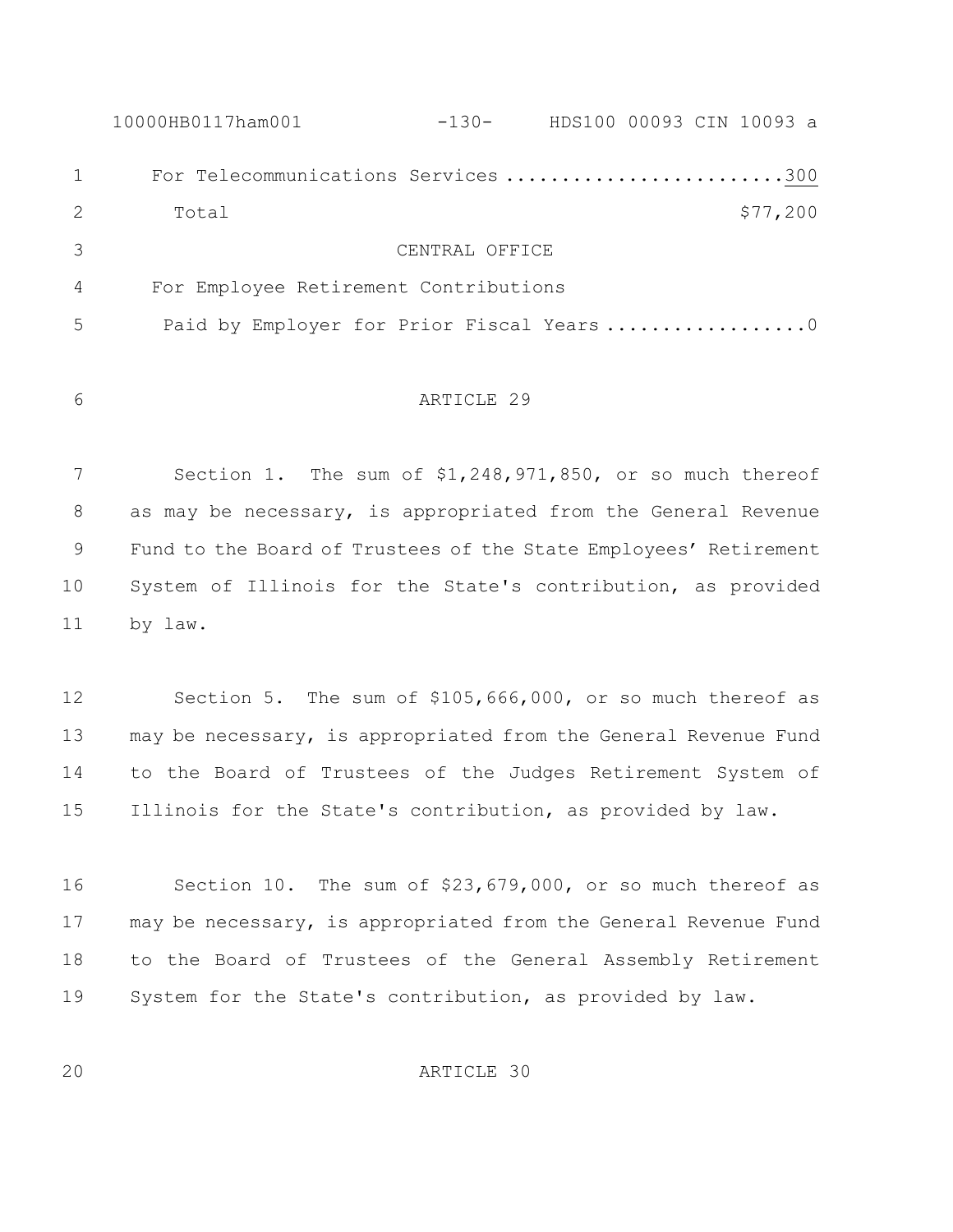10000HB0117ham001 -131- HDS100 00093 CIN 10093 a

 Section 1. The sum of \$1,407,785,000, or so much thereof as may be necessary, is appropriated from the General Revenue Fund to the Board of Trustees of the State Universities Retirement System for the State's contribution, as provided by law.

 Section 5. The sum of \$215,000,000, or so much thereof as 7 may be necessary, is appropriated from the State Pensions Fund to the Board of Trustees of the State Universities Retirement System pursuant to the provisions of Section 8.12 of the State Finance Act.

 Section 10. The sum of \$4,133,336, or so much thereof as may be necessary, is appropriated from the Education Assistance Fund to the State Universities Retirement System for deposit into the Community College Health Insurance Security Fund for 15 the State's contributions, as required by law.

16 ARTICLE 31

 Section 5. The sum of \$4,500,000, or so much thereof as may be necessary, is appropriated from the Supreme Court Historic Preservation Fund to the Supreme Court Historic Preservation Commission for historic preservation purposes.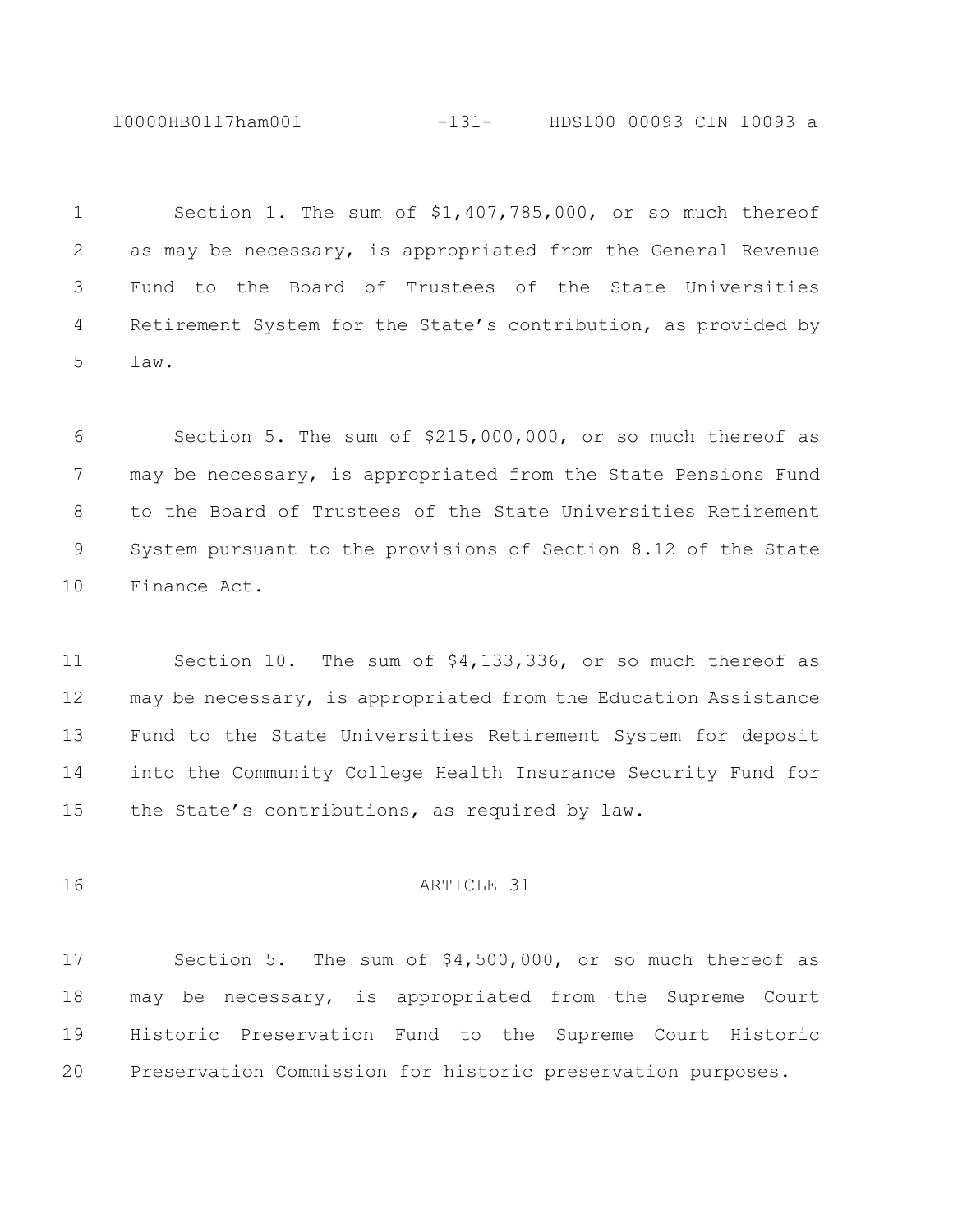```
10000HB0117ham001 -132- HDS100 00093 CIN 10093 a
```

| $\mathbf 1$     | Section 10. The sum of \$300,000, or so much thereof as may     |
|-----------------|-----------------------------------------------------------------|
| 2               | be necessary, is appropriated from the General Revenue Fund to  |
| 3               | the Supreme Court Historic Preservation Fund.                   |
| 4               | ARTICLE 32                                                      |
| 5               | Section 5. The sum of \$5,166,700, or so much thereof as        |
| 6               | may be necessary, is appropriated from the General Revenue Fund |
| $7\phantom{.0}$ | to the Legislative Information System to meet its operational   |
| 8               | expenses for the fiscal year ending June 30, 2018.              |
| 9               | Section 10. The following sum, or so much of that amount        |
| 10              | as may be necessary, is appropriated from the General Assembly  |
| 11              | Computer Equipment Revolving Fund to the<br>Legislative         |
| 12              | Information System:                                             |
| 13              | For Purchase, Maintenance, and Rental of                        |
| 14              | General Assembly Electronic Data Processing                     |
| 15              | Equipment and for other operational purposes                    |
| 16              | of the General Assembly 1,600,000                               |
| 17              | Section 15. The sum of $$2,160,000$ , or so much thereof as     |
| 18              | may be necessary, is appropriated from the General Revenue Fund |
| 19              | to the Legislative Printing Unit to meet its operational        |
| 20              | expenses for the fiscal year ending June 30, 2018.              |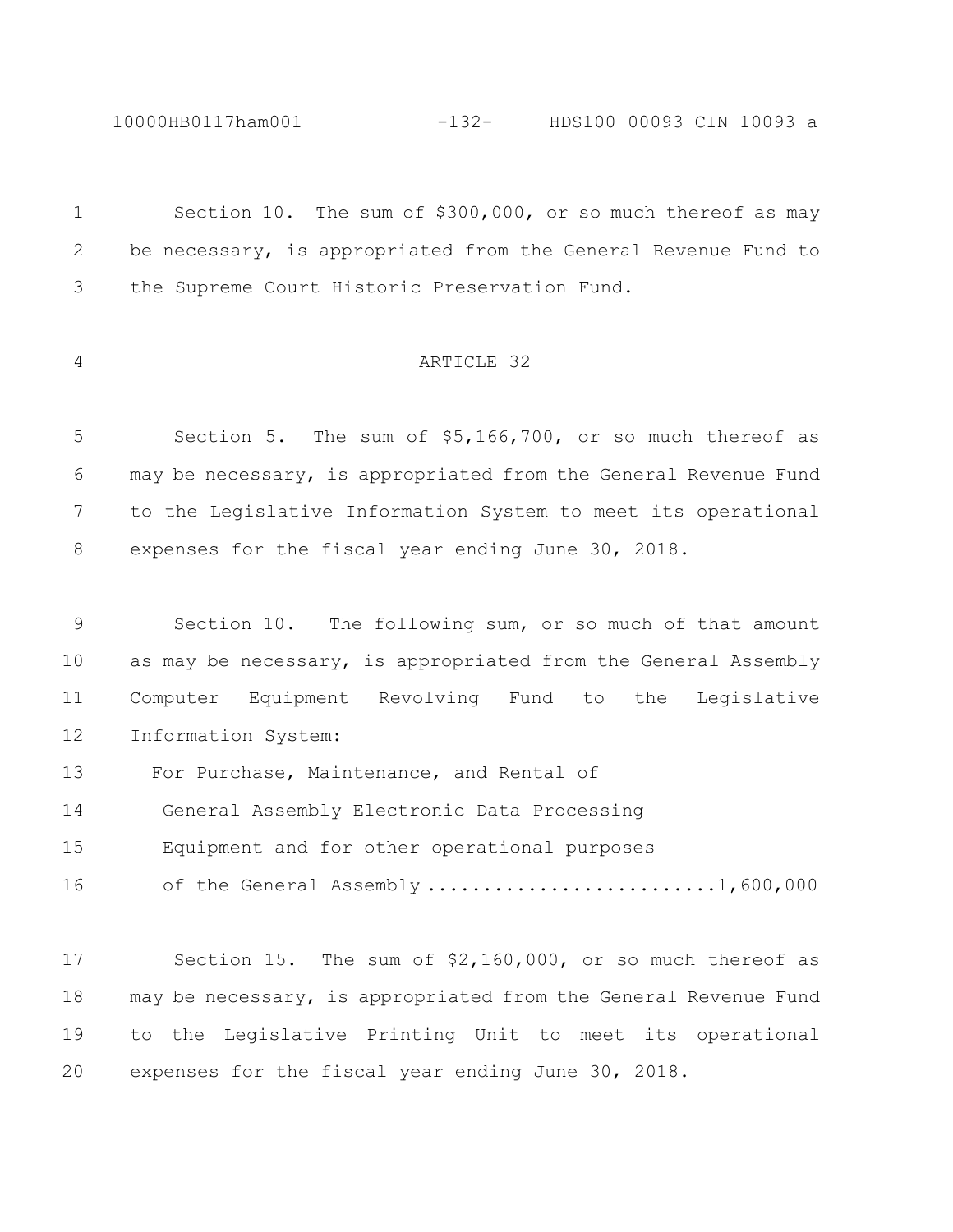10000HB0117ham001 -133- HDS100 00093 CIN 10093 a

 Section 30. The sum of \$2,581,400, or so much thereof as may be necessary, is appropriated from the General Revenue Fund to the Legislative Reference Bureau to meet its operational expenses for the fiscal year ending June 30, 2018.

#### ARTICLE 33

 Section 5. In addition to other sums appropriated, the sum of \$344,821,200, or so much thereof as may be necessary, is appropriated from the General Revenue Fund to the Supreme Court for operational expenses, awards, grants, permanent improvements and probation reimbursements for the fiscal year ending June 30, 2018.

 Section 10. The sum of \$29,131,200, or so much thereof as may be necessary, is appropriated from the Mandatory Arbitration Fund to the Supreme Court for Mandatory Arbitration Programs.

 Section 15. The sum of \$708,800, or so much thereof as may be necessary, is appropriated from the Foreign Language Interpreter Fund to the Supreme Court for the Foreign Language Interpreter Program.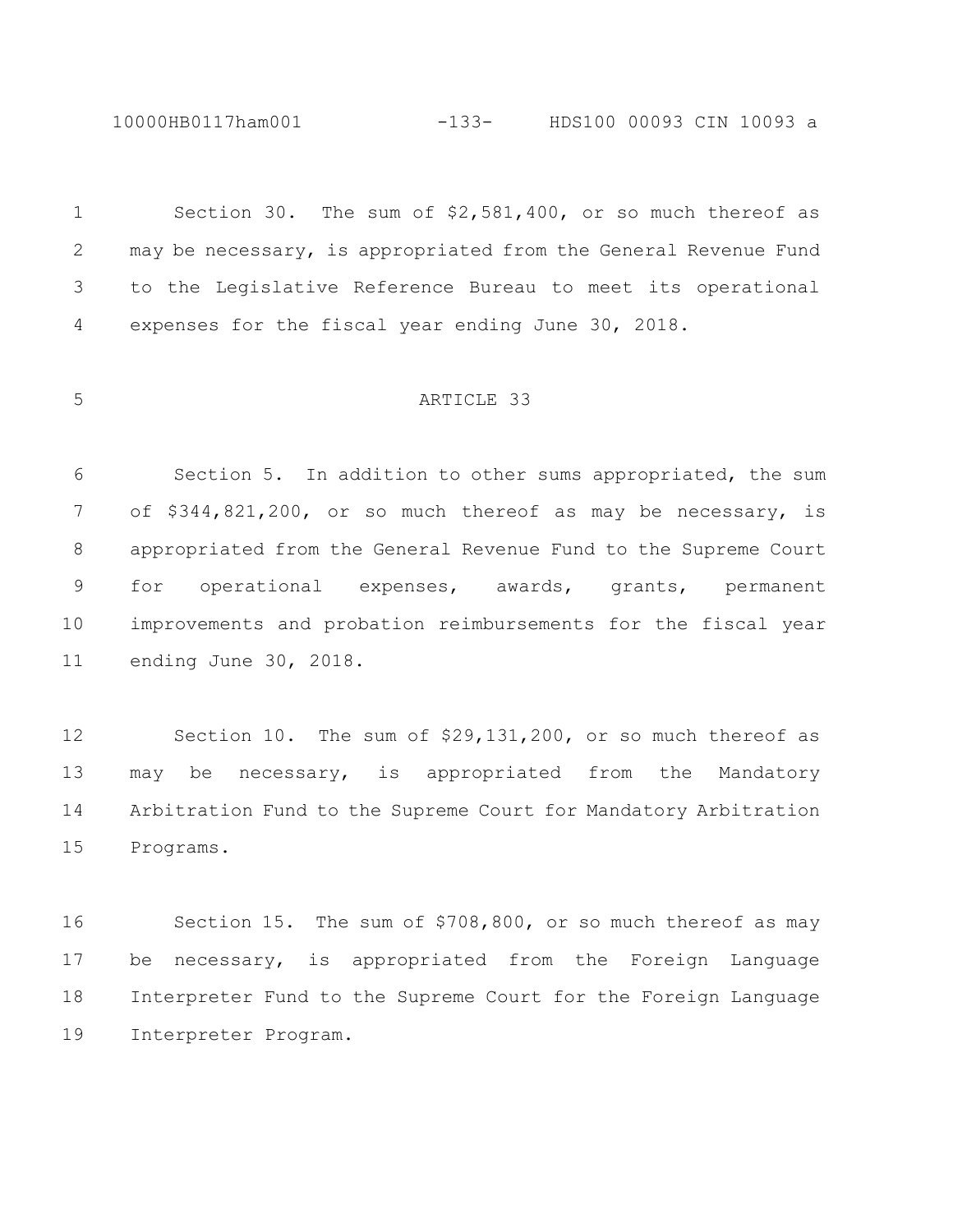10000HB0117ham001 -134- HDS100 00093 CIN 10093 a

 Section 20. The sum of \$1,032,500, or so much thereof as may be necessary, is appropriated from the Lawyers' Assistance Program Fund to the Supreme Court for lawyers' assistance programs.

 Section 25. The sum of \$13,793,900, or so much thereof as may be necessary, is appropriated from the Supreme Court Special Purposes Fund to the Supreme Court for the oversight 8 and management of electronic filing, case management systems, and committees and commissions of the Supreme Court.

### ARTICLE 34

 Section 5. The sum of \$30,843,200, or so much thereof as may be necessary, is appropriated from the General Revenue Fund to the Office of the Attorney General to meet its operational expenses for the fiscal year ending June 30, 2018.

 Section 10. The sum of \$1,400,000, or so much thereof as may be necessary, is appropriated from the General Revenue Fund to the Office of the Attorney General for disbursement to the Illinois Equal Justice Foundation for use as provided in the Illinois Equal Justice Act.

Section 15. The sum of \$1,000,000, or so much thereof as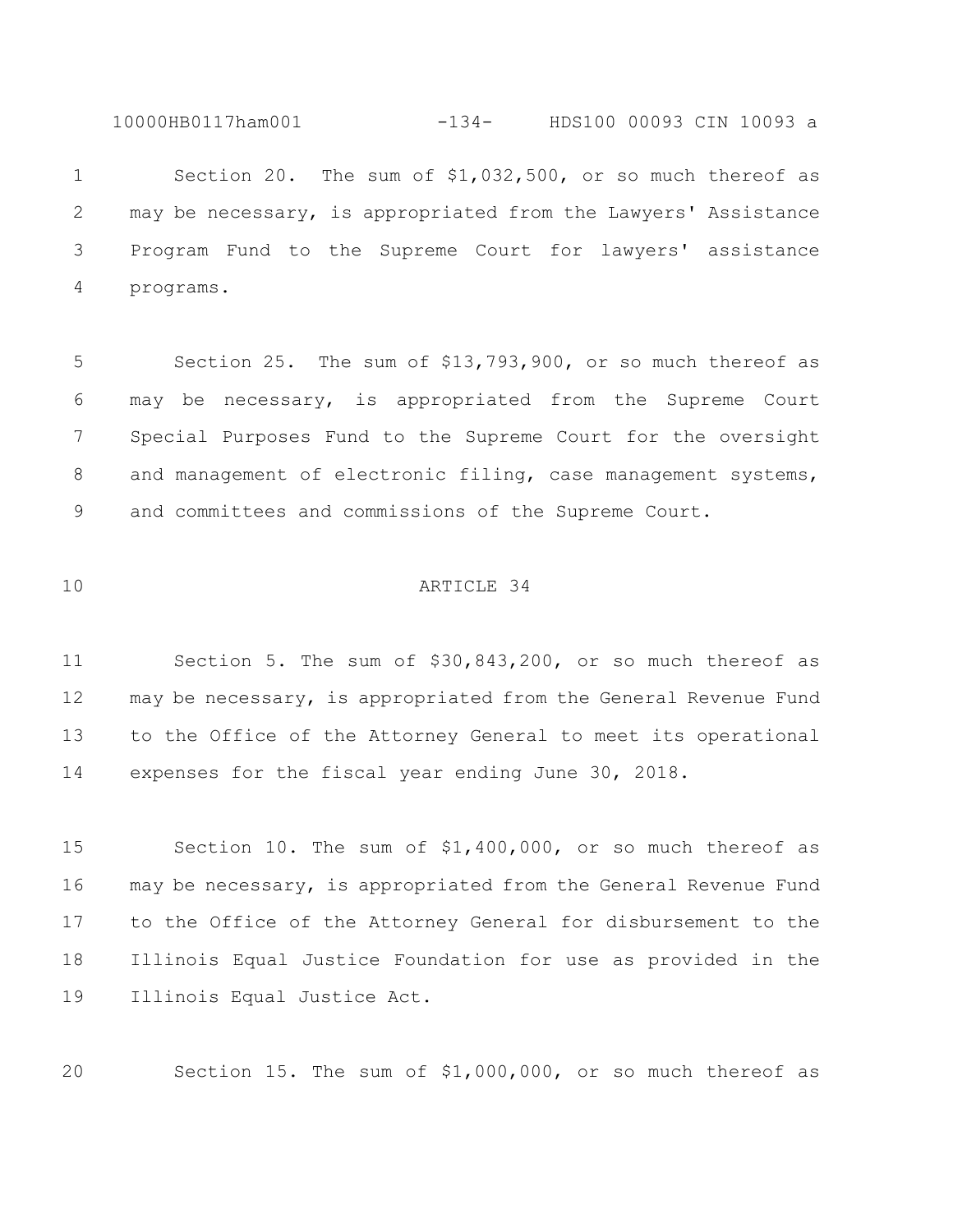10000HB0117ham001 -135- HDS100 00093 CIN 10093 a is available for use by the Attorney General, is appropriated to the Attorney General from the Illinois Gaming Law Enforcement Fund for State law enforcement purposes.

 Section 20. The sum of \$13,200,000, or so much thereof as may be necessary, is appropriated from the Attorney General Court Ordered and Voluntary Compliance Payment Projects Fund to the Office of the Attorney General for use, subject to pertinent court order or agreement, in the performance of any function pertaining to the exercise of the duties of the Attorney General, including State law enforcement and public education.

 Section 25. The sum of \$1,700,000, or so much thereof as may be necessary, is appropriated from the Illinois Charity Bureau Fund to the Office of the Attorney General to enforce the provisions of the Solicitation for Charity Act and to gather and disseminate information about charitable trustees and organizations to the public.

 Section 30. The sum of \$7,000,000, or so much thereof as may be necessary, is appropriated from the Attorney General Whistleblower Reward and Protection Fund to the Office of the Attorney General for ordinary and contingent expenses, including State law enforcement purposes.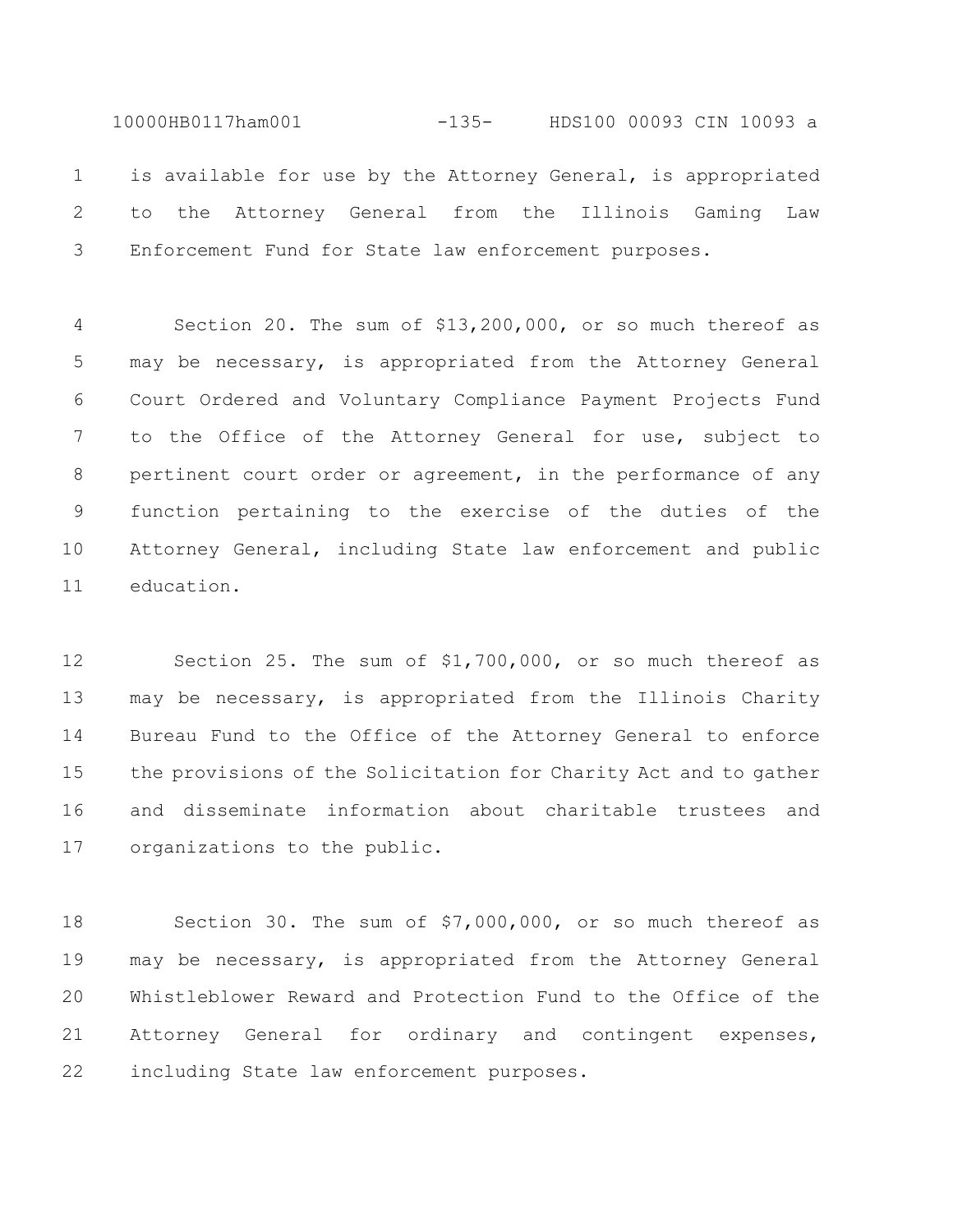10000HB0117ham001 -136- HDS100 00093 CIN 10093 a

| 1  | Section 35. The sum of \$14,300,000, or so much thereof as      |
|----|-----------------------------------------------------------------|
| 2  | may be necessary, is appropriated from the Attorney General's   |
| 3  | State Projects and Court Ordered Distribution Fund to the       |
| 4  | Attorney General for payment of interagency agreements, for     |
| 5  | court-ordered distributions to third parties, and, subject to   |
| 6  | pertinent court order, for performance of any function          |
| 7  | pertaining to the exercise of the duties of the Attorney        |
| 8  | General, including State law enforcement and public education.  |
|    |                                                                 |
| 9  | Section 40. The following named sums, or so much thereof        |
| 10 | as may be necessary, respectively, for the objects and purposes |
| 11 | named in this Section, are appropriated to the Attorney General |
| 12 | to meet the ordinary and contingent expenses of the Attorney    |
| 13 | General:                                                        |
| 14 | OPERATIONS                                                      |
| 15 | Payable from the Violent Crime Victims                          |
| 16 | Assistance Fund:                                                |
| 17 |                                                                 |
| 18 | For State Contribution to State Employees'                      |
| 19 |                                                                 |
| 20 | For State Contribution to Social Security 137,300               |
| 21 | For Group Insurance 782,000                                     |
| 22 | For Operational Expenses, Crime Victims                         |
| 23 | Services Division 150,000                                       |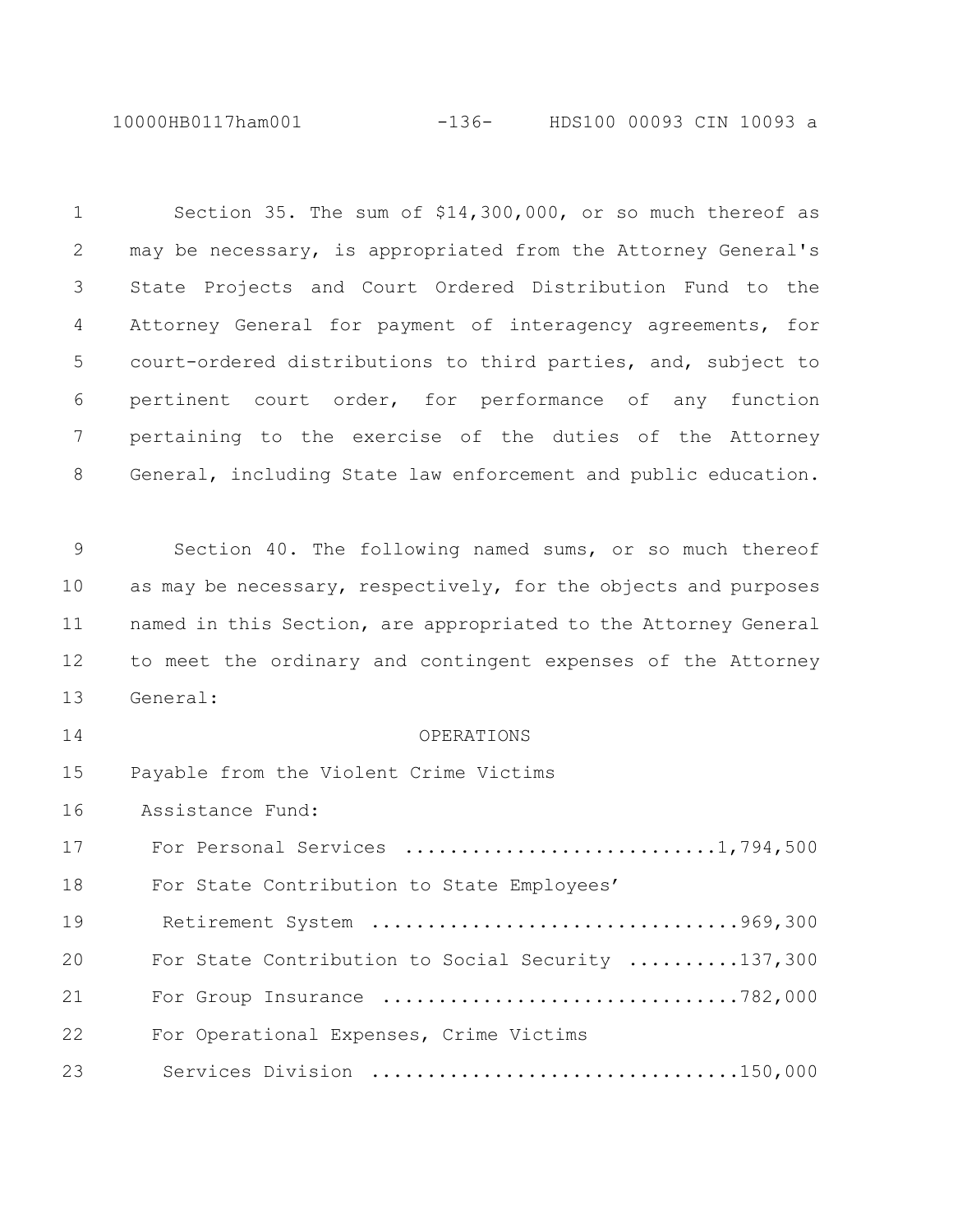10000HB0117ham001 -137- HDS100 00093 CIN 10093 a For Operational Expenses, Automated Victim Notification System ...............................800,000 For Awards and Grants under the Violent Crime Victims Assistance Act ....................7,000,000 Total \$11,633,100

 Section 45. The sum of \$1,000,000, or so much thereof as may be necessary, is appropriated from the Attorney General Federal Grant Fund to the Office of the Attorney General for funding for federal grants.

 Section 50. The sum of \$500,000, or so much thereof as may be necessary, is appropriated to the Office of the Attorney General from the Domestic Violence Fund pursuant to Public Act 95-711 for grants to public or private nonprofit agencies for the purposes of facilitating or providing free domestic violence legal advocacy, assistance, or services to victims of domestic violence who are married or formerly married or parties or former parties to a civil union related to order of protection proceedings, or other proceedings for civil remedies for domestic violence.

 Section 55. The sum of \$2,500,000, or so much thereof as may be necessary, is appropriated from the Attorney General Tobacco Fund to the Office of the Attorney General for the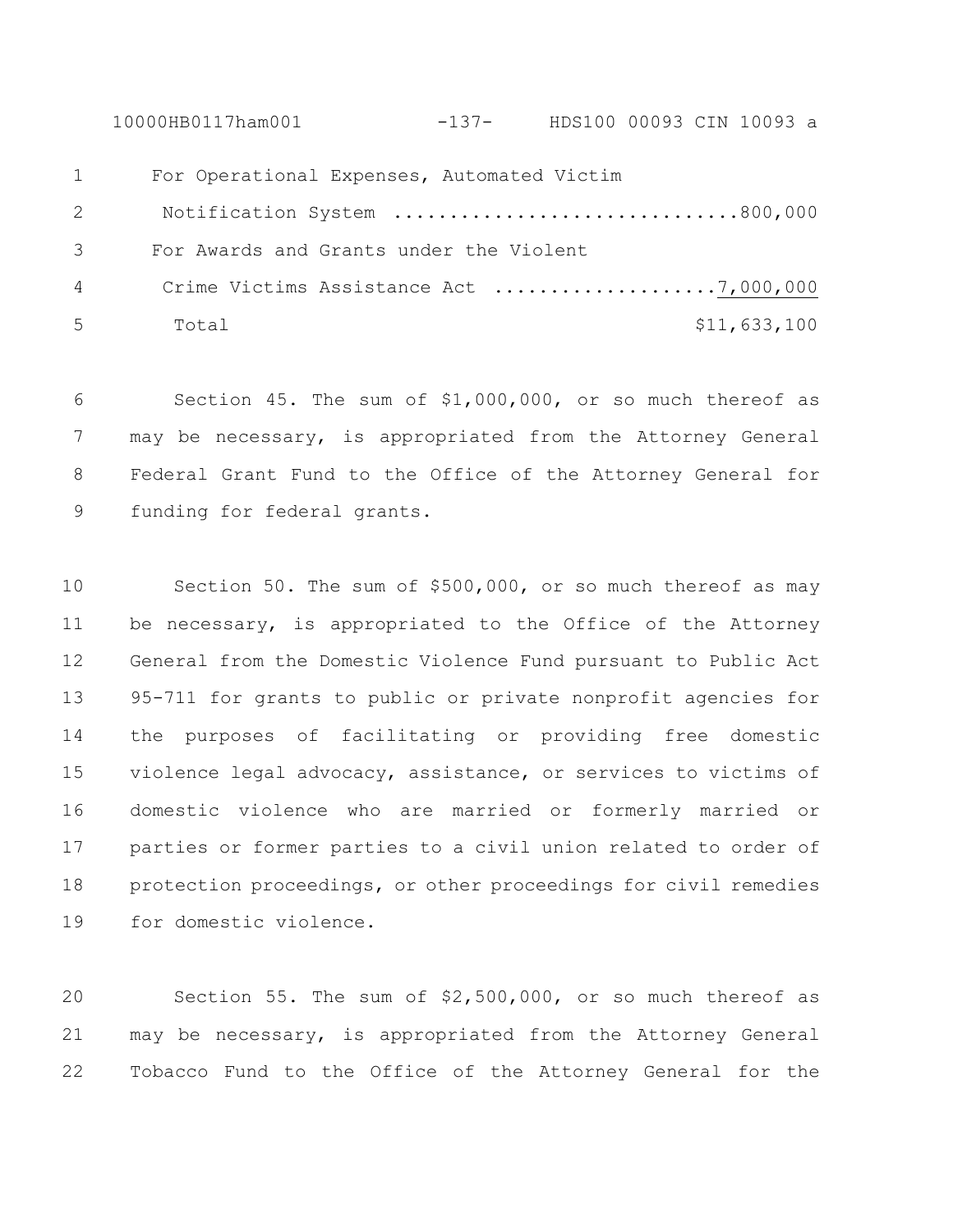10000HB0117ham001 -138- HDS100 00093 CIN 10093 a

 oversight, enforcement, and implementation of the Master Settlement Agreement entered in the case of People of the State of Illinois v. Philip Morris, et al (Circuit Court of Cook County, No. 96L13146), for the administration and enforcement of the Tobacco Product Manufacturers' Escrow Act, for the handling of tobacco-related litigation, and for other law enforcement activities of the Attorney General.

 Section 60. The sum of \$250,000, or so much thereof as maybe necessary, is appropriated from the Attorney General Sex Offender Awareness, Training, and Education Fund to the Office of the Attorney General to administer the I-SORT program and 12 to alert and educate the public, victims, and witnesses of their rights under various victim notification laws and for training law enforcement agencies, State's Attorneys, and medical providers regarding their legal duties concerning the prosecution and investigation of sex offenses.

 Section 70. The sum of \$1,400,000, or so much thereof as may be necessary, is appropriated from the Access to Justice Fund to the Office of the Attorney General for disbursement to the Illinois Equal Justice Foundation pursuant to the Access to Justice Act.

ARTICLE 35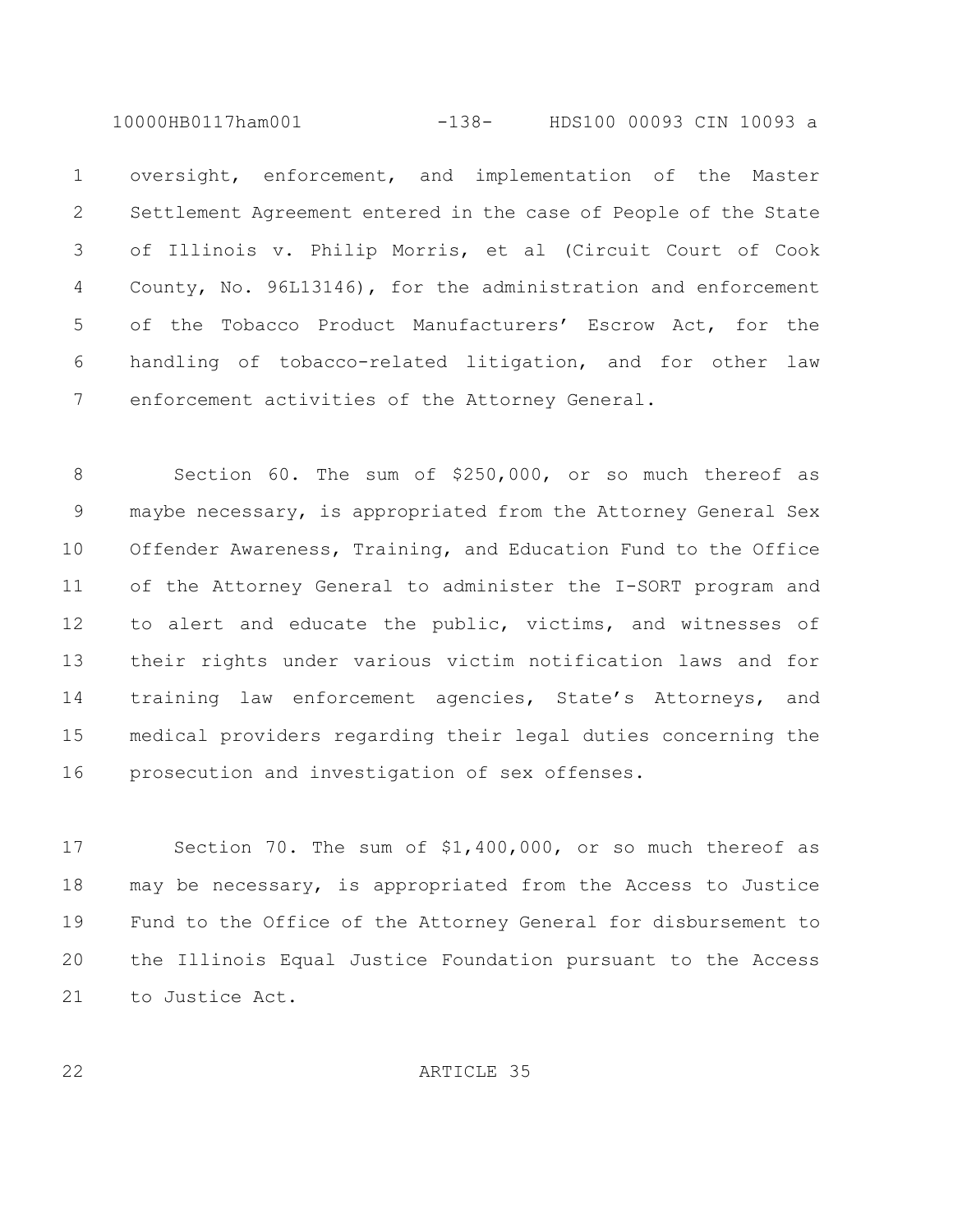10000HB0117ham001 -139- HDS100 00093 CIN 10093 a

| $\mathbf 1$ | Section 1. The following named amounts, or so much thereof      |
|-------------|-----------------------------------------------------------------|
| 2           | as may be necessary, respectively, for the objects and purposes |
| 3           | hereinafter named, are appropriated from the Insurance Producer |
| 4           | Administration Fund to the Department of Insurance:             |
| 5           | PRODUCER ADMINISTRATION                                         |
| 6           | For Personal Services 8, 222, 000                               |
| 7           | For State Contributions to the State                            |
| 8           | Employees' Retirement System 4,441,000                          |
| 9           | For State Contributions to Social Security  629,000             |
| 10          | For Group Insurance 2,952,000                                   |
| 11          |                                                                 |
| 12          |                                                                 |
| 13          |                                                                 |
| 14          |                                                                 |
| 15          |                                                                 |
| 16          | For Electronic Data Processing 2,571,300                        |
| 17          | For Telecommunications Services 230,000                         |
| 18          | For Operation of Auto Equipment 5,000                           |
| 19          |                                                                 |
| 20          | \$21,207,800<br>Total                                           |

 Section 10. The sum of \$1,000,000, or so much thereof as may be necessary, is appropriated from the Insurance Producer Administration Fund to the Department of Insurance for costs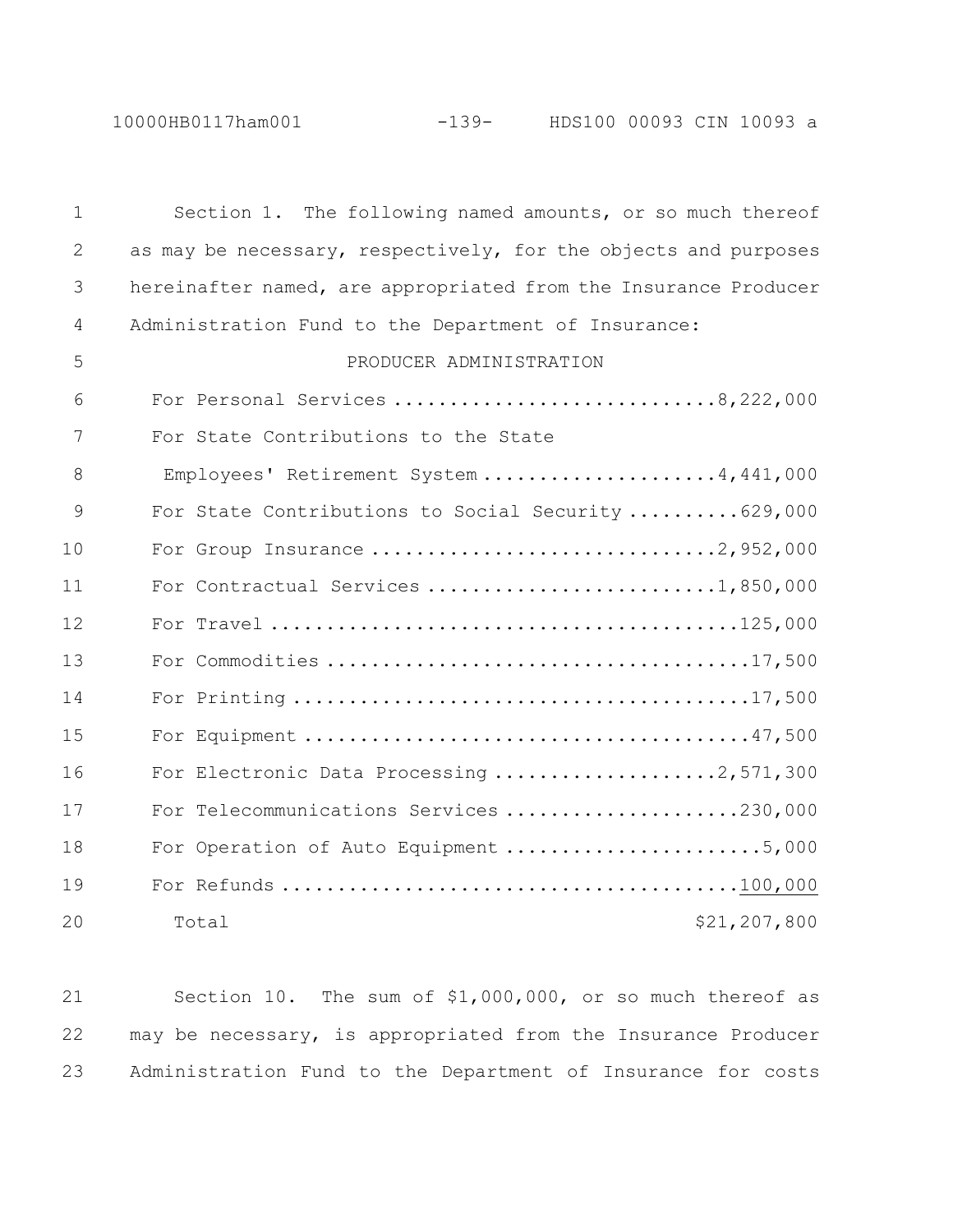10000HB0117ham001 -140- HDS100 00093 CIN 10093 a and expenses related to or in support of Get Covered Illinois.

 Section 15. The sum of \$500,000, or so much thereof as may be necessary, is appropriated from the Insurance Producer Administration Fund to the Department of Insurance for costs and expenses related to or in support of the agency's operations.

 Section 20. The following named amounts, or so much thereof as may be necessary, respectively, for the objects and purposes hereinafter named, are appropriated from the Insurance Financial Regulation Fund to the Department of Insurance: FINANCIAL REGULATION For Personal Services ............................10,150,000 For State Contributions to the State 14 Employees' Retirement System .....................5,482,000 For State Contributions to Social Security ..........776,000 For Group Insurance ...............................2,880,000 17 For Contractual Services ............................1,850,000 For Travel ..........................................150,000 For Commodities ......................................17,500 For Printing .........................................17,500 For Equipment ........................................47,500 For Electronic Data Processing ....................1,391,300 For Telecommunications Services .....................215,000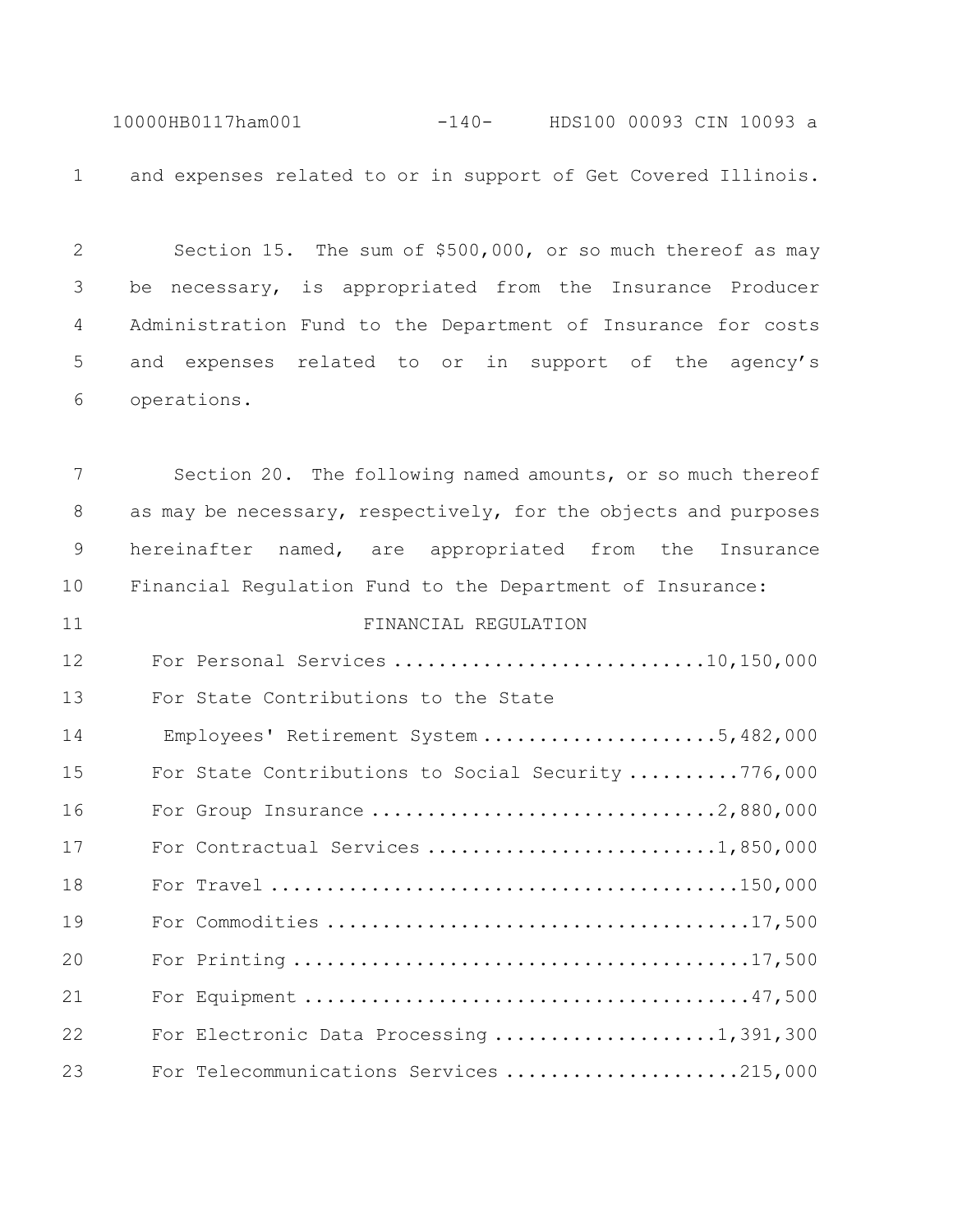10000HB0117ham001 -141- HDS100 00093 CIN 10093 a 1 For Operation of Auto Equipment ............................5,000 For Refunds ..........................................49,000 Total \$23,030,800

 Section 25. The sum of \$250,000, or so much thereof as may be necessary, is appropriated from the Insurance Financial Regulation Fund to the Department of Insurance for costs and expenses related to or in support of the agency's operations.

 Section 30. The sum of \$100,000, or so much thereof as may be necessary, is appropriated from the George Bailey Memorial Fund to the Department of Insurance for grants and expenses related to or in support of the George Bailey Memorial Program.

 Section 35. The following named amounts, or so much thereof 13 as may be necessary, respectively, for the objects and purposes hereinafter named, are appropriated from the Public Pension Regulation Fund to the Department of Insurance:

PENSION DIVISION

 For Personal Services ...............................962,000 For State Contributions to the State 19 Employees' Retirement System .......................520,000 For State Contributions to Social Security ...........74,000 For Group Insurance .................................360,000 For Contractual Services .............................25,000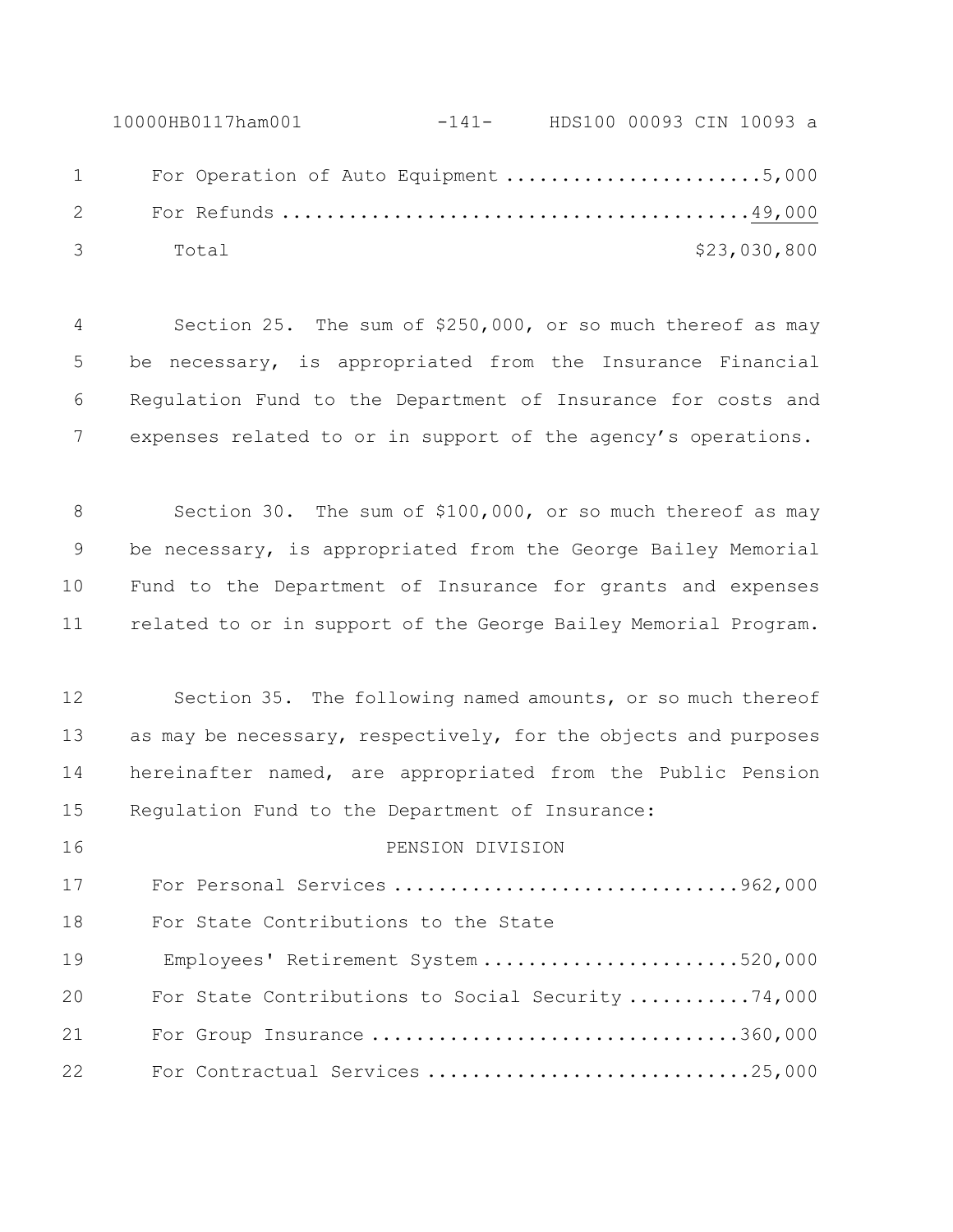10000HB0117ham001 -142- HDS100 00093 CIN 10093 a For Travel ...........................................30,000 For Commodities .......................................2,500 For Printing ..........................................2,500 For Equipment .........................................5,000 5 For Telecommunications Services .........................2,500 Total \$1,983,500

 Section 40. The sum of \$500,000, or so much thereof as may be necessary, is appropriated from the Public Pension Regulation Fund to the Department of Insurance for costs and expenses related to or in support of the agency's operations.

 Section 45. The sum of \$950,000, or so much thereof as may be necessary, is appropriated from the Illinois Workers' Compensation Commission Operations Fund to the Department of Insurance for costs associated with the administration and operations of the Insurance Fraud Division of the Illinois Workers' Compensation Commission's Anti-Fraud Program.

# ARTICLE 36

 Section 1. The following named amounts, or so much thereof as may be necessary, respectively, are appropriated from the Financial Institution Fund to the Department of Financial and Professional Regulation: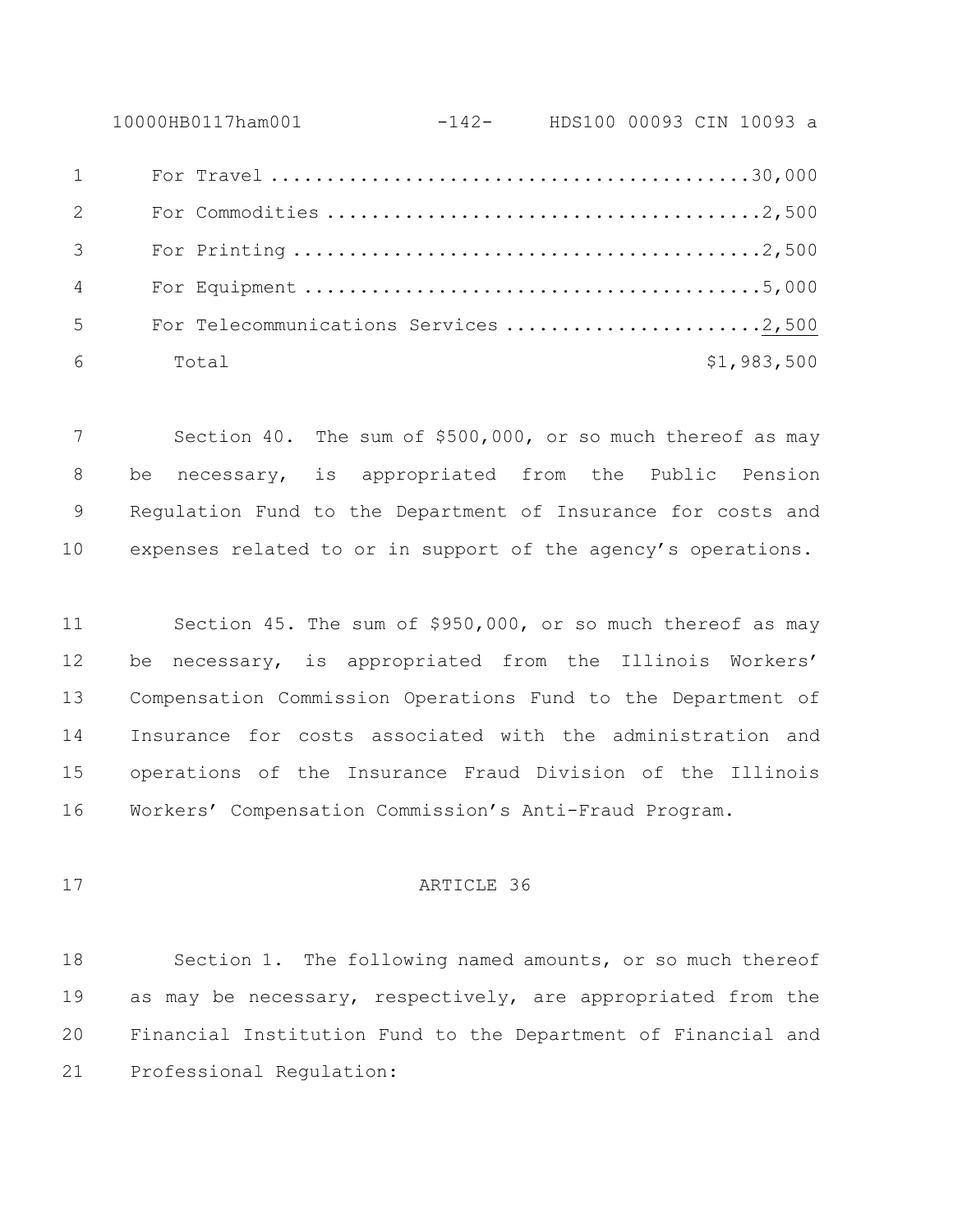10000HB0117ham001 -143- HDS100 00093 CIN 10093 a

| $\mathbf{1}$     | For Personal Services 3,691,500                    |             |
|------------------|----------------------------------------------------|-------------|
| 2                | For State Contributions to the State               |             |
| 3                | Employees' Retirement System 1,993,900             |             |
| $\overline{4}$   | For State Contributions to Social Security 282,400 |             |
| -5               | For Group Insurance 984,000                        |             |
| $6 \overline{6}$ | For Contractual Services 15,000                    |             |
| $7\phantom{.0}$  |                                                    |             |
| 8                |                                                    |             |
| $\mathcal{Q}$    | Total                                              | \$7,198,500 |

 Section 5. The following named amounts, or so much thereof 11 as may be necessary, respectively, are appropriated from the Credit Union Fund to the Department of Financial and Professional Regulation:

 CREDIT UNION For Personal Services .............................2,175,700 For State Contributions to State 17 Employees' Retirement System .....................1,175,200 18 For State Contributions to Social Security ..........166,500 For Group Insurance .................................600,000 For Contractual Services .............................40,000 For Travel ..........................................240,700 For Refunds ...........................................1,000 23 Total \$4,399,100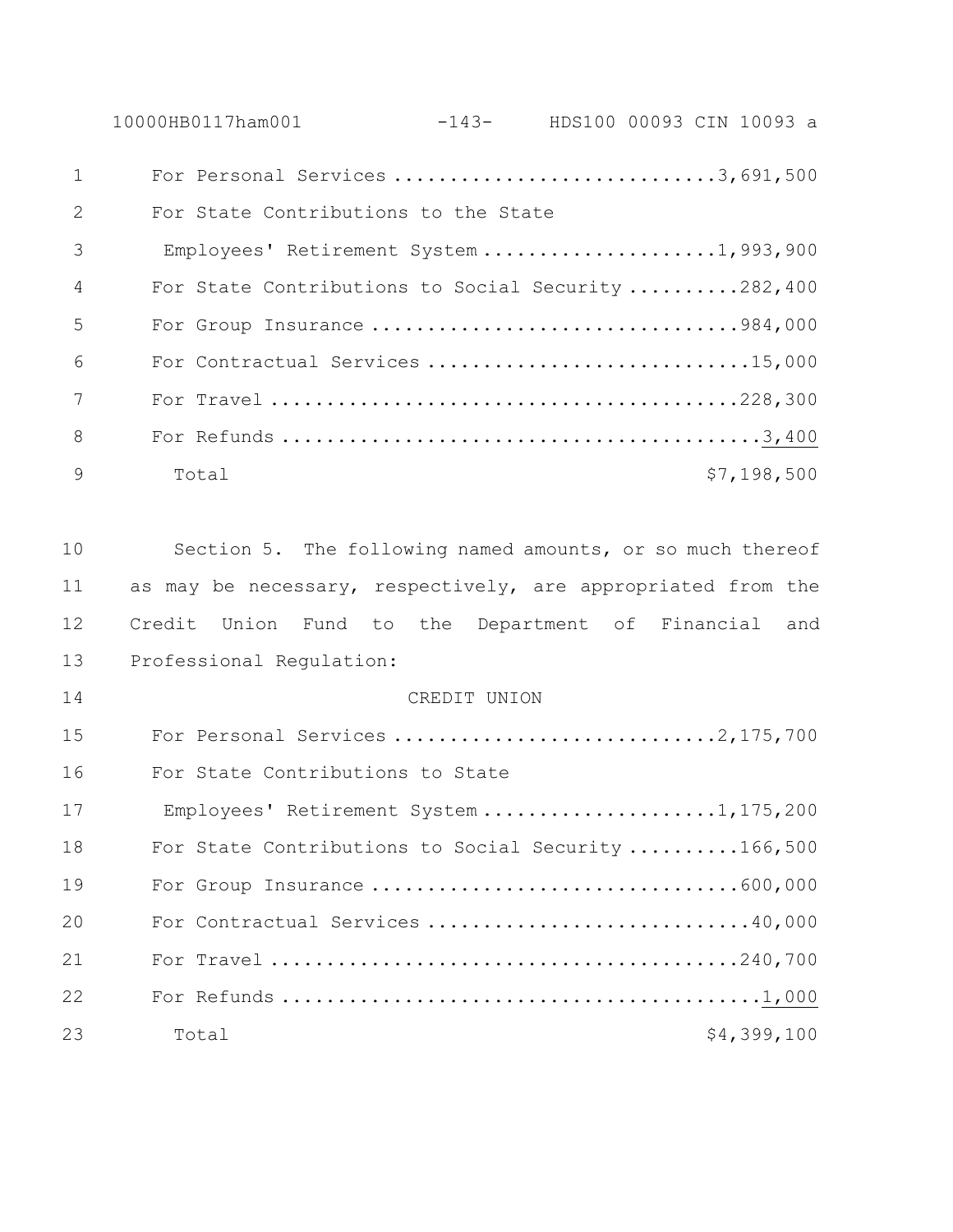10000HB0117ham001 -144- HDS100 00093 CIN 10093 a

| $\mathbf{1}$ | Section 15. The following named amounts, or so much thereof     |
|--------------|-----------------------------------------------------------------|
| 2            | as may be necessary, respectively, for the objects and purposes |
| 3            | hereinafter named, are appropriated from the Bank and Trust     |
| 4            | Company Fund to the Department of Financial and Professional    |
| 5            | Requlation:                                                     |
| 6            | DOMESTIC AND FOREIGN COMMERCIAL BANK REGULATION                 |
| 7            |                                                                 |
| 8            | For State Contribution to State                                 |
| 9            | Employees' Retirement System 5,017,000                          |
| 10           | For State Contributions to Social Security 710,600              |
| 11           | For Group Insurance 2,304,000                                   |
| 12           | For Contractual Services 230,000                                |
| 13           |                                                                 |
| 14           |                                                                 |
| 15           | For Operational Expenses of the                                 |
| 16           | Division of Banking250,000                                      |
| 17           | For Corporate Fiduciary Receivership 235,000                    |
| 18           | \$19,046,300<br>Total                                           |

 Section 20. The following named amounts, or so much thereof as may be necessary, respectively, for the objects and purposes hereinafter named, are appropriated from the Pawnbroker Regulation Fund to the Department of Financial and Professional Regulation:

PAWNBROKER REGULATION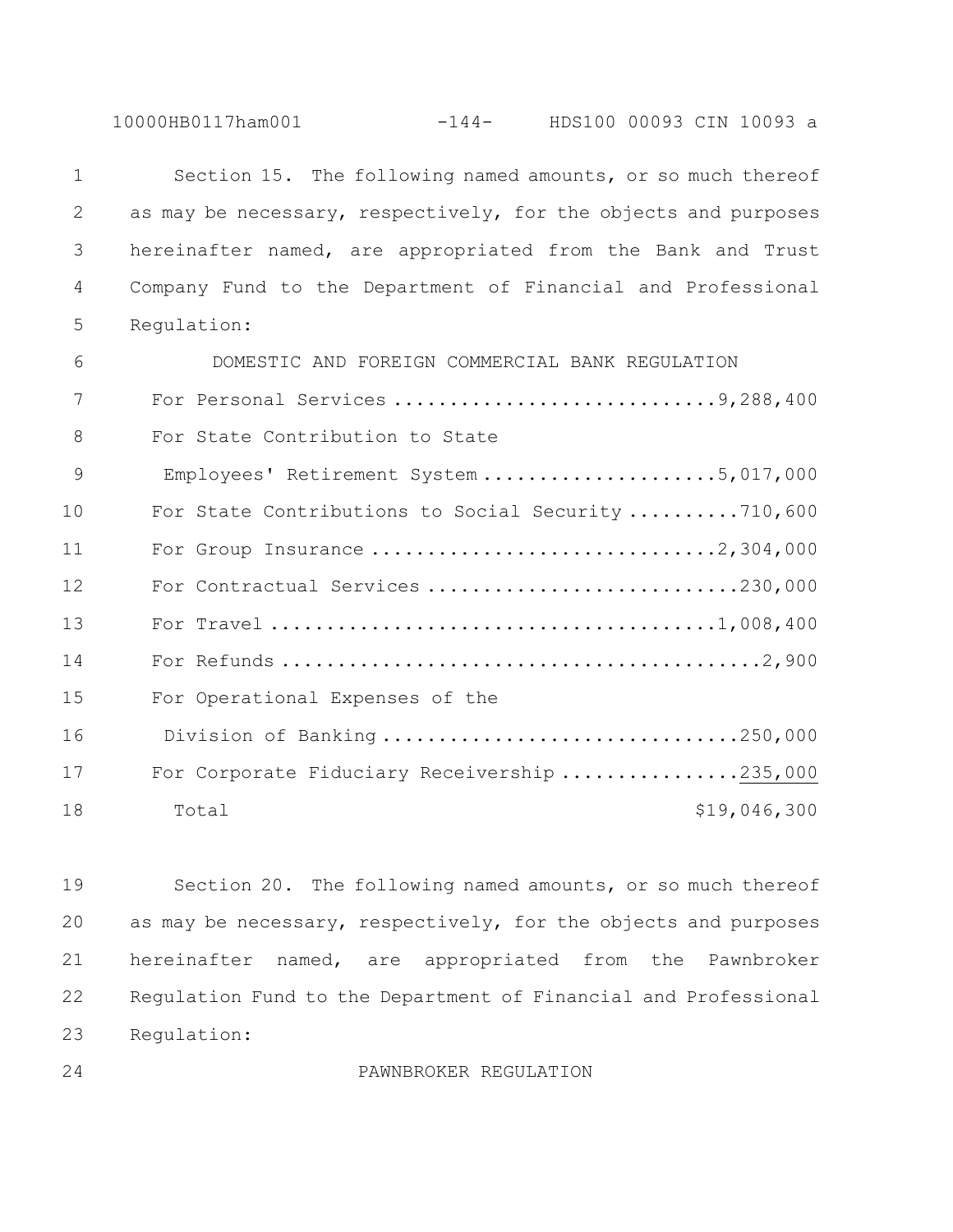10000HB0117ham001 -145- HDS100 00093 CIN 10093 a For Personal Services ...............................108,000 For State Contributions to State 3 Employees' Retirement System ........................58,400 For State Contributions to Social Security ............8,300 For Group Insurance ..................................24,000 For Contractual Services ..............................2,000 For Travel ............................................5,000 For Refunds ...........................................1,000 9 Total \$206,700

 Section 25. The following named amounts, or so much thereof 11 as may be necessary, respectively, are appropriated from the Residential Finance Regulatory Fund to the Department of Financial and Professional Regulation:

 MORTGAGE BANKING AND THRIFT REGULATION For Personal Services .............................1,899,700 For State Contributions to State 17 Employees' Retirement System .....................1,026,100 18 For State Contributions to Social Security .........145,400 For Group Insurance .................................552,000 For Contractual Services .............................60,000 For Travel ...........................................60,000 For Refunds ...........................................4,900 23 Total \$3,748,100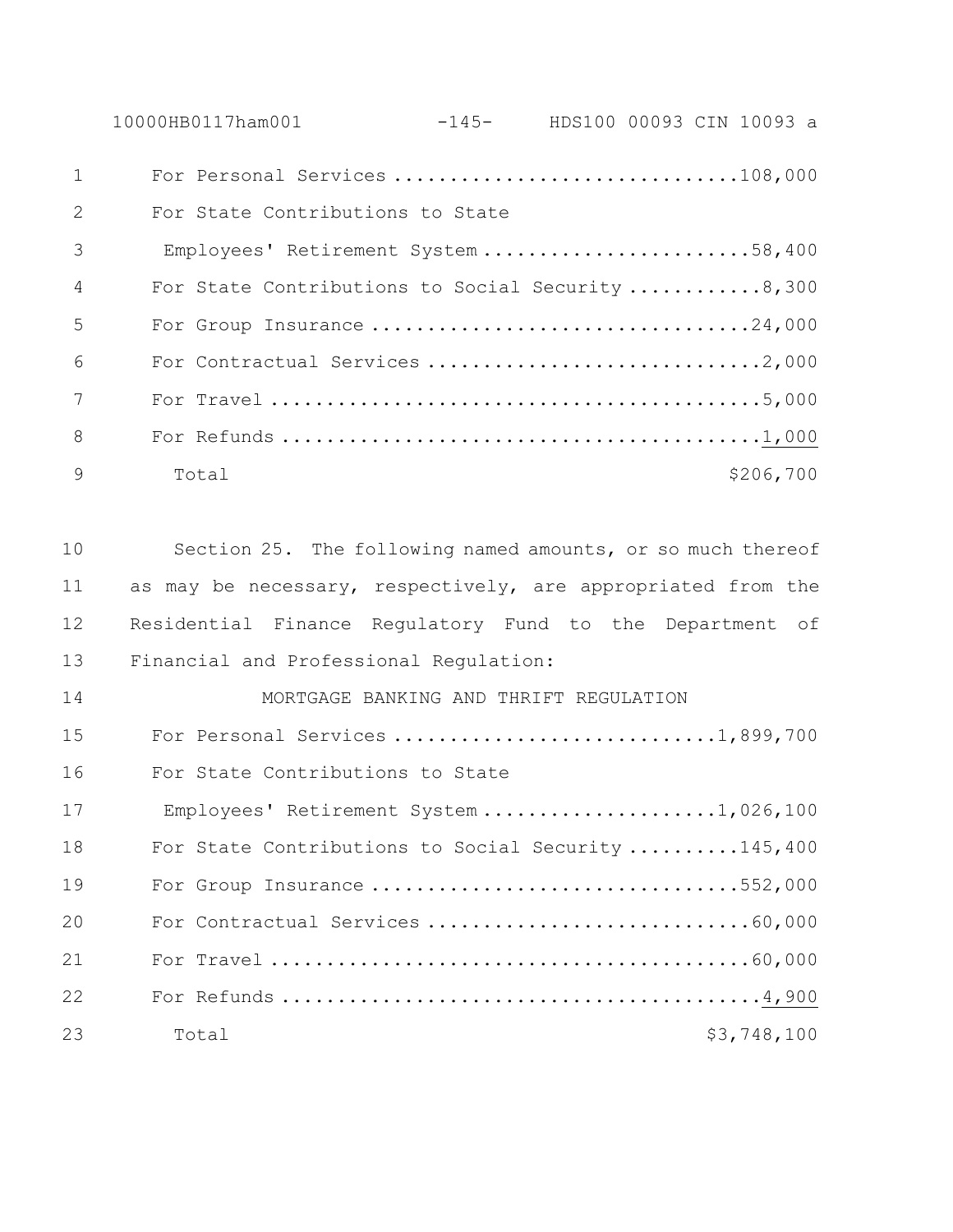10000HB0117ham001 -146- HDS100 00093 CIN 10093 a

 Section 30. The sum of \$600,000, or so much thereof as may be necessary, is appropriated from the Savings Bank Regulatory Fund to the Department of Financial and Professional Regulation for the ordinary and contingent expenses of the Department of Financial and Professional Regulation and the Division of Banking, or their successors, in administering and enforcing the Illinois Savings and Loan Act of 1985, the Savings Bank 8 Act, and other laws, rules, and regulations as may apply to the 9 administration and enforcement of the foregoing laws, rules, and regulations, as amended from time to time. Section 35. The following named amounts, or so much thereof 12 as may be necessary, respectively, are appropriated from the Real Estate License Administration Fund to the Department of Financial and Professional Regulation: REAL ESTATE LICENSING AND ENFORCEMENT For Personal Services .............................3,354,300 For State Contributions to State 18 Employees' Retirement System .......................1,811,800 For State Contributions to Social Security ..........256,700 For Group Insurance .................................936,000 For Contractual Services .............................40,000 For Travel ...........................................65,000 For Refunds ...........................................7,800 24 Total \$6,471,600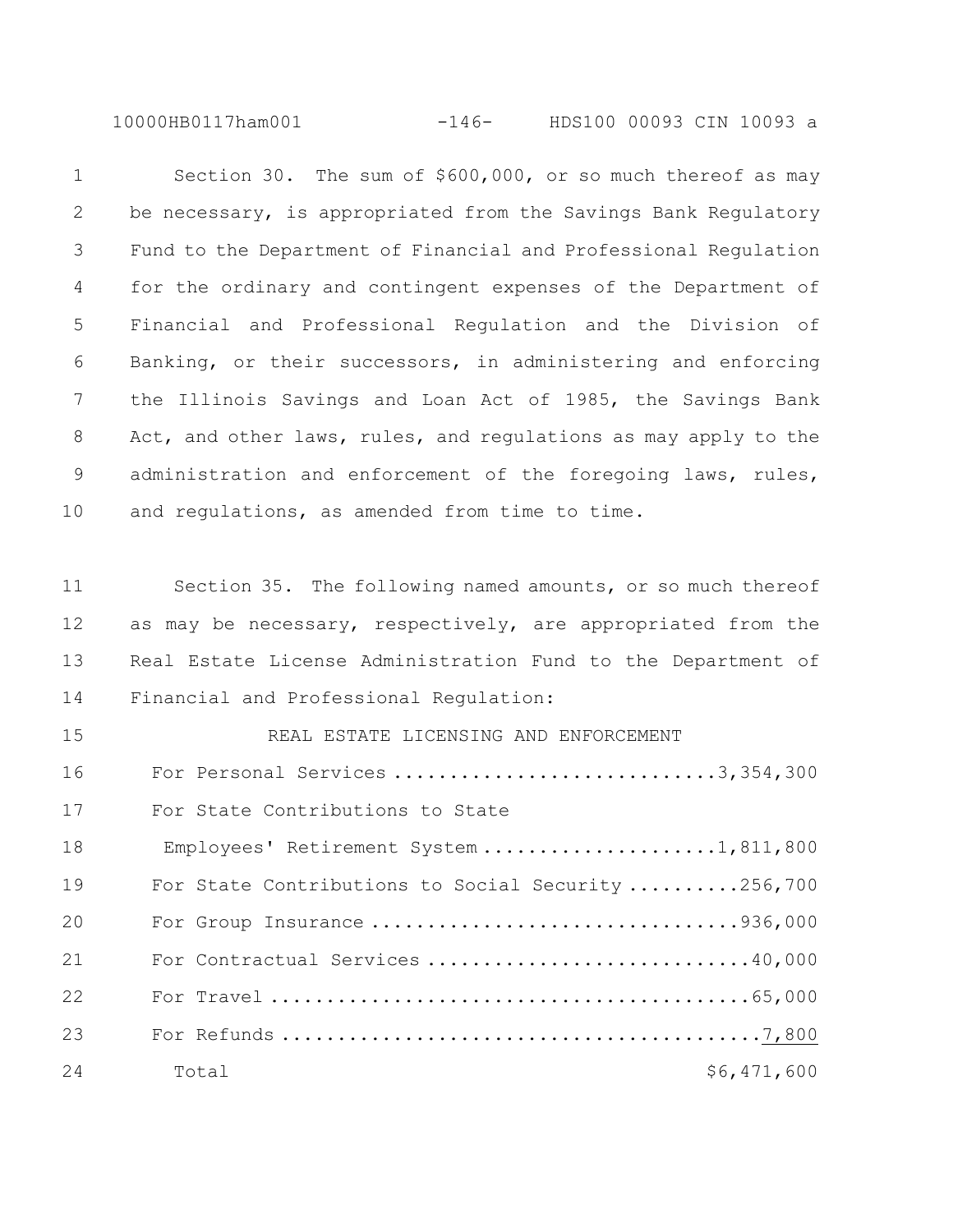10000HB0117ham001 -147- HDS100 00093 CIN 10093 a

| $\mathbf{1}$ | Section 40. The following named amounts, or so much thereof  |
|--------------|--------------------------------------------------------------|
| $\mathbf{2}$ | as may be necessary, respectively, are appropriated from the |
| 3            | Appraisal Administration Fund to the Department of Financial |
| 4            | and Professional Regulation:                                 |
| 5            | APPRAISAL LICENSING                                          |
| 6            | For Personal Services 382,900                                |
| 7            | For State Contributions to State                             |
| 8            | Employees' Retirement System 206,900                         |
| 9            | For State Contributions to Social Security 29,300            |
| 10           | For Group Insurance 120,000                                  |
| 11           | For Contractual Services 20,000                              |
| 12           |                                                              |
| 13           | For forwarding real estate appraisal fees                    |
| 14           | to the federal government 330,000                            |
| 15           |                                                              |
| 16           | \$1,103,000<br>Total                                         |
|              |                                                              |

 Section 45. The following named amounts, or so much thereof as may be necessary, respectively, for the objects and purposes hereinafter named, are appropriated from the Home Inspector Administration Fund to the Department of Financial and Professional Regulation:

| 22 |  | HOME INSPECTOR REGULATION |                              |  |
|----|--|---------------------------|------------------------------|--|
| 23 |  |                           | For Personal Services 53,400 |  |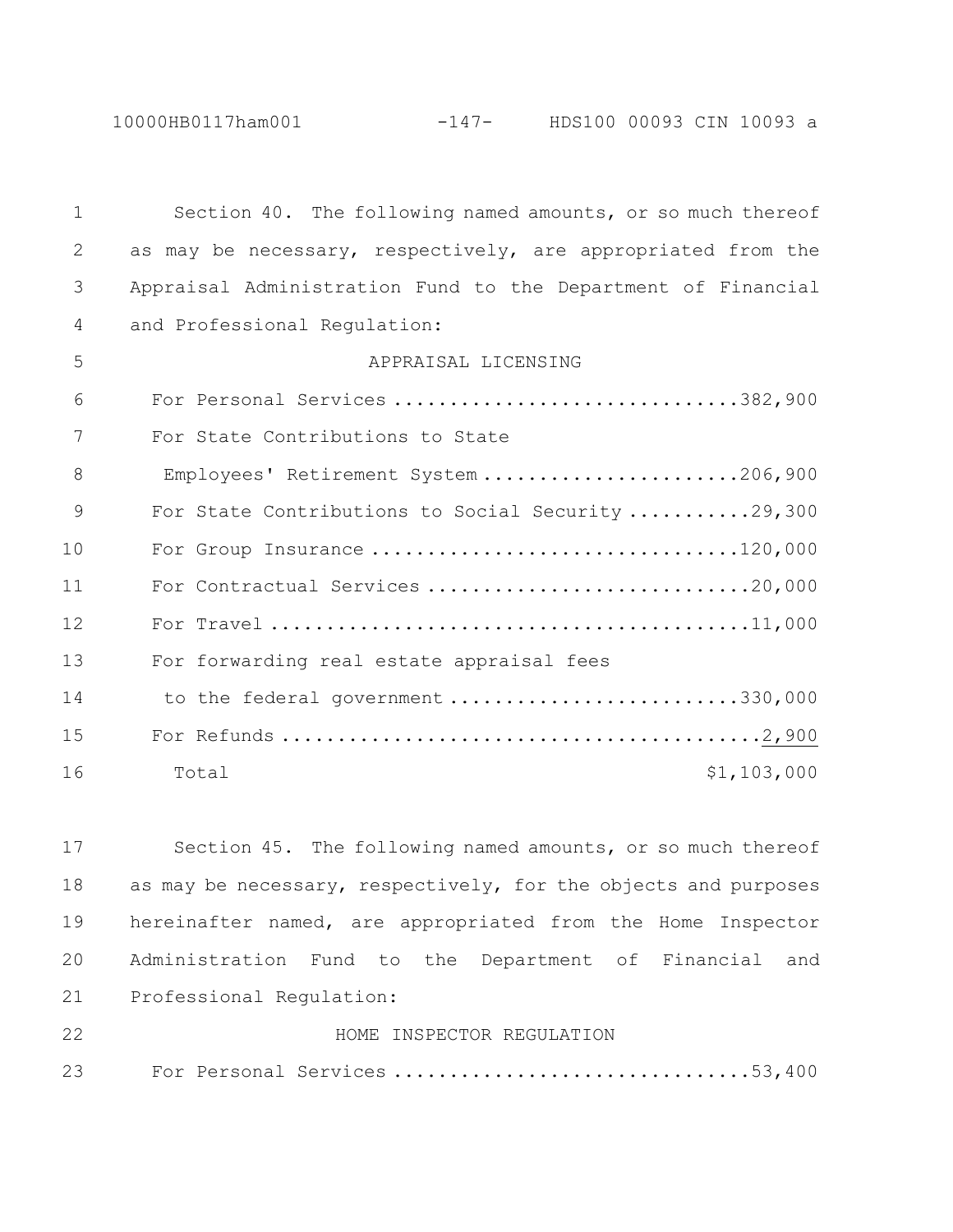10000HB0117ham001 -148- HDS100 00093 CIN 10093 a

| 1               | For State Contributions to State                 |           |
|-----------------|--------------------------------------------------|-----------|
| 2               | Employees' Retirement System 28,900              |           |
| 3               | For State Contributions to Social Security 4,100 |           |
| $\overline{4}$  | For Group Insurance 24,000                       |           |
| 5               | For Contractual Services 3,000                   |           |
| 6               |                                                  |           |
| $7\overline{ }$ |                                                  |           |
| 8               | Total                                            | \$116,400 |

 Section 50. The following named amounts, or so much thereof 10 as may be necessary, respectively, are appropriated from the General Professions Dedicated Fund to the Department of Financial and Professional Regulation:

13 GENERAL PROFESSIONS 14 For Personal Services ...............................1,965,300 15 For State Contributions to State 16 Employees' Retirement System ......................1,061,600 17 For State Contributions to Social Security ..........150,400 18 For Group Insurance .................................624,000 19 For Contractual Services .............................150,000 20 For Travel ...........................................25,000 21 For Refunds ..........................................30,100 22 Total \$4,006,400

23 Section 55. The following named amounts, or so much thereof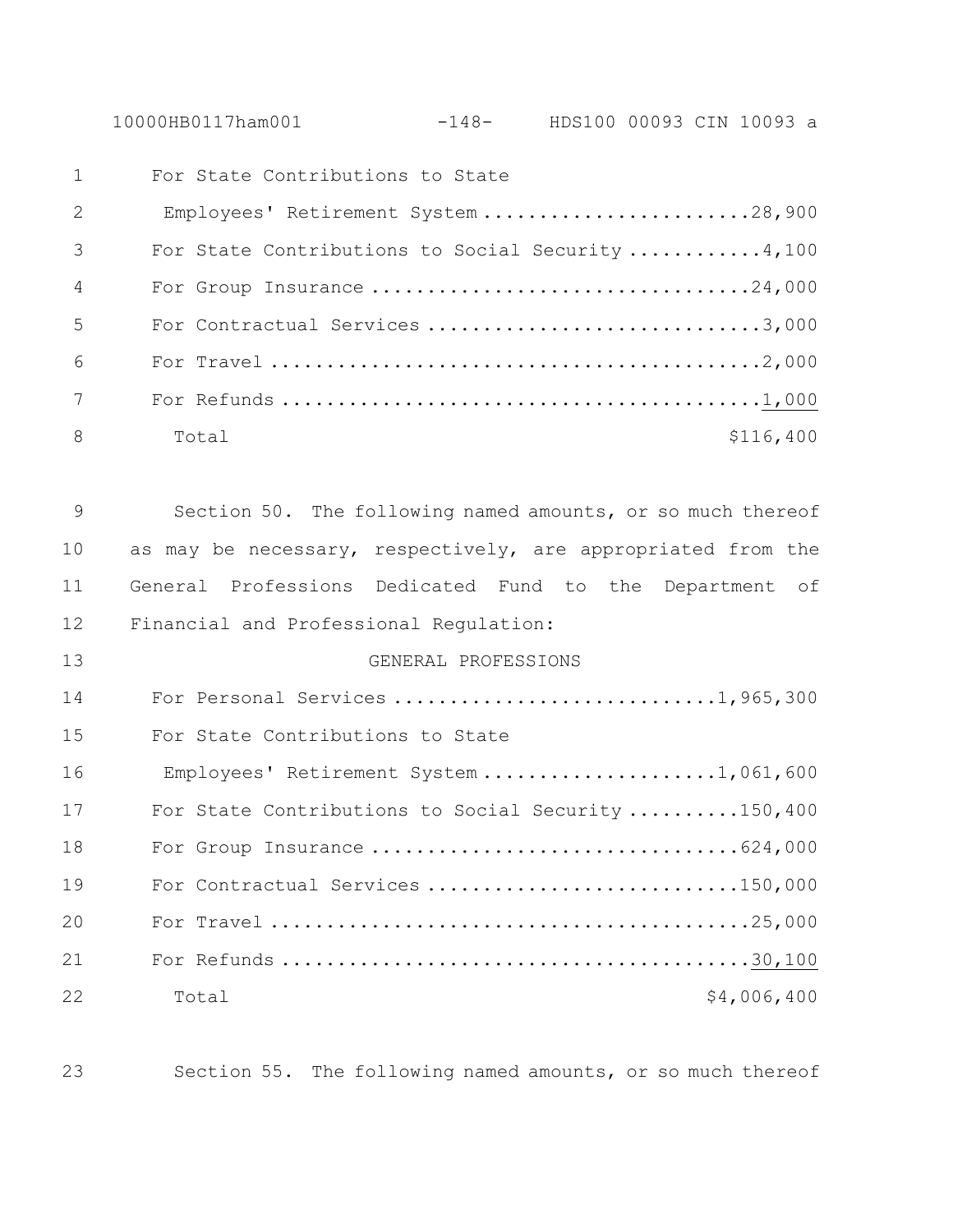10000HB0117ham001 -149- HDS100 00093 CIN 10093 a as may be necessary, respectively, are appropriated from the Illinois State Dental Disciplinary Fund to the Department of Financial and Professional Regulation: For Personal Services ...............................606,000 For State Contributions to State 6 Employees' Retirement System .......................327,400 For State Contributions to Social Security ...........46,400 For Group Insurance .................................192,000 For Contractual Services .............................80,000 For Travel ............................................9,600 For Refunds ...........................................2,400 12 Total \$1,263,800

 Section 60. The following named amounts, or so much thereof 14 as may be necessary, respectively, are appropriated from the Illinois State Medical Disciplinary Fund to the Department of Financial and Professional Regulation:

17 For Personal Services ..................................2,110,500 For State Contributions to State 19 Employees' Retirement System .....................1,140,000 For State Contributions to Social Security ..........161,500 For Group Insurance .................................600,000 For Contractual Services ............................300,000 For Travel ...........................................20,000 For Refunds ..........................................25,000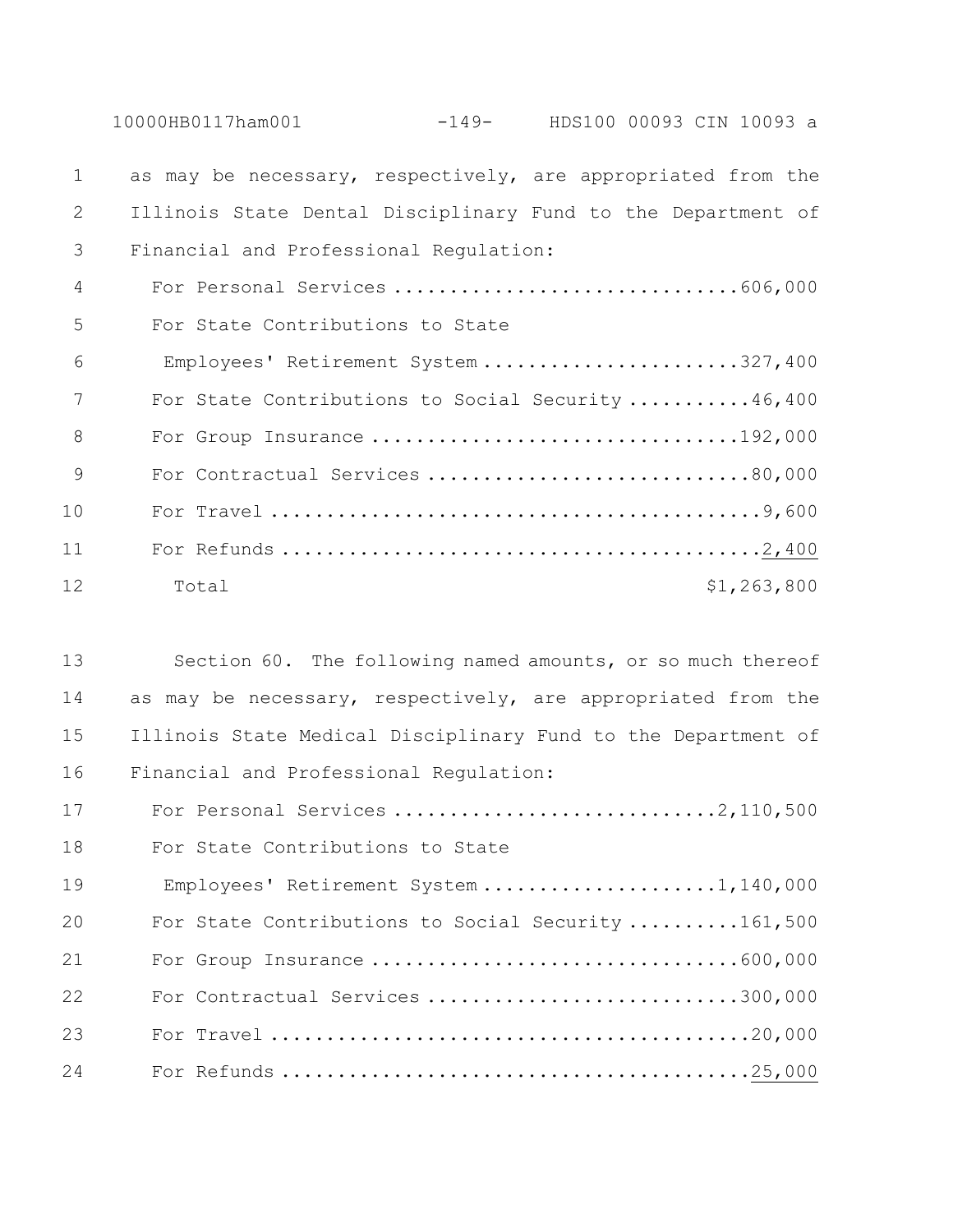1 Total \$4,357,000

 Section 65. The following named amounts, or so much thereof as may be necessary, respectively, are appropriated from the Optometric Licensing and Disciplinary Board Fund to the Department of Financial and Professional Regulation: For Personal Services ...............................130,600 For State Contributions to State 8 Employees' Retirement System ..............................70,600 For State Contributions to Social Security ...........10,000 For Group Insurance ..................................48,000 For Contractual Services .............................60,000 For Travel ............................................5,000 For Refunds ...........................................2,400 14 Total \$326,600

 Section 70. The following named amounts, or so much thereof as may be necessary, respectively, are appropriated from the Design Professionals Administration and Investigation Fund to the Department of Financial and Professional Regulation: For Personal Services ...............................482,800 For State Contributions to State 21 Employees' Retirement System ........................260,800 For State Contributions to Social Security ...........37,000 For Group Insurance .................................168,000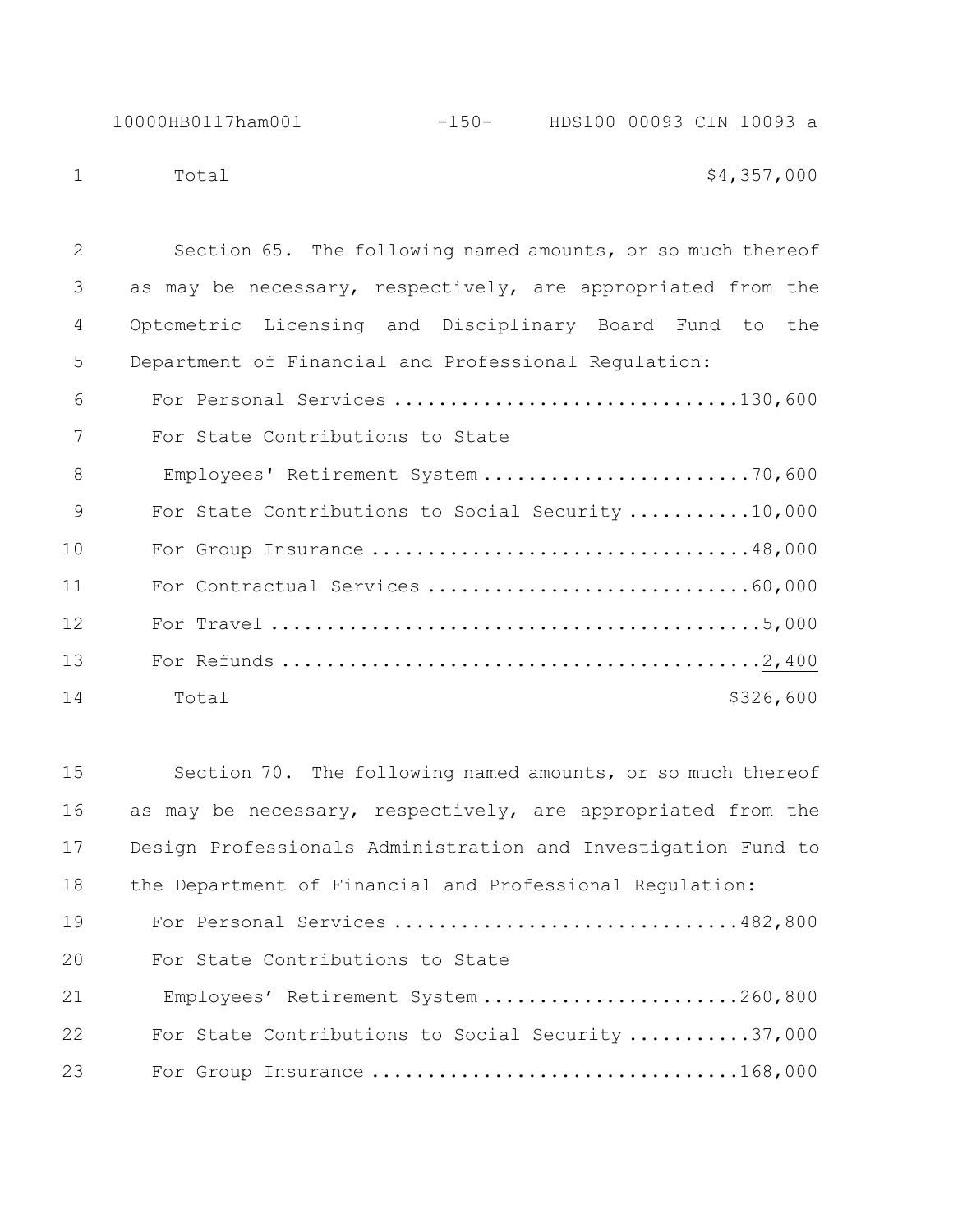| 10000HB0117ham001 |  |  |             |  |
|-------------------|--|--|-------------|--|
|                   |  |  |             |  |
|                   |  |  |             |  |
| $3 \sim$          |  |  |             |  |
| 4 Total           |  |  | \$1,031,000 |  |

 Section 75. The following named amounts, or so much thereof as may be necessary, respectively, are appropriated from the Illinois State Pharmacy Disciplinary Fund to the Department of Financial and Professional Regulation: For Personal Services ...............................860,500 For State Contributions to State 11 Employees' Retirement System .......................464,800 12 For State Contributions to Social Security ............65,900 For Group Insurance .................................216,000 14 For Contractual Services ..............................112,500 For Travel ...........................................10,000 For Refunds ..........................................11,600

 Section 80. The following named amounts, or so much thereof as may be necessary, respectively, are appropriated from the Illinois State Podiatric Disciplinary Fund to the Department of Financial and Professional Regulation: For Contractual Services ..............................2,000 For Travel ............................................2,000

17 Total 51,741,300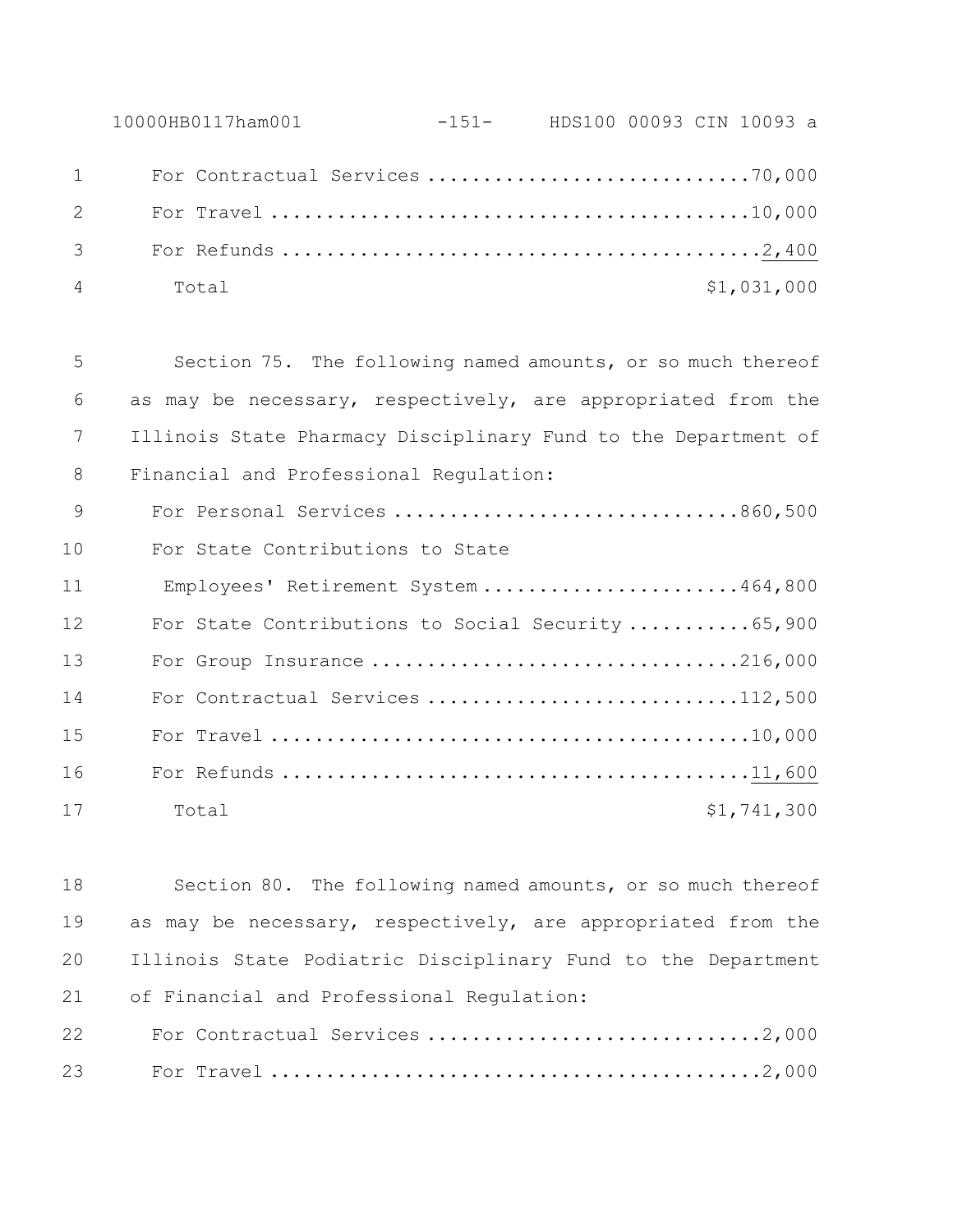10000HB0117ham001 -152- HDS100 00093 CIN 10093 a For Refunds ...........................................1,000 2 Total \$5,000

 Section 85. The sum of \$650,000, or so much thereof as may be necessary, is appropriated from the Registered Certified Public Accountants' Administration and Disciplinary Fund to the Department of Financial and Professional Regulation for the administration of the Registered CPA Program.

 Section 90. The following named amounts, or so much thereof as may be necessary, respectively, are appropriated from the Nursing Dedicated and Professional Fund to the Department of Financial and Professional Regulation: For Personal Services ...............................979,800 For State Contributions to State 14 Employees' Retirement System .......................529,300 For State Contributions to Social Security ...........75,000 For Group Insurance .................................288,000 17 For Contractual Services ..............................127,100 For Travel ...........................................12,000 For Refunds ...........................................9,700 20 Total \$2,020,900

 Section 95. The sum of \$500,000, or so much thereof as may be necessary, is appropriated from the Nursing Dedicated and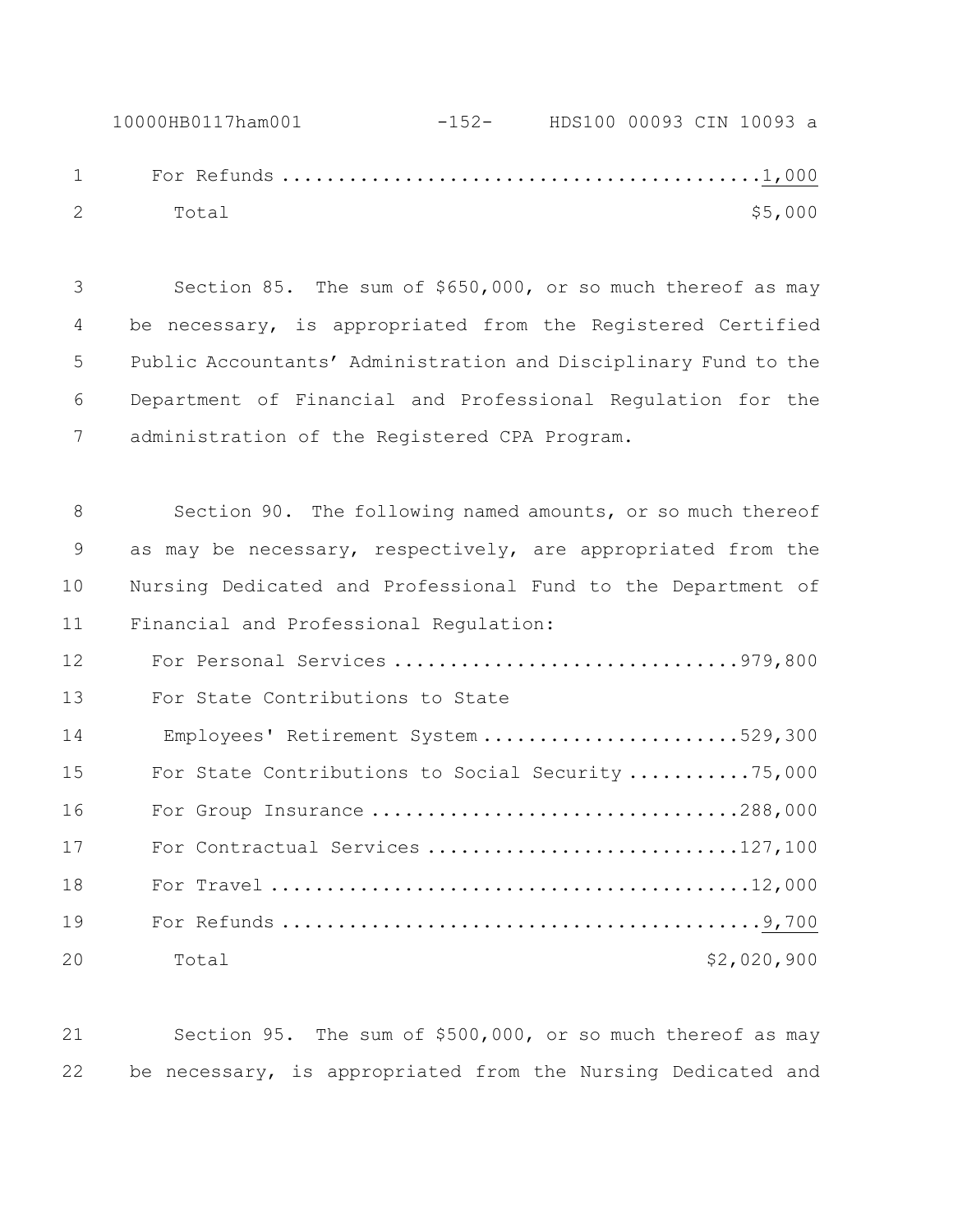10000HB0117ham001 -153- HDS100 00093 CIN 10093 a Professional Fund to the Department of Financial and Professional Regulation for the establishment and operation of an Illinois Center for Nursing.

 Section 100. The sum of \$300, or so much thereof as may be necessary, is appropriated from the Professional Regulation Evidence Fund to the Department of Financial and Professional Regulation for all costs associated with conducting covert activities, including equipment and other operational expenses.

 Section 105. The following named amounts, or so much thereof as may be necessary, respectively, are appropriated from the Professions Indirect Cost Fund to the Department of Financial and Professional Regulation:

13 For Personal Services ..................................9,568,100 For State Contributions to State 15 Employees' Retirement System .....................5,168,100 For State Contributions to Social Security ..........732,000 For Group Insurance ...............................3,000,000 For Contractual Services ..........................8,492,700 For Travel ...........................................60,000 For Commodities ......................................60,000 For Printing .........................................20,000 For Equipment ........................................20,000 23 For Electronic Data Processing ..................................0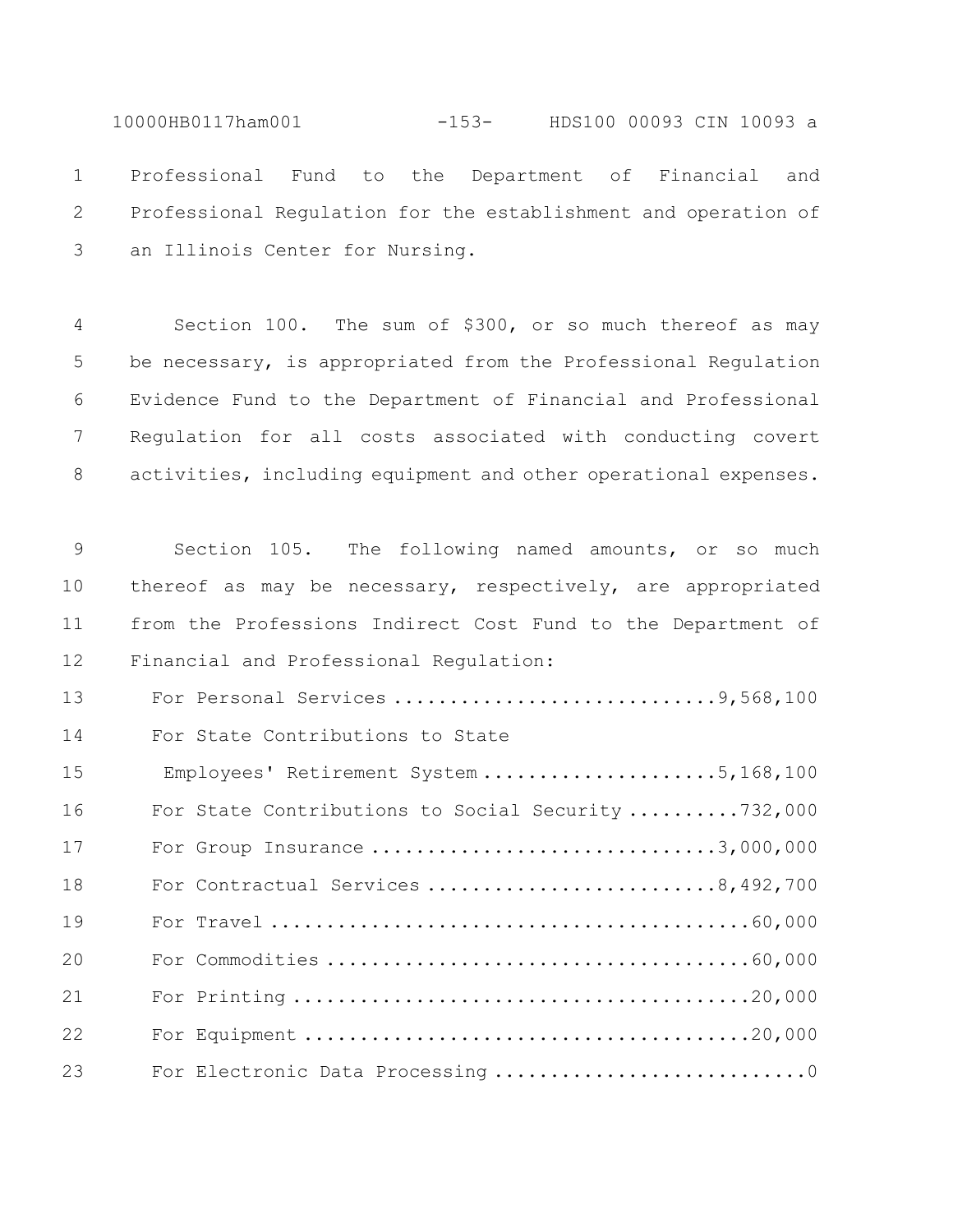10000HB0117ham001 -154- HDS100 00093 CIN 10093 a For Telecommunications Services .....................577,600 For Operation of Auto Equipment ......................50,000 For Ordinary and Contingent Expenses 4 of the Department ................................7,286,800 Total \$35,035,300

 Section 110. The sum of \$1,200,000, or so much thereof as 7 may be necessary, is appropriated from the Cemetery Oversight Licensing and Disciplinary Fund to the Department of Financial and Professional Regulation for all costs associated with 10 administration of the Cemetery Oversight Act.

 Section 115. The sum of \$393,700, or so much thereof as may be necessary, is appropriated from the Community Association Manager Licensing and Disciplinary Fund to the Department of Financial and Professional Regulation for all costs associated with administration of the Community Association Manager Licensing and Disciplinary Act.

 Section 120. The sum of \$19,000, or so much thereof as may be necessary, is appropriated to the Department of Financial and Professional Regulation from the Real Estate Research and Education Fund for costs associated with the operation of the Office of Real Estate Research at the University of Illinois.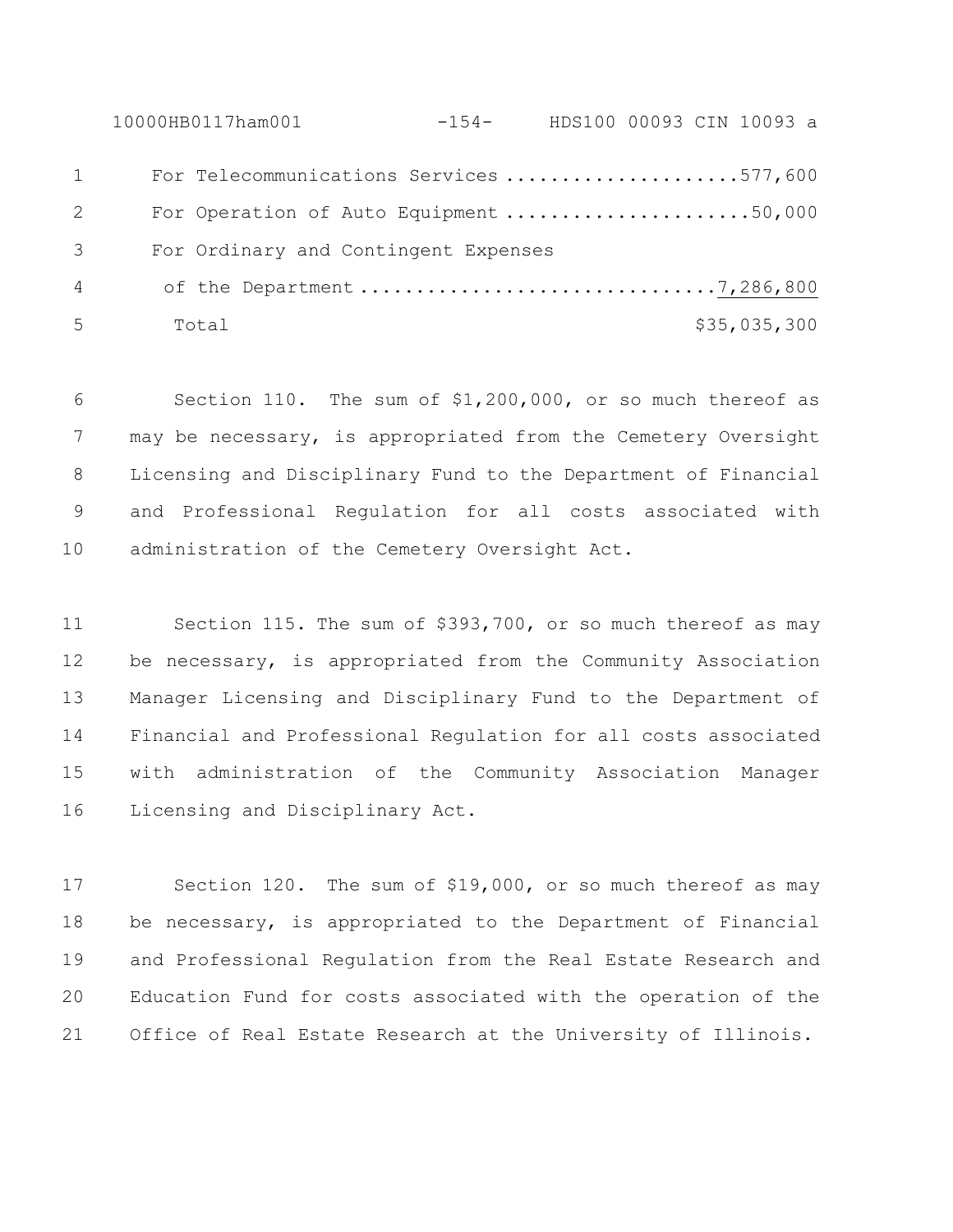10000HB0117ham001 -155- HDS100 00093 CIN 10093 a

 Section 125. The sum of \$225,000, or so much thereof as may be necessary, is appropriated from the Athletics Supervision and Regulation Fund to the Department of Financial and Professional Regulation for all costs associated with administration of the Boxing and Full-contact Martial Arts Act.

 Section 130. The sum of \$1,200,000, or so much thereof as may be necessary, is appropriated from the Compassionate Use of Medical Cannabis Fund to the Department of Financial and Professional Regulation for all costs associated with operational expenses of the department in relation to the regulation of medical marijuana.

#### ARTICLE 37

 Section 5. The following named amounts, or so much of those amounts as may be necessary, respectively, are appropriated to the Auditor General to meet the ordinary and contingent expenses of the Office of the Auditor General, as provided in the Illinois State Auditing Act:

For Personal Services:

 For Regular Positions ...........................5,551,000 For Employee Contribution to Retirement System by Employer .......................................0 For State Contribution to Social Security ...........425,000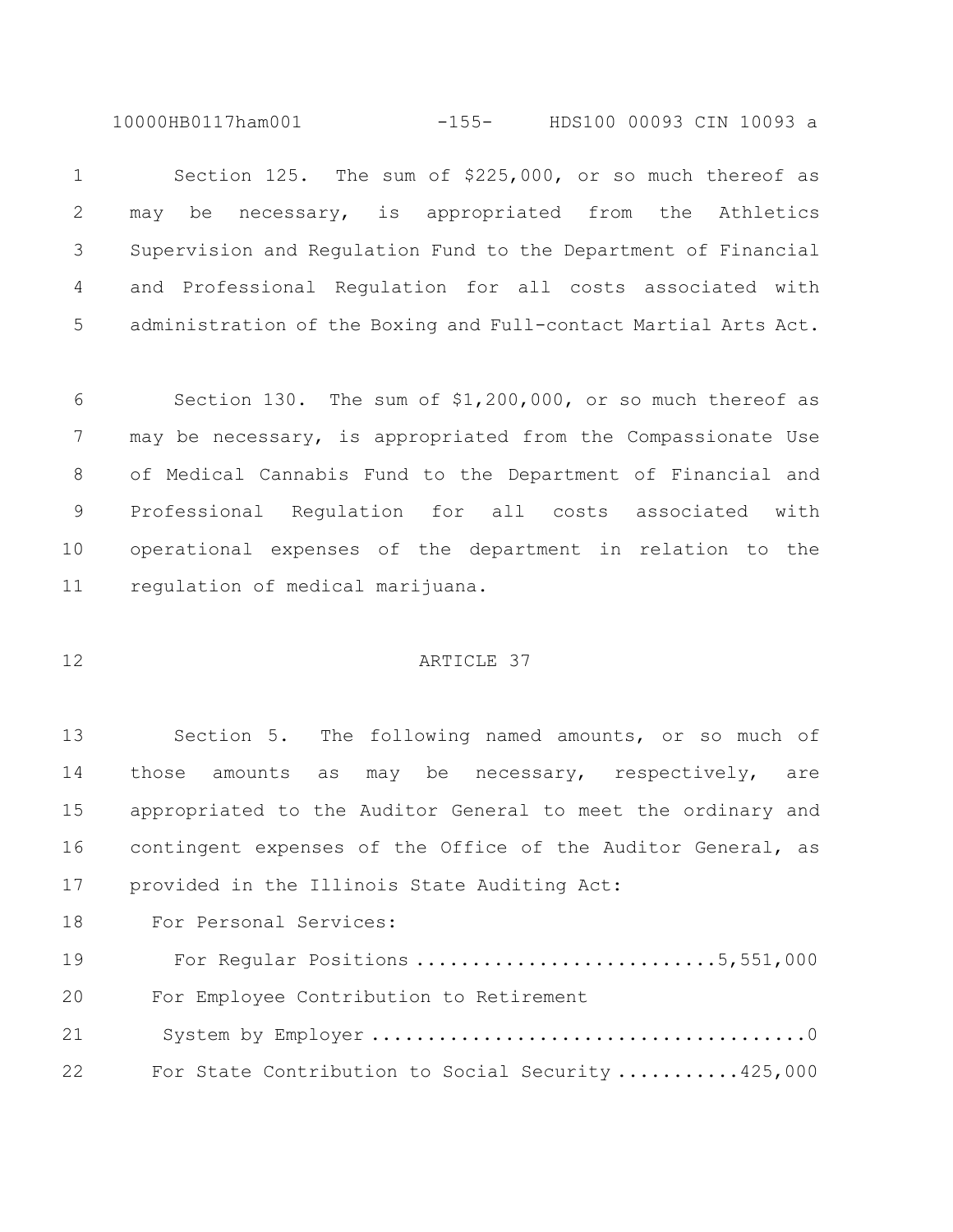10000HB0117ham001 -156- HDS100 00093 CIN 10093 a For Contractual Services ............................636,000

| 2              |                                       |  |
|----------------|---------------------------------------|--|
| 3              |                                       |  |
| $\overline{4}$ |                                       |  |
| $\overline{5}$ |                                       |  |
| 6              | For Electronic Data Processing 50,000 |  |
| 7              |                                       |  |
| 8              |                                       |  |
| $\mathsf{Q}$   | \$6,807,000<br>Total                  |  |

 Section 10. The sum of \$25,398,600, or so much of that amount as may be necessary, is appropriated to the Auditor General from the Audit Expense Fund for administrative and operations expenses and audits, studies, investigations, and expenses related to actuarial services.

## 15 ARTICLE 38

 Section 5. The sum of \$58,426,800, or so much thereof as may be necessary, is appropriated from the General Revenue Fund to the Department of Central Management Services for ordinary and contingent expenses that includes the State Government Suggestion Award Board, Vito Marzullo's Internship Program, Upward Mobility Program, and administrative hearings.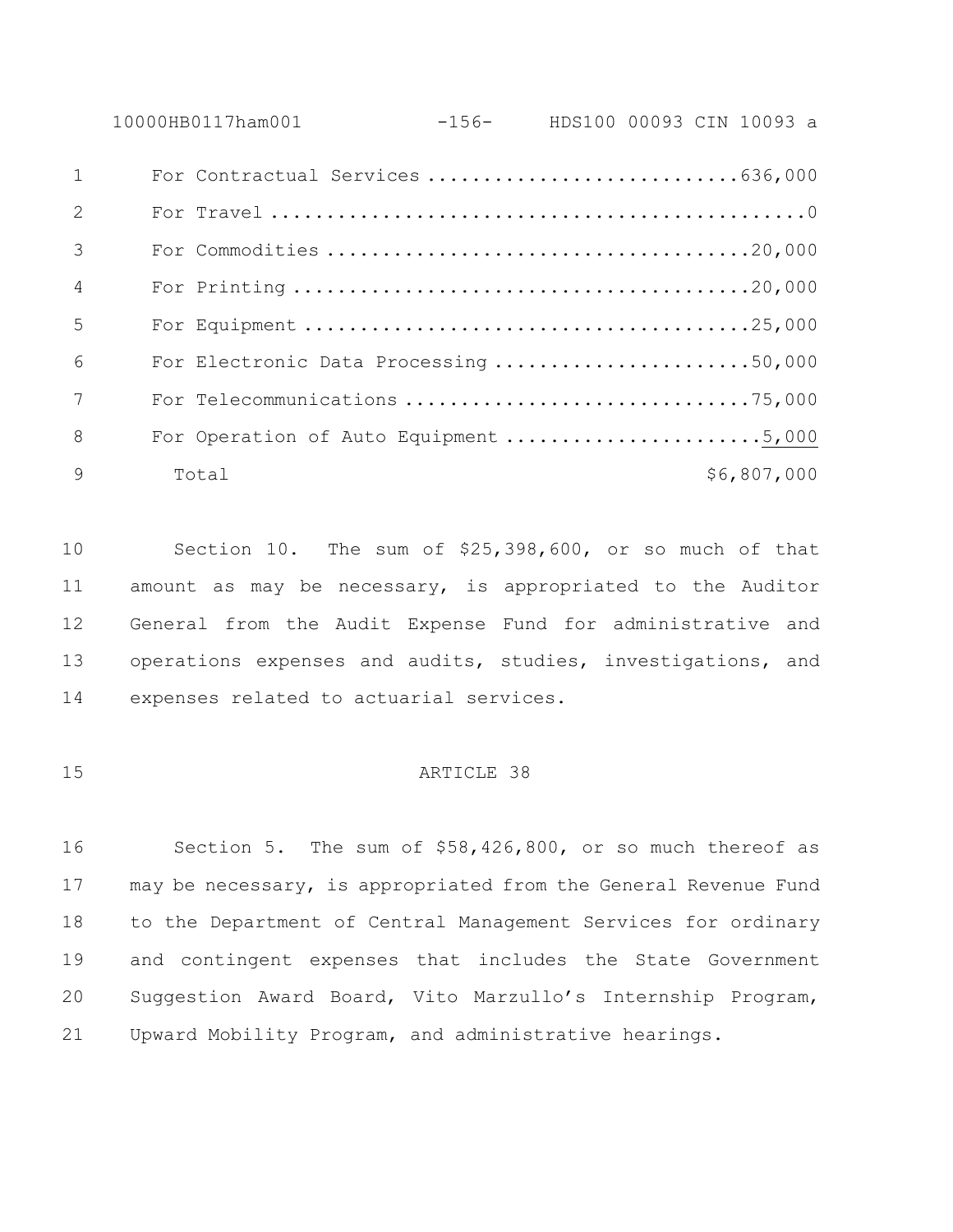10000HB0117ham001 -157- HDS100 00093 CIN 10093 a

| $\mathbf 1$ | Section 15. The following named amounts, or so much thereof     |
|-------------|-----------------------------------------------------------------|
| 2           | as may be necessary, respectively, for the objects and purposes |
| 3           | hereinafter named are appropriated to the Department of Central |
| 4           | Management Services:                                            |
| 5           | PAYABLE FROM GENERAL REVENUE FUND                               |
| 6           | For payment of claims, including prior                          |
| 7           | years claims, under the Representation                          |
| 8           | and Indemnification                                             |
| 9           |                                                                 |
| 10          | For auto liability, adjusting and                               |
| 11          | Administration of claims, loss                                  |
| 12          | control and prevention services,                                |
| 13          | and auto liability claims, including prior                      |
| 14          |                                                                 |
| 15          | For Awards to Employees and Expenses                            |
| 16          | of the Employee Suggestion Board0                               |
| 17          |                                                                 |
| 18          | For Governor's and Vito Marzullo's                              |
| 19          |                                                                 |
| 20          |                                                                 |
| 21          |                                                                 |
| 22          | \$4,590,600<br>Total                                            |
| 23          | PAYABLE FROM FACILITIES MANAGEMENT REVOLVING FUND               |
| 24          |                                                                 |
| 25          | For State Contributions to State                                |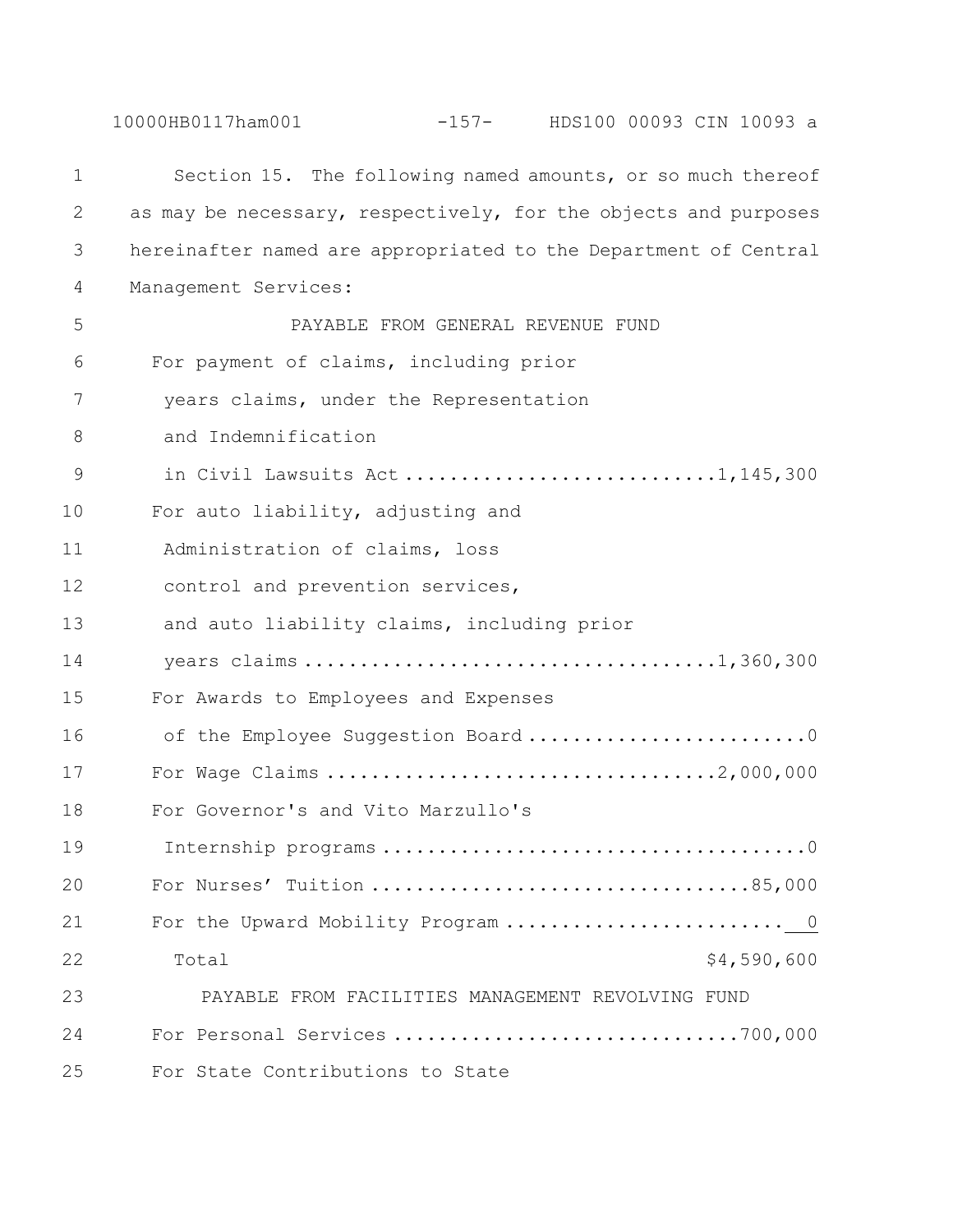|               | 10000HB0117ham001<br>$-158-$ HDS100 00093 CIN 10093 a           |  |
|---------------|-----------------------------------------------------------------|--|
| $\mathbf 1$   | Employees' Retirement System 400,000                            |  |
| 2             | For State Contributions to Social                               |  |
| 3             |                                                                 |  |
| 4             | For Group Insurance 300,000                                     |  |
| 5             | For Contractual Services 70,500                                 |  |
| 6             |                                                                 |  |
| 7             |                                                                 |  |
| 8             |                                                                 |  |
| $\mathcal{G}$ | For Electronic Data Processing 104,500                          |  |
| 10            |                                                                 |  |
| 11            |                                                                 |  |
| 12            | \$1,646,500<br>Total                                            |  |
| 13            | PAYABLE FROM PROFESSIONAL SERVICES FUND                         |  |
| 14            | For Professional Services including                             |  |
| 15            | Administrative and Related Costs 45,000,000                     |  |
| 16            | Section 25. The following named amounts, or so much thereof     |  |
| 17            | as may be necessary, respectively, for the objects and purposes |  |
| 18            | hereinafter named are appropriated to the Department of Central |  |
| 19            | Management Services:                                            |  |
| 20            | BUREAU OF BENEFITS                                              |  |
| 21            | PAYABLE FROM WORKERS' COMPENSATION REVOLVING FUND               |  |
| 22            | For administrative costs and claims                             |  |
| 23            | of any state agency or university                               |  |
| 24            |                                                                 |  |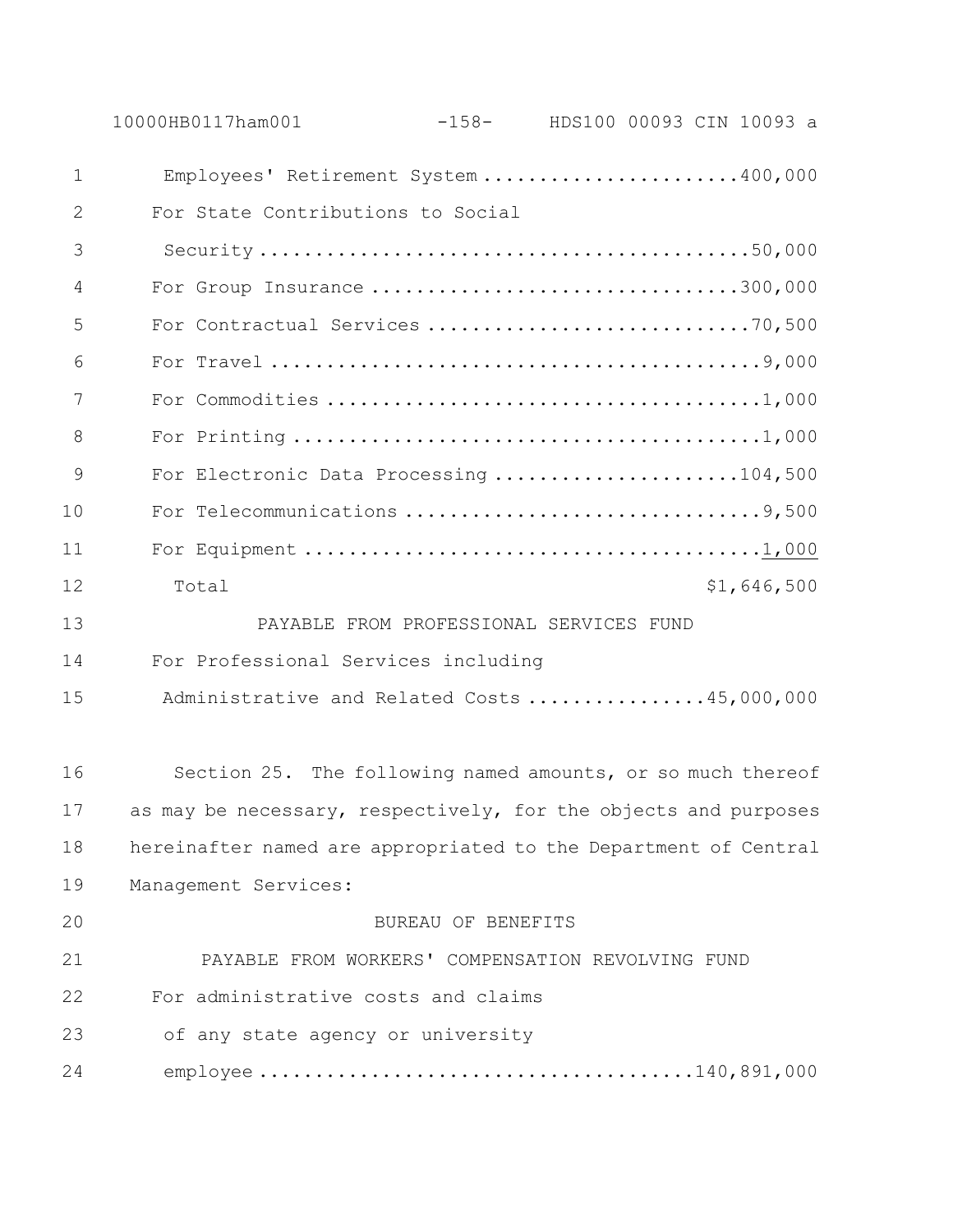10000HB0117ham001 -159- HDS100 00093 CIN 10093 a

| $\mathbf 1$ | Expenditures from appropriations for treatment and expense      |
|-------------|-----------------------------------------------------------------|
| 2           | may be made after the Department of Central Management Services |
| 3           | has certified that the injured person was employed and that the |
| 4           | nature of the injury is compensable in accordance with the      |
| 5           | provisions of the Workers' Compensation Act or the Workers'     |
| 6           | Occupational Diseases Act, and then has determined the amount   |
| 7           | of such compensation to be paid to the injured person.          |
| 8           | PAYABLE FROM STATE EMPLOYEES DEFERRED                           |
| 9           | COMPENSATION PLAN FUND                                          |
| 10          | For expenses related to the administration                      |
| 11          | of the State Employees' Deferred                                |
| 12          | Compensation Plan 1,600,000                                     |
|             |                                                                 |
| 13          | Section 45. The following named amounts, or so much thereof     |
| 14          | may be necessary, is appropriated from the Facilities<br>as     |
| 15          | Management Revolving Fund to the Department of Central          |
| 16          | Management Services for expenses related to the following:      |
| 17          | PAYABLE FROM FACILITIES MANAGEMENT REVOLVING FUND               |
| 18          | For Personal Services 21,173,100                                |
| 19          | For State Contributions to State                                |
| 20          | Employees' Retirement System 9,845,400                          |
| 21          | For State Contributions to Social Security 1, 619, 600          |
| 22          |                                                                 |
| 23          | For Contractual Services 168,730,400                            |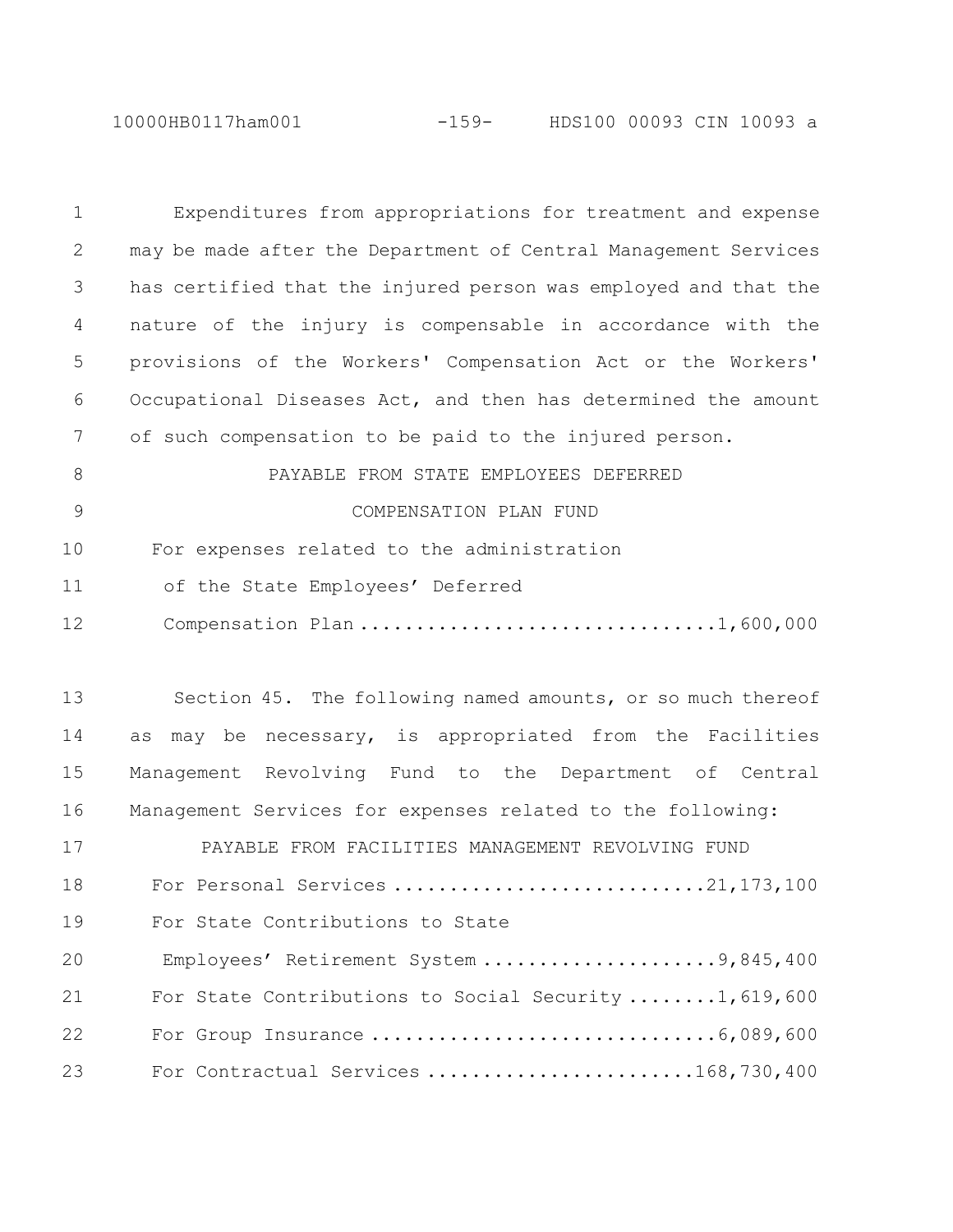| 10000HB0117ham001 | $-160-$ | HDS100 00093 CIN 10093 a |  |  |
|-------------------|---------|--------------------------|--|--|
|                   |         |                          |  |  |

| 2              |       |                                         |
|----------------|-------|-----------------------------------------|
| 3              |       |                                         |
| $\overline{4}$ |       |                                         |
| 5              |       | For Electronic Data Processing 622,900  |
| 6              |       | For Telecommunications 273,500          |
| 7              |       | For Operation of Auto Equipment 149,000 |
| 8              |       |                                         |
| $\mathsf{Q}$   | Total | \$254,519,400                           |

 Section 55. The following named amounts, or so much thereof 11 as may be necessary, respectively, are appropriated for the objects and purposes hereinafter named to the Department of Central Management Services:

 BUREAU OF AGENCY SERVICES PAYABLE FROM STATE GARAGE REVOLVING FUND 16 For Personal Services ...............................11,575,600 For State Contributions to State

18 Employees' Retirement System .....................5,278,300

19 For State Contributions to Social

| 20 |                               |
|----|-------------------------------|
| 21 | For Group Insurance 4,060,000 |
| 22 |                               |
| 23 |                               |
| 24 |                               |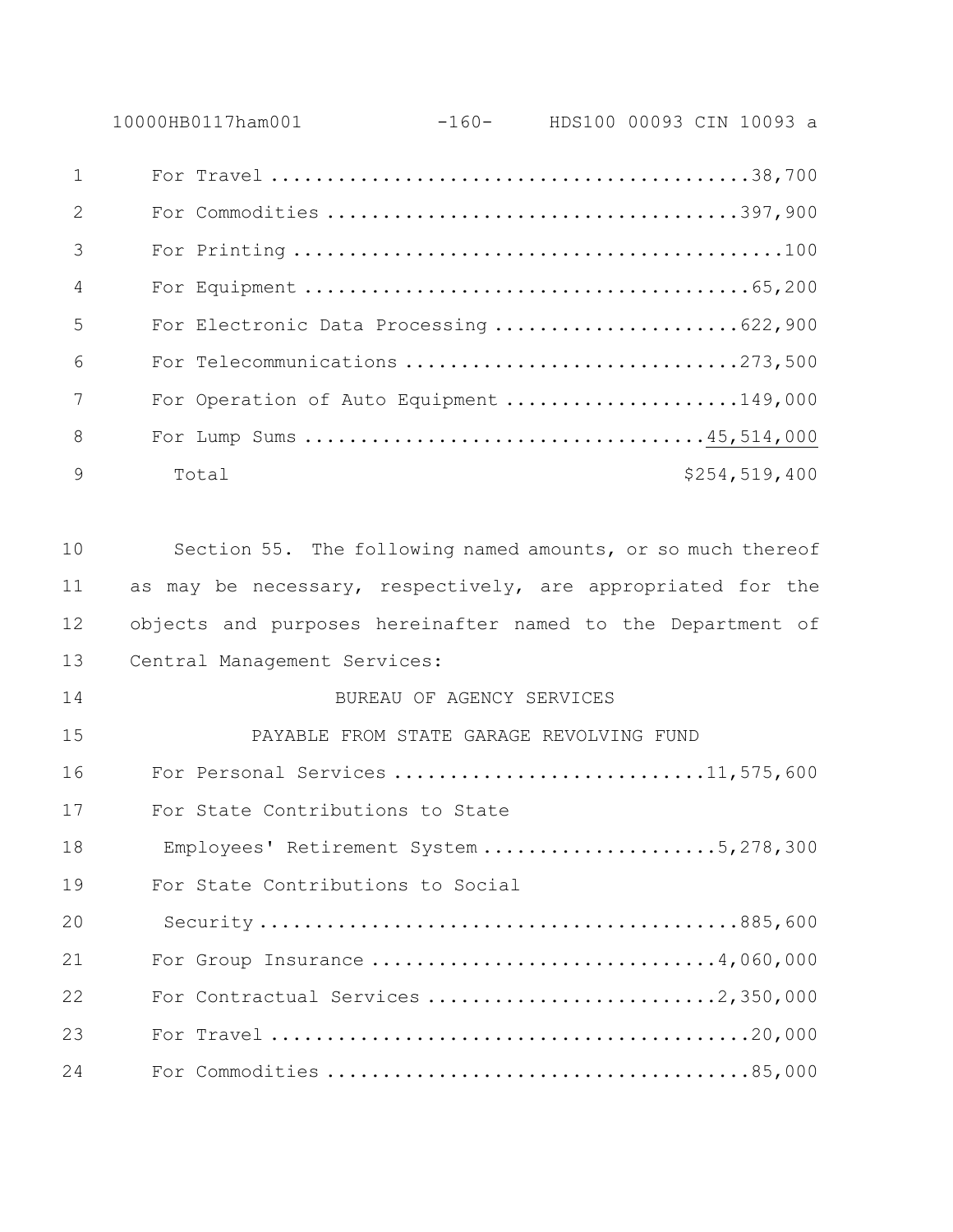|              | 10000HB0117ham001                                  | $-161-$ |  | HDS100 00093 CIN 10093 a |
|--------------|----------------------------------------------------|---------|--|--------------------------|
| $\mathbf{1}$ |                                                    |         |  |                          |
| 2            | For Equipment 12,946,500                           |         |  |                          |
| 3            | For Electronic Data Processing 372,500             |         |  |                          |
| 4            | For Telecommunications 160,000                     |         |  |                          |
| 5            | For Operation of Auto Equipment 34,158,700         |         |  |                          |
| 6            |                                                    |         |  |                          |
| 7            | Total                                              |         |  | \$71,908,200             |
| 8            | PAYABLE FROM FACILITIES MANAGEMENT REVOLVING FUND  |         |  |                          |
| 9            | For Personal Services 287,100                      |         |  |                          |
| 10           | For State Contributions to State                   |         |  |                          |
| 11           | Employees' Retirement System 133,600               |         |  |                          |
| 12           | For State Contributions to Social                  |         |  |                          |
| 13           |                                                    |         |  |                          |
| 14           |                                                    |         |  |                          |
| 15           | For Contractual Services 10,000                    |         |  |                          |
| 16           |                                                    |         |  |                          |
| 17           |                                                    |         |  |                          |
| 18           |                                                    |         |  |                          |
| 19           |                                                    |         |  |                          |
| 20           |                                                    |         |  |                          |
| 21           | For Telecommunications 5,000                       |         |  |                          |
| 22           | For Operation of Auto Equipment 2,500              |         |  |                          |
| 23           | Total                                              |         |  | \$572,700                |
| 24           | PAYABLE FROM STATE SURPLUS PROPERTY REVOLVING FUND |         |  |                          |
| 25           | For Expenses Related to the Administration         |         |  |                          |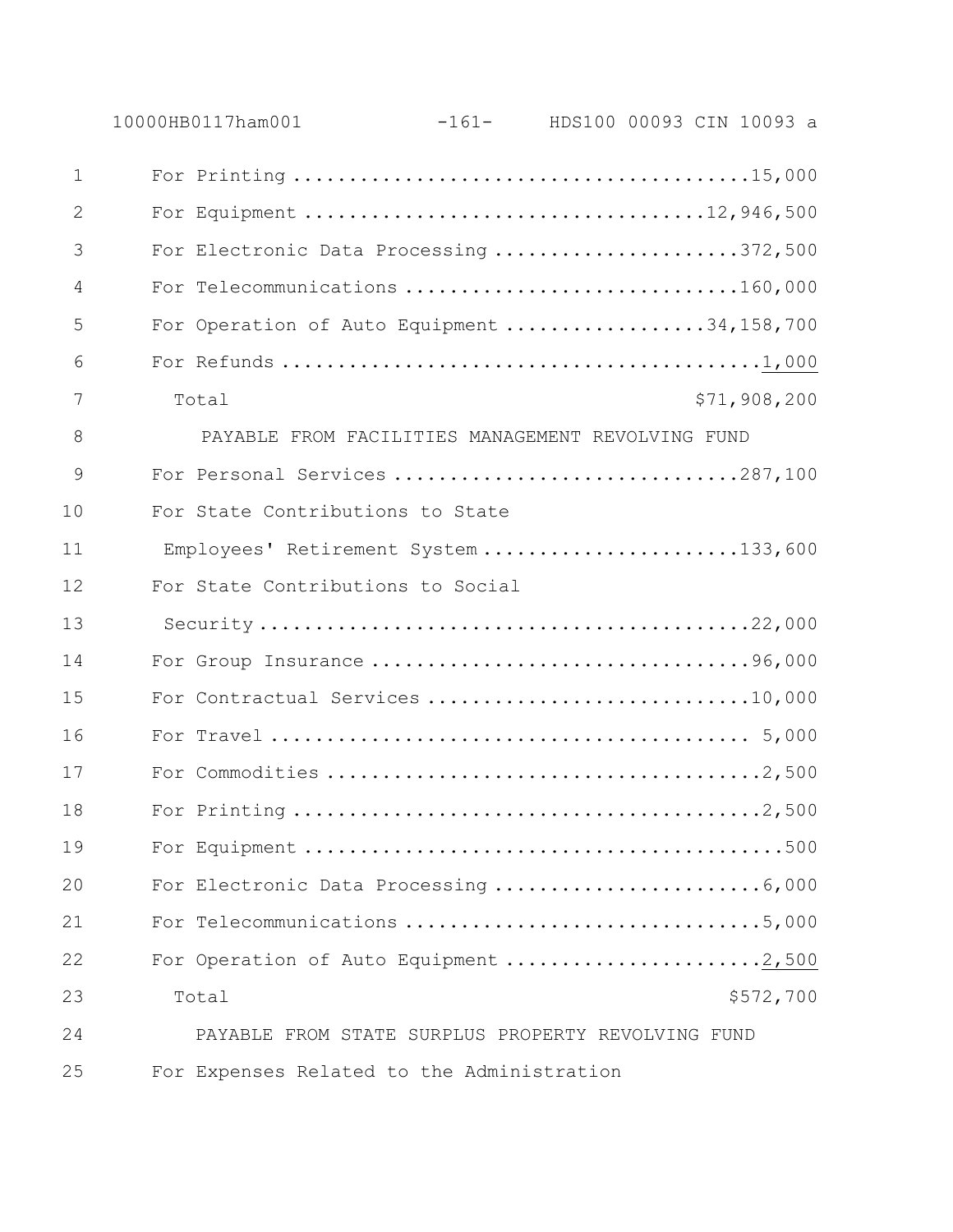|               | 10000HB0117ham001<br>$-162$ - HDS100 00093 CIN 10093 a          |
|---------------|-----------------------------------------------------------------|
| $\mathbf 1$   | and Operation of Surplus Property and                           |
| 2             | Recycling Programs 4,758,700                                    |
|               |                                                                 |
| 3             | ARTICLE 39                                                      |
|               |                                                                 |
| 4             | Section 5. The following named amounts, or so much thereof      |
| 5             | as may be necessary, respectively, for the objects and purposes |
| 6             | hereinafter named are appropriated to the Department of Central |
| 7             | Management Services:                                            |
| 8             | PAYABLE FROM GENERAL REVENUE FUND                               |
| $\mathcal{G}$ | For Group Insurance 1,858,000,000                               |
| 10            | PAYABLE FROM ROAD FUND                                          |
| 11            | For Group Insurance 124,992,000                                 |
| 12            | PAYABLE FROM GROUP INSURANCE PREMIUM FUND                       |
| 13            | For Life Insurance Coverage as Elected                          |
| 14            | by Members Per the State Employees                              |
| 15            | Group Insurance Act of 1971105,452,100                          |
| 16            | PAYABLE FROM HEALTH INSURANCE RESERVE FUND                      |
| 17            | For provisions of Health Care Coverage                          |
| 18            | as Elected by Eligible Members Per                              |
| 19            | the State Employees Group Insurance Act                         |
| 20            |                                                                 |
|               |                                                                 |

ARTICLE 40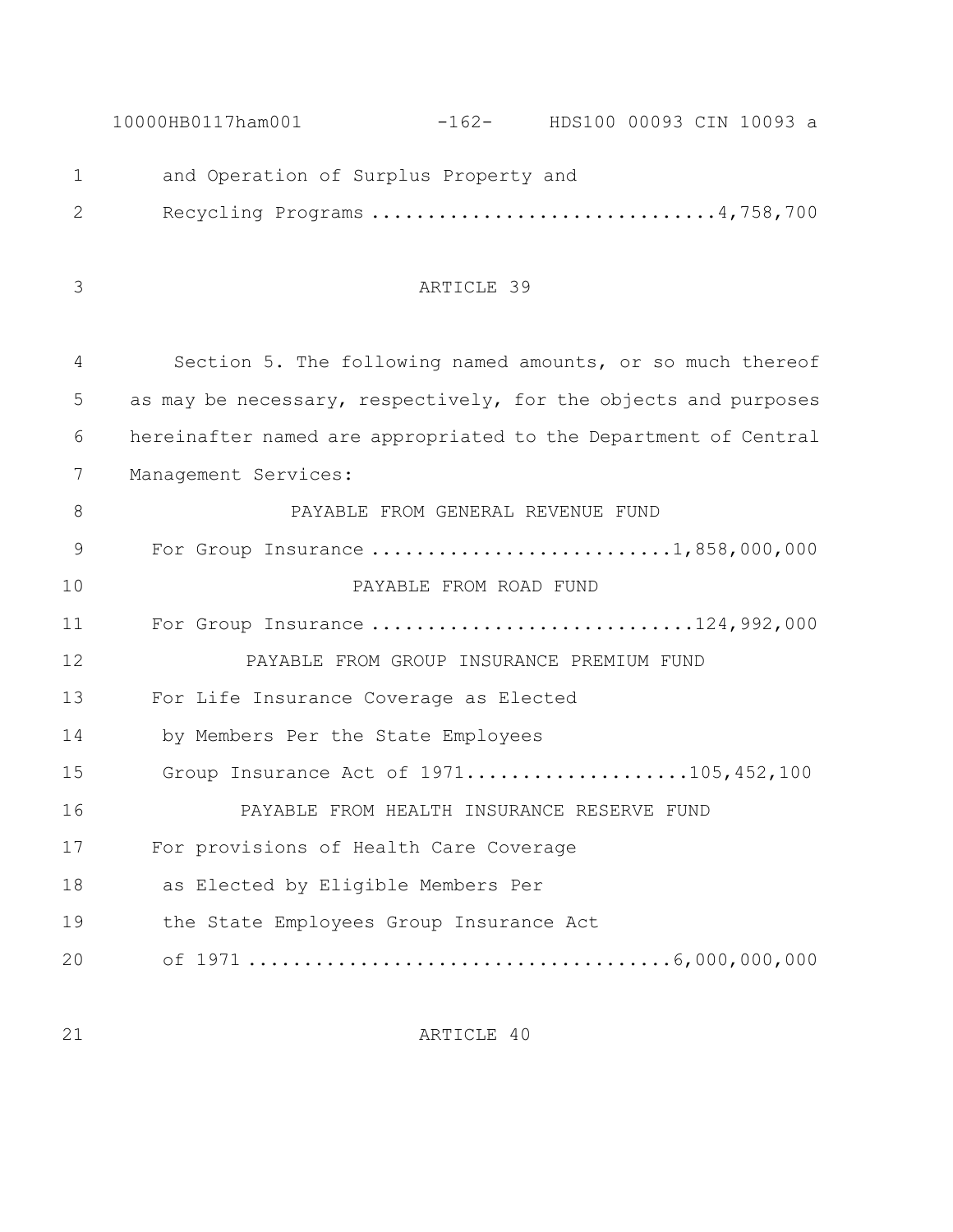10000HB0117ham001 -163- HDS100 00093 CIN 10093 a

 Section 5. The sum of 300,000,000, or so much thereof as may be necessary, is appropriated from the Technology Management Revolving Fund to the Department of Innovation and Technology for administrative program expenses.

# 5 ARTICLE 41

 Section 1. The sum of \$416,900, or so much thereof as may be necessary, is appropriated from the General Revenue Fund to the State Civil Service Commission to meet its operational expenses for the fiscal year ending June 30, 2018.

## ARTICLE 42

 Section 5. The amount of \$1,311,100, or so much thereof as may be necessary, is appropriated from the General Revenue Fund to the Governor's Office of Management and Budget to meet its operational expenses for the fiscal year ending June 30, 2018.

 Section 10. The amount of \$1,590,000, or so much thereof as may be necessary, is appropriated from the Capital Development Fund to the Governor's Office of Management and Budget for ordinary and contingent expenses associated with the sale and administration of General Obligation bonds.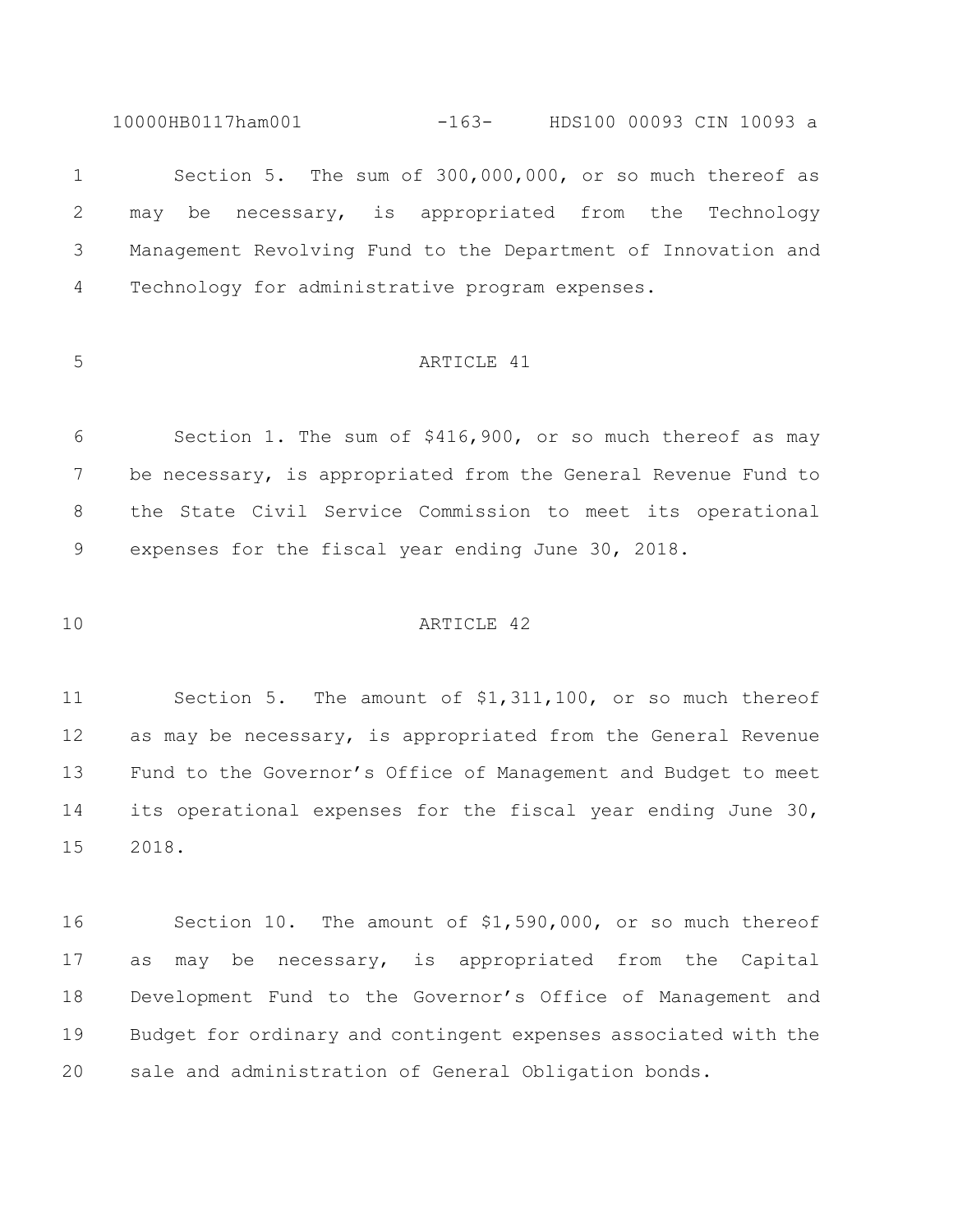10000HB0117ham001 -164- HDS100 00093 CIN 10093 a

 Section 15. The amount of \$650,000, or so much thereof as may be necessary, is appropriated from the Build Illinois Bond Fund to the Governor's Office of Management and Budget for ordinary and contingent expenses associated with the sale and administration of Build Illinois bonds.

 Section 20. The amount of \$480,000,000, or so much thereof as may be necessary, is appropriated from the Build Illinois Bond Retirement and Interest Fund to the Governor's Office of Management and Budget for the purpose of making payments to the Trustee under the Master Indenture as defined by and pursuant to the Build Illinois Bond Act.

 Section 25. The amount of \$113,400, or so much thereof as may be necessary, is appropriated from the School Infrastructure Fund to the Governor's Office of Management and Budget for operational expenses related to the School Infrastructure Program.

 Section 30. The sum of \$14,500,000, or so much thereof as may be necessary, is appropriated from the Illinois Civic Center Bond Retirement and Interest Fund to the Governor's Office of Management and Budget for the principal and interest and premium, if any, on Limited Obligation Revenue bonds issued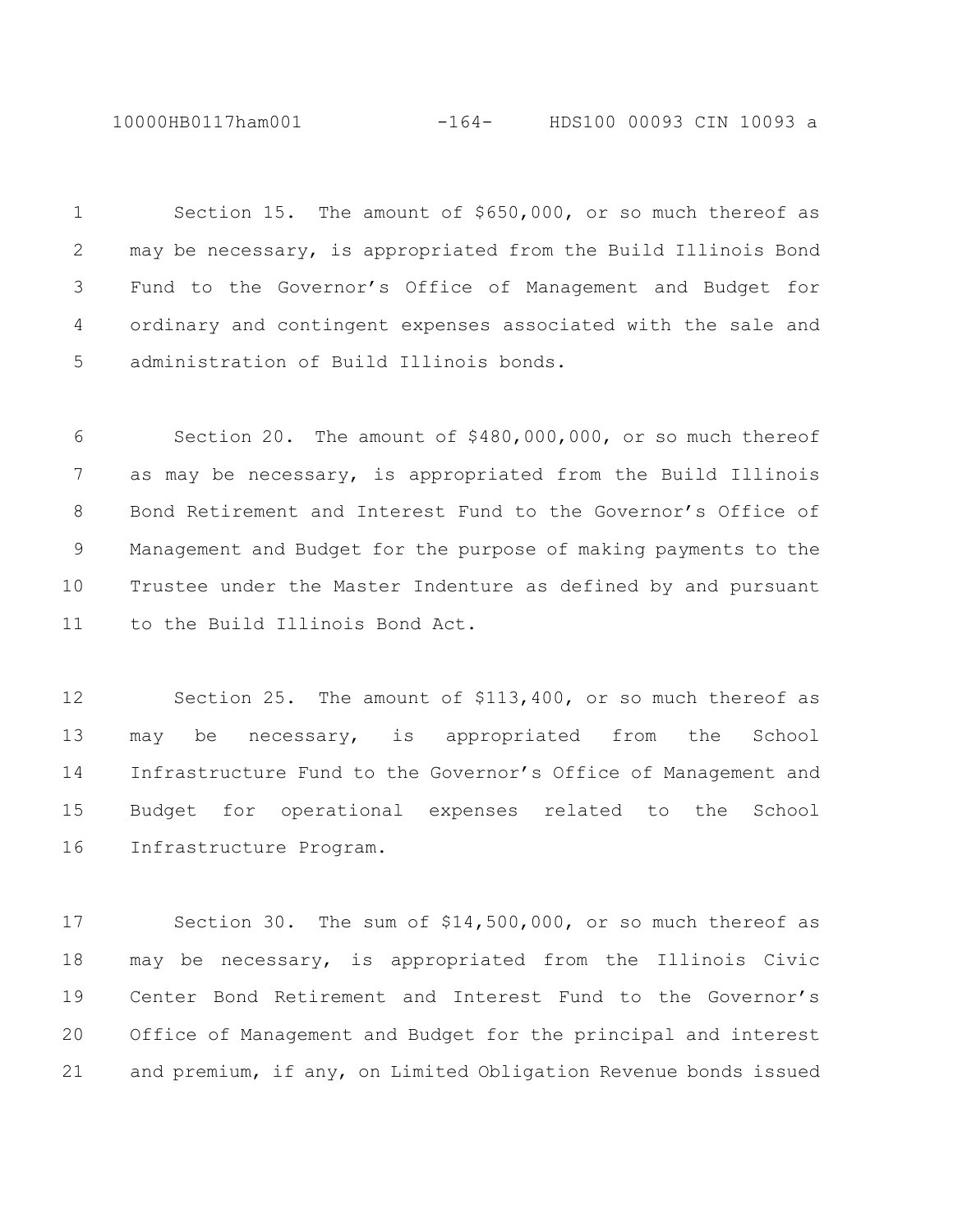10000HB0117ham001 -165- HDS100 00093 CIN 10093 a pursuant to the Metropolitan Civic Center Support Act.

 Section 35. The sum of \$4,000,000, or so much thereof as may be necessary, is appropriated from the Grant Accountability and Transparency Fund to the Governor's Office of Management and Budget for costs in support of the implementation and administration of the Grant Accountability and Transparency Act and the Budgeting for Results initiative

## 8 ARTICLE 43

 Section 5. The amount of \$1,231,300, or so much thereof as may be necessary, is appropriated from the General Revenue Fund to the Office of the Lieutenant Governor to meet its operational expenses for the fiscal year beginning July 1, 2017.

 Section 10. The amount of \$47,500, or so much thereof as may be necessary, is appropriated from the Agricultural Premium Fund to the Office of the Lieutenant Governor for all costs associated with the Rural Affairs Council including any grants or administrative expenses.

ARTICLE 44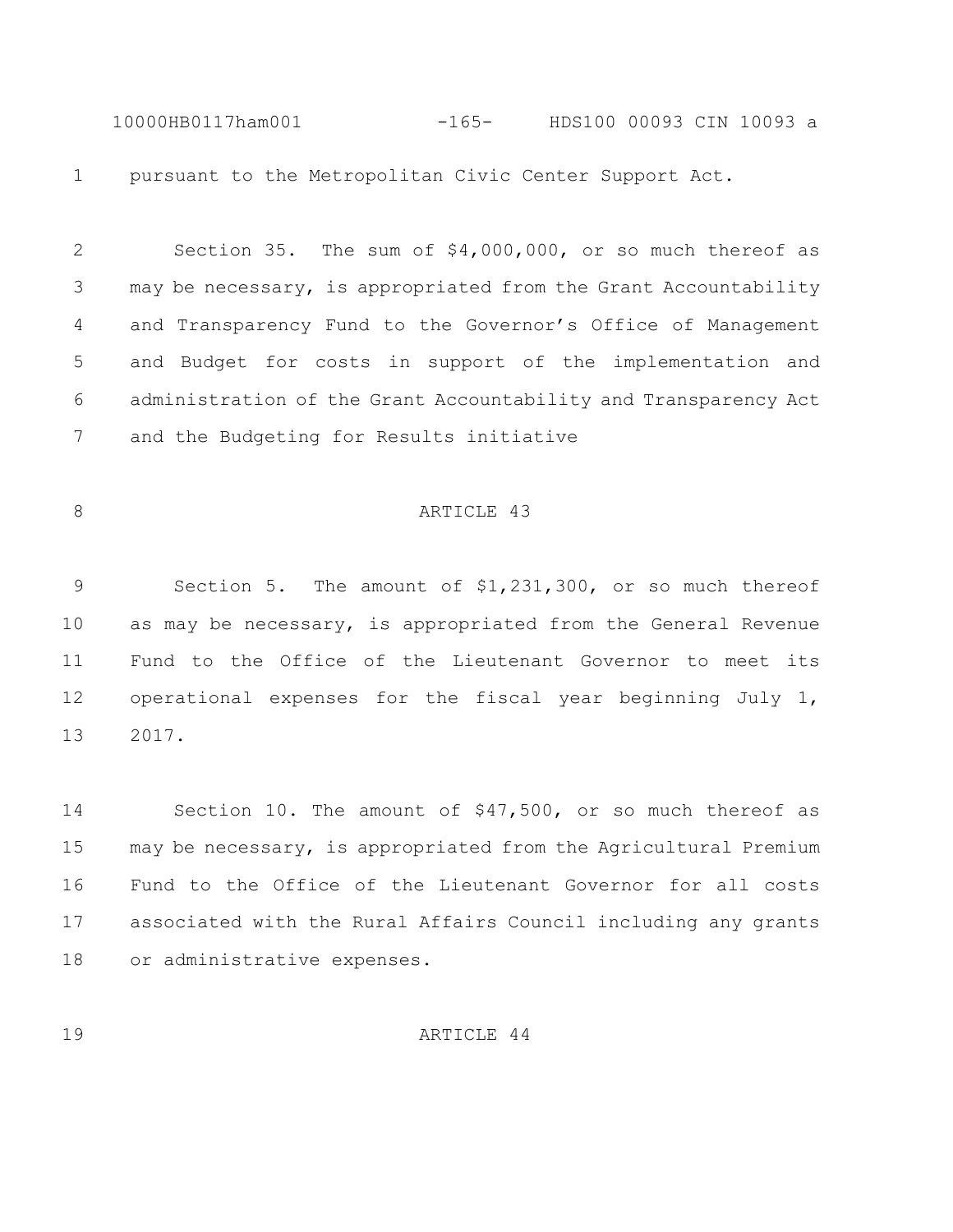10000HB0117ham001 -166- HDS100 00093 CIN 10093 a

 Section 5. The sum of \$4,869,600, or so much thereof as may be necessary, is appropriated from the General Revenue Fund to the Office of the Governor for operational expenses of the fiscal year ending June 30, 2018

 Section 10. The sum of \$100,000, or so much thereof as may be necessary, is appropriated from the Governor's Grant Fund to the Office of the Governor to be expended in accordance with the terms and conditions upon which such funds were received and in the exercise of the powers or performance of the duties of the Office of the Governor.

#### 11 ARTICLE 45

 Section 1. The sum of \$452,700, or so much thereof as may 13 be necessary, is appropriated from the General Revenue Fund to the Procurement Policy Board for its ordinary and contingent expenses.

# ARTICLE 46

 Section 1-5. The sum of \$21,636,700, or so much thereof as may be necessary, is appropriated to meet the ordinary and contingent expenses of the Office of the State Comptroller.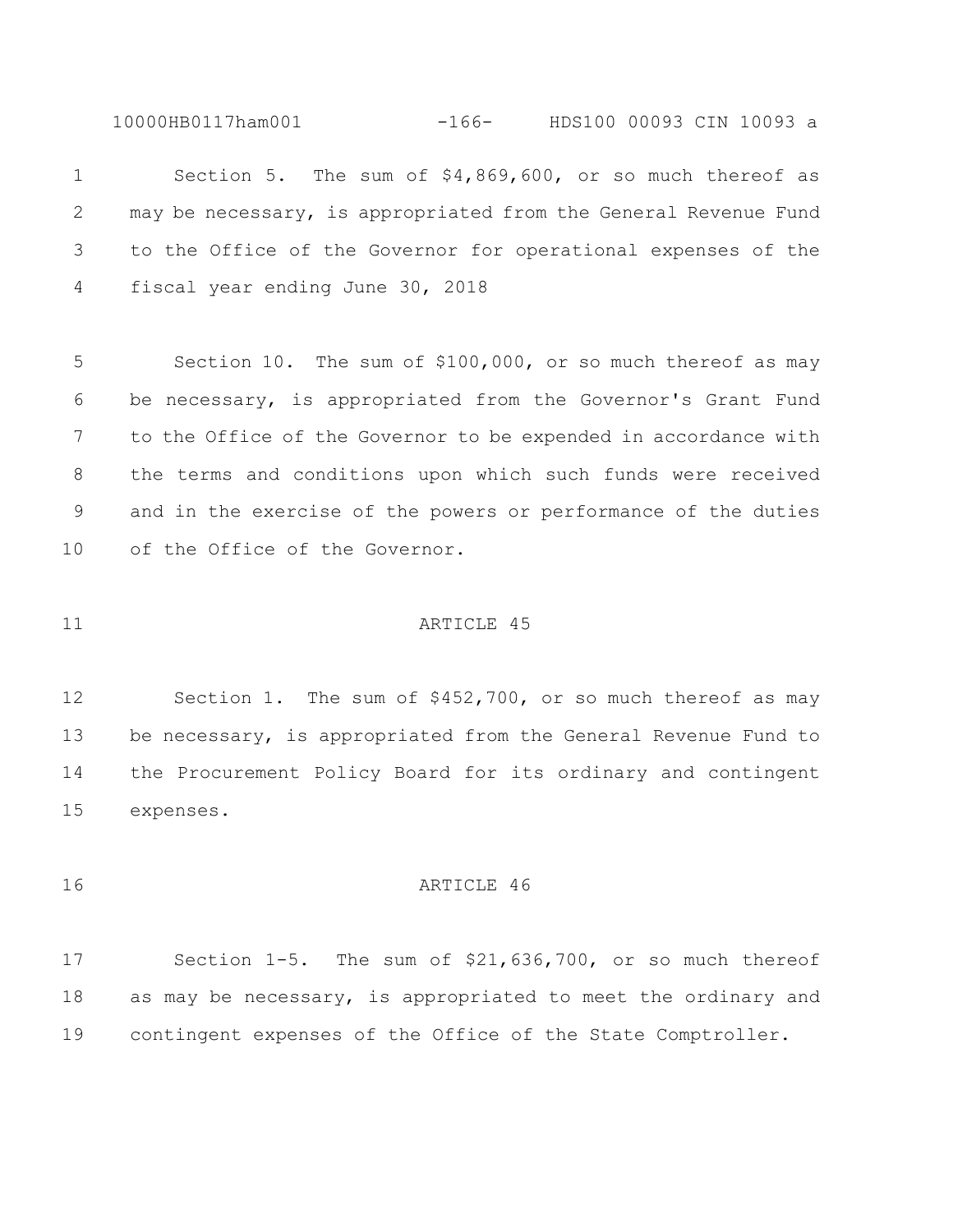10000HB0117ham001 -167- HDS100 00093 CIN 10093 a

 Section 1-10. The sum of \$1,500,000, or so much thereof as may be necessary, is appropriated to the State Comptroller from the Comptroller's Administrative Fund for the discharge of duties of the office.

 Section 1-15. The sum of \$50,300, or so much thereof as may be necessary, is appropriated to the State Comptroller from the State Lottery Fund for expenses in connection with the State Lottery.

# 9 ARTICLE 47

| 10 | Section 5-5. The following named sums, or so much thereof       |
|----|-----------------------------------------------------------------|
| 11 | as may be necessary, respectively, for the objects and purposes |
| 12 | hereinafter named, are appropriated to the Office of the State  |
| 13 | Comptroller for the fiscal year ending June 30, 2018:           |
| 14 | For Personal Services and Related Lines:                        |
| 15 |                                                                 |
| 16 | For Employee Retirement Contributions                           |
| 17 |                                                                 |
| 18 | For State Contributions to the State                            |
| 19 |                                                                 |
| 20 | For State Contributions to Social                               |
| 21 |                                                                 |
| 22 | For Travel:                                                     |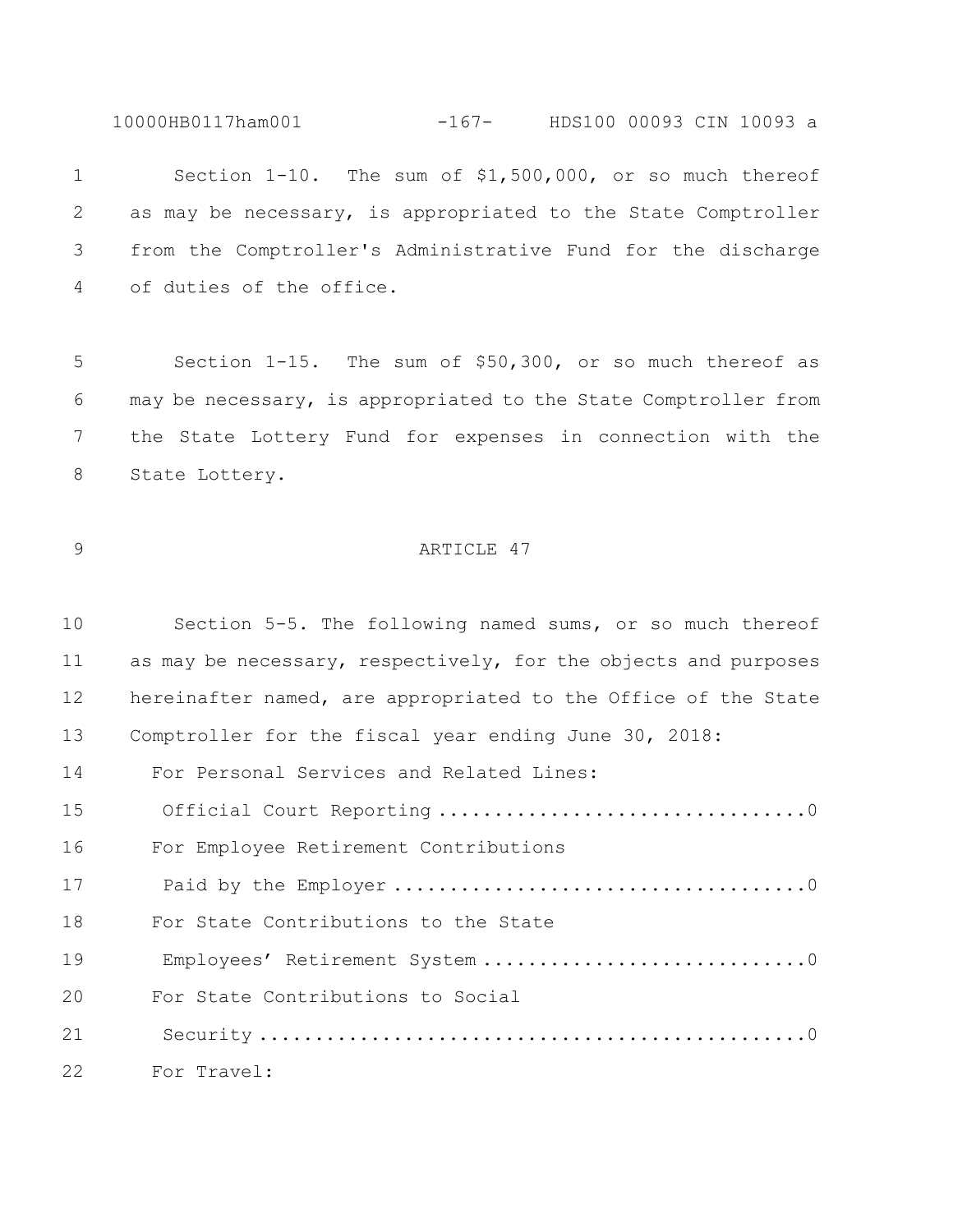10000HB0117ham001 -168- HDS100 00093 CIN 10093 a

| 1              | For Official Court Reporting 0    |  |
|----------------|-----------------------------------|--|
| 2              |                                   |  |
| $\mathcal{E}$  |                                   |  |
| $\overline{4}$ |                                   |  |
| $\overline{5}$ |                                   |  |
| 6              |                                   |  |
| 7              | For Electronic Data Processing  0 |  |
| 8              | 50<br>Total                       |  |

 Section 5-10. The sum of \$0, or so much thereof as may be necessary, is appropriated to the State Comptroller for ordinary and contingent expenses associated with the payment to official court reporters pursuant to law.

 Section 5-11. The sum of \$85,829,700, or so much thereof as may be necessary, is appropriated from the Personal Property Tax Replacement Fund to the State Comptroller for ordinary and contingent expenses associated with the payment to official Court reporters pursuant to law.

#### **ARTICLE** 48

 Section 15-5. The following named amounts, or so much thereof as may be necessary, respectively, are appropriated to the State Comptroller to pay the elected State officers of the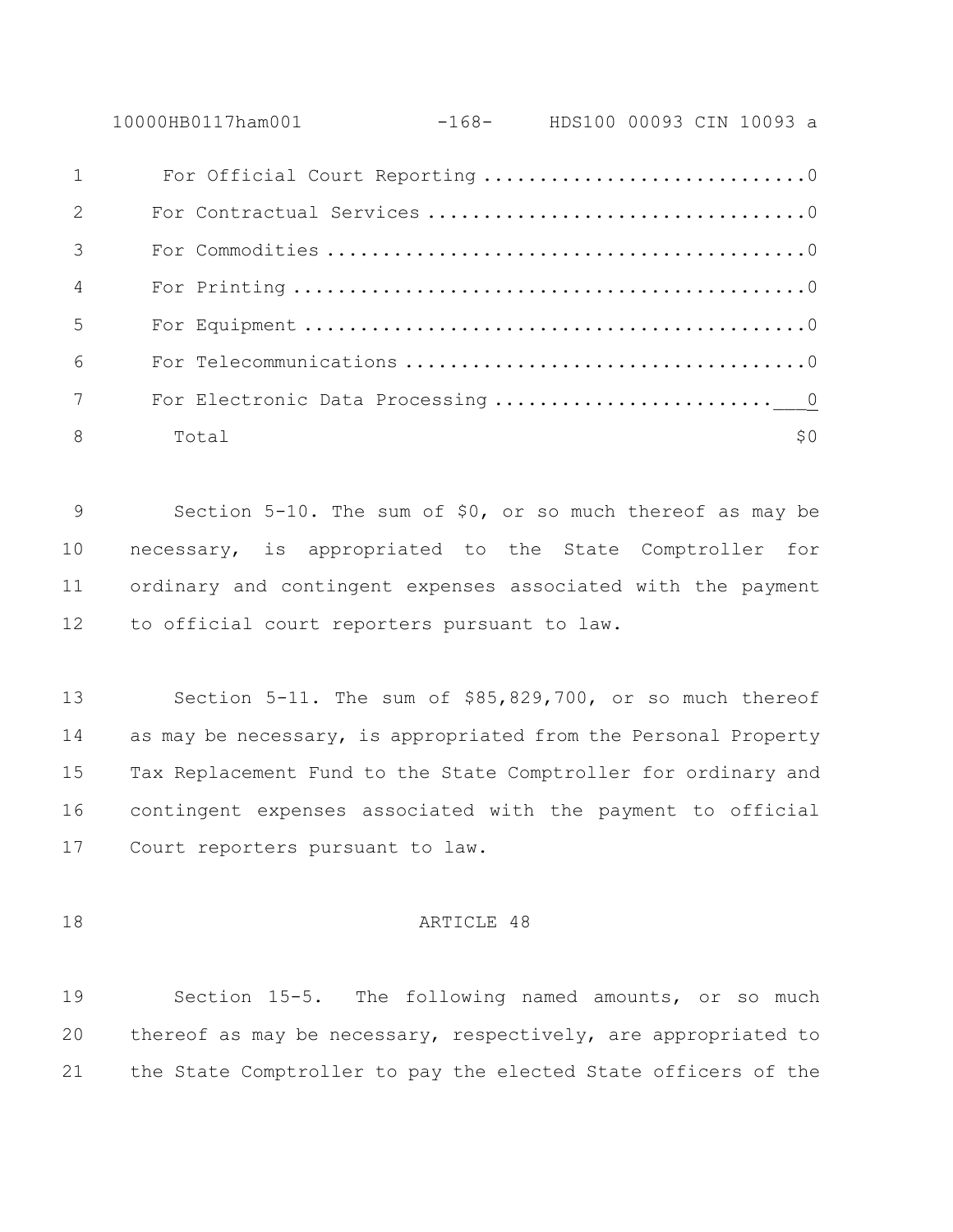10000HB0117ham001 -169- HDS100 00093 CIN 10093 a

 Executive Branch of the State Government, at various rates prescribed by law:

| $\overline{3}$ |       |                                     |
|----------------|-------|-------------------------------------|
| $\overline{4}$ |       | For the Lieutenant Governor 135,700 |
| -5             |       | For the Secretary of State 156,600  |
| 6              |       | For the Attorney General 156,600    |
| 7              |       |                                     |
| -8             |       | For the State Treasurer 135,700     |
| - 9            | Total | \$897,800                           |

 Section 15-10. The following named amounts, or so much thereof as may be necessary, respectively, are appropriated to the State Comptroller to pay certain appointed officers of the Executive Branch of the State Government, at the various rates prescribed by law: From General Revenue Fund: Department on Aging For the Director ..................................115,700 Department of Agriculture For the Director ........................................0 For the Assistant Director ..............................0 Department of Central Management Services For the Director ..................................142,400 For 2 Assistant Directors .........................242,100 24 Department of Children and Family Services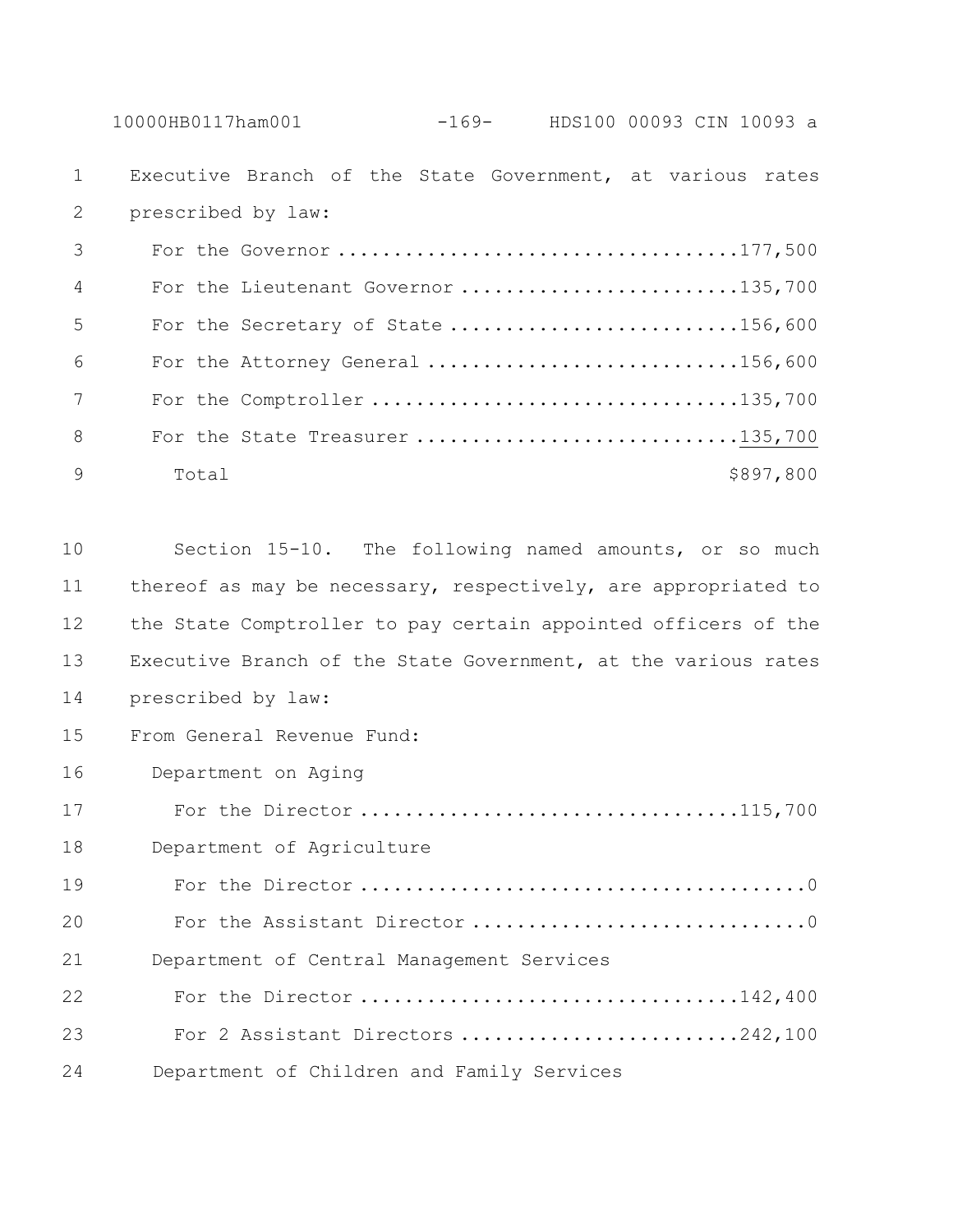|                | 10000HB0117ham001                               | -170- HDS100 00093 CIN 10093 a |  |  |
|----------------|-------------------------------------------------|--------------------------------|--|--|
| $\mathbf 1$    |                                                 |                                |  |  |
| 2              | Department of Corrections                       |                                |  |  |
| 3              | For the Director 150,300                        |                                |  |  |
| $\overline{4}$ | For the Assistant Director 127,800              |                                |  |  |
| 5              | Department of Commerce and Economic Opportunity |                                |  |  |
| 6              | For the Director 142,400                        |                                |  |  |
| 7              | For the Assistant Director 121,100              |                                |  |  |
| 8              | Environmental Protection Agency                 |                                |  |  |
| 9              | For the Director 133,300                        |                                |  |  |
| 10             | Department of Financial and Professional        |                                |  |  |
| 11             | Regulation                                      |                                |  |  |
| 12             |                                                 |                                |  |  |
| 13             |                                                 |                                |  |  |
| 14             |                                                 |                                |  |  |
| 15             | Department of Human Services                    |                                |  |  |
| 16             | For the Secretary 150,300                       |                                |  |  |
| 17             | For 2 Assistant Secretaries 255,500             |                                |  |  |
| 18             | Department of Insurance                         |                                |  |  |
| 19             |                                                 |                                |  |  |
| 20             | Department of Juvenile Justice                  |                                |  |  |
| 21             |                                                 |                                |  |  |
| 22             | Department of Labor                             |                                |  |  |
| 23             |                                                 |                                |  |  |
| 24             | For the Assistant Director 113,200              |                                |  |  |
| 25             | For the Chief Factory Inspector 52,200          |                                |  |  |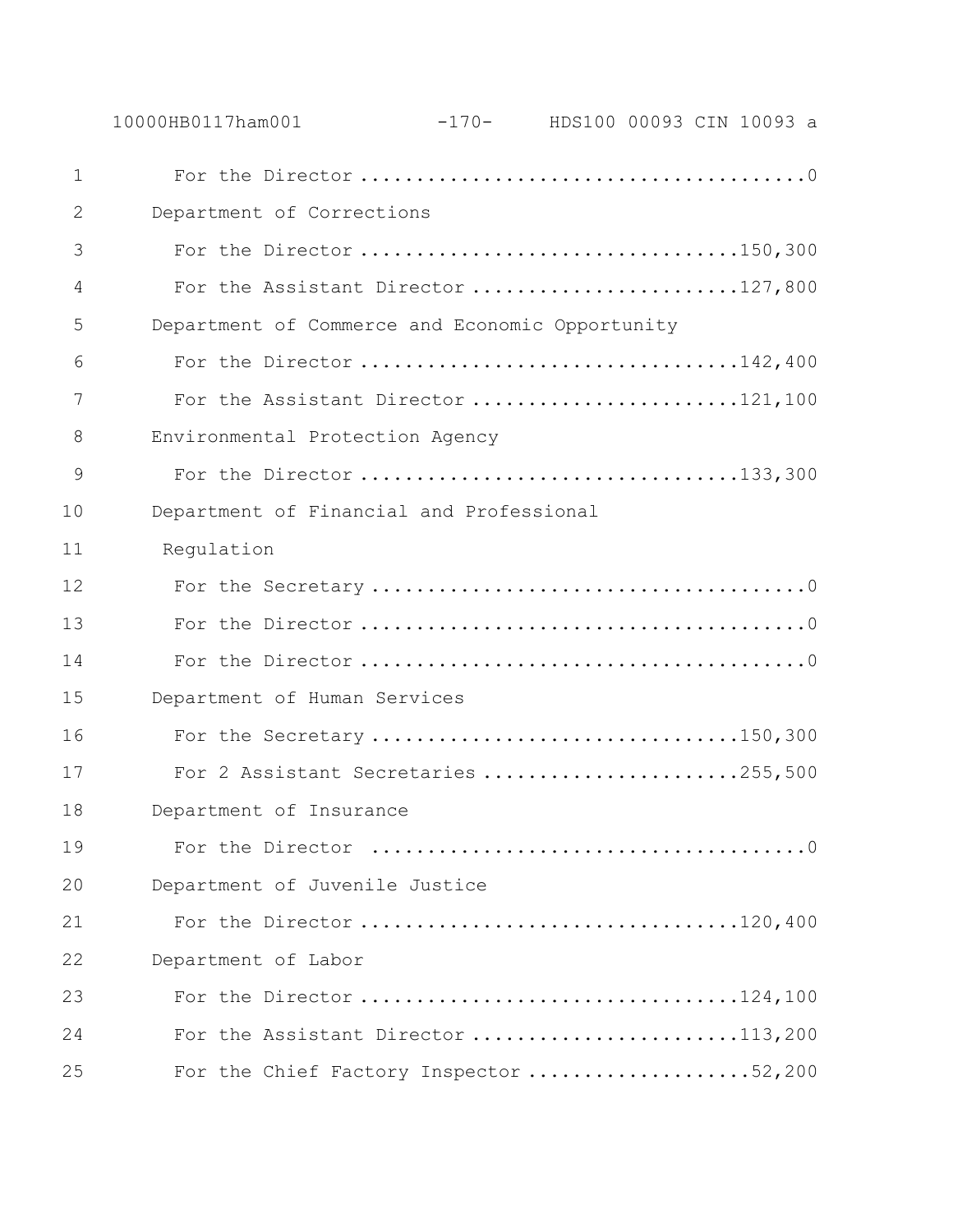For the Superintendent of Safety Inspection and Education .....................................57,400 Department of State Police For the Director ..................................132,600 5 For the Assistant Director ...........................113,200 Department of Military Affairs 7 For the Adjutant General ............................115,700 For two Chief Assistants to the Adjutant General .................................197,100 Department of Lottery For the Superintendent ..................................0 Department of Natural Resources For the Director ........................................0 14 For the Assistant Director ..................................0 For six Mine Officers ..............................94,000 For four Miners' Examining Officers ................51,700 Illinois Labor Relations Board For the Chairman ..................................104,400 For four State Labor Relations Board members ..........................................375,800 For two Local Labor Relations Board members ..........................................187,800 For the Local Labor Relations Board Chairman .......94,000 Department of Healthcare and Family Services For the Director ..................................142,400

10000HB0117ham001 -171- HDS100 00093 CIN 10093 a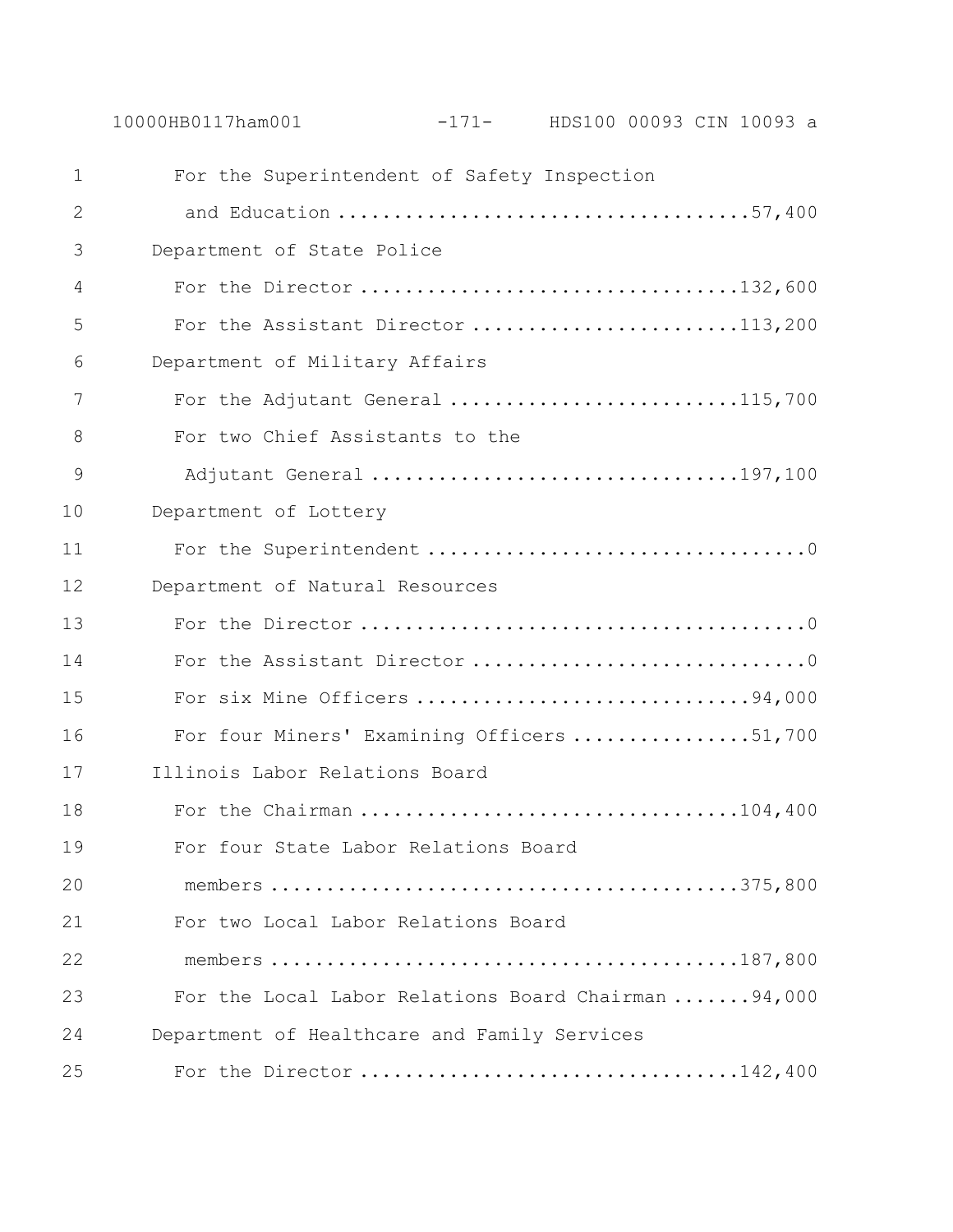|               | 10000HB0117ham001 |                                    | $-172-$ HDS100 00093 CIN 10093 a |  |  |
|---------------|-------------------|------------------------------------|----------------------------------|--|--|
| $\mathbf 1$   |                   | For the Assistant Director 121,100 |                                  |  |  |
| $\mathbf{2}$  |                   | Department of Public Health        |                                  |  |  |
| 3             |                   | For the Director 150,300           |                                  |  |  |
| 4             |                   | For the Assistant Director 127,800 |                                  |  |  |
| 5             |                   | Department of Revenue              |                                  |  |  |
| 6             |                   | For the Director 142,400           |                                  |  |  |
| 7             |                   | For the Assistant Director 121,100 |                                  |  |  |
| 8             |                   | Property Tax Appeal Board          |                                  |  |  |
| $\mathcal{G}$ |                   |                                    |                                  |  |  |
| 10            |                   |                                    |                                  |  |  |
| 11            |                   | Department of Veterans' Affairs    |                                  |  |  |
| 12            |                   | For the Director 115,700           |                                  |  |  |
| 13            |                   | For the Assistant Director 98,600  |                                  |  |  |
| 14            |                   | Civil Service Commission           |                                  |  |  |
| 15            |                   |                                    |                                  |  |  |
| 16            |                   |                                    |                                  |  |  |
| 17            |                   | Commerce Commission                |                                  |  |  |
| 18            |                   |                                    |                                  |  |  |
| 19            |                   | For four members 468,200           |                                  |  |  |
| 20            |                   | Court of Claims                    |                                  |  |  |
| 21            |                   |                                    |                                  |  |  |
| 22            |                   | For the six Judges 359,600         |                                  |  |  |
| 23            |                   | State Board of Elections           |                                  |  |  |
| 24            |                   |                                    |                                  |  |  |
| 25            |                   | For the Vice-Chairman 48,100       |                                  |  |  |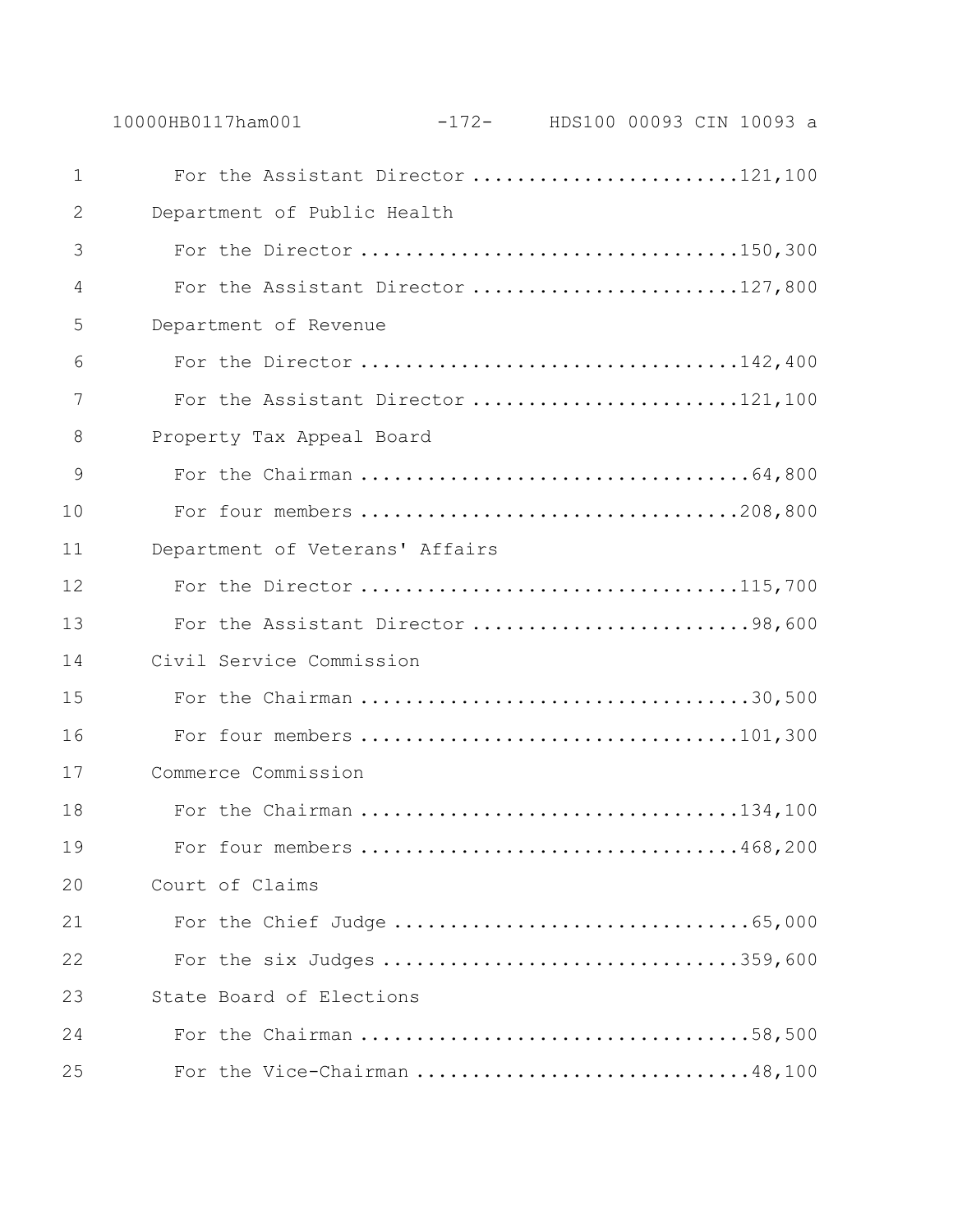|             | 10000HB0117ham001                         | $-173-$ HDS100 00093 CIN 10093 a |  |  |
|-------------|-------------------------------------------|----------------------------------|--|--|
| $\mathbf 1$ | For six members 225,500                   |                                  |  |  |
| 2           | Illinois Emergency Management Agency      |                                  |  |  |
| 3           |                                           |                                  |  |  |
| 4           | For the Assistant Director 0              |                                  |  |  |
| 5           | Department of Human Rights                |                                  |  |  |
| 6           | For the Director 115,700                  |                                  |  |  |
| 7           | Human Rights Commission                   |                                  |  |  |
| 8           | For the Chairman 52,200                   |                                  |  |  |
| 9           | For twelve members 563,600                |                                  |  |  |
| 10          | Illinois Workers' Compensation Commission |                                  |  |  |
| 11          |                                           |                                  |  |  |
| 12          |                                           |                                  |  |  |
| 13          | Liquor Control Commission                 |                                  |  |  |
| 14          | For the Chairman 39,000                   |                                  |  |  |
| 15          |                                           |                                  |  |  |
| 16          | For the Secretary 37,600                  |                                  |  |  |
| 17          | For the Chairman and one member as        |                                  |  |  |
| 18          | designated by law, \$200 per diem         |                                  |  |  |
| 19          | for work on a license appeal              |                                  |  |  |
| 20          |                                           |                                  |  |  |
| 21          | Executive Ethics Commission               |                                  |  |  |
| 22          | For nine members 338,200                  |                                  |  |  |
| 23          | Illinois Power Agency                     |                                  |  |  |
| 24          |                                           |                                  |  |  |
| 25          | Pollution Control Board                   |                                  |  |  |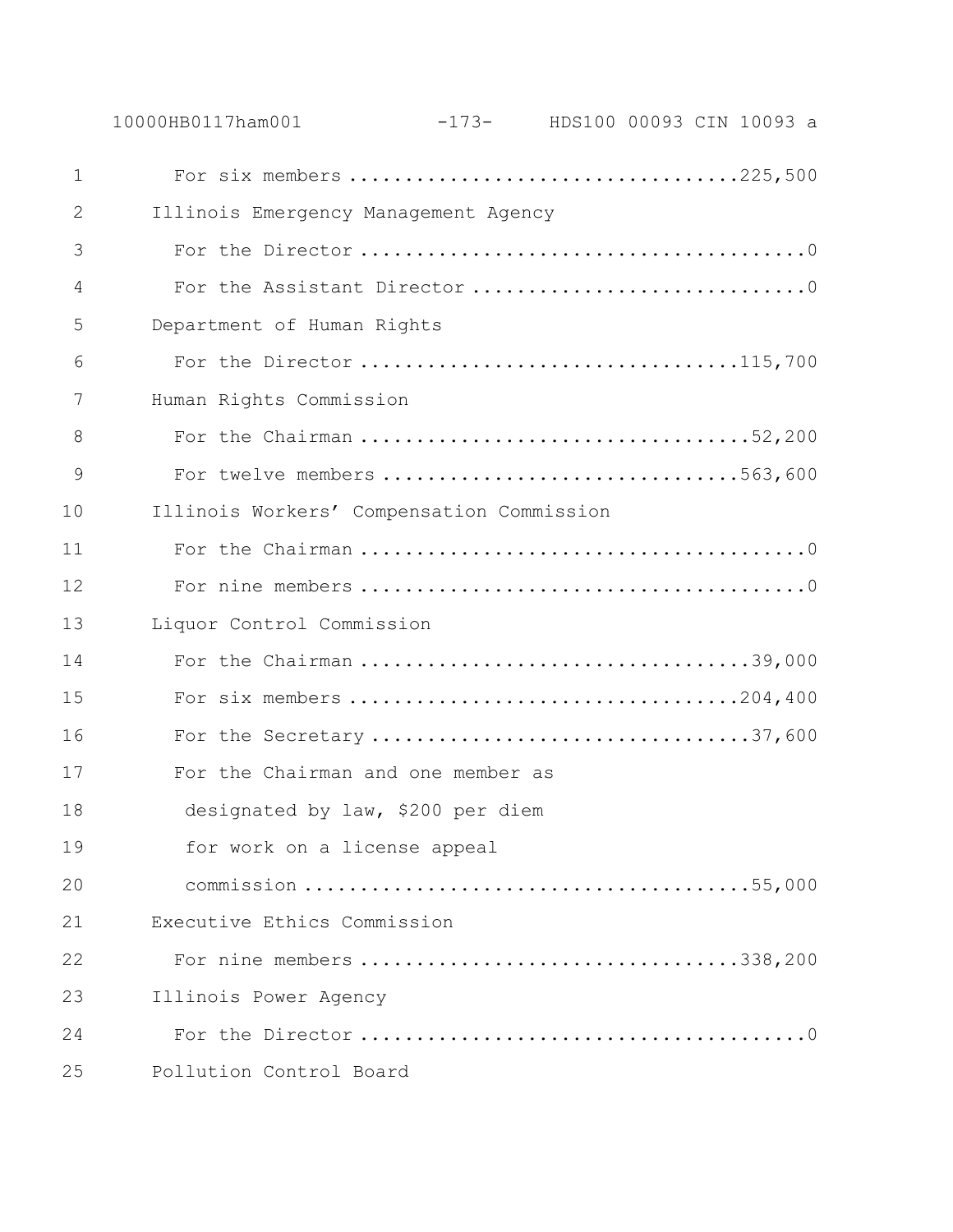|             | 10000HB0117ham001<br>$-174-$ HDS100 00093 CIN 10093 a |
|-------------|-------------------------------------------------------|
| $\mathbf 1$ |                                                       |
| 2           | For four members 468,200                              |
| 3           | Prisoner Review Board                                 |
| 4           |                                                       |
| 5           | For fourteen members of the                           |
| 6           | Prisoner Review Board 1,202,500                       |
| 7           | Secretary of State Merit Commission                   |
| 8           |                                                       |
| 9           |                                                       |
| 10          | Educational Labor Relations Board                     |
| 11          | For the Chairman 104,400                              |
| 12          | For four members 375,800                              |
| 13          | Department of State Police                            |
| 14          | For five members of the State Police                  |
| 15          | Merit Board, \$237 per diem,                          |
| 16          | whichever is applicable in accordance                 |
| 17          | with law, for a maximum of 100                        |
| 18          |                                                       |
| 19          | Department of Transportation                          |
| 20          |                                                       |
| 21          | For the Assistant Secretary 0                         |
| 22          | Office of Small Business Utility Advocate             |
| 23          | For the small business utility advocate  0            |
| 24          | \$10,242,100<br>Total                                 |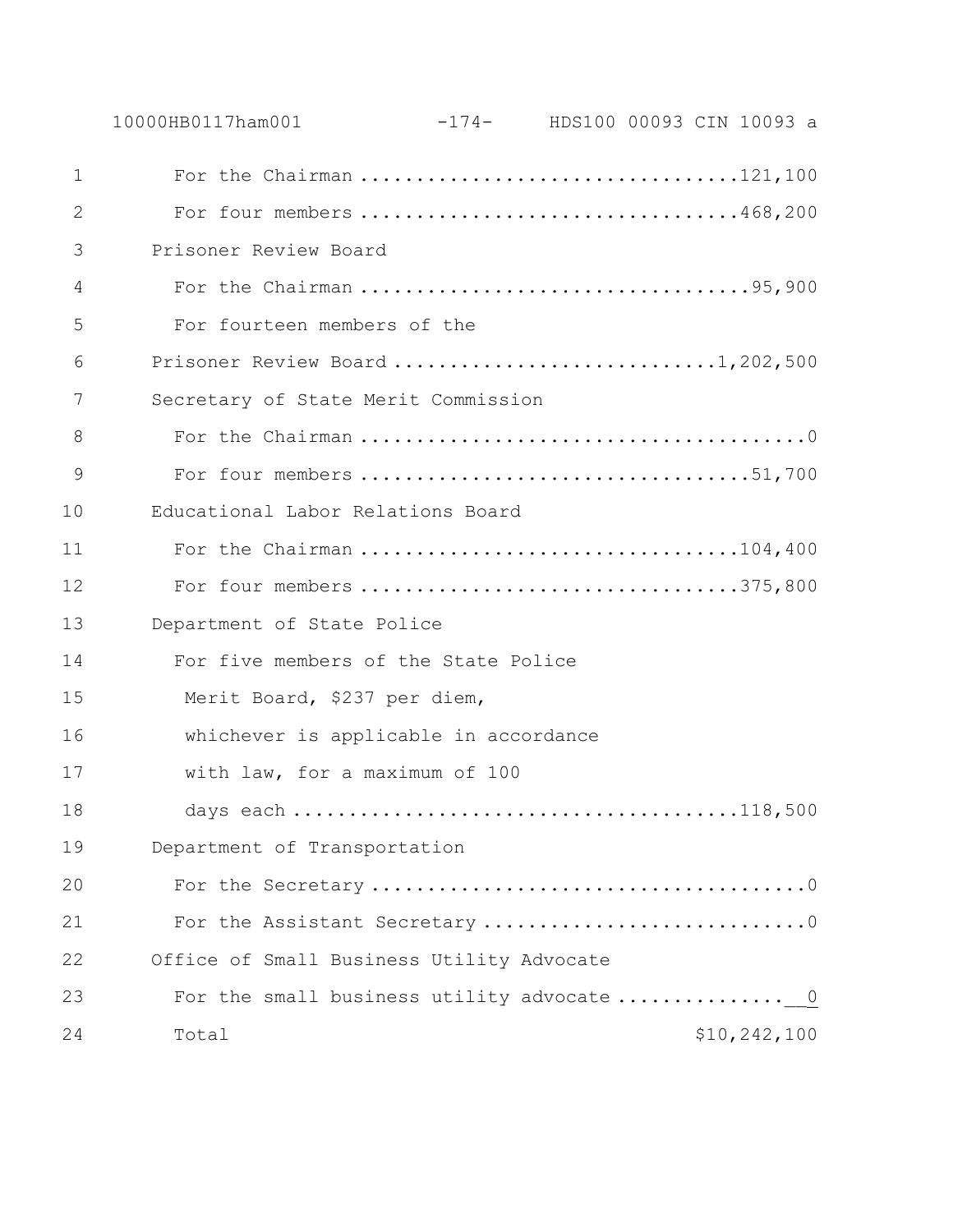10000HB0117ham001 -175- HDS100 00093 CIN 10093 a Section 15-15. The following named sums, or so much thereof as may be necessary, respectively, are appropriated to the State Comptroller to pay certain officers of the Legislative Branch of the State Government, at the various rates prescribed by law: Office of Auditor General For the Auditor General .............................149,100 8 For two Deputy Auditor Generals .....................246,400 9 Total \$395,500 Officers and Members of General Assembly For salaries of the 118 members of the House of Representatives at a base salary of \$67,836 .........................7,766,100 For salaries of the 59 members of the Senate at a base salary of \$67,836 ........3,947,800 16 Total 511,713,900 For additional amounts, as prescribed by law, for party leaders in both chambers as follows: For the Speaker of the House, the President of the Senate and Minority Leaders of both Chambers ..................104,900 23 For the Majority Leader of the House .................22,200 For the eleven assistant majority and minority leaders in the Senate .....................216,800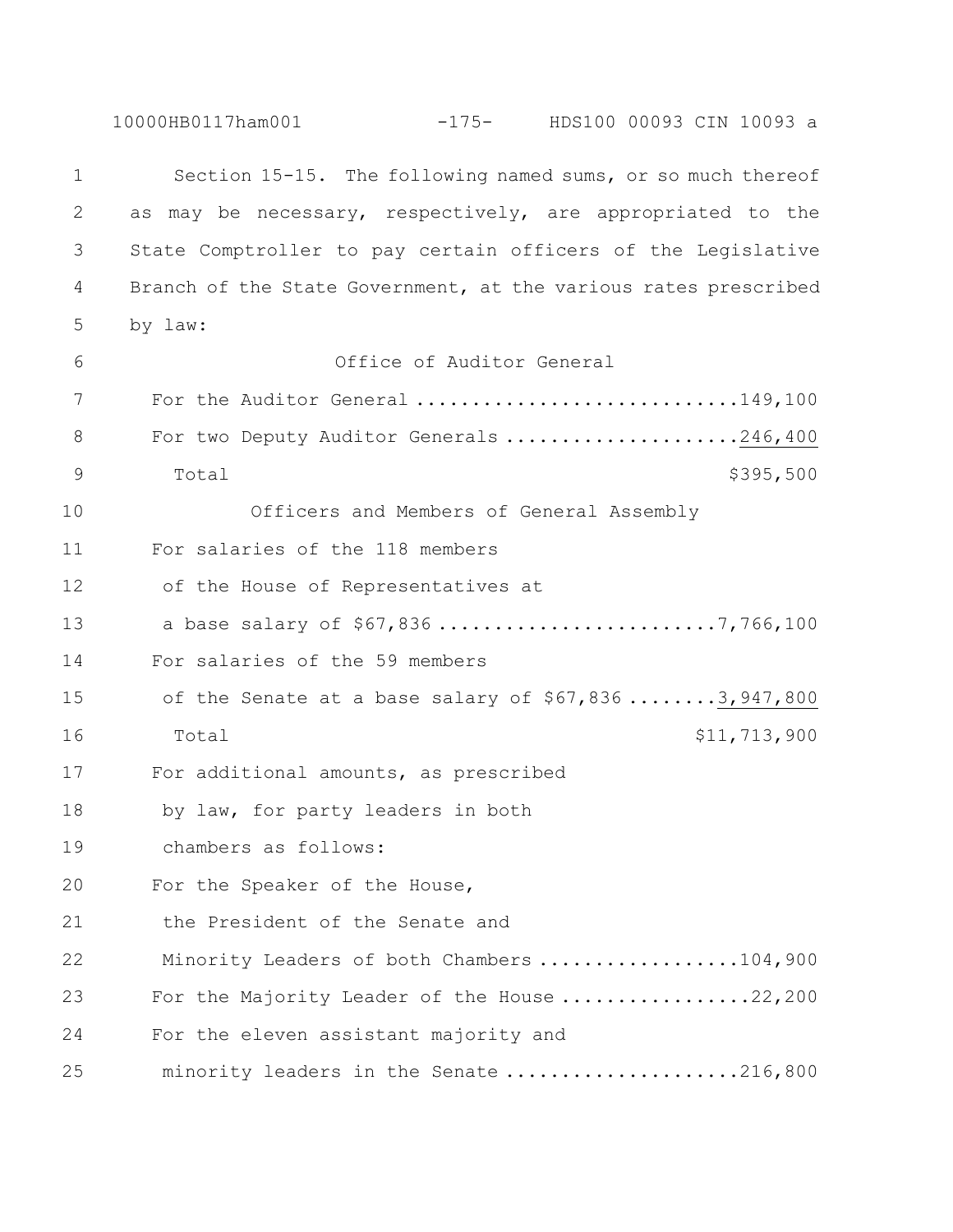For the twelve assistant majority and minority leaders in the House ..................206,900 For the majority and minority caucus chairmen in the Senate .......................39,500 For the majority and minority conference chairmen in the House ....................34,500 For the two Deputy Majority and the two 8 Deputy Minority leaders in the House ..................75,600 For chairmen and minority spokesmen of standing committees in the Senate except the Committee on Assignments ................578,300 For chairmen and minority spokesmen of standing and select 14 committees in the House ............................1,177,200 Total \$2,455,900 For per diem allowances for the members of the Senate, as provided by law ....................................400,000 For per diem allowances for the members of the House, as provided by law ....................................800,000 For mileage for all members of the General Assembly, as provided by law ...............450,000 24 Total 51,650,000

10000HB0117ham001 -176- HDS100 00093 CIN 10093 a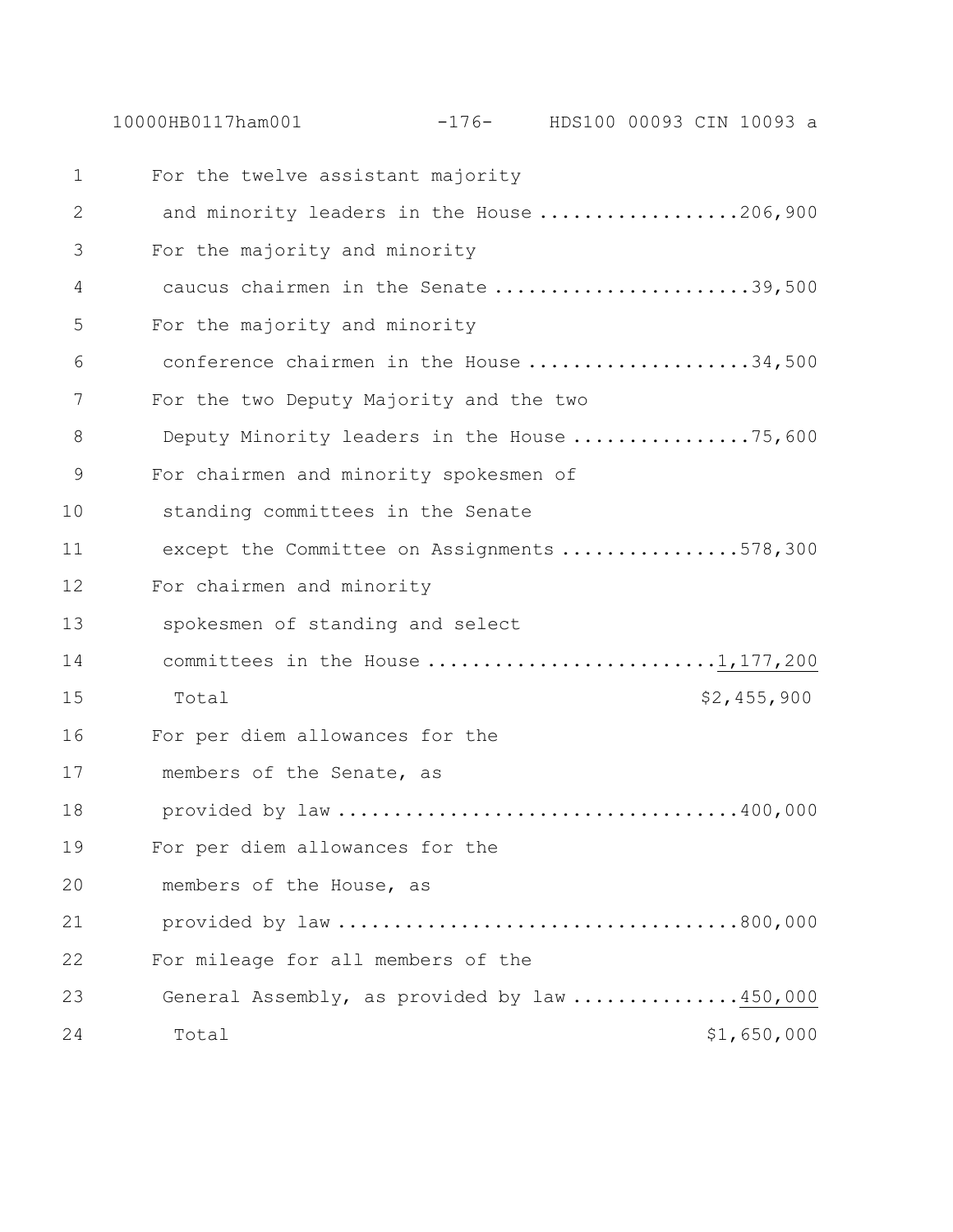|    | 10000HB0117ham001<br>$-177$ - HDS100 00093 CIN 10093 a         |  |
|----|----------------------------------------------------------------|--|
| 1  | Section 15-20. The following named sums, or so much thereof    |  |
| 2  | as may be necessary, respectively, are appropriated to the     |  |
| 3  | State Comptroller to pay certain appointed officers of the     |  |
| 4  | Executive Branch of the State Government, at the various rates |  |
| 5  | prescribed by law:                                             |  |
| 6  | Department of Agriculture                                      |  |
| 7  | For the Director                                               |  |
| 8  | From Weights and Measures Fund 133,300                         |  |
| 9  | For the Assistant Director                                     |  |
| 10 | From Weights and Measures Fund 113,200                         |  |
| 11 | Department of Children and Family Services                     |  |
| 12 | For the Director                                               |  |
| 13 | From DCFS Children's Services Fund 150,300                     |  |
| 14 | Illinois Emergency Management Agency                           |  |
| 15 | For the Director                                               |  |
| 16 | From Nuclear Safety Emergency                                  |  |
| 17 | Preparedness Fund 129,000                                      |  |
| 18 | For the Assistant Director                                     |  |
| 19 | From Radiation Protection Fund 115,700                         |  |
| 20 | Department of Financial and Professional Regulation            |  |
| 21 | From the Professions Indirect Cost Fund:                       |  |
| 22 | For the Secretary 135,100                                      |  |
| 23 |                                                                |  |
| 24 |                                                                |  |
| 25 | From the Real Estate License Administration Fund:              |  |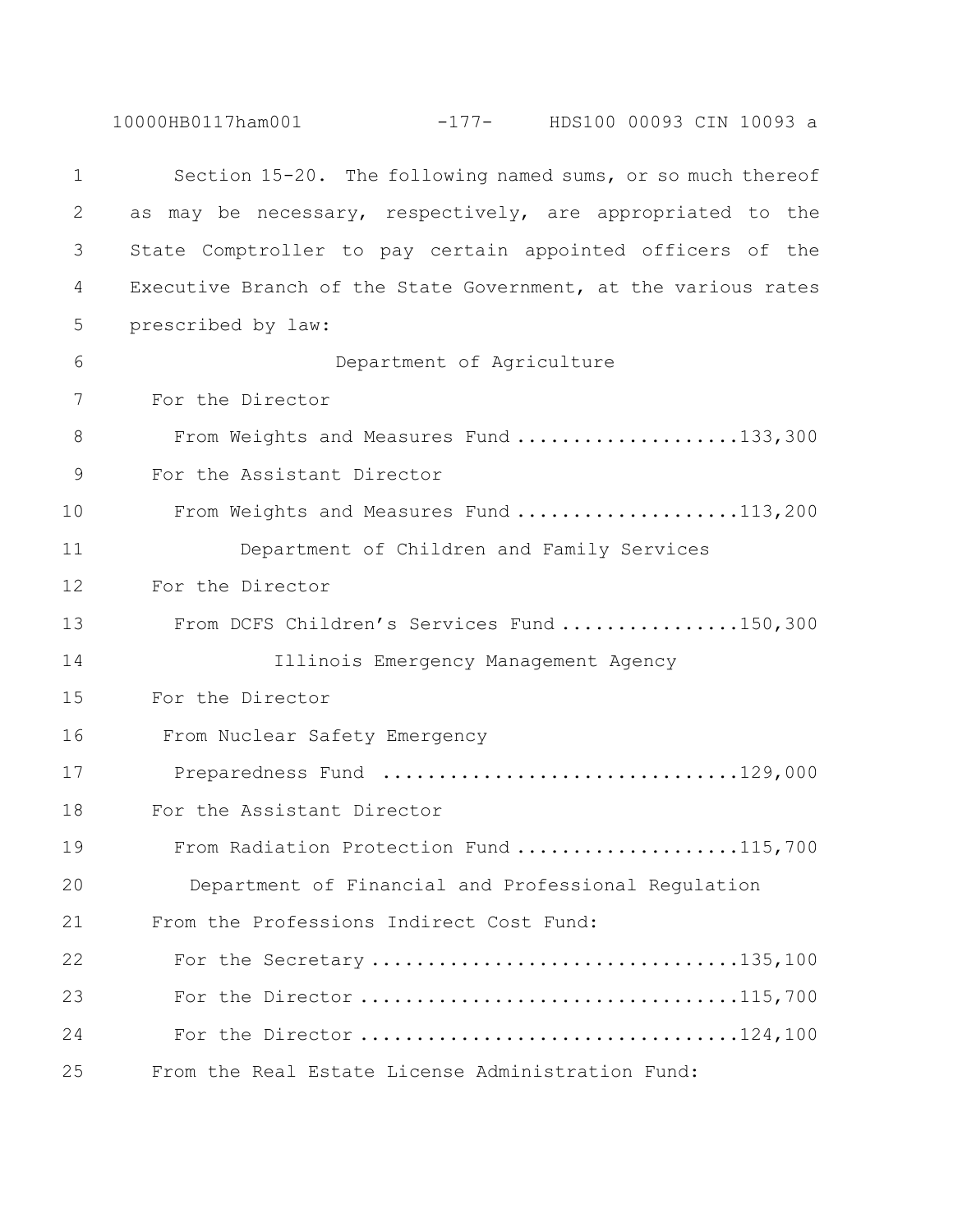|              | 10000HB0117ham001                         |                         | $-178$ - HDS100 00093 CIN 10093 a                      |  |
|--------------|-------------------------------------------|-------------------------|--------------------------------------------------------|--|
| $\mathbf 1$  |                                           |                         |                                                        |  |
| $\mathbf{2}$ |                                           | Illinois Power Agency   |                                                        |  |
| 3            | For the Director                          |                         |                                                        |  |
| 4            |                                           |                         | From the Illinois Power Agency Operations Fund 103,800 |  |
| 5            |                                           | Department of Insurance |                                                        |  |
| 6            | For the Director                          |                         |                                                        |  |
| 7            |                                           |                         | From Insurance Producer Administration Fund 135,100    |  |
| 8            |                                           | Department of Lottery   |                                                        |  |
| 9            | For the Superintendent                    |                         |                                                        |  |
| 10           |                                           |                         | From State Lottery Fund 142,000                        |  |
| 11           |                                           |                         | Department of Natural Resources                        |  |
| 12           | Payable from Park and Conservation Fund:  |                         |                                                        |  |
| 13           |                                           |                         | For the Director 133,300                               |  |
| 14           |                                           |                         | For the Assistant Director 124,600                     |  |
| 15           | Payable from Coal Mining Regulatory Fund: |                         |                                                        |  |
| 16           |                                           |                         |                                                        |  |
| 17           |                                           |                         | For four Miners' Examining Officers 0                  |  |
| 18           |                                           |                         | Department of Transportation                           |  |
| 19           | Payable from Road Fund:                   |                         |                                                        |  |
| 20           |                                           |                         | For the Secretary 150,300                              |  |
| 21           |                                           |                         | For the Assistant Secretary 127,800                    |  |
| 22           |                                           |                         | Illinois Workers' Compensation Commission              |  |
| 23           | Payable from IWCC Operations Fund:        |                         |                                                        |  |
| 24           |                                           |                         |                                                        |  |
| 25           |                                           |                         |                                                        |  |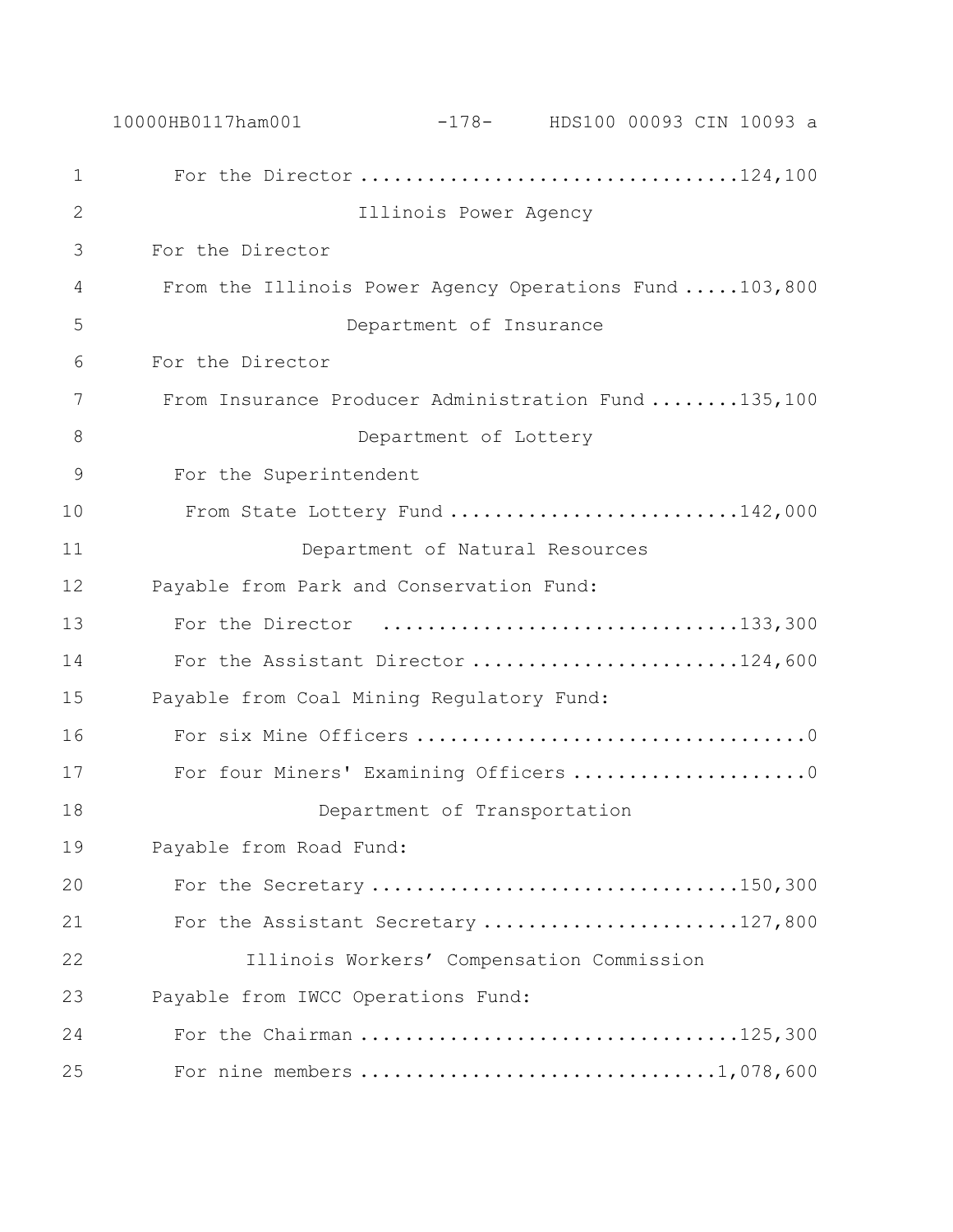| $\mathbf 1$   | Office of the State Fire Marshal                       |
|---------------|--------------------------------------------------------|
| $\mathbf{2}$  | For the State Fire Marshal:                            |
| 3             | From Fire Prevention Fund 115,700                      |
| 4             | Illinois Racing Board                                  |
| 5             | For eleven members of the Illinois                     |
| 6             | Racing Board, \$300 per diem to a                      |
| 7             | maximum \$12,527 as prescribed by law:                 |
| 8             | From the Horse Racing Fund 137,800                     |
| $\mathcal{G}$ | Department of Employment Security                      |
| 10            | Payable from Title III Social Security and             |
| 11            | Employment Service Fund:                               |
| 12            |                                                        |
| 13            | For five members of the Board                          |
| 14            |                                                        |
| 15            | Department of Financial and Professional Regulation    |
| 16            | Payable from Bank and Trust Company Fund:              |
| 17            |                                                        |
| 18            | Department of Innovation and Technology                |
| 19            | Payable from the Technology Management Revolving Fund: |
| 20            | For the Secretary 150,300                              |
| 21            | Subtotals:                                             |
| 22            | Weights and Measures. 246,500                          |
| 23            | DCFS Children's Services Fund. 150,300                 |
| 24            | Nuclear Safety Emergency Preparedness Fund. 129,000    |
| 25            | Radiation Protection Fund. 115,700                     |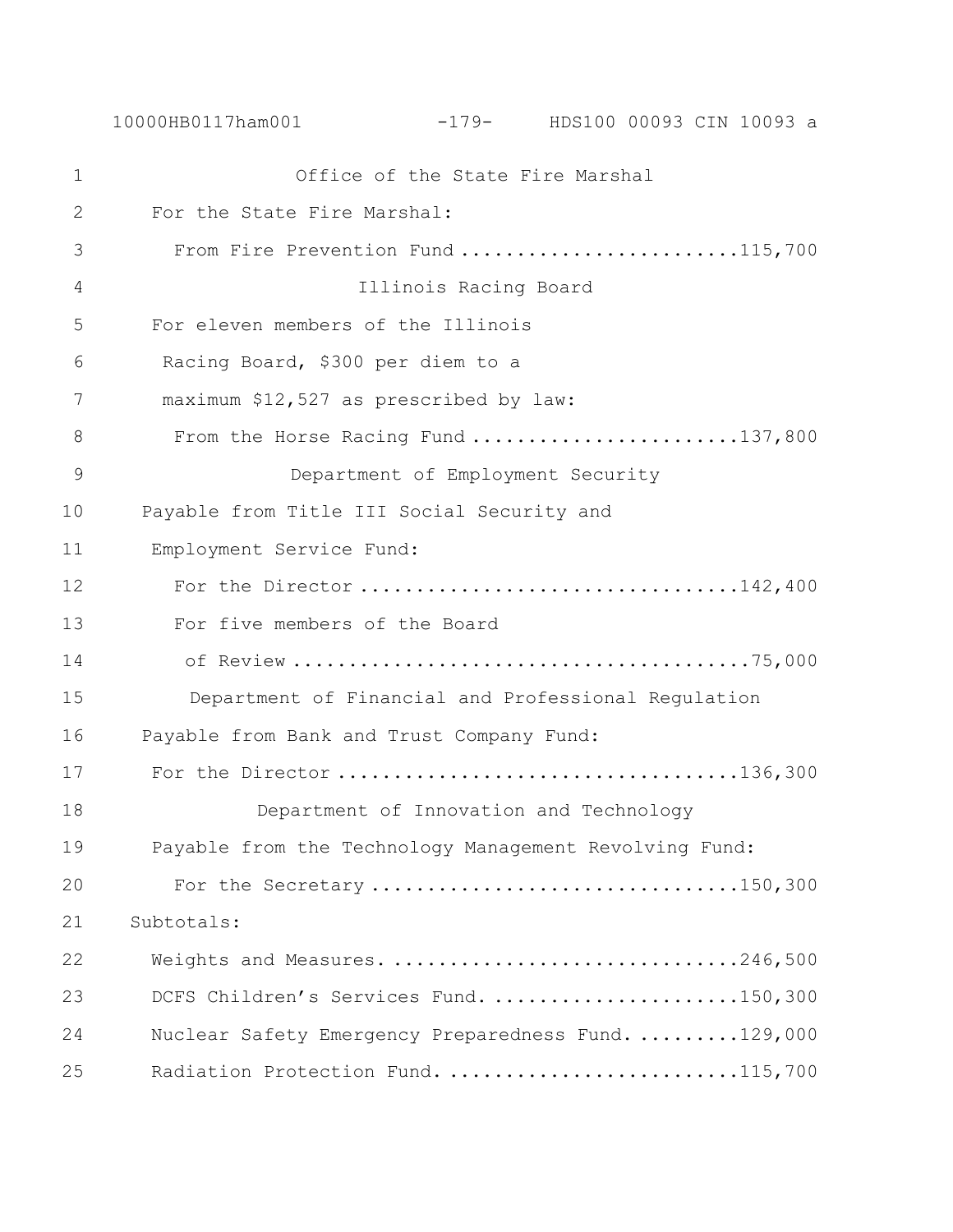10000HB0117ham001 -180- HDS100 00093 CIN 10093 a

| $\mathbf{1}$ | Professions Indirect Cost Fund. 374,900         |             |
|--------------|-------------------------------------------------|-------------|
| 2            | Illinois Power Agency Operations Fund. 103,800  |             |
| 3            | Insurance Producer Administration Fund. 135,100 |             |
| 4            | State Lottery Fund. 142,000                     |             |
| 5            | Park and Conservation Fund. 257,900             |             |
| 6            | Coal Mining Regulatory Fund. 0                  |             |
| 7            |                                                 |             |
| 8            | IWCC Operations Fund. 1,203,900                 |             |
| 9            |                                                 |             |
| 10           |                                                 |             |
| 11           | Bank and Trust Company Fund 136,300             |             |
| 12           | Title III Social Security and                   |             |
| 13           | Employment Service Fund 217,400                 |             |
| 14           | Technology Management Revolving Fund 150,300    |             |
| 15           | Real Estate License Administration Fund 124,100 |             |
| 16           | Total                                           | \$4,018,800 |

 Section 15-25. The following named amounts, or so much thereof as may be necessary, respectively, for the objects and purposes hereinafter named, are appropriated to the State Comptroller in connection with the payment of salaries for officers of the Executive and Legislative Branches of State Government:

For State Contribution to State Employees'

Retirement System: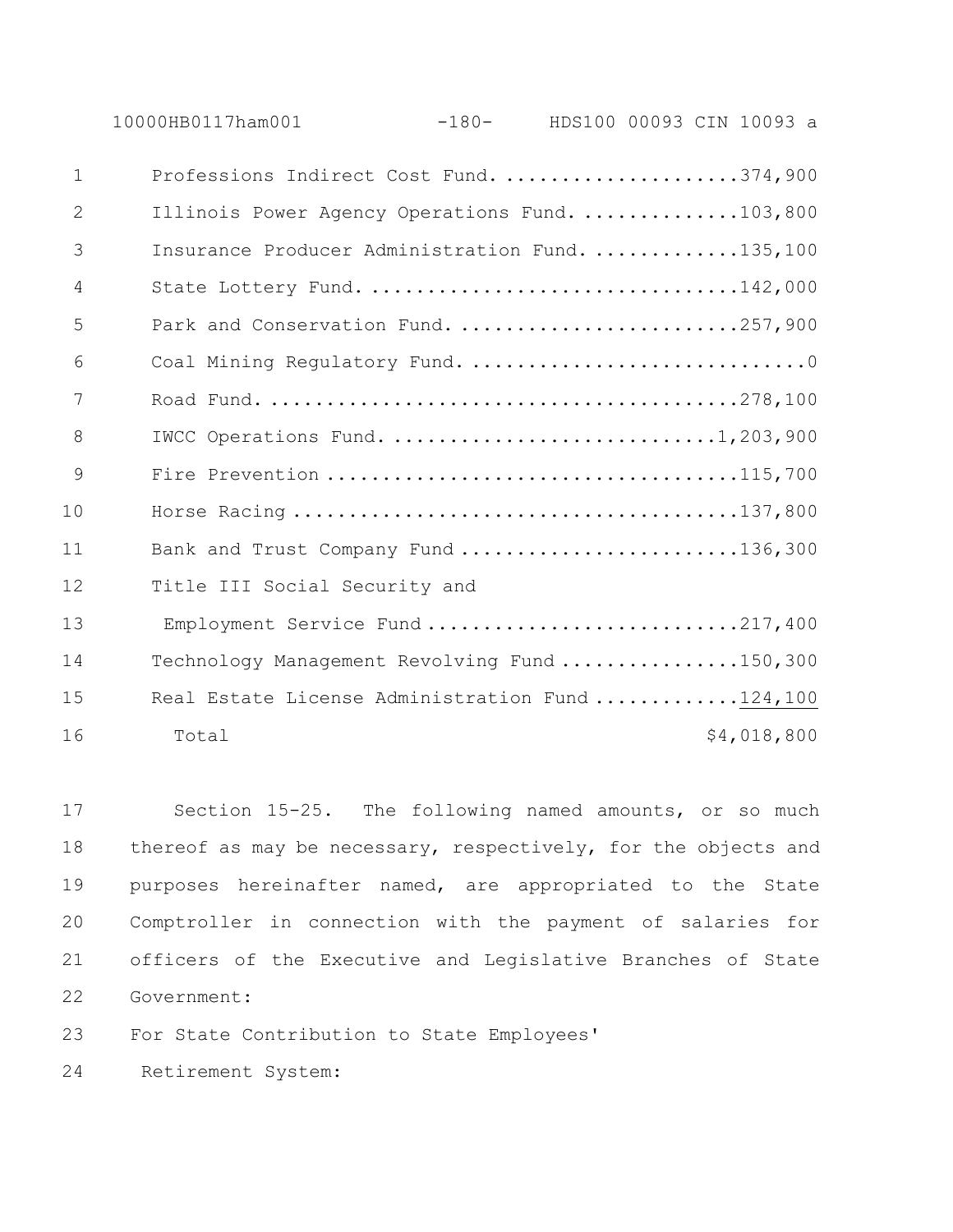|             | 10000HB0117ham001                                       | $-181-$ |  | HDS100 00093 CIN 10093 a |
|-------------|---------------------------------------------------------|---------|--|--------------------------|
| $\mathbf 1$ | From Horse Racing Fund 74,500                           |         |  |                          |
| 2           |                                                         |         |  |                          |
| 3           | From Bank and Trust Company Fund 73,600                 |         |  |                          |
| 4           | From Title III Social Security                          |         |  |                          |
| 5           | and Employment Service Fund 117,400                     |         |  |                          |
| 6           | From Weights and Measures. 133,100                      |         |  |                          |
| 7           | From DCFS Children's Services Fund 81,200               |         |  |                          |
| 8           | From Nuclear Safety Emergency Preparedness Fund  69,700 |         |  |                          |
| 9           | From Radiation Protection Fund. 62,500                  |         |  |                          |
| 10          | From Professions Indirect Cost Fund. 202,500            |         |  |                          |
| 11          | From Illinois Power Agency Operations Fund. 56,100      |         |  |                          |
| 12          | From Insurance Producer Administration Fund. 73,000     |         |  |                          |
| 13          | From State Lottery Fund. 76,700                         |         |  |                          |
| 14          | From Park and Conservation Fund. 139,300                |         |  |                          |
| 15          | From Coal Mining Regulatory Fund. 0                     |         |  |                          |
| 16          |                                                         |         |  |                          |
| 17          | From IWCC Operations Fund. 650,300                      |         |  |                          |
| 18          | From Technology Management Revolving Fund 81,200        |         |  |                          |
| 19          | From Real Estate License Administration Fund  67,100    |         |  |                          |
| 20          | Total                                                   |         |  | \$2,170,900              |
| 21          | For State Contribution to Social Security:              |         |  |                          |
| 22          | From General Revenue Fund 1,062,000                     |         |  |                          |
| 23          |                                                         |         |  |                          |
| 24          | From Fire Prevention Fund 8,900                         |         |  |                          |
| 25          | From Bank and Trust Company Fund 9,900                  |         |  |                          |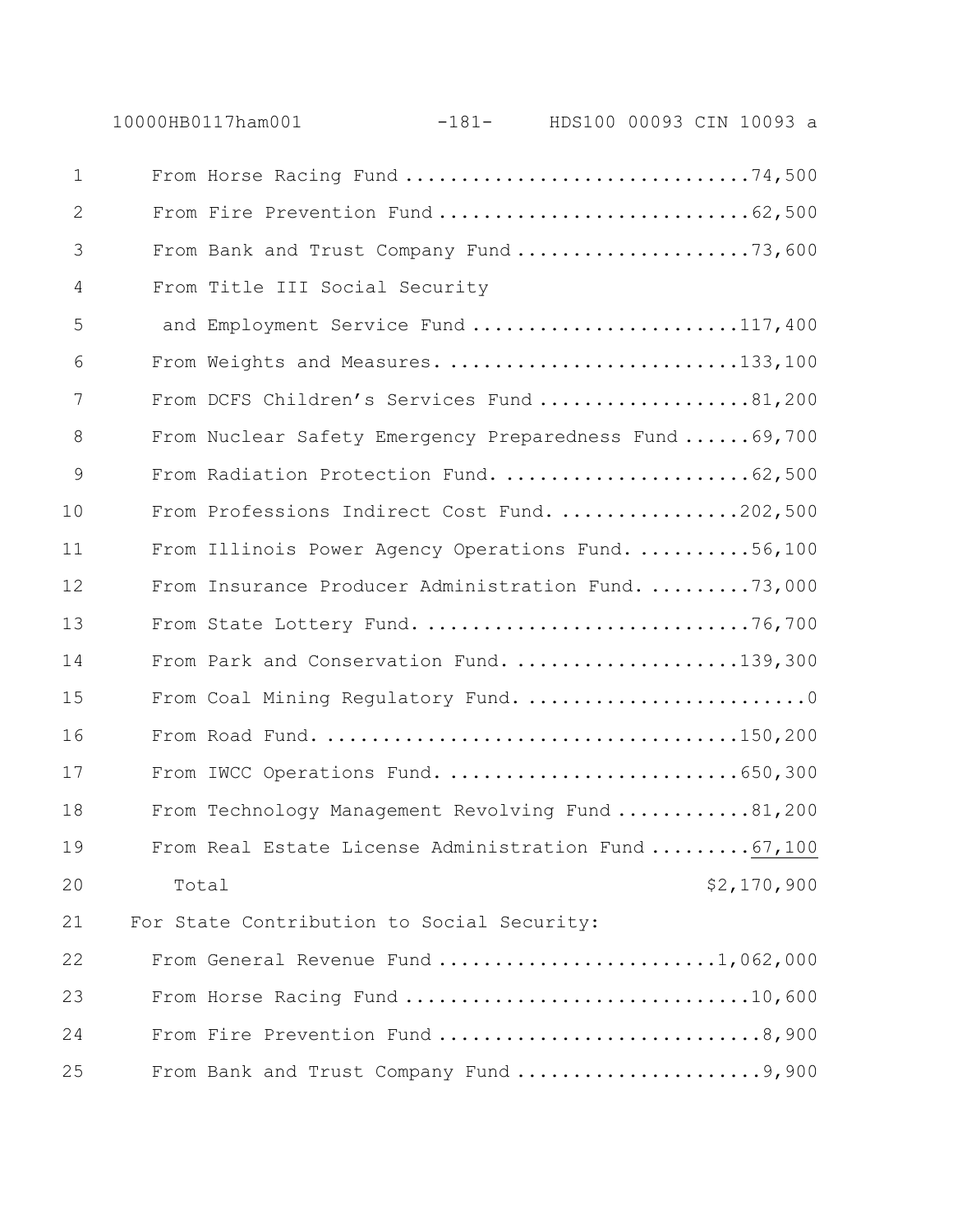| $\mathbf 1$  | From Title III Social Security                         |
|--------------|--------------------------------------------------------|
| $\mathbf{2}$ | and Employment Service Fund 15,700                     |
| 3            | From Weights and Measures. 18,500                      |
| 4            | From DCFS Children's Services Fund 10,100              |
| 5            | From Nuclear Safety Emergency Preparedness Fund  9,800 |
| 6            | From Radiation Protection Fund. 8,900                  |
| 7            | From Professions Indirect Cost Fund. 28,200            |
| 8            | From Illinois Power Agency Operations Fund. 8,000      |
| 9            | From Insurance Producer Administration Fund. 9,900     |
| 10           | From State Lottery Fund. 10,000                        |
| 11           | From Park and Conservation Fund. 19,400                |
| 12           | From Coal Mining Regulatory Fund. 0                    |
| 13           |                                                        |
| 14           | From IWCC Operations Fund. 92,100                      |
| 15           | From Technology Management Revolving Fund 11,500       |
| 16           | From Real Estate License Administration Fund  9,500    |
| 17           | \$1,362,900<br>Total                                   |
| 18           | For Group Insurance:                                   |
| 19           | From Fire Prevention Fund 24,000                       |
| 20           | From Bank and Trust Company Fund 24,000                |
| 21           | From Title III Social Security and                     |
| 22           | Employment Service Fund 24,000                         |
| 23           | From Weights and Measures. 48,000                      |
| 24           | From DCFS Children's Services Fund 24,000              |
| 25           | From Nuclear Safety Emergency Preparedness Fund 24,000 |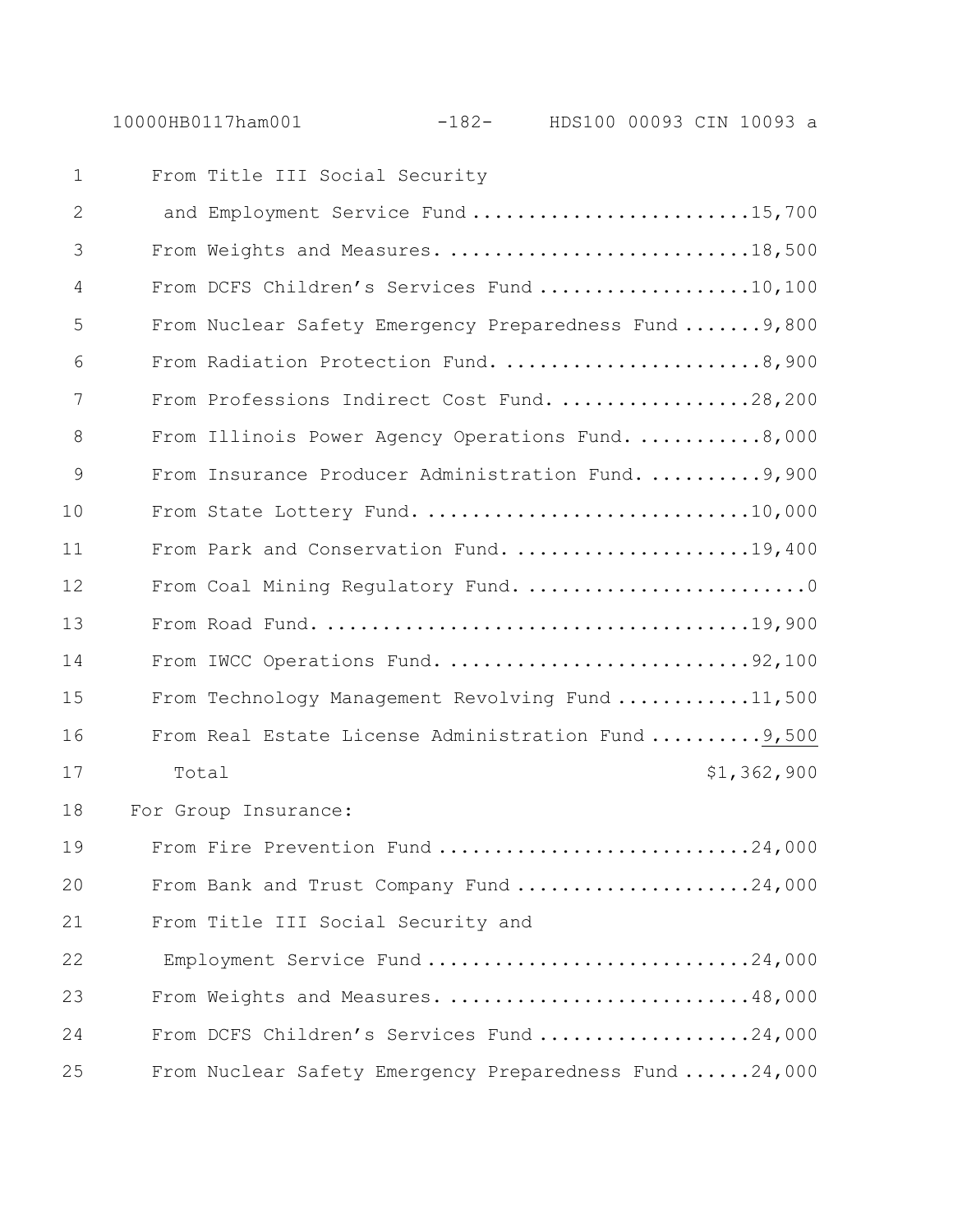10000HB0117ham001 -183- HDS100 00093 CIN 10093 a

| $\mathbf{1}$ | From Radiation Protection Fund. 24,000              |
|--------------|-----------------------------------------------------|
| 2            | From Professions Indirect Cost Fund. 72,000         |
| 3            | From Illinois Power Agency Operations Fund. 24,000  |
| 4            | From Insurance Producer Administration Fund. 24,000 |
| 5            | From State Lottery Fund. 24,000                     |
| 6            | From Park and Conservation Fund. 48,000             |
| 7            | From Coal Mining Regulatory Fund. 0                 |
| 8            |                                                     |
| 9            | From IWCC Operations Fund. 240,000                  |
| 10           | From Technology Management Revolving Fund 24,000    |
| 11           | From Real Estate License Administration Fund 24,000 |
| 12           | \$720,000<br>Total                                  |

 Section 15-30. The following named amounts, or so much thereof as may be necessary, respectively, are appropriated to the State Comptroller to pay certain appointed officers of the Executive Branch of the State Government, at the various rates prescribed by law:

 Executive Inspector Generals For the Executive Inspector General for the 20 Office of the Governor ...............................150,200 For the Executive Inspector General for the 22 Office of the Attorney General ......................106,500 For the Executive Inspector General for the 24 Office of the Secretary of State ...................115,600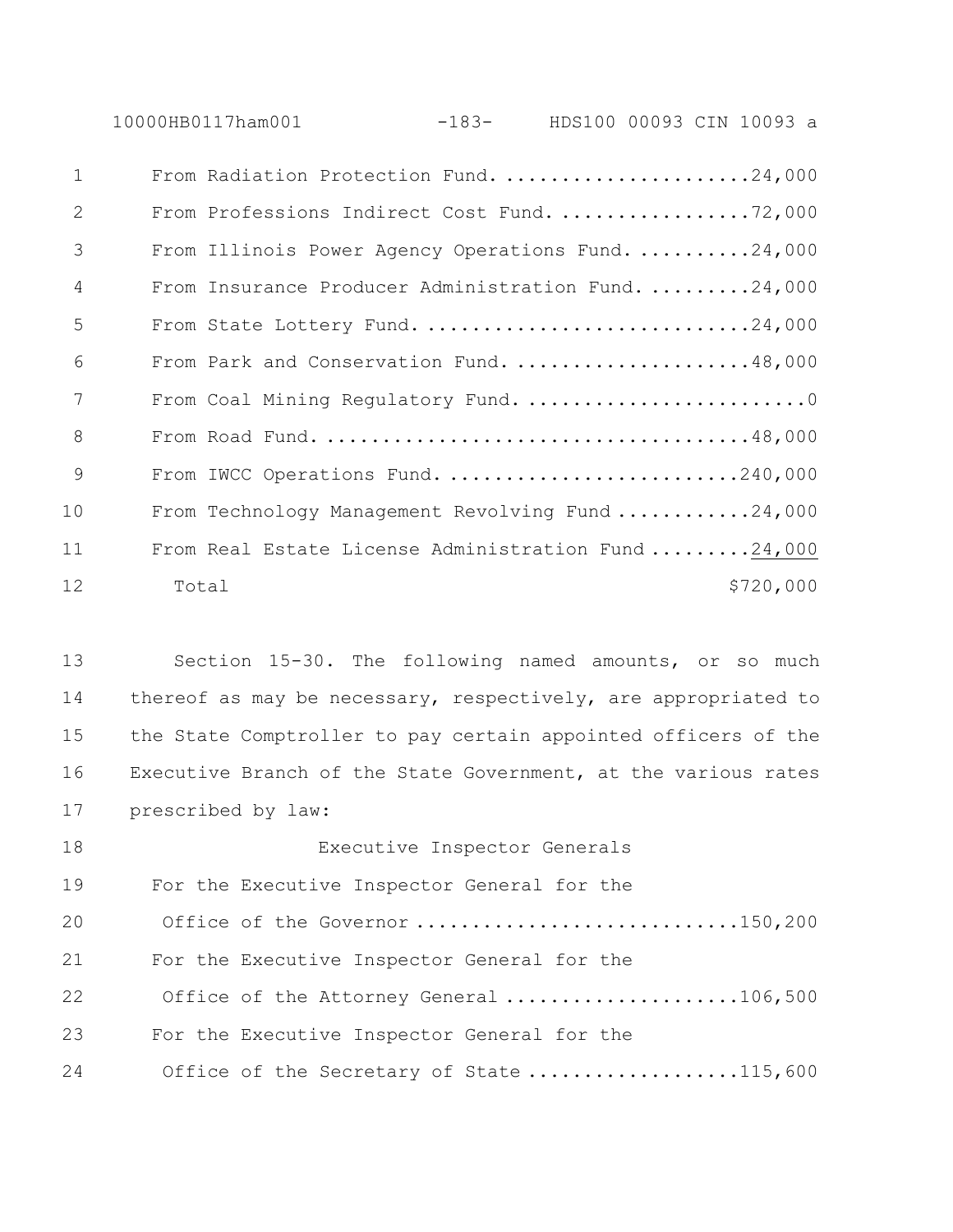10000HB0117ham001 -184- HDS100 00093 CIN 10093 a For the Executive Inspector General for the Office of the Comptroller ..........................101,100 For the Executive Inspector General for the Office of the Treasurer ............................106,000 Total \$579,400

 Section 15-35. The amount of \$1,603,000, or so much thereof as may be necessary, is appropriated to the State Comptroller for contingencies in the event that any amounts appropriated in Sections 5 through 30 of this Article are insufficient and other expenses associated with the administration of Sections 15-5 through 15-30.

 Section 15-40. In addition to the salaries and benefits provided in this Article, the following named amounts, or so 14 much thereof as may be necessary, respectively, are appropriated to the State Comptroller for cost of living adjustments for offices of the Executive and Legislative Branches of State Government:

 From General Revenue Fund .................................0 From Horse Racing Fund ....................................0 From Fire Prevention Fund .................................0 21 From Bank and Trust Company Fund ..............................0 From Title III Social Security 23 and Employment Service Fund ...................................0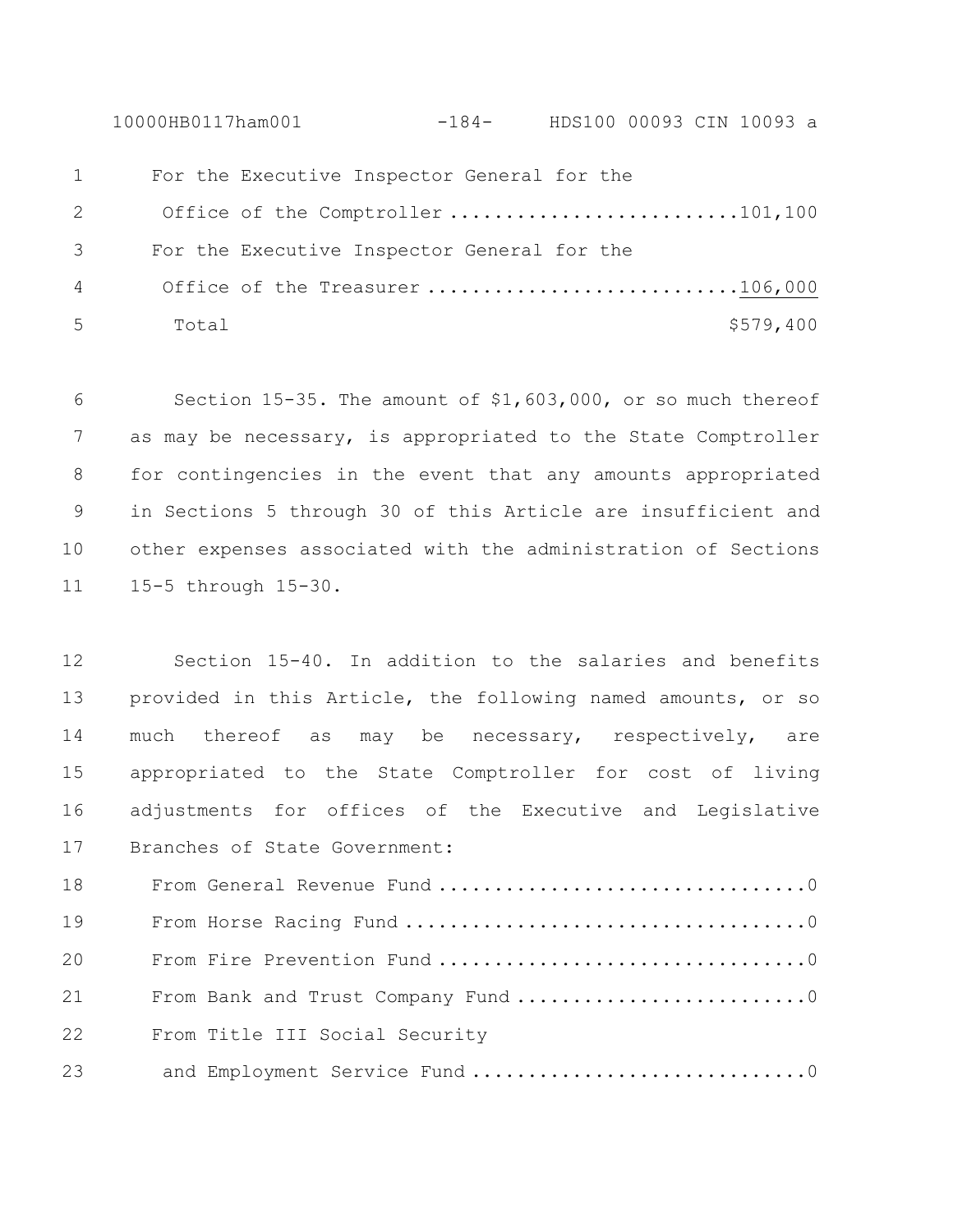10000HB0117ham001 -185- HDS100 00093 CIN 10093 a

| $\mathbf{1}$   |                                                   |
|----------------|---------------------------------------------------|
| 2              | From DCFS Children's Services Fund 0              |
| 3              | From Nuclear Safety Emergency Preparedness Fund 0 |
| $\overline{4}$ | From Radiation Protection Fund 0                  |
| 5              | From Professions Indirect Cost Fund 0             |
| 6              | From Illinois Power Agency Operations Fund 0      |
| 7              | From Insurance Producer Administrative Fund 0     |
| 8              |                                                   |
| 9              | From Park and Conservation Fund 0                 |
| 10             | From Coal Mining Regulatory Fund 0                |
| 11             |                                                   |
| 12             |                                                   |
| 13             | \$0<br>Total                                      |

## ARTICLE 49

 Section 5. The sum of \$13,091,050, or so much thereof as may be necessary, respectively, is appropriated to the President of the Senate and the Speaker of the House of Representatives for furnishing the items provided in Section 4 of the General Assembly Compensation Act to members of their respective houses throughout the year in connection with their legislative duties and responsibilities and not in connection with any political campaign as prescribed by law. Of this amount, 37.436% is appropriated to the President of the Senate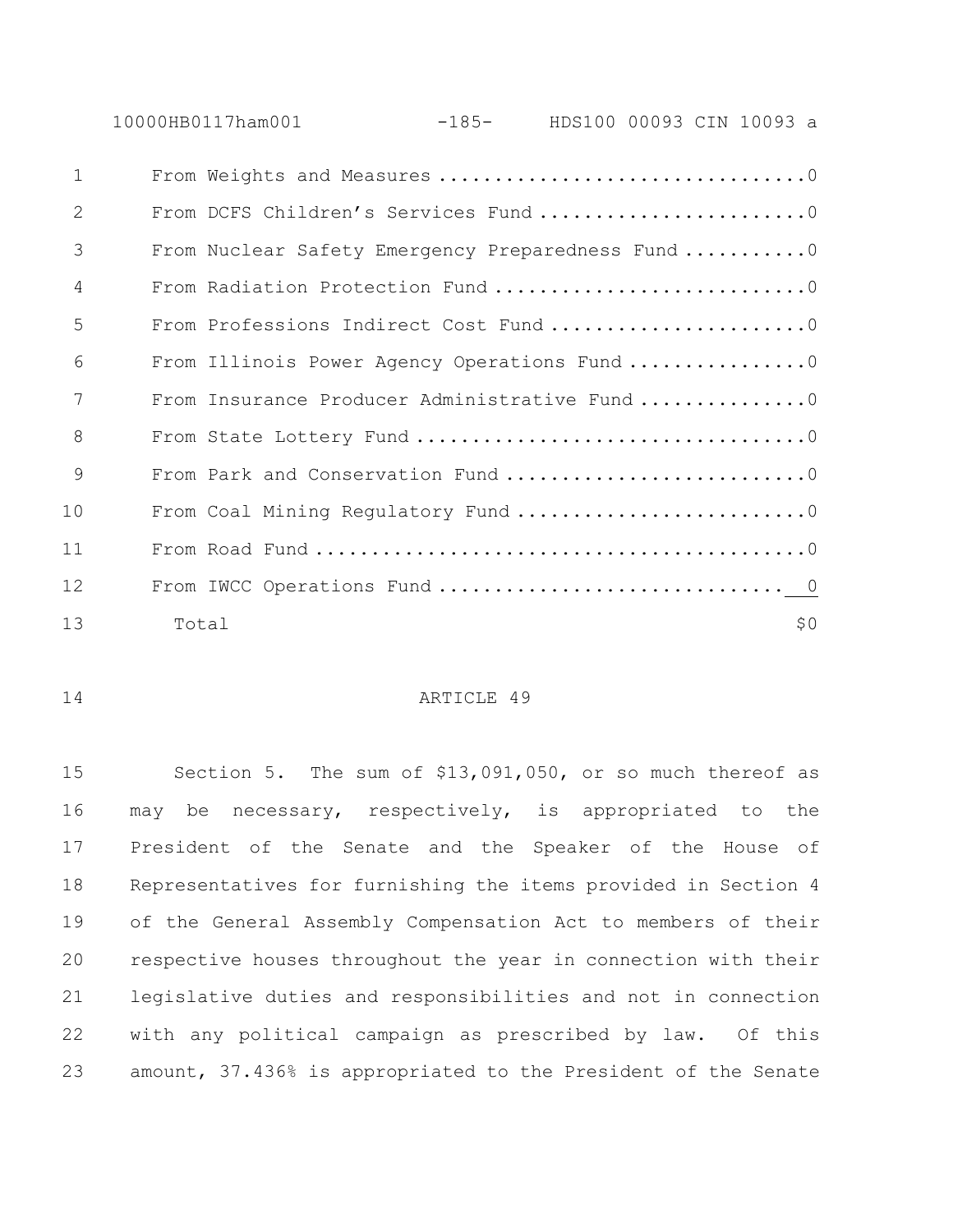10000HB0117ham001 -186- HDS100 00093 CIN 10093 a for such expenditures and 62.564% is appropriated to the Speaker of the House for such expenditures.

 Section 10. Payments from the sums appropriated in Section 5 hereof shall be made only upon the delivery of a voucher approved by the member to the State Comptroller. The voucher shall also be approved by the President of the Senate or the 7 Speaker of the House of Representatives as the case may be.

 Section 15. The sum of \$20,603,400, or so much thereof as may be necessary, respectively, is appropriated to meet the ordinary and incidental expenses of the Senate legislative leadership and legislative staff assistants and the House Majority and Minority leadership staff, general staff and office operations. Of this amount, 25.7% is appropriated to the President of the Senate for such expenditures, 25.7% is appropriated to the Senate Minority Leader for such expenditures and 24.8% is appropriated to the Speaker of the House for such expenditures, and 23.8% is appropriated to the House Minority Leader for such expenditures.

 Section 20. The sum of \$9,882,100, or so much thereof as may be necessary, respectively, is appropriated to the President of the Senate and the Speaker of the House of Representatives for the ordinary and incidental expenses of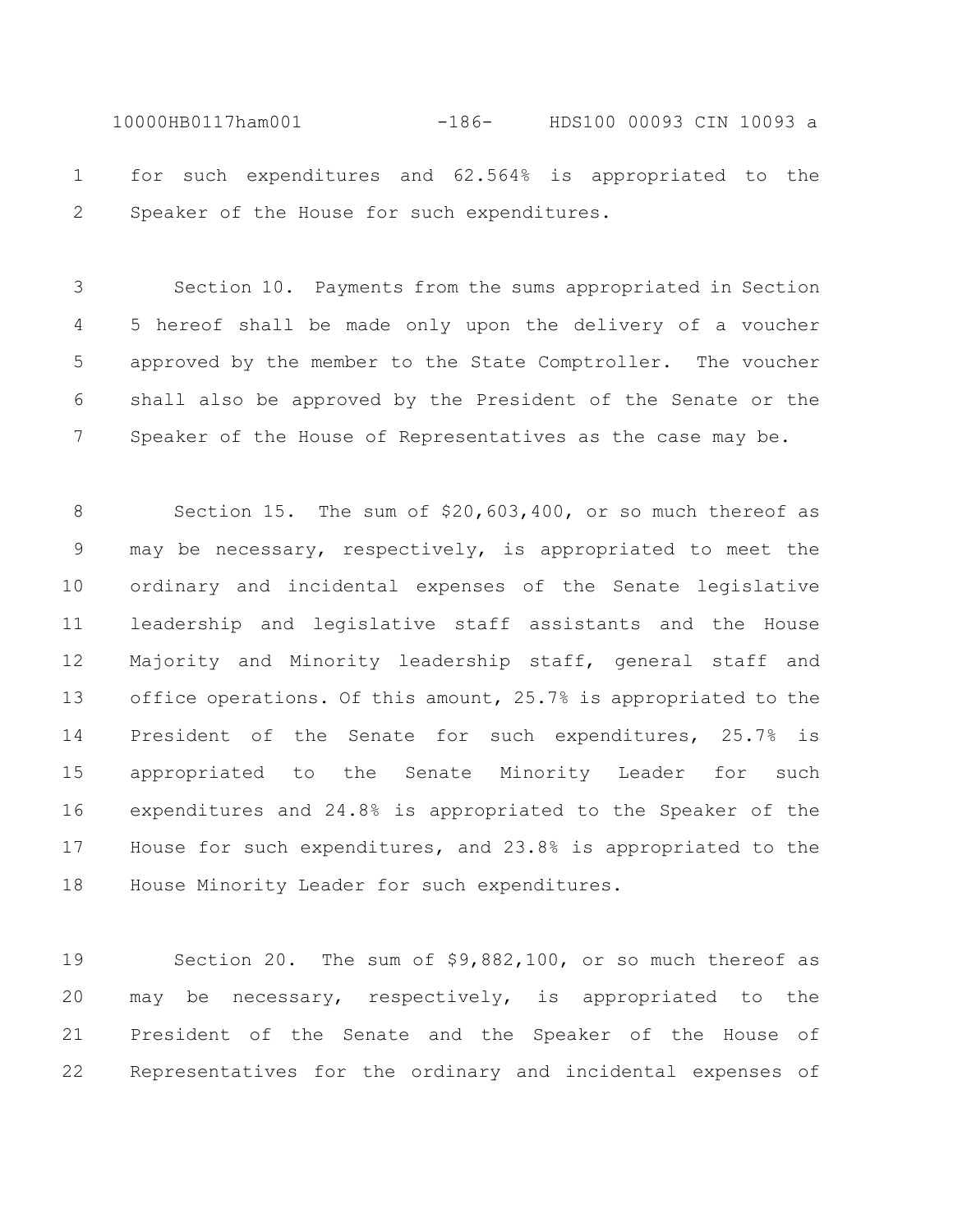10000HB0117ham001 -187- HDS100 00093 CIN 10093 a

 committees, the general staff and operations, per diem employees, special and standing committees, expenses incurred in transcribing and printing of debates. Of this amount, 43.018% is appropriated to the President of the Senate for such expenditures and 56.982% is appropriated to the Speaker of the House for such expenditures.

 Section 25. The sum of \$309,200, or so much thereof as may be necessary, respectively, is appropriated to the President of the Senate and the Speaker of the House of Representatives for the ordinary and incidental expenses, also including the 11 purchasing on contract as required by law of printing, binding, 12 printing paper, stationery and office supplies. For the House, no part of which shall be expended for expenses of purchasing, handling or distributing such supplies and against which no indebtedness shall be incurred without the written approval of the Speaker of the House of Representatives. Of this amount, 69.277% is appropriated to the President of the Senate for such expenditures and 30.723% is appropriated to the Speaker of the House for such expenditures.

 Section 30. The sum of \$6,483,050, or so much thereof as may be necessary, respectively, is appropriated to the President of the Senate for the use of standing committees for expert witnesses, technical services, consulting assistance and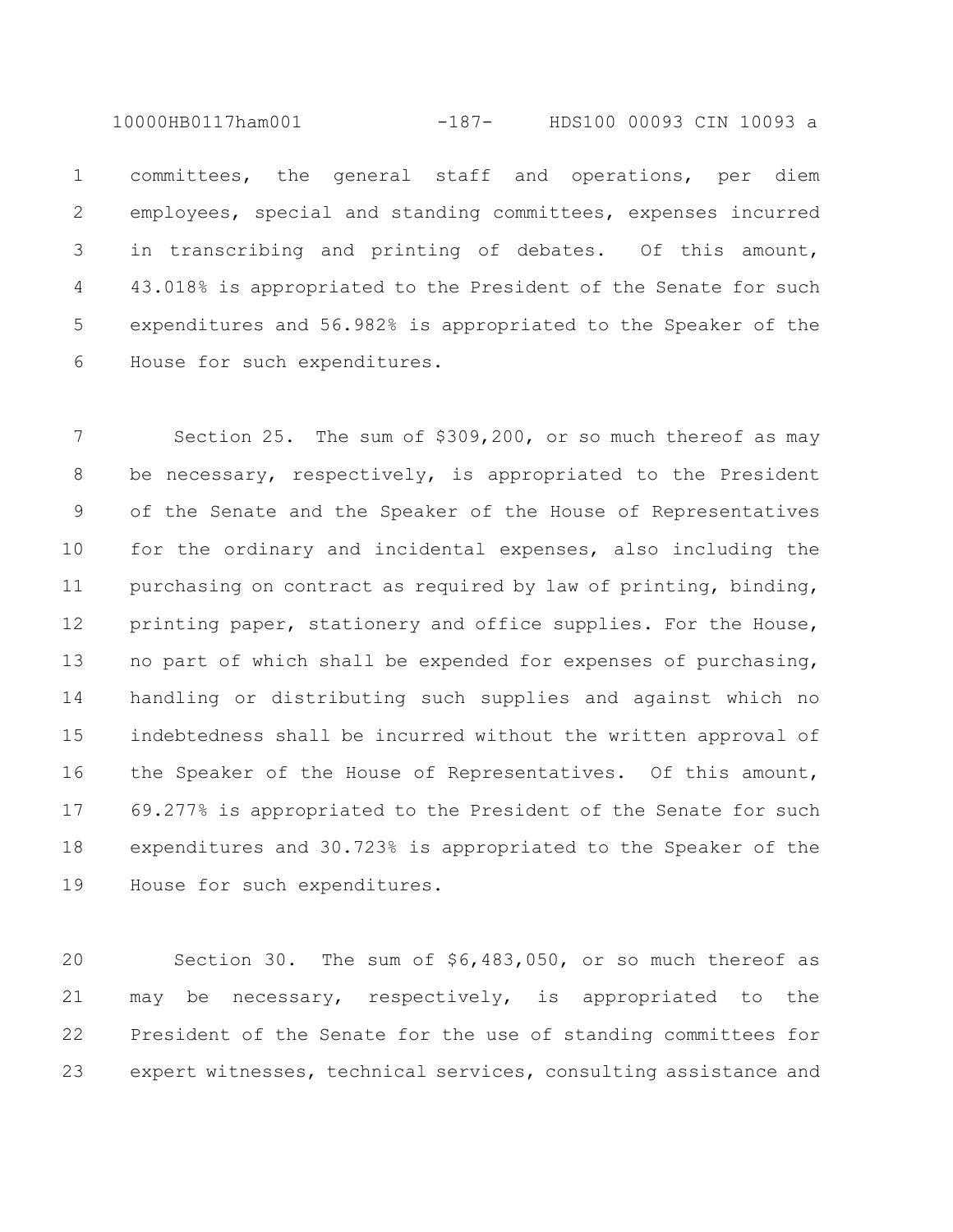10000HB0117ham001 -188- HDS100 00093 CIN 10093 a

 other research assistance associated with special studies and long range research projects which may be requested by the standing committees and the Speaker of the House of Representatives for Standing House Committees pursuant to the Legislative Commission Reorganization Act of 1984. Of this amount, 46.862% is appropriated to the President of the Senate for such expenditures and 53.138% is appropriated to the Speaker of the House for such expenditures.

 Section 35. The sum of \$167,000, or so much thereof as may be necessary, respectively, is appropriated to the President of the Senate and the Senate Minority Leader for allowances for the particular and additional services appertaining to or entailed by the respective officers of the Senate. Of this amount, 50% is appropriated to the President of the Senate for such expenditures and 50% is appropriated to the Senate Minority Leader for such expenditures.

 Section 40. The sum of \$88,100, or so much thereof as may 18 be necessary, respectively, is appropriated to the President of the Senate and the Speaker of the House of Representatives for travel, including expenses to Springfield of members on official legislative business during weeks when the General Assembly is not in Session. Of this amount, 65.5% is appropriated to the President of the Senate for such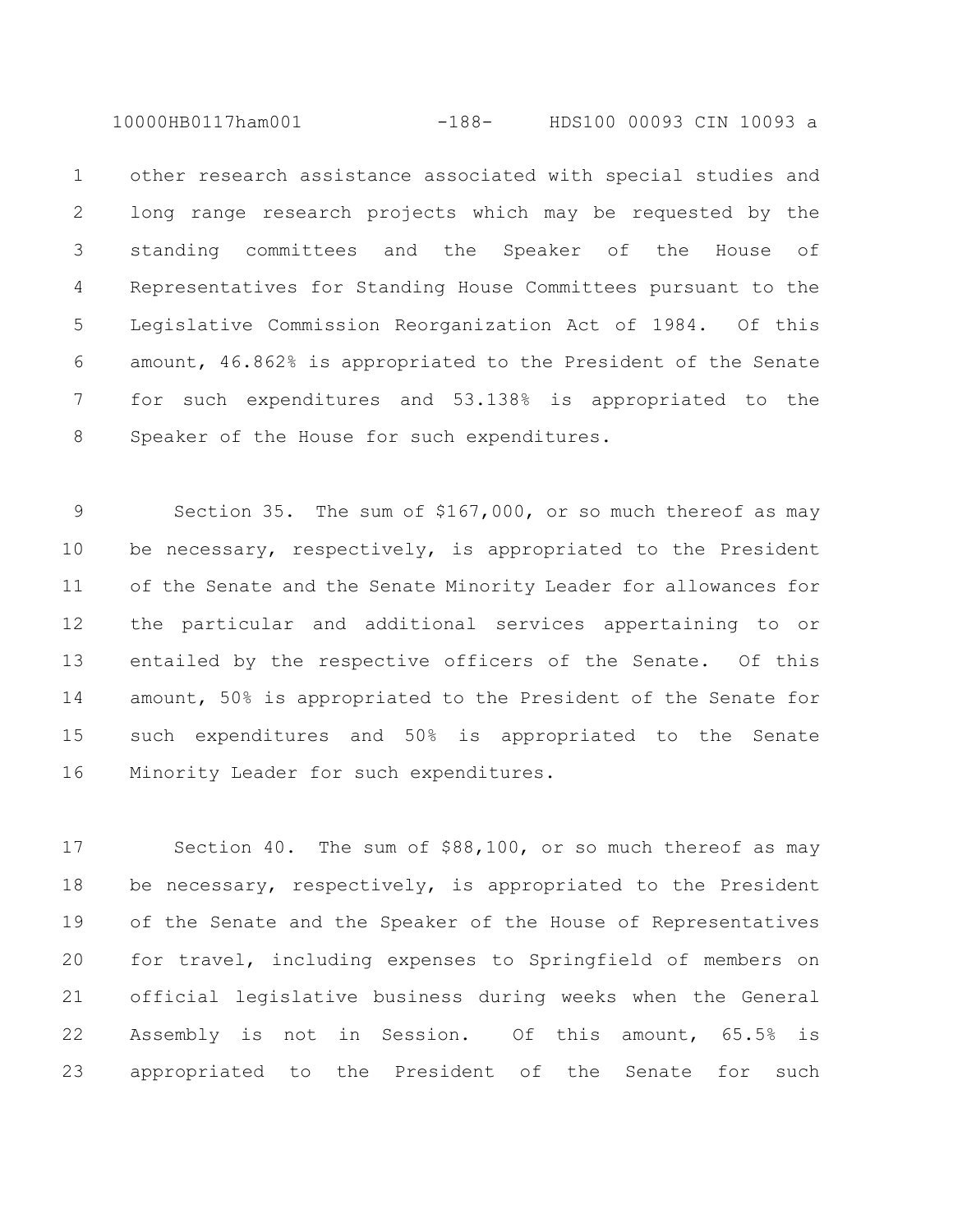10000HB0117ham001 -189- HDS100 00093 CIN 10093 a expenditures and 34.5% is appropriated to the Speaker of the House for such expenditures.

 Section 45. The sum of \$341,600, or so much thereof as may be necessary, is appropriated from the General Revenue Fund to the General Assembly to meet ordinary and contingent expenses. Any use of funds appropriated under this Section must be approved jointly by the Clerk of the House of Representatives and the Secretary of the Senate.

 Section 50. As used in Section 15 hereof, except where the approval of the Speaker of the House of Representatives is expressly required for the expenditure of or the incurring of indebtedness against an appropriation for certain purchases on contract, "Speaker" means the leader of the party having the largest number of members of the House of Representatives as of January 11, 2017, and "Minority Leader" means the leader of the party having the second largest number of members of the House of Representatives as of January 11, 2017.

 Section 60. The sum of \$113,700, or so much thereof as may 19 be necessary, is appropriated for the ordinary and contingent expenses of the Senate Operations Commission including the planning costs, construction costs, moving expenses and all other costs associated with the construction and reconstruction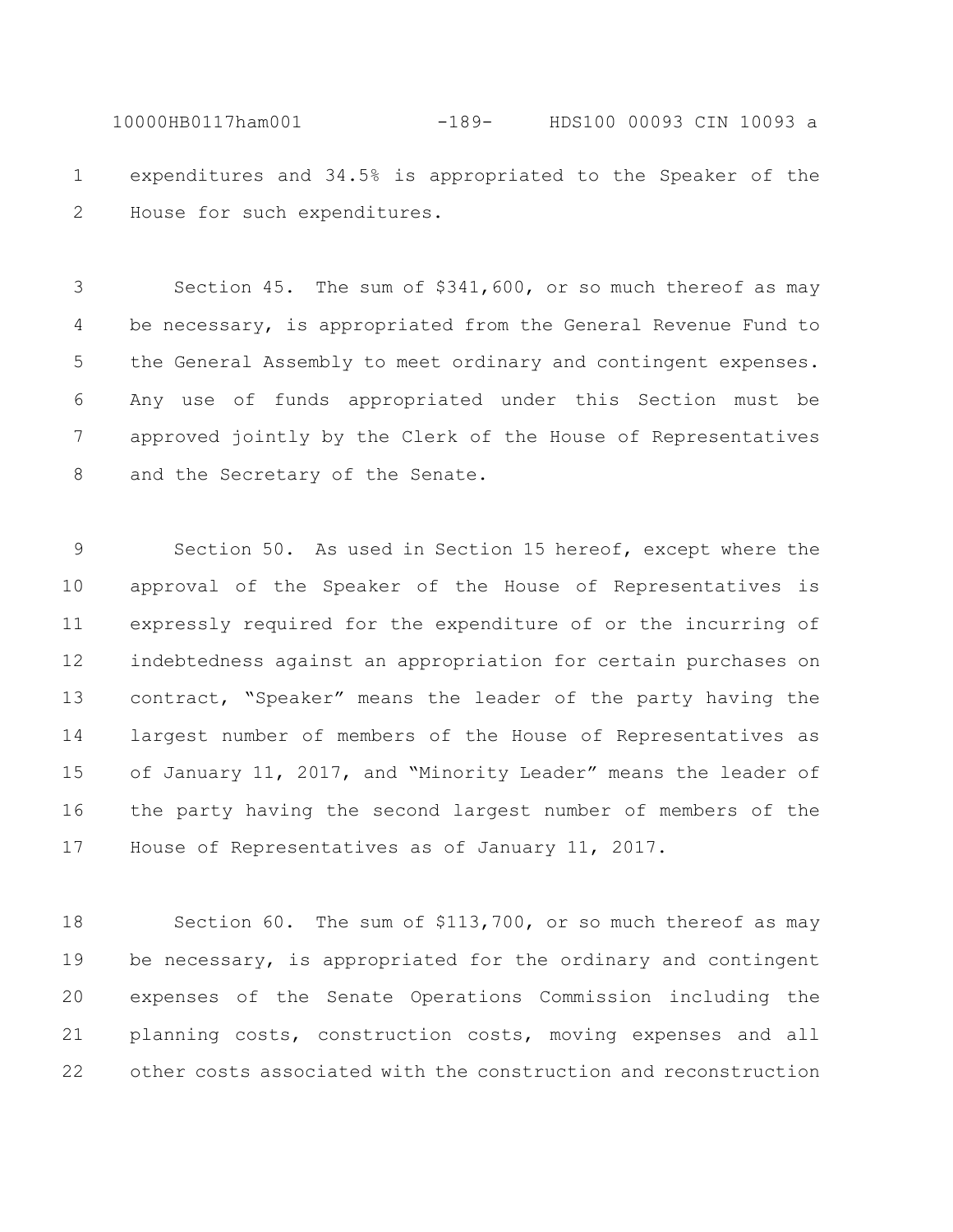10000HB0117ham001 -190- HDS100 00093 CIN 10093 a of Senate offices in the Capitol Complex area.

 Section 65. The sum of \$500,000, or so much thereof as may be necessary, respectively, is appropriated from the General Assembly Operations Revolving Fund to the President of the Senate and the Speaker of the House of Representatives to meet ordinary and contingent expenses. Of this amount, 50% is appropriated to the President of the Senate for such expenditures and 50% is appropriated to the Speaker of the 9 House for such expenditures.

 Section 70. The following named sums, or so much thereof as may be necessary and remain unexpended from an appropriation hereto made for such purposes in Section 75 of Article 21 of Public Act 98-0064, as amended, are re-appropriated from the General Revenue Fund for expenses in connection with the planning and preparation of redistricting of Legislative and Representative Districts as required by Article IV, Section 3 of the Illinois Constitution of 1970:

 To the Senate President .............................500,000 19 To the Senate Minority Leader .........................500,000 20 Total \$1,000,000

 Section 75. The following named sums, or so much thereof as may be necessary and remain unexpended from an appropriation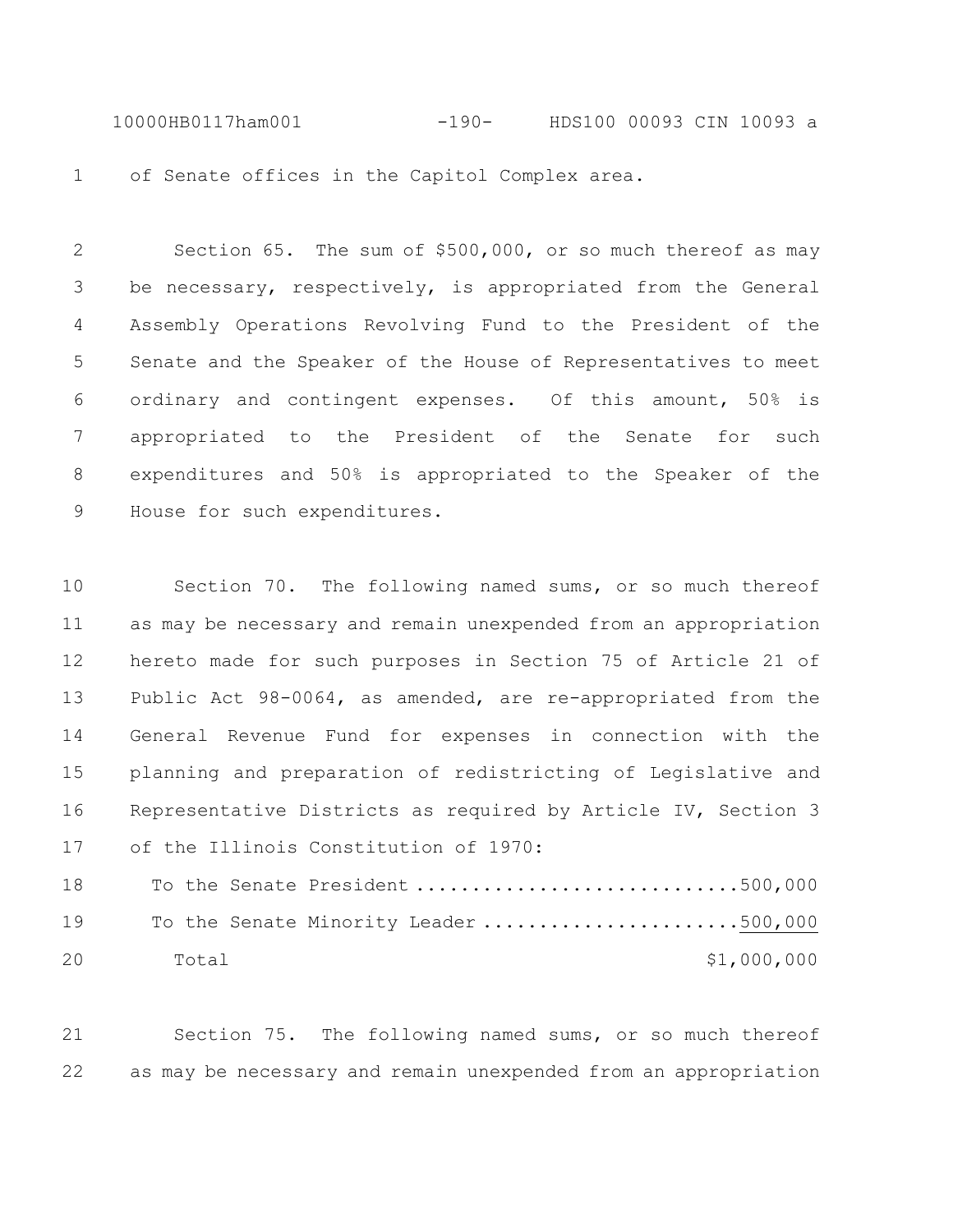10000HB0117ham001 -191- HDS100 00093 CIN 10093 a

 hereto made for such purposes in Section 80 of Article 21 of Public Act 98-0064, as amended, are re-appropriated from the General Revenue Fund for expenses in connection with the planning and preparation of redistricting of Legislative and Representative Districts as required by Article IV, Section 3 of the Illinois Constitution of 1970: To the House Speaker ................................500,000

8 To the House Minority Leader ...........................500,000 9 Total \$1,000,000

 Section 80. The sum of \$441,600, or so much thereof as may be necessary and remains unexpended from an appropriation heretofore made for such purposes in Section 45 of Article 21 of Public Act 98-0064, as amended, is reappropriated to the Speaker of the House for expenses in connection with the planning and preparation of redistricting of legislative and representative districts as required by Article IV, Section 3 of the Illinois Constitution on 1970.

18 ARTICLE 50

 Section 1. The following named amounts, or so much thereof as may be necessary, respectively, are appropriated for the objects and purposes hereinafter named, to meet the ordinary and contingent expenses of the Property Tax Appeal Board: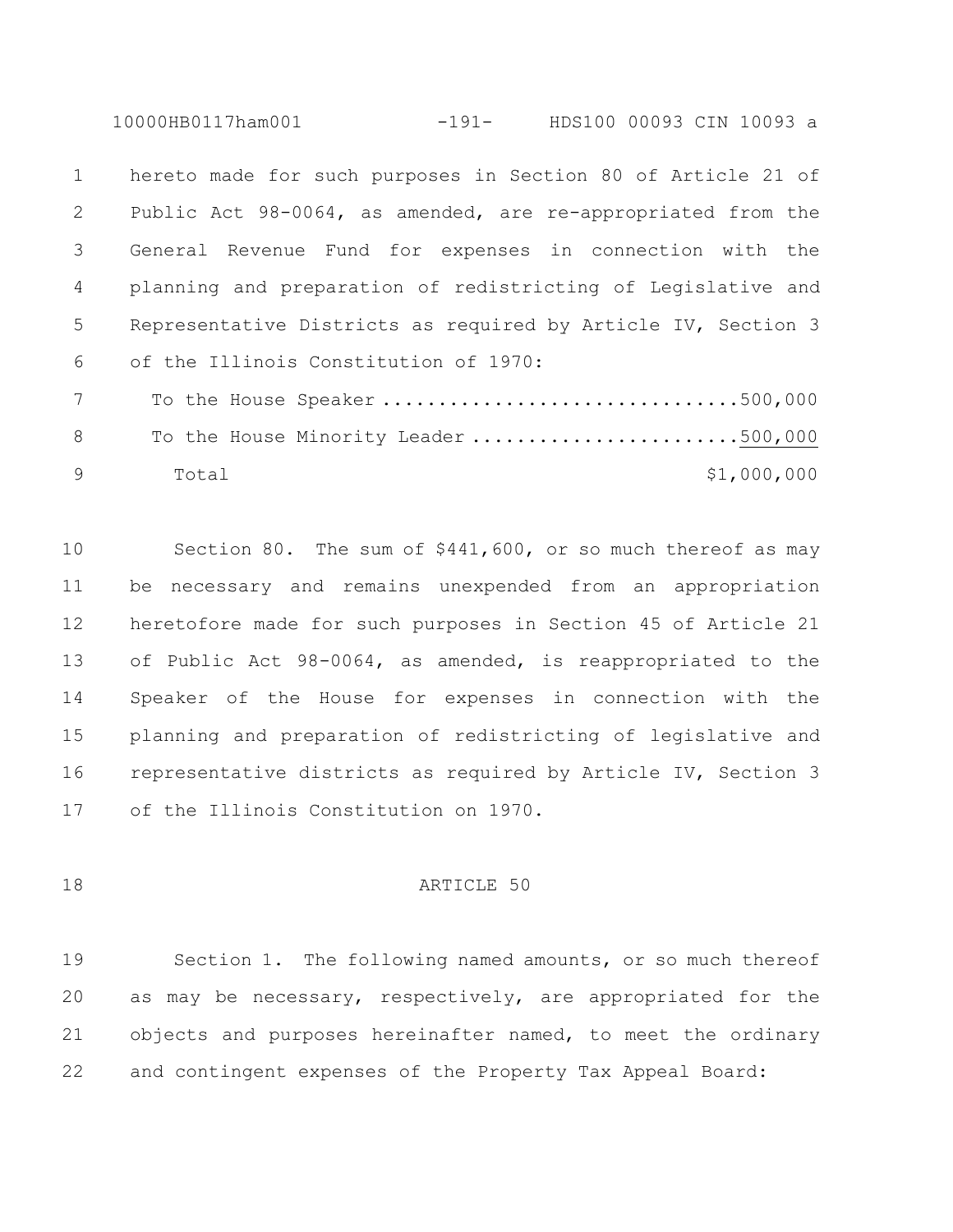Payable from the Personal Property Tax Replacement Fund: For Personal Services .............................2,814,800 For Contributions to the State Employees' Retirement System .....................1,297,400 For State Contributions to 7 Social Security ....................................215,400 For Group Insurance .................................864,000 For Contractual Services .............................67,900 For Travel ...........................................30,000 For Commodities .......................................9,600 For Printing ..........................................4,200 For Equipment .........................................4,400 For Electronic Data Processing .......................43,200 For Telecommunication Services .......................30,000 16 For Operation of Auto Equipment ..............................6,000 For Refunds .............................................200 For Costs Associated with the Appeal Process and the Reestablishment of a Cook County Office .................................200,000 21 Total 55,587,100

## ARTICLE 51

Section 5. The following named sums, or so much of those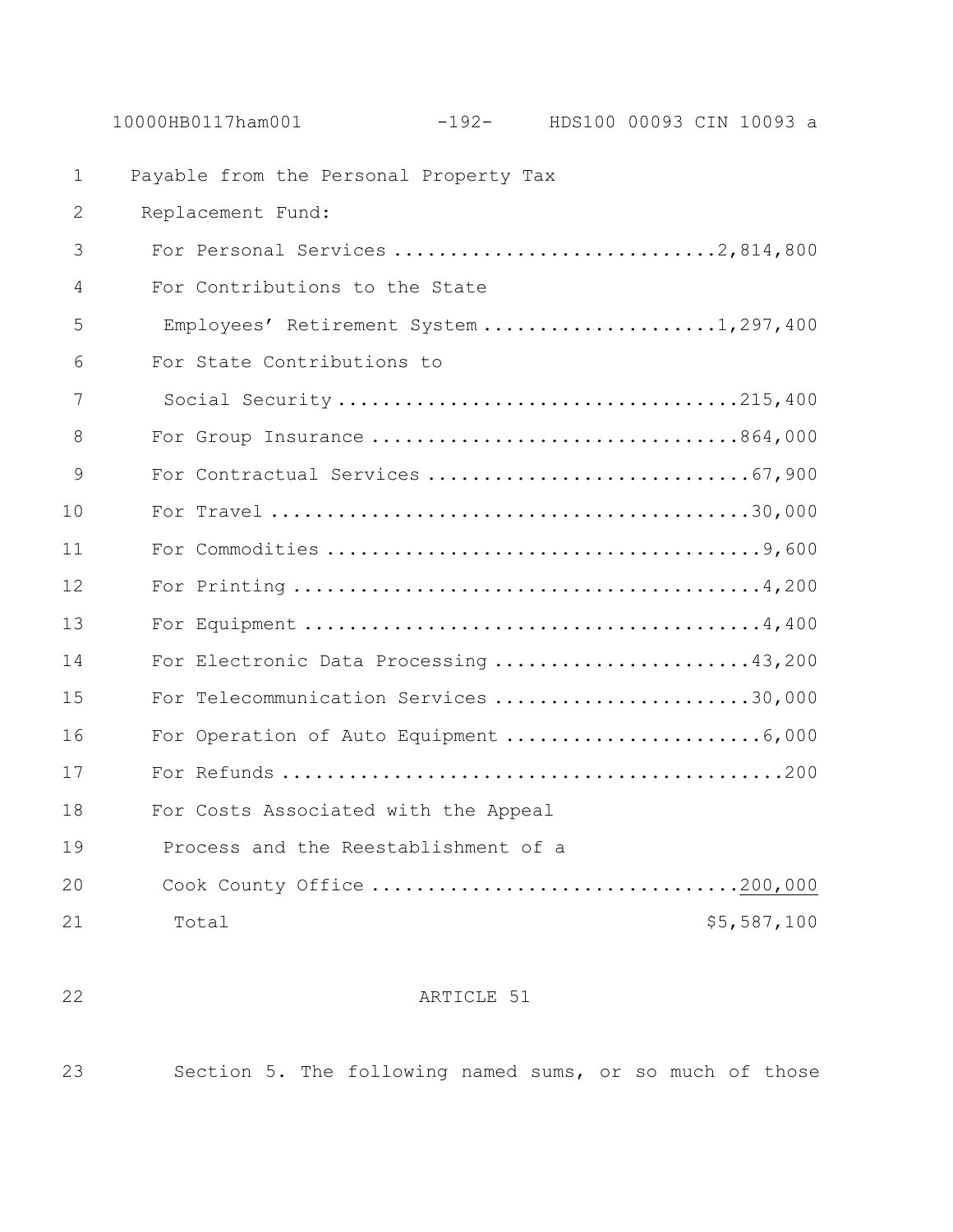|               | -193- HDS100 00093 CIN 10093 a<br>10000HB0117ham001            |
|---------------|----------------------------------------------------------------|
| $\mathbf 1$   | amounts as may be necessary, respectively, for the objects and |
| 2             | purposes hereinafter named, are appropriated to the Office of  |
| 3             | the Secretary of State to meet the ordinary, contingent, and   |
| 4             | distributive expenses of the following organizational units of |
| 5             | the Office of the Secretary of State:                          |
| 6             | EXECUTIVE GROUP                                                |
| 7             | For Personal Services:                                         |
| 8             | For Regular Positions:                                         |
| $\mathcal{G}$ | Payable from General Revenue Fund 5,786,900                    |
| 10            | For Extra Help:                                                |
| 11            | Payable from General Revenue Fund 69,200                       |
| 12            | For Employee Contribution to State                             |
| 13            | Employees' Retirement System:                                  |
| 14            | Payable from General Revenue Fund 116,600                      |
| 15            |                                                                |
| 16            | For State Contribution to Social Security:                     |
| 17            | Payable from General Revenue Fund 387,400                      |
| 18            | For Contractual Services:                                      |
| 19            | Payable from General Revenue Fund 428,100                      |
| 20            | For Travel Expenses:                                           |
| 21            | Payable from General Revenue Fund 31,000                       |
| 22            | For Commodities:                                               |
| 23            | Payable from General Revenue Fund 25,700                       |
| 24            | For Printing:                                                  |
| 25            | Payable from General Revenue Fund 3,300                        |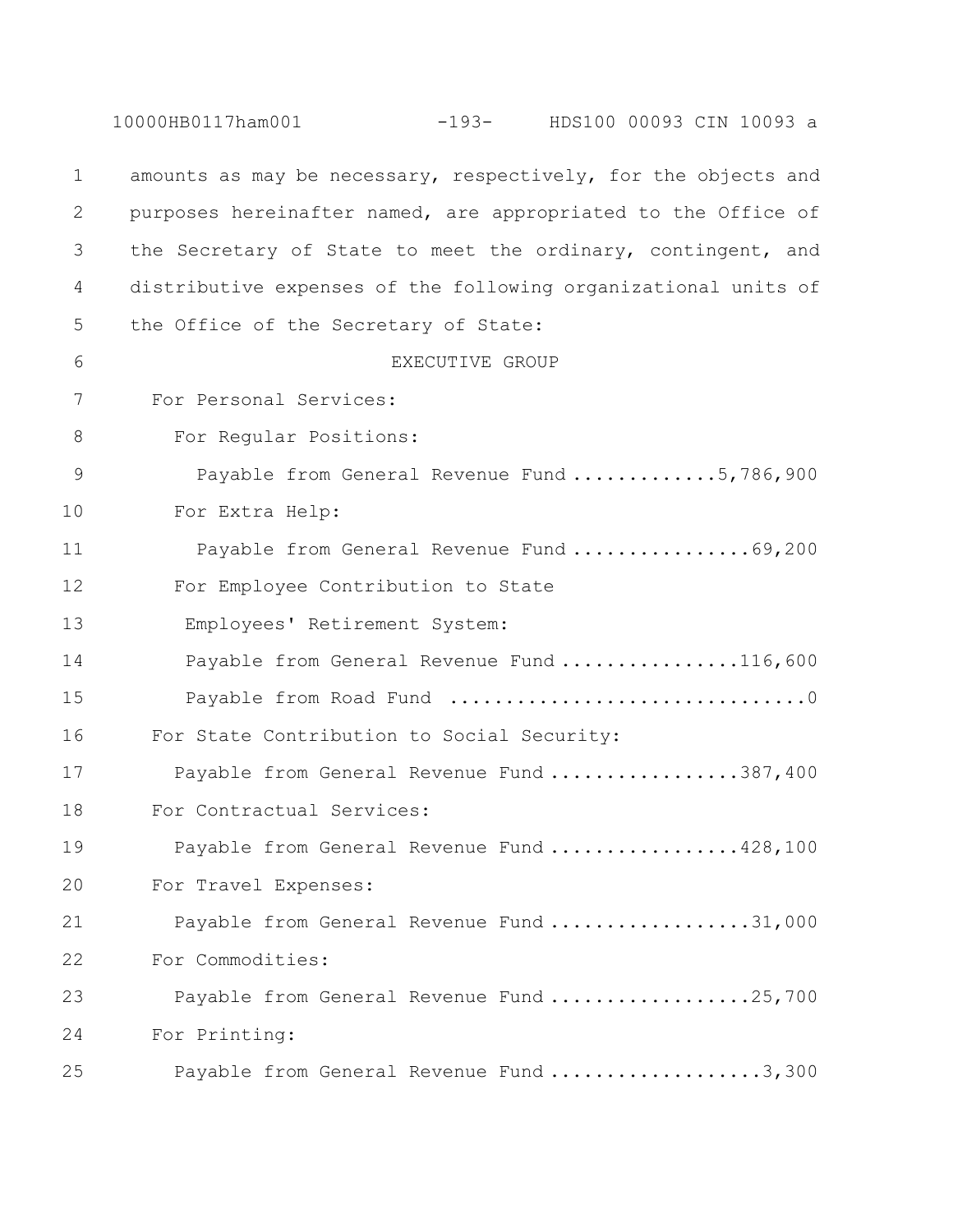| $\mathbf{1}$ | For Equipment:                                  |
|--------------|-------------------------------------------------|
| 2            | Payable from General Revenue Fund 7,500         |
| 3            | For Telecommunications:                         |
| 4            | Payable from General Revenue Fund 54,900        |
| 5            | GENERAL ADMINISTRATIVE GROUP                    |
| 6            | For Personal Services:                          |
| 7            | For Regular Positions:                          |
| 8            | Payable from General Revenue Fund 49,866,500    |
| 9            |                                                 |
| 10           | Payable from Lobbyist Registration Fund 531,300 |
| 11           | Payable from Registered Limited                 |
| 12           | Liability Partnership Fund 89,000               |
| 13           | Payable from Securities Audit and               |
| 14           | Enforcement Fund 4,494,300                      |
| 15           | Payable from Department of Business Services    |
| 16           | Special Operations Fund 6,165,000               |
| 17           | For Extra Help:                                 |
| 18           | Payable from General Revenue Fund 675,200       |
| 19           |                                                 |
| 20           | Payable from Securities Audit                   |
| 21           | and Enforcement Fund 13,200                     |
| 22           | Payable from Department of Business Services    |
| 23           | Special Operations Fund 131,400                 |
| 24           | For Employee Contribution to State              |
| 25           | Employees' Retirement System:                   |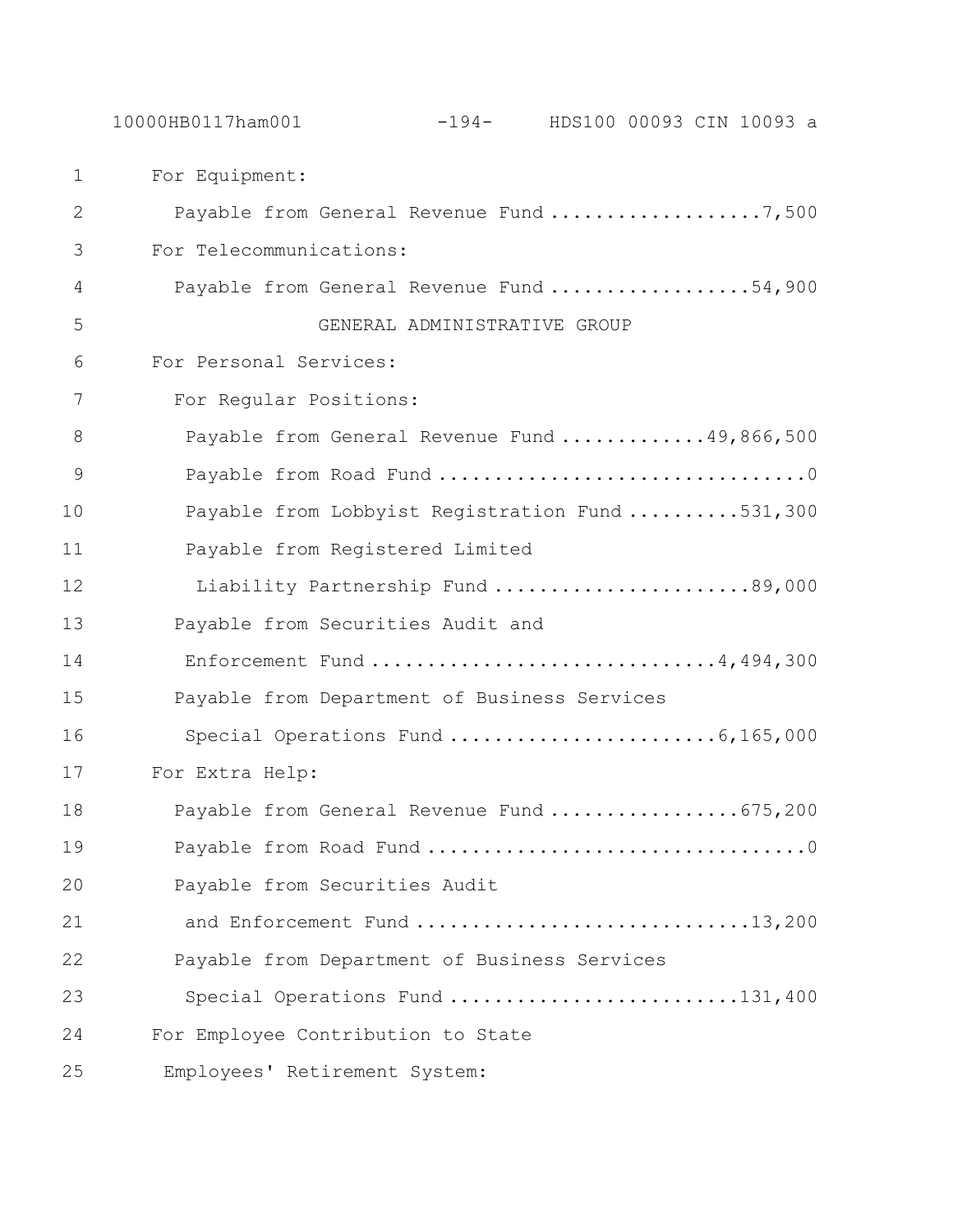10000HB0117ham001 -195- HDS100 00093 CIN 10093 a Payable from General Revenue Fund ...............1,009,000 2 Payable from Lobbyist Registration Fund ............10,600 3 Payable from Registered Limited 4 Liability Partnership Fund .........................1,800 Payable from Securities Audit and Enforcement Fund ..............................93,800 Payable from Department of Business Services 8 Special Operations Fund ............................125,000 For State Contribution to 10 State Employees' Retirement System: Payable from Road Fund ..................................0 Payable from Lobbyist Registration Fund ...........287,000 Payable from Registered Limited Liability Partnership Fund ........................48,100 Payable from Securities Audit and Enforcement Fund ...........................2,434,600 Payable from Department of Business Services 18 Special Operations Fund ..........................3,400,900 For State Contribution to Social Security: Payable from General Revenue Fund ...............3,886,900 Payable from Road Fund ..................................0 Payable from Lobbyist Registration Fund ............42,000 Payable from Registered Limited Liability Partnership Fund .........................6,600 Payable from Securities Audit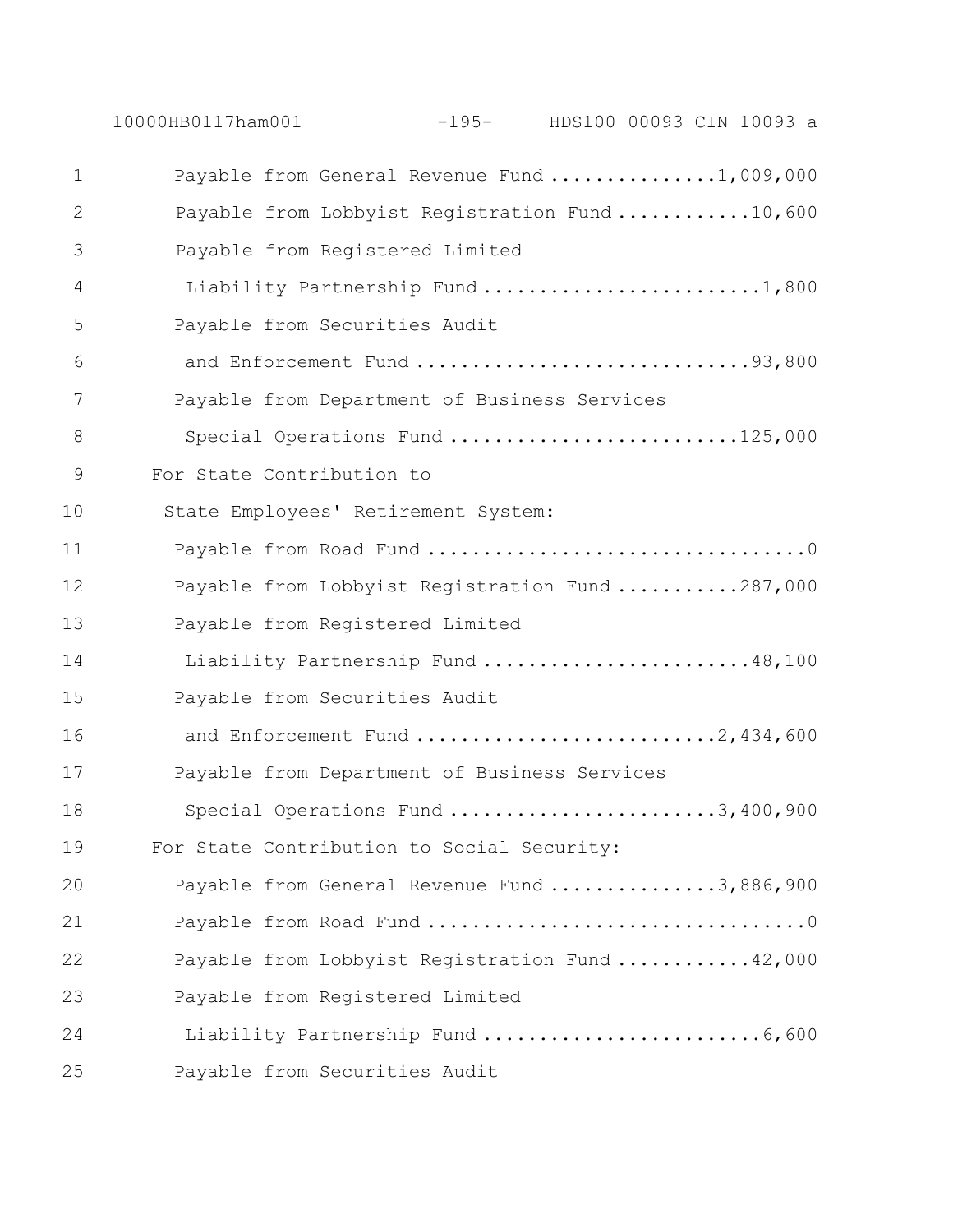10000HB0117ham001 -196- HDS100 00093 CIN 10093 a 1 and Enforcement Fund ...............................309,800 Payable from Department of Business Services Special Operations Fund ..........................472,400 For Group Insurance: Payable from Lobbyist Registration Fund ...........155,500 Payable from Registered Limited Liability Partnership Fund ........................45,600 Payable from Securities Audit 9 and Enforcement Fund ............................1,413,600 Payable from Department of Business 11 Services Special Operations Fund ...............1,985,300 For Contractual Services: 13 Payable from General Revenue Fund ..............17,316,700 Payable from Road Fund ..................................0 15 Payable from Motor Fuel Tax Fund .................1,300,000 16 Payable from Lobbyist Registration Fund ...........125,500 Payable from Registered Limited 18 Liability Partnership Fund ..................................600 Payable from Securities Audit and Enforcement Fund ...........................1,050,400 Payable from Department of Business Services Special Operations Fund ..........................757,200 For Travel Expenses: Payable from General Revenue Fund .................136,400 Payable from Road Fund ..................................0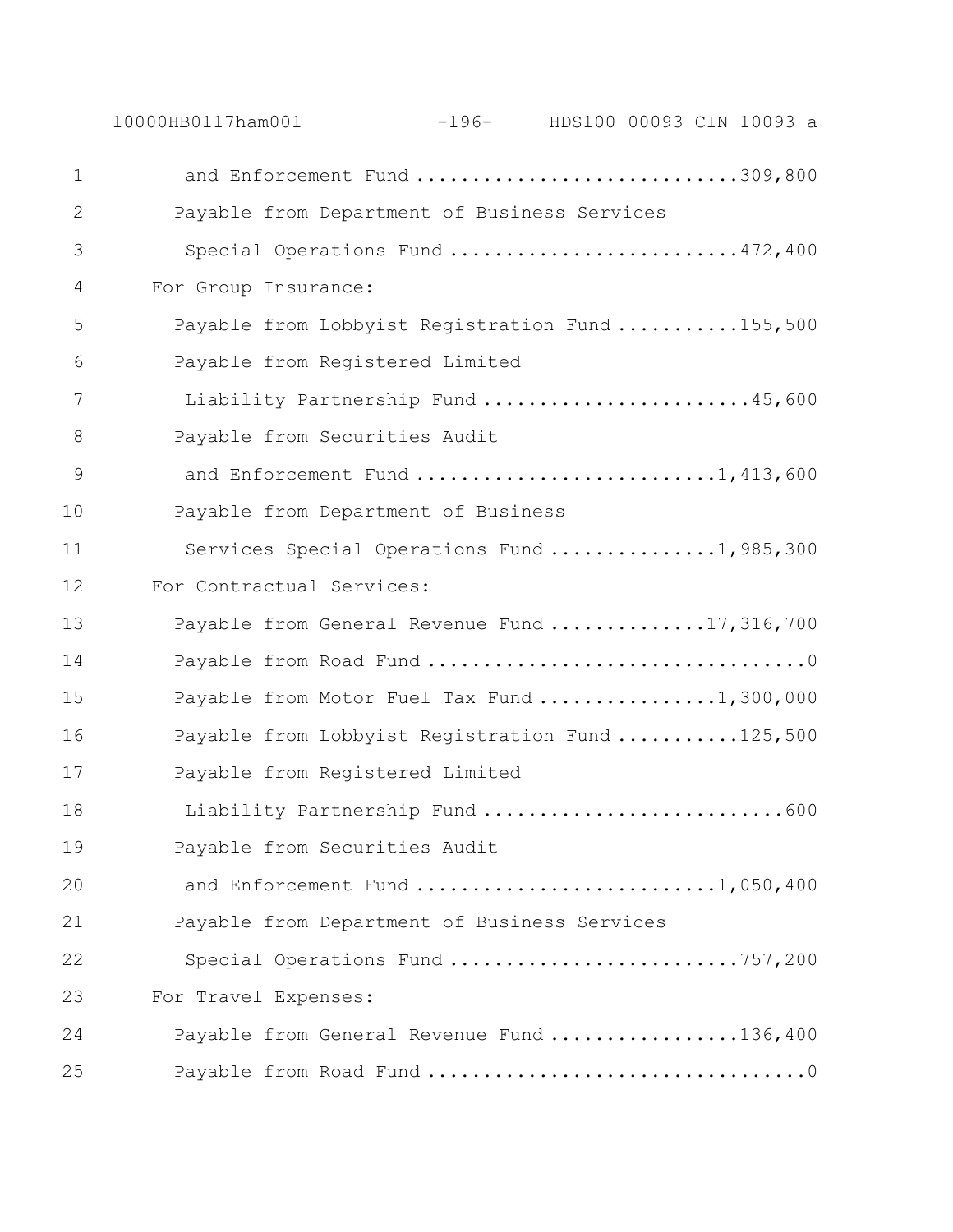10000HB0117ham001 -197- HDS100 00093 CIN 10093 a Payable from Lobbyist Registration Fund .............4,500 Payable from Securities Audit and Enforcement Fund ...............................9,700 Payable from Department of Business Services 5 Special Operations Fund ..................................5,000 For Commodities: Payable from General Revenue Fund .................860,400 Payable from Road Fund ..................................0 9 Payable from Lobbyist Registration Fund .............2,200 Payable from Registered Limited Liability Partnership Fund ...........................900 Payable from Securities Audit 13 and Enforcement Fund .................................10,900 Payable from Department of Business Services 15 Special Operations Fund ...............................11,000 For Printing: 17 Payable from General Revenue Fund .................428,500 Payable from Road Fund ..................................0 19 Payable from Lobbyist Registration Fund ..............5,500 Payable from Securities Audit and Enforcement Fund ...............................5,000 Payable from Department of Business Services Special Operations Fund ............................40,000 For Equipment: Payable from General Revenue Fund .................357,100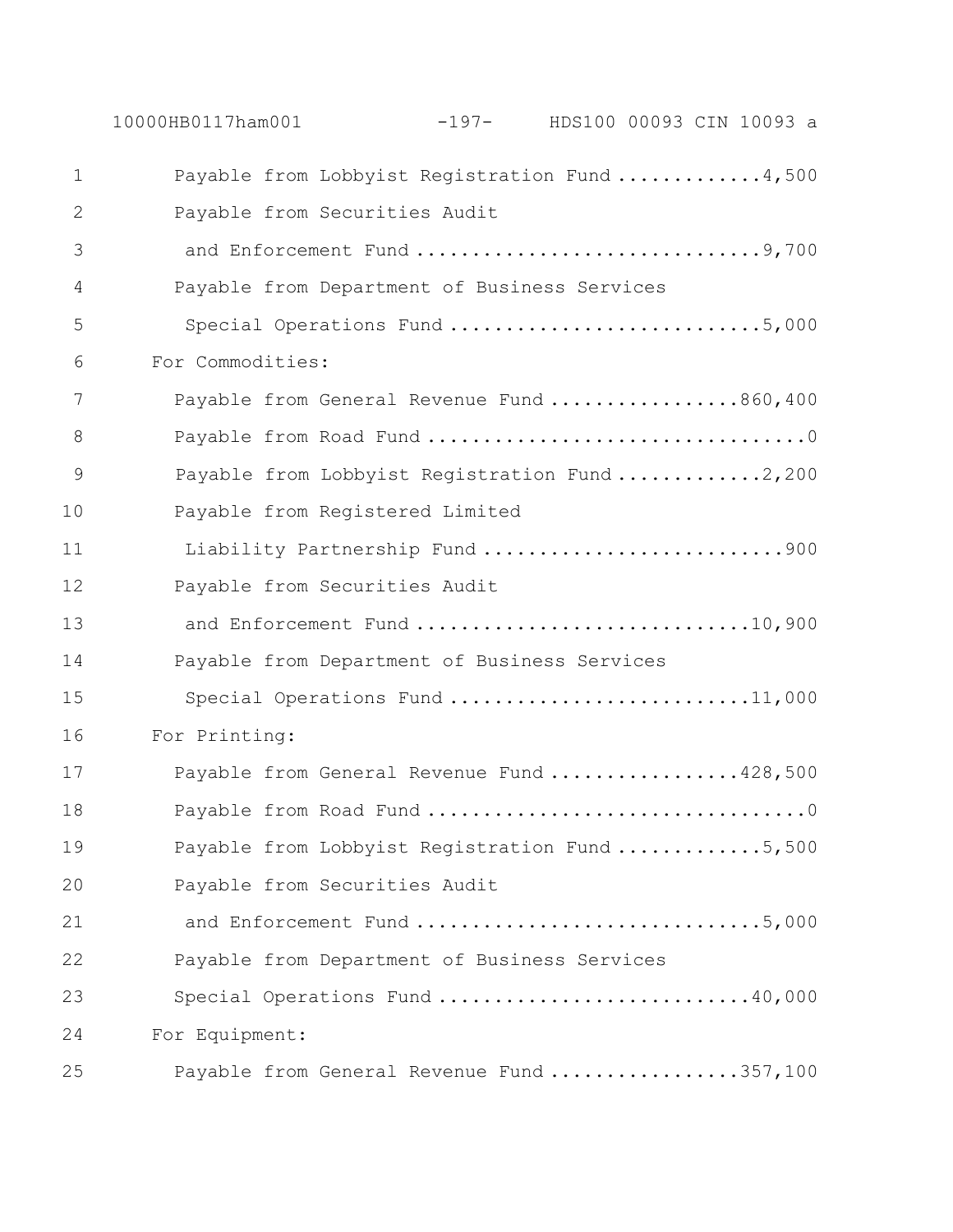10000HB0117ham001 -198- HDS100 00093 CIN 10093 a Payable from Road Fund ..................................0 Payable from Lobbyist Registration Fund .............7,000 Payable from Registered Limited 4 Liability Partnership Fund .................................0 Payable from Securities Audit and Enforcement Fund .............................100,000 Payable from Department of Business Services 8 Special Operations Fund .............................15,000 For Electronic Data Processing: Payable from Road Fund ..................................0 Payable from the Secretary of State 12 Special Services Fund ..........................6,000,000 For Telecommunications: Payable from General Revenue Fund .................338,700 Payable from Road Fund ..................................0 Payable from Lobbyist Registration Fund .............6,700 Payable from Registered Limited 18 Liability Partnership Fund ..................................600 Payable from Securities Audit 20 and Enforcement Fund ................................32,500 Payable from Department of Business Services Special Operations Fund ...........................55,000 For Operation of Automotive Equipment: Payable from General Revenue Fund .................331,200 Payable from Securities Audit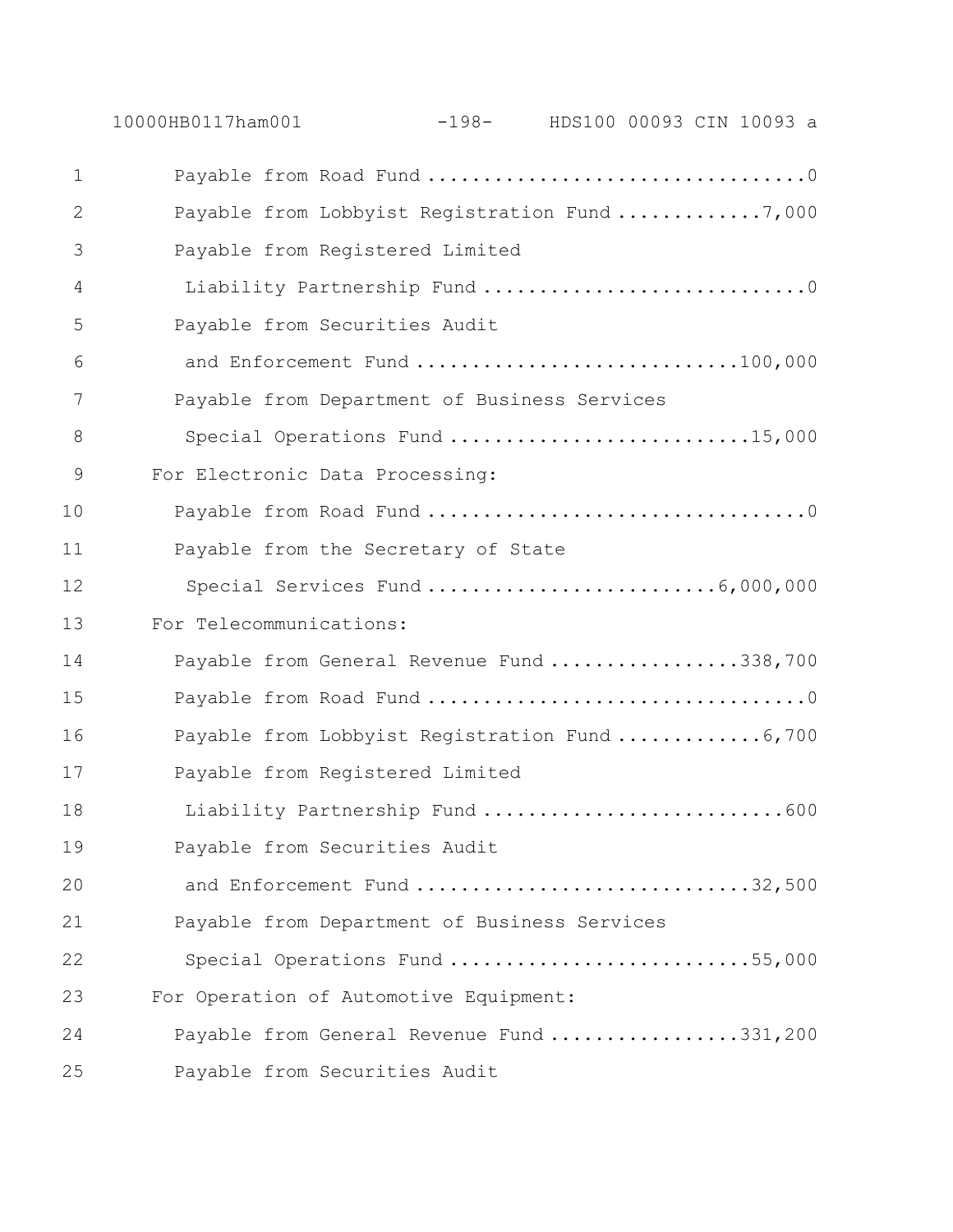10000HB0117ham001 -199- HDS100 00093 CIN 10093 a 1 and Enforcement Fund .............................192,500 Payable from Department of Business Services Special Operations Fund ...........................95,000 For Refunds: Payable from General Revenue Fund ..................10,000 Payable from Road Fund ..........................2,500,000 7 MOTOR VEHICLE GROUP For Personal Services: For Regular Positions: Payable from General Revenue Fund ............112,225,700 Payable from Road Fund .................................0 Payable from the Secretary of State 13 Special License Plate Fund ......................751,400 Payable from Motor Vehicle Review 15 Board Fund ......................................145,000 16 Payable from Vehicle Inspection Fund ..........1,287,400 For Extra Help: 18 Payable from General Revenue Fund ................7,316,500 Payable from Road Fund ..................................0 Payable from Vehicle Inspection Fund ...............43,600 For Employee Contribution to 22 State Employees' Retirement System: 23 Payable from General Revenue Fund ...............2,436,900 Payable from the Secretary of State Special License Plate Fund ........................15,000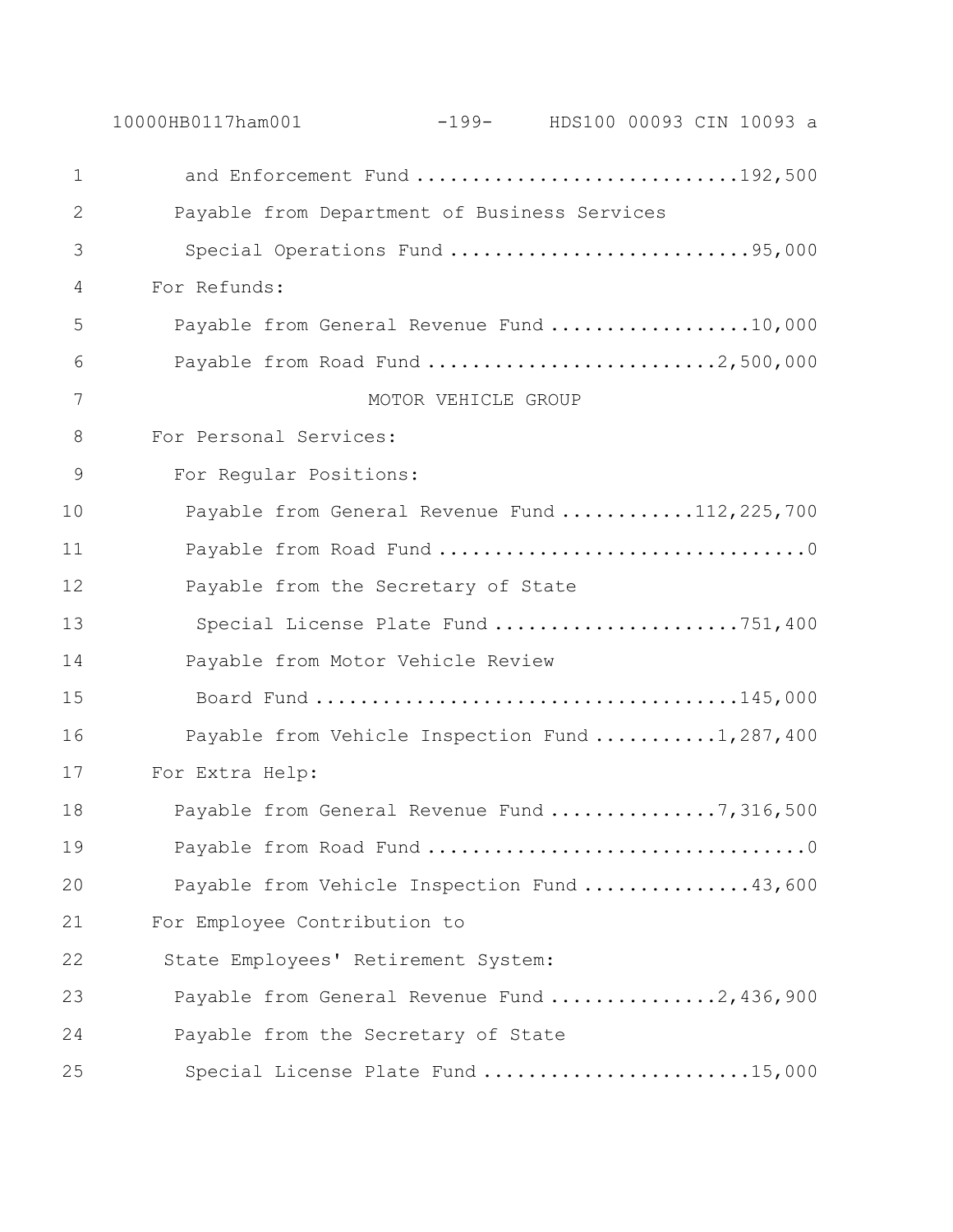10000HB0117ham001 -200- HDS100 00093 CIN 10093 a

| $\mathbf 1$ | Payable from Motor Vehicle Review Board Fund 2,900   |
|-------------|------------------------------------------------------|
| 2           | Payable from Vehicle Inspection Fund 26,600          |
| 3           | For State Contribution to                            |
| 4           | State Employees' Retirement System:                  |
| 5           |                                                      |
| 6           | Payable from the Secretary of State                  |
| 7           | Special License Plate Fund 405,900                   |
| 8           | Payable from Motor Vehicle Review Board Fund  78,300 |
| 9           | Payable from Vehicle Inspection Fund 718,900         |
| 10          | For State Contribution to Social Security:           |
| 11          | Payable from General Revenue Fund 8,702,100          |
| 12          |                                                      |
| 13          | Payable from the Secretary of State                  |
| 14          | Special License Plate Fund 58,100                    |
| 15          | Payable from Motor Vehicle Review                    |
| 16          |                                                      |
| 17          | Payable from Vehicle Inspection Fund 107,600         |
| 18          | For Group Insurance:                                 |
| 19          | Payable from the Secretary of State                  |
| 20          | Special License Plate Fund 338,600                   |
| 21          | Payable From Motor Vehicle Review                    |
| 22          |                                                      |
| 23          | Payable from Vehicle Inspection Fund 485,000         |
| 24          | For Contractual Services:                            |
| 25          | Payable from General Revenue Fund 16,393,900         |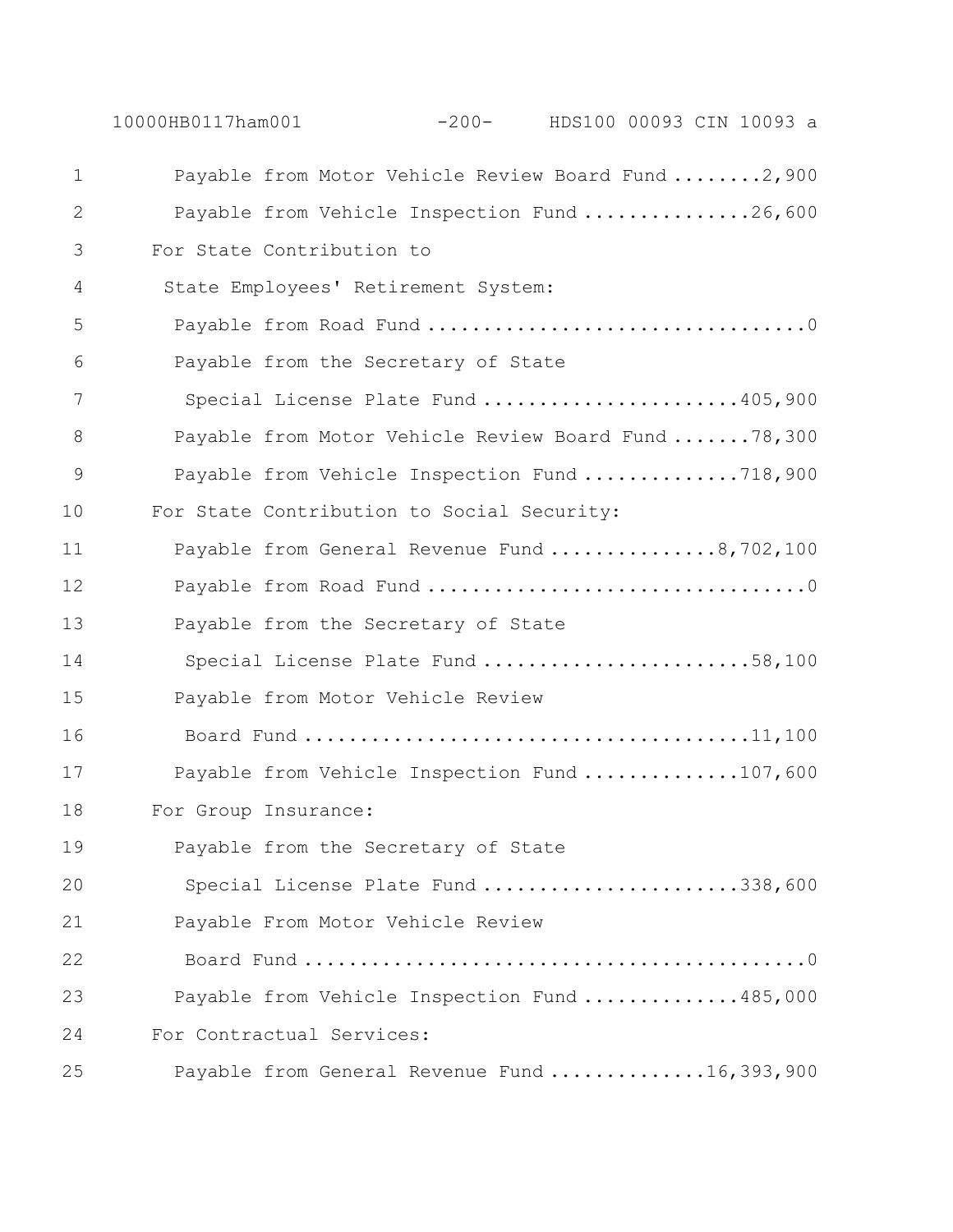| $\mathbf 1$   |                                              |
|---------------|----------------------------------------------|
| $\mathbf{2}$  | Payable from CDLIS/AAMVAnet/NMVTIS           |
| 3             |                                              |
| 4             | Payable from the Secretary of State          |
| 5             | Special License Plate Fund 643,000           |
| 6             | Payable from Motor Vehicle Review            |
| 7             |                                              |
| 8             | Payable from Vehicle Inspection Fund 945,600 |
| $\mathcal{G}$ | For Travel Expenses:                         |
| 10            | Payable from General Revenue Fund 270,200    |
| 11            |                                              |
| 12            | Payable from CDLIS/AAMVAnet/NMVTIS           |
| 13            |                                              |
| 14            | Payable from the Secretary of State          |
| 15            | Special License Plate Fund 19,000            |
| 16            | Payable from Motor Vehicle Review            |
| 17            |                                              |
| 18            | Payable from Vehicle Inspection Fund 0       |
| 19            | For Commodities:                             |
| 20            | Payable from General Revenue Fund 222,200    |
| 21            |                                              |
| 22            | Payable from CDLIS/AAMVAnet/NMVTIS           |
| 23            |                                              |
| 24            | Payable from the Secretary of State          |
| 25            | Special License Plate Fund 1,000,000         |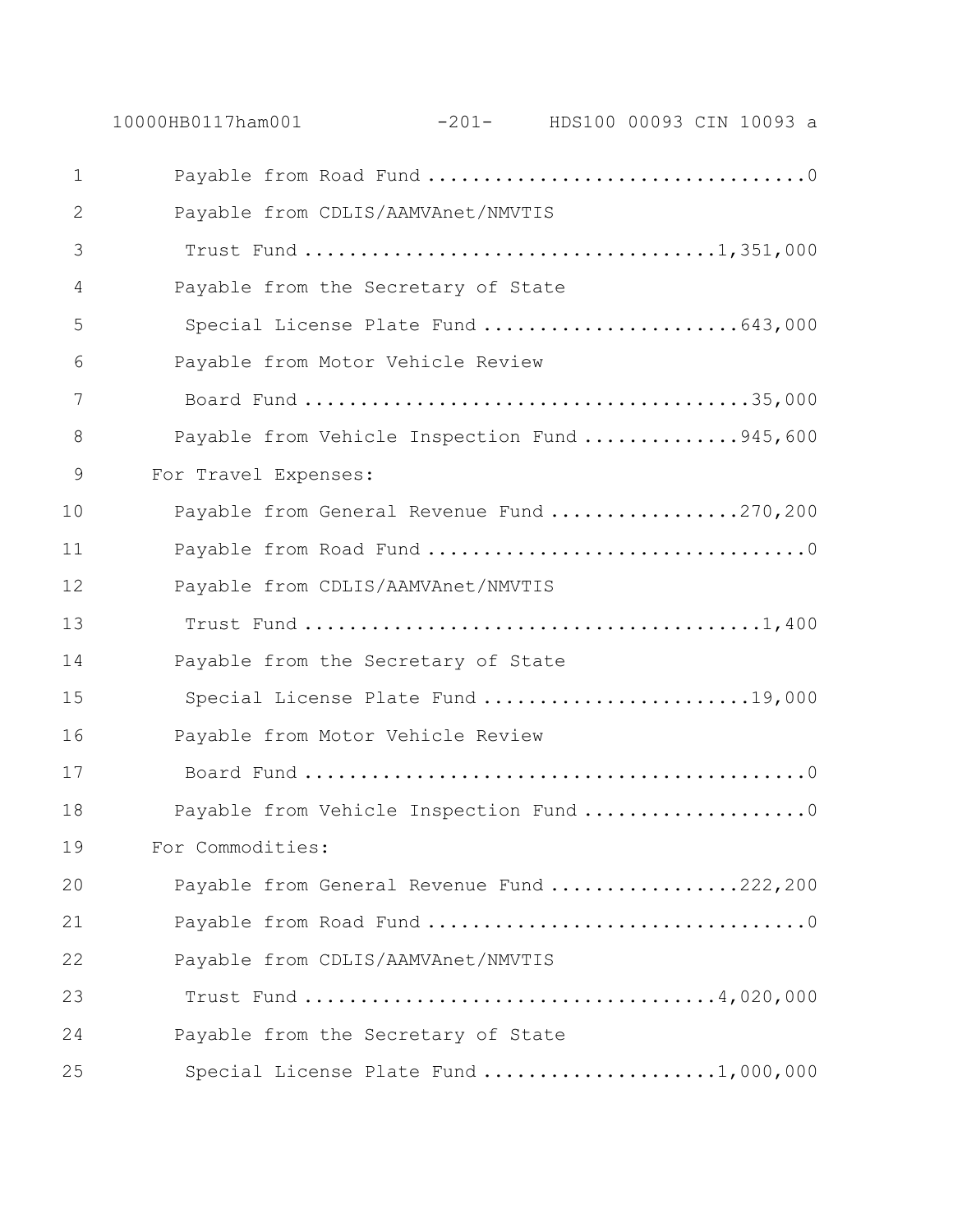Payable from Motor Vehicle Review Board Fund ......................................0 Payable from Vehicle Inspection Fund ...............25,000 For Printing: Payable from General Revenue Fund ...............1,267,500 Payable from Road Fund ..................................0 Payable from the Secretary of State 8 Special License Plate Fund ......................1,200,000 Payable from Motor Vehicle Review Board Fund .............................................0 Payable from Vehicle Inspection Fund ....................0 For Equipment: 13 Payable from General Revenue Fund .................400,000 Payable from Road Fund ..................................0 Payable from CDLIS/AAMVAnet/NMVTIS Trust Fund .....100,000 Payable from the Secretary of State 17 Special License Plate Fund ........................100,000 Payable from Motor Vehicle Review Board Fund .............................................0 20 Payable from Vehicle Inspection Fund ........................0 For Telecommunications: Payable from General Revenue Fund ...............1,823,200 Payable from Road Fund ..................................0 Payable from the Secretary of State

Special License Plate Fund .......................300,000

10000HB0117ham001 -202- HDS100 00093 CIN 10093 a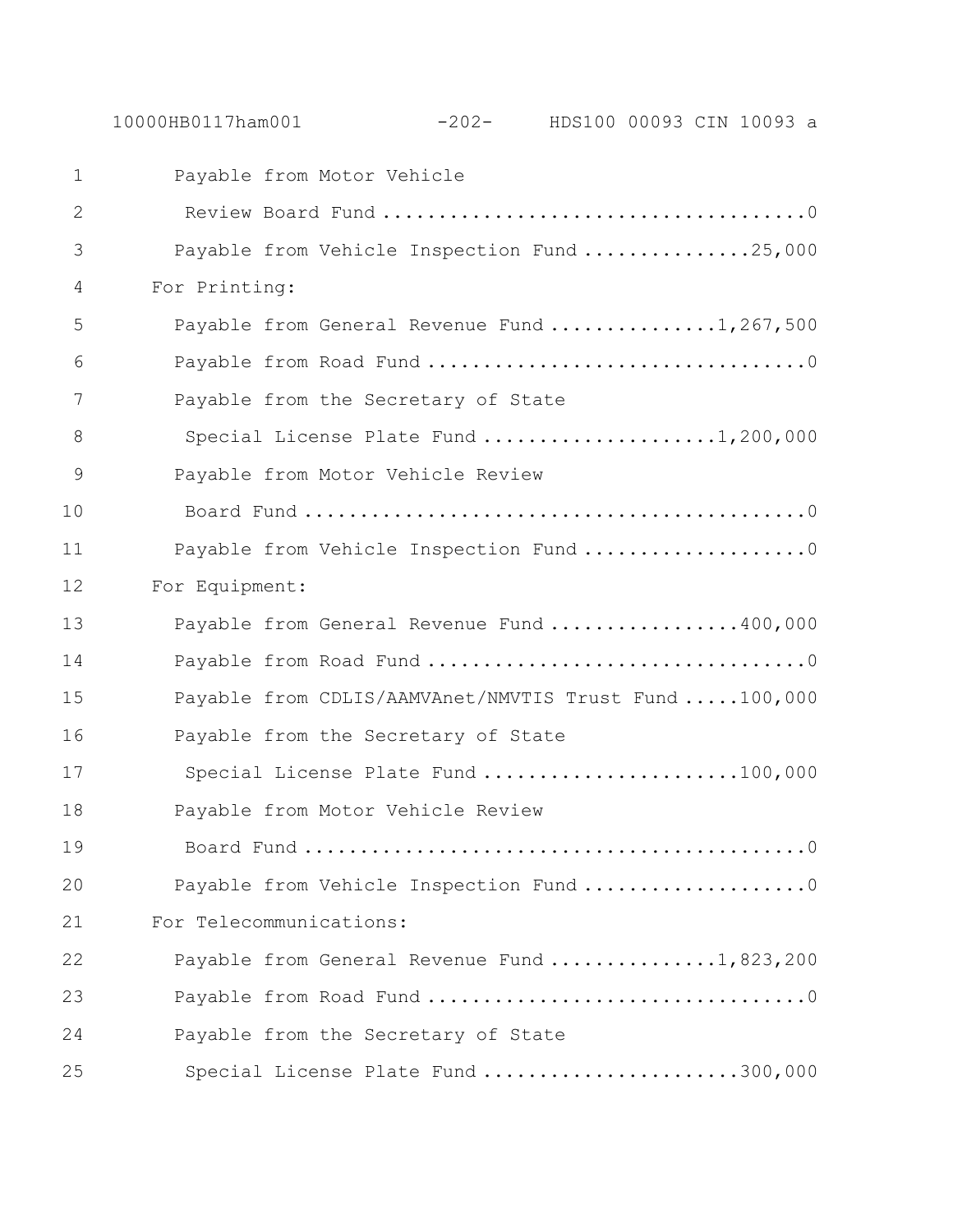10000HB0117ham001 -203- HDS100 00093 CIN 10093 a

| $\mathbf{1}$ | Payable from Motor Vehicle Review           |
|--------------|---------------------------------------------|
| 2            |                                             |
| 3            | Payable from Vehicle Inspection Fund 30,000 |
| 4            | For Operation of Automotive Equipment:      |
| 5            | Payable from General Revenue Fund 504,000   |
| 6            |                                             |

 Section 10. The following named sum, or so much thereof as may be necessary, is appropriated to the Office of the Secretary of State for any operations, alterations, rehabilitation, and nonrecurring repairs and maintenance of the interior and exterior of the various buildings and facilities 12 under the jurisdiction of the Office of the Secretary of State, including sidewalks, terraces, and grounds and all labor, materials, and other costs incidental to the above work: From General Revenue Fund ...........................425,000

 Section 15. The sum of \$1,000,000, or so much thereof as may be necessary, is appropriated from the Capital Development Fund to the Office of the Secretary of State for new construction and alterations, and maintenance of the interiors and exteriors of the various buildings and facilities under the 21 jurisdiction of the Office of the Secretary of State.

Section 20. The sum of \$1,995,035, or so much thereof as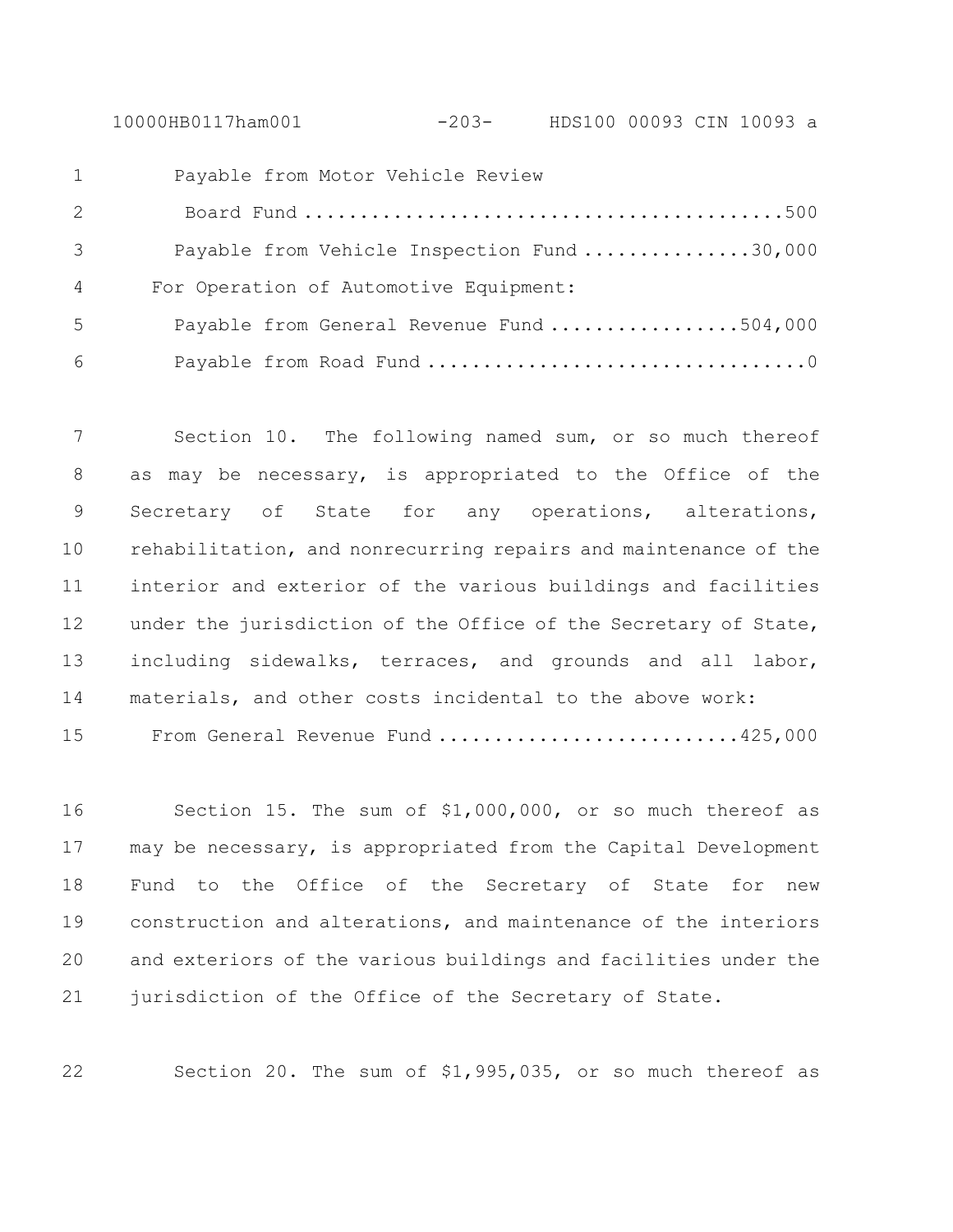10000HB0117ham001 -204- HDS100 00093 CIN 10093 a

 may be necessary and remains unexpended at the close of business on June 30, 2017, from appropriations heretofore made for such purpose in Article 158, Section 15 and Section 20 of Public Act 99-0524, is reappropriated from the Capital Development Fund to the Office of the Secretary of State for new construction and alterations, and maintenance of the interiors and exteriors of the various buildings and facilities under the jurisdiction 8 of the Office of the Secretary of State.

 Section 25. The sum of \$300,000, or so much thereof as may be necessary, is appropriated from the State Parking Facility Maintenance Fund to the Secretary of State for the maintenance of parking facilities owned or operated by the Secretary of State.

 Section 30. The following named sums, or so much thereof as may be necessary, respectively, are appropriated to the Office of the Secretary of State for the following purposes: For annual equalization grants, per capita and 18 area grants to library systems, and per capita grants to public libraries, under Section 8 of the Illinois Library System Act. This amount is in addition to any amount otherwise appropriated to the Office of the Secretary of State: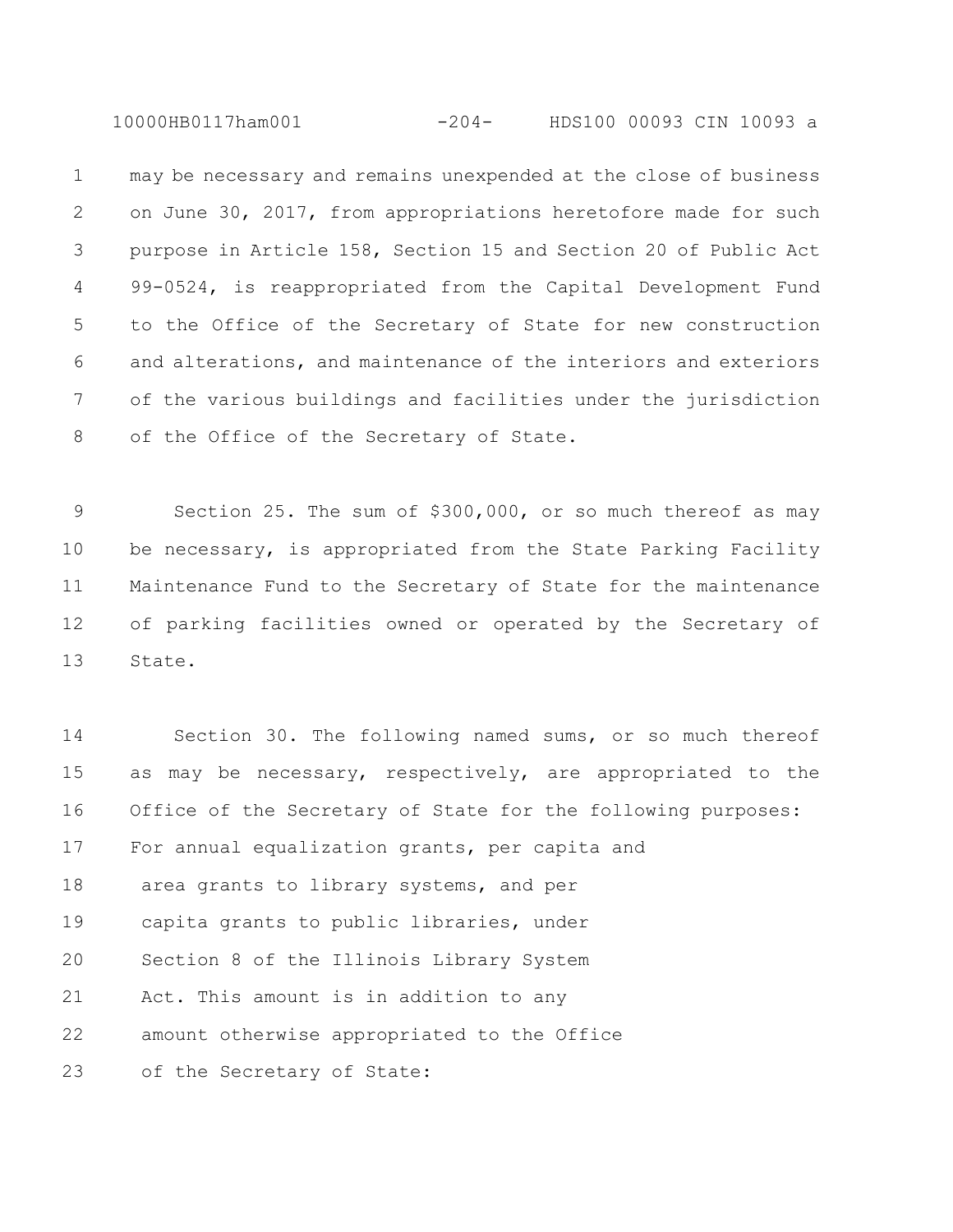10000HB0117ham001 -205- HDS100 00093 CIN 10093 a From General Revenue Fund ........................12,482,400 From Live and Learn Fund .........................16,004,200

 Section 35. The following named sums, or so much thereof as may be necessary, respectively, are appropriated to the Office of the Secretary of State for library services for the blind and physically handicapped:

7 From General Revenue Fund .............................865,400 From Live and Learn Fund ............................300,000 From Accessible Electronic Information Service Fund .............................................0

 Section 40. The following named sums, or so much thereof as may be necessary, respectively, are appropriated to the Office of the Secretary of State for the following purposes: For annual per capita grants to all school districts of the State for the establishment and operation of qualified school libraries or the additional support of existing qualified school libraries under Section 8.4 of the Illinois Library System Act. This amount is in addition to any amount otherwise appropriated to the 22 Office of the Secretary of State: 23 From General Revenue Fund ............................225,000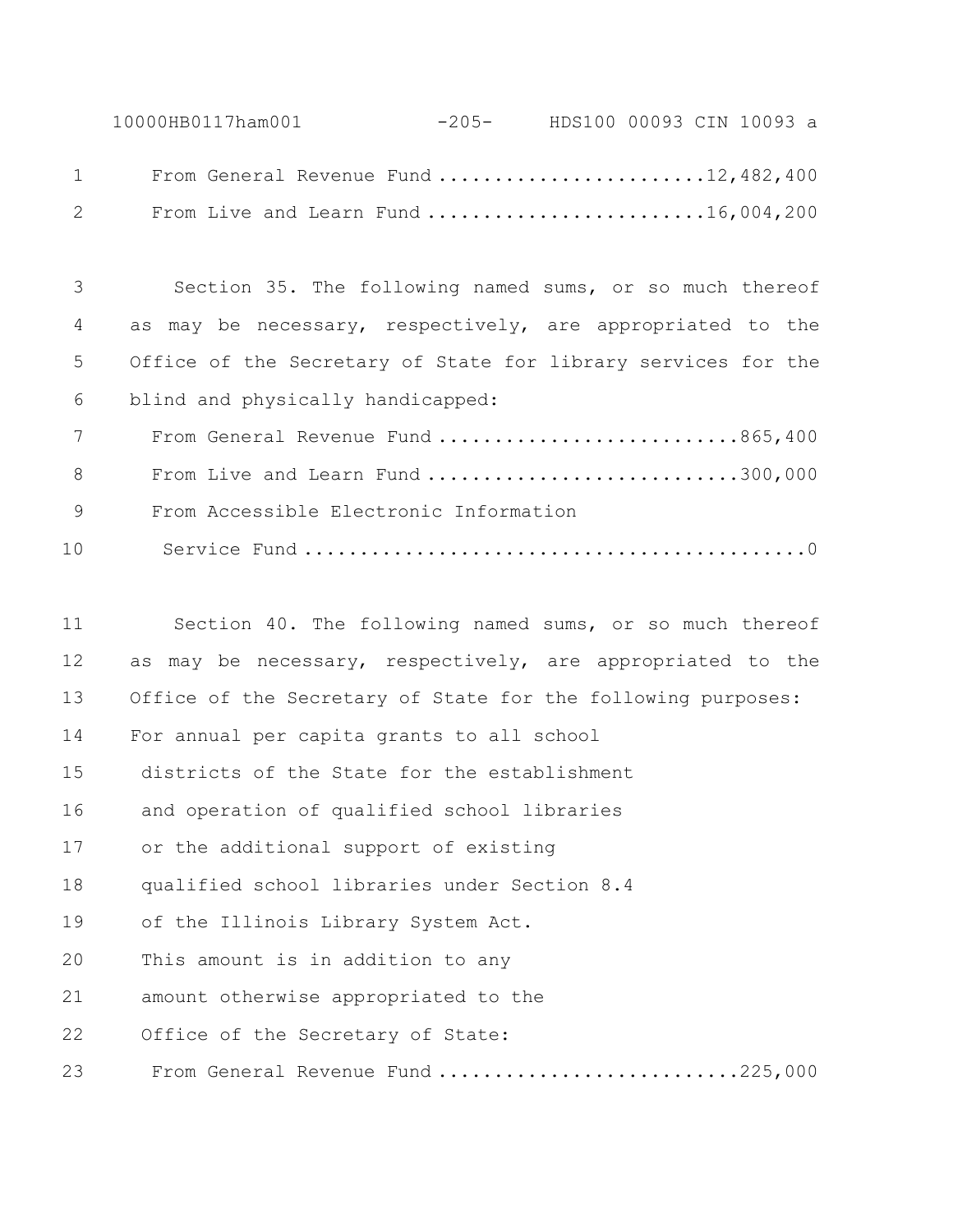10000HB0117ham001 -206- HDS100 00093 CIN 10093 a 1 From Live and Learn Fund ............................1,145,000

| 2 | Section 45. The following named sums, or so much thereof     |
|---|--------------------------------------------------------------|
| 3 | as may be necessary, is appropriated to the Office of the    |
| 4 | Secretary of State for grants to library systems for library |
| 5 | computers and new technologies to promote and improve        |
| 6 | interlibrary cooperation and resource sharing programs among |
| 7 | Illinois libraries:                                          |
| 8 |                                                              |
| 9 | From Secretary of State Special                              |

Services Fund ............................................0

| 11 | Section 50. The following named sums, or so much thereof        |
|----|-----------------------------------------------------------------|
| 12 | as may be necessary, are appropriated to the Office of the      |
| 13 | Secretary of State for annual library technology grants and for |
| 14 | direct purchase of equipment and services that support library  |
| 15 | development and technology advancement in libraries statewide:  |
| 16 |                                                                 |
| 17 | From Live and Learn Fund 580,000                                |
| 18 | From Secretary of State Special                                 |
| 19 |                                                                 |
| 20 | \$2,406,000<br>Total                                            |

 Section 55. The following named sum, or so much thereof as may be necessary, is appropriated to the Office of the Secretary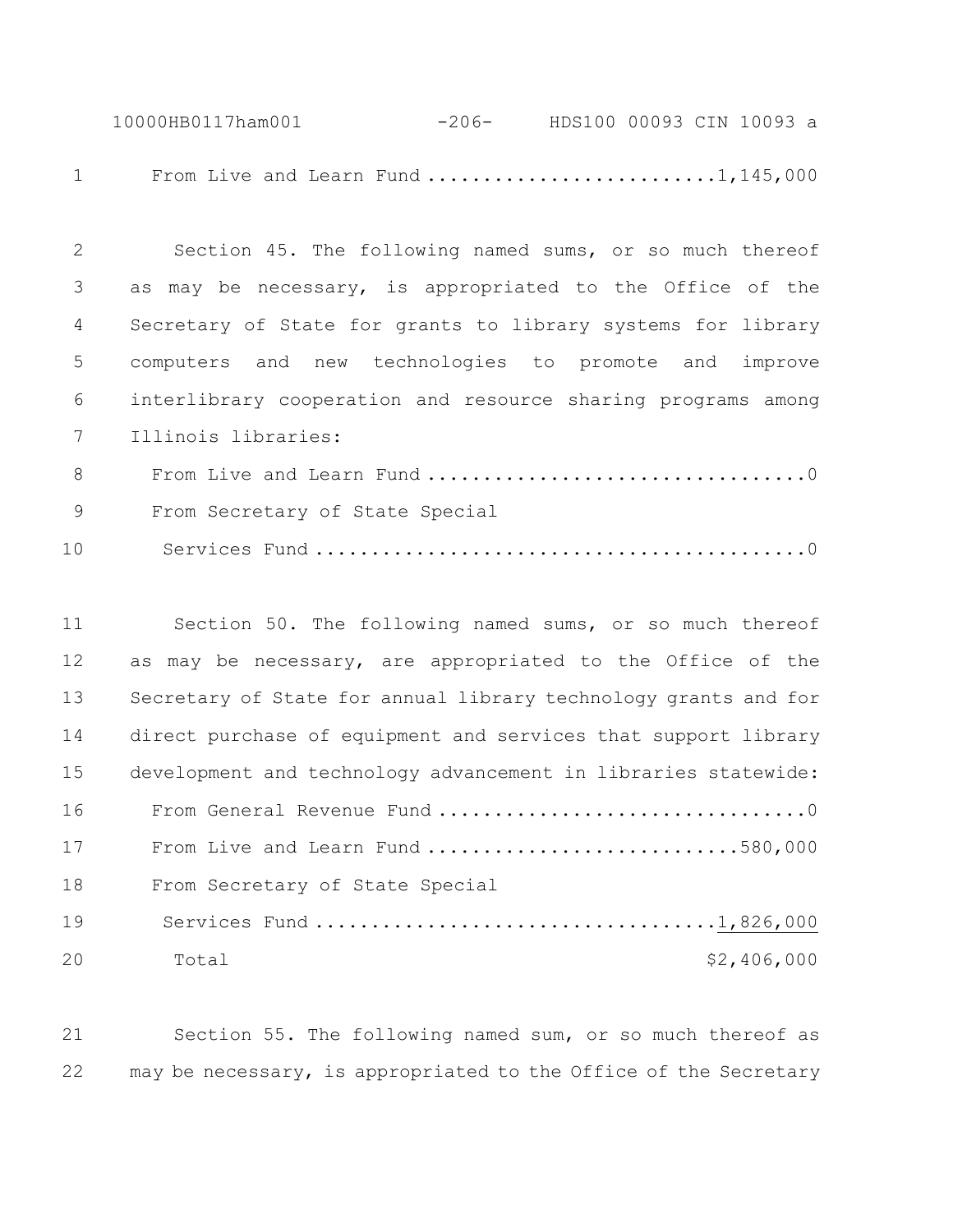10000HB0117ham001 -207- HDS100 00093 CIN 10093 a

 of State from the Live and Learn Fund for the purpose of making grants to libraries for construction and renovation as provided in Section 8 of the Illinois Library System Act. This amount is in addition to any amount otherwise appropriated to the Office of the Secretary of State:

From Live and Learn Fund ............................870,800

 Section 60. The following named sum, or so much thereof as may be necessary, respectively, are appropriated to the Office of the Secretary of State for the following purposes: For library services under the Federal Library Services and Technology Act, P.L. 104-208, as amended; and the National Foundation on the Arts and Humanities Act of 1965, P.L. 89- 209. These amounts are in addition to any amounts otherwise appropriated to the Office of the Secretary of State:

From Federal Library Services Fund ................7,000,000

 Section 65. The following named sums, or so much thereof as may be necessary, respectively, are appropriated to the Office of the Secretary of State for support and expansion of the Literacy Programs administered by education agencies, libraries, volunteers, or community based organizations or a coalition of any of the above:

 From General Revenue Fund .........................3,718,300 23 From Live and Learn Fund ................................750,000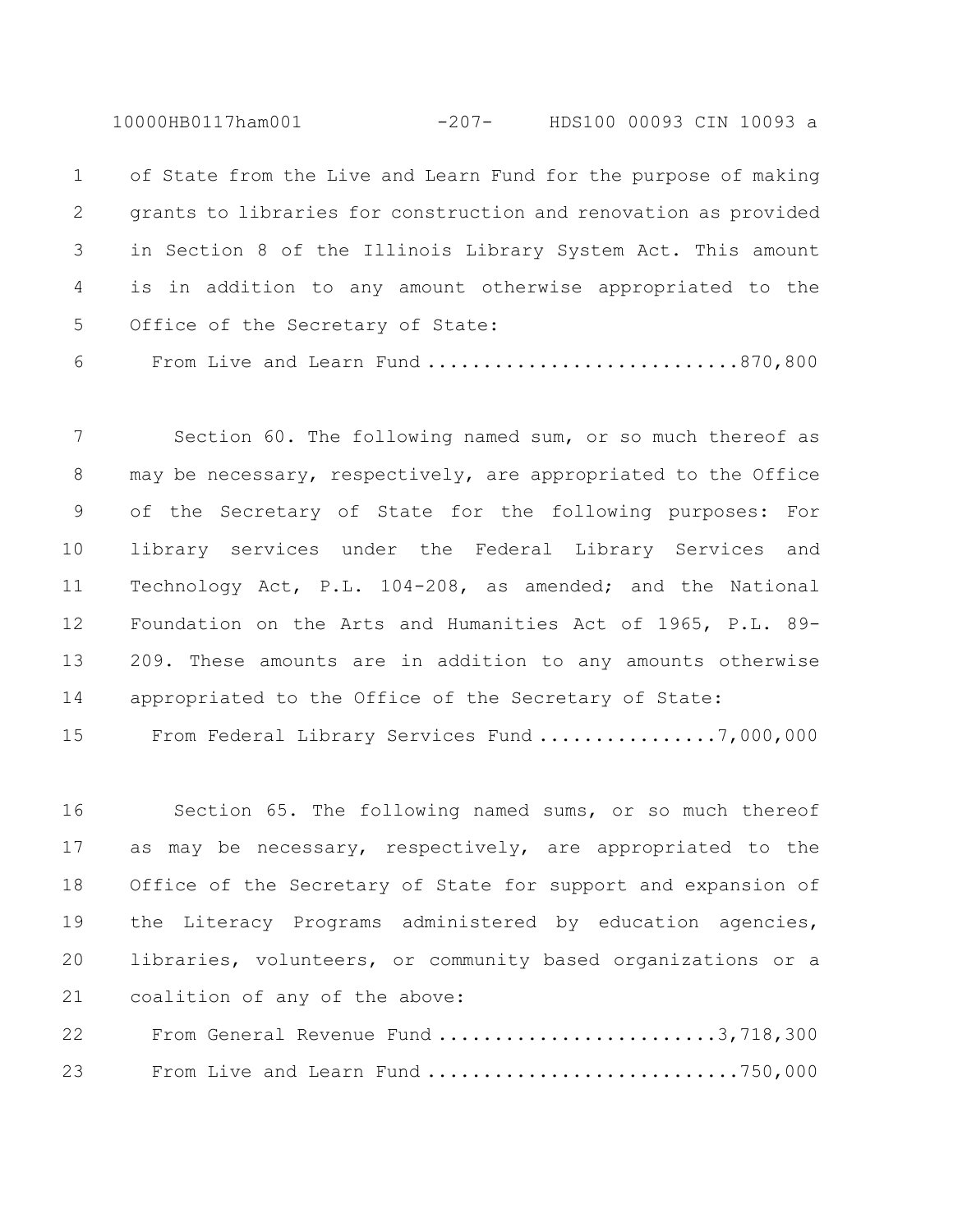10000HB0117ham001 -208- HDS100 00093 CIN 10093 a

From Federal Library Services Fund:

 From LSTA Title IA ........................................0 From Secretary of State Special Services Fund ....................................1,300,000

 Section 70. The following named sum, or so much thereof as may be necessary, is appropriated to the Office of the Secretary of State for tuition and fees and other expenses related to the program for Illinois Archival Depository System Interns:

From General Revenue Fund .................................0

 Section 75. The sum of \$0, or so much thereof as may be necessary, is appropriated from the General Revenue Fund to the Office of Secretary of State for the Penny Severns Summer Family Literacy Grants.

 Section 80. In addition to any other sums appropriated for such purposes, the sum of \$1,288,800, or so much thereof as may be necessary, is appropriated from the General Revenue Fund to the Office of the Secretary of State for a grant to the Chicago Public Library.

 Section 85. The sum of \$0, or so much thereof as may be necessary, is appropriated from the General Revenue Fund to the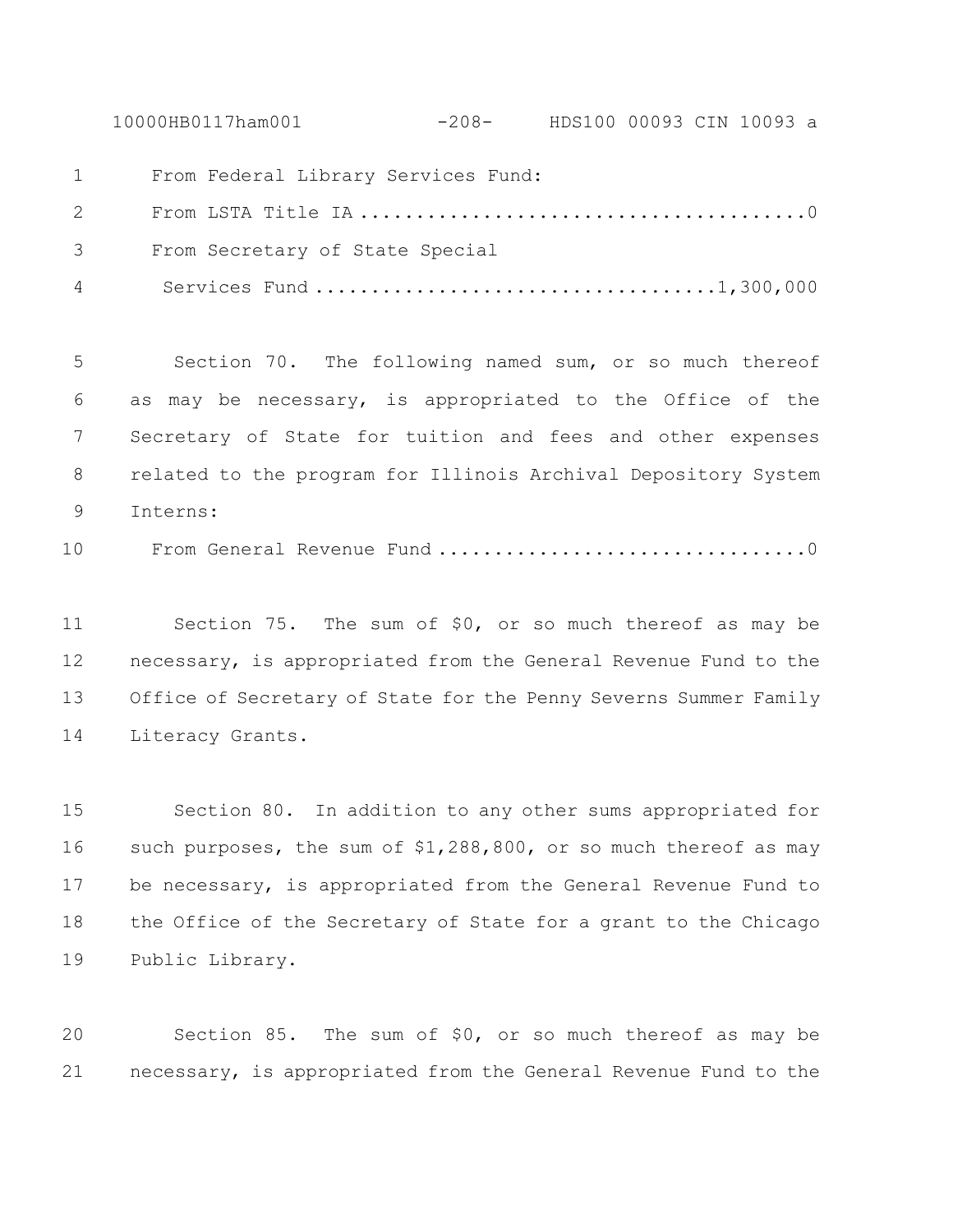10000HB0117ham001 -209- HDS100 00093 CIN 10093 a Office of the Secretary of State for all expenditures and grants

to libraries for the Project Next Generation Program.

 Section 90. The following named sum, or so much thereof as 4 may be necessary, is appropriated to the Office of the Secretary of State from the Live and Learn Fund for the purpose of promotion of organ and tissue donations:

7 From Live and Learn Fund ...........................1,750,000

 Section 95. The sum of \$50,000, or so much thereof as may be necessary, is appropriated from the Secretary of State Special License Plate Fund to the Office of the Secretary of State for grants to benefit Illinois Veterans Home libraries.

 Section 100. The sum of \$43,000, or so much thereof as may 13 be necessary, is appropriated to the Office of the Secretary of State from the Master Mason Fund to provide grants to Illinois Masonic Charities Fund, a not-for-profit corporation, for charitable purposes.

 Section 105. The sum of \$75,000, or so much thereof as may 18 be necessary, is appropriated to the Secretary of State from the Illinois Pan Hellenic Trust Fund to provide grants for charitable purposes sponsored by African-American fraternities and sororities.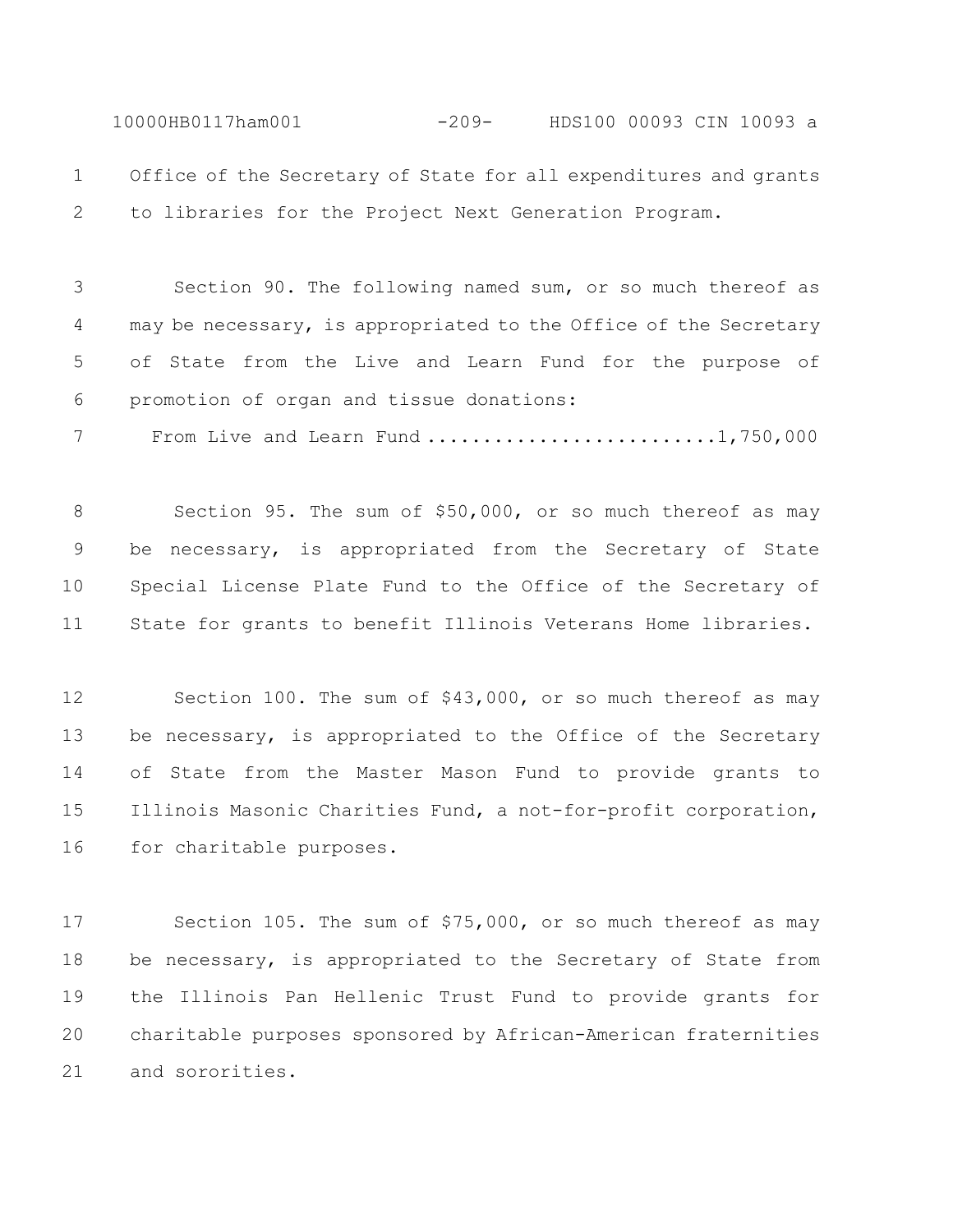10000HB0117ham001 -210- HDS100 00093 CIN 10093 a

 Section 110. The sum of \$27,000, or so much thereof as may be necessary, is appropriated to the Secretary of State from the Park District Youth Program Fund to provide grants for the Illinois Association of Park Districts: After School Programming.

 Section 115. The sum of \$180,000, or so much thereof as may 7 be necessary, is appropriated to the Secretary of State from the Illinois Route 66 Heritage Project Fund to provide grants for the development of tourism, education, preservation and promotion of Route 66.

 Section 120. The sum of \$180,000, or so much thereof as may be necessary, is appropriated from the Police Memorial Committee Fund to the Office of the Secretary of State for grants to the Police Memorial Committee for maintaining a memorial statue, holding an annual memorial commemoration, and giving scholarships to children of police officers killed in the line of duty.

 Section 125. The sum of \$130,000, or so much thereof as may be necessary, is appropriated from the Mammogram Fund to the Office of the Secretary of State for grants to the Susan G. Komen Foundation for breast cancer research, education,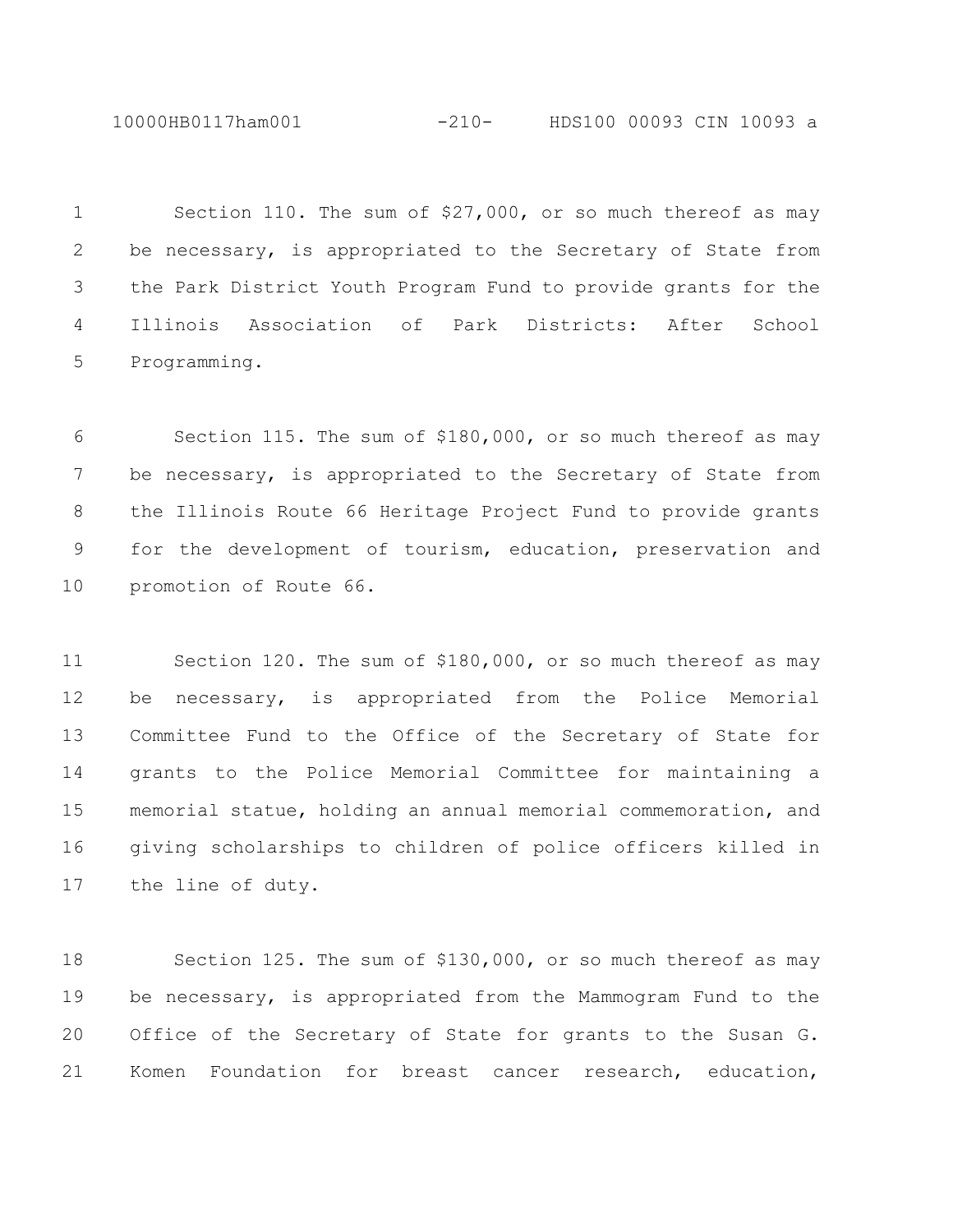10000HB0117ham001 -211- HDS100 00093 CIN 10093 a

screening, and treatment.

 Section 130. The following named sum, or so much thereof as may be necessary, respectively, are appropriated to the Office of the Secretary of State for such purposes in Section 3-646 of the Illinois Vehicle Code (625 ILCS 5), for grants to the Regional Organ Bank of Illinois and to Mid-America Transplant Services for the purpose of promotion of organ and tissue donation awareness. These amounts are in addition to any amounts otherwise appropriated to the Office of the Secretary of State:

From Organ Donor Awareness Fund .....................160,000

 Section 135. The sum of \$45,000, or so much thereof as may 13 be necessary, is appropriated to the Secretary of State from the Chicago Police Memorial Foundation Fund for grants to the Chicago Police Memorial Foundation for maintenance of a memorial and park, holding an annual memorial commemoration, giving scholarships to children of police officers killed or catastrophically injured in the line of duty, providing financial assistance to police officers and their families when a police officer is killed or injured in the line of duty, and paying the insurance premiums for police officers who are terminally ill.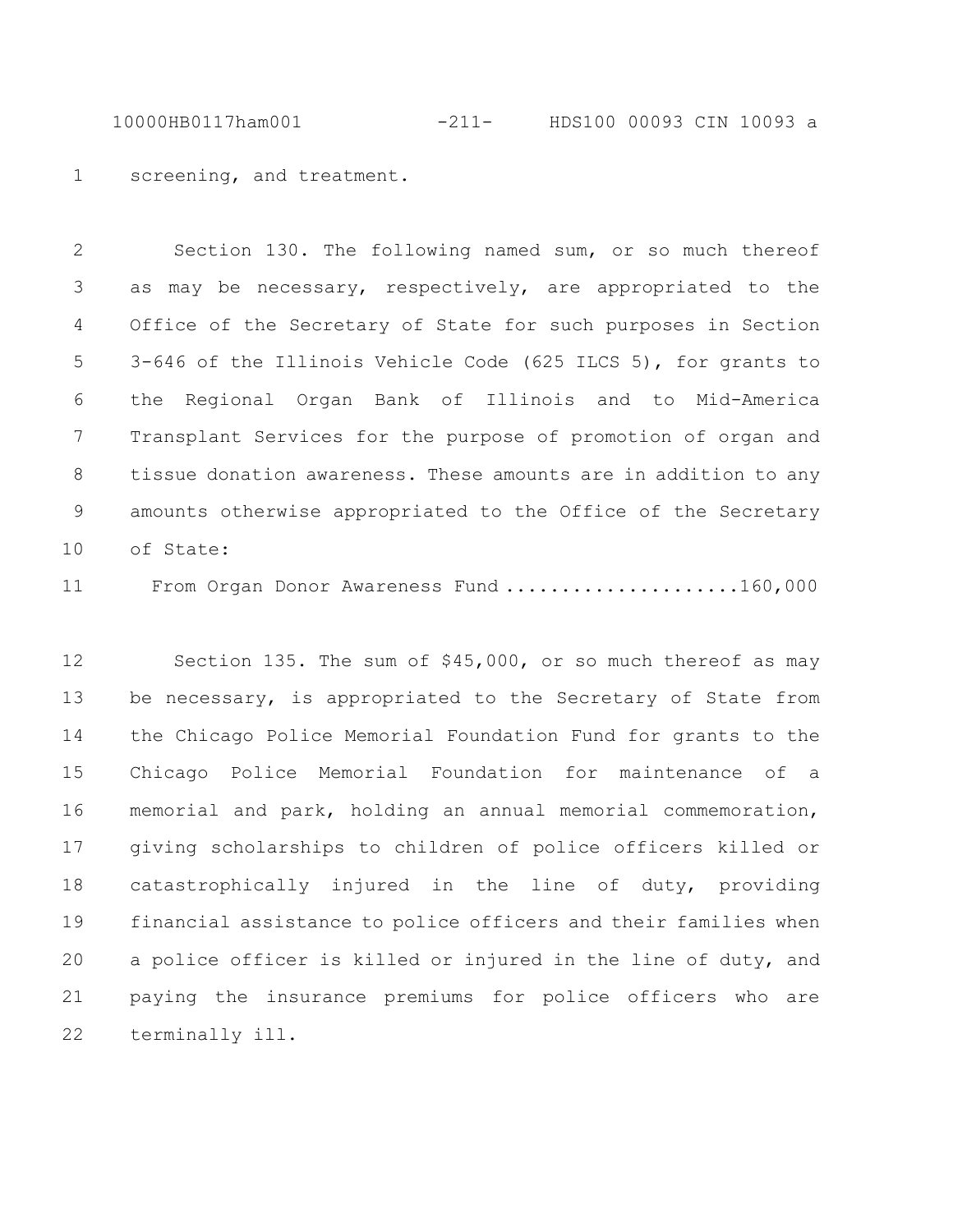10000HB0117ham001 -212- HDS100 00093 CIN 10093 a

 Section 140. The sum of \$140,000, or so much thereof as may 2 be necessary, is appropriated to the Secretary of State from the U.S. Marine Corps Scholarship Fund to provide grants for scholarships for Higher Education.

 Section 145. The sum of \$500,000, or so much thereof as may be necessary, is appropriated from the SOS Federal Projects Fund to the Office of the Secretary of State for the payment of any operational expenses relating to the cost incident to augmenting the Illinois Commercial Motor Vehicle safety program by assuring and verifying the identity of drivers prior to licensure, including CDL operators; for improved security for Drivers Licenses and Personal Identification Cards; and any other related program deemed appropriate by the Office of the Secretary of State.

 Section 150. The sum of \$1,500,000, or so much thereof as may be necessary, is appropriated to the Office of the Secretary of State from the Securities Investors Education Fund for any expenses used to promote public awareness of the dangers of securities fraud.

 Section 155. The sum of \$5,000, or so much thereof as may be necessary, is appropriated to the Office of the Secretary of State from the Secretary of State Evidence Fund for the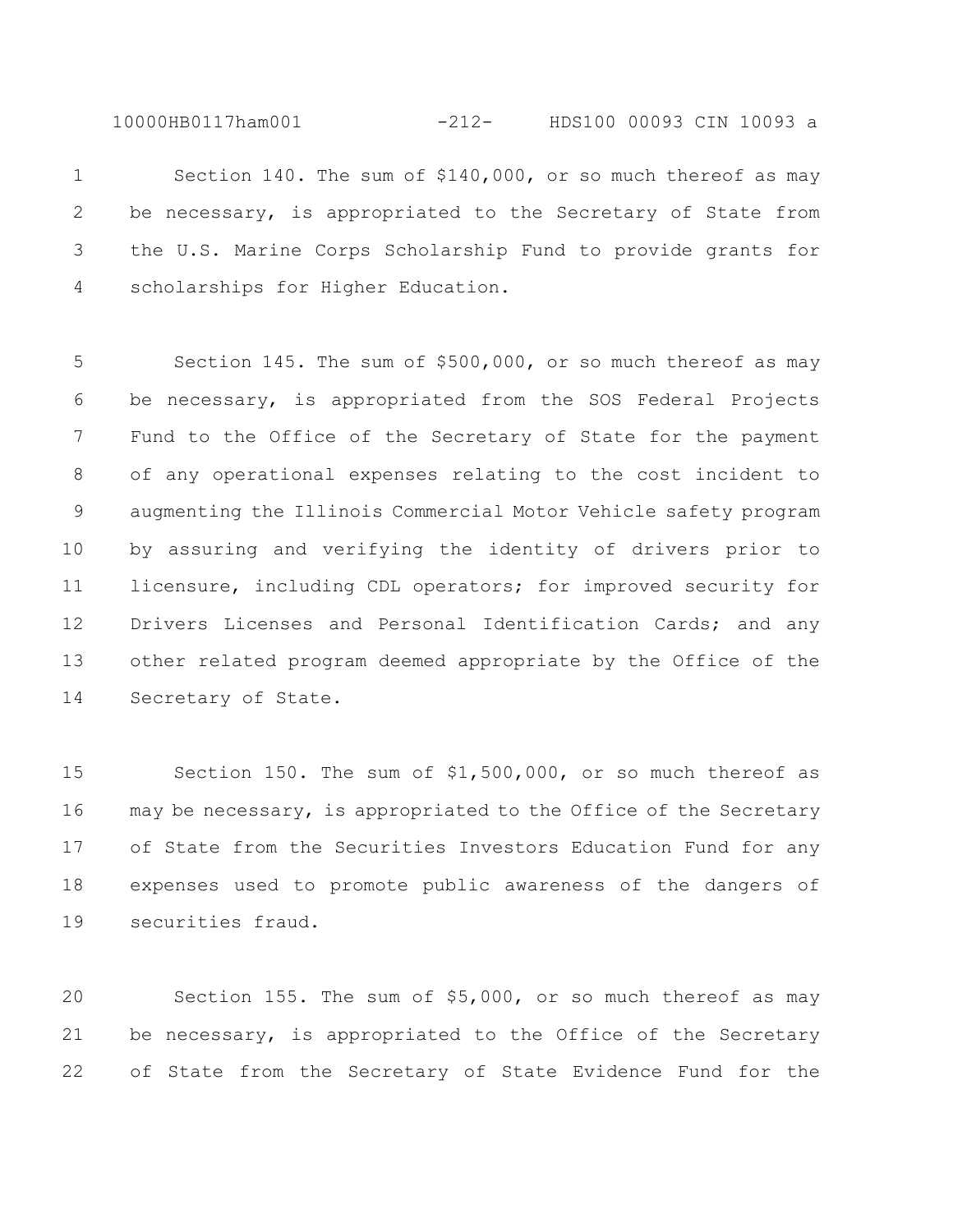10000HB0117ham001 -213- HDS100 00093 CIN 10093 a purchase of evidence, for the employment of persons to obtain evidence, and for the payment for any goods or services related to obtaining evidence.

 Section 160. The sum of \$225,000, or so much thereof as may be necessary, is appropriated from the Alternate Fuels Fund to the Office of Secretary of State for the cost of administering the Alternate Fuels Act.

 Section 165. The sum of \$16,000,000, or so much thereof as may be necessary, is appropriated from the Secretary of State Special Services Fund to the Office of the Secretary of State for office automation and technology.

 Section 170. The sum of \$16,000,000, or so much thereof as may be necessary, is appropriated from the Motor Vehicle License Plate Fund to the Office of the Secretary of State for the cost incident to providing new or replacement plates for motor vehicles.

 Section 175. The sum of \$2,500,000, or so much thereof as may be necessary, is appropriated from the Secretary of State DUI Administration Fund to the Office of Secretary of State for operation of the Department of Administrative Hearings of the Office of Secretary of State and for no other purpose.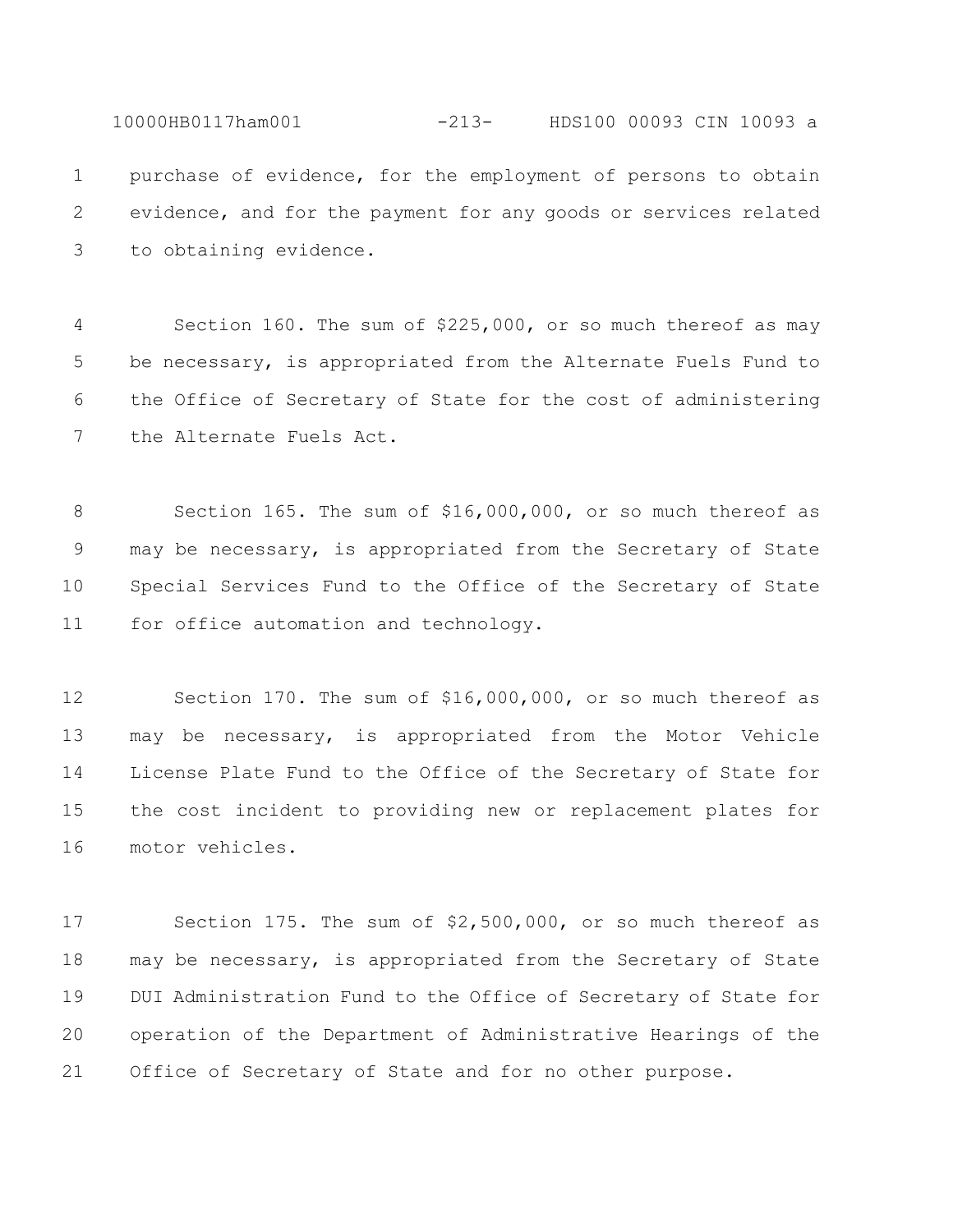10000HB0117ham001 -214- HDS100 00093 CIN 10093 a

 Section 180. The sum of \$15,000, or so much thereof as may be necessary, is appropriated from the Secretary of State Police DUI Fund to the Secretary of State for the payments of goods and services that will assist in the prevention of alcohol-related criminal violence throughout the State.

 Section 185. The sum of \$700,000, or so much thereof as may be necessary, is appropriated from the Secretary of State Police Services Fund to the Secretary of State for purposes as indicated by the grantor or contractor or, in the case of money bequeathed or granted for no specific purpose, for any purpose as deemed appropriate by the Director of Police, Secretary of State in administering the responsibilities of the Secretary of State Department of Police.

 Section 190. The sum of \$300,000, or so much thereof as may 15 be necessary, is appropriated from the Office of the Secretary of State Grant Fund to the Office of the Secretary of State to be expended in accordance with the terms and conditions upon which such funds were received.

 Section 195. The sum of \$24,300, or so much thereof as may be necessary, is appropriated to the Office of the Secretary of State from the State Library Fund to increase the collection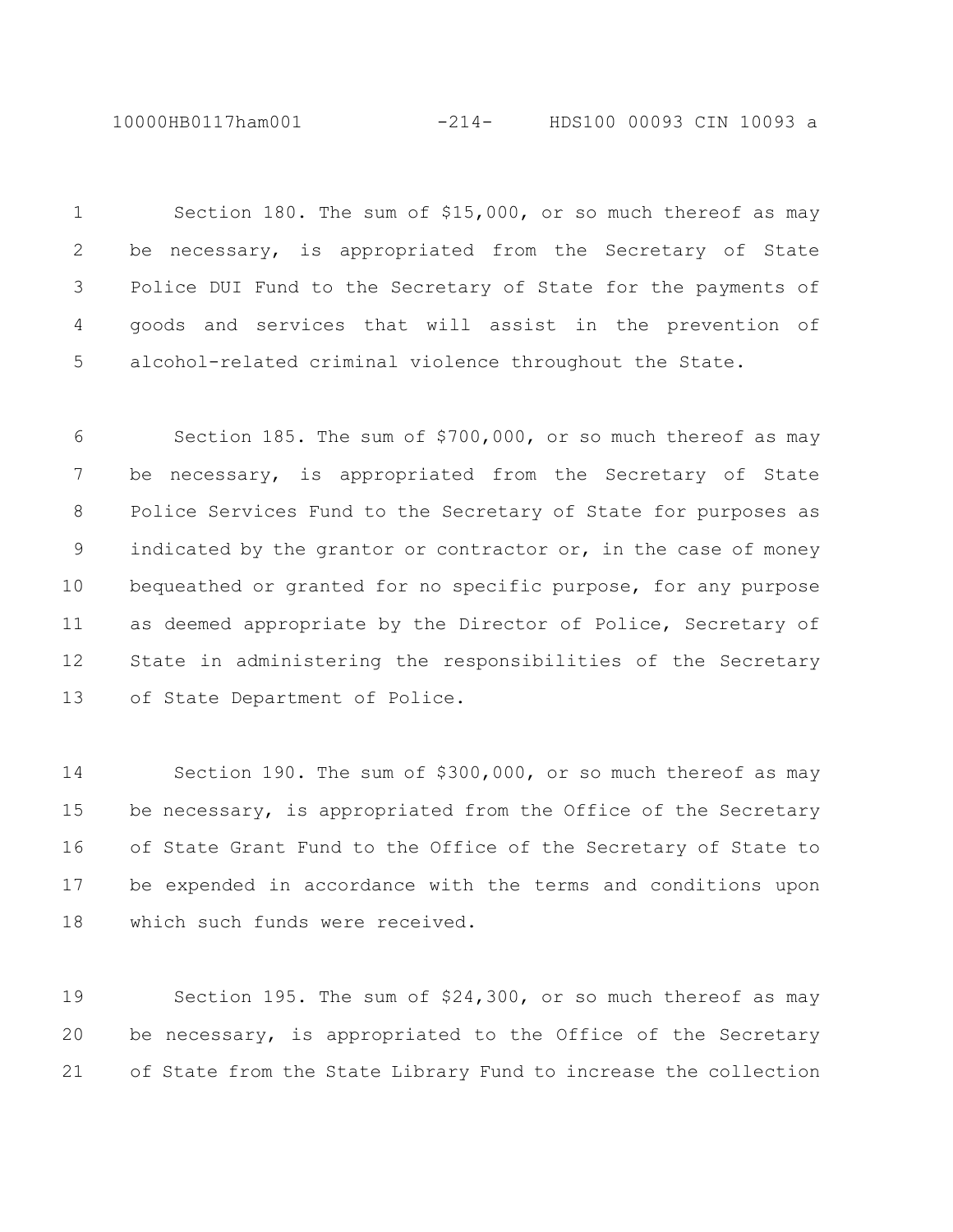10000HB0117ham001 -215- HDS100 00093 CIN 10093 a

 of books, records, and holdings; to hold public forums; to purchase equipment and resource materials for the State Library; and for the upkeep, repair, and maintenance of the State Library building and grounds.

 Section 200. The following sum, or so much thereof as may be necessary, is appropriated to the Office of the Secretary of State for any operations, alterations, rehabilitations, new construction, and maintenance of the interior and exterior of the various buildings and facilities under the jurisdiction of the Secretary of State to enhance security measures in the Capitol Complex:

From General Revenue Fund .........................4,000,000

 Section 205. The sum of \$13,500,000, or so much thereof 14 as may be necessary, is appropriated from the Secretary of State Identification Security and Theft Prevention Fund to the Office of Secretary of State for all costs related to implementing identification security and theft prevention measures.

 Section 210. The sum of \$2,000,000, or so much thereof as may be necessary, is appropriated to the Office of the Secretary of State from the Driver Services Administration Fund for the payment of costs related to the issuance of temporary visitor's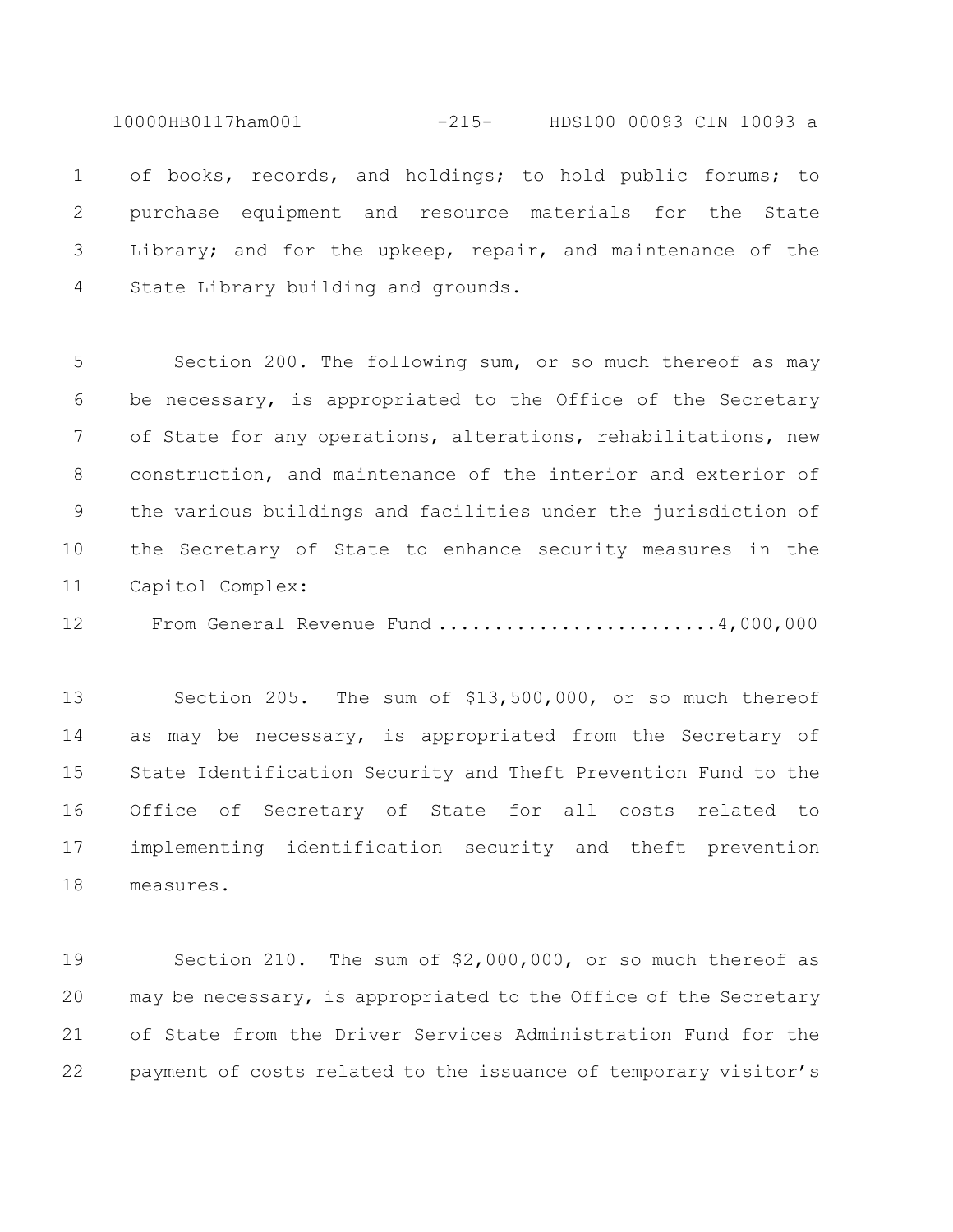10000HB0117ham001 -216- HDS100 00093 CIN 10093 a driver's licenses, and other operational costs, including personnel, facilities, computer programming, and data transmission.

 Section 215. The sum of \$2,200,000, or so much thereof as may be necessary, is appropriated from the Monitoring Device Driving Permit Administration Fee Fund to the Office of the Secretary of State for all Secretary of State costs associated with administering Monitoring Device Driving Permits per Public Act 95-0400.

 Section 220. The sum of \$300,000, or so much thereof as may be necessary, is appropriated from the Indigent BAIID Fund to the Office of the Secretary of State to reimburse ignition interlock device providers per Public Act 95-0400, including reimbursements submitted in prior years.

 Section 225. The sum of \$75,000, or so much thereof as may 16 be necessary, is appropriated to the Secretary of State from the Illinois Professional Golfers Association Junior Golf Fund for grants to the Illinois Professional Golfers Association Foundation to help Association members expose Illinois youngsters to the game of golf.

Section 230. The sum of \$125,000, or so much thereof as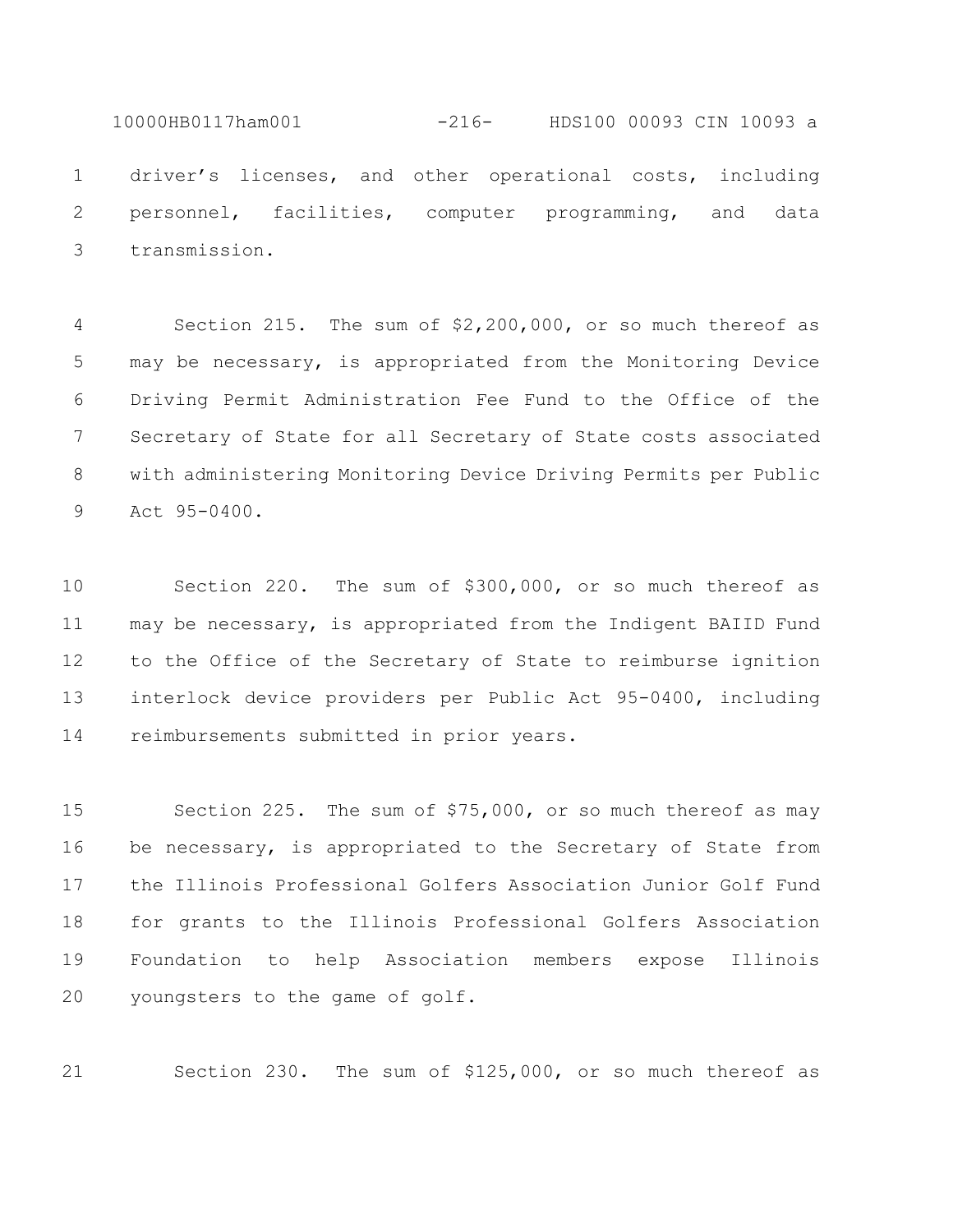may be necessary, is appropriated to the Secretary of State from the Agriculture in the Classroom Fund for grants to support Agriculture in the Classroom programming for public and private schools within Illinois.

10000HB0117ham001 -217- HDS100 00093 CIN 10093 a

 Section 235. The sum of \$30,000, or so much thereof as may be necessary, is appropriated to the Secretary of State from the Boy Scout and Girl Scout Fund for grants to the Illinois divisions of the Boy Scouts of America and the Girl Scouts of the U.S.A.

 Section 240. The sum of \$75,000, or so much thereof as may 11 be necessary, is appropriated to the Secretary of State from the Support Our Troops Fund for grants to Illinois Support Our Troops, Inc. for charitable assistance to the troops and their families in accordance with its Articles of Incorporation.

 Section 245. The sum of \$4,000, or so much thereof as may 16 be necessary, is appropriated to the Office of the Secretary of State from the Rotary Club Fund for grants for charitable purposes sponsored by the Rotary Club.

 Section 250. The sum of \$15,000, or so much thereof as may be necessary, is appropriated to the Office of the Secretary of State from the Ovarian Cancer Awareness Fund for grants to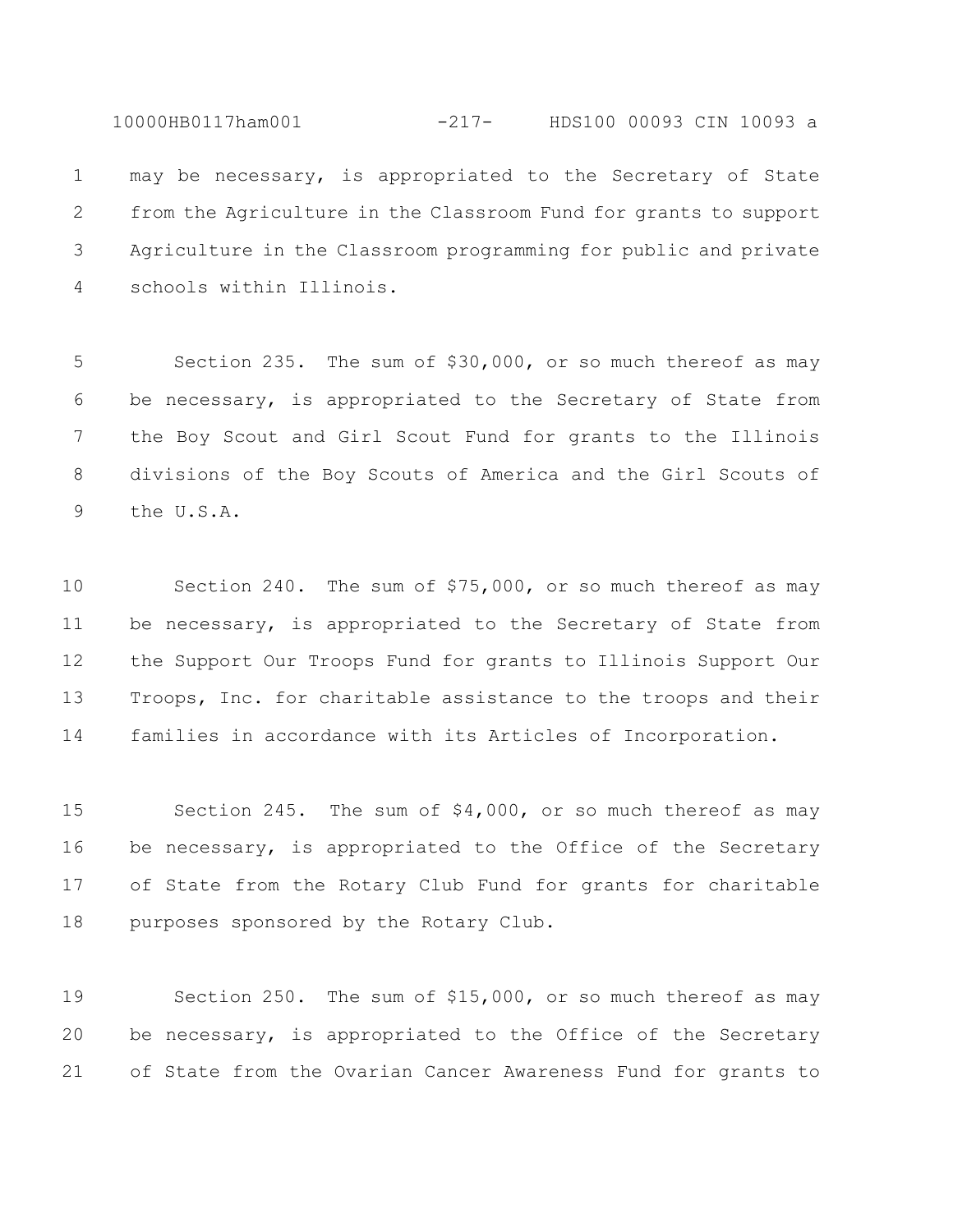10000HB0117ham001 -218- HDS100 00093 CIN 10093 a the National Ovarian Cancer Coalition, Inc. for ovarian cancer 2 research, education, screening, and treatment.

 Section 255. The sum of \$6,000, or so much thereof as may 4 be necessary, is appropriated to the Office of the Secretary of State from the Sheet Metal Workers International Association of Illinois Fund for grants for charitable purposes sponsored by Illinois chapters of the Sheet Metal Workers International Association.

 Section 260. The sum of \$100,000, or so much thereof as may be necessary, is appropriated to the Office of the Secretary of State from the Illinois Police Association Fund for providing death benefits for the families of police officers killed in the line of duty, and for providing scholarships, for graduate study, undergraduate study, or both, to children and spouses of police officers killed in the line of duty.

 Section 265. The sum of \$5,000, or so much thereof as may 17 be necessary, is appropriated to the Secretary of State from the International Brotherhood of Teamsters Fund for grants to the Teamsters Joint Council 25 Charitable Trust for religious, charitable, scientific, literary, and educational purposes.

Section 270. The sum of \$15,000, or so much thereof as may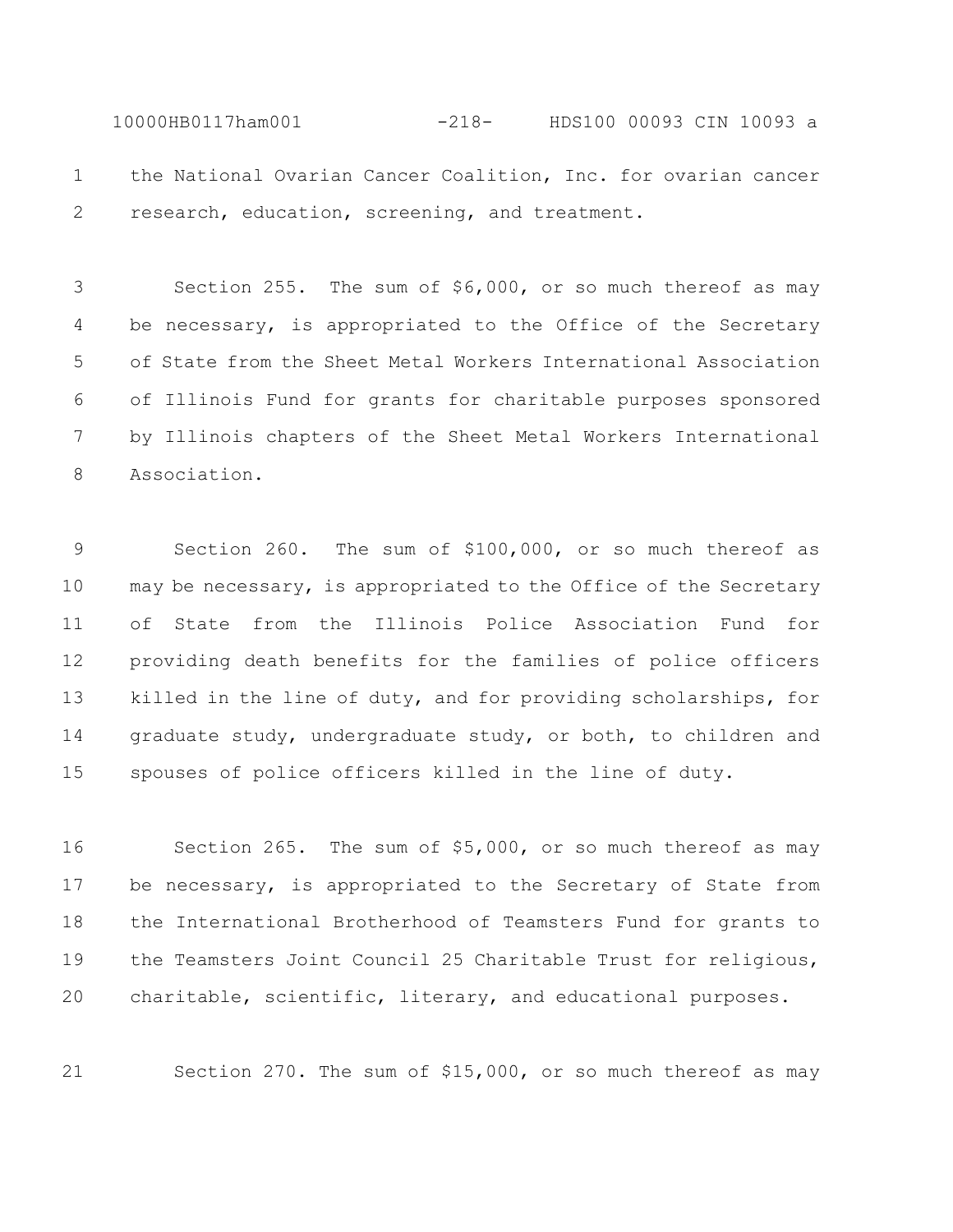10000HB0117ham001 -219- HDS100 00093 CIN 10093 a

1 be necessary, is appropriated to the Office of the Secretary of State from the Fraternal Order of Police Fund for grants to the Illinois Fraternal Order of Police to increase the efficiency and professionalism of law enforcement officers in Illinois, to educate the public about law enforcement issues, to more firmly establish the public confidence in law enforcement, to create partnerships with the public, and to honor the service of law enforcement officers.

 Section 275. The sum of \$45,000, or so much thereof as may 10 be necessary, is appropriated to the Secretary of State from the Share the Road Fund for grants to the League of Illinois Bicyclists, a not for profit corporation, for educational programs instructing bicyclists and motorists how to legally and more safely share the roadways.

 Section 280. The sum of \$3,500, or so much thereof as may 16 be necessary, is appropriated to the Office of the Secretary of State from the St. Jude Children's Research Fund for grants to St. Jude Children's Research Hospital for pediatric treatment and research.

 Section 285. The sum of \$20,000, or so much thereof as may be necessary, is appropriated to the Office of the Secretary of State from the Ducks Unlimited Fund for grants to Ducks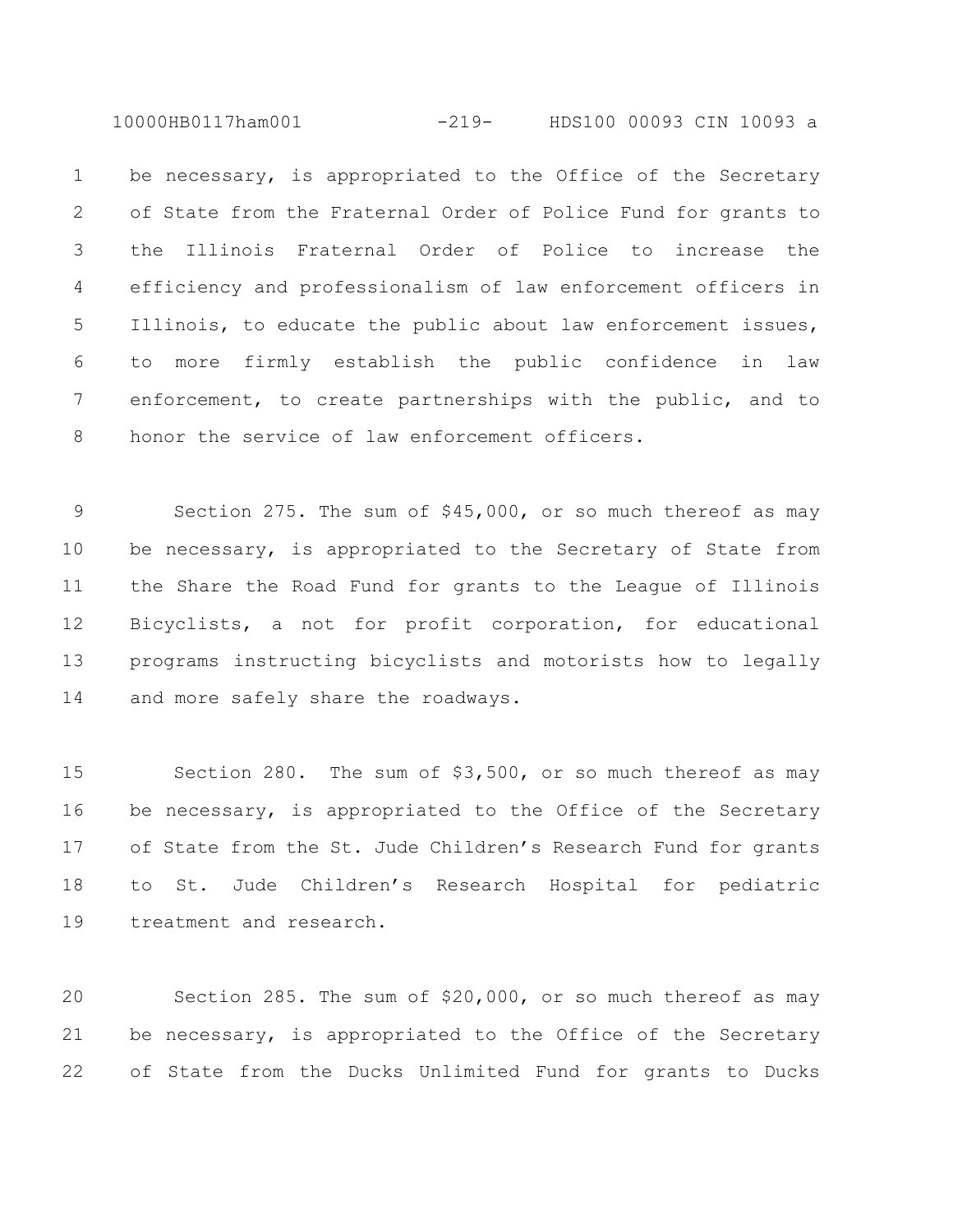10000HB0117ham001 -220- HDS100 00093 CIN 10093 a

 Unlimited, Inc. to fund wetland protection, enhancement, and restoration projects in the State of Illinois, to fund education and outreach for media, volunteers, members, and the general public regarding waterfowl and wetlands conservation in the State of Illinois, and to cover reasonable cost for Ducks Unlimited plate advertising and administration of the wetland conservation projects and education program.

8 Section 290. The sum of \$200,000, or so much thereof as may be necessary, is appropriated to the Secretary of State from the Family Responsibility Fund for all costs associated with enforcement of the Family Financial Responsibility Law.

 Section 295. The sum of \$20,000, or so much thereof as may 13 be necessary, is appropriated to the Office of the Secretary of State from the Illinois State Police Memorial Park Fund for grants to the Illinois State Police Heritage Foundation, Inc. for building and maintaining a memorial and park, holding an annual memorial commemoration, giving scholarships to children of State police officers killed or catastrophically injured in the line of duty, and providing financial assistance to police officers and their families when a police officer is killed or injured in the line of duty.

Section 300. The sum of \$1,000, or so much thereof as may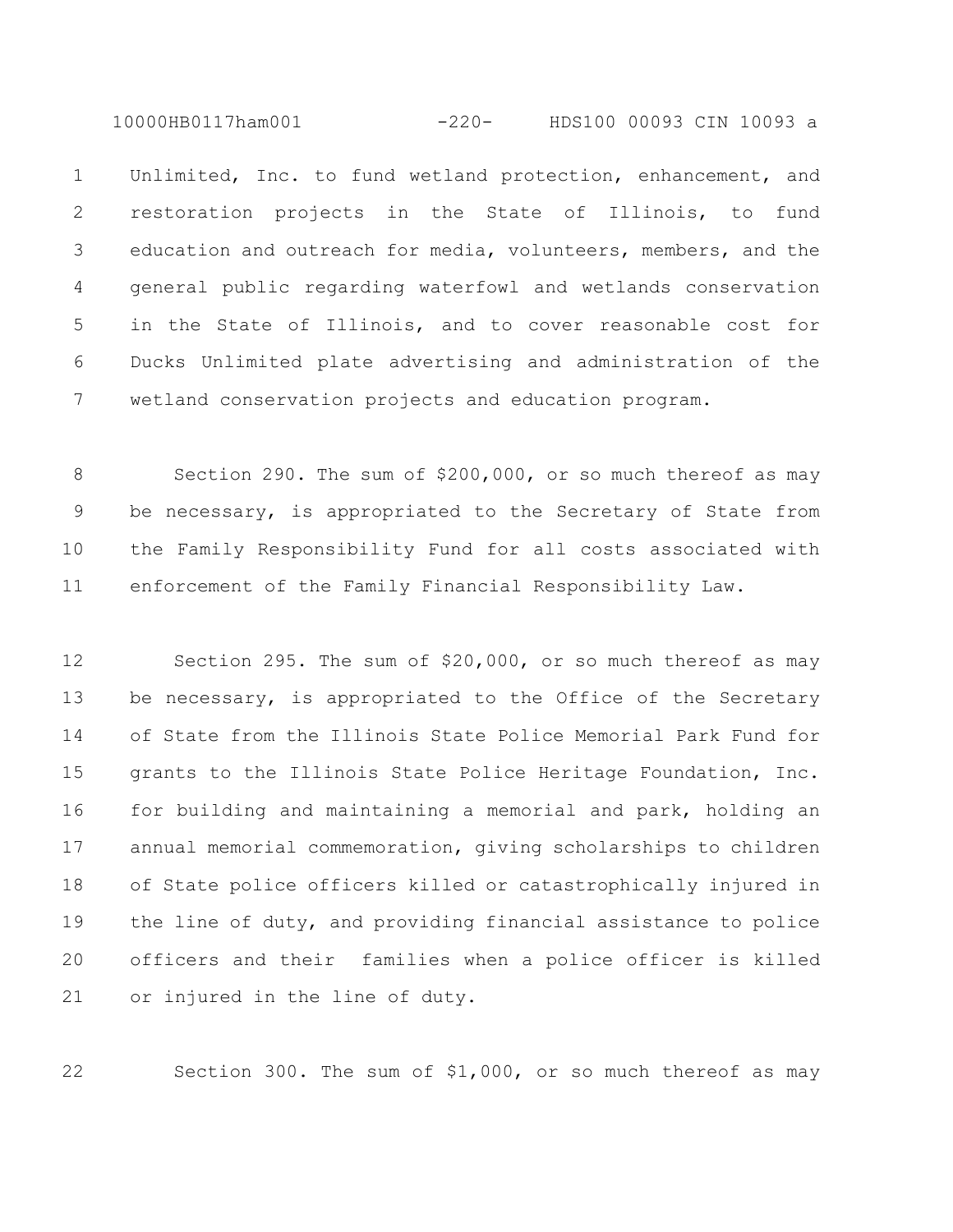10000HB0117ham001 -221- HDS100 00093 CIN 10093 a

1 be necessary, is appropriated to the Office of the Secretary of State from the Illinois Sheriffs' Association Scholarship and Training Fund for grants to the Illinois Sheriffs' Association for scholarships obtained in a competitive process to attend the Illinois Teen Institute or an accredited college or university, for programs designed to benefit the elderly and teens, and for law enforcement training.

8 Section 305. The sum of \$15,000, or so much thereof as may be necessary, is appropriated to the Office of the Secretary of State from the Alzheimer's Awareness Fund for grants to the Alzheimer's Disease and Related Disorders Association, Greater 12 Illinois Chapter, for Alzheimer's care, support, education, and awareness programs.

 Section 310. The sum of \$40,000, or so much thereof as may 15 be necessary, is appropriated to the Office of the Secretary of State from the Illinois Nurses Foundation Fund for grants to the Illinois Nurses Foundation, to promote the health of the public by advancing the nursing profession in this State.

 Section 315. The sum of \$30,000, or so much thereof as may 20 be necessary, is appropriated to the Office of the Secretary of State from the Hospice Fund for grants to a statewide organization whose primary membership consists of hospice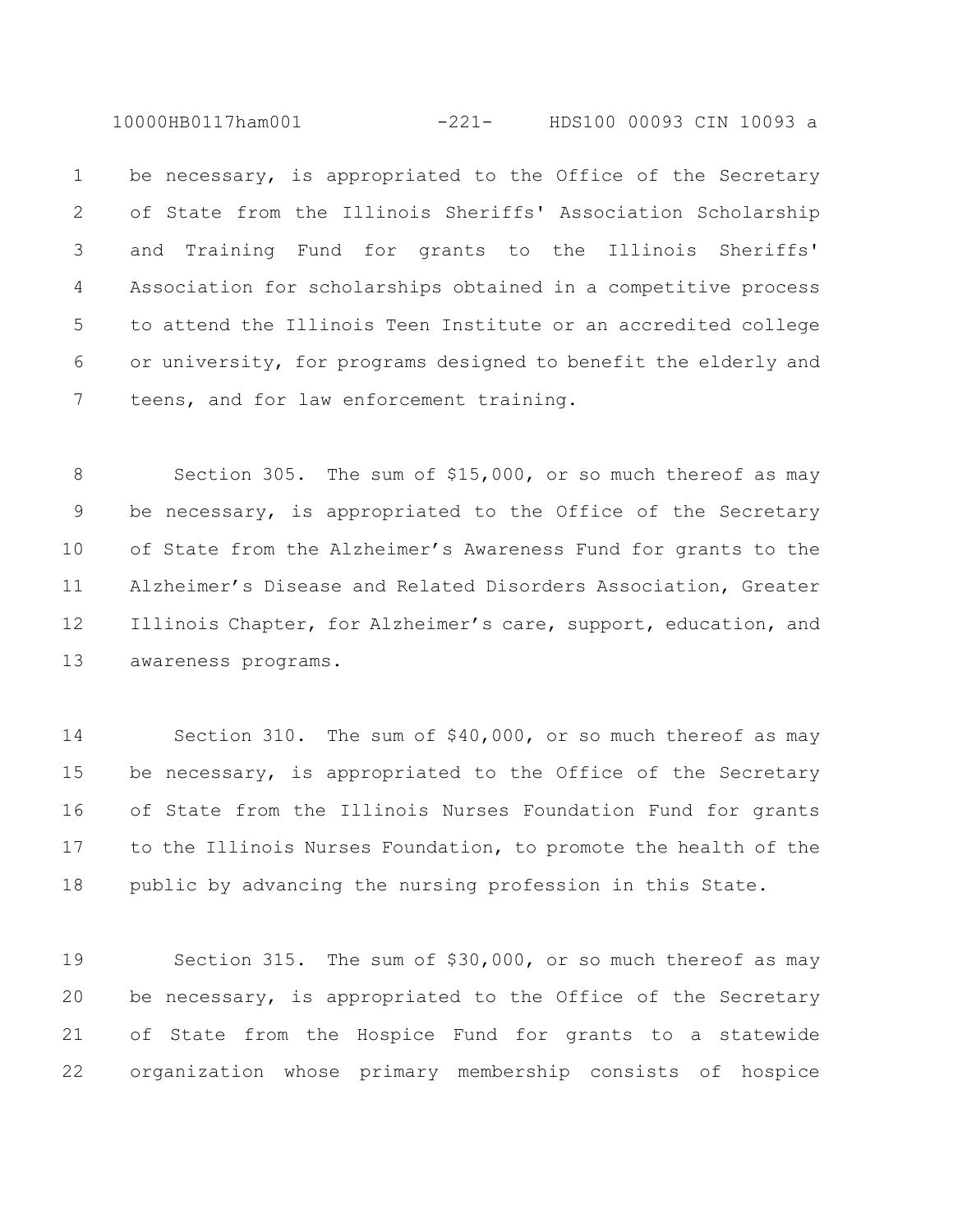10000HB0117ham001 -222- HDS100 00093 CIN 10093 a

programs.

 Section 320. The sum of \$50, or so much thereof as may be necessary, is appropriated to the Office of the Secretary of State from the Illinois Police Benevolent and Protective Association Fund for grants to the Illinois Police Benevolent and Protective Association for the purposes of providing death benefits for the families of police officers killed in the line of duty, providing scholarships for undergraduate study to children and spouses of police officers killed in the line of duty, and educating the public and police officers regarding policing and public safety.

 Section 325. The sum of \$550, or so much thereof as may 13 be necessary, is appropriated to the Office of the Secretary of State from the American Red Cross Fund for grants to the American Red Cross or to charitable entities designated by the American Red Cross.

 Section 330. The sum of \$925, or so much thereof as may 18 be necessary, is appropriated to the Office of the Secretary of State from the Illinois Police K-9 Memorial Fund for grants to the Northern Illinois K-9 Police Memorial for the creation, operation and maintenance of a police K-9 memorial monument.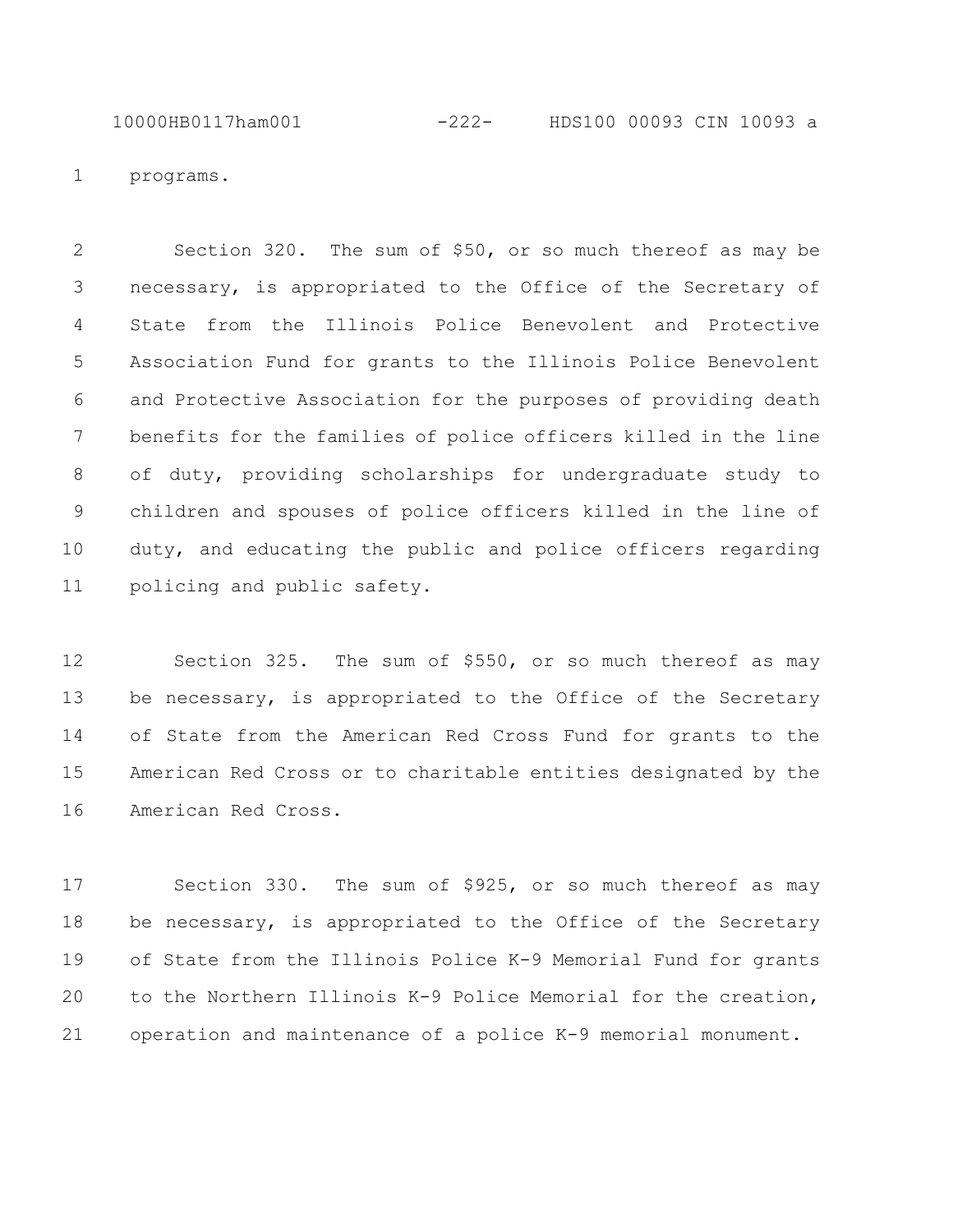## 10000HB0117ham001 -223- HDS100 00093 CIN 10093 a

## 1 ARTICLE 52

 Section 1. The sum of \$4,202,152,674, or so much thereof as may be necessary, is appropriated from the Common School Fund to the Teachers' Retirement System of the State of Illinois for the State's contribution, as provided by law.

 Section 5. The sum of \$700,000, or so much thereof as may be necessary, is appropriated from the Education Assistance Fund to the Teachers' Retirement System of the State of Illinois for additional costs due to the establishment of minimum retirement allowances pursuant to Sections 16-136.2 and 16- 136.3 of the Illinois Pension Code, as amended.

 Section 10. The sum of \$200,000, or so much thereof as may 13 be necessary, is appropriated from the Common School Fund to the Illinois Teachers' Retirement System for the employer contributions required by the State as an employer of teachers described under subsection (e) or subsection (f) of Section 16- 158 of the Illinois Pension Code.

 Section 20. The amount of \$114,167,713, or so much thereof as may be necessary, is appropriated from the General Revenue Fund to the Teachers' Retirement System of the State of Illinois for deposit into the Teacher Health Insurance Security Fund as